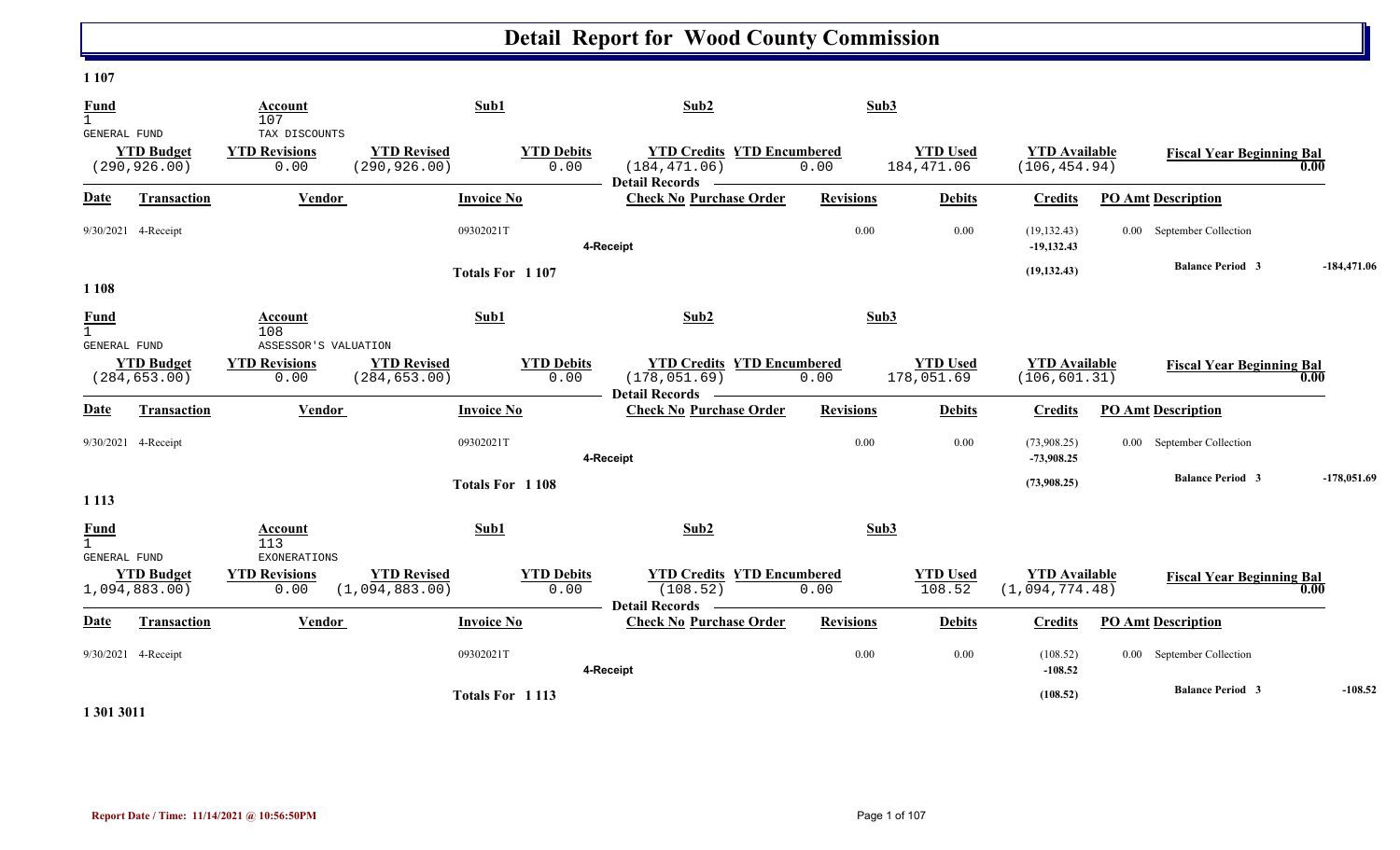| <b>Fund</b><br>$\mathbf{1}$<br><b>GENERAL FUND</b> |                                   | Account<br>301<br>TAXES - AD VALOREM               |                                    | Sub1<br>3011<br>REAL ESTATE TAXES REC.              | Sub2                                                                       | Sub3             |                                     |                                         |                                  |              |
|----------------------------------------------------|-----------------------------------|----------------------------------------------------|------------------------------------|-----------------------------------------------------|----------------------------------------------------------------------------|------------------|-------------------------------------|-----------------------------------------|----------------------------------|--------------|
|                                                    | <b>YTD Budget</b><br>9,805,378.00 | <b>YTD Revisions</b><br>0.00                       | <b>YTD Revised</b><br>9,805,378.00 | <b>YTD Debits</b><br>0.00                           | <b>YTD Credits YTD Encumbered</b><br>5,100,389.08<br><b>Detail Records</b> | 0.00             | <b>YTD Used</b><br>(5, 100, 389.08) | <b>YTD Available</b><br>4,704,988.92    | <b>Fiscal Year Beginning Bal</b> | 0.00         |
| Date                                               | <b>Transaction</b>                | <b>Vendor</b>                                      |                                    | <b>Invoice No</b>                                   | <b>Check No Purchase Order</b>                                             | <b>Revisions</b> | <b>Debits</b>                       | <b>Credits</b>                          | <b>PO Amt Description</b>        |              |
|                                                    | 9/30/2021 4-Receipt               |                                                    |                                    | 09302021T                                           | 4-Receipt                                                                  | 0.00             | 0.00                                | 642,416.23<br>642,416.23                | 0.00 September Collection        |              |
| 1 301 3012                                         |                                   |                                                    |                                    | <b>Totals For 13013011</b>                          |                                                                            |                  |                                     | 642,416.23                              | <b>Balance Period 3</b>          | 5,100,389.08 |
| <b>Fund</b><br>$\mathbf{1}$<br>GENERAL FUND        |                                   | Account<br>301<br>TAXES - AD VALOREM               |                                    | Sub1<br>3012<br>PERSONAL PROPERTY TAXES             | Sub2                                                                       | Sub3             |                                     |                                         |                                  |              |
|                                                    | <b>YTD Budget</b><br>4,642,042.00 | <b>YTD Revisions</b><br>0.00                       | <b>YTD Revised</b><br>4,642,042.00 | <b>YTD Debits</b><br>0.00                           | <b>YTD Credits YTD Encumbered</b><br>2,478,765.53<br><b>Detail Records</b> | 0.00             | <b>YTD Used</b><br>(2, 478, 765.53) | <b>YTD</b> Available<br>2, 163, 276. 47 | <b>Fiscal Year Beginning Bal</b> | 0.00         |
| Date                                               | <b>Transaction</b>                | <b>Vendor</b>                                      |                                    | <b>Invoice No</b>                                   | <b>Check No Purchase Order</b>                                             | <b>Revisions</b> | <b>Debits</b>                       | <b>Credits</b>                          | <b>PO Amt Description</b>        |              |
|                                                    | 9/30/2021 4-Receipt               |                                                    |                                    | 09302021T                                           | 4-Receipt                                                                  | 0.00             | 0.00                                | 357,945.64<br>357,945.64                | 0.00 September Collection        |              |
| 1 301 3013                                         |                                   |                                                    |                                    | <b>Totals For 13013012</b>                          |                                                                            |                  |                                     | 357,945.64                              | <b>Balance Period 3</b>          | 2,478,765.53 |
| <b>Fund</b><br>$\mathbf{1}$                        |                                   | Account<br>301                                     |                                    | Sub1<br>3013                                        | Sub2                                                                       | Sub3             |                                     |                                         |                                  |              |
| GENERAL FUND                                       | <b>YTD Budget</b><br>1,193,763.00 | TAXES - AD VALOREM<br><b>YTD Revisions</b><br>0.00 | <b>YTD Revised</b><br>1,193,763.00 | PUBLIC UTILITIES TAXES<br><b>YTD Debits</b><br>0.00 | <b>YTD Credits YTD Encumbered</b><br>581,925.32<br><b>Detail Records</b>   | 0.00             | <b>YTD Used</b><br>(581, 925.32)    | <b>YTD Available</b><br>611,837.68      | <b>Fiscal Year Beginning Bal</b> | 0.00         |
| <u>Date</u>                                        | <b>Transaction</b>                | <b>Vendor</b>                                      |                                    | <b>Invoice No</b>                                   | <b>Check No Purchase Order</b>                                             | <b>Revisions</b> | <b>Debits</b>                       | <b>Credits</b>                          | <b>PO Amt Description</b>        |              |
|                                                    | 9/30/2021 4-Receipt               |                                                    |                                    | 09302021T                                           | 4-Receipt                                                                  | 0.00             | 0.00                                | 568,467.40<br>568,467.40                | 0.00 September Collection        |              |
| 1 301 3015                                         |                                   |                                                    |                                    | <b>Totals For 13013013</b>                          |                                                                            |                  |                                     | 568,467.40                              | <b>Balance Period 3</b>          | 581,925.32   |
| <b>Fund</b><br>$\mathbf{1}$                        |                                   | <b>Account</b><br>301                              |                                    | Sub1<br>3015                                        | Sub2                                                                       | Sub3             |                                     |                                         |                                  |              |
| GENERAL FUND                                       | <b>YTD Budget</b><br>345,000.00   | TAXES - AD VALOREM<br><b>YTD Revisions</b><br>0.00 | <b>YTD Revised</b><br>345,000.00   | TAXES - PRIOR YEARS<br><b>YTD Debits</b><br>0.00    | <b>YTD Credits YTD Encumbered</b><br>159,099.23                            | 0.00             | <b>YTD Used</b><br>(159, 099.23)    | <b>YTD Available</b><br>185,900.77      | <b>Fiscal Year Beginning Bal</b> | 0.00         |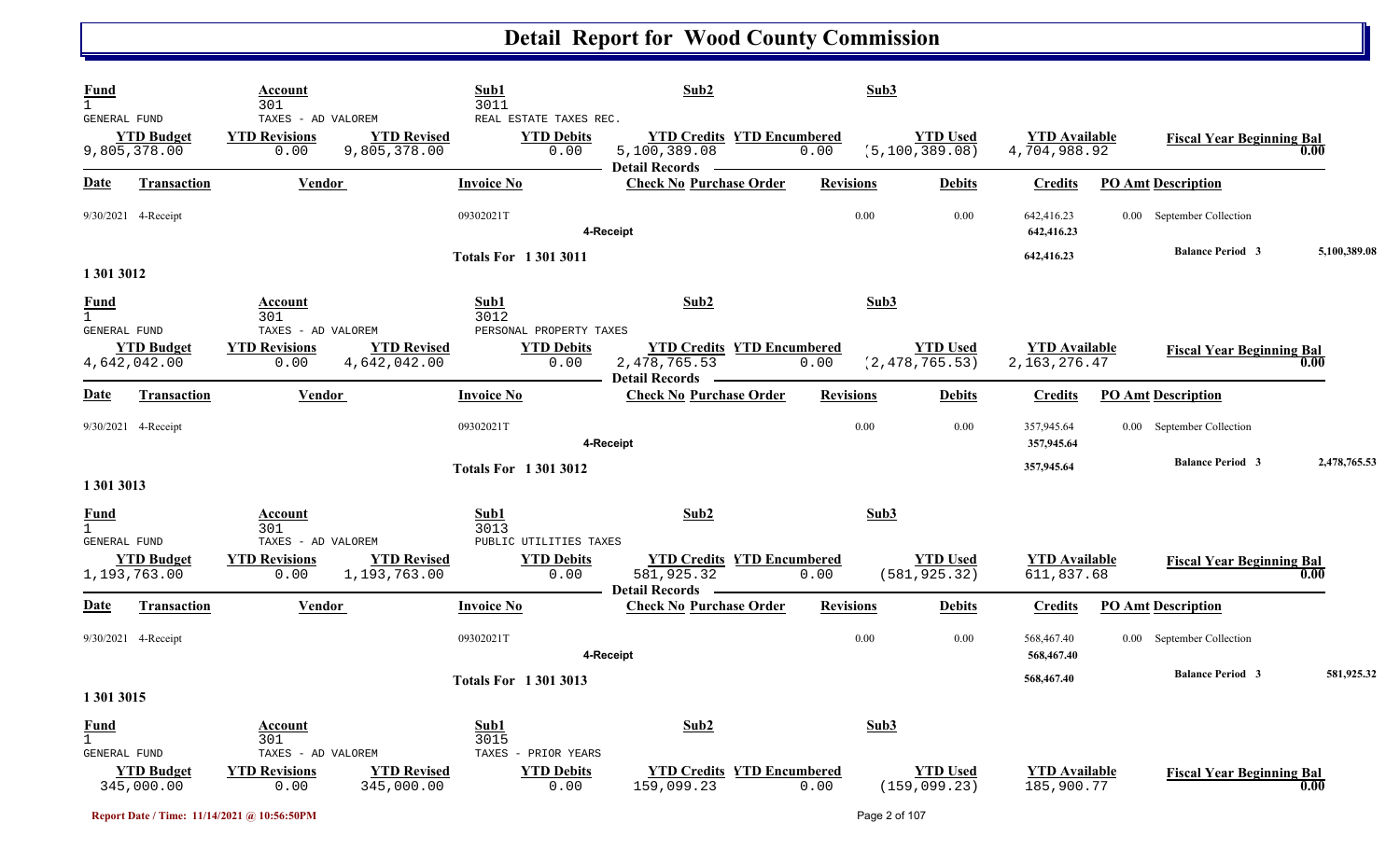|                                             |                                 |                                                     |                                  |                                                 | <b>Detail Records</b>                                                    |                  |                                  |                                     |                                        |            |
|---------------------------------------------|---------------------------------|-----------------------------------------------------|----------------------------------|-------------------------------------------------|--------------------------------------------------------------------------|------------------|----------------------------------|-------------------------------------|----------------------------------------|------------|
| <u>Date</u>                                 | <b>Transaction</b>              | Vendor                                              |                                  | <b>Invoice No</b>                               | <b>Check No Purchase Order</b>                                           | <b>Revisions</b> | <b>Debits</b>                    | <b>Credits</b>                      | <b>PO Amt Description</b>              |            |
|                                             | 9/30/2021 4-Receipt             |                                                     |                                  | 09302021T                                       | 4-Receipt                                                                | $0.00\,$         | 0.00                             | 69,944.52<br>69,944.52              | 0.00 September Collection              |            |
|                                             |                                 |                                                     |                                  | <b>Totals For 13013015</b>                      |                                                                          |                  |                                  | 69,944.52                           | <b>Balance Period 3</b>                | 159,099.23 |
| 1 301 3016                                  |                                 |                                                     |                                  |                                                 |                                                                          |                  |                                  |                                     |                                        |            |
| <b>Fund</b><br>$\overline{1}$               |                                 | Account<br>301                                      |                                  | Sub1<br>3016                                    | Sub2                                                                     | Sub3             |                                  |                                     |                                        |            |
| GENERAL FUND                                | <b>YTD Budget</b><br>500,000.00 | TAXES - AD VALOREM<br><b>YTD Revisions</b><br>0.00  | <b>YTD Revised</b><br>500,000.00 | SUPPLEMENTAL TAXES<br><b>YTD Debits</b><br>0.00 | <b>YTD Credits YTD Encumbered</b><br>196,704.60<br>Detail Records —      | 0.00             | <b>YTD Used</b><br>(196, 704.60) | <b>YTD Available</b><br>303, 295.40 | <b>Fiscal Year Beginning Bal</b>       | 0.00       |
| <u>Date</u>                                 | <b>Transaction</b>              | Vendor                                              |                                  | <b>Invoice No</b>                               | <b>Check No Purchase Order</b>                                           | <b>Revisions</b> | <b>Debits</b>                    | <b>Credits</b>                      | <b>PO Amt Description</b>              |            |
|                                             | 9/30/2021 4-Receipt             |                                                     |                                  | 09302021T                                       | 4-Receipt                                                                | 0.00             | 0.00                             | 52,955.48<br>52,955.48              | 0.00 September Collection              |            |
| 13019                                       |                                 |                                                     |                                  | <b>Totals For 13013016</b>                      |                                                                          |                  |                                  | 52,955.48                           | <b>Balance Period 3</b>                | 196,704.60 |
| <b>Fund</b><br>$\mathbf{1}$<br>GENERAL FUND |                                 | Account<br>301<br>TAXES - AD VALOREM                | 9                                | Sub1<br>REDEMPTIONS FROM STATE                  | Sub2                                                                     | Sub3             |                                  |                                     |                                        |            |
|                                             | <b>YTD Budget</b><br>15,000.00  | <b>YTD Revisions</b><br>0.00                        | <b>YTD Revised</b><br>15,000.00  | <b>YTD Debits</b><br>0.00                       | <b>YTD Credits YTD Encumbered</b><br>2,424.26<br><b>Detail Records</b>   | 0.00             | <b>YTD Used</b><br>(2, 424.26)   | <b>YTD</b> Available<br>12,575.74   | <b>Fiscal Year Beginning Bal</b>       | 0.00       |
| Date                                        | <b>Transaction</b>              | Vendor                                              |                                  | <b>Invoice No</b>                               | <b>Check No Purchase Order</b>                                           | <b>Revisions</b> | <b>Debits</b>                    | Credits                             | <b>PO Amt Description</b>              |            |
|                                             | 9/30/2021 4-Receipt             |                                                     |                                  | 09302021T                                       | 4-Receipt                                                                | 0.00             | 0.00                             | 129.37<br>129.37                    | 0.00 September Collection              |            |
| 1 301-90                                    |                                 |                                                     |                                  | <b>Totals For 13019</b>                         |                                                                          |                  |                                  | 129.37                              | <b>Balance Period 3</b>                | 2,424.26   |
| <b>Fund</b><br>$\mathbf{1}$                 |                                 | Account<br>$301 - 90$                               |                                  | Sub1                                            | Sub2                                                                     | Sub3             |                                  |                                     |                                        |            |
| <b>GENERAL FUND</b>                         | <b>YTD Budget</b><br>564,362.00 | LIBRARY EXCESS LEVY<br><b>YTD Revisions</b><br>0.00 | <b>YTD Revised</b><br>564,362.00 | <b>YTD Debits</b><br>0.00                       | <b>YTD Credits YTD Encumbered</b><br>279,667.74<br><b>Detail Records</b> | 0.00             | <b>YTD Used</b><br>(279, 667.74) | <b>YTD Available</b><br>284,694.26  | <b>Fiscal Year Beginning Bal</b>       | 0.00       |
| Date                                        | <b>Transaction</b>              | Vendor                                              |                                  | <b>Invoice No</b>                               | <b>Check No Purchase Order</b>                                           | <b>Revisions</b> | <b>Debits</b>                    | <b>Credits</b>                      | <b>PO Amt Description</b>              |            |
| 9/2/2021                                    | 4-Receipt                       |                                                     |                                  | 21-2269829                                      | 4-Receipt                                                                | 0.00             | 0.00                             | 229,724.13<br>229,724.13            | 0.00 SHERIFF OF WOOD COUNTY - AUG 2021 |            |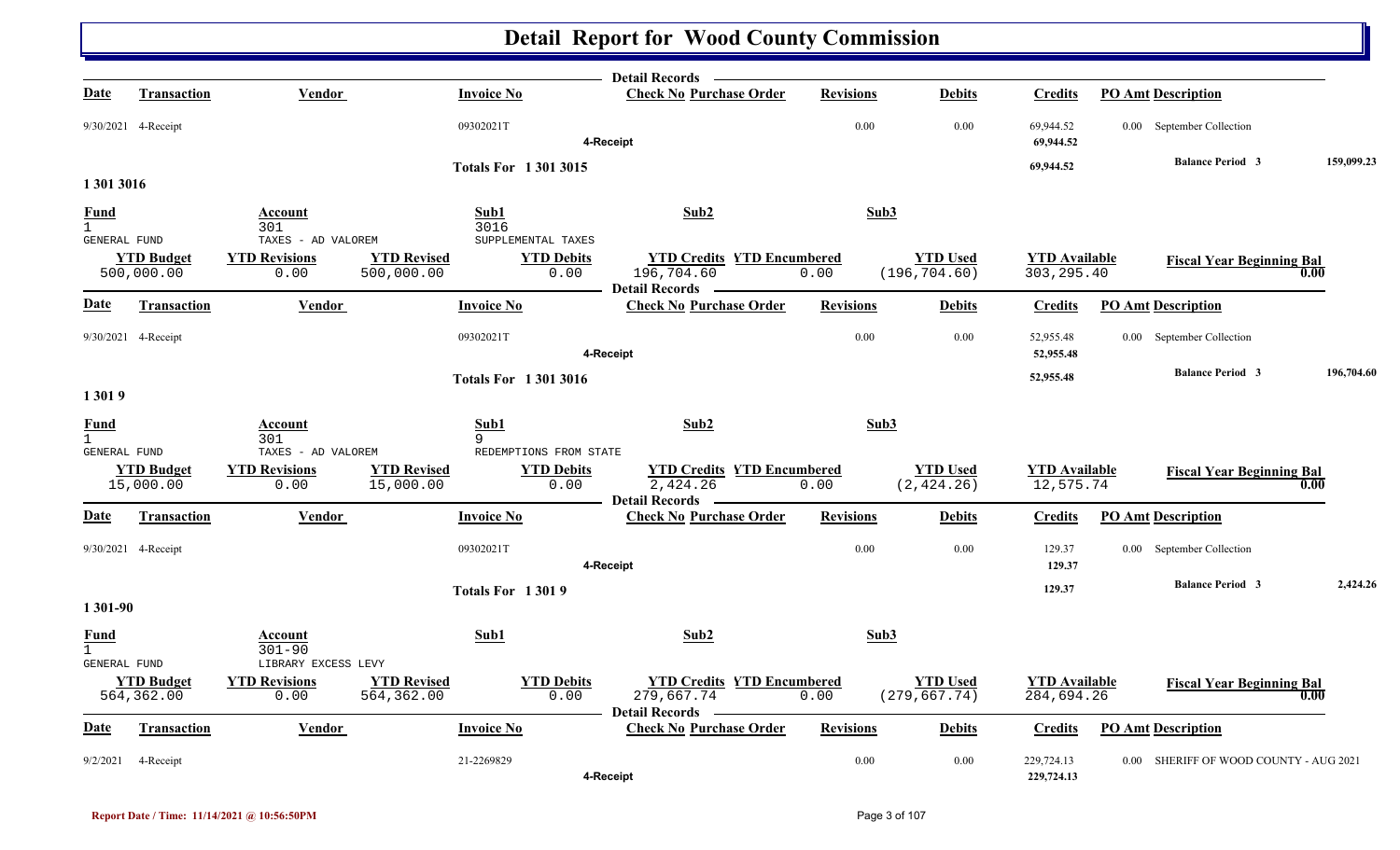|                                                 |                                                          | <b>Totals For 1301-90</b>                                     |                                                                          |                  |                                  | 229,724.13                           | <b>Balance Period 3</b><br>279,667.74           |
|-------------------------------------------------|----------------------------------------------------------|---------------------------------------------------------------|--------------------------------------------------------------------------|------------------|----------------------------------|--------------------------------------|-------------------------------------------------|
| 1 3 0 2                                         |                                                          |                                                               |                                                                          |                  |                                  |                                      |                                                 |
| <b>Fund</b>                                     | Account<br>302                                           | Sub1                                                          | Sub2                                                                     | Sub3             |                                  |                                      |                                                 |
| GENERAL FUND<br><b>YTD Budget</b><br>300,000.00 | TAX PENALTIES & INTEREST<br><b>YTD Revisions</b><br>0.00 | <b>YTD Revised</b><br><b>YTD Debits</b><br>300,000.00<br>0.00 | <b>YTD Credits YTD Encumbered</b><br>73,385.92<br><b>Detail Records</b>  | 0.00             | <b>YTD Used</b><br>(73, 385.92)  | <b>YTD Available</b><br>226,614.08   | <b>Fiscal Year Beginning Bal</b><br>0.00        |
| <b>Date</b><br>Transaction                      | Vendor                                                   | <b>Invoice No</b>                                             | <b>Check No Purchase Order</b>                                           | <b>Revisions</b> | <b>Debits</b>                    | <b>Credits</b>                       | <b>PO Amt Description</b>                       |
| 9/30/2021 4-Receipt                             |                                                          | 09302021T                                                     | 4-Receipt                                                                | 0.00             | 0.00                             | 22,780.09<br>22,780.09               | 0.00 September Collection                       |
|                                                 |                                                          | Totals For 1302                                               |                                                                          |                  |                                  | 22,780.09                            | <b>Balance Period 3</b><br>73,385.92            |
| 1 3 0 4                                         |                                                          |                                                               |                                                                          |                  |                                  |                                      |                                                 |
| <u>Fund</u>                                     | <b>Account</b><br>304                                    | Sub1                                                          | Sub2                                                                     | Sub3             |                                  |                                      |                                                 |
| GENERAL FUND<br><b>YTD Budget</b><br>750,000.00 | PROPERTY TRANSFER TAX<br><b>YTD Revisions</b><br>0.00    | <b>YTD Revised</b><br><b>YTD Debits</b><br>0.00<br>750,000.00 | <b>YTD Credits YTD Encumbered</b><br>301,550.26<br><b>Detail Records</b> | 0.00             | <b>YTD Used</b><br>(301, 550.26) | <b>YTD Available</b><br>448, 449. 74 | <b>Fiscal Year Beginning Bal</b><br>0.00        |
| Transaction<br><u>Date</u>                      | <b>Vendor</b>                                            | <b>Invoice No</b>                                             | <b>Check No Purchase Order</b>                                           | <b>Revisions</b> | <b>Debits</b>                    | <b>Credits</b>                       | <b>PO Amt Description</b>                       |
| 9/13/2021 4-Receipt                             |                                                          | 21-2269935                                                    | 4-Receipt                                                                | 0.00             | 0.00                             | 86,896.48<br>86,896.48               | WOOD COUNTY CLERK - AUGUST 2021<br>$0.00\,$     |
|                                                 |                                                          | Totals For 1304                                               |                                                                          |                  |                                  | 86,896.48                            | <b>Balance Period 3</b><br>301,550.26           |
| 1 3 0 9                                         |                                                          |                                                               |                                                                          |                  |                                  |                                      |                                                 |
| <b>Fund</b><br>$\mathbf{1}$<br>GENERAL FUND     | Account<br>309<br>HOTEL OCCUPANCY TAX                    | Sub1                                                          | Sub2                                                                     | Sub3             |                                  |                                      |                                                 |
| <b>YTD Budget</b><br>351,256.00                 | <b>YTD Revisions</b><br>0.00                             | <b>YTD Revised</b><br><b>YTD Debits</b><br>351,256.00<br>0.00 | <b>YTD Credits YTD Encumbered</b><br>152,081.92<br><b>Detail Records</b> | 0.00             | <b>YTD Used</b><br>(152, 081.92) | <b>YTD</b> Available<br>199,174.08   | <b>Fiscal Year Beginning Bal</b><br>0.00        |
| Date<br><b>Transaction</b>                      | <b>Vendor</b>                                            | <b>Invoice No</b>                                             | <b>Check No Purchase Order</b>                                           | <b>Revisions</b> | <b>Debits</b>                    | <b>Credits</b>                       | <b>PO Amt Description</b>                       |
| 9/13/2021 4-Receipt                             |                                                          | 21-2269954                                                    |                                                                          | $0.00\,$         | 0.00                             | 10,389.45                            | 0.00 PARKERSBURG LODGING LLC - AUGUST 2         |
| 9/13/2021 4-Receipt                             |                                                          | 21-2269955                                                    |                                                                          | $0.00\,$         | 0.00                             | 2,533.58                             | 0.00 KC HOTELS LLC - JULY 2021                  |
| 9/13/2021 4-Receipt                             |                                                          | 21-2269956                                                    |                                                                          | $0.00\,$         | 0.00                             | 2,364.47                             | 0.00 TRAVELODGE PARKERSBURG - AUGUST 2          |
| 9/16/2021 4-Receipt                             |                                                          | 21-2270061                                                    |                                                                          | $0.00\,$         | 0.00                             | 8,972.42                             | 0.00 HOLIDAY INN EXPRESS HOTEL & SUITES -       |
| 9/16/2021 4-Receipt                             |                                                          | 21-2270063                                                    |                                                                          | $0.00\,$         | 0.00                             | 1,270.80                             | 0.00 RODEWAY INN & SUITES - AUGUST 2021         |
| 9/16/2021 4-Receipt                             |                                                          | 21-2270069                                                    |                                                                          | $0.00\,$         | 0.00                             | 1,881.04                             | 0.00 MOTEL 6 - AUGUST 2021                      |
| 9/16/2021 4-Receipt                             |                                                          | 21-2270070                                                    |                                                                          | $0.00\,$         | 0.00                             | 3,809.06                             | SHREE SWAMINARYAN, LLC - AUGUST 20.<br>$0.00\,$ |
| 9/17/2021 4-Receipt                             |                                                          | 21-2270080                                                    |                                                                          | 0.00             | 0.00                             | 6,008.01                             | 0.00 GATEWAY HOSPITALITY MWH LLC - AUG          |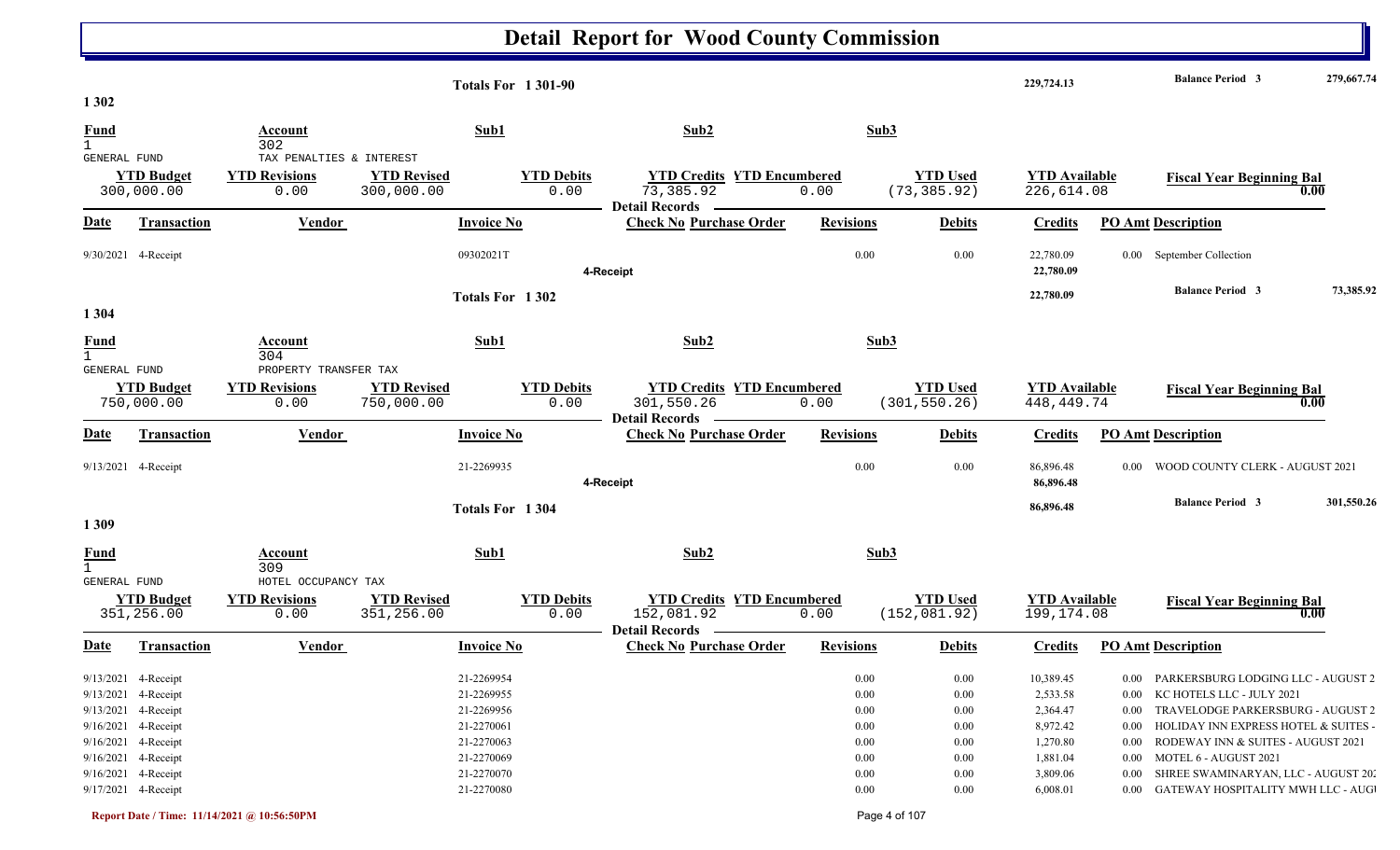|                                                    |                                                                                                                                                                                                                                                    |                                                  |                                                                                                                                                                      |                           | <b>Detail Report for Wood County Commission</b>                         |                                                                                                  |                                                                                                  |                                                                                                              |                                                          |                                                                                                                                                                |            |
|----------------------------------------------------|----------------------------------------------------------------------------------------------------------------------------------------------------------------------------------------------------------------------------------------------------|--------------------------------------------------|----------------------------------------------------------------------------------------------------------------------------------------------------------------------|---------------------------|-------------------------------------------------------------------------|--------------------------------------------------------------------------------------------------|--------------------------------------------------------------------------------------------------|--------------------------------------------------------------------------------------------------------------|----------------------------------------------------------|----------------------------------------------------------------------------------------------------------------------------------------------------------------|------------|
| 9/21/2021<br>9/21/2021<br>9/28/2021<br>9/28/2021   | 9/20/2021 4-Receipt<br>4-Receipt<br>4-Receipt<br>4-Receipt<br>4-Receipt                                                                                                                                                                            |                                                  | 21-2270097<br>21-2270128<br>21-2270129<br>21-2270269<br>21-2270270                                                                                                   |                           | 4-Receipt                                                               | 0.00<br>0.00<br>0.00<br>0.00<br>0.00                                                             | 0.00<br>0.00<br>0.00<br>0.00<br>0.00                                                             | 2,224.74<br>3,157.82<br>4,265.05<br>4,129.17<br>2,702.13<br>53,707.74                                        | $0.00\,$<br>$0.00\,$<br>$0.00\,$<br>$0.00\,$<br>$0.00\,$ | KC HOTELS LLC - AUGUST 2021<br>WESTEL LODGING LTD - AUGUST 2021<br>GATEWAY HOSPITALITY PARKERSBURG I<br>JAY SHREE MELDI MATAJI<br>JAY SHREE AUGUST 2021        |            |
| 1317                                               |                                                                                                                                                                                                                                                    |                                                  |                                                                                                                                                                      | Totals For 1309           |                                                                         |                                                                                                  |                                                                                                  | 53,707.74                                                                                                    |                                                          | <b>Balance Period 3</b>                                                                                                                                        | 152,081.92 |
| <b>Fund</b><br>$\mathbf{1}$<br><b>GENERAL FUND</b> |                                                                                                                                                                                                                                                    | <b>Account</b><br>317<br>LICENSES                | Sub1                                                                                                                                                                 |                           | Sub2                                                                    |                                                                                                  | Sub3                                                                                             |                                                                                                              |                                                          |                                                                                                                                                                |            |
|                                                    | <b>YTD Budget</b><br>8,000.00                                                                                                                                                                                                                      | <b>YTD Revisions</b><br>0.00                     | <b>YTD Revised</b><br>8,000.00                                                                                                                                       | <b>YTD Debits</b><br>0.00 | <b>YTD Credits YTD Encumbered</b><br>10,000.00<br><b>Detail Records</b> | 0.00                                                                                             | <b>YTD Used</b><br>(10,000.00)                                                                   | <b>YTD Available</b><br>(2,000.00)                                                                           |                                                          | <b>Fiscal Year Beginning Bal</b>                                                                                                                               | 0.00       |
| <b>Date</b>                                        | <b>Transaction</b>                                                                                                                                                                                                                                 | <b>Vendor</b>                                    | <b>Invoice No</b>                                                                                                                                                    |                           | <b>Check No Purchase Order</b>                                          | <b>Revisions</b>                                                                                 | <b>Debits</b>                                                                                    | <b>Credits</b>                                                                                               |                                                          | <b>PO Amt Description</b>                                                                                                                                      |            |
|                                                    | 9/30/2021 4-Receipt                                                                                                                                                                                                                                |                                                  | 21-2270304                                                                                                                                                           |                           | 4-Receipt                                                               | 0.00                                                                                             | 0.00                                                                                             | 2,000.00<br>2,000.00                                                                                         | $0.00\,$                                                 | CENTERFOLD                                                                                                                                                     |            |
| 1318                                               |                                                                                                                                                                                                                                                    |                                                  |                                                                                                                                                                      | Totals For 1317           |                                                                         |                                                                                                  |                                                                                                  | 2,000.00                                                                                                     |                                                          | <b>Balance Period 3</b>                                                                                                                                        | 10,000.00  |
| <b>Fund</b><br>$\mathbf{1}$                        |                                                                                                                                                                                                                                                    | <b>Account</b><br>318                            | Sub1                                                                                                                                                                 |                           | Sub2                                                                    |                                                                                                  | Sub3                                                                                             |                                                                                                              |                                                          |                                                                                                                                                                |            |
| GENERAL FUND                                       | <b>YTD Budget</b><br>48,000.00                                                                                                                                                                                                                     | BUILDING PERMITS<br><b>YTD Revisions</b><br>0.00 | <b>YTD Revised</b><br>48,000.00                                                                                                                                      | <b>YTD Debits</b><br>0.00 | <b>YTD Credits YTD Encumbered</b><br>13,552.50<br><b>Detail Records</b> | 0.00                                                                                             | <b>YTD Used</b><br>(13, 552.50)                                                                  | <b>YTD</b> Available<br>34, 447.50                                                                           |                                                          | <b>Fiscal Year Beginning Bal</b>                                                                                                                               | 0.00       |
| <b>Date</b>                                        | Transaction                                                                                                                                                                                                                                        | <b>Vendor</b>                                    | <b>Invoice No</b>                                                                                                                                                    |                           | <b>Check No Purchase Order</b>                                          | <b>Revisions</b>                                                                                 | <b>Debits</b>                                                                                    | <b>Credits</b>                                                                                               |                                                          | <b>PO Amt Description</b>                                                                                                                                      |            |
| 9/14/2021<br>9/14/2021<br>9/14/2021                | 4-Receipt<br>4-Receipt<br>4-Receipt<br>9/14/2021 4-Receipt<br>9/14/2021 4-Receipt<br>9/14/2021 4-Receipt<br>9/14/2021 4-Receipt<br>9/14/2021 4-Receipt<br>9/14/2021 4-Receipt<br>9/14/2021 4-Receipt<br>9/14/2021 4-Receipt<br>9/14/2021 4-Receipt |                                                  | 21-2269986<br>21-2269986<br>21-2269987<br>21-2269988<br>21-2269989<br>21-2269989<br>21-2269990<br>21-2269991<br>21-2269992<br>21-2269993<br>21-2269994<br>21-2269994 |                           |                                                                         | 0.00<br>0.00<br>0.00<br>0.00<br>$0.00\,$<br>0.00<br>0.00<br>0.00<br>0.00<br>0.00<br>0.00<br>0.00 | 0.00<br>0.00<br>0.00<br>0.00<br>$0.00\,$<br>0.00<br>0.00<br>0.00<br>0.00<br>0.00<br>0.00<br>0.00 | 10.00<br>10.00<br>47.50<br>322.50<br>28.75<br>28.75<br>10.00<br>351.25<br>397.50<br>340.00<br>10.00<br>10.00 | $0.00\,$<br>$0.00\,$<br>$0.00\,$                         | W5667<br>W5668<br>W5666<br>0.00 W5672<br>$0.00\quad$ W5670<br>0.00 W5671<br>0.00 W5673<br>0.00 W5669<br>0.00 W5674<br>$0.00$ W5680<br>0.00 W5677<br>0.00 W5678 |            |
|                                                    | 9/14/2021 4-Receipt<br>9/14/2021 4-Receipt                                                                                                                                                                                                         |                                                  | 21-2269995<br>21-2269996                                                                                                                                             |                           |                                                                         | 0.00<br>0.00                                                                                     | 0.00<br>$0.00\,$                                                                                 | 160.00<br>13.75                                                                                              |                                                          | 0.00 W5679<br>0.00 W5676                                                                                                                                       |            |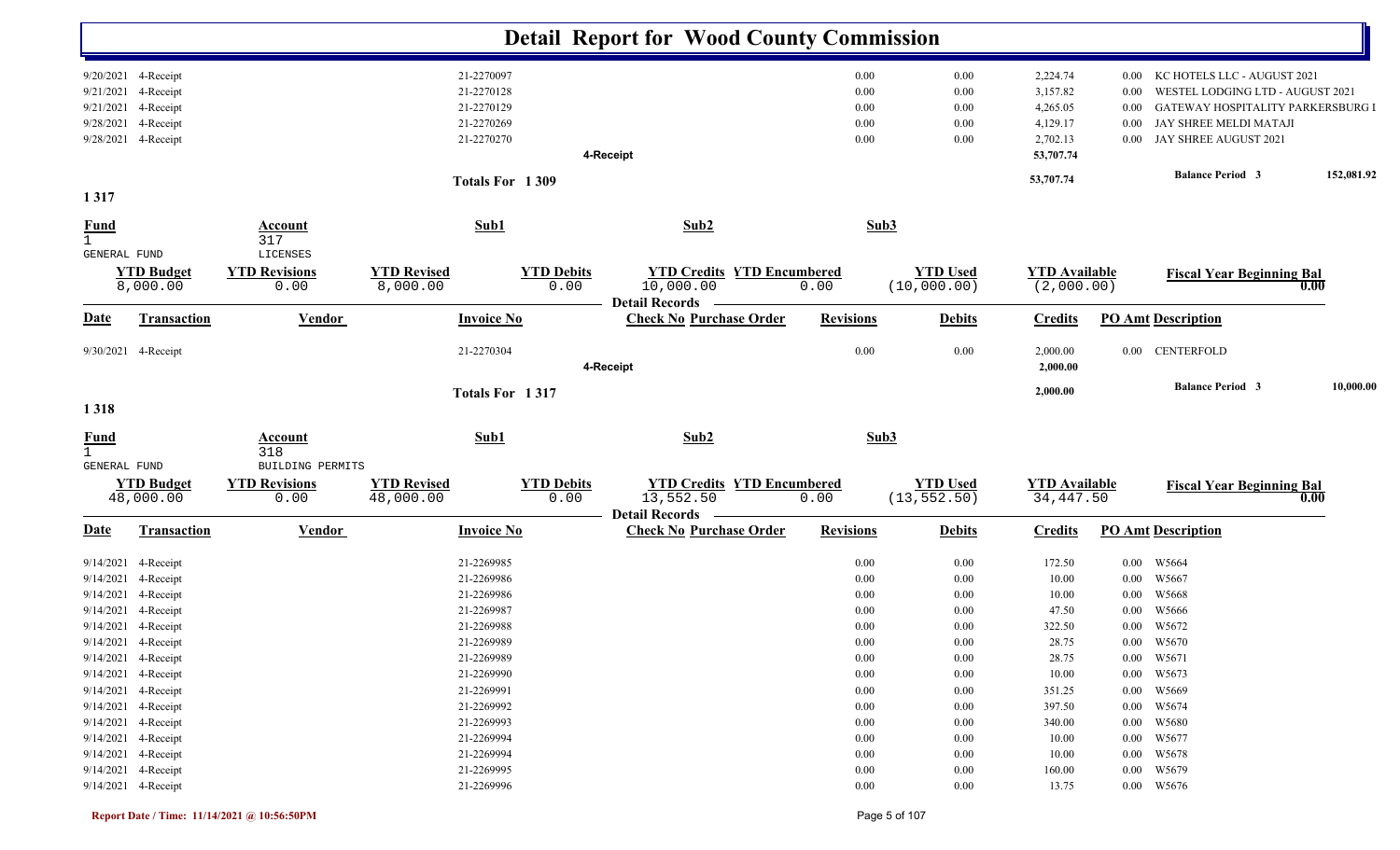|                                             |                                               |                                  |                           | <b>Detail Report for Wood County Commission</b>                    |                  |                                 |                                    |                                                |           |
|---------------------------------------------|-----------------------------------------------|----------------------------------|---------------------------|--------------------------------------------------------------------|------------------|---------------------------------|------------------------------------|------------------------------------------------|-----------|
| 9/14/2021 4-Receipt                         |                                               | 21-2269997                       |                           |                                                                    | 0.00             | 0.00                            | 27.50                              | W5675<br>$0.00\,$                              |           |
| 4-Receipt<br>9/14/2021                      |                                               | 21-2270008                       |                           |                                                                    | 0.00             | 0.00                            | 11.25                              | W5665<br>$0.00\,$                              |           |
| 9/16/2021<br>4-Receipt                      |                                               | 21-2270055                       |                           |                                                                    | 0.00             | 0.00                            | 22.50                              | W5682<br>0.00                                  |           |
| 9/16/2021<br>4-Receipt                      |                                               | 21-2270056                       |                           |                                                                    | 0.00             | 0.00                            | 10.00                              | W5683<br>0.00                                  |           |
| 4-Receipt<br>9/16/2021                      |                                               | 21-2270058                       |                           |                                                                    | 0.00             | 0.00                            | 12.50                              | W5681<br>0.00                                  |           |
| 4-Receipt<br>9/20/2021                      |                                               | 21-2270103                       |                           |                                                                    | 0.00             | 0.00                            | 12.50                              | W5687<br>0.00                                  |           |
| 9/20/2021<br>4-Receipt                      |                                               | 21-2270104                       |                           |                                                                    | 0.00             | 0.00                            | 63.75                              | W5685<br>0.00                                  |           |
| 9/20/2021<br>4-Receipt                      |                                               | 21-2270105                       |                           |                                                                    | 0.00             | 0.00                            | 110.00                             | W5688<br>0.00                                  |           |
| 9/20/2021 4-Receipt                         |                                               | 21-2270106                       |                           |                                                                    | 0.00             | 0.00                            | 198.75                             | 0.00<br>W5689                                  |           |
| 9/20/2021 4-Receipt                         |                                               | 21-2270111                       |                           |                                                                    | 0.00             | 0.00                            | 22.50                              | W5686<br>$0.00\,$                              |           |
| 9/21/2021 4-Receipt                         |                                               | 21-2270131                       |                           |                                                                    | 0.00             | 0.00                            | 803.75                             | W5693<br>$0.00\,$                              |           |
| 9/21/2021 4-Receipt                         |                                               | 21-2270132                       |                           |                                                                    | 0.00             | 0.00                            | 668.75                             | W5692<br>$0.00\,$                              |           |
| 9/21/2021<br>4-Receipt                      |                                               | 21-2270133                       |                           |                                                                    | 0.00             | 0.00                            | 10.00                              | $0.00\,$<br>W5694                              |           |
| 9/21/2021<br>4-Receipt                      |                                               | 21-2270134                       |                           |                                                                    | 0.00             | 0.00                            | 422.50                             | 0.00<br>W5690                                  |           |
| 9/21/2021<br>4-Receipt                      |                                               | 21-2270135                       |                           |                                                                    | 0.00             | 0.00                            | 515.00                             | 0.00<br>W5691                                  |           |
| 9/22/2021<br>4-Receipt                      |                                               | 21-2270166                       |                           |                                                                    | 0.00             | 0.00                            | 20.00                              | W5695<br>0.00                                  |           |
| 9/23/2021<br>4-Receipt                      |                                               | 21-2270192                       |                           |                                                                    | 0.00             | 0.00                            | 93.75                              | W5697<br>0.00                                  |           |
| 4-Receipt<br>9/27/2021                      |                                               | 21-2270232                       |                           |                                                                    | 0.00             | 0.00                            | 13.75                              | W5698<br>0.00                                  |           |
| 9/28/2021 4-Receipt                         |                                               | 21-2270257                       |                           |                                                                    | 0.00             | 0.00                            | 30.00                              | W5699<br>$0.00\,$                              |           |
|                                             |                                               |                                  |                           | 4-Receipt                                                          |                  |                                 | 4,981.25<br>4,981.25               | <b>Balance Period 3</b>                        | 13,552.50 |
| 1319                                        |                                               | Totals For 1318                  |                           |                                                                    |                  |                                 |                                    |                                                |           |
| <b>Fund</b><br>$\mathbf{1}$                 | <b>Account</b><br>319                         | Sub1                             |                           | Sub2                                                               | Sub3             |                                 |                                    |                                                |           |
| GENERAL FUND<br><b>YTD Budget</b><br>800.00 | MISC. PERMITS<br><b>YTD Revisions</b><br>0.00 | <b>YTD Revised</b><br>800.00     | <b>YTD Debits</b><br>0.00 | <b>YTD Credits YTD Encumbered</b><br>114.00                        | 0.00             | <b>YTD</b> Used<br>(114.00)     | <b>YTD Available</b><br>686.00     | <b>Fiscal Year Beginning Bal</b>               | 0.00      |
| <u>Date</u><br><b>Transaction</b>           | <b>Vendor</b>                                 | <b>Invoice No</b>                |                           | <b>Detail Records</b><br><b>Check No Purchase Order</b>            | <b>Revisions</b> | <b>Debits</b>                   | <b>Credits</b>                     | <b>PO Amt Description</b>                      |           |
| 9/13/2021 4-Receipt                         |                                               | 21-2269930                       |                           | 4-Receipt                                                          | 0.00             | 0.00                            | 32.00<br>32.00                     | ASSESSOR OF WOOD COUNTY - FARM USE<br>$0.00\,$ |           |
| 1322                                        |                                               | Totals For 1319                  |                           |                                                                    |                  |                                 | 32.00                              | <b>Balance Period 3</b>                        | 114.00    |
| <b>Fund</b><br>$\mathbf{1}$<br>GENERAL FUND | Account<br>322<br>FEDERAL GRANTS              | Sub1                             |                           | Sub2                                                               | Sub3             |                                 |                                    |                                                |           |
| <b>YTD Budget</b><br>400,000.00             | <b>YTD Revisions</b><br>0.00                  | <b>YTD Revised</b><br>400,000.00 | <b>YTD Debits</b><br>0.00 | <b>YTD Credits YTD Encumbered</b><br>80,151.93<br>Detail Records — | 0.00             | <b>YTD Used</b><br>(80, 151.93) | <b>YTD Available</b><br>319,848.07 | <b>Fiscal Year Beginning Bal</b>               | 0.00      |
| <b>Transaction</b><br>Date                  | <b>Vendor</b>                                 | <b>Invoice No</b>                |                           | <b>Check No Purchase Order</b>                                     | <b>Revisions</b> | <b>Debits</b>                   | <b>Credits</b>                     | <b>PO Amt Description</b>                      |           |
| 9/13/2021 4-Receipt                         |                                               | 21-2269960                       |                           |                                                                    | $0.00\,$         | $0.00\,$                        | 6,120.03                           | 0.00 STATE OF WEST VIRGINIA                    |           |

**Report Date / Time: 11/14/2021 @ 10:56:50PM** Page 6 of 107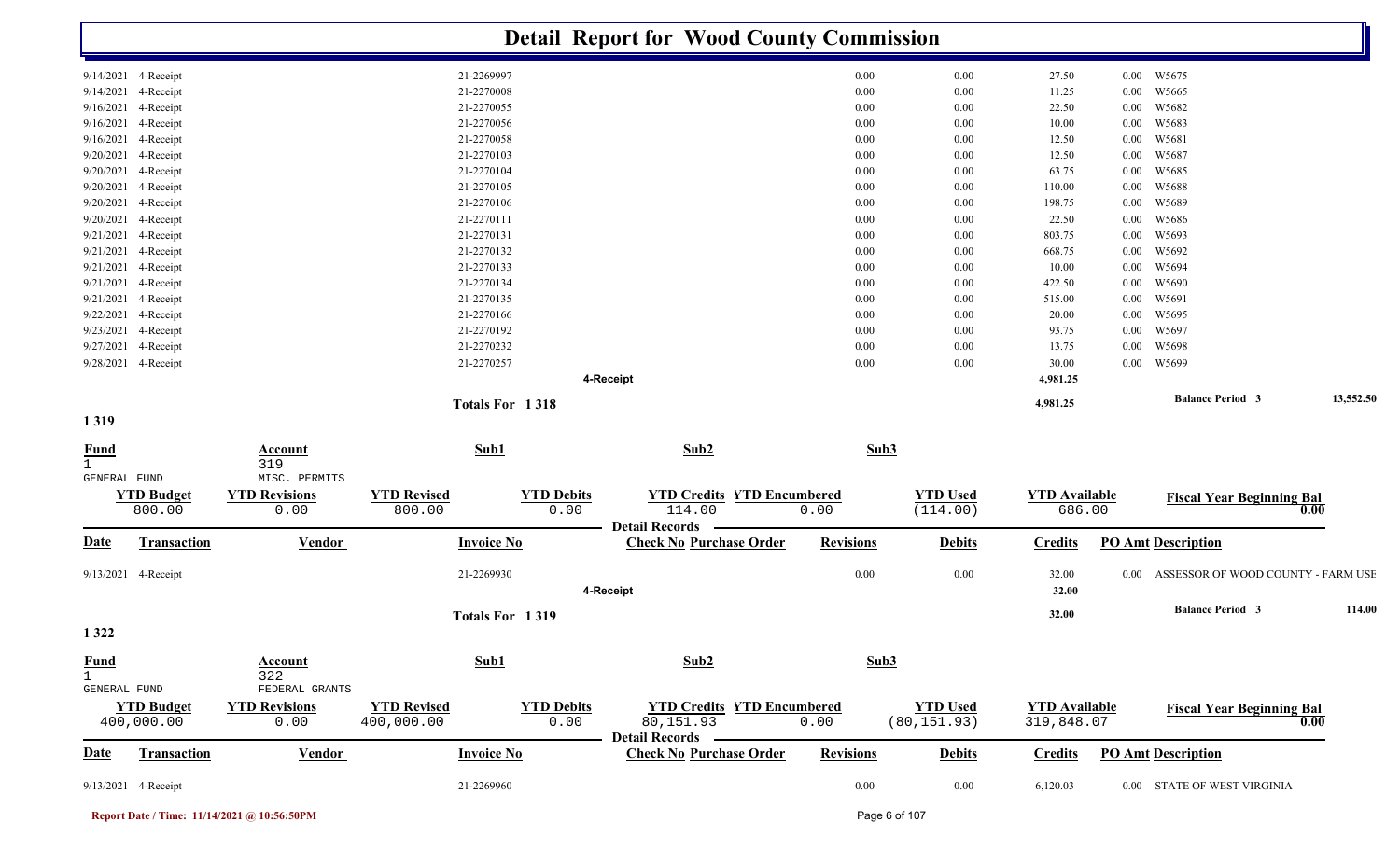|                                             |                                                                                          |                                              |                                                      |                            | <b>Detail Report for Wood County Commission</b>                          |                              |                                  |                                       |              |                                                                                    |            |
|---------------------------------------------|------------------------------------------------------------------------------------------|----------------------------------------------|------------------------------------------------------|----------------------------|--------------------------------------------------------------------------|------------------------------|----------------------------------|---------------------------------------|--------------|------------------------------------------------------------------------------------|------------|
|                                             | 9/20/2021 4-Receipt<br>9/30/2021 4-Receipt                                               |                                              | 21-2270099<br>21-2270345                             |                            | 4-Receipt                                                                | 0.00<br>0.00                 | 0.00<br>0.00                     | 19,345.00<br>2,362.68<br>27,827.71    | 0.00<br>0.00 | STATE OF WEST VIRGINIA<br>Financial Comm.                                          |            |
|                                             |                                                                                          |                                              |                                                      | Totals For 1322            |                                                                          |                              |                                  | 27,827.71                             |              | <b>Balance Period 3</b>                                                            | 80,151.93  |
| 1 322 1135                                  |                                                                                          |                                              |                                                      |                            |                                                                          |                              |                                  |                                       |              |                                                                                    |            |
| <b>Fund</b><br>$\mathbf{1}$<br>GENERAL FUND |                                                                                          | Account<br>322<br>FEDERAL GRANTS             | Sub1<br>1135                                         | HAZARD MITIGATION          | Sub2                                                                     |                              | Sub3                             |                                       |              |                                                                                    |            |
|                                             | <b>YTD Budget</b><br>0.00                                                                | <b>YTD Revisions</b><br>0.00                 | <b>YTD Revised</b><br>0.00                           | <b>YTD Debits</b><br>0.00  | <b>YTD Credits YTD Encumbered</b><br>754,380.59<br><b>Detail Records</b> | 0.00                         | <b>YTD Used</b><br>(754, 380.59) | <b>YTD Available</b><br>(754, 380.59) |              | <b>Fiscal Year Beginning Bal</b>                                                   | 0.00       |
| <b>Date</b>                                 | <b>Transaction</b>                                                                       | <b>Vendor</b>                                | <b>Invoice No</b>                                    |                            | <b>Check No Purchase Order</b>                                           | <b>Revisions</b>             | <b>Debits</b>                    | <b>Credits</b>                        |              | <b>PO Amt Description</b>                                                          |            |
|                                             | 9/13/2021 4-Receipt                                                                      |                                              | 21-2269958                                           |                            | 4-Receipt                                                                | 0.00                         | 0.00                             | 754,380.59<br>754,380.59              | $0.00\,$     | STATE OF WEST VIRGINIA                                                             |            |
| 1 3 2 3                                     |                                                                                          |                                              |                                                      | <b>Totals For 13221135</b> |                                                                          |                              |                                  | 754,380.59                            |              | <b>Balance Period 3</b>                                                            | 754,380.59 |
| <b>Fund</b><br>$\mathbf{1}$                 |                                                                                          | <b>Account</b><br>323                        | Sub1                                                 |                            | Sub2                                                                     |                              | Sub3                             |                                       |              |                                                                                    |            |
| GENERAL FUND                                | <b>YTD Budget</b><br>600,000.00                                                          | STATE GRANTS<br><b>YTD Revisions</b><br>0.00 | <b>YTD Revised</b><br>600,000.00                     | <b>YTD Debits</b><br>0.00  | <b>YTD Credits YTD Encumbered</b><br>17,782.00<br><b>Detail Records</b>  | 0.00                         | <b>YTD Used</b><br>(17, 782.00)  | <b>YTD</b> Available<br>582,218.00    |              | <b>Fiscal Year Beginning Bal</b>                                                   | 0.00       |
| <u>Date</u>                                 | Transaction                                                                              | Vendor                                       | <b>Invoice No</b>                                    |                            | <b>Check No Purchase Order</b>                                           | <b>Revisions</b>             | <b>Debits</b>                    | <b>Credits</b>                        |              | <b>PO Amt Description</b>                                                          |            |
|                                             | 9/13/2021 4-Receipt                                                                      |                                              | 21-2269959                                           |                            | 4-Receipt                                                                | 0.00                         | 0.00                             | 1,782.00<br>1,782.00                  | $0.00\,$     | STATE OF WEST VIRGINIA                                                             |            |
| 1 324 1273                                  |                                                                                          |                                              |                                                      | Totals For 1323            |                                                                          |                              |                                  | 1,782.00                              |              | <b>Balance Period 3</b>                                                            | 17,782.00  |
| $\frac{Fund}{1}$<br><b>GENERAL FUND</b>     |                                                                                          | <b>Account</b><br>324<br>OTHER GRANTS        | Sub1<br>1273                                         | PROJECT LIFESAVER          | Sub2                                                                     |                              | Sub3                             |                                       |              |                                                                                    |            |
|                                             | <b>YTD Budget</b><br>0.00                                                                | <b>YTD Revisions</b><br>0.00                 | <b>YTD Revised</b><br>0.00                           | <b>YTD Debits</b><br>0.00  | <b>YTD Credits YTD Encumbered</b><br>170.00<br>Detail Records —          | 0.00                         | <b>YTD Used</b><br>(170.00)      | <b>YTD</b> Available<br>(170.00)      |              | <b>Fiscal Year Beginning Bal</b>                                                   | 0.00       |
| <b>Date</b>                                 | <b>Transaction</b>                                                                       | <b>Vendor</b>                                | <b>Invoice No</b>                                    |                            | <b>Check No Purchase Order</b>                                           | <b>Revisions</b>             | <b>Debits</b>                    | <b>Credits</b>                        |              | <b>PO Amt Description</b>                                                          |            |
|                                             | 9/13/2021 4-Receipt<br>9/30/2021 4-Receipt<br>9/30/2021 4-Receipt<br>9/30/2021 4-Receipt |                                              | 21-2269961<br>21-2270297<br>21-2270298<br>21-2270299 |                            |                                                                          | 0.00<br>0.00<br>0.00<br>0.00 | 0.00<br>0.00<br>0.00<br>0.00     | 10.00<br>10.00<br>10.00<br>20.00      | $0.00\,$     | 0.00 GARY FIELDS<br>0.00 LYNN LONG<br><b>JACOB MILLER</b><br>0.00 OLIVIA GILLILANI |            |
|                                             |                                                                                          |                                              |                                                      |                            | 4-Receipt                                                                |                              |                                  | 50.00                                 |              |                                                                                    |            |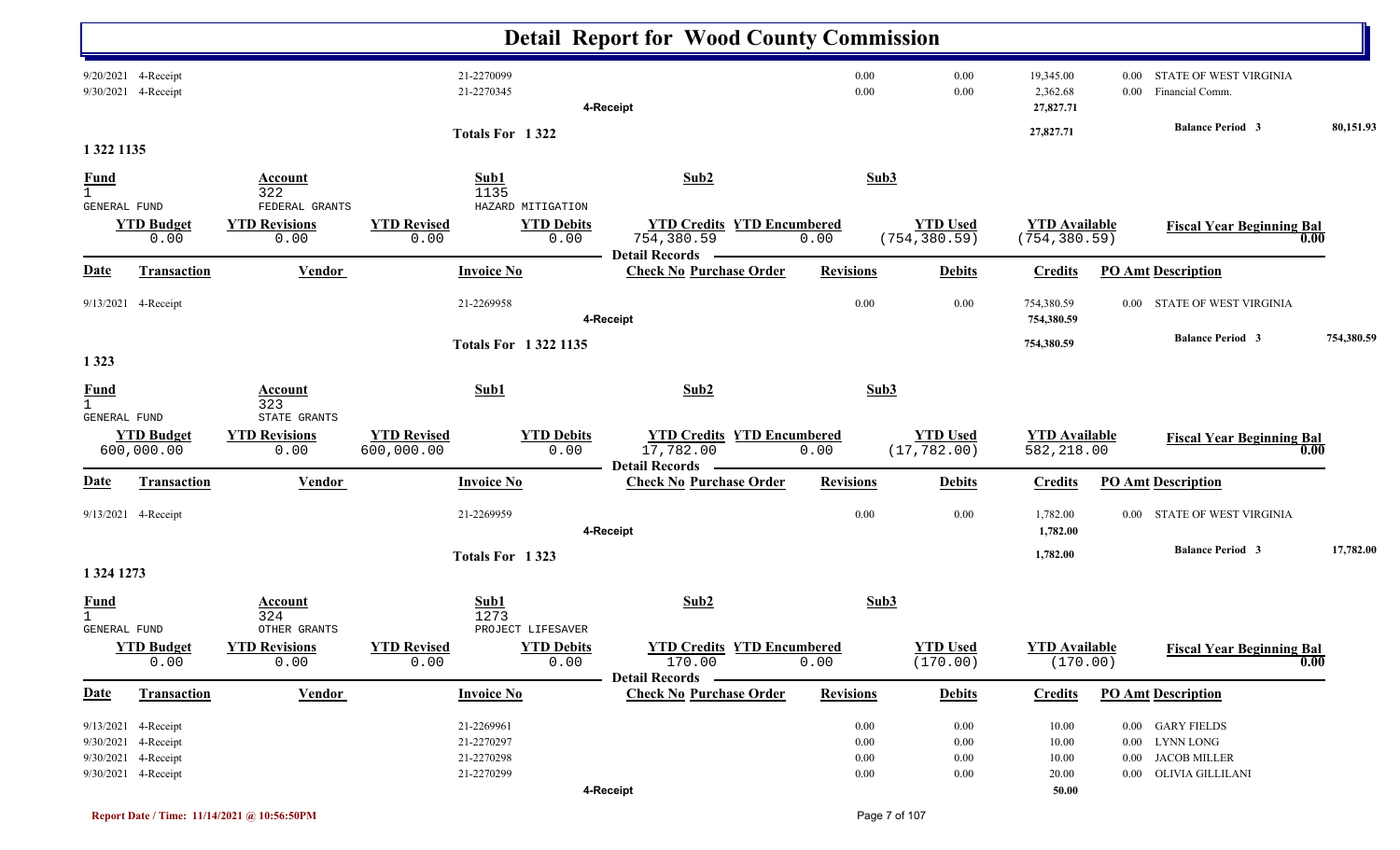|                                     |                                |                              |                                 | <b>Totals For 13241273</b> |                                                                        |                  |                               | 50.00                             |          | <b>Balance Period 3</b>                  | 170.00    |
|-------------------------------------|--------------------------------|------------------------------|---------------------------------|----------------------------|------------------------------------------------------------------------|------------------|-------------------------------|-----------------------------------|----------|------------------------------------------|-----------|
| 1327                                |                                |                              |                                 |                            |                                                                        |                  |                               |                                   |          |                                          |           |
| <b>Fund</b>                         |                                | <b>Account</b>               | Sub1                            |                            | Sub2                                                                   |                  | Sub3                          |                                   |          |                                          |           |
| $\mathbf{1}$<br><b>GENERAL FUND</b> |                                | 327<br>CHARGES FOR SERVICES  |                                 |                            |                                                                        |                  |                               |                                   |          |                                          |           |
|                                     | <b>YTD Budget</b>              | <b>YTD Revisions</b>         | <b>YTD Revised</b>              | <b>YTD Debits</b>          | <b>YTD Credits YTD Encumbered</b>                                      |                  | <b>YTD Used</b>               | <b>YTD Available</b>              |          | <b>Fiscal Year Beginning Bal</b>         |           |
|                                     | 5,000.00                       | 0.00                         | 5,000.00                        | 0.00                       | 38,616.25                                                              | 0.00             | (38, 616.25)                  | (33, 616.25)                      |          | 0.00                                     |           |
|                                     |                                |                              |                                 |                            | <b>Detail Records</b>                                                  |                  |                               |                                   |          |                                          |           |
| <u>Date</u>                         | <b>Transaction</b>             | Vendor                       | <b>Invoice No</b>               |                            | <b>Check No Purchase Order</b>                                         | <b>Revisions</b> | <b>Debits</b>                 | <b>Credits</b>                    |          | <b>PO Amt Description</b>                |           |
| 9/1/2021                            | 4-Receipt                      |                              | 21-2269790                      |                            |                                                                        | 0.00             | 0.00                          | 5.00                              | $0.00\,$ | DONNA SHAMBLIN                           |           |
| 9/2/2021                            | 4-Receipt                      |                              | 21-2269817                      |                            |                                                                        | 0.00             | 0.00                          | 5.00                              | $0.00\,$ | MICHAEL HALL                             |           |
| 9/17/2021                           | 4-Receipt                      |                              | 21-2270082                      |                            |                                                                        | 0.00             | 0.00                          | 5.00                              | 0.00     | ALEX PAUL SAUNDERS                       |           |
|                                     | 9/20/2021 4-Receipt            |                              | 21-2270091                      |                            |                                                                        | 0.00             | 0.00                          | 5.00                              | 0.00     | RUTH FABILOA ELIZABETH                   |           |
| 9/21/2021                           | 4-Receipt                      |                              | 21-2270122                      |                            |                                                                        | 0.00             | 0.00                          | 5.00                              | 0.00     | KYLE LEE EDMAN                           |           |
|                                     | 9/27/2021 4-Receipt            |                              | 21-2270222                      |                            |                                                                        | 0.00             | 0.00                          | 5.00                              | 0.00     | <b>DERICK SMITH</b>                      |           |
|                                     | 9/27/2021 4-Receipt            |                              | 21-2270223                      |                            |                                                                        | 0.00             | 0.00                          | 5.00                              | 0.00     | JAMES EDWARD CRAWFORD                    |           |
|                                     | 9/27/2021 4-Receipt            |                              | 21-2270236                      |                            |                                                                        | 0.00             | 0.00                          | 5.00                              | 0.00     | <b>MICHELLE HESSON</b>                   |           |
|                                     | 9/28/2021 4-Receipt            |                              | 21-2270268                      |                            |                                                                        | 0.00             | 0.00                          | 5.00                              | 0.00     | <b>J TANNER</b>                          |           |
|                                     | 9/29/2021 4-Receipt            |                              | 21-2270276                      |                            |                                                                        | 0.00             | 0.00                          | 5.00                              | 0.00     | <b>SHAWN SHERWIN</b>                     |           |
|                                     | 9/29/2021 4-Receipt            |                              | 21-2270277                      |                            |                                                                        | 0.00             | 0.00                          | 5.00                              | 0.00     | <b>RICHARD CRONIN</b>                    |           |
|                                     | 9/29/2021 4-Receipt            |                              | 21-2270281                      |                            |                                                                        | 0.00             | 0.00                          | 5.00                              | $0.00\,$ | <b>RICKY PHILLIPS</b>                    |           |
|                                     |                                |                              |                                 |                            | 4-Receipt                                                              |                  |                               | 60.00                             |          |                                          |           |
|                                     |                                |                              | Totals For 1327                 |                            |                                                                        |                  |                               | 60.00                             |          | <b>Balance Period 3</b>                  | 38,616.25 |
| 1329                                |                                |                              |                                 |                            |                                                                        |                  |                               |                                   |          |                                          |           |
| $rac{\text{Fund}}{1}$               |                                | <b>Account</b><br>329        | Sub1                            |                            | Sub2                                                                   |                  | Sub3                          |                                   |          |                                          |           |
| GENERAL FUND                        |                                | SHF SERVICE OF PROCESS       |                                 |                            |                                                                        |                  |                               |                                   |          |                                          |           |
|                                     | <b>YTD Budget</b><br>30,000.00 | <b>YTD Revisions</b><br>0.00 | <b>YTD Revised</b><br>30,000.00 | <b>YTD Debits</b><br>0.00  | <b>YTD Credits YTD Encumbered</b><br>8,091.00<br><b>Detail Records</b> | 0.00             | <b>YTD Used</b><br>(8,091.00) | <b>YTD Available</b><br>21,909.00 |          | <b>Fiscal Year Beginning Bal</b><br>0.00 |           |
| <u>Date</u>                         | <b>Transaction</b>             | <b>Vendor</b>                | <b>Invoice No</b>               |                            | <b>Check No Purchase Order</b>                                         | <b>Revisions</b> | <b>Debits</b>                 | <b>Credits</b>                    |          | <b>PO Amt Description</b>                |           |
|                                     | 9/14/2021 4-Receipt            |                              | 21-2269981                      |                            |                                                                        | 0.00             | 0.00                          | 2,771.00                          | 0.00     | SHERIFF OF WOOD COUNTY                   |           |
|                                     |                                |                              |                                 |                            | 4-Receipt                                                              |                  |                               | 2,771.00                          |          |                                          |           |
|                                     |                                |                              | Totals For 1329                 |                            |                                                                        |                  |                               | 2,771.00                          |          | <b>Balance Period 3</b>                  | 8,091.00  |
| 1 3 3 0                             |                                |                              |                                 |                            |                                                                        |                  |                               |                                   |          |                                          |           |
| <b>Fund</b>                         |                                | <b>Account</b>               | Sub1                            |                            | Sub2                                                                   |                  | Sub3                          |                                   |          |                                          |           |
| $\mathbf{1}$                        |                                | 330<br>SHERIFF'S EARNINGS    |                                 |                            |                                                                        |                  |                               |                                   |          |                                          |           |
| <b>GENERAL FUND</b>                 | <b>YTD Budget</b>              | <b>YTD Revisions</b>         | <b>YTD Revised</b>              | <b>YTD Debits</b>          | <b>YTD Credits YTD Encumbered</b>                                      |                  | <b>YTD Used</b>               | <b>YTD Available</b>              |          | <b>Fiscal Year Beginning Bal</b>         |           |
|                                     | 10,000.00                      | 0.00                         | 10,000.00                       | 0.00                       | 2,562.00                                                               | 0.00             | (2, 562.00)                   | 7,438.00                          |          | 0.00                                     |           |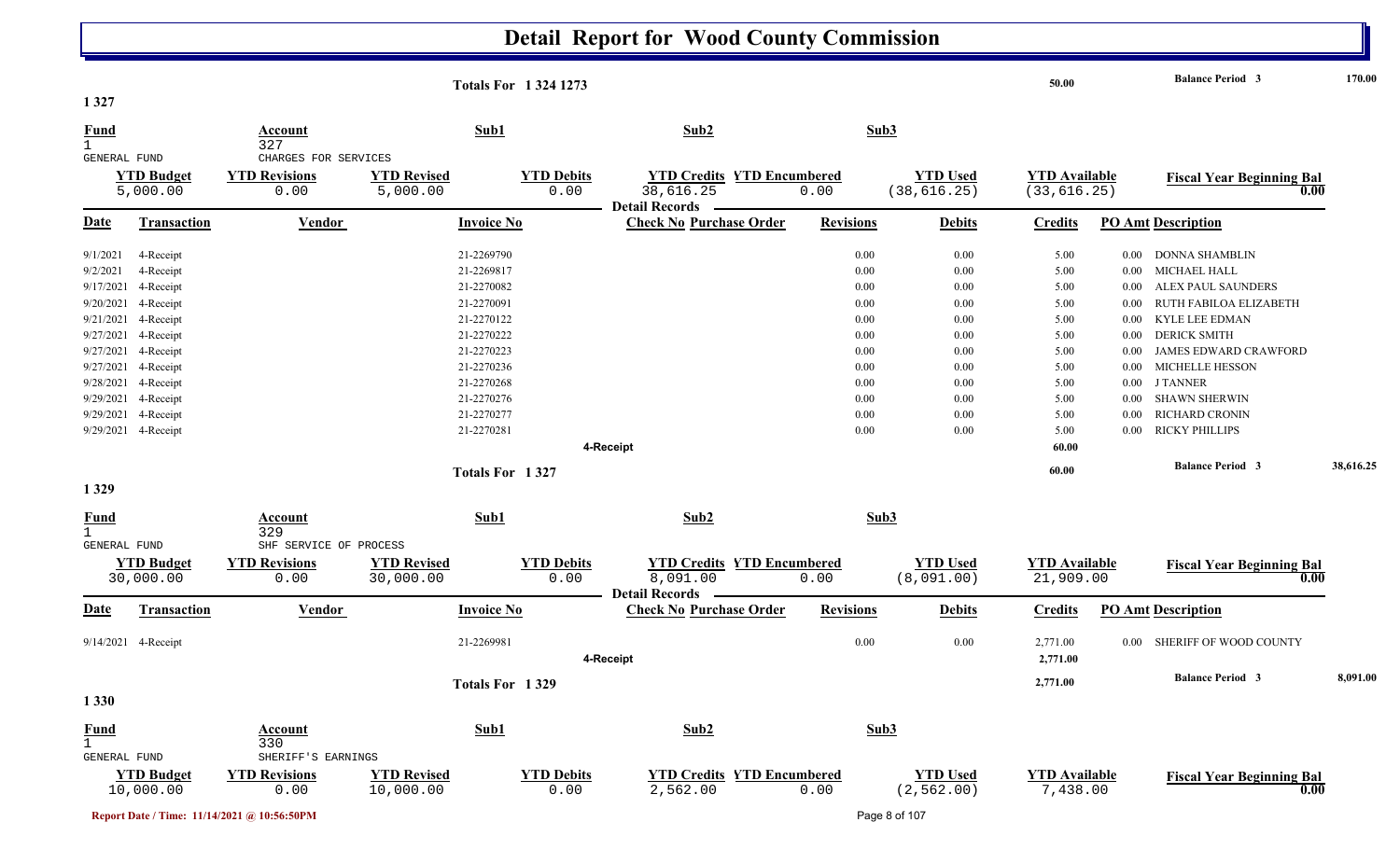|                              |                                |                                             |                                 |                           | Detail Records —                                   |                       |                                 |                                   |                                           |           |
|------------------------------|--------------------------------|---------------------------------------------|---------------------------------|---------------------------|----------------------------------------------------|-----------------------|---------------------------------|-----------------------------------|-------------------------------------------|-----------|
| <b>Date</b>                  | <b>Transaction</b>             | <b>Vendor</b>                               | <b>Invoice No</b>               |                           | <b>Check No Purchase Order</b>                     | <b>Revisions</b>      | <b>Debits</b>                   | <b>Credits</b>                    | <b>PO Amt Description</b>                 |           |
| 9/9/2021                     | 4-Receipt                      |                                             | 21-2269878                      |                           |                                                    | 0.00                  | 0.00                            | 850.00                            | CELESTE RIDGWAY - AUGUST 2021<br>$0.00\,$ |           |
| 9/13/2021                    | 4-Receipt                      |                                             | 21-2269940                      |                           |                                                    | 0.00                  | 0.00                            | 50.00                             | F MARLENE LANDIS - BAD CHECK FEE<br>0.00  |           |
| 9/13/2021                    | 4-Receipt                      |                                             | 21-2269941                      |                           |                                                    | 0.00                  | 0.00                            | 25.00                             | GARY LOCKNEY - BAD CHECK FEE<br>$0.00\,$  |           |
| 9/13/2021                    | 4-Receipt                      |                                             | 21-2269942                      |                           |                                                    | 0.00                  | 0.00                            | 25.00                             | CALLUN GREGORY - BAD CHECK FEE<br>0.00    |           |
| 9/16/2021                    | 4-Receipt                      |                                             | 21-2270071                      |                           |                                                    | 0.00                  | 0.00                            | 25.00                             | <b>MARK HOOVER</b><br>$0.00\,$            |           |
| 9/21/2021                    | 4-Receipt                      |                                             | 21-2270130                      |                           |                                                    | 0.00                  | 0.00                            | 25.00                             | PATRICK STEPHENS - BAD CHECK FEE<br>0.00  |           |
|                              | 9/24/2021 4-Receipt            |                                             | 21-2270215                      |                           |                                                    | 0.00                  | 0.00                            | 25.00                             | CRYSTAL HILL - BAD CHECK FEE<br>$0.00\,$  |           |
|                              |                                |                                             |                                 | 4-Receipt                 |                                                    |                       |                                 | 1,025.00                          |                                           |           |
|                              |                                |                                             | Totals For 1330                 |                           |                                                    |                       |                                 | 1,025.00                          | <b>Balance Period 3</b>                   | 2,562.00  |
| 1 3 3 1                      |                                |                                             |                                 |                           |                                                    |                       |                                 |                                   |                                           |           |
| <b>Fund</b><br>1             |                                | Account<br>331                              | Sub1                            |                           | Sub2                                               | Sub3                  |                                 |                                   |                                           |           |
| GENERAL FUND                 |                                | COUNTY CLERK'S EARNINGS                     |                                 |                           |                                                    |                       |                                 |                                   |                                           |           |
|                              | <b>YTD Budget</b>              | <b>YTD Revisions</b>                        | <b>YTD Revised</b>              | <b>YTD Debits</b>         | <b>YTD Credits YTD Encumbered</b>                  |                       | <b>YTD Used</b>                 | <b>YTD</b> Available              | <b>Fiscal Year Beginning Bal</b>          |           |
|                              | 260,000.00                     | 0.00                                        | 260,000.00                      | 0.00                      | 78,390.92<br><b>Detail Records</b>                 | 0.00                  | (78, 390.92)                    | 181,609.08                        |                                           | 0.00      |
| <u>Date</u>                  | <b>Transaction</b>             | <b>Vendor</b>                               | <b>Invoice No</b>               |                           | <b>Check No Purchase Order</b>                     | <b>Revisions</b>      | <b>Debits</b>                   | <b>Credits</b>                    | <b>PO Amt Description</b>                 |           |
|                              | 9/13/2021 4-Receipt            |                                             | 21-2269935                      |                           |                                                    | 0.00                  | 0.00                            | 25,935.00                         | WOOD COUNTY CLERK - AUGUST 2021<br>0.00   |           |
|                              |                                |                                             |                                 | 4-Receipt                 |                                                    |                       |                                 | 25,935.00                         |                                           |           |
|                              |                                |                                             | Totals For 1331                 |                           |                                                    |                       |                                 | 25,935.00                         | <b>Balance Period 3</b>                   | 78,390.92 |
| 1 3 3 2                      |                                |                                             |                                 |                           |                                                    |                       |                                 |                                   |                                           |           |
| <b>Fund</b>                  |                                | Account<br>332                              | Sub1                            |                           | Sub2                                               | Sub3                  |                                 |                                   |                                           |           |
| GENERAL FUND                 |                                | CIRCUIT CLERK EARNINGS                      |                                 |                           |                                                    |                       |                                 |                                   |                                           |           |
|                              | <b>YTD Budget</b><br>50,000.00 | <b>YTD Revisions</b><br>0.00                | <b>YTD Revised</b><br>50,000.00 | <b>YTD Debits</b><br>0.00 | <b>YTD Credits YTD Encumbered</b><br>16,060.00     | 0.00                  | <b>YTD Used</b><br>(16, 060.00) | <b>YTD Available</b><br>33,940.00 | <b>Fiscal Year Beginning Bal</b>          | 0.00      |
| <b>Date</b>                  | <b>Transaction</b>             | Vendor                                      | <b>Invoice No</b>               |                           | Detail Records -<br><b>Check No Purchase Order</b> | <b>Revisions</b>      | <b>Debits</b>                   | <b>Credits</b>                    | <b>PO Amt Description</b>                 |           |
| 9/9/2021                     | 4-Receipt                      |                                             | 21-2269878                      |                           |                                                    | 0.00                  | 0.00                            | 5,655.90                          | 0.00 CELESTE RIDGWAY - AUGUST 2021        |           |
|                              |                                |                                             |                                 | 4-Receipt                 |                                                    |                       |                                 | 5,655.90                          |                                           |           |
|                              |                                |                                             | Totals For 1332                 |                           |                                                    |                       |                                 | 5,655.90                          | <b>Balance Period 3</b>                   | 16,060.00 |
| 1 3 3 3                      |                                |                                             |                                 |                           |                                                    |                       |                                 |                                   |                                           |           |
| <b>Fund</b>                  |                                | <b>Account</b>                              | Sub1                            |                           | Sub2                                               | Sub3                  |                                 |                                   |                                           |           |
| $\mathbf{1}$<br>GENERAL FUND |                                | 333<br>PROSECUTING ATTY EARNINGS            |                                 |                           |                                                    |                       |                                 |                                   |                                           |           |
|                              | <b>YTD Budget</b>              | <b>YTD Revisions</b>                        | <b>YTD Revised</b>              | <b>YTD Debits</b>         | <b>YTD Credits</b>                                 | <b>YTD Encumbered</b> | <b>YTD Used</b>                 | <b>YTD Available</b>              |                                           |           |
|                              | 5,000.00                       | 0.00                                        | 5,000.00                        | 0.00                      | 925.00                                             | 0.00                  | (925.00)                        | 4,075.00                          | <b>Fiscal Year Beginning Bal</b>          | 0.00      |
|                              |                                | Report Date / Time: 11/14/2021 @ 10:56:50PM |                                 |                           |                                                    |                       | Page 9 of 107                   |                                   |                                           |           |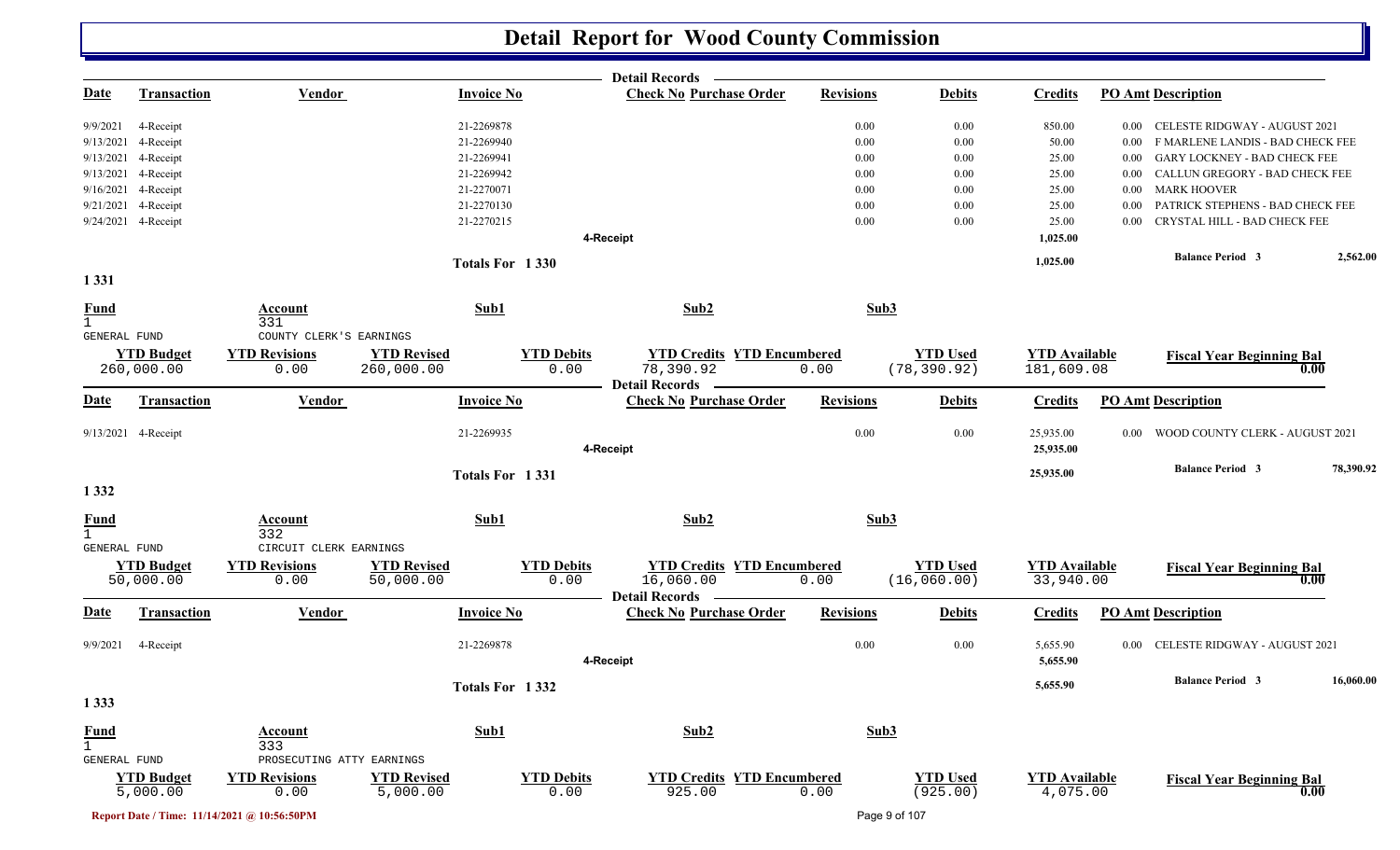|                             |                                  |                              |                                |                           | <b>Detail Records</b>                                   |                  |                             |                                  |                      |                                                                |        |
|-----------------------------|----------------------------------|------------------------------|--------------------------------|---------------------------|---------------------------------------------------------|------------------|-----------------------------|----------------------------------|----------------------|----------------------------------------------------------------|--------|
| <u>Date</u>                 | <b>Transaction</b>               | <b>Vendor</b>                | <b>Invoice No</b>              |                           | <b>Check No Purchase Order</b>                          | <b>Revisions</b> | <b>Debits</b>               | <b>Credits</b>                   |                      | <b>PO Amt Description</b>                                      |        |
| 9/9/2021                    | 4-Receipt<br>9/13/2021 4-Receipt |                              | 21-2269878<br>21-2269926       |                           | 4-Receipt                                               | 0.00<br>0.00     | 0.00<br>0.00                | 30.00<br>280.00<br>310.00        | $0.00\,$<br>$0.00\,$ | CELESTE RIDGWAY - AUGUST 2021<br>MAGISTRTE COURT - AUGUST 2021 |        |
|                             |                                  |                              |                                |                           |                                                         |                  |                             | 310.00                           |                      | <b>Balance Period 3</b>                                        | 925.00 |
| 1 3 3 4                     |                                  |                              | Totals For 1333                |                           |                                                         |                  |                             |                                  |                      |                                                                |        |
| <u>Fund</u><br>$\mathbf{1}$ |                                  | Account<br>334               | Sub1                           |                           | Sub2                                                    | Sub3             |                             |                                  |                      |                                                                |        |
| GENERAL FUND                |                                  | <b>ACCIDENT REPORTS</b>      |                                |                           |                                                         |                  |                             |                                  |                      |                                                                |        |
|                             | <b>YTD Budget</b><br>3,500.00    | <b>YTD Revisions</b><br>0.00 | <b>YTD Revised</b><br>3,500.00 | <b>YTD Debits</b><br>0.00 | <b>YTD Credits YTD Encumbered</b><br>910.00             | 0.00             | <b>YTD Used</b><br>(910.00) | <b>YTD Available</b><br>2,590.00 |                      | <b>Fiscal Year Beginning Bal</b><br>0.00                       |        |
| <u>Date</u>                 | <u>Transaction</u>               | <b>Vendor</b>                | <b>Invoice No</b>              |                           | <b>Detail Records</b><br><b>Check No Purchase Order</b> | <b>Revisions</b> | <b>Debits</b>               | <b>Credits</b>                   |                      | <b>PO Amt Description</b>                                      |        |
| 9/1/2021                    | 4-Receipt                        |                              | 21-2269786                     |                           |                                                         | 0.00             | 0.00                        | 5.00                             |                      | 0.00 JULIA BLAIR                                               |        |
| 9/1/2021                    | 4-Receipt                        |                              | 21-2269788                     |                           |                                                         | 0.00             | 0.00                        | 10.00                            | $0.00\,$             | LAW OFFICE OF BRUCE M WHITE                                    |        |
| 9/1/2021                    | 4-Receipt                        |                              | 21-2269796                     |                           |                                                         | 0.00             | 0.00                        | 5.00                             | $0.00\,$             | <b>MELODY STIVERS</b>                                          |        |
| 9/2/2021                    | 4-Receipt                        |                              | 21-2269808                     |                           |                                                         | 0.00             | 0.00                        | 5.00                             |                      | 0.00 DUNBAR & FOWLER                                           |        |
| 9/2/2021                    | 4-Receipt                        |                              | 21-2269809                     |                           |                                                         | 0.00             | 0.00                        | 5.00                             | $0.00\,$             | <b>LEXISNEXIS - RAWSON</b>                                     |        |
| 9/3/2021                    | 4-Receipt                        |                              | 21-2269843                     |                           |                                                         | 0.00             | 0.00                        | 5.00                             | $0.00\,$             | TABITHA CRISLIP                                                |        |
| 9/7/2021                    | 4-Receipt                        |                              | 21-2269852                     |                           |                                                         | 0.00             | 0.00                        | 5.00                             | $0.00\,$             | <b>CATHERINE SCHRINER</b>                                      |        |
| 9/7/2021                    | 4-Receipt                        |                              | 21-2269857                     |                           |                                                         | 0.00             | 0.00                        | 5.00                             | 0.00                 | WHITNEY MILHOAN                                                |        |
| 9/7/2021                    | 4-Receipt                        |                              | 21-2269866                     |                           |                                                         | 0.00             | 0.00                        | 5.00                             | $0.00\,$             | PROGRESSIVE - KYLE BAILEY                                      |        |
| 9/7/2021                    | 4-Receipt                        |                              | 21-2269867                     |                           |                                                         | 0.00             | 0.00                        | 5.00                             | $0.00\,$             | PEOPLES BANK - CHRISTOPHER HUPP                                |        |
| 9/7/2021                    | 4-Receipt                        |                              | 21-2269868                     |                           |                                                         | 0.00             | 0.00                        | 5.00                             | $0.00\,$             | LEXISNEXIS - KAREN BOND                                        |        |
| 9/9/2021                    | 4-Receipt                        |                              | 21-2269886                     |                           |                                                         | 0.00             | 0.00                        | 5.00                             | $0.00\,$             | <b>DAWITT DEYASSA</b>                                          |        |
| 9/13/2021                   | 4-Receipt                        |                              | 21-2269951                     |                           |                                                         | 0.00             | 0.00                        | 5.00                             | $0.00\,$             | PROGRESSIVE INSURANCE - DAVID HEARI                            |        |
| 9/13/2021                   | 4-Receipt                        |                              | 21-2269952                     |                           |                                                         | 0.00             | 0.00                        | 5.00                             | 0.00                 | METROPOLITAN - DAVID HEARING                                   |        |
|                             | 9/13/2021 4-Receipt              |                              | 21-2269953                     |                           |                                                         | 0.00             | 0.00                        | 5.00                             | 0.00                 | LEXISNEXIS - VICKIE HORTON                                     |        |
| 9/14/2021                   | 4-Receipt                        |                              | 21-2269975                     |                           |                                                         | 0.00             | 0.00                        | 5.00                             | $0.00\,$             | <b>BEVERLY POWELL</b>                                          |        |
| 9/14/2021                   | 4-Receipt                        |                              | 21-2270028                     |                           |                                                         | 0.00             | 0.00                        | 5.00                             | $0.00\,$             | LEXISNEXIS - VALERIU COJOCARU                                  |        |
|                             | 9/15/2021 4-Receipt              |                              | 21-2270035                     |                           |                                                         | 0.00             | 0.00                        | 5.00                             | $0.00\,$             | <b>JAMES PARK</b>                                              |        |
| 9/15/2021                   | 4-Receipt                        |                              | 21-2270036                     |                           |                                                         | 0.00             | 0.00                        | 5.00                             | 0.00                 | PROGRESSIVE - BETHANY WARD                                     |        |
| 9/15/2021                   | 4-Receipt                        |                              | 21-2270037                     |                           |                                                         | 0.00             | 0.00                        | 5.00                             | $0.00\,$             | PROGRESSIVE - BRIAN DIGHT                                      |        |
| 9/15/2021                   | 4-Receipt                        |                              | 21-2270038                     |                           |                                                         | 0.00             | 0.00                        | 5.00                             | $0.00\,$             | AMANDA GREATHOUSE                                              |        |
|                             | 9/16/2021 4-Receipt              |                              | 21-2270064                     |                           |                                                         | 0.00             | 0.00                        | 5.00                             | 0.00                 | WESTERN RESERVE GROUP - DONALD PU                              |        |
|                             | 9/16/2021 4-Receipt              |                              | 21-2270065                     |                           |                                                         | 0.00<br>$0.00\,$ | 0.00<br>0.00                | 5.00                             | $0.00\,$             | LEXISNEXIS - STEVAN MILHOAN                                    |        |
| 9/17/2021                   | 9/16/2021 4-Receipt<br>4-Receipt |                              | 21-2270067<br>21-2270083       |                           |                                                         | 0.00             | 0.00                        | 5.00<br>5.00                     | $0.00\,$<br>$0.00\,$ | CHERRIE COWAN<br>SHAUN HAMMER - ACCIDENT                       |        |
|                             | 9/20/2021 4-Receipt              |                              | 21-2270087                     |                           |                                                         | 0.00             | 0.00                        | 5.00                             | $0.00\,$             | <b>JAMES MCGEARY</b>                                           |        |
|                             | 9/20/2021 4-Receipt              |                              | 21-2270092                     |                           |                                                         | 0.00             | 0.00                        | 5.00                             | $0.00\,$             | LEXISNEXIS - WALKER                                            |        |
|                             | 9/20/2021 4-Receipt              |                              | 21-2270093                     |                           |                                                         | 0.00             | 0.00                        | 5.00                             |                      | 0.00 LEXISNEXIS - MILLER                                       |        |
|                             |                                  |                              |                                |                           |                                                         |                  |                             |                                  |                      |                                                                |        |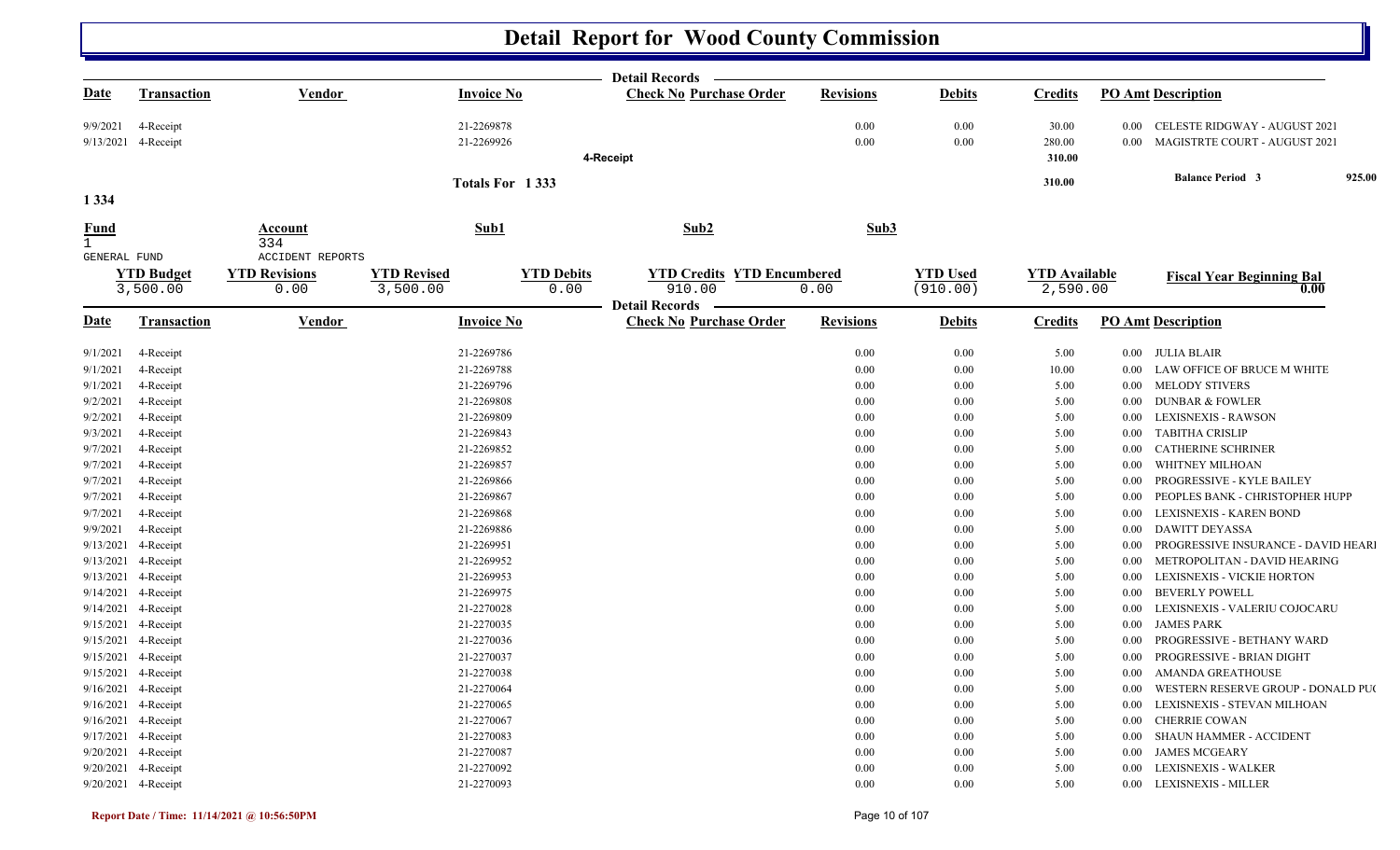|                                   |                                  |                                 | <b>Detail Report for Wood County Commission</b>    |                                   |                  |                 |                                  |          |                                          |          |
|-----------------------------------|----------------------------------|---------------------------------|----------------------------------------------------|-----------------------------------|------------------|-----------------|----------------------------------|----------|------------------------------------------|----------|
| 9/20/2021 4-Receipt               |                                  | 21-2270094                      |                                                    |                                   | 0.00             | 0.00            | 5.00                             | $0.00\,$ | PROGRESSIVE - CLINE                      |          |
| 9/21/2021<br>4-Receipt            |                                  | 21-2270120                      |                                                    |                                   | 0.00             | 0.00            | 5.00                             | 0.00     | <b>MAKALA WOLFE</b>                      |          |
| 9/21/2021<br>4-Receipt            |                                  | 21-2270141                      |                                                    |                                   | 0.00             | 0.00            | 5.00                             | 0.00     | <b>MAURICE MASSEY</b>                    |          |
| 9/21/2021<br>4-Receipt            |                                  | 21-2270156                      |                                                    |                                   | 0.00             | 0.00            | 5.00                             | 0.00     | <b>ROGER ROUSH</b>                       |          |
| 9/23/2021<br>4-Receipt            |                                  | 21-2270189                      |                                                    |                                   | 0.00             | 0.00            | 5.00                             | $0.00\,$ | <b>LEGAL AID</b>                         |          |
| 9/24/2021<br>4-Receipt            |                                  | 21-2270213                      |                                                    |                                   | 0.00             | 0.00            | 5.00                             | 0.00     | <b>BRAVO TRANSPORT</b>                   |          |
| 9/24/2021<br>4-Receipt            |                                  | 21-2270214                      |                                                    |                                   | 0.00             | 0.00            | 5.00                             | 0.00     | FIELDS/DEHMLOW/VESSELS                   |          |
| 9/27/2021<br>4-Receipt            |                                  | 21-2270224                      |                                                    |                                   | 0.00             | 0.00            | 5.00                             | $0.00\,$ | <b>MICHAEL GRAY</b>                      |          |
| 9/27/2021<br>4-Receipt            |                                  | 21-2270234                      |                                                    |                                   | 0.00             | 0.00            | 5.00                             | 0.00     | LEXISNEXIS - CURTIS MILLER               |          |
| 9/27/2021<br>4-Receipt            |                                  | 21-2270235                      |                                                    |                                   | 0.00             | 0.00            | 5.00                             | 0.00     | LEXISNEXIS - RICHARDS REYNOLDS           |          |
| 9/27/2021<br>4-Receipt            |                                  | 21-2270237                      |                                                    |                                   | 0.00             | 0.00            | 5.00                             | 0.00     | LEXISNEXIS - RYAN FORSHEY                |          |
| 9/27/2021<br>4-Receipt            |                                  | 21-2270238                      |                                                    |                                   | 0.00             | 0.00            | 5.00                             | 0.00     | LEXISNEXIS - ELI FRANCIS                 |          |
| 9/27/2021<br>4-Receipt            |                                  | 21-2270239                      |                                                    |                                   | 0.00             | 0.00            | 5.00                             | 0.00     | LEXISNEXIS - JAMES MCGEARY               |          |
| 9/28/2021<br>4-Receipt            |                                  | 21-2270251                      |                                                    |                                   | 0.00             | 0.00            | 5.00                             | 0.00     | LEXISNEXIS SPIEZO                        |          |
| 9/28/2021<br>4-Receipt            |                                  | 21-2270252                      |                                                    |                                   | 0.00             | 0.00            | 5.00                             | 0.00     | LEXISNEXIS LYNCH                         |          |
| 9/28/2021<br>4-Receipt            |                                  | 21-2270253                      |                                                    |                                   | 0.00             | 0.00            | 5.00                             | 0.00     | LEXISNEXIS PRIDDY                        |          |
| 9/28/2021<br>4-Receipt            |                                  | 21-2270254                      |                                                    |                                   | 0.00             | 0.00            | 5.00                             | 0.00     | <b>LEXISNEXIS MASSEY</b>                 |          |
| 9/28/2021<br>4-Receipt            |                                  | 21-2270255                      |                                                    |                                   | 0.00             | 0.00            | 5.00                             | 0.00     | C MALONE                                 |          |
| 9/28/2021<br>4-Receipt            |                                  | 21-70272                        |                                                    |                                   | 0.00             | 0.00            | 5.00                             | $0.00\,$ | <b>B DUVALL</b>                          |          |
| 9/29/2021<br>4-Receipt            |                                  | 21-2270273                      |                                                    |                                   | 0.00             | 0.00            | 5.00                             | $0.00\,$ | LAYNE GRANITE                            |          |
| 9/29/2021<br>4-Receipt            |                                  | 21-2270274                      |                                                    |                                   | 0.00             | 0.00            | 5.00                             | 0.00     | <b>MICHELLE JONES</b>                    |          |
| 4-Receipt<br>9/29/2021            |                                  | 21-2270282                      |                                                    |                                   | 0.00             | 0.00            | 5.00                             | 0.00     | <b>LEGAL AID</b>                         |          |
| 4-Receipt<br>9/30/2021            |                                  | 21-2270294                      |                                                    |                                   | 0.00             | 0.00            | 5.00                             | 0.00     | PROGRESSIVE                              |          |
| 9/30/2021 4-Receipt               |                                  | 21-2270301                      |                                                    |                                   | 0.00             | 0.00            | 5.00                             | 0.00     | <b>CHAUNTY DILLON</b>                    |          |
|                                   |                                  |                                 | 4-Receipt                                          |                                   |                  |                 | 265.00                           |          |                                          |          |
|                                   |                                  | Totals For 1334                 |                                                    |                                   |                  |                 | 265.00                           |          | <b>Balance Period 3</b>                  | 910.00   |
| 1 3 3 5                           |                                  |                                 |                                                    |                                   |                  |                 |                                  |          |                                          |          |
| <b>Fund</b>                       | Account                          | Sub1                            |                                                    | Sub2                              | Sub3             |                 |                                  |          |                                          |          |
| $\mathbf{1}$<br>GENERAL FUND      | 335<br>MOTOR VEHICLE LICENSE FEE |                                 |                                                    |                                   |                  |                 |                                  |          |                                          |          |
|                                   | <b>YTD Revisions</b>             |                                 |                                                    | <b>YTD Credits YTD Encumbered</b> |                  | <b>YTD Used</b> |                                  |          |                                          |          |
| <b>YTD Budget</b><br>12,000.00    | 0.00                             | <b>YTD Revised</b><br>12,000.00 | <b>YTD Debits</b><br>0.00<br><b>Detail Records</b> | 3,454.50                          | 0.00             | (3, 454.50)     | <b>YTD</b> Available<br>8,545.50 |          | <b>Fiscal Year Beginning Bal</b><br>0.00 |          |
| <b>Transaction</b><br><b>Date</b> | <b>Vendor</b>                    | <b>Invoice No</b>               |                                                    | <b>Check No Purchase Order</b>    | <b>Revisions</b> | <b>Debits</b>   | <b>Credits</b>                   |          | <b>PO Amt Description</b>                |          |
| 9/2/2021<br>4-Receipt             |                                  | 21-2269810                      | 4-Receipt                                          |                                   | 0.00             | 0.00            | 1,221.00<br>1,221.00             |          | 0.00 SHERIFF OF WOOD COUNTY - AUG 21     |          |
|                                   |                                  | Totals For 1335                 |                                                    |                                   |                  |                 | 1,221.00                         |          | <b>Balance Period 3</b>                  | 3,454.50 |

**1 337**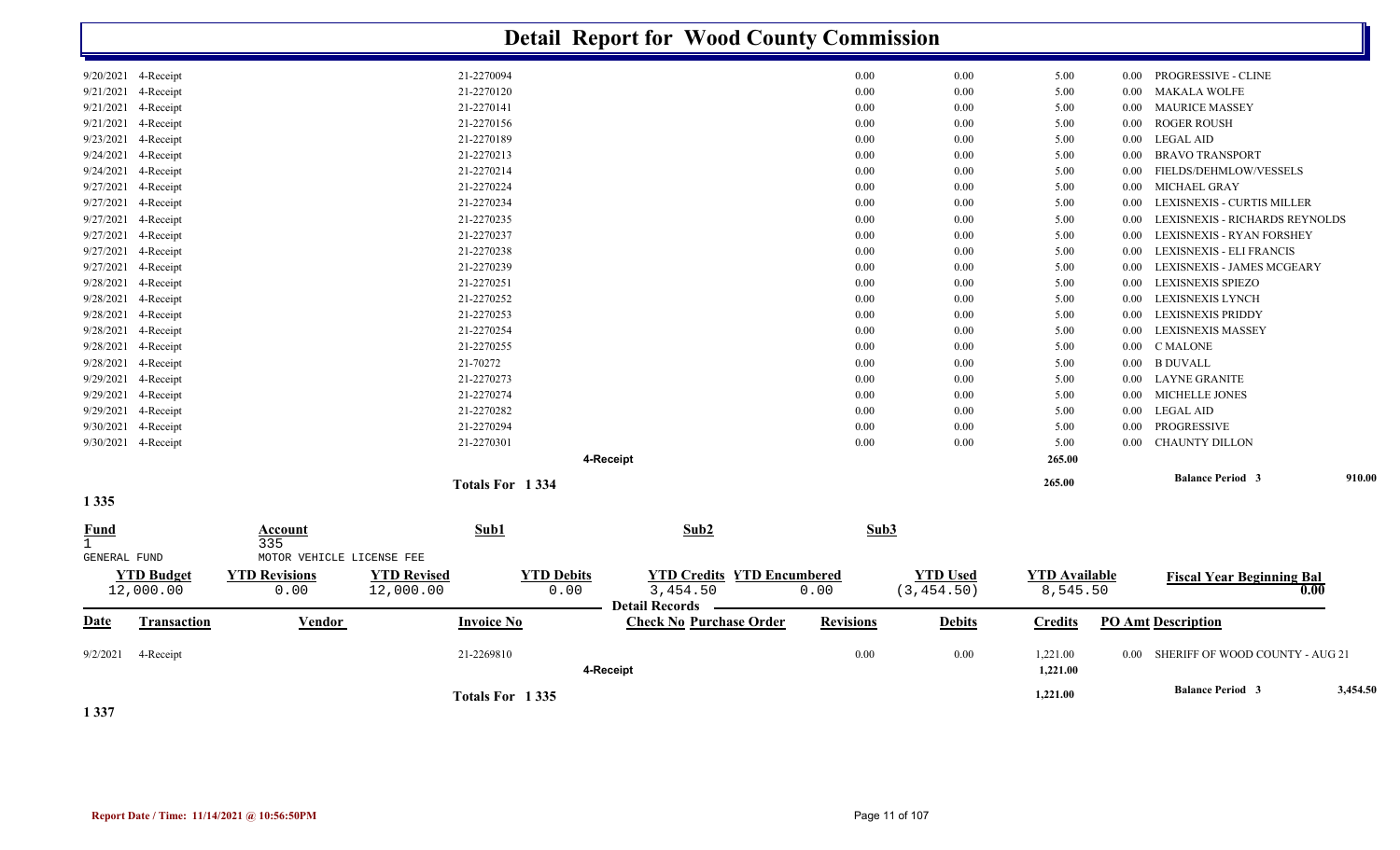| <b>Fund</b><br>$\mathbf{1}$<br>GENERAL FUND        |                                                                                          | Account<br>337<br>COUNTY CLERK DEED FEES            | Sub1                                                 |                                                | Sub2                                                                    | Sub3                                         |                                              |                                   |                                                                |           |
|----------------------------------------------------|------------------------------------------------------------------------------------------|-----------------------------------------------------|------------------------------------------------------|------------------------------------------------|-------------------------------------------------------------------------|----------------------------------------------|----------------------------------------------|-----------------------------------|----------------------------------------------------------------|-----------|
|                                                    | <b>YTD Budget</b><br>11,000.00                                                           | <b>YTD Revisions</b><br>0.00                        | <b>YTD Revised</b><br>11,000.00                      | <b>YTD Debits</b><br>0.00                      | <b>YTD Credits YTD Encumbered</b><br>3,383.00<br>Detail Records -       | 0.00                                         | <b>YTD Used</b><br>(3, 383.00)               | <b>YTD</b> Available<br>7,617.00  | <b>Fiscal Year Beginning Bal</b>                               | 0.00      |
| Date                                               | <b>Transaction</b>                                                                       | <b>Vendor</b>                                       | <b>Invoice No</b>                                    |                                                | <b>Check No Purchase Order</b>                                          | <b>Revisions</b>                             | <b>Debits</b>                                | <b>Credits</b>                    | <b>PO Amt Description</b>                                      |           |
|                                                    | 9/13/2021 4-Receipt                                                                      |                                                     | 21-2269935                                           |                                                | 4-Receipt                                                               | $0.00\,$                                     | 0.00                                         | 1,194.00<br>1,194.00              | WOOD COUNTY CLERK - AUGUST 2021<br>0.00                        |           |
|                                                    |                                                                                          |                                                     |                                                      | Totals For 1337                                |                                                                         |                                              |                                              | 1,194.00                          | <b>Balance Period 3</b>                                        | 3,383.00  |
| 1 3 4 0                                            |                                                                                          |                                                     |                                                      |                                                |                                                                         |                                              |                                              |                                   |                                                                |           |
| <b>Fund</b><br>$\mathbf{1}$<br><b>GENERAL FUND</b> |                                                                                          | Account<br>340<br>RENTS & CONCESSIONS               | Sub1                                                 |                                                | Sub2                                                                    | Sub3                                         |                                              |                                   |                                                                |           |
|                                                    | <b>YTD Budget</b><br>45,000.00                                                           | <b>YTD Revisions</b><br>0.00                        | <b>YTD Revised</b><br>45,000.00                      | <b>YTD Debits</b><br>0.00                      | <b>YTD Credits YTD Encumbered</b><br>14,921.22                          | 0.00                                         | <b>YTD Used</b><br>(14, 921.22)              | <b>YTD</b> Available<br>30,078.78 | <b>Fiscal Year Beginning Bal</b>                               | 0.00      |
| <u>Date</u>                                        | Transaction                                                                              | Vendor                                              | <b>Invoice No</b>                                    |                                                | Detail Records —<br><b>Check No Purchase Order</b>                      | <b>Revisions</b>                             | <b>Debits</b>                                | <b>Credits</b>                    | <b>PO Amt Description</b>                                      |           |
|                                                    | 9/16/2021 4-Receipt<br>9/20/2021 4-Receipt                                               |                                                     | 21-2270051<br>21-2270098                             |                                                | 4-Receipt                                                               | 0.00<br>$0.00\,$                             | 0.00<br>0.00                                 | 4,904.00<br>4,904.00<br>9,808.00  | 0.00 STATE OF WV - AUG 21<br>0.00 STATE OF WV - JULY 2021      |           |
|                                                    |                                                                                          |                                                     |                                                      | Totals For 1340                                |                                                                         |                                              |                                              | 9,808.00                          | <b>Balance Period 3</b>                                        | 14,921.22 |
| 1 340 17                                           |                                                                                          |                                                     |                                                      |                                                |                                                                         |                                              |                                              |                                   |                                                                |           |
| <u>Fund</u><br>$\mathbf{1}$                        |                                                                                          | <b>Account</b><br>340                               | Sub1<br>17                                           |                                                | Sub2                                                                    | Sub3                                         |                                              |                                   |                                                                |           |
| <b>GENERAL FUND</b>                                | <b>YTD Budget</b><br>4,000.00                                                            | RENTS & CONCESSIONS<br><b>YTD Revisions</b><br>0.00 | <b>YTD Revised</b><br>4,000.00                       | SHELTER/ROOM RENT<br><b>YTD Debits</b><br>0.00 | <b>YTD Credits YTD Encumbered</b><br>3, 534.00<br><b>Detail Records</b> | 0.00                                         | <b>YTD Used</b><br>(3, 534.00)               | <b>YTD Available</b><br>466.00    | <b>Fiscal Year Beginning Bal</b>                               | 0.00      |
| <b>Date</b>                                        | <b>Transaction</b>                                                                       | <b>Vendor</b>                                       | <b>Invoice No</b>                                    |                                                | <b>Check No Purchase Order</b>                                          | <b>Revisions</b>                             | <b>Debits</b>                                | <b>Credits</b>                    | <b>PO Amt Description</b>                                      |           |
|                                                    | 9/14/2021 4-Receipt<br>9/14/2021 4-Receipt<br>9/14/2021 4-Receipt<br>9/14/2021 4-Receipt |                                                     | 21-2270000<br>21-2270001<br>21-2270003<br>21-2270007 |                                                |                                                                         | 0.00<br>$0.00\,$<br>$0.00\,$<br>$0.00\,$     | 0.00<br>$0.00\,$<br>$0.00\,$<br>$0.00\,$     | 25.00<br>25.00<br>25.00<br>25.00  | 0.00 BATTIN<br>$0.00$ LAMM<br>0.00 STANLEY<br>0.00 GOSPEL      |           |
|                                                    | 9/14/2021 4-Receipt<br>9/14/2021 4-Receipt<br>9/14/2021 4-Receipt<br>9/14/2021 4-Receipt |                                                     | 21-2270009<br>21-2270010<br>21-2270011<br>21-2270012 |                                                |                                                                         | $0.00\,$<br>$0.00\,$<br>$0.00\,$<br>$0.00\,$ | $0.00\,$<br>$0.00\,$<br>$0.00\,$<br>$0.00\,$ | 50.00<br>25.00<br>50.00<br>25.00  | 0.00 PERDUE<br>0.00 RITCHIE<br>0.00 TRACEWELL<br>$0.00$ BAUMAN |           |
|                                                    | 9/14/2021 4-Receipt                                                                      |                                                     | 21-2270014                                           |                                                |                                                                         | $0.00\,$                                     | $0.00\,$                                     | 25.00                             | $0.00$ CHADDOCK                                                |           |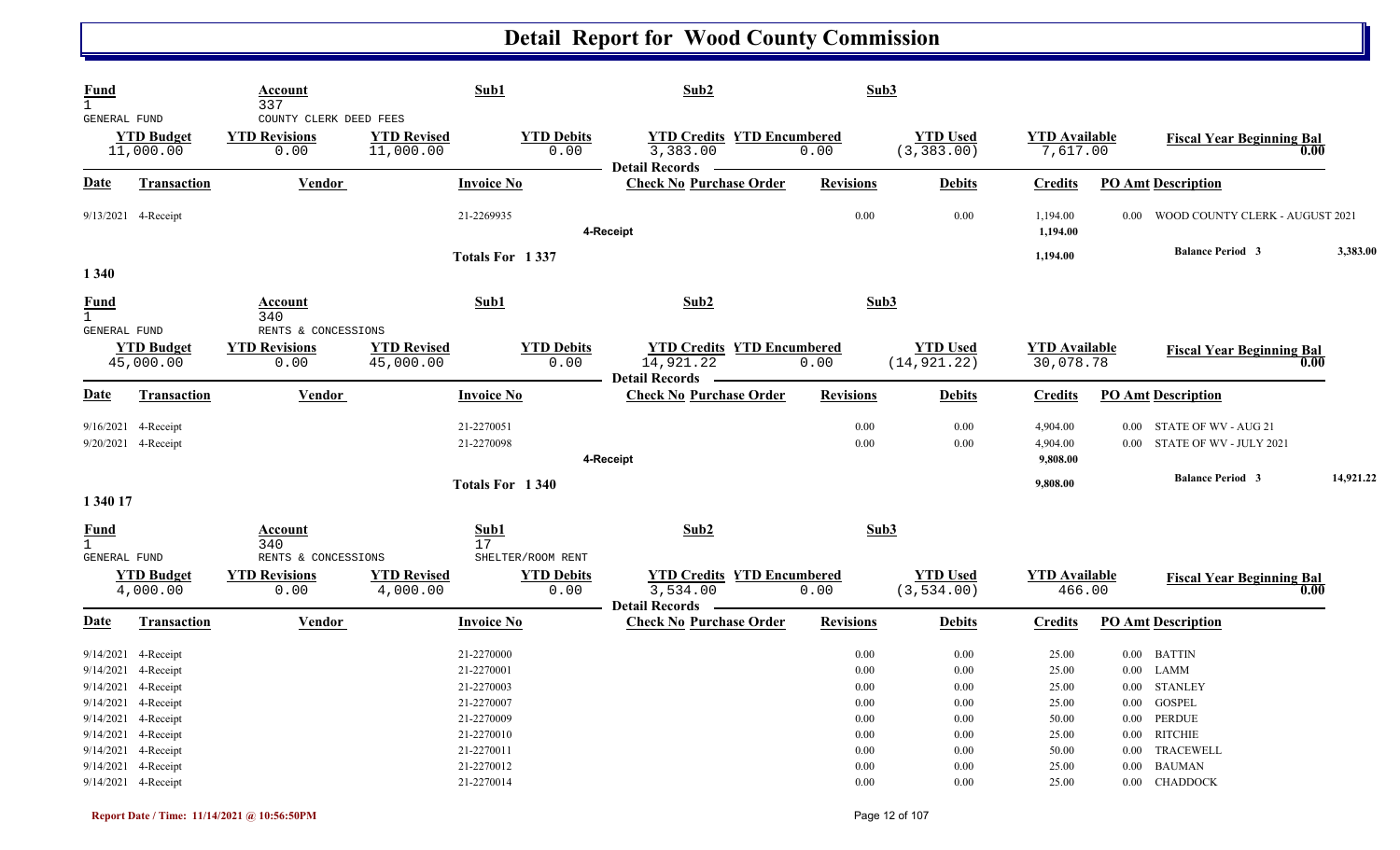|                               |                               |                              |                                |                           | <b>Detail Report for Wood County Commission</b>    |                  |                                |                                  |          |                                          |           |
|-------------------------------|-------------------------------|------------------------------|--------------------------------|---------------------------|----------------------------------------------------|------------------|--------------------------------|----------------------------------|----------|------------------------------------------|-----------|
|                               | 9/14/2021 4-Receipt           |                              | 21-2270024                     |                           |                                                    | 0.00             | 0.00                           | 25.00                            |          | 0.00 MILLER                              |           |
|                               | 9/14/2021 4-Receipt           |                              | 21-2270025                     |                           |                                                    | 0.00             | 0.00                           | 25.00                            | $0.00\,$ | <b>MELROSE</b>                           |           |
|                               | 9/14/2021 4-Receipt           |                              | 21-2270026                     |                           |                                                    | 0.00             | 0.00                           | 25.00                            | $0.00\,$ | MONEYPENNY                               |           |
|                               | 9/16/2021 4-Receipt           |                              | 21-2270057                     |                           |                                                    | 0.00             | 0.00                           | 59.00                            | $0.00\,$ | COX                                      |           |
|                               | 9/16/2021 4-Receipt           |                              | 21-2270059                     |                           |                                                    | 0.00             | 0.00                           | 25.00                            | $0.00\,$ | <b>KIDDER</b>                            |           |
|                               | 9/16/2021 4-Receipt           |                              | 21-2270060                     |                           |                                                    | 0.00             | 0.00                           | 25.00                            | $0.00\,$ | CONGER                                   |           |
|                               | 9/20/2021 4-Receipt           |                              | 21-2270107                     |                           |                                                    | 0.00             | 0.00                           | 50.00                            |          | $0.00$ WINCE                             |           |
|                               | 9/20/2021 4-Receipt           |                              | 21-2270108                     |                           |                                                    | 0.00             | 0.00                           | 50.00                            |          | $0.00$ COX 9/24                          |           |
|                               | 9/20/2021 4-Receipt           |                              | 21-2270109                     |                           |                                                    | 0.00             | 0.00                           | 25.00                            |          | $0.00$ $\,$ BURCH                        |           |
|                               | 9/22/2021 4-Receipt           |                              | 21-2270167                     |                           |                                                    | $0.00\,$         | 0.00                           | 25.00                            | $0.00\,$ | <b>SHAFFER</b>                           |           |
|                               | 9/28/2021 4-Receipt           |                              | 21-2270259                     |                           |                                                    | 0.00             | 0.00                           | 25.00                            |          | $0.00$ LOTT                              |           |
|                               | 9/28/2021 4-Receipt           |                              | 21-2270260                     |                           |                                                    | 0.00             | 0.00                           | 25.00                            | $0.00\,$ | WALLS                                    |           |
|                               | 9/30/2021 4-Receipt           |                              | 21-2270302                     |                           |                                                    | 0.00             | 0.00                           | 25.00                            | $0.00\,$ | YEAGER                                   |           |
|                               | 9/30/2021 4-Receipt           |                              | 21-2270305                     |                           |                                                    | 0.00             | 0.00                           | 50.00                            | $0.00\,$ | <b>MINEAR</b>                            |           |
|                               | 9/30/2021 4-Receipt           |                              | 21-2270306                     |                           |                                                    | 0.00             | 0.00                           | 200.00                           | $0.00\,$ | <b>FAMILY CRISIS</b>                     |           |
|                               |                               |                              |                                |                           | 4-Receipt                                          |                  |                                | 934.00                           |          |                                          |           |
|                               |                               |                              |                                |                           |                                                    |                  |                                | 934.00                           |          | <b>Balance Period 3</b>                  | 3,534.00  |
| 1 3 5 0                       |                               |                              | <b>Totals For 134017</b>       |                           |                                                    |                  |                                |                                  |          |                                          |           |
| <b>Fund</b><br>$\overline{1}$ |                               | <b>Account</b><br>350        | Sub1                           |                           | Sub2                                               | Sub3             |                                |                                  |          |                                          |           |
| GENERAL FUND                  |                               | IRP FEES                     |                                |                           |                                                    |                  |                                |                                  |          |                                          |           |
|                               | <b>YTD Budget</b>             | <b>YTD Revisions</b>         | <b>YTD Revised</b>             | <b>YTD Debits</b>         | <b>YTD Credits YTD Encumbered</b>                  |                  | <b>YTD Used</b>                | <b>YTD</b> Available             |          |                                          |           |
|                               | 45,000.00                     | 0.00                         | 45,000.00                      | 0.00                      | 29, 212.52<br><b>Detail Records</b>                | 0.00             | (29, 212.52)                   | 15,787.48                        |          | <b>Fiscal Year Beginning Bal</b><br>0.00 |           |
| <u>Date</u>                   | <b>Transaction</b>            | <b>Vendor</b>                | <b>Invoice No</b>              |                           | <b>Check No Purchase Order</b>                     | <b>Revisions</b> | <b>Debits</b>                  | <b>Credits</b>                   |          | <b>PO Amt Description</b>                |           |
|                               | 9/30/2021 4-Receipt           |                              | 09302021T                      |                           | 4-Receipt                                          | 0.00             | 0.00                           | 8,276.06<br>8,276.06             |          | 0.00 September Collection                |           |
|                               |                               |                              |                                |                           |                                                    |                  |                                |                                  |          |                                          |           |
| 1 3 6 1                       |                               |                              | Totals For 1350                |                           |                                                    |                  |                                | 8,276.06                         |          | <b>Balance Period 3</b>                  | 29,212.52 |
| <u>Fund</u><br>$\mathbf{1}$   |                               | Account<br>361               | Sub1                           |                           | Sub2                                               | Sub3             |                                |                                  |          |                                          |           |
| GENERAL FUND                  |                               | FINES, FEES & COURT COSTS    |                                |                           |                                                    |                  |                                |                                  |          |                                          |           |
|                               | <b>YTD Budget</b><br>7,000.00 | <b>YTD Revisions</b><br>0.00 | <b>YTD Revised</b><br>7,000.00 | <b>YTD Debits</b><br>0.00 | <b>YTD Credits YTD Encumbered</b><br>1,505.50      | 0.00             | <b>YTD Used</b><br>(1, 505.50) | <b>YTD</b> Available<br>5,494.50 |          | <b>Fiscal Year Beginning Bal</b><br>0.00 |           |
| <b>Date</b>                   | Transaction                   | <b>Vendor</b>                | <b>Invoice No</b>              |                           | Detail Records –<br><b>Check No Purchase Order</b> | <b>Revisions</b> | <b>Debits</b>                  | <b>Credits</b>                   |          | <b>PO Amt Description</b>                |           |
|                               |                               |                              |                                |                           |                                                    |                  |                                |                                  |          |                                          |           |
|                               | 9/13/2021 4-Receipt           |                              | 21-2269922                     |                           |                                                    | $0.00\,$         | $0.00\,$                       | 50.00                            |          | 0.00 MAGISTRATE COURT - AUG 2021         |           |
|                               | 9/13/2021 4-Receipt           |                              | 21-2269924                     |                           |                                                    | $0.00\,$         | 0.00                           | 605.00                           |          | 0.00 MAGISTRATE COURT - AUG 2021         |           |
|                               |                               |                              |                                |                           | 4-Receipt                                          |                  |                                | 655.00                           |          |                                          |           |
|                               |                               |                              | Totals For 1361                |                           |                                                    |                  |                                | 655.00                           |          | <b>Balance Period 3</b>                  | 1,505.50  |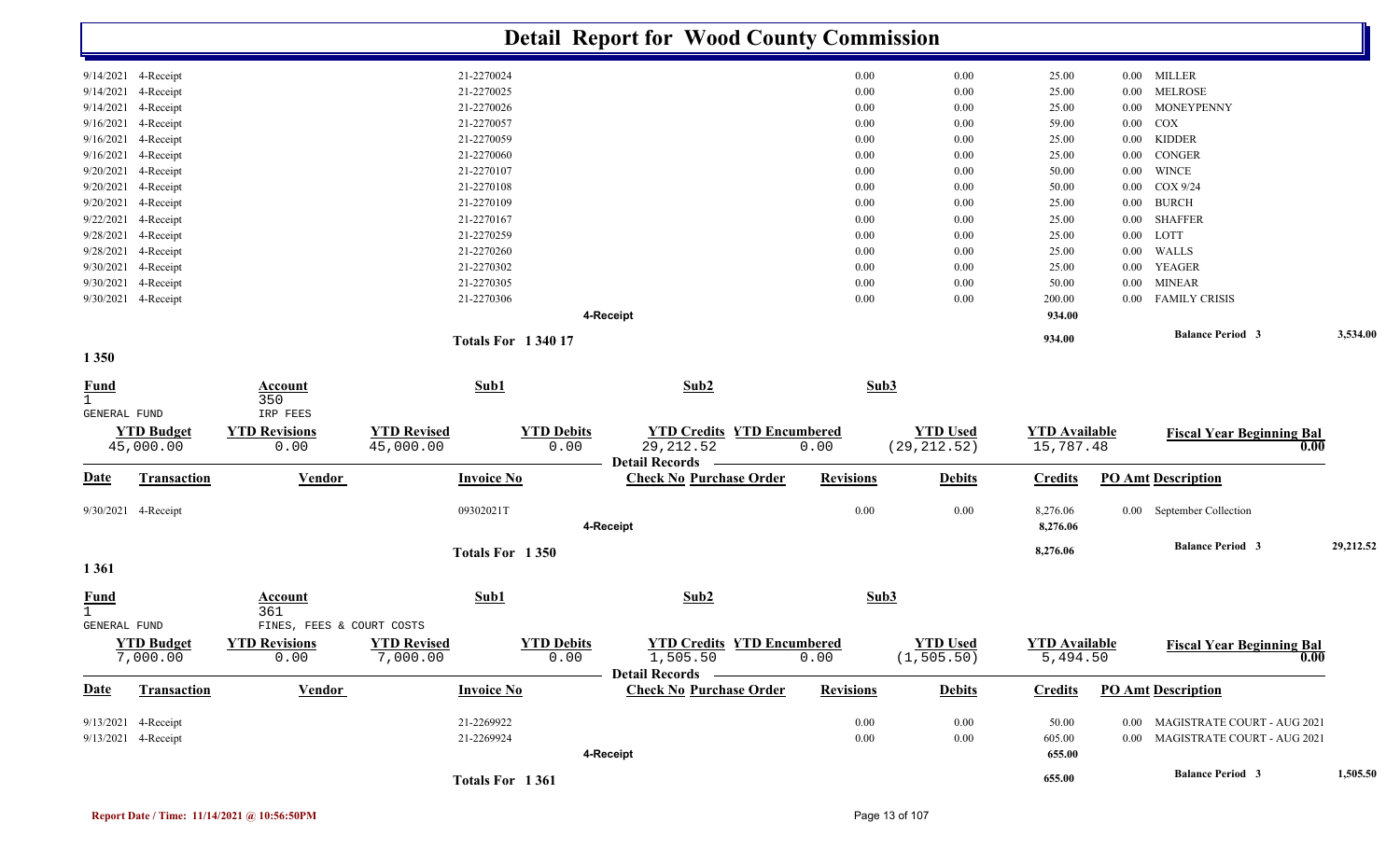| $1 \cup 0 \cup$                             |                               |                                             |                                |                           |                                                                      |                  |                                |                                     |                                                                                |          |
|---------------------------------------------|-------------------------------|---------------------------------------------|--------------------------------|---------------------------|----------------------------------------------------------------------|------------------|--------------------------------|-------------------------------------|--------------------------------------------------------------------------------|----------|
| <b>Fund</b><br>$\mathbf{1}$                 |                               | Account<br>365                              | Sub1                           |                           | Sub2                                                                 | Sub3             |                                |                                     |                                                                                |          |
| GENERAL FUND                                |                               | INTEREST EARNED                             |                                |                           |                                                                      |                  |                                |                                     |                                                                                |          |
|                                             | <b>YTD Budget</b><br>9,000.00 | <b>YTD Revisions</b><br>0.00                | <b>YTD Revised</b><br>9,000.00 | <b>YTD Debits</b><br>0.00 | <b>YTD Credits YTD Encumbered</b><br>1,424.60                        | 0.00             | <b>YTD Used</b><br>(1, 424.60) | <b>YTD Available</b><br>7,575.40    | <b>Fiscal Year Beginning Bal</b><br>0.00                                       |          |
| <b>Date</b>                                 | Transaction                   | Vendor                                      | <b>Invoice No</b>              |                           | Detail Records ______<br><b>Check No Purchase Order</b>              | <b>Revisions</b> | <b>Debits</b>                  | <b>Credits</b>                      | <b>PO Amt Description</b>                                                      |          |
| 9/30/2021 4-Receipt<br>9/30/2021 4-Receipt  |                               |                                             | 09302021T<br>21-2270377        |                           | 4-Receipt                                                            | 0.00<br>$0.00\,$ | 0.00<br>$0.00\,$               | 173.12<br>547.98<br>721.10          | September Collection<br>$0.00\,$<br>0.00 UNITED                                |          |
|                                             |                               |                                             |                                |                           |                                                                      |                  |                                |                                     | <b>Balance Period 3</b>                                                        | 1,424.60 |
| 1 3 6 6                                     |                               |                                             | Totals For 1365                |                           |                                                                      |                  |                                | 721.10                              |                                                                                |          |
| <b>Fund</b><br>$\mathbf{1}$<br>GENERAL FUND |                               | Account<br>366<br>MISC REVENUE              | Sub1                           |                           | Sub2                                                                 | Sub3             |                                |                                     |                                                                                |          |
|                                             | <b>YTD Budget</b><br>500.00   | <b>YTD Revisions</b><br>0.00                | <b>YTD Revised</b><br>500.00   | <b>YTD Debits</b><br>0.00 | <b>YTD Credits YTD Encumbered</b><br>353.63<br><b>Detail Records</b> | 0.00             | <b>YTD Used</b><br>(353.63)    | <b>YTD Available</b><br>146.37      | <b>Fiscal Year Beginning Bal</b><br>0.00                                       |          |
| Date                                        | Transaction                   | Vendor                                      | <b>Invoice No</b>              |                           | <b>Check No Purchase Order</b>                                       | <b>Revisions</b> | <b>Debits</b>                  | <b>Credits</b>                      | <b>PO Amt Description</b>                                                      |          |
| 9/16/2021 4-Receipt<br>9/30/2021 4-Receipt  |                               |                                             | 21-2270062<br>09302021T        |                           | 4-Receipt                                                            | 0.00<br>0.00     | $0.00\,$<br>0.00               | 89.00<br>2.01<br>91.01              | #13438<br>$0.00\,$<br>0.00 September Collection                                |          |
|                                             |                               |                                             |                                |                           |                                                                      |                  |                                |                                     | <b>Balance Period 3</b>                                                        | 353.63   |
| 1 3 6 9                                     |                               |                                             | Totals For 1366                |                           |                                                                      |                  |                                | 91.01                               |                                                                                |          |
| <b>Fund</b><br>$\mathbf{1}$                 |                               | Account<br>369                              | Sub1                           |                           | Sub2                                                                 | Sub3             |                                |                                     |                                                                                |          |
| <b>GENERAL FUND</b>                         | <b>YTD Budget</b><br>0.00     | COMMISSIONS<br><b>YTD Revisions</b><br>0.00 | <b>YTD Revised</b><br>0.00     | <b>YTD Debits</b><br>0.00 | <b>YTD Credits YTD Encumbered</b><br>2,489.80<br>Detail Records —    | 0.00             | <b>YTD Used</b><br>(2, 489.80) | <b>YTD Available</b><br>(2, 489.80) | <b>Fiscal Year Beginning Bal</b><br>0.00                                       |          |
| Date                                        | <b>Transaction</b>            | Vendor                                      | <b>Invoice No</b>              |                           | <b>Check No Purchase Order</b>                                       | <b>Revisions</b> | <b>Debits</b>                  | <b>Credits</b>                      | <b>PO Amt Description</b>                                                      |          |
| 9/13/2021 4-Receipt<br>9/13/2021 4-Receipt  |                               |                                             | 21-2269927<br>21-2269931       |                           | 4-Receipt                                                            | $0.00\,$<br>0.00 | $0.00\,$<br>$0.00\,$           | 627.00<br>6.50<br>633.50            | ASSESSOR - AUGUST 2021<br>$0.00\,$<br>ASSESSOR - SHEEP & GOAT 8/21<br>$0.00 -$ |          |
|                                             |                               |                                             | Totals For 1369                |                           |                                                                      |                  |                                | 633.50                              | <b>Balance Period 3</b>                                                        | 2,489.80 |

**1 370**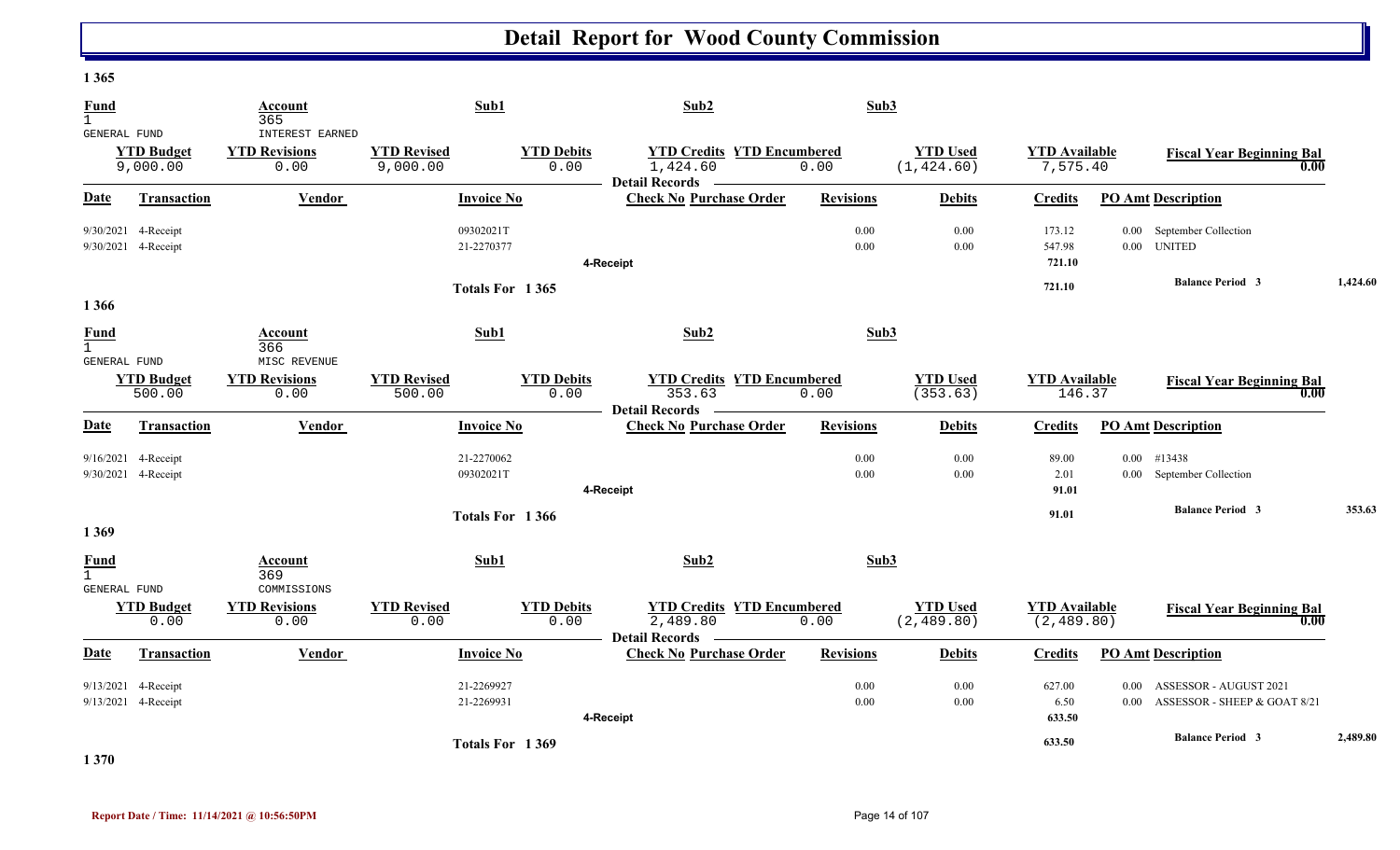| <b>Fund</b><br>$\mathbf{1}$<br>GENERAL FUND |                                                                                                                                                                                      | Account<br>370<br>GAMING INCOME                        |                                  | Sub1                                                                                                         | Sub2                                                                    | Sub3                                                                         |                                                                  |                                                                               |                                                                                                                                                                                                            |           |
|---------------------------------------------|--------------------------------------------------------------------------------------------------------------------------------------------------------------------------------------|--------------------------------------------------------|----------------------------------|--------------------------------------------------------------------------------------------------------------|-------------------------------------------------------------------------|------------------------------------------------------------------------------|------------------------------------------------------------------|-------------------------------------------------------------------------------|------------------------------------------------------------------------------------------------------------------------------------------------------------------------------------------------------------|-----------|
|                                             | <b>YTD Budget</b><br>30,000.00                                                                                                                                                       | <b>YTD Revisions</b><br>0.00                           | <b>YTD Revised</b><br>30,000.00  | <b>YTD Debits</b><br>0.00                                                                                    | <b>YTD Credits YTD Encumbered</b><br>11,365.03<br><b>Detail Records</b> | 0.00                                                                         | <b>YTD Used</b><br>(11, 365.03)                                  | <b>YTD Available</b><br>18,634.97                                             | <b>Fiscal Year Beginning Bal</b>                                                                                                                                                                           | 0.00      |
| <u>Date</u>                                 | <b>Transaction</b>                                                                                                                                                                   | <b>Vendor</b>                                          |                                  | <b>Invoice No</b>                                                                                            | <b>Check No Purchase Order</b>                                          | <b>Revisions</b>                                                             | <b>Debits</b>                                                    | <b>Credits</b>                                                                | <b>PO Amt Description</b>                                                                                                                                                                                  |           |
|                                             | 9/30/2021 4-Receipt<br>9/30/2021 4-Receipt                                                                                                                                           |                                                        |                                  | 21-2270265<br>21-2270266                                                                                     | 4-Receipt                                                               | 0.00<br>0.00                                                                 | 0.00<br>0.00                                                     | 3,624.54<br>142.20<br>3,766.74                                                | 0.00 Gaming - August<br>Gaming - August<br>$0.00\,$                                                                                                                                                        |           |
|                                             |                                                                                                                                                                                      |                                                        |                                  | Totals For 1370                                                                                              |                                                                         |                                                                              |                                                                  | 3,766.74                                                                      | <b>Balance Period 3</b>                                                                                                                                                                                    | 11,365.03 |
| 1 3 7 3                                     |                                                                                                                                                                                      |                                                        |                                  |                                                                                                              |                                                                         |                                                                              |                                                                  |                                                                               |                                                                                                                                                                                                            |           |
| <b>Fund</b><br>$\mathbf{1}$<br>GENERAL FUND |                                                                                                                                                                                      | Account<br>373<br>VIDEO LOTTERY                        |                                  | Sub1                                                                                                         | Sub2                                                                    | Sub3                                                                         |                                                                  |                                                                               |                                                                                                                                                                                                            |           |
|                                             | <b>YTD Budget</b><br>300,000.00                                                                                                                                                      | <b>YTD Revisions</b><br>0.00                           | <b>YTD Revised</b><br>300,000.00 | <b>YTD Debits</b><br>0.00                                                                                    | <b>YTD Credits YTD Encumbered</b><br>94,893.87<br>Detail Records —      | 0.00                                                                         | <b>YTD Used</b><br>(94, 893.87)                                  | <b>YTD Available</b><br>205, 106. 13                                          | <b>Fiscal Year Beginning Bal</b>                                                                                                                                                                           | 0.00      |
| <b>Date</b>                                 | <b>Transaction</b>                                                                                                                                                                   | <b>Vendor</b>                                          |                                  | <b>Invoice No</b>                                                                                            | <b>Check No Purchase Order</b>                                          | <b>Revisions</b>                                                             | <b>Debits</b>                                                    | <b>Credits</b>                                                                | <b>PO Amt Description</b>                                                                                                                                                                                  |           |
|                                             | 9/30/2021 4-Receipt                                                                                                                                                                  |                                                        |                                  | 21-2270267                                                                                                   | 4-Receipt                                                               | 0.00                                                                         | 0.00                                                             | 31,388.03<br>31,388.03                                                        | 0.00 Video Lottery                                                                                                                                                                                         |           |
|                                             |                                                                                                                                                                                      |                                                        |                                  | Totals For 1373                                                                                              |                                                                         |                                                                              |                                                                  | 31,388.03                                                                     | <b>Balance Period 3</b>                                                                                                                                                                                    | 94,893.87 |
| 1382                                        |                                                                                                                                                                                      |                                                        |                                  |                                                                                                              |                                                                         |                                                                              |                                                                  |                                                                               |                                                                                                                                                                                                            |           |
| <b>Fund</b>                                 |                                                                                                                                                                                      | Account<br>382                                         |                                  | Sub1                                                                                                         | Sub2                                                                    | Sub3                                                                         |                                                                  |                                                                               |                                                                                                                                                                                                            |           |
| GENERAL FUND                                | <b>YTD Budget</b><br>250,000.00                                                                                                                                                      | REFUNDS/REIMBURSEMENTS<br><b>YTD Revisions</b><br>0.00 | <b>YTD Revised</b><br>250,000.00 | <b>YTD Debits</b><br>0.00                                                                                    | <b>YTD Credits YTD Encumbered</b><br>76,643.10<br><b>Detail Records</b> | 0.00                                                                         | <b>YTD Used</b><br>(76, 643.10)                                  | <b>YTD Available</b><br>173,356.90                                            | <b>Fiscal Year Beginning Bal</b>                                                                                                                                                                           | 0.00      |
| <b>Date</b>                                 | <b>Transaction</b>                                                                                                                                                                   | <b>Vendor</b>                                          |                                  | <b>Invoice No</b>                                                                                            | <b>Check No Purchase Order</b>                                          | <b>Revisions</b>                                                             | <b>Debits</b>                                                    | <b>Credits</b>                                                                | <b>PO Amt Description</b>                                                                                                                                                                                  |           |
|                                             | 9/13/2021 4-Receipt<br>9/13/2021 4-Receipt<br>9/13/2021 4-Receipt<br>9/13/2021 4-Receipt<br>9/14/2021 4-Receipt<br>9/16/2021 4-Receipt<br>9/20/2021 4-Receipt<br>9/23/2021 4-Receipt |                                                        |                                  | 21-2269957<br>21-2269962<br>21-2269963<br>21-2269964<br>21-2270013<br>21-2270050<br>21-2270113<br>21-2270193 |                                                                         | 0.00<br>0.00<br>$0.00\,$<br>0.00<br>0.00<br>$0.00\,$<br>$0.00\,$<br>$0.00\,$ | 0.00<br>0.00<br>$0.00\,$<br>0.00<br>0.00<br>0.00<br>0.00<br>0.00 | 18,641.47<br>161.12<br>314.73<br>356.56<br>174.50<br>59.20<br>356.56<br>60.00 | 0.00 STATE OF WV<br>0.00 CHARLOTTE DAUPHIN<br>0.00 JULIA SAMS<br>0.00 JUDITH HUDSON<br>0.00 MARY BUTLER<br>0.00 DANIELLE JOHNSON<br>0.00 ANGELA BRUNICARDI-DOSS - INSURANCE<br>0.00 WOOD COUNTY COMMISSION |           |
|                                             | 9/23/2021 4-Receipt                                                                                                                                                                  |                                                        |                                  | 21-2270194                                                                                                   |                                                                         | $0.00\,$                                                                     | $0.00\,$                                                         | 2,115.00                                                                      | 0.00 AIRPORT AUTHORITY                                                                                                                                                                                     |           |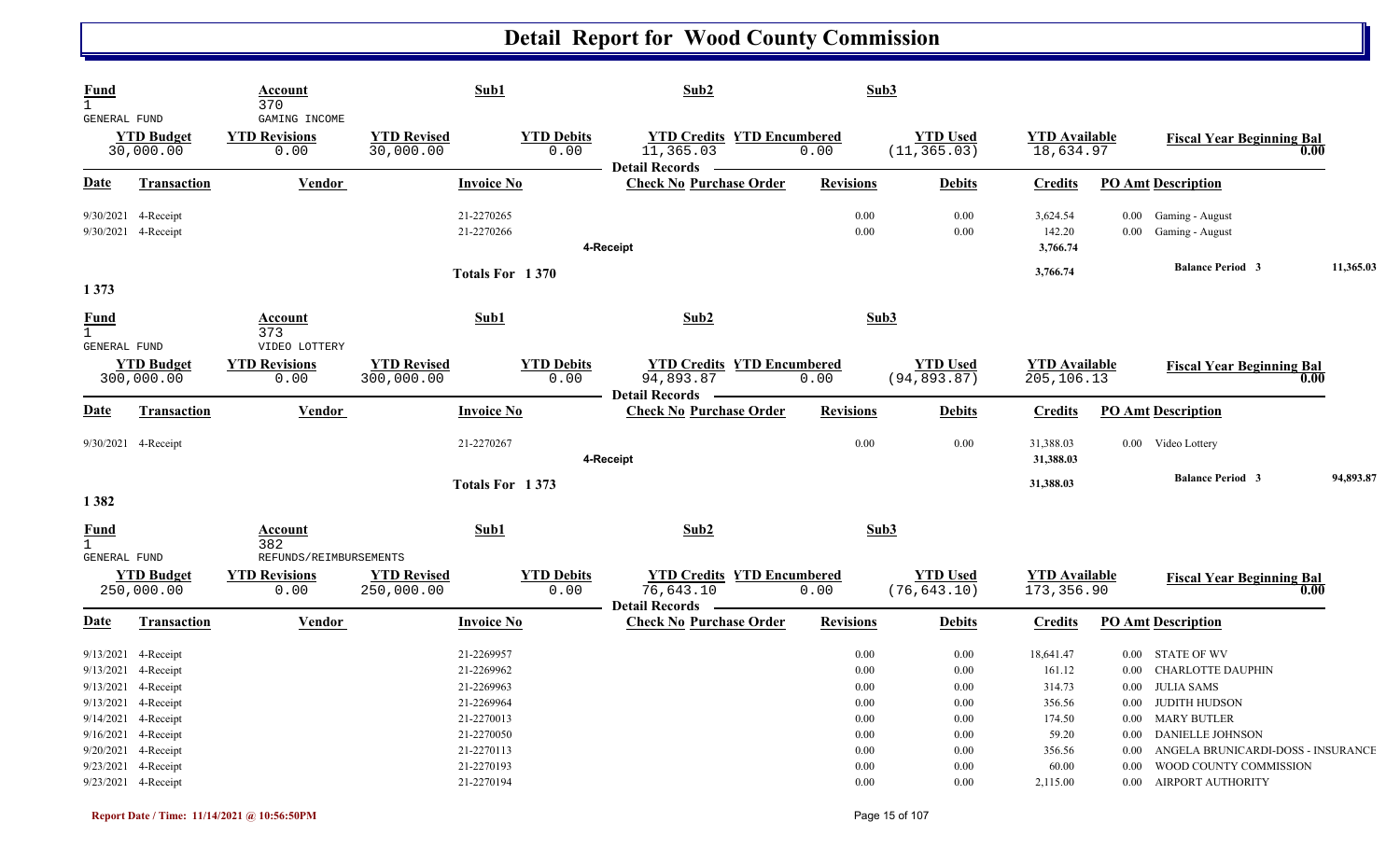|                                                                                                                                             |                                                                                                                                                                                           |                                                                  |                                                                                                                                                                                                       |                           | <b>Detail Report for Wood County Commission</b>                        |                                                                                                      |                                                                                                      |                                                                                                                                       |                                                                                                                                      |                                                                                                                                                                                                                        |           |
|---------------------------------------------------------------------------------------------------------------------------------------------|-------------------------------------------------------------------------------------------------------------------------------------------------------------------------------------------|------------------------------------------------------------------|-------------------------------------------------------------------------------------------------------------------------------------------------------------------------------------------------------|---------------------------|------------------------------------------------------------------------|------------------------------------------------------------------------------------------------------|------------------------------------------------------------------------------------------------------|---------------------------------------------------------------------------------------------------------------------------------------|--------------------------------------------------------------------------------------------------------------------------------------|------------------------------------------------------------------------------------------------------------------------------------------------------------------------------------------------------------------------|-----------|
| 9/30/2021<br>9/30/2021                                                                                                                      | 9/23/2021 4-Receipt<br>4-Receipt<br>4-Receipt<br>9/30/2021 4-Receipt                                                                                                                      |                                                                  | 21-2270195<br>21-2270307<br>21-2270308<br>21-2270309                                                                                                                                                  |                           | 4-Receipt                                                              | 0.00<br>0.00<br>0.00<br>0.00                                                                         | 0.00<br>0.00<br>0.00<br>0.00                                                                         | 15.00<br>788.35<br>3,159.83<br>2,380.00<br>28,582.32                                                                                  | $0.00\,$<br>0.00<br>0.00<br>$0.00\,$                                                                                                 | STATE OF WV - RITCHIE WITNESS<br><b>AUGUST JURY</b><br><b>JULY JURY</b><br><b>AIRPORT</b>                                                                                                                              |           |
| 1383                                                                                                                                        |                                                                                                                                                                                           |                                                                  | Totals For 1382                                                                                                                                                                                       |                           |                                                                        |                                                                                                      |                                                                                                      | 28,582.32                                                                                                                             |                                                                                                                                      | <b>Balance Period 3</b>                                                                                                                                                                                                | 76,643.10 |
| <b>Fund</b><br>$\mathbf{1}$                                                                                                                 |                                                                                                                                                                                           | <b>Account</b><br>383                                            | Sub1                                                                                                                                                                                                  |                           | Sub2                                                                   | Sub3                                                                                                 |                                                                                                      |                                                                                                                                       |                                                                                                                                      |                                                                                                                                                                                                                        |           |
| GENERAL FUND                                                                                                                                | <b>YTD Budget</b><br>4,000.00                                                                                                                                                             | PARKING<br><b>YTD Revisions</b><br>0.00                          | <b>YTD Revised</b><br>4,000.00                                                                                                                                                                        | <b>YTD Debits</b><br>0.00 | <b>YTD Credits YTD Encumbered</b><br>1,299.00<br><b>Detail Records</b> | 0.00                                                                                                 | <b>YTD Used</b><br>(1, 299.00)                                                                       | <b>YTD Available</b><br>2,701.00                                                                                                      |                                                                                                                                      | <b>Fiscal Year Beginning Bal</b>                                                                                                                                                                                       | 0.00      |
| <u>Date</u>                                                                                                                                 | Transaction                                                                                                                                                                               | <b>Vendor</b>                                                    | <b>Invoice No</b>                                                                                                                                                                                     |                           | <b>Check No Purchase Order</b>                                         | <b>Revisions</b>                                                                                     | <b>Debits</b>                                                                                        | <b>Credits</b>                                                                                                                        |                                                                                                                                      | <b>PO Amt Description</b>                                                                                                                                                                                              |           |
| 9/13/2021<br>9/13/2021<br>9/13/2021<br>9/13/2021<br>9/14/2021<br>9/16/2021<br>9/16/2021<br>9/21/2021<br>9/22/2021<br>9/28/2021<br>9/30/2021 | 4-Receipt<br>4-Receipt<br>4-Receipt<br>4-Receipt<br>4-Receipt<br>4-Receipt<br>4-Receipt<br>4-Receipt<br>4-Receipt<br>4-Receipt<br>9/30/2021 4-Receipt<br>4-Receipt<br>9/30/2021 4-Receipt |                                                                  | 21-2269936<br>21-2269937<br>21-2269938<br>21-2269939<br>21-2269979<br>21-2270072<br>21-2270073<br>21-2270126<br>21-2270169<br>21-2270263<br>21-2270295<br>21-2270296<br>21-2270306<br>Totals For 1383 |                           | 4-Receipt                                                              | 0.00<br>0.00<br>0.00<br>0.00<br>0.00<br>0.00<br>0.00<br>0.00<br>0.00<br>0.00<br>0.00<br>0.00<br>0.00 | 0.00<br>0.00<br>0.00<br>0.00<br>0.00<br>0.00<br>0.00<br>0.00<br>0.00<br>0.00<br>0.00<br>0.00<br>0.00 | 21.75<br>24.50<br>57.50<br>14.75<br>34.00<br>25.75<br>14.50<br>26.25<br>44.00<br>24.75<br>13.50<br>24.75<br>39.00<br>365.00<br>365.00 | $0.00\,$<br>$0.00\,$<br>$0.00\,$<br>0.00<br>0.00<br>$0.00\,$<br>$0.00\,$<br>$0.00\,$<br>$0.00\,$<br>$0.00\,$<br>$0.00\,$<br>$0.00\,$ | 09/01/2021<br>08/31/2021<br>08/30/2021<br>09/07/2021<br>09/13/2021<br>9/15/2021<br>09/14/2021<br>09/20/2021<br>09/21/2021<br>PARKING LOT<br>PARKING LOT<br>09/29/2021<br>0.00 FAMILY CRISIS<br><b>Balance Period 3</b> | 1,299.00  |
| 1 3 8 3 1 6<br><b>Fund</b><br>$\mathbf{1}$<br>GENERAL FUND                                                                                  | <b>YTD Budget</b><br>20,000.00                                                                                                                                                            | <b>Account</b><br>383<br>PARKING<br><b>YTD Revisions</b><br>0.00 | Sub1<br>16<br>RENT<br><b>YTD Revised</b><br>20,000.00                                                                                                                                                 | <b>YTD Debits</b><br>0.00 | Sub2<br><b>YTD Credits YTD Encumbered</b><br>2,450.00                  | Sub3<br>0.00                                                                                         | <b>YTD Used</b><br>(2, 450.00)                                                                       | <b>YTD Available</b><br>17,550.00                                                                                                     |                                                                                                                                      | <b>Fiscal Year Beginning Bal</b>                                                                                                                                                                                       | 0.00      |
| <b>Date</b>                                                                                                                                 | <b>Transaction</b>                                                                                                                                                                        | <b>Vendor</b>                                                    | <b>Invoice No</b>                                                                                                                                                                                     |                           | Detail Records –<br><b>Check No Purchase Order</b>                     | <b>Revisions</b>                                                                                     | <b>Debits</b>                                                                                        | <b>Credits</b>                                                                                                                        |                                                                                                                                      | <b>PO Amt Description</b>                                                                                                                                                                                              |           |
|                                                                                                                                             | 9/14/2021 4-Receipt<br>9/14/2021 4-Receipt<br>9/14/2021 4-Receipt<br>9/14/2021 4-Receipt                                                                                                  |                                                                  | 21-2270002<br>21-2270006<br>21-2270015<br>21-2270016                                                                                                                                                  |                           |                                                                        | $0.00\,$<br>0.00<br>0.00<br>$0.00\,$                                                                 | $0.00\,$<br>$0.00\,$<br>$0.00\,$<br>$0.00\,$                                                         | 50.00<br>50.00<br>50.00<br>100.00                                                                                                     |                                                                                                                                      | $0.00$ $\,$ DIXON $\,$<br>0.00 WILLIAMS<br>0.00 OBLINGER<br>0.00 PITCHFORD                                                                                                                                             |           |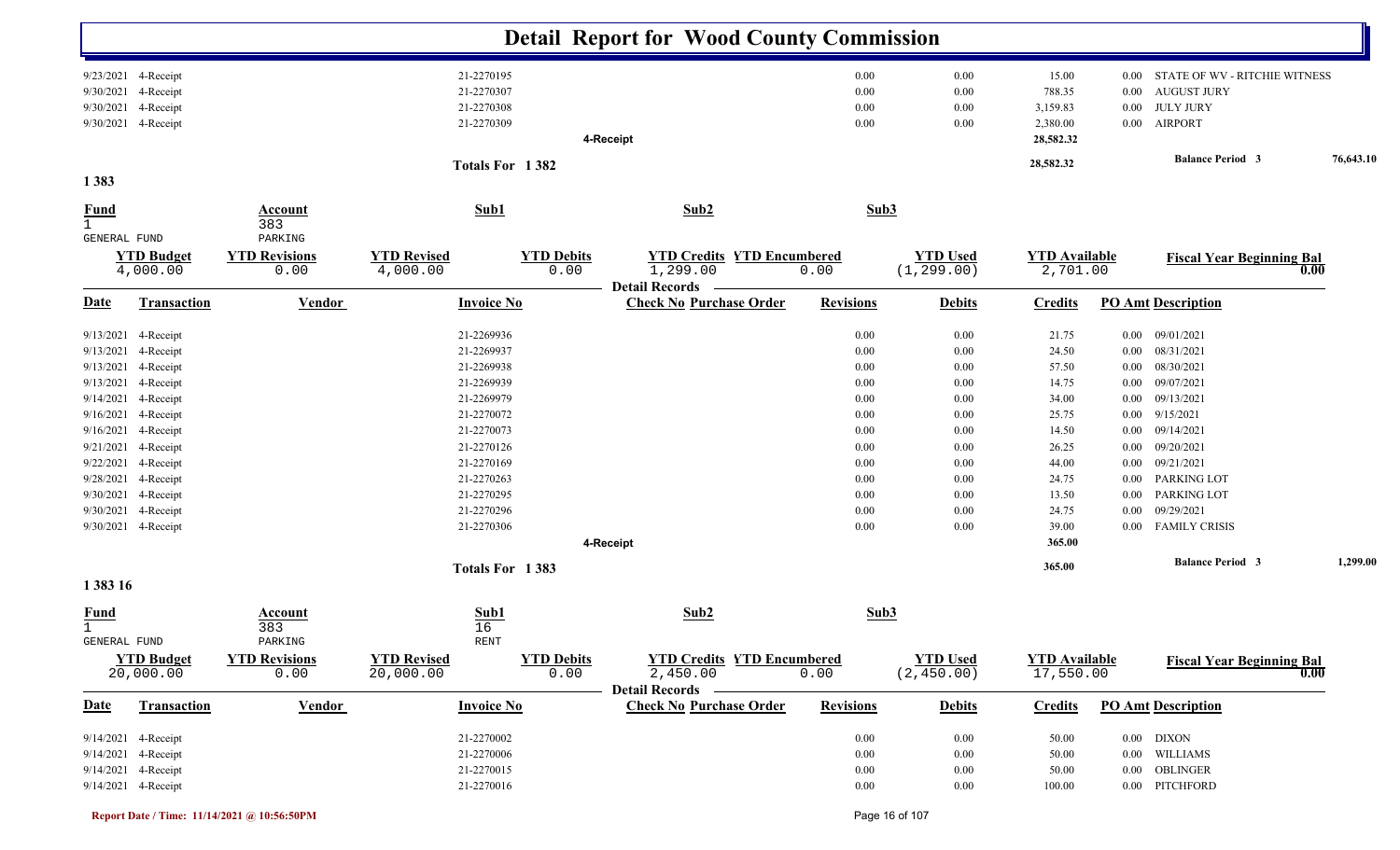|                                             |                                   |                                |                                    |                           | <b>Detail Report for Wood County Commission</b> |                                           |          |                                  |                                      |          |                                       |            |
|---------------------------------------------|-----------------------------------|--------------------------------|------------------------------------|---------------------------|-------------------------------------------------|-------------------------------------------|----------|----------------------------------|--------------------------------------|----------|---------------------------------------|------------|
|                                             | 9/14/2021 4-Receipt               |                                | 21-2270017                         |                           |                                                 |                                           | $0.00\,$ | 0.00                             | 50.00                                |          | 0.00 RIFFLE                           |            |
|                                             | 9/14/2021 4-Receipt               |                                | 21-2270018                         |                           |                                                 |                                           | 0.00     | 0.00                             | 50.00                                | $0.00\,$ | <b>RIFFLE</b>                         |            |
|                                             | 9/14/2021 4-Receipt               |                                | 21-2270019                         |                           |                                                 |                                           | 0.00     | 0.00                             | 50.00                                |          | $0.00$ SMITH                          |            |
| 9/14/2021                                   | 4-Receipt                         |                                | 21-2270020                         |                           |                                                 |                                           | 0.00     | 0.00                             | 50.00                                | $0.00\,$ | WISE                                  |            |
| 9/14/2021                                   | 4-Receipt                         |                                | 21-2270021                         |                           |                                                 |                                           | 0.00     | $0.00\,$                         | 50.00                                | $0.00\,$ | <b>BOSO</b>                           |            |
|                                             | 9/14/2021 4-Receipt               |                                | 21-2270022                         |                           |                                                 |                                           | 0.00     | 0.00                             | 50.00                                |          | 0.00 SARGENT                          |            |
| 9/20/2021                                   | 4-Receipt                         |                                | 21-2270110                         |                           |                                                 |                                           | 0.00     | 0.00                             | 50.00                                | $0.00\,$ | <b>MCDANIELS</b>                      |            |
| 9/22/2021                                   | 4-Receipt                         |                                | 21-2270168                         |                           |                                                 |                                           | 0.00     | 0.00                             | 50.00                                | $0.00\,$ | LALLEMONT                             |            |
|                                             | 9/27/2021 4-Receipt               |                                | 21-2270231                         |                           |                                                 |                                           | 0.00     | 0.00                             | 50.00                                | $0.00\,$ | WILLIAMS                              |            |
| 9/28/2021                                   | 4-Receipt                         |                                | 21-2270258                         |                           |                                                 |                                           | $0.00\,$ | $0.00\,$                         | 100.00                               | $0.00\,$ | <b>REDCLIFF</b>                       |            |
|                                             | 9/30/2021 4-Receipt               |                                | 21-2270300                         |                           |                                                 |                                           | 0.00     | 0.00                             | 50.00                                |          | $0.00$ BOSO                           |            |
|                                             |                                   |                                |                                    | 4-Receipt                 |                                                 |                                           |          |                                  | 850.00                               |          |                                       |            |
|                                             |                                   |                                | <b>Totals For 138316</b>           |                           |                                                 |                                           |          |                                  | 850.00                               |          | <b>Balance Period 3</b>               | 2,450.00   |
| 1 397 712                                   |                                   |                                |                                    |                           |                                                 |                                           |          |                                  |                                      |          |                                       |            |
| <b>Fund</b><br>$\mathbf{1}$<br>GENERAL FUND |                                   | Account<br>397<br>PAYROLL REIM | Sub1<br>712<br>$E - 911$           |                           | Sub2                                            |                                           | Sub3     |                                  |                                      |          |                                       |            |
|                                             | <b>YTD Budget</b><br>2,016,047.00 | <b>YTD Revisions</b><br>0.00   | <b>YTD Revised</b><br>2,016,047.00 | <b>YTD Debits</b><br>0.00 | 497,687.45<br>Detail Records —                  | <b>YTD Credits YTD Encumbered</b><br>0.00 |          | <b>YTD Used</b><br>(497, 687.45) | <b>YTD Available</b><br>1,518,359.55 |          | <b>Fiscal Year Beginning Bal</b>      | 0.00       |
| Date                                        | Transaction                       | <b>Vendor</b>                  | <b>Invoice No</b>                  |                           | <b>Check No Purchase Order</b>                  | <b>Revisions</b>                          |          | <b>Debits</b>                    | <b>Credits</b>                       |          | <b>PO Amt Description</b>             |            |
|                                             | 9/13/2021 4-Receipt               |                                | 21-2269919                         | 4-Receipt                 |                                                 |                                           | $0.00\,$ | 0.00                             | 156,557.16<br>156,557.16             |          | 0.00 E911 - AUGUST 2021               |            |
|                                             |                                   |                                | <b>Totals For 1397712</b>          |                           |                                                 |                                           |          |                                  | 156,557.16                           |          | <b>Balance Period 3</b>               | 497,687.45 |
| 1 397 731                                   |                                   |                                |                                    |                           |                                                 |                                           |          |                                  |                                      |          |                                       |            |
| $rac{\text{Fund}}{1}$                       |                                   | Account<br>397                 | Sub1<br>731                        |                           | Sub2                                            |                                           | Sub3     |                                  |                                      |          |                                       |            |
| GENERAL FUND                                |                                   | PAYROLL REIM                   |                                    | COMMUNITY CORRECTIONS     |                                                 |                                           |          |                                  |                                      |          |                                       |            |
|                                             | <b>YTD Budget</b><br>899,174.00   | <b>YTD Revisions</b><br>0.00   | <b>YTD Revised</b><br>899,174.00   | <b>YTD Debits</b><br>0.00 | 15,329.26<br><b>Detail Records</b>              | <b>YTD Credits YTD Encumbered</b><br>0.00 |          | <b>YTD Used</b><br>(15, 329.26)  | <b>YTD Available</b><br>883, 844.74  |          | <b>Fiscal Year Beginning Bal</b>      | 0.00       |
| <u>Date</u>                                 | Transaction                       | Vendor                         | <b>Invoice No</b>                  |                           | <b>Check No Purchase Order</b>                  | <b>Revisions</b>                          |          | <b>Debits</b>                    | <b>Credits</b>                       |          | <b>PO Amt Description</b>             |            |
|                                             | 9/14/2021 4-Receipt               |                                | 21-2270005                         |                           |                                                 |                                           | $0.00\,$ | $0.00\,$                         | 78.64                                | $0.00\,$ | WV DRUG TESTING LABORATORIES INC -    |            |
|                                             | 9/16/2021 4-Receipt               |                                | 21-2270054                         |                           |                                                 |                                           | $0.00\,$ | 0.00                             | 3,434.00                             |          | 0.00 WV DRUG TESTING LABORATORIES INC |            |
|                                             |                                   |                                |                                    | 4-Receipt                 |                                                 |                                           |          |                                  | 3,512.64                             |          |                                       |            |
|                                             |                                   |                                | <b>Totals For 1397731</b>          |                           |                                                 |                                           |          |                                  | 3,512.64                             |          | <b>Balance Period 3</b>               | 15,329.26  |
|                                             |                                   |                                |                                    |                           |                                                 |                                           |          |                                  |                                      |          |                                       |            |

**1 398**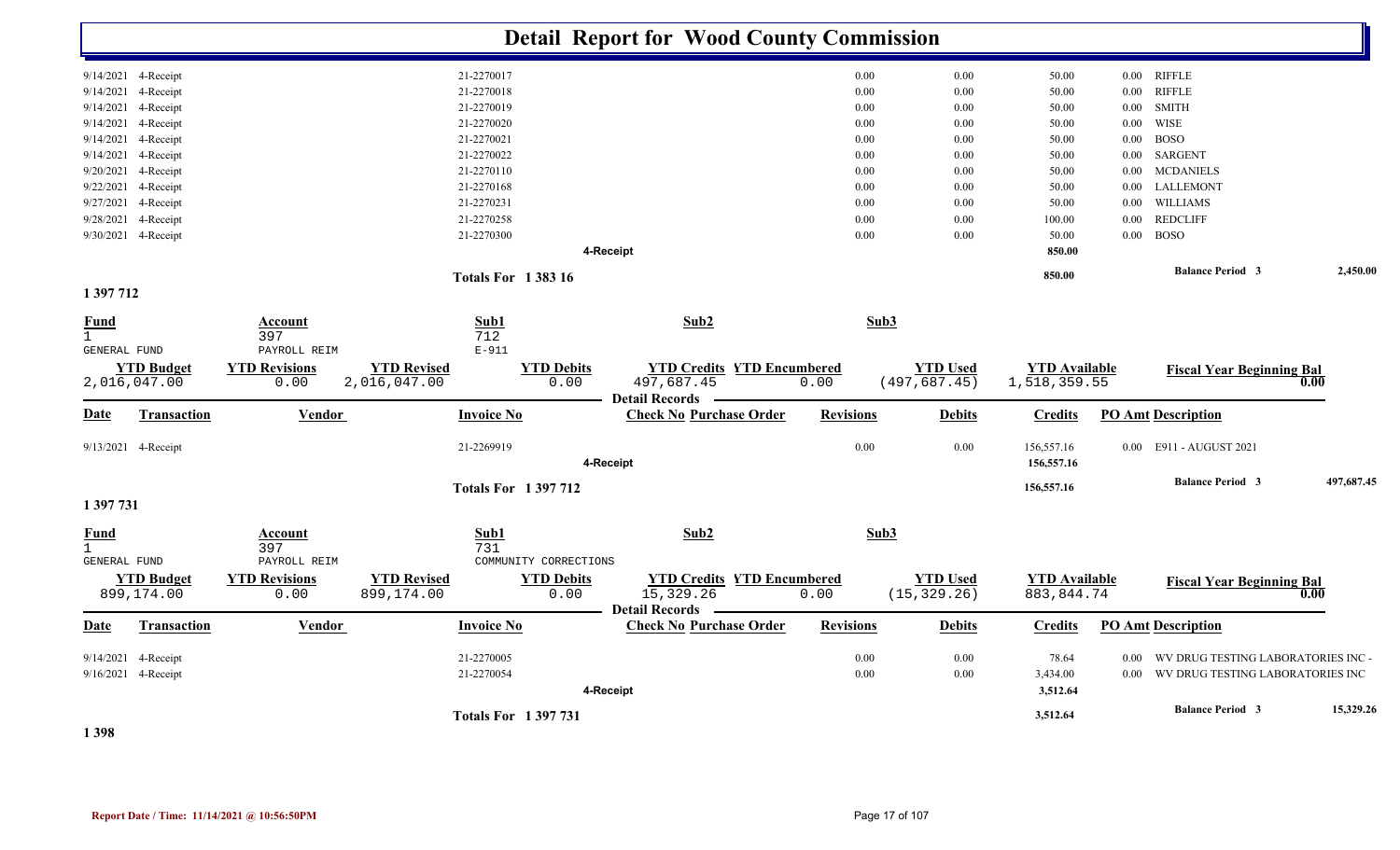| Fund                                             |                                                                                                  | Account                                                                                                                            |                                  | Sub1                                                                                                           | Sub2                                                                  |                                           | Sub3                                         |                                                                                   |                                              |                                                                  |                                                                                                                             |            |
|--------------------------------------------------|--------------------------------------------------------------------------------------------------|------------------------------------------------------------------------------------------------------------------------------------|----------------------------------|----------------------------------------------------------------------------------------------------------------|-----------------------------------------------------------------------|-------------------------------------------|----------------------------------------------|-----------------------------------------------------------------------------------|----------------------------------------------|------------------------------------------------------------------|-----------------------------------------------------------------------------------------------------------------------------|------------|
| $\mathbf{1}$<br>GENERAL FUND                     | <b>YTD Budget</b><br>0.00                                                                        | 398<br>TRANSFERS-RAINY FUNDS<br><b>YTD Revisions</b><br>0.00                                                                       | <b>YTD Revised</b><br>0.00       | <b>YTD Debits</b><br>0.00                                                                                      | 190,000.00                                                            | <b>YTD Credits YTD Encumbered</b><br>0.00 | (190, 000.00)                                | <b>YTD Used</b>                                                                   | <b>YTD Available</b><br>(190, 000.00)        |                                                                  | <b>Fiscal Year Beginning Bal</b>                                                                                            | 0.00       |
| <b>Date</b>                                      | <b>Transaction</b>                                                                               | Vendor                                                                                                                             |                                  | <b>Invoice No</b>                                                                                              | <b>Detail Records</b><br><b>Check No Purchase Order</b>               | <b>Revisions</b>                          |                                              | <b>Debits</b>                                                                     | <b>Credits</b>                               |                                                                  | <b>PO Amt Description</b>                                                                                                   |            |
|                                                  | 9/15/2021 4-Receipt                                                                              |                                                                                                                                    |                                  | 21-2270165                                                                                                     | 4-Receipt                                                             |                                           | 0.00                                         | 0.00                                                                              | 190,000.00<br>190,000.00                     | $0.00 -$                                                         | FINANCIAL STABILIZATION                                                                                                     |            |
| 1399                                             |                                                                                                  |                                                                                                                                    |                                  | Totals For 1398                                                                                                |                                                                       |                                           |                                              |                                                                                   | 190,000.00                                   |                                                                  | <b>Balance Period 3</b>                                                                                                     | 190,000.00 |
| Fund<br>$\mathbf{1}$                             |                                                                                                  | Account<br>399                                                                                                                     |                                  | Sub1                                                                                                           | Sub2                                                                  |                                           | Sub3                                         |                                                                                   |                                              |                                                                  |                                                                                                                             |            |
| GENERAL FUND                                     | <b>YTD Budget</b><br>757,150.00                                                                  | TRANSFERS ASSESSOR'S VALUATION<br><b>YTD Revisions</b><br>0.00                                                                     | <b>YTD Revised</b><br>757,150.00 | <b>YTD Debits</b><br>0.00                                                                                      | 195,565.08<br>Detail Records —                                        | <b>YTD Credits YTD Encumbered</b><br>0.00 | (195, 565.08)                                | <b>YTD</b> Used                                                                   | <b>YTD Available</b><br>561,584.92           |                                                                  | <b>Fiscal Year Beginning Bal</b>                                                                                            | 0.00       |
| <u>Date</u>                                      | <b>Transaction</b>                                                                               | Vendor                                                                                                                             |                                  | <b>Invoice No</b>                                                                                              | <b>Check No Purchase Order</b>                                        | <b>Revisions</b>                          |                                              | <b>Debits</b>                                                                     | <b>Credits</b>                               |                                                                  | <b>PO Amt Description</b>                                                                                                   |            |
|                                                  | 9/13/2021 4-Receipt                                                                              |                                                                                                                                    |                                  | 21-2269920                                                                                                     | 4-Receipt                                                             |                                           | 0.00                                         | 0.00                                                                              | 66,414.77<br>66,414.77                       |                                                                  | 0.00 ASSESSOR                                                                                                               |            |
| 1 401 10 101                                     |                                                                                                  |                                                                                                                                    |                                  | Totals For 1399                                                                                                |                                                                       |                                           |                                              |                                                                                   | 66,414.77                                    |                                                                  | <b>Balance Period 3</b>                                                                                                     | 195,565.08 |
| Fund<br>$\mathbf{1}$<br><b>GENERAL FUND</b>      |                                                                                                  | Account<br>401<br>COUNTY COMMISSION                                                                                                |                                  | Sub1<br>10 <sup>°</sup><br>PERSONAL SERVICES                                                                   | Sub2<br>101                                                           | ELECTED OFFICIALS                         | Sub3                                         |                                                                                   |                                              |                                                                  |                                                                                                                             |            |
|                                                  | <b>YTD Budget</b><br>124,185.00                                                                  | <b>YTD Revisions</b><br>0.00                                                                                                       | <b>YTD Revised</b><br>124,185.00 | <b>YTD Debits</b><br>31,046.22                                                                                 | 0.00<br><b>Detail Records</b>                                         | <b>YTD Credits YTD Encumbered</b><br>0.00 |                                              | <b>YTD Used</b><br>(31, 046.22)                                                   | <b>YTD Available</b><br>93,138.78            |                                                                  | <b>Fiscal Year Beginning Bal</b>                                                                                            | 0.00       |
| Date                                             | <b>Transaction</b>                                                                               | Vendor                                                                                                                             |                                  | Invoice No                                                                                                     | <b>Check No Purchase Order</b>                                        | <b>Revisions</b>                          |                                              | <b>Debits</b>                                                                     | <b>Credits</b>                               |                                                                  | <b>PO Amt Description</b>                                                                                                   |            |
| 9/15/2021<br>9/15/2021<br>9/30/2021<br>9/30/2021 | $9/15/2021$ 2-Invoice<br>2-Invoice<br>2-Invoice<br>2-Invoice<br>2-Invoice<br>9/30/2021 2-Invoice | COLOMBO JAMES E.<br><b>COUCH DAVID BLAIR</b><br>TEBAY ROBERT K.<br>COLOMBO JAMES E.<br><b>COUCH DAVID BLAIR</b><br>TEBAY ROBERT K. |                                  | 10-00273878-REG<br>10-00273879-REG<br>10-00273887-REG<br>10-00274097-REG<br>10-00274098-REG<br>10-00274105-REG | 273878<br>273879<br>273887<br>274097<br>274098<br>274105<br>2-Invoice |                                           | 0.00<br>0.00<br>0.00<br>0.00<br>0.00<br>0.00 | 1,724.79<br>1,724.79<br>1,724.79<br>1,724.79<br>1,724.79<br>1,724.79<br>10,348.74 | 0.00<br>0.00<br>0.00<br>0.00<br>0.00<br>0.00 | $0.00\,$<br>$0.00\,$<br>$0.00\,$<br>$0.00\,$<br>0.00<br>$0.00 -$ | COLOMBO JAMES E.<br>COUCH DAVID BLAIR<br>TEBAY ROBERT K.<br>COLOMBO JAMES E.<br><b>COUCH DAVID BLAIR</b><br>TEBAY ROBERT K. |            |
|                                                  |                                                                                                  |                                                                                                                                    |                                  | <b>Totals For 140110101</b>                                                                                    |                                                                       |                                           |                                              | 10,348.74                                                                         |                                              |                                                                  | <b>Balance Period 3</b>                                                                                                     | 31,046.22  |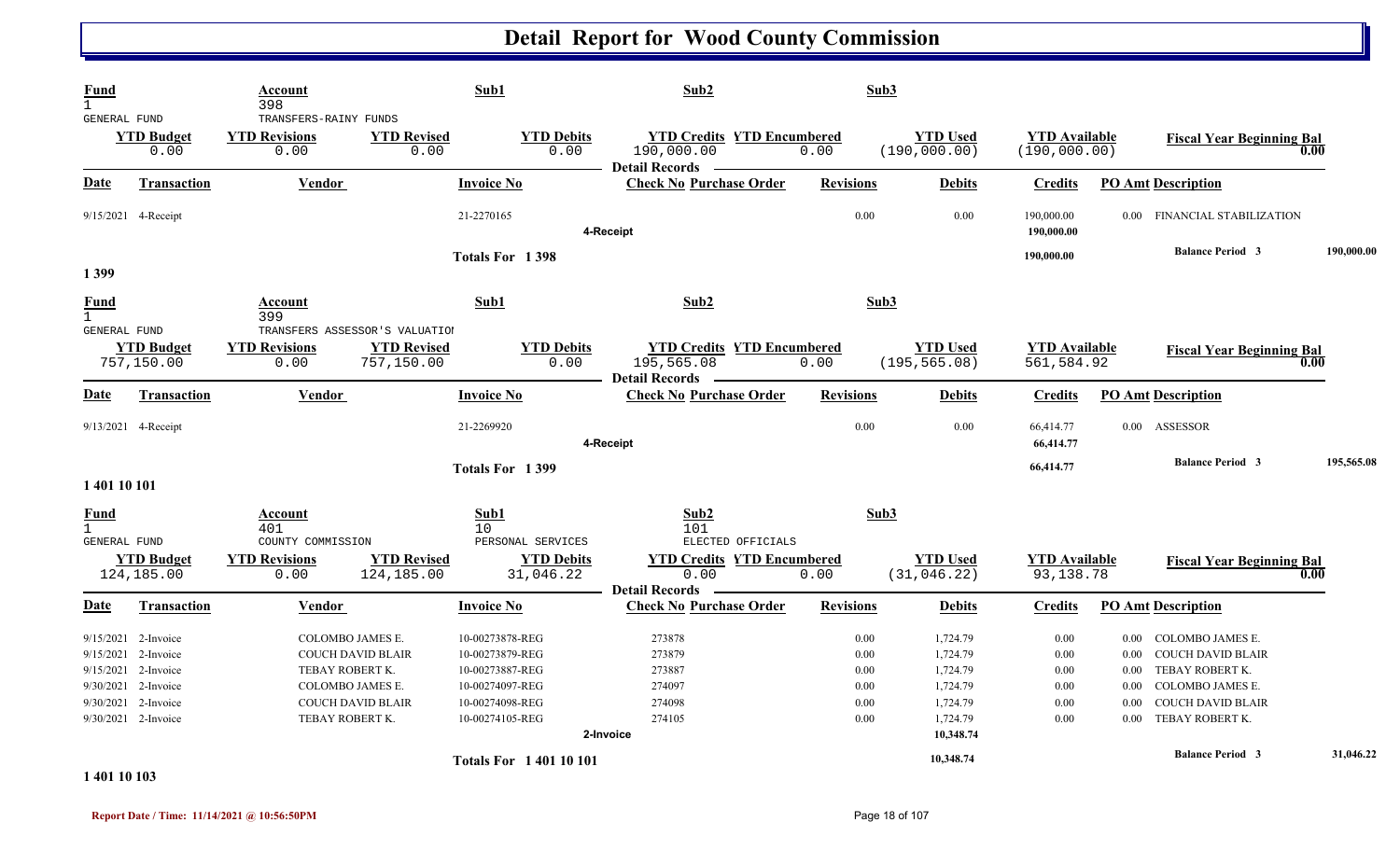| <b>Fund</b><br>$\mathbf{1}$<br><b>GENERAL FUND</b> |                                 | Account<br>401<br>COUNTY COMMISSION |                                         | Sub1<br>10<br>PERSONAL SERVICES |                               | Sub2<br>103<br>SALARIES-DEPUTIES                        | Sub3             |                                 |                                     |          |                                  |      |           |
|----------------------------------------------------|---------------------------------|-------------------------------------|-----------------------------------------|---------------------------------|-------------------------------|---------------------------------------------------------|------------------|---------------------------------|-------------------------------------|----------|----------------------------------|------|-----------|
|                                                    | <b>YTD Budget</b><br>390,730.00 | <b>YTD Revisions</b><br>0.00        | <b>YTD Revised</b><br>390,730.00        | 85,519.86                       | <b>YTD Debits</b>             | <b>YTD Credits YTD Encumbered</b><br>0.00               | 0.00             | <b>YTD Used</b><br>(85, 519.86) | <b>YTD Available</b><br>305, 210.14 |          | <b>Fiscal Year Beginning Bal</b> | 0.00 |           |
| Date                                               | Transaction                     | Vendor                              |                                         | Invoice No                      |                               | <b>Detail Records</b><br><b>Check No Purchase Order</b> | <b>Revisions</b> | <b>Debits</b>                   | <b>Credits</b>                      |          | <b>PO Amt Description</b>        |      |           |
|                                                    | 9/15/2021 2-Invoice             |                                     | <b>BRUST PAMELA J.</b>                  | 10-00273877-REG                 |                               | 273877                                                  | 0.00             | 1,509.38                        | 0.00                                | $0.00\,$ | <b>BRUST PAMELA J.</b>           |      |           |
|                                                    | 9/15/2021 2-Invoice             |                                     | <b>DENNIS AMANDA JO</b>                 | 10-00273880-REG                 |                               | 273880                                                  | 0.00             | 1,521.19                        | 0.00                                | 0.00     | DENNIS AMANDA JO                 |      |           |
|                                                    | 9/15/2021 2-Invoice             |                                     | <b>GRAHAM ANGELA M.</b>                 | 10-00273881-REG                 |                               | 273881                                                  | 0.00             | 1,859.38                        | 0.00                                | 0.00     | <b>GRAHAM ANGELA M.</b>          |      |           |
|                                                    | 9/15/2021 2-Invoice             |                                     | HUPP MICHAEL GALE                       | 10-00273882-REG                 |                               | 273882                                                  | 0.00             | 495.00                          | 0.00                                | 0.00     | HUPP MICHAEL GALE                |      |           |
| 9/15/2021                                          | 2-Invoice                       |                                     | <b>JACKSON DARRELL V</b>                | 10-00273883-REG                 |                               | 273883                                                  | 0.00             | 1,458.34                        | 0.00                                | 0.00     | JACKSON DARRELL V                |      |           |
|                                                    | 9/15/2021 2-Invoice             |                                     | <b>ROBINSON SARAH JANE</b>              | 10-00273885-REG                 |                               | 273885                                                  | 0.00             | 1,596.88                        | 0.00                                | 0.00     | ROBINSON SARAH JANE              |      |           |
|                                                    | $9/15/2021$ 2-Invoice           |                                     | <b>SEUFER MARTIN A.</b>                 | 10-00273886-REG                 |                               | 273886                                                  | 0.00             | 3,434.38                        | 0.00                                | 0.00     | SEUFER MARTIN A.                 |      |           |
|                                                    | 9/15/2021 2-Invoice             |                                     | WHITTAKER CHRISTOPHER I 10-00273888-REG |                                 |                               | 273888                                                  | 0.00             | 2,406.26                        | 0.00                                | 0.00     | WHITTAKER CHRISTOPHER H.         |      |           |
| 9/30/2021                                          | 2-Invoice                       |                                     | <b>BRUST PAMELA J.</b>                  | 10-00274096-REG                 |                               | 274096                                                  | 0.00             | 1,509.38                        | 0.00                                | 0.00     | <b>BRUST PAMELA J.</b>           |      |           |
|                                                    | 9/30/2021 2-Invoice             |                                     | <b>DENNIS AMANDA JO</b>                 | 10-00274099-REG                 |                               | 274099                                                  | 0.00             | 1,521.19                        | 0.00                                | 0.00     | DENNIS AMANDA JO                 |      |           |
|                                                    | $9/30/2021$ 2-Invoice           |                                     | <b>GRAHAM ANGELA M.</b>                 | 10-00274100-REG                 |                               | 274100                                                  | 0.00             | 1,859.38                        | 0.00                                | 0.00     | <b>GRAHAM ANGELA M.</b>          |      |           |
|                                                    | 9/30/2021 2-Invoice             |                                     | HUPP MICHAEL GALE                       | 10-00274101-REG                 |                               | 274101                                                  | 0.00             | 495.00                          | 0.00                                | 0.00     | HUPP MICHAEL GALE                |      |           |
|                                                    | 9/30/2021 2-Invoice             |                                     | JACKSON DARRELL V                       | 10-00274102-REG                 |                               | 274102                                                  | 0.00             | 1,458.34                        | 0.00                                | 0.00     | JACKSON DARRELL V                |      |           |
|                                                    | 9/30/2021 2-Invoice             |                                     | ROBINSON SARAH JANE                     | 10-00274103-REG                 |                               | 274103                                                  | 0.00             | 1,596.88                        | 0.00                                | 0.00     | ROBINSON SARAH JANE              |      |           |
|                                                    | 9/30/2021 2-Invoice             |                                     | SEUFER MARTIN A.                        | 10-00274104-REG                 |                               | 274104                                                  | 0.00             | 3,434.38                        | 0.00                                | 0.00     | SEUFER MARTIN A.                 |      |           |
|                                                    | 9/30/2021 2-Invoice             |                                     | WHITTAKER CHRISTOPHER F 10-00274106-REG |                                 |                               | 274106                                                  | 0.00             | 2,406.26                        | 0.00                                | 0.00     | WHITTAKER CHRISTOPHER H.         |      |           |
|                                                    |                                 |                                     |                                         |                                 | 2-Invoice                     |                                                         |                  | 28,561.62                       |                                     |          |                                  |      |           |
|                                                    |                                 |                                     |                                         | <b>Totals For 140110103</b>     |                               |                                                         |                  | 28,561.62                       |                                     |          | <b>Balance Period 3</b>          |      | 85,519.86 |
| 1 401 10 104                                       |                                 |                                     |                                         |                                 |                               |                                                         |                  |                                 |                                     |          |                                  |      |           |
| <u>Fund</u><br>$\mathbf{1}$                        |                                 | Account<br>401                      |                                         | Sub1<br>10                      |                               | Sub2<br>104                                             | Sub3             |                                 |                                     |          |                                  |      |           |
| GENERAL FUND                                       |                                 | COUNTY COMMISSION                   |                                         | PERSONAL SERVICES               |                               | SOCIAL SECURITY                                         |                  |                                 |                                     |          |                                  |      |           |
|                                                    | <b>YTD Budget</b><br>39,391.00  | <b>YTD Revisions</b><br>0.00        | <b>YTD Revised</b><br>39,391.00         |                                 | <b>YTD Debits</b><br>8,706.04 | <b>YTD Credits YTD Encumbered</b><br>0.00               | 0.00             | <b>YTD Used</b><br>(8, 706.04)  | <b>YTD</b> Available<br>30,684.96   |          | <b>Fiscal Year Beginning Bal</b> | 0.00 |           |
|                                                    |                                 |                                     |                                         |                                 |                               | <b>Detail Records</b>                                   |                  |                                 |                                     |          |                                  |      |           |
| Date                                               | <b>Transaction</b>              | Vendor                              |                                         | <b>Invoice No</b>               |                               | <b>Check No Purchase Order</b>                          | <b>Revisions</b> | <b>Debits</b>                   | <b>Credits</b>                      |          | <b>PO Amt Description</b>        |      |           |
|                                                    | 9/15/2021 2-Invoice             |                                     | DEPARTMENT OF TREASURY 20210915-00      |                                 |                               | 3712                                                    | 0.00             | 1,160.82                        | 0.00                                |          | $0.00$ FICA                      |      |           |
|                                                    | 9/15/2021 2-Invoice             |                                     | DEPARTMENT OF TREASURY 20210915-00      |                                 |                               | 3712                                                    | 0.00             | 271.50                          | 0.00                                |          | $0.00$ MED                       |      |           |
| 9/30/2021                                          | 2-Invoice                       |                                     | DEPARTMENT OF TREASURY 20210930-00      |                                 |                               | 3721                                                    | 0.00             | 1,134.73                        | 0.00                                |          | $0.00$ FICA                      |      |           |
|                                                    | 9/30/2021 2-Invoice             |                                     | DEPARTMENT OF TREASURY 20210930-00      |                                 |                               | 3721                                                    | 0.00             | 265.37                          | 0.00                                |          | $0.00$ MED                       |      |           |
|                                                    |                                 |                                     |                                         |                                 | 2-Invoice                     |                                                         |                  | 2,832.42                        |                                     |          |                                  |      |           |
|                                                    |                                 |                                     |                                         |                                 |                               |                                                         |                  |                                 |                                     |          | <b>Balance Period 3</b>          |      | 8,706.04  |
| 1.0110100                                          |                                 |                                     |                                         | <b>Totals For 140110104</b>     |                               |                                                         |                  | 2,832.42                        |                                     |          |                                  |      |           |

**1 401 10 105**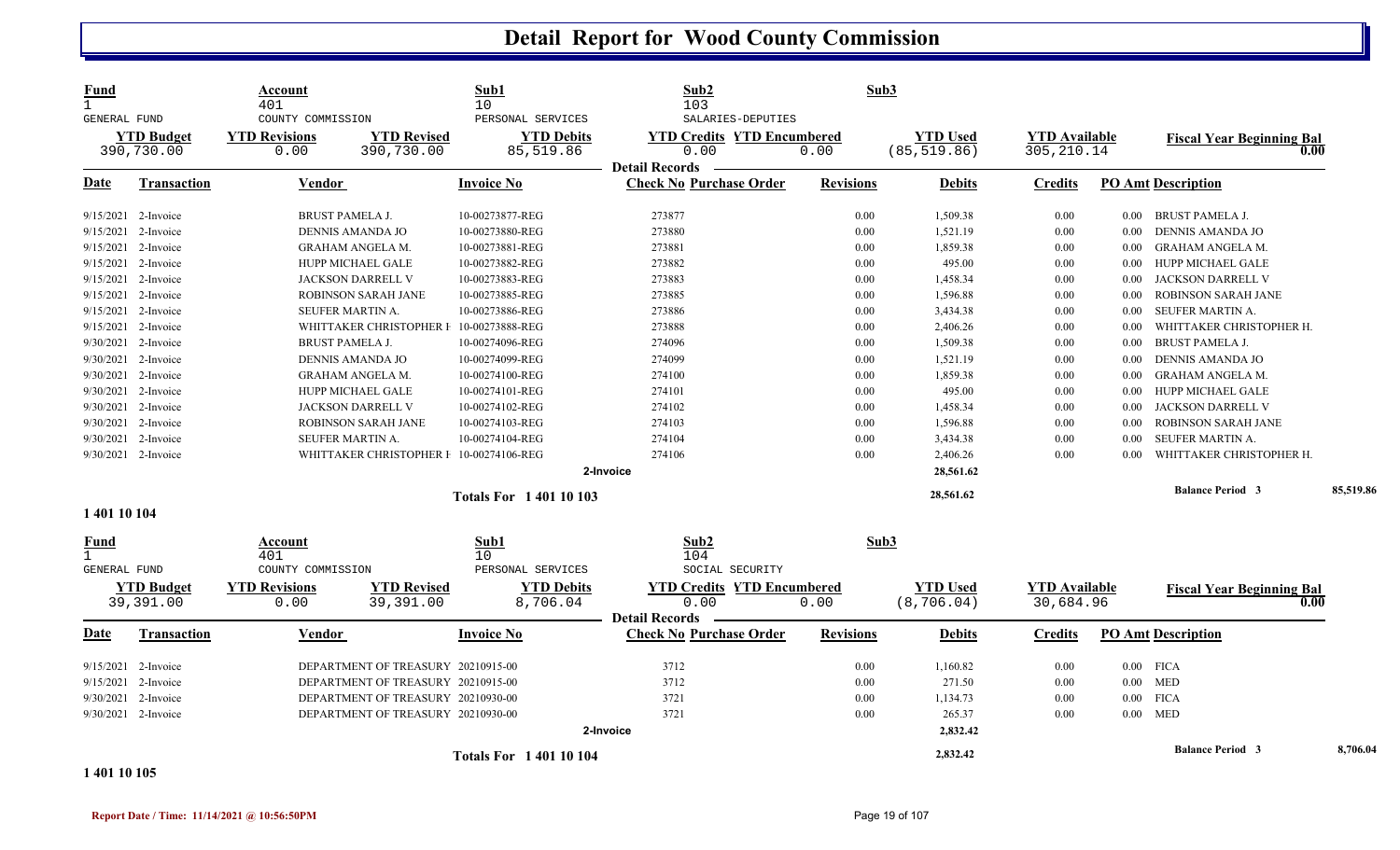| <b>Fund</b><br><b>GENERAL FUND</b>                 |                                 | Account<br>401<br>COUNTY COMMISSION |                                     | Sub1<br>10<br>PERSONAL SERVICES | Sub2<br>105<br>INSURANCE PREMIUM                                   | Sub3             |                                 |                                    |          |                                  |           |
|----------------------------------------------------|---------------------------------|-------------------------------------|-------------------------------------|---------------------------------|--------------------------------------------------------------------|------------------|---------------------------------|------------------------------------|----------|----------------------------------|-----------|
|                                                    | <b>YTD Budget</b><br>159,770.00 | <b>YTD Revisions</b><br>0.00        | <b>YTD Revised</b><br>159,770.00    | <b>YTD Debits</b><br>49,156.05  | <b>YTD Credits YTD Encumbered</b><br>0.00<br><b>Detail Records</b> | 0.00             | <b>YTD Used</b><br>(49, 156.05) | <b>YTD Available</b><br>110,613.95 |          | <b>Fiscal Year Beginning Bal</b> | 0.00      |
| <u>Date</u>                                        | <b>Transaction</b>              | <b>Vendor</b>                       |                                     | <b>Invoice No</b>               | <b>Check No Purchase Order</b>                                     | <b>Revisions</b> | <b>Debits</b>                   | <b>Credits</b>                     |          | <b>PO Amt Description</b>        |           |
| 9/1/2021                                           | 2-Invoice                       |                                     | HIGHMARK WEST VIRGINIA              | 09012021                        | 3702                                                               | 0.00             | 12,838.62                       | 0.00                               | $0.00\,$ | HEALTH PREMIUM                   |           |
| 9/1/2021                                           | 2-Invoice                       |                                     | HIGHMARK WEST VIRGINIA              | 09012021                        | 3702                                                               | 0.00             | (3,239.22)                      | 0.00                               | $0.00\,$ | ADJUSTMENT                       |           |
| 9/3/2021                                           | 2-Invoice                       | <b>RENAISSANCE</b>                  |                                     | CNS0000776063                   | 3704                                                               | 0.00             | 62.10                           | 0.00                               | $0.00\,$ | <b>ADMIN FEE</b>                 |           |
| 9/3/2021                                           | 2-Invoice                       | <b>RENAISSANCE</b>                  |                                     | CNS0000776063                   | 3704                                                               | 0.00             | (6.21)                          | 0.00                               | 0.00     |                                  |           |
| 9/3/2021                                           | 2-Invoice                       |                                     | <b>MUTUAL OF OMAHA</b>              | 1239061538                      | 172531                                                             | 0.00             | 20.57                           | 0.00                               | $0.00\,$ | <b>BASIC LIFE</b>                |           |
| 9/3/2021                                           | 2-Invoice                       |                                     | MUTUAL OF OMAHA                     | 1239061538                      | 172531                                                             | 0.00             | 7.95                            | 0.00                               |          | $0.00$ INV ADJ                   |           |
| 9/3/2021                                           | 2-Invoice                       |                                     | <b>MUTUAL OF OMAHA</b>              | 1239061538                      | 172531                                                             | 0.00             | 101.04                          | 0.00                               |          | $0.00$ LTD                       |           |
| 9/3/2021                                           | 2-Invoice                       |                                     | VISION SERVICE PLAN (WV)            | 092021                          | 172541                                                             | 0.00             | 32.23                           | 0.00                               | $0.00\,$ | SINGLE VISION                    |           |
| 9/3/2021                                           | 2-Invoice                       |                                     | VISION SERVICE PLAN (WV)            | 092021                          | 172541                                                             | 0.00             | 11.26                           | 0.00                               | 0.00     | <b>ADJUSTMENT</b>                |           |
| 9/3/2021                                           | 2-Invoice                       |                                     | VISION SERVICE PLAN (WV)            | 092021                          | 172541                                                             | 0.00             | 182.50                          | 0.00                               | $0.00\,$ | <b>FAMILY VISION</b>             |           |
|                                                    | 9/10/2021 2-Invoice             | <b>RENAISSANCE</b>                  |                                     | 09042021                        | 3709                                                               | 0.00             | 178.01                          | 0.00                               | $0.00\,$ | <b>WEEKLY CLAIMS 09/04</b>       |           |
|                                                    | 9/15/2021 2-Invoice             |                                     | HIGHMARK WEST VIRGINIA              | F210914A4719                    | 3714                                                               | 0.00             | 288.41                          | 0.00                               | $0.00\,$ | <b>HRA</b>                       |           |
|                                                    | 9/21/2021 2-Invoice             | <b>RENAISSANCE</b>                  |                                     | 09182021                        | 3715                                                               | 0.00             | 100.00                          | 0.00                               | 0.00     | WEEKLY CLAIMS 09/18              |           |
|                                                    | $9/22/2021$ 2-Invoice           |                                     | HIGHMARK WEST VIRGINIA              | F210921A5676                    | 3716                                                               | 0.00             | 532.78                          | 0.00                               | $0.00\,$ | <b>HRA</b>                       |           |
|                                                    | 9/28/2021 2-Invoice             | <b>RENAISSANCE</b>                  |                                     | 09252021                        | 3718                                                               | 0.00             | 598.00                          | 0.00                               | 0.00     | WEEKLY CLAIMS 09/25              |           |
|                                                    |                                 |                                     |                                     |                                 | 2-Invoice                                                          |                  | 11,708.04                       |                                    |          |                                  |           |
|                                                    |                                 |                                     |                                     | <b>Totals For 140110105</b>     |                                                                    |                  | 11,708.04                       |                                    |          | <b>Balance Period 3</b>          | 49,156.05 |
| 1 401 10 106                                       |                                 |                                     |                                     |                                 |                                                                    |                  |                                 |                                    |          |                                  |           |
| <b>Fund</b><br>$\mathbf{1}$<br><b>GENERAL FUND</b> |                                 | Account<br>401<br>COUNTY COMMISSION |                                     | Sub1<br>10<br>PERSONAL SERVICES | Sub2<br>106<br>RETIREMENT                                          | Sub3             |                                 |                                    |          |                                  |           |
|                                                    | <b>YTD Budget</b><br>51,491.00  | <b>YTD Revisions</b><br>0.00        | <b>YTD Revised</b><br>51,491.00     | <b>YTD Debits</b><br>9,805.53   | <b>YTD Credits YTD Encumbered</b><br>0.00<br><b>Detail Records</b> | 0.00             | <b>YTD Used</b><br>(9,805.53)   | <b>YTD Available</b><br>41,685.47  |          | <b>Fiscal Year Beginning Bal</b> | 0.00      |
| Date                                               | Transaction                     | Vendor                              |                                     | <b>Invoice No</b>               | <b>Check No Purchase Order</b>                                     | <b>Revisions</b> | <b>Debits</b>                   | <b>Credits</b>                     |          | <b>PO Amt Description</b>        |           |
|                                                    | 9/15/2021 2-Invoice             |                                     | WV PUBLIC EMP RETIREMEN 20210915-00 |                                 | 3726                                                               | 0.00             | 1,551.04                        | 0.00                               | $0.00\,$ | RETIREMENT                       |           |
|                                                    | 9/30/2021 2-Invoice             |                                     | WV PUBLIC EMP RETIREMEN 20210930-00 |                                 | 3726                                                               | 0.00             | 1,551.14                        | 0.00                               |          | 0.00 RETIREMENT                  |           |
|                                                    |                                 |                                     |                                     |                                 | 2-Invoice                                                          |                  | 3,102.18                        |                                    |          |                                  |           |
|                                                    |                                 |                                     |                                     | <b>Totals For 140110106</b>     |                                                                    |                  | 3,102.18                        |                                    |          | <b>Balance Period 3</b>          | 9,805.53  |

**1 401 10 180**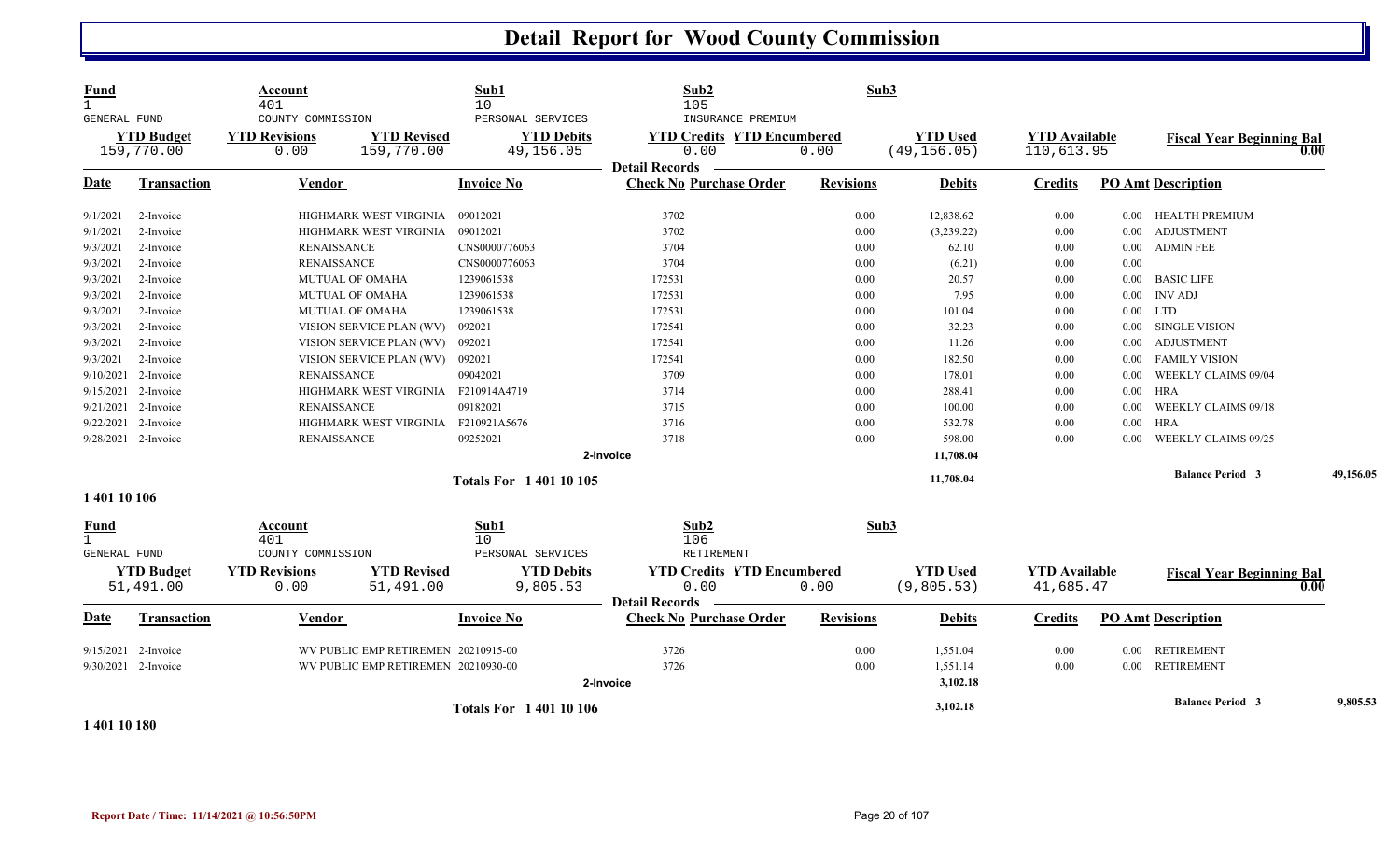| Fund<br>$\mathbf{1}$<br>GENERAL FUND |                                     | Account<br>401<br>COUNTY COMMISSION |                                | Sub1<br>10<br>PERSONAL SERVICES                                                           | Sub2<br>180<br>DATA PROCESSOR                                      | Sub3                                      |                                |                                     |              |                                                           |          |
|--------------------------------------|-------------------------------------|-------------------------------------|--------------------------------|-------------------------------------------------------------------------------------------|--------------------------------------------------------------------|-------------------------------------------|--------------------------------|-------------------------------------|--------------|-----------------------------------------------------------|----------|
|                                      | <b>YTD Budget</b><br>0.00           | <b>YTD Revisions</b><br>0.00        | <b>YTD Revised</b><br>0.00     | <b>YTD Debits</b><br>5,678.07                                                             | <b>YTD Credits YTD Encumbered</b><br>0.00<br><b>Detail Records</b> | 0.00                                      | <b>YTD Used</b><br>(5,678.07)  | <b>YTD Available</b><br>(5, 678.07) |              | <b>Fiscal Year Beginning Bal</b><br>0.00                  |          |
| Date                                 | <b>Transaction</b>                  | <b>Vendor</b>                       |                                | <b>Invoice No</b>                                                                         | <b>Check No Purchase Order</b>                                     | <b>Revisions</b>                          | <b>Debits</b>                  | <b>Credits</b>                      |              | <b>PO Amt Description</b>                                 |          |
|                                      | 9/15/2021 2-Invoice                 | KELLY MISTY D                       |                                | 10-00273884-REG                                                                           | 273884<br>2-Invoice                                                | 0.00                                      | 690.55<br>690.55               | 0.00                                |              | 0.00 KELLY MISTY D                                        |          |
| 1 401 40 211                         |                                     |                                     |                                | <b>Totals For 140110180</b>                                                               |                                                                    |                                           | 690.55                         |                                     |              | <b>Balance Period 3</b>                                   | 5,678.07 |
| <b>Fund</b><br>$\mathbf{1}$          | Account<br>401<br>COUNTY COMMISSION |                                     |                                | Sub1<br>40                                                                                | Sub2<br>211<br>TELEPHONES                                          | Sub3                                      |                                |                                     |              |                                                           |          |
| GENERAL FUND                         | <b>YTD Budget</b><br>65,000.00      | <b>YTD Revisions</b><br>0.00        |                                | CONTRACTURAL SERVICES<br><b>YTD Revised</b><br><b>YTD Debits</b><br>65,000.00<br>7,655.25 |                                                                    | <b>YTD Credits YTD Encumbered</b><br>0.00 | <b>YTD Used</b><br>(7, 655.25) | <b>YTD Available</b><br>57, 344. 75 |              | <b>Fiscal Year Beginning Bal</b><br>0.00                  |          |
| <b>Date</b>                          | Transaction                         | <b>Vendor</b>                       |                                | <b>Invoice No</b>                                                                         | <b>Detail Records</b><br><b>Check No Purchase Order</b>            | <b>Revisions</b>                          | <b>Debits</b>                  | <b>Credits</b>                      |              | <b>PO Amt Description</b>                                 |          |
| 9/3/2021                             | 2-Invoice                           | <b>FRONTIER</b>                     |                                | 09202021                                                                                  | 172528                                                             | 0.00                                      | 304.50                         | 0.00                                | 0.00         | ACCT NO 304-428-6985-040412-4                             |          |
| 9/10/2021<br>9/10/2021               | 2-Invoice<br>2-Invoice              | <b>FRONTIER</b>                     | MILLER COMMUNICATIONS 1 117944 | 09202021A                                                                                 | 172554<br>172562                                                   | 0.00<br>0.00                              | 1,273.58<br>100.00             | $0.00\,$<br>$0.00\,$                | 0.00<br>0.00 | ACCT NO 304-424-1700-122011-4<br>TOWER RENTAL - LIMESTONE |          |
| 9/10/2021                            | 2-Invoice                           |                                     | <b>VERIZON WIRELESS</b>        | 9887077542                                                                                | 172584                                                             | 0.00                                      | 50.38                          | $0.00\,$                            | $0.00\,$     | <b>BLAIR</b>                                              |          |
| 9/10/2021                            | 2-Invoice                           |                                     | <b>VERIZON WIRELESS</b>        | 9887077542                                                                                | 172584                                                             | 0.00                                      | 50.38                          | $0.00\,$                            | $0.00$ IT    |                                                           |          |
| 9/10/2021                            | 2-Invoice                           |                                     | <b>VERIZON WIRELESS</b>        | 9887077542                                                                                | 172584                                                             | 0.00                                      | 50.40                          | $0.00\,$                            | $0.00\,$     | <b>MARTY</b>                                              |          |
| 9/10/2021                            | 2-Invoice                           |                                     | <b>VERIZON WIRELESS</b>        | 9887077542                                                                                | 172584                                                             | 0.00                                      | 50.37                          | $0.00\,$                            | $0.00\,$     | <b>VIRUS BROADBAND</b>                                    |          |
| 9/10/2021                            | 2-Invoice                           |                                     | <b>VERIZON WIRELESS</b>        | 9887077542                                                                                | 172584                                                             | 0.00                                      | 50.36                          | $0.00\,$                            | $0.00\,$     | <b>VIRUS BROADBAND</b>                                    |          |
| 9/10/2021                            | 2-Invoice                           |                                     | <b>VERIZON WIRELESS</b>        | 9887077542                                                                                | 172584                                                             | 0.00                                      | 20.57                          | 0.00                                | 0.00         | <b>IT IPAD</b>                                            |          |
| 9/10/2021                            | 2-Invoice                           |                                     | <b>VERIZON WIRELESS</b>        | 9887077542                                                                                | 172584                                                             | 0.00                                      | 40.01                          | $0.00\,$                            | 0.00         | <b>BROADBAND</b>                                          |          |
| 9/10/2021                            | 2-Invoice                           |                                     | <b>VERIZON WIRELESS</b>        | 9887077542                                                                                | 172584                                                             | 0.00                                      | 40.01                          | $0.00\,$                            | $0.00\,$     | <b>BROADBAND</b>                                          |          |
| 9/10/2021                            | 2-Invoice                           |                                     | <b>VERIZON WIRELESS</b>        | 9887077542                                                                                | 172584                                                             | 0.00                                      | 29.70                          | $0.00\,$                            | 0.00         | <b>SARAH</b>                                              |          |
| 9/10/2021                            | 2-Invoice                           |                                     | <b>VERIZON WIRELESS</b>        | 9887077542                                                                                | 172584                                                             | 0.00                                      | 29.70                          | $0.00\,$                            | 0.00         | DRIVE THRU - VIRUS CELL                                   |          |
| 9/10/2021                            | 2-Invoice                           |                                     | <b>VERIZON WIRELESS</b>        | 9887077542                                                                                | 172584                                                             | 0.00                                      | 29.70                          | $0.00\,$                            | $0.00\,$     | <b>MOUNTWOOD</b>                                          |          |
| 9/10/2021                            | 2-Invoice                           |                                     | <b>VERIZON WIRELESS</b>        | 9887077542                                                                                | 172584                                                             | 0.00                                      | 40.01                          | $0.00\,$                            | 0.00         | <b>IPAD</b>                                               |          |
| 9/10/2021                            | 2-Invoice                           |                                     | <b>VERIZON WIRELESS</b>        | 9887077542                                                                                | 172584                                                             | 0.00                                      | 40.01                          | $0.00\,$                            | $0.00\,$     | <b>IPAD</b>                                               |          |
| 9/10/2021                            | 2-Invoice                           |                                     | <b>VERIZON WIRELESS</b>        | 9887077542                                                                                | 172584                                                             | 0.00                                      | 40.01                          | $0.00\,$                            | $0.00\,$     | <b>IPAD</b>                                               |          |
| 9/10/2021                            | 2-Invoice                           |                                     | <b>VERIZON WIRELESS</b>        | 9887077542                                                                                | 172584                                                             | 0.00                                      | 40.03                          | 0.00                                | 0.00         | <b>IPAD</b>                                               |          |
|                                      | 9/21/2021 2-Invoice                 | <b>FRONTIER</b>                     |                                | 5050Z889-S-2125                                                                           | 172601                                                             | 0.00                                      | 328.00                         | 0.00                                | $0.00\,$     | <b>BILL NO 5050Z889S3</b>                                 |          |
|                                      |                                     |                                     |                                |                                                                                           | 2-Invoice                                                          |                                           | 2,607.72                       |                                     |              |                                                           |          |
| 9/16/2021                            | 5-Journal Entry                     | <b>FRONTIER</b>                     |                                | 20210914025001                                                                            |                                                                    | 0.00                                      | 57.08                          | $0.00\,$                            | 0.00         | WOOD CO FINANCE-4019-FRONTIER COMI                        |          |
| 9/16/2021                            | 5-Journal Entry                     | <b>FRONTIER</b>                     |                                | 20210914034001                                                                            |                                                                    | 0.00                                      | 1,119.31                       | $0.00\,$                            | 0.00         | WOOD CO FINANCE-4019-FRONTIER COMI                        |          |
|                                      | 9/16/2021 5-Journal Entry           | <b>FRONTIER</b>                     |                                | 20210914035001                                                                            |                                                                    | 0.00                                      | 304.50                         | $0.00\,$                            | 0.00         | WOOD CO FINANCE-4019-FRONTIER COMI                        |          |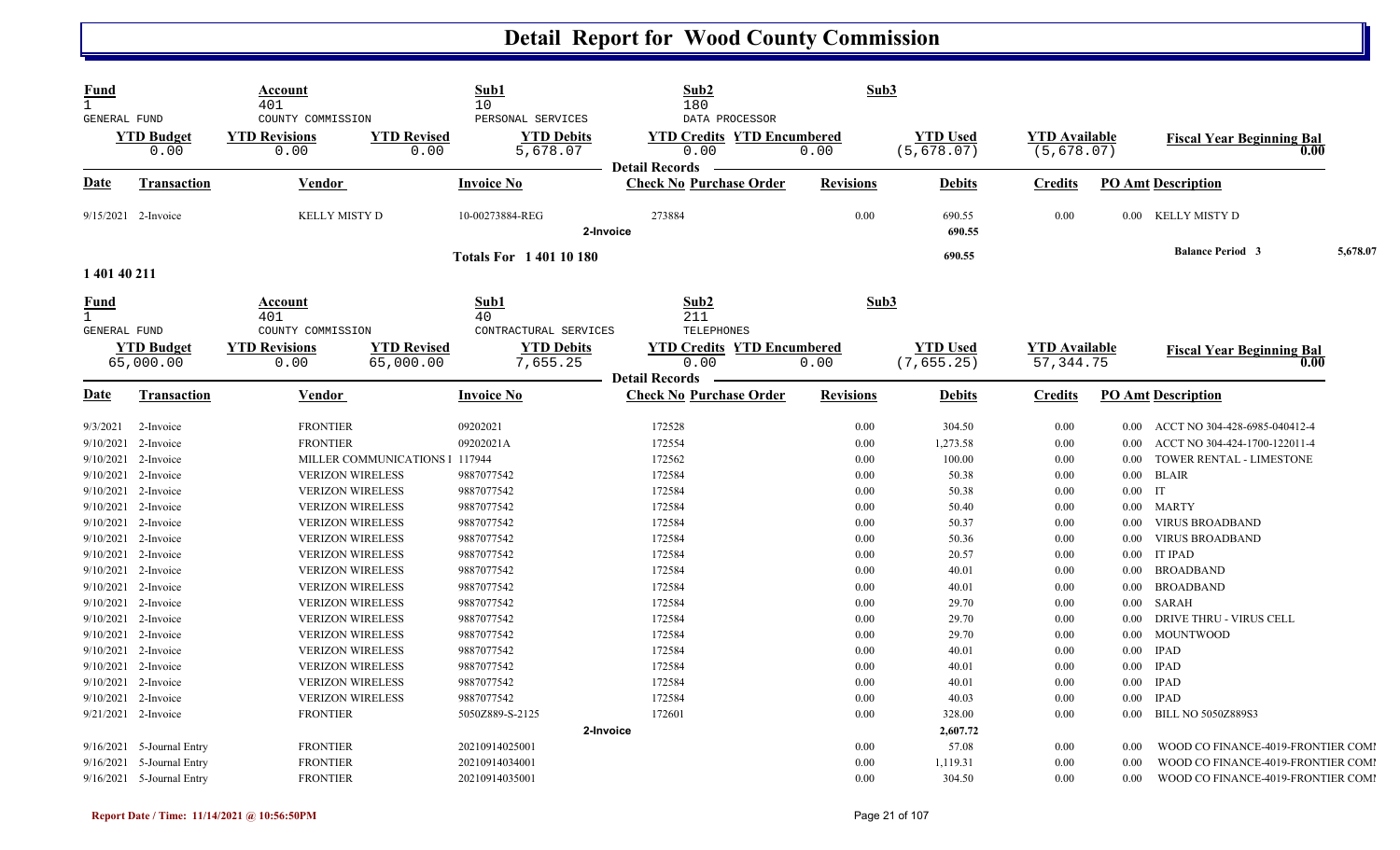|                             |                                |                                                                                                              |                                                                    | <b>Detail Report for Wood County Commission</b>                                                       |                      |                                                            |                                  |                                          |          |
|-----------------------------|--------------------------------|--------------------------------------------------------------------------------------------------------------|--------------------------------------------------------------------|-------------------------------------------------------------------------------------------------------|----------------------|------------------------------------------------------------|----------------------------------|------------------------------------------|----------|
|                             | 1 401 40 213 1310              |                                                                                                              | <b>Totals For 1 401 40 211</b>                                     | 5-Journal Entry                                                                                       |                      | 1,480.89<br>4,088.61                                       |                                  | <b>Balance Period 3</b>                  | 7,655.25 |
| <b>Fund</b><br>GENERAL FUND | <b>YTD Budget</b><br>9,000.00  | <b>Account</b><br>401<br>COUNTY COMMISSION<br><b>YTD Revised</b><br><b>YTD Revisions</b><br>0.00<br>9,000.00 | Sub1<br>40<br>CONTRACTURAL SERVICES<br><b>YTD Debits</b><br>281.30 | Sub2<br>213<br><b>UTILITIES</b><br><b>YTD Credits YTD Encumbered</b><br>0.00<br><b>Detail Records</b> | Sub3<br>1310<br>0.00 | GAS-COURTHOUSE<br><b>YTD Used</b><br>(281.30)              | <b>YTD Available</b><br>8,718.70 | <b>Fiscal Year Beginning Bal</b><br>0.00 |          |
| <b>Date</b>                 | <b>Transaction</b>             | <b>Vendor</b>                                                                                                | <b>Invoice No</b>                                                  | <b>Check No Purchase Order</b>                                                                        | <b>Revisions</b>     | <b>Debits</b>                                              | <b>Credits</b>                   | <b>PO Amt Description</b>                |          |
|                             | 9/10/2021 2-Invoice            | <b>DOMINION HOPE</b>                                                                                         | 09142021                                                           | 172552<br>2-Invoice                                                                                   | 0.00                 | 186.83<br>186.83                                           | 0.00                             | ACCT NO 4 1000 0009 1804<br>$0.00\,$     |          |
|                             | 1 401 40 213 1313              |                                                                                                              | Totals For 1 401 40 213 1310                                       |                                                                                                       |                      | 186.83                                                     |                                  | <b>Balance Period 3</b>                  | 281.30   |
| <u>Fund</u><br>GENERAL FUND | <b>YTD Budget</b><br>4,000.00  | Account<br>401<br>COUNTY COMMISSION<br><b>YTD Revisions</b><br><b>YTD Revised</b><br>4,000.00<br>0.00        | Sub1<br>40<br>CONTRACTURAL SERVICES<br><b>YTD Debits</b><br>108.10 | Sub2<br>213<br>UTILITIES<br><b>YTD Credits YTD Encumbered</b><br>0.00                                 | Sub3<br>1313<br>0.00 | <b>GAS MAINTENANCE BLDG</b><br><b>YTD Used</b><br>(108.10) | <b>YTD</b> Available<br>3,891.90 | <b>Fiscal Year Beginning Bal</b><br>0.00 |          |
| <u>Date</u>                 | <b>Transaction</b>             | <b>Vendor</b>                                                                                                | <b>Invoice No</b>                                                  | <b>Detail Records</b><br><b>Check No Purchase Order</b>                                               | <b>Revisions</b>     | <b>Debits</b>                                              | <b>Credits</b>                   | <b>PO Amt Description</b>                |          |
|                             | $9/10/2021$ 2-Invoice          | <b>DOMINION HOPE</b>                                                                                         | 09142021                                                           | 172552<br>2-Invoice                                                                                   | 0.00                 | 53.93<br>53.93                                             | 0.00                             | ACCT NO 9 1000 0009 1811<br>$0.00\,$     |          |
|                             | 1 401 40 213 1315              |                                                                                                              | Totals For 1 401 40 213 1313                                       |                                                                                                       |                      | 53.93                                                      |                                  | <b>Balance Period 3</b>                  | 108.10   |
| <b>Fund</b><br>GENERAL FUND | <b>YTD Budget</b><br>6, 200.00 | Account<br>401<br>COUNTY COMMISSION<br><b>YTD Revisions</b><br><b>YTD Revised</b><br>0.00<br>6, 200.00       | Sub1<br>40<br>CONTRACTURAL SERVICES<br><b>YTD Debits</b><br>45.30  | Sub2<br>213<br>UTILITIES<br><b>YTD Credits YTD Encumbered</b><br>0.00<br>Detail Records —             | Sub3<br>1315<br>0.00 | 132 COURT SQUARE<br><b>YTD Used</b><br>(45.30)             | <b>YTD Available</b><br>6,154.70 | <b>Fiscal Year Beginning Bal</b><br>0.00 |          |
| <u>Date</u>                 | <b>Transaction</b>             | Vendor                                                                                                       | <b>Invoice No</b>                                                  | <b>Check No Purchase Order</b>                                                                        | <b>Revisions</b>     | <b>Debits</b>                                              | <b>Credits</b>                   | <b>PO Amt Description</b>                |          |
|                             | 9/10/2021 2-Invoice            | <b>DOMINION HOPE</b>                                                                                         | 09142021                                                           | 172552<br>2-Invoice                                                                                   | 0.00                 | 27.33<br>27.33                                             | 0.00                             | 0.00 ACCT NO 8 5000 0097 4785            |          |
|                             | 1 401 40 213 1318              |                                                                                                              | Totals For 1 401 40 213 1315                                       |                                                                                                       |                      | 27.33                                                      |                                  | <b>Balance Period 3</b>                  | 45.30    |

**Report Date / Time: 11/14/2021 @ 10:56:50PM** Page 22 of 107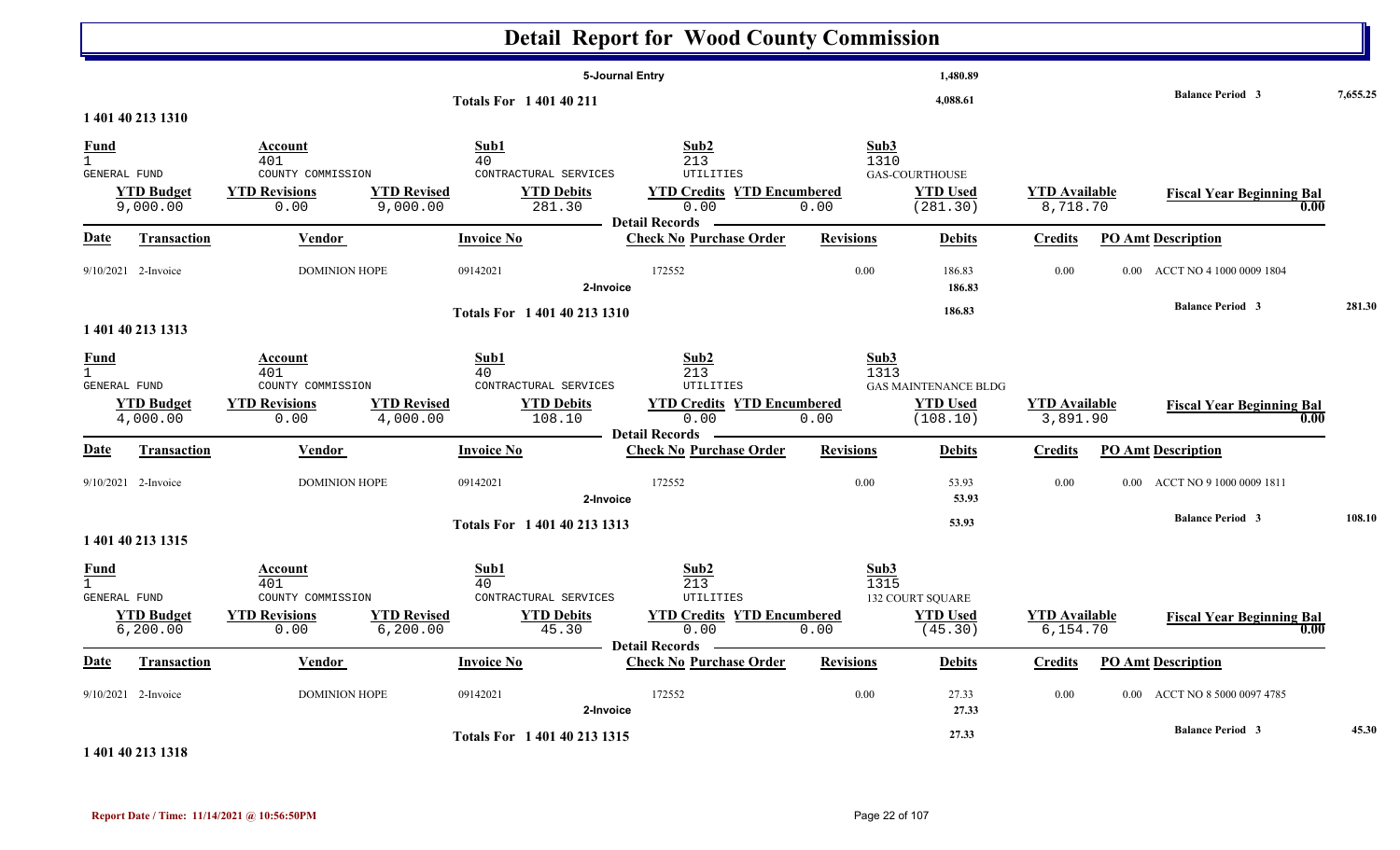| Fund<br>$\mathbf{1}$                               |                                     | Account<br>401                                                      | Sub1<br>40                                   |                                                        | Sub2<br>213                                                                               | Sub3<br>1318             |                                                       |                                    |                |                                                                 |      |          |
|----------------------------------------------------|-------------------------------------|---------------------------------------------------------------------|----------------------------------------------|--------------------------------------------------------|-------------------------------------------------------------------------------------------|--------------------------|-------------------------------------------------------|------------------------------------|----------------|-----------------------------------------------------------------|------|----------|
| GENERAL FUND                                       | <b>YTD Budget</b><br>0.00           | COUNTY COMMISSION<br><b>YTD Revisions</b><br>0.00                   | <b>YTD Revised</b><br>0.00                   | CONTRACTURAL SERVICES<br><b>YTD Debits</b><br>45.30    | UTILITIES<br><b>YTD Credits YTD Encumbered</b><br>0.00<br>- Detail Records -              | 0.00                     | 328 1/2 2ND STREET<br><b>YTD</b> Used<br>(45.30)      | <b>YTD</b> Available<br>(45.30)    |                | <b>Fiscal Year Beginning Bal</b>                                | 0.00 |          |
| Date                                               | <b>Transaction</b>                  | Vendor                                                              | <b>Invoice No</b>                            |                                                        | <b>Check No Purchase Order</b>                                                            | <b>Revisions</b>         | <b>Debits</b>                                         | <b>Credits</b>                     |                | <b>PO Amt Description</b>                                       |      |          |
|                                                    | $9/10/2021$ 2-Invoice               | <b>DOMINION HOPE</b>                                                | 09142021                                     | 2-Invoice                                              | 172552                                                                                    | 0.00                     | 27.33<br>27.33                                        | 0.00                               | $0.00^{\circ}$ | ACCT NO 5 5000 0867 5889                                        |      |          |
|                                                    | 1 401 40 213 1319                   |                                                                     |                                              | Totals For 1 401 40 213 1318                           |                                                                                           |                          | 27.33                                                 |                                    |                | <b>Balance Period 3</b>                                         |      | 45.30    |
| <b>Fund</b><br>$\mathbf{1}$<br>GENERAL FUND        | <b>YTD Budget</b><br>2,000.00       | Account<br>401<br>COUNTY COMMISSION<br><b>YTD Revisions</b><br>0.00 | Sub1<br>40<br><b>YTD Revised</b><br>2,000.00 | CONTRACTURAL SERVICES<br><b>YTD Debits</b><br>48.70    | Sub2<br>213<br>UTILITIES<br><b>YTD Credits YTD Encumbered</b><br>0.00<br>Detail Records — | Sub3<br>1319<br>0.00     | TOWNE SQ 315 MARKET<br><b>YTD Used</b><br>(48.70)     | <b>YTD Available</b><br>1,951.30   |                | <b>Fiscal Year Beginning Bal</b>                                | 0.00 |          |
| <b>Date</b>                                        | Transaction                         | Vendor                                                              | <b>Invoice No</b>                            |                                                        | <b>Check No Purchase Order</b>                                                            | <b>Revisions</b>         | <b>Debits</b>                                         | <b>Credits</b>                     |                | <b>PO Amt Description</b>                                       |      |          |
|                                                    | 9/10/2021 2-Invoice                 | <b>DOMINION HOPE</b>                                                | 09142021                                     | 2-Invoice                                              | 172552                                                                                    | 0.00                     | 28.68<br>28.68                                        | 0.00                               |                | 0.00 ACCT NO 5 5000 2440 7220                                   |      |          |
|                                                    | 1 401 40 213 1320                   |                                                                     |                                              | Totals For 1 401 40 213 1319                           |                                                                                           |                          | 28.68                                                 |                                    |                | <b>Balance Period 3</b>                                         |      | 48.70    |
| <b>Fund</b><br>$\mathbf{1}$<br><b>GENERAL FUND</b> | <b>YTD Budget</b><br>3,200.00       | Account<br>401<br>COUNTY COMMISSION<br><b>YTD Revisions</b><br>0.00 | Sub1<br>40<br><b>YTD Revised</b><br>3,200.00 | CONTRACTURAL SERVICES<br><b>YTD Debits</b><br>7,260.48 | Sub2<br>213<br>UTILITIES<br><b>YTD Credits YTD Encumbered</b><br>0.00                     | Sub3<br>1320<br>0.00     | ELECTRIC-COURTHOUSE<br><b>YTD</b> Used<br>(7, 260.48) | <b>YTD Available</b><br>(4,060.48) |                | <b>Fiscal Year Beginning Bal</b>                                | 0.00 |          |
| <b>Date</b>                                        | <b>Transaction</b>                  | <b>Vendor</b>                                                       | <b>Invoice No</b>                            | Detail Records                                         | $\overline{\phantom{a}}$<br><b>Check No Purchase Order</b>                                | <b>Revisions</b>         | <b>Debits</b>                                         | <b>Credits</b>                     |                | <b>PO Amt Description</b>                                       |      |          |
| 9/1/2021<br>9/1/2021<br>9/1/2021                   | 2-Invoice<br>2-Invoice<br>2-Invoice | <b>MON POWER</b><br><b>MON POWER</b><br><b>MON POWER</b>            | 09152021<br>09152021<br>09162021             | 2-Invoice                                              | 3703<br>3703<br>3703                                                                      | 0.00<br>0.00<br>$0.00\,$ | 3,448.31<br>33.74<br>5.00<br>3,487.05                 | $0.00\,$<br>0.00<br>0.00           | 0.00           | 0.00 110 082 835 635<br>110 083 939 485<br>0.00 110 082 570 347 |      |          |
|                                                    | 1 401 40 213 1323                   |                                                                     |                                              | Totals For 1 401 40 213 1320                           |                                                                                           |                          | 3,487.05                                              |                                    |                | <b>Balance Period 3</b>                                         |      | 7,260.48 |

**Report Date / Time: 11/14/2021 @ 10:56:50PM** Page 23 of 107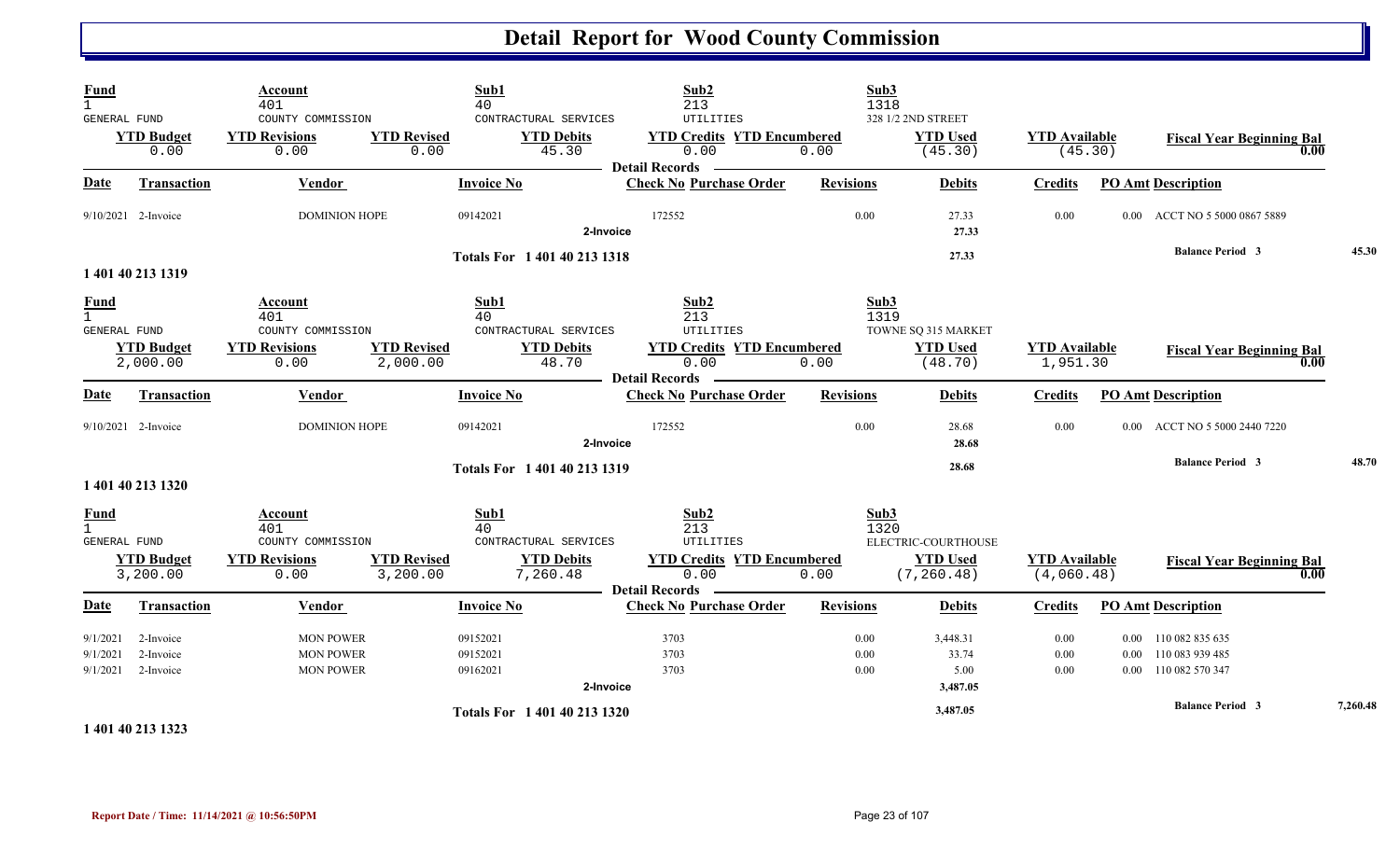| Fund<br>$\mathbf{1}$<br>GENERAL FUND               | <b>YTD Budget</b><br>34,000.00 | Account<br>401<br>COUNTY COMMISSION<br><b>YTD Revisions</b><br>0.00 | <b>YTD Revised</b><br>34,000.00 | Sub1<br>40<br>CONTRACTURAL SERVICES<br><b>YTD Debits</b><br>8,051.09 | Sub <sub>2</sub><br>213<br><b>UTILITIES</b><br><b>YTD Credits YTD Encumbered</b><br>0.00 | Sub3<br>0.00     | 1323<br>ELECTRIC-ANNEX<br><b>YTD</b> Used<br>(8,051.09) | <b>YTD</b> Available<br>25,948.91 |                        | <b>Fiscal Year Beginning Bal</b><br>0.00 |           |
|----------------------------------------------------|--------------------------------|---------------------------------------------------------------------|---------------------------------|----------------------------------------------------------------------|------------------------------------------------------------------------------------------|------------------|---------------------------------------------------------|-----------------------------------|------------------------|------------------------------------------|-----------|
| Date                                               | <b>Transaction</b>             | Vendor                                                              |                                 | <b>Invoice No</b>                                                    | <b>Detail Records</b><br><b>Check No Purchase Order</b>                                  | <b>Revisions</b> | <b>Debits</b>                                           | <b>Credits</b>                    |                        | <b>PO Amt Description</b>                |           |
| 9/1/2021                                           | 2-Invoice                      | <b>MON POWER</b>                                                    |                                 | 09152021<br>2-Invoice                                                | 3703                                                                                     | 0.00             | 3,891.72<br>3,891.72                                    | 0.00                              |                        | 0.00 110 082 835 262                     |           |
|                                                    |                                |                                                                     |                                 | Totals For 1 401 40 213 1323                                         |                                                                                          |                  | 3,891.72                                                |                                   |                        | <b>Balance Period 3</b>                  | 8,051.09  |
|                                                    | 1 401 40 213 1324              |                                                                     |                                 |                                                                      |                                                                                          |                  |                                                         |                                   |                        |                                          |           |
| <u>Fund</u><br>$\mathbf{1}$<br><b>GENERAL FUND</b> |                                | Account<br>401<br>COUNTY COMMISSION                                 |                                 | Sub1<br>40<br>CONTRACTURAL SERVICES                                  | Sub2<br>213<br>UTILITIES                                                                 | Sub3             | 1324<br>ELECTRIC MAINTENANCE BLD                        |                                   |                        |                                          |           |
|                                                    | <b>YTD Budget</b><br>52,000.00 | <b>YTD Revisions</b><br>0.00                                        | <b>YTD Revised</b><br>52,000.00 | <b>YTD Debits</b><br>2,496.46                                        | <b>YTD Credits YTD Encumbered</b><br>0.00                                                | 0.00             | <b>YTD</b> Used<br>(2, 496.46)                          | <b>YTD Available</b><br>49,503.54 |                        | <b>Fiscal Year Beginning Bal</b><br>0.00 |           |
|                                                    |                                |                                                                     |                                 |                                                                      | <b>Detail Records</b>                                                                    |                  |                                                         |                                   |                        |                                          |           |
| Date                                               | Transaction                    | Vendor                                                              |                                 | <b>Invoice No</b>                                                    | <b>Check No Purchase Order</b>                                                           | <b>Revisions</b> | <b>Debits</b>                                           | <b>Credits</b>                    |                        | <b>PO Amt Description</b>                |           |
|                                                    | $9/1/2021$ 2-Invoice           | <b>MON POWER</b>                                                    |                                 | 09152021<br>2-Invoice                                                | 3703                                                                                     | 0.00             | 1,244.60<br>1,244.60                                    | 0.00                              | $0.00\,$               | 110 082 834 638                          |           |
|                                                    |                                |                                                                     |                                 | Totals For 1 401 40 213 1324                                         |                                                                                          |                  | 1,244.60                                                |                                   |                        | <b>Balance Period 3</b>                  | 2,496.46  |
|                                                    | 1 401 40 213 1329              |                                                                     |                                 |                                                                      |                                                                                          |                  |                                                         |                                   |                        |                                          |           |
| $\frac{Fund}{1}$<br>GENERAL FUND                   |                                | Account<br>401<br>COUNTY COMMISSION                                 |                                 | Sub1<br>40<br>CONTRACTURAL SERVICES                                  | Sub <sub>2</sub><br>213<br><b>UTILITIES</b>                                              | Sub3             | 1329<br>TOWNE SQ 315 MARKET                             |                                   |                        |                                          |           |
|                                                    | <b>YTD Budget</b><br>9,500.00  | <b>YTD Revisions</b><br>0.00                                        | <b>YTD Revised</b><br>9,500.00  | <b>YTD Debits</b><br>10,094.77                                       | <b>YTD Credits YTD Encumbered</b><br>0.00<br><b>Detail Records</b>                       | 0.00             | <b>YTD</b> Used<br>(10, 094.77)                         | <b>YTD</b> Available<br>(594.77)  |                        | <b>Fiscal Year Beginning Bal</b><br>0.00 |           |
| Date                                               | <b>Transaction</b>             | Vendor                                                              |                                 | <b>Invoice No</b>                                                    | <b>Check No Purchase Order</b>                                                           | <b>Revisions</b> | <b>Debits</b>                                           | <b>Credits</b>                    |                        | <b>PO Amt Description</b>                |           |
| 9/1/2021<br>9/1/2021                               | 2-Invoice<br>2-Invoice         | <b>MON POWER</b><br><b>MON POWER</b>                                |                                 | 09162021<br>09162021<br>2-Invoice                                    | 3703<br>3703                                                                             | 0.00<br>0.00     | 2,862.72<br>2,502.08<br>5,364.80                        | 0.00<br>0.00                      | 0.00<br>$0.00^{\circ}$ | 110 082 837 110<br>110 082 836 260       |           |
|                                                    | مستون سيستمر بالمتورات         |                                                                     |                                 | Totals For 1 401 40 213 1329                                         |                                                                                          |                  | 5,364.80                                                |                                   |                        | <b>Balance Period 3</b>                  | 10,094.77 |

**1 401 40 213 1330**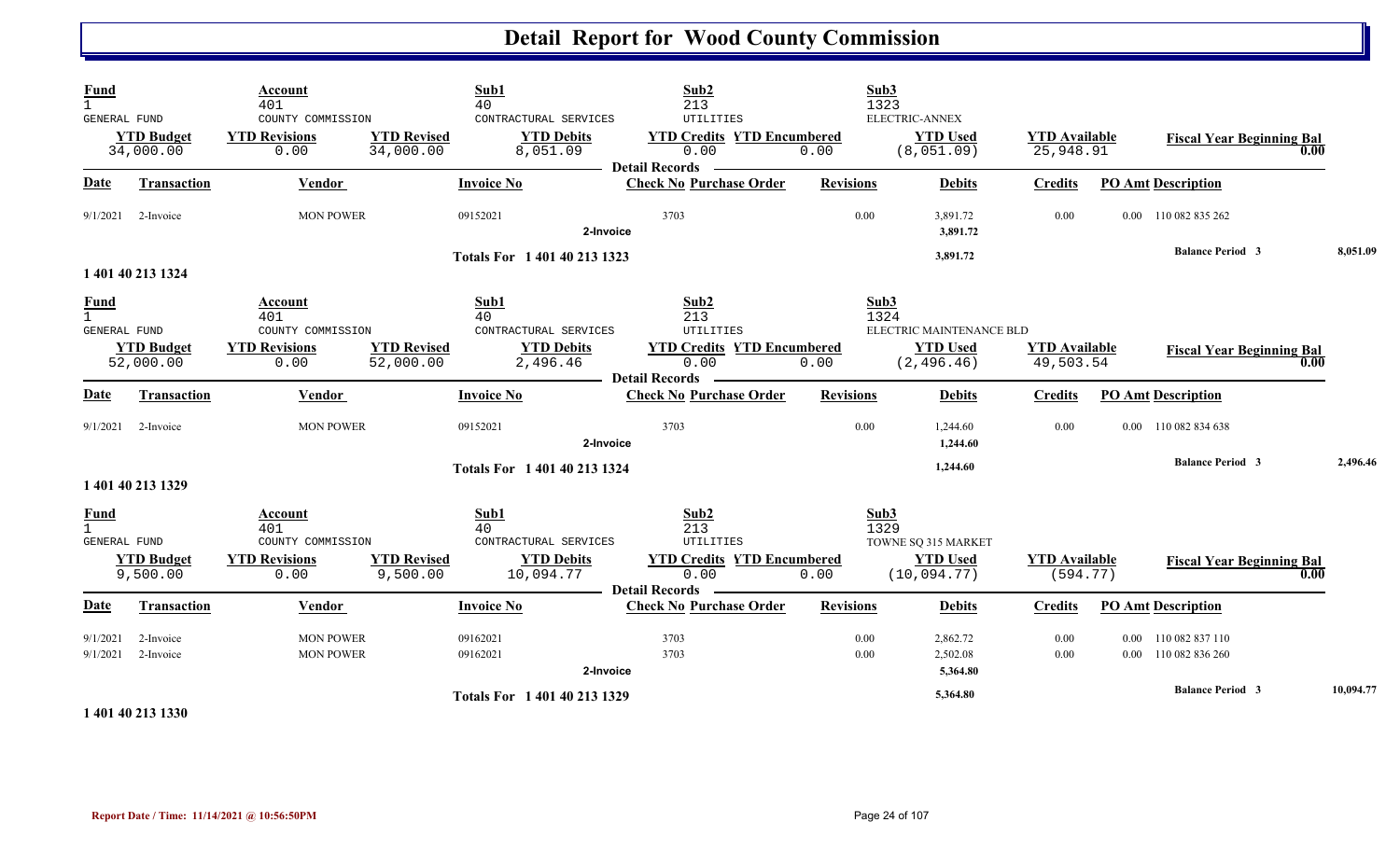| Fund<br>GENERAL FUND |                               | Account<br>401<br>COUNTY COMMISSION |                                        | Sub1<br>40<br>CONTRACTURAL SERVICES | Sub2<br>213<br>UTILITIES                  |                  | Sub3<br>1330<br>WATER-COURTHOUSE |                                  |          |                                  |          |
|----------------------|-------------------------------|-------------------------------------|----------------------------------------|-------------------------------------|-------------------------------------------|------------------|----------------------------------|----------------------------------|----------|----------------------------------|----------|
|                      | <b>YTD Budget</b>             | <b>YTD Revisions</b>                | <b>YTD Revised</b>                     | <b>YTD Debits</b>                   | <b>YTD Credits YTD Encumbered</b>         |                  | <b>YTD Used</b>                  | <b>YTD Available</b>             |          | <b>Fiscal Year Beginning Bal</b> |          |
|                      | 57,000.00                     | 0.00                                | 57,000.00                              | 970.70                              | 0.00<br><b>Detail Records</b>             | 0.00             | (970.70)                         | 56,029.30                        |          |                                  | 0.00     |
| <u>Date</u>          | <b>Transaction</b>            | Vendor                              |                                        | <b>Invoice No</b>                   | <b>Check No Purchase Order</b>            | <b>Revisions</b> | Debits                           | <b>Credits</b>                   |          | <b>PO Amt Description</b>        |          |
| 9/3/2021             | 2-Invoice                     |                                     | PARKERSBURG UTILITY BOA 09202021       |                                     | 172534                                    | 0.00             | 26.59                            | 0.00                             |          | 0.00 ACCT NO 133745              |          |
| 9/3/2021             | 2-Invoice                     |                                     | PARKERSBURG UTILITY BOA 09202021       |                                     | 172534                                    | 0.00             | 89.48                            | 0.00                             | $0.00\,$ | <b>ACCT NO 133744</b>            |          |
|                      |                               |                                     |                                        |                                     | 2-Invoice                                 |                  | 116.07                           |                                  |          |                                  |          |
|                      | 9/16/2021 5-Journal Entry     |                                     | PARKERSBURG UTILITY BOA 20210914031001 |                                     |                                           | 0.00             | 10.50                            | 0.00                             | 0.00     | BARBARA JOHNSTON-3722-PARKERSBUR |          |
| 9/16/2021            | 5-Journal Entry               |                                     | PARKERSBURG UTILITY BOA 20210914060001 |                                     |                                           | 0.00             | 80.17                            | 0.00                             | 0.00     | BARBARA JOHNSTON-3722-PARKERSBUR |          |
|                      | 9/16/2021 5-Journal Entry     |                                     | PARKERSBURG UTILITY BOA 20210914061001 |                                     |                                           | 0.00             | 318.95                           | 0.00                             | 0.00     | BARBARA JOHNSTON-3722-PARKERSBUR |          |
|                      | 9/16/2021 5-Journal Entry     |                                     | PARKERSBURG UTILITY BOA 20210914067001 |                                     |                                           | 0.00             | 10.50                            | 0.00                             | 0.00     | BARBARA JOHNSTON-3722-PARKERSBUR |          |
|                      |                               |                                     |                                        |                                     | 5-Journal Entry                           |                  | 420.12                           |                                  |          |                                  |          |
|                      |                               |                                     |                                        | Totals For 1 401 40 213 1330        |                                           |                  | 536.19                           |                                  |          | <b>Balance Period 3</b>          | 970.70   |
|                      | 1 401 40 213 1333             |                                     |                                        |                                     |                                           |                  |                                  |                                  |          |                                  |          |
| <u>Fund</u>          |                               | Account                             |                                        | Sub1                                | Sub2                                      |                  | Sub3                             |                                  |          |                                  |          |
| GENERAL FUND         |                               | 401<br>COUNTY COMMISSION            |                                        | 40<br>CONTRACTURAL SERVICES         | 213<br>UTILITIES                          |                  | 1333<br><b>WATER-ANNEX</b>       |                                  |          |                                  |          |
|                      | <b>YTD Budget</b>             | <b>YTD Revisions</b>                | <b>YTD Revised</b>                     | <b>YTD Debits</b>                   | <b>YTD Credits YTD Encumbered</b>         |                  | <b>YTD Used</b>                  | <b>YTD Available</b>             |          |                                  |          |
|                      | 3,200.00                      | 0.00                                | 3,200.00                               | 1,014.91                            | 0.00                                      | 0.00             | (1, 014.91)                      | 2,185.09                         |          | <b>Fiscal Year Beginning Bal</b> | 0.00     |
|                      |                               |                                     |                                        |                                     | <b>Detail Records</b>                     |                  |                                  |                                  |          |                                  |          |
| Date                 | <b>Transaction</b>            | <b>Vendor</b>                       |                                        | <b>Invoice No</b>                   | <b>Check No Purchase Order</b>            | <b>Revisions</b> | <b>Debits</b>                    | <b>Credits</b>                   |          | <b>PO Amt Description</b>        |          |
| 9/3/2021             | 2-Invoice                     |                                     | PARKERSBURG UTILITY BOA 09202021       |                                     | 172534                                    | 0.00             | 190.74                           | 0.00                             | $0.00\,$ | ACCT NO 133751                   |          |
| 9/3/2021             | 2-Invoice                     |                                     | PARKERSBURG UTILITY BOA 09202021       |                                     | 172534                                    | 0.00             | 152.95                           | 0.00                             | $0.00\,$ | <b>ACCT NO 133749</b>            |          |
|                      | 9/10/2021 2-Invoice           |                                     | PARKERSBURG UTILITY BOA 09202021A      |                                     | 172570                                    | 0.00             | 17.66                            | 0.00                             |          | 0.00 ACCT NO 133750              |          |
|                      |                               |                                     |                                        |                                     | 2-Invoice                                 |                  | 361.35                           |                                  |          |                                  |          |
| 9/16/2021            | 5-Journal Entry               |                                     | PARKERSBURG UTILITY BOA 20210914064001 |                                     |                                           | 0.00             | 160.36                           | 0.00                             | 0.00     | BARBARA JOHNSTON-3722-PARKERSBUR |          |
| 9/16/2021            | 5-Journal Entry               |                                     | PARKERSBURG UTILITY BOA 20210914066001 |                                     |                                           | 0.00             | 123.44                           | 0.00                             | 0.00     | BARBARA JOHNSTON-3722-PARKERSBUR |          |
|                      | 9/16/2021 5-Journal Entry     |                                     | PARKERSBURG UTILITY BOA 20210914068001 |                                     |                                           | 0.00             | 17.66                            | 0.00                             | 0.00     | BARBARA JOHNSTON-3722-PARKERSBUR |          |
|                      |                               |                                     |                                        |                                     | 5-Journal Entry                           |                  | 301.46                           |                                  |          |                                  |          |
|                      |                               |                                     |                                        | Totals For 1 401 40 213 1333        |                                           |                  | 662.81                           |                                  |          | <b>Balance Period 3</b>          | 1,014.91 |
|                      | 1 401 40 213 1334             |                                     |                                        |                                     |                                           |                  |                                  |                                  |          |                                  |          |
| Fund                 |                               | <b>Account</b>                      |                                        | Sub1                                | Sub2                                      |                  | Sub3                             |                                  |          |                                  |          |
|                      |                               | 401                                 |                                        | 40                                  | 213                                       |                  | 1334                             |                                  |          |                                  |          |
| <b>GENERAL FUND</b>  |                               | COUNTY COMMISSION                   |                                        | CONTRACTURAL SERVICES               | UTILITIES                                 |                  | WATER-LAW ENFORCEMNT B           |                                  |          |                                  |          |
|                      | <b>YTD Budget</b><br>4,500.00 | <b>YTD Revisions</b><br>0.00        | <b>YTD Revised</b><br>4,500.00         | <b>YTD Debits</b><br>267.74         | <b>YTD Credits YTD Encumbered</b><br>0.00 | 0.00             | <b>YTD</b> Used<br>(267.74)      | <b>YTD Available</b><br>4,232.26 |          | <b>Fiscal Year Beginning Bal</b> | 0.00     |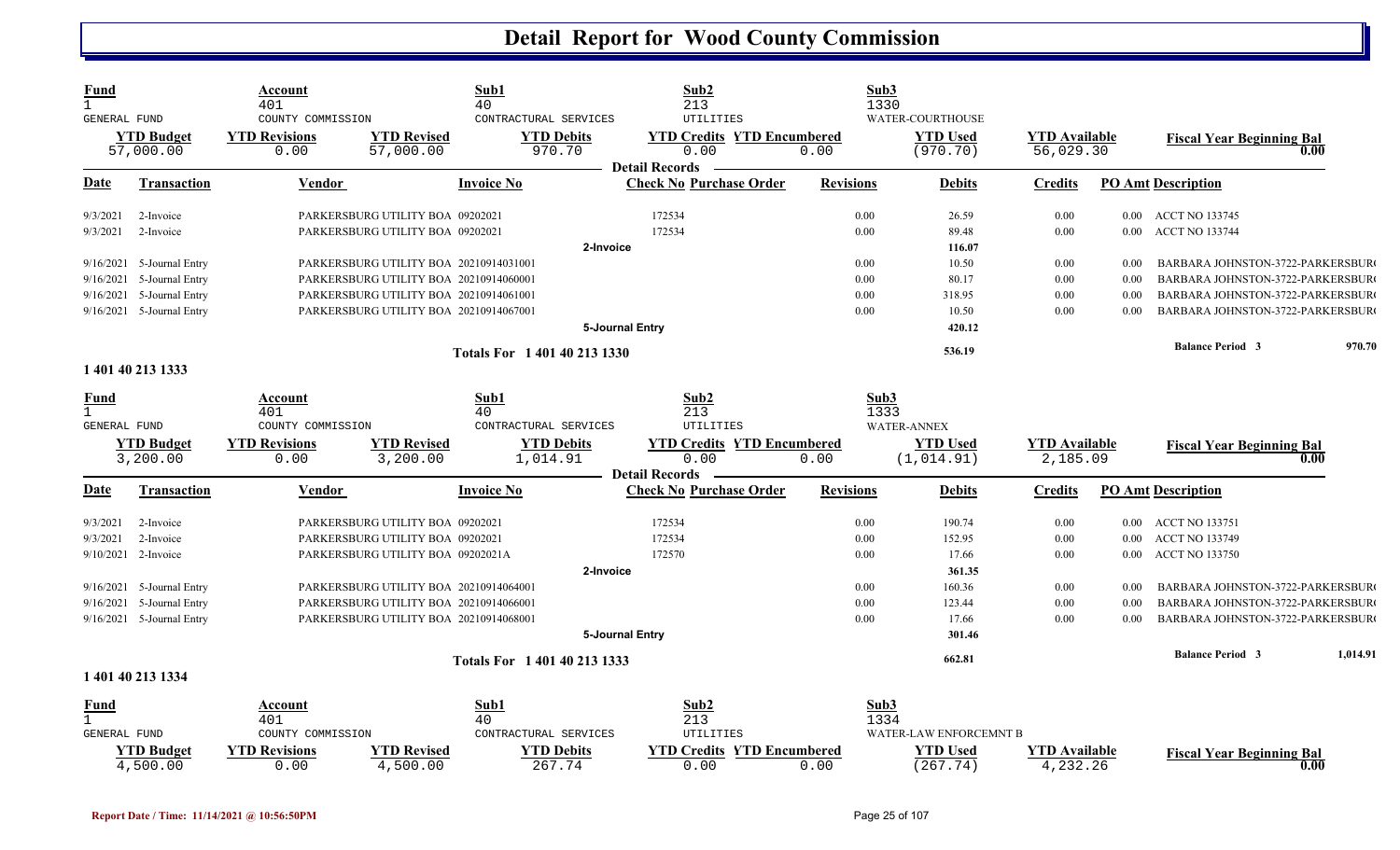|                              |                               |                                             |                                |                              | <b>Detail Records</b>                                   |                  |                             |                                  |      |                                          |        |
|------------------------------|-------------------------------|---------------------------------------------|--------------------------------|------------------------------|---------------------------------------------------------|------------------|-----------------------------|----------------------------------|------|------------------------------------------|--------|
| <u>Date</u>                  | <b>Transaction</b>            | <b>Vendor</b>                               |                                | <b>Invoice No</b>            | <b>Check No Purchase Order</b>                          | <b>Revisions</b> | <b>Debits</b>               | <b>Credits</b>                   |      | <b>PO Amt Description</b>                |        |
| 9/3/2021                     | 2-Invoice                     | PARKERSBURG UTILITY BOA 09202021            |                                | 2-Invoice                    | 172534                                                  | $0.00\,$         | 81.79<br>81.79              | 0.00                             |      | 0.00 ACCT NO 133755                      |        |
|                              | $9/16/2021$ 5-Journal Entry   | PARKERSBURG UTILITY BOA 20210914057001      |                                |                              |                                                         | $0.00\,$         | 110.05                      | $0.00\,$                         | 0.00 | BARBARA JOHNSTON-3722-PARKERSBUR         |        |
|                              |                               |                                             |                                |                              | 5-Journal Entry                                         |                  | 110.05                      |                                  |      | <b>Balance Period 3</b>                  | 267.74 |
|                              | 1 401 40 213 1337             |                                             |                                | Totals For 1 401 40 213 1334 |                                                         |                  | 191.84                      |                                  |      |                                          |        |
| <u>Fund</u>                  |                               | <b>Account</b>                              |                                | Sub1                         | Sub2                                                    | Sub3             |                             |                                  |      |                                          |        |
| $\mathbf{1}$                 |                               | 401                                         |                                | 40                           | 213                                                     | 1337             |                             |                                  |      |                                          |        |
| GENERAL FUND                 |                               | COUNTY COMMISSION                           |                                | CONTRACTURAL SERVICES        | UTILITIES                                               |                  | WATER-SIDS 300 MARKET       |                                  |      |                                          |        |
|                              | <b>YTD Budget</b><br>1,800.00 | <b>YTD Revisions</b><br>0.00                | <b>YTD Revised</b><br>1,800.00 | <b>YTD Debits</b><br>358.66  | <b>YTD Credits YTD Encumbered</b><br>0.00               | 0.00             | <b>YTD Used</b><br>(358.66) | <b>YTD Available</b><br>1,441.34 |      | <b>Fiscal Year Beginning Bal</b><br>0.00 |        |
| <b>Date</b>                  | Transaction                   | Vendor                                      |                                | <b>Invoice No</b>            | <b>Detail Records</b><br><b>Check No Purchase Order</b> | <b>Revisions</b> | <b>Debits</b>               | <b>Credits</b>                   |      | <b>PO Amt Description</b>                |        |
|                              | 9/16/2021 5-Journal Entry     | PARKERSBURG UTILITY BOA 20210914029001      |                                |                              | 5-Journal Entry                                         | 0.00             | 170.40<br>170.40            | 0.00                             | 0.00 | BARBARA JOHNSTON-3722-PARKERSBUR         |        |
|                              |                               |                                             |                                |                              |                                                         |                  | 170.40                      |                                  |      | <b>Balance Period 3</b>                  | 358.66 |
|                              | 1 401 40 213 1342             |                                             |                                | Totals For 1 401 40 213 1337 |                                                         |                  |                             |                                  |      |                                          |        |
| <b>Fund</b>                  |                               | Account                                     |                                | Sub1                         | Sub2                                                    | Sub3             |                             |                                  |      |                                          |        |
| $\mathbf{1}$<br>GENERAL FUND |                               | 401<br>COUNTY COMMISSION                    |                                | 40<br>CONTRACTURAL SERVICES  | 213<br>UTILITIES                                        | 1342             | WATER-HINTGEN               |                                  |      |                                          |        |
|                              | <b>YTD Budget</b>             | <b>YTD Revisions</b>                        | <b>YTD Revised</b>             | <b>YTD Debits</b>            | <b>YTD Credits YTD Encumbered</b>                       |                  | <b>YTD Used</b>             | <b>YTD Available</b>             |      | <b>Fiscal Year Beginning Bal</b>         |        |
|                              | 2,300.00                      | 0.00                                        | 2,300.00                       | 358.33                       | 0.00<br><b>Detail Records</b>                           | 0.00             | (358.33)                    | 1,941.67                         |      | 0.00                                     |        |
| <u>Date</u>                  | <b>Transaction</b>            | <b>Vendor</b>                               |                                | <b>Invoice No</b>            | <b>Check No Purchase Order</b>                          | <b>Revisions</b> | <b>Debits</b>               | <b>Credits</b>                   |      | <b>PO Amt Description</b>                |        |
|                              | 9/16/2021 5-Journal Entry     | PARKERSBURG UTILITY BOA 20210914030001      |                                |                              | 5-Journal Entry                                         | $0.00\,$         | 170.62<br>170.62            | $0.00\,$                         | 0.00 | BARBARA JOHNSTON-3722-PARKERSBUR         |        |
|                              |                               |                                             |                                | Totals For 1 401 40 213 1342 |                                                         |                  | 170.62                      |                                  |      | <b>Balance Period 3</b>                  | 358.33 |
|                              | 1 401 40 213 1343             |                                             |                                |                              |                                                         |                  |                             |                                  |      |                                          |        |
| <b>Fund</b><br>$\mathbf{1}$  |                               | <b>Account</b><br>401                       |                                | Sub1<br>40                   | Sub2<br>213                                             | Sub3<br>1343     |                             |                                  |      |                                          |        |
| GENERAL FUND                 |                               | COUNTY COMMISSION                           |                                | CONTRACTURAL SERVICES        | UTILITIES                                               |                  | GAS-HINTGEN                 |                                  |      |                                          |        |
|                              | <b>YTD Budget</b><br>3,000.00 | <b>YTD Revisions</b><br>0.00                | <b>YTD Revised</b><br>3,000.00 | <b>YTD Debits</b><br>319.65  | <b>YTD Credits YTD Encumbered</b><br>0.00               | 0.00             | <b>YTD</b> Used<br>(319.65) | <b>YTD Available</b><br>2,680.35 |      | <b>Fiscal Year Beginning Bal</b><br>0.00 |        |
| <b>Date</b>                  | Transaction                   | Vendor                                      |                                | <b>Invoice No</b>            | <b>Detail Records</b><br><b>Check No Purchase Order</b> | <b>Revisions</b> | <b>Debits</b>               | <b>Credits</b>                   |      | <b>PO Amt Description</b>                |        |
|                              | 9/10/2021 2-Invoice           | DOMINION HOPE                               |                                | 09142021                     | 172552                                                  | $0.00\,$         | 165.76                      | 0.00                             |      | 0.00 ACCT NO 5 5000 4832 6846            |        |
|                              |                               | Report Date / Time: 11/14/2021 @ 10:56:50PM |                                |                              |                                                         | Page 26 of 107   |                             |                                  |      |                                          |        |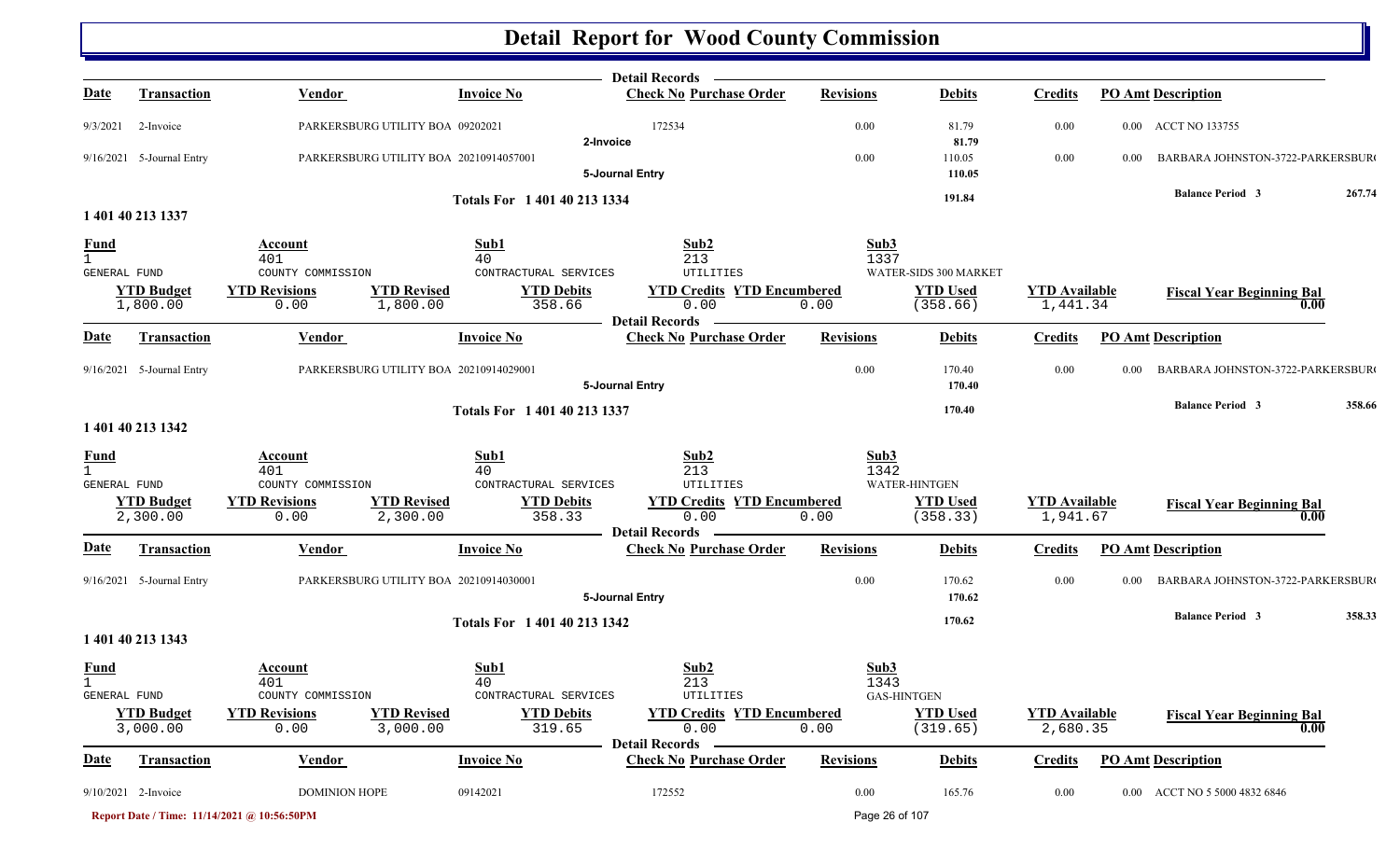|                             |                                |                                           |                                         |                                            | <b>Detail Report for Wood County Commission</b>                    |                  |                                 |                                      |          |                                                           |                     |
|-----------------------------|--------------------------------|-------------------------------------------|-----------------------------------------|--------------------------------------------|--------------------------------------------------------------------|------------------|---------------------------------|--------------------------------------|----------|-----------------------------------------------------------|---------------------|
|                             |                                |                                           |                                         | 2-Invoice                                  |                                                                    |                  | 165.76                          |                                      |          |                                                           |                     |
|                             | 1 401 40 213 1344              |                                           |                                         | Totals For 1 401 40 213 1343               |                                                                    |                  | 165.76                          |                                      |          | <b>Balance Period 3</b>                                   | 319.65              |
|                             |                                |                                           | Sub1                                    |                                            | Sub2                                                               | Sub3             |                                 |                                      |          |                                                           |                     |
| <b>Fund</b><br>$\mathbf{1}$ |                                | Account<br>401                            | 40                                      |                                            | 213                                                                | 1344             |                                 |                                      |          |                                                           |                     |
| GENERAL FUND                |                                | COUNTY COMMISSION                         |                                         | CONTRACTURAL SERVICES                      | UTILITIES                                                          |                  | <b>ELECTRIC-HINTGEN</b>         |                                      |          |                                                           |                     |
|                             | <b>YTD Budget</b><br>4,000.00  | <b>YTD Revisions</b><br>0.00              | <b>YTD Revised</b><br>4,000.00          | <b>YTD Debits</b><br>14,956.37             | <b>YTD Credits YTD Encumbered</b><br>0.00                          | 0.00             | <b>YTD Used</b><br>(14, 956.37) | <b>YTD Available</b><br>(10, 956.37) |          | <b>Fiscal Year Beginning Bal</b>                          | $\boldsymbol{0.00}$ |
|                             |                                |                                           |                                         |                                            | <b>Detail Records</b>                                              |                  |                                 |                                      |          |                                                           |                     |
| <u>Date</u>                 | <b>Transaction</b>             | <b>Vendor</b>                             | <b>Invoice No</b>                       |                                            | <b>Check No Purchase Order</b>                                     | <b>Revisions</b> | <b>Debits</b>                   | <b>Credits</b>                       |          | <b>PO Amt Description</b>                                 |                     |
| 9/1/2021                    | 2-Invoice                      | <b>MON POWER</b>                          | 09152021                                |                                            | 3703                                                               | 0.00             | 6,928.69                        | 0.00                                 | $0.00\,$ | 110 082 832 707                                           |                     |
| 9/1/2021                    | 2-Invoice                      | <b>MON POWER</b>                          | 09152021                                |                                            | 3703                                                               | 0.00             | 57.66                           | 0.00                                 | $0.00\,$ | 110 094 777 098                                           |                     |
| 9/1/2021                    | 2-Invoice                      | <b>MON POWER</b>                          | 09152021                                |                                            | 3703                                                               | 0.00             | 20.96                           | $0.00\,$                             | $0.00\,$ | 110 095 877 012                                           |                     |
|                             |                                |                                           |                                         | 2-Invoice                                  |                                                                    |                  | 7,007.31                        |                                      |          |                                                           |                     |
|                             |                                |                                           |                                         | Totals For 1 401 40 213 1344               |                                                                    |                  | 7,007.31                        |                                      |          | <b>Balance Period 3</b>                                   | 14,956.37           |
| 1 401 40 218                |                                |                                           |                                         |                                            |                                                                    |                  |                                 |                                      |          |                                                           |                     |
| <u>Fund</u><br>$\mathbf{1}$ |                                | Account<br>401                            | Sub1<br>40                              |                                            | Sub2<br>218                                                        | Sub3             |                                 |                                      |          |                                                           |                     |
| GENERAL FUND                |                                | COUNTY COMMISSION                         |                                         | CONTRACTURAL SERVICES                      | POSTAGE                                                            |                  |                                 |                                      |          |                                                           |                     |
|                             | <b>YTD Budget</b><br>85,000.00 | <b>YTD Revisions</b><br>0.00              | <b>YTD Revised</b><br>85,000.00         | <b>YTD Debits</b><br>17,620.28             | <b>YTD Credits YTD Encumbered</b><br>0.00<br><b>Detail Records</b> | 0.00             | <b>YTD Used</b><br>(17, 620.28) | <b>YTD Available</b><br>67,379.72    |          | <b>Fiscal Year Beginning Bal</b>                          | 0.00                |
| Date                        | Transaction                    | Vendor                                    | <b>Invoice No</b>                       |                                            | <b>Check No Purchase Order</b>                                     | <b>Revisions</b> | <b>Debits</b>                   | <b>Credits</b>                       |          | <b>PO Amt Description</b>                                 |                     |
|                             | 9/16/2021 5-Journal Entry      | <b>S W RESOURCES</b>                      | 20210914056001                          |                                            |                                                                    | 0.00             | 8,447.64                        | 0.00                                 | 0.00     | WOOD CO FINANCE-4019-SW RESOURCES                         |                     |
|                             | 9/16/2021 5-Journal Entry      |                                           | UNITED STATES POSTAL SER 20210914001001 |                                            | 84686                                                              | 0.00             | 330.00                          | 0.00                                 |          | (330.00) postage stamps for mailing of juror notices CELE |                     |
|                             |                                |                                           |                                         | 5-Journal Entry                            |                                                                    |                  | 8,777.64                        |                                      |          |                                                           |                     |
|                             |                                |                                           |                                         | <b>Totals For 140140218</b>                |                                                                    |                  | 8,777.64                        |                                      | (330.00) | <b>Balance Period 3</b>                                   | 17,620.28           |
| 1 401 40 220                |                                |                                           |                                         |                                            |                                                                    |                  |                                 |                                      |          |                                                           |                     |
| <u>Fund</u>                 |                                | Account                                   | Sub1                                    |                                            | Sub2                                                               | Sub3             |                                 |                                      |          |                                                           |                     |
| $\mathbf{1}$                |                                | 401                                       | 40                                      |                                            | 220                                                                |                  |                                 |                                      |          |                                                           |                     |
| GENERAL FUND                | <b>YTD Budget</b>              | COUNTY COMMISSION<br><b>YTD Revisions</b> | <b>YTD Revised</b>                      | CONTRACTURAL SERVICES<br><b>YTD Debits</b> | ADVERTISING<br><b>YTD Credits YTD Encumbered</b>                   |                  | <b>YTD Used</b>                 | <b>YTD Available</b>                 |          |                                                           |                     |
|                             | 4,000.00                       | 733.00                                    | 4,733.00                                | 733.28                                     | 0.00                                                               | 378.21           | (733.28)                        | 3,621.51                             |          | <b>Fiscal Year Beginning Bal</b>                          | 0.00                |
|                             |                                |                                           |                                         |                                            | <b>Detail Records</b>                                              |                  |                                 |                                      |          |                                                           |                     |
| <b>Date</b>                 | Transaction                    | Vendor                                    | <b>Invoice No</b>                       |                                            | <b>Check No Purchase Order</b>                                     | <b>Revisions</b> | <b>Debits</b>                   | <b>Credits</b>                       |          | <b>PO Amt Description</b>                                 |                     |
| 9/2/2021                    | 1-Purchase Order               | PARKERSBURG NEWS & SEN'                   |                                         |                                            | 84840                                                              | 0.00             | 0.00                            | $0.00\,$                             |          | 44.09 drc roof legal                                      |                     |
| 9/13/2021                   | 1-Purchase Order               | PARKERSBURG NEWS & SEN'                   |                                         |                                            | 84866                                                              | 0.00             | $0.00\,$                        | $0.00\,$                             |          | 163.52 Legal Ad for Floor in Black Annex                  |                     |
|                             | 9/16/2021 1-Purchase Order     | PARKERSBURG NEWS & SEN                    |                                         |                                            | 84879                                                              | 0.00             | 0.00                            | $0.00\,$                             |          | 19.55 legal for auctioneering services                    |                     |
|                             | 9/23/2021 1-Purchase Order     | PARKERSBURG NEWS & SEN'                   |                                         |                                            | 84894                                                              | $0.00\,$         | $0.00\,$                        | $0.00\,$                             |          | 23.45 legal ad for forklift                               |                     |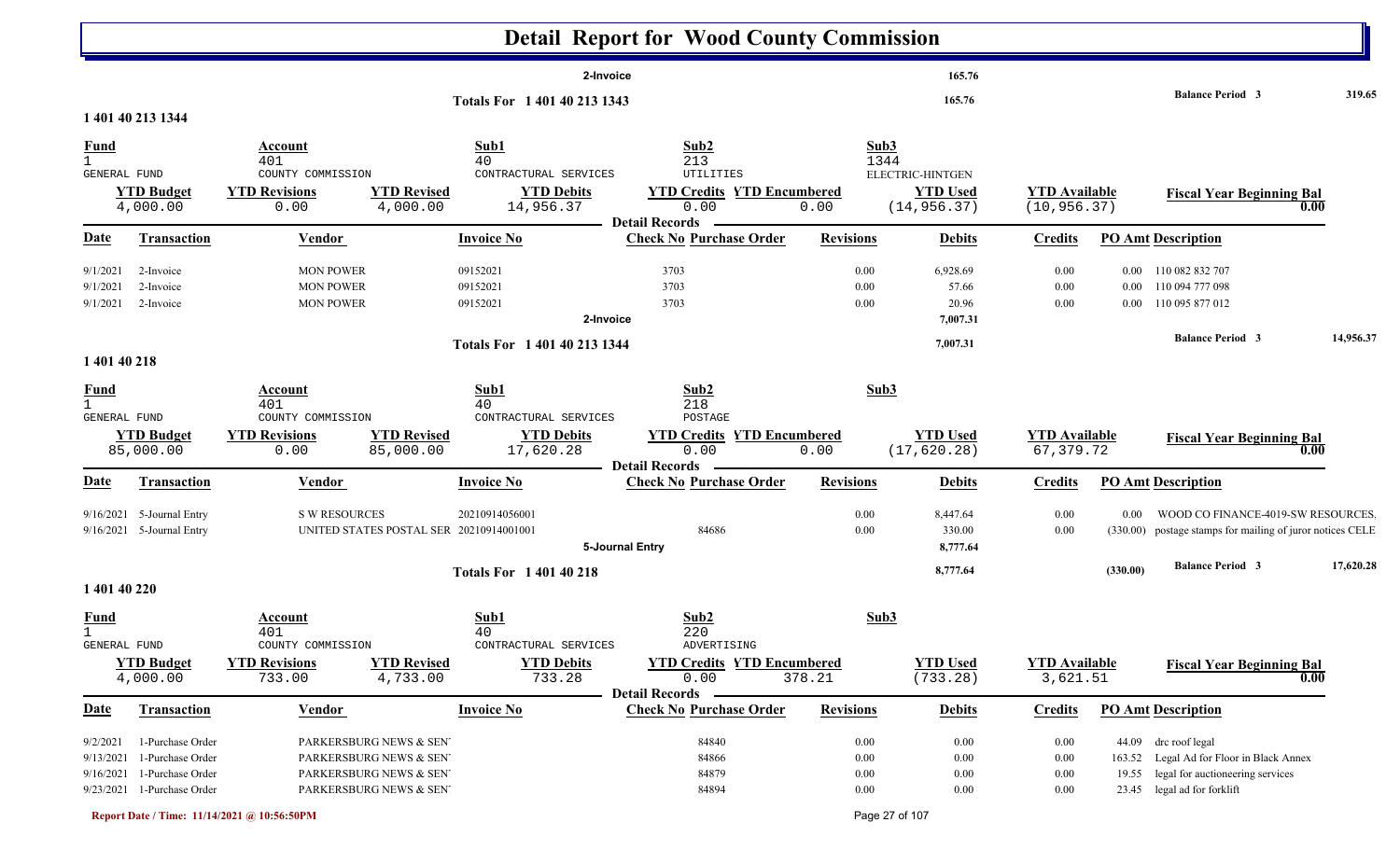| <b>Balance Period 3</b><br>250.61<br><b>Totals For 140140220</b><br>1 401 40 223<br>Sub2<br>Sub3<br>Fund<br>Sub1<br>Account<br>401<br>40<br>223<br>PROFESSIONAL SERVICES<br>GENERAL FUND<br>COUNTY COMMISSION<br>CONTRACTURAL SERVICES<br><b>YTD Revisions</b><br><b>YTD Revised</b><br><b>YTD Debits</b><br><b>YTD Credits YTD Encumbered</b><br><b>YTD Used</b><br><b>YTD Budget</b><br><b>YTD Available</b><br><b>Fiscal Year Beginning Bal</b><br>(12, 280.00)<br>56,000.00<br>0.00<br>56,000.00<br>12,280.00<br>0.00<br>0.00<br>43,720.00<br>0.00<br><b>Detail Records</b><br><b>Check No Purchase Order</b><br><b>Date</b><br><b>PO Amt Description</b><br><b>Transaction</b><br><b>Vendor</b><br><b>Invoice No</b><br><b>Revisions</b><br><b>Debits</b><br><b>Credits</b><br>9/3/2021<br>PULLIN FOWLER FLANAGAN 137852<br>172536<br>0.00<br>120.00<br>0.00<br>2-Invoice<br>FILE NO WCC 09151923<br>$0.00\,$<br>172594<br>9/14/2021 2-Invoice<br>TIANO-KNOPP ASSOC., INC.<br>09122021<br>0.00<br>500.00<br>0.00<br>CARES ACT - AUGUST 2021<br>0.00<br>2021141-1<br>4,880.00<br><b>PROJECT 2021141</b><br>9/21/2021<br>2-Invoice<br><b>ZMM INC</b><br>172615<br>0.00<br>0.00<br>0.00<br>9/28/2021 2-Invoice<br>09222021<br>172622<br>AUGUST 2021<br><b>MARIA HARDY</b><br>1,200.00<br>0.00<br>0.00<br>0.00<br>09222021<br>172622<br>9/28/2021 2-Invoice<br>0.00<br>575.00<br><b>MOUNTWOOD</b><br><b>MARIA HARDY</b><br>0.00<br>$0.00\,$<br>7,275.00<br>2-Invoice<br><b>Balance Period 3</b><br>7,275.00<br><b>Totals For 140140223</b><br>1 401 40 226 2602<br>Sub2<br>Sub3<br>Sub1<br>Fund<br>Account<br>401<br>40<br>226<br>2602<br>GENERAL FUND<br>COUNTY COMMISSION<br>CONTRACTURAL SERVICES<br>INSURANCE & BONDS<br><b>LIABILITY INSURANCE</b><br><b>YTD Revisions</b><br><b>YTD Revised</b><br><b>YTD Debits</b><br><b>YTD Used</b><br><b>YTD Budget</b><br><b>YTD Credits YTD Encumbered</b><br><b>YTD</b> Available<br><b>Fiscal Year Beginning Bal</b><br>326,686.00<br>0.00<br>326,686.00<br>3,560.48<br>0.00<br>(3, 560.48)<br>323, 125.52<br>0.00<br>0.00<br><b>Detail Records</b><br><b>Date</b><br><b>Invoice No</b><br><b>Check No Purchase Order</b><br><b>Revisions</b><br><b>Transaction</b><br><b>Vendor</b><br><b>Debits</b><br><b>Credits</b><br><b>PO Amt Description</b><br>9/10/2021 2-Invoice<br><b>INTRA-STATE INSURANCE</b><br>10012021<br>172558<br>0.00<br>3,560.48<br>0.00<br>POLICY RENEWAL - G2472654A 010<br>$0.00 -$<br>3,560.48<br>2-Invoice<br><b>Balance Period 3</b><br>3,560.48<br>Totals For 1 401 40 226 2602<br>1 401 40 230<br>Sub2<br>Sub3<br><b>Fund</b><br>Sub1<br>Account<br>401<br>40<br>230<br>GENERAL FUND<br>COUNTY COMMISSION<br>CONTRACTURAL SERVICES<br>CONTRACTED SERVICES<br><b>YTD Debits</b><br><b>YTD Budget</b><br><b>YTD Revisions</b><br><b>YTD Revised</b><br><b>YTD Credits YTD Encumbered</b><br><b>YTD Used</b><br><b>YTD</b> Available<br><b>Fiscal Year Beginning Bal</b><br>0.00<br>250,000.00<br>250,000.00<br>43,535.31<br>(43, 535.31)<br>206, 464.69<br>0.00<br>0.00<br>0.00<br><b>Detail Records</b><br><b>Date</b><br><b>Check No Purchase Order</b><br><b>PO Amt Description</b><br><b>Vendor</b><br><b>Invoice No</b><br><b>Revisions</b><br><b>Debits</b><br><b>Transaction</b><br><b>Credits</b> |  |  | 1-Purchase Order |  |  |           |
|--------------------------------------------------------------------------------------------------------------------------------------------------------------------------------------------------------------------------------------------------------------------------------------------------------------------------------------------------------------------------------------------------------------------------------------------------------------------------------------------------------------------------------------------------------------------------------------------------------------------------------------------------------------------------------------------------------------------------------------------------------------------------------------------------------------------------------------------------------------------------------------------------------------------------------------------------------------------------------------------------------------------------------------------------------------------------------------------------------------------------------------------------------------------------------------------------------------------------------------------------------------------------------------------------------------------------------------------------------------------------------------------------------------------------------------------------------------------------------------------------------------------------------------------------------------------------------------------------------------------------------------------------------------------------------------------------------------------------------------------------------------------------------------------------------------------------------------------------------------------------------------------------------------------------------------------------------------------------------------------------------------------------------------------------------------------------------------------------------------------------------------------------------------------------------------------------------------------------------------------------------------------------------------------------------------------------------------------------------------------------------------------------------------------------------------------------------------------------------------------------------------------------------------------------------------------------------------------------------------------------------------------------------------------------------------------------------------------------------------------------------------------------------------------------------------------------------------------------------------------------------------------------------------------------------------------------------------------------------------------------------------------------------------------------------------------------------------------------------------------------------------------------------------------------------------------------------------------------------------------------------------------------------------|--|--|------------------|--|--|-----------|
|                                                                                                                                                                                                                                                                                                                                                                                                                                                                                                                                                                                                                                                                                                                                                                                                                                                                                                                                                                                                                                                                                                                                                                                                                                                                                                                                                                                                                                                                                                                                                                                                                                                                                                                                                                                                                                                                                                                                                                                                                                                                                                                                                                                                                                                                                                                                                                                                                                                                                                                                                                                                                                                                                                                                                                                                                                                                                                                                                                                                                                                                                                                                                                                                                                                                                      |  |  |                  |  |  | 733.28    |
|                                                                                                                                                                                                                                                                                                                                                                                                                                                                                                                                                                                                                                                                                                                                                                                                                                                                                                                                                                                                                                                                                                                                                                                                                                                                                                                                                                                                                                                                                                                                                                                                                                                                                                                                                                                                                                                                                                                                                                                                                                                                                                                                                                                                                                                                                                                                                                                                                                                                                                                                                                                                                                                                                                                                                                                                                                                                                                                                                                                                                                                                                                                                                                                                                                                                                      |  |  |                  |  |  |           |
|                                                                                                                                                                                                                                                                                                                                                                                                                                                                                                                                                                                                                                                                                                                                                                                                                                                                                                                                                                                                                                                                                                                                                                                                                                                                                                                                                                                                                                                                                                                                                                                                                                                                                                                                                                                                                                                                                                                                                                                                                                                                                                                                                                                                                                                                                                                                                                                                                                                                                                                                                                                                                                                                                                                                                                                                                                                                                                                                                                                                                                                                                                                                                                                                                                                                                      |  |  |                  |  |  |           |
|                                                                                                                                                                                                                                                                                                                                                                                                                                                                                                                                                                                                                                                                                                                                                                                                                                                                                                                                                                                                                                                                                                                                                                                                                                                                                                                                                                                                                                                                                                                                                                                                                                                                                                                                                                                                                                                                                                                                                                                                                                                                                                                                                                                                                                                                                                                                                                                                                                                                                                                                                                                                                                                                                                                                                                                                                                                                                                                                                                                                                                                                                                                                                                                                                                                                                      |  |  |                  |  |  |           |
|                                                                                                                                                                                                                                                                                                                                                                                                                                                                                                                                                                                                                                                                                                                                                                                                                                                                                                                                                                                                                                                                                                                                                                                                                                                                                                                                                                                                                                                                                                                                                                                                                                                                                                                                                                                                                                                                                                                                                                                                                                                                                                                                                                                                                                                                                                                                                                                                                                                                                                                                                                                                                                                                                                                                                                                                                                                                                                                                                                                                                                                                                                                                                                                                                                                                                      |  |  |                  |  |  |           |
|                                                                                                                                                                                                                                                                                                                                                                                                                                                                                                                                                                                                                                                                                                                                                                                                                                                                                                                                                                                                                                                                                                                                                                                                                                                                                                                                                                                                                                                                                                                                                                                                                                                                                                                                                                                                                                                                                                                                                                                                                                                                                                                                                                                                                                                                                                                                                                                                                                                                                                                                                                                                                                                                                                                                                                                                                                                                                                                                                                                                                                                                                                                                                                                                                                                                                      |  |  |                  |  |  |           |
|                                                                                                                                                                                                                                                                                                                                                                                                                                                                                                                                                                                                                                                                                                                                                                                                                                                                                                                                                                                                                                                                                                                                                                                                                                                                                                                                                                                                                                                                                                                                                                                                                                                                                                                                                                                                                                                                                                                                                                                                                                                                                                                                                                                                                                                                                                                                                                                                                                                                                                                                                                                                                                                                                                                                                                                                                                                                                                                                                                                                                                                                                                                                                                                                                                                                                      |  |  |                  |  |  |           |
|                                                                                                                                                                                                                                                                                                                                                                                                                                                                                                                                                                                                                                                                                                                                                                                                                                                                                                                                                                                                                                                                                                                                                                                                                                                                                                                                                                                                                                                                                                                                                                                                                                                                                                                                                                                                                                                                                                                                                                                                                                                                                                                                                                                                                                                                                                                                                                                                                                                                                                                                                                                                                                                                                                                                                                                                                                                                                                                                                                                                                                                                                                                                                                                                                                                                                      |  |  |                  |  |  |           |
|                                                                                                                                                                                                                                                                                                                                                                                                                                                                                                                                                                                                                                                                                                                                                                                                                                                                                                                                                                                                                                                                                                                                                                                                                                                                                                                                                                                                                                                                                                                                                                                                                                                                                                                                                                                                                                                                                                                                                                                                                                                                                                                                                                                                                                                                                                                                                                                                                                                                                                                                                                                                                                                                                                                                                                                                                                                                                                                                                                                                                                                                                                                                                                                                                                                                                      |  |  |                  |  |  |           |
|                                                                                                                                                                                                                                                                                                                                                                                                                                                                                                                                                                                                                                                                                                                                                                                                                                                                                                                                                                                                                                                                                                                                                                                                                                                                                                                                                                                                                                                                                                                                                                                                                                                                                                                                                                                                                                                                                                                                                                                                                                                                                                                                                                                                                                                                                                                                                                                                                                                                                                                                                                                                                                                                                                                                                                                                                                                                                                                                                                                                                                                                                                                                                                                                                                                                                      |  |  |                  |  |  |           |
|                                                                                                                                                                                                                                                                                                                                                                                                                                                                                                                                                                                                                                                                                                                                                                                                                                                                                                                                                                                                                                                                                                                                                                                                                                                                                                                                                                                                                                                                                                                                                                                                                                                                                                                                                                                                                                                                                                                                                                                                                                                                                                                                                                                                                                                                                                                                                                                                                                                                                                                                                                                                                                                                                                                                                                                                                                                                                                                                                                                                                                                                                                                                                                                                                                                                                      |  |  |                  |  |  |           |
|                                                                                                                                                                                                                                                                                                                                                                                                                                                                                                                                                                                                                                                                                                                                                                                                                                                                                                                                                                                                                                                                                                                                                                                                                                                                                                                                                                                                                                                                                                                                                                                                                                                                                                                                                                                                                                                                                                                                                                                                                                                                                                                                                                                                                                                                                                                                                                                                                                                                                                                                                                                                                                                                                                                                                                                                                                                                                                                                                                                                                                                                                                                                                                                                                                                                                      |  |  |                  |  |  |           |
|                                                                                                                                                                                                                                                                                                                                                                                                                                                                                                                                                                                                                                                                                                                                                                                                                                                                                                                                                                                                                                                                                                                                                                                                                                                                                                                                                                                                                                                                                                                                                                                                                                                                                                                                                                                                                                                                                                                                                                                                                                                                                                                                                                                                                                                                                                                                                                                                                                                                                                                                                                                                                                                                                                                                                                                                                                                                                                                                                                                                                                                                                                                                                                                                                                                                                      |  |  |                  |  |  | 12,280.00 |
|                                                                                                                                                                                                                                                                                                                                                                                                                                                                                                                                                                                                                                                                                                                                                                                                                                                                                                                                                                                                                                                                                                                                                                                                                                                                                                                                                                                                                                                                                                                                                                                                                                                                                                                                                                                                                                                                                                                                                                                                                                                                                                                                                                                                                                                                                                                                                                                                                                                                                                                                                                                                                                                                                                                                                                                                                                                                                                                                                                                                                                                                                                                                                                                                                                                                                      |  |  |                  |  |  |           |
|                                                                                                                                                                                                                                                                                                                                                                                                                                                                                                                                                                                                                                                                                                                                                                                                                                                                                                                                                                                                                                                                                                                                                                                                                                                                                                                                                                                                                                                                                                                                                                                                                                                                                                                                                                                                                                                                                                                                                                                                                                                                                                                                                                                                                                                                                                                                                                                                                                                                                                                                                                                                                                                                                                                                                                                                                                                                                                                                                                                                                                                                                                                                                                                                                                                                                      |  |  |                  |  |  |           |
|                                                                                                                                                                                                                                                                                                                                                                                                                                                                                                                                                                                                                                                                                                                                                                                                                                                                                                                                                                                                                                                                                                                                                                                                                                                                                                                                                                                                                                                                                                                                                                                                                                                                                                                                                                                                                                                                                                                                                                                                                                                                                                                                                                                                                                                                                                                                                                                                                                                                                                                                                                                                                                                                                                                                                                                                                                                                                                                                                                                                                                                                                                                                                                                                                                                                                      |  |  |                  |  |  |           |
|                                                                                                                                                                                                                                                                                                                                                                                                                                                                                                                                                                                                                                                                                                                                                                                                                                                                                                                                                                                                                                                                                                                                                                                                                                                                                                                                                                                                                                                                                                                                                                                                                                                                                                                                                                                                                                                                                                                                                                                                                                                                                                                                                                                                                                                                                                                                                                                                                                                                                                                                                                                                                                                                                                                                                                                                                                                                                                                                                                                                                                                                                                                                                                                                                                                                                      |  |  |                  |  |  |           |
|                                                                                                                                                                                                                                                                                                                                                                                                                                                                                                                                                                                                                                                                                                                                                                                                                                                                                                                                                                                                                                                                                                                                                                                                                                                                                                                                                                                                                                                                                                                                                                                                                                                                                                                                                                                                                                                                                                                                                                                                                                                                                                                                                                                                                                                                                                                                                                                                                                                                                                                                                                                                                                                                                                                                                                                                                                                                                                                                                                                                                                                                                                                                                                                                                                                                                      |  |  |                  |  |  |           |
|                                                                                                                                                                                                                                                                                                                                                                                                                                                                                                                                                                                                                                                                                                                                                                                                                                                                                                                                                                                                                                                                                                                                                                                                                                                                                                                                                                                                                                                                                                                                                                                                                                                                                                                                                                                                                                                                                                                                                                                                                                                                                                                                                                                                                                                                                                                                                                                                                                                                                                                                                                                                                                                                                                                                                                                                                                                                                                                                                                                                                                                                                                                                                                                                                                                                                      |  |  |                  |  |  |           |
|                                                                                                                                                                                                                                                                                                                                                                                                                                                                                                                                                                                                                                                                                                                                                                                                                                                                                                                                                                                                                                                                                                                                                                                                                                                                                                                                                                                                                                                                                                                                                                                                                                                                                                                                                                                                                                                                                                                                                                                                                                                                                                                                                                                                                                                                                                                                                                                                                                                                                                                                                                                                                                                                                                                                                                                                                                                                                                                                                                                                                                                                                                                                                                                                                                                                                      |  |  |                  |  |  |           |
|                                                                                                                                                                                                                                                                                                                                                                                                                                                                                                                                                                                                                                                                                                                                                                                                                                                                                                                                                                                                                                                                                                                                                                                                                                                                                                                                                                                                                                                                                                                                                                                                                                                                                                                                                                                                                                                                                                                                                                                                                                                                                                                                                                                                                                                                                                                                                                                                                                                                                                                                                                                                                                                                                                                                                                                                                                                                                                                                                                                                                                                                                                                                                                                                                                                                                      |  |  |                  |  |  |           |
|                                                                                                                                                                                                                                                                                                                                                                                                                                                                                                                                                                                                                                                                                                                                                                                                                                                                                                                                                                                                                                                                                                                                                                                                                                                                                                                                                                                                                                                                                                                                                                                                                                                                                                                                                                                                                                                                                                                                                                                                                                                                                                                                                                                                                                                                                                                                                                                                                                                                                                                                                                                                                                                                                                                                                                                                                                                                                                                                                                                                                                                                                                                                                                                                                                                                                      |  |  |                  |  |  | 3,560.48  |
|                                                                                                                                                                                                                                                                                                                                                                                                                                                                                                                                                                                                                                                                                                                                                                                                                                                                                                                                                                                                                                                                                                                                                                                                                                                                                                                                                                                                                                                                                                                                                                                                                                                                                                                                                                                                                                                                                                                                                                                                                                                                                                                                                                                                                                                                                                                                                                                                                                                                                                                                                                                                                                                                                                                                                                                                                                                                                                                                                                                                                                                                                                                                                                                                                                                                                      |  |  |                  |  |  |           |
|                                                                                                                                                                                                                                                                                                                                                                                                                                                                                                                                                                                                                                                                                                                                                                                                                                                                                                                                                                                                                                                                                                                                                                                                                                                                                                                                                                                                                                                                                                                                                                                                                                                                                                                                                                                                                                                                                                                                                                                                                                                                                                                                                                                                                                                                                                                                                                                                                                                                                                                                                                                                                                                                                                                                                                                                                                                                                                                                                                                                                                                                                                                                                                                                                                                                                      |  |  |                  |  |  |           |
|                                                                                                                                                                                                                                                                                                                                                                                                                                                                                                                                                                                                                                                                                                                                                                                                                                                                                                                                                                                                                                                                                                                                                                                                                                                                                                                                                                                                                                                                                                                                                                                                                                                                                                                                                                                                                                                                                                                                                                                                                                                                                                                                                                                                                                                                                                                                                                                                                                                                                                                                                                                                                                                                                                                                                                                                                                                                                                                                                                                                                                                                                                                                                                                                                                                                                      |  |  |                  |  |  |           |
|                                                                                                                                                                                                                                                                                                                                                                                                                                                                                                                                                                                                                                                                                                                                                                                                                                                                                                                                                                                                                                                                                                                                                                                                                                                                                                                                                                                                                                                                                                                                                                                                                                                                                                                                                                                                                                                                                                                                                                                                                                                                                                                                                                                                                                                                                                                                                                                                                                                                                                                                                                                                                                                                                                                                                                                                                                                                                                                                                                                                                                                                                                                                                                                                                                                                                      |  |  |                  |  |  |           |
|                                                                                                                                                                                                                                                                                                                                                                                                                                                                                                                                                                                                                                                                                                                                                                                                                                                                                                                                                                                                                                                                                                                                                                                                                                                                                                                                                                                                                                                                                                                                                                                                                                                                                                                                                                                                                                                                                                                                                                                                                                                                                                                                                                                                                                                                                                                                                                                                                                                                                                                                                                                                                                                                                                                                                                                                                                                                                                                                                                                                                                                                                                                                                                                                                                                                                      |  |  |                  |  |  |           |
|                                                                                                                                                                                                                                                                                                                                                                                                                                                                                                                                                                                                                                                                                                                                                                                                                                                                                                                                                                                                                                                                                                                                                                                                                                                                                                                                                                                                                                                                                                                                                                                                                                                                                                                                                                                                                                                                                                                                                                                                                                                                                                                                                                                                                                                                                                                                                                                                                                                                                                                                                                                                                                                                                                                                                                                                                                                                                                                                                                                                                                                                                                                                                                                                                                                                                      |  |  |                  |  |  |           |
|                                                                                                                                                                                                                                                                                                                                                                                                                                                                                                                                                                                                                                                                                                                                                                                                                                                                                                                                                                                                                                                                                                                                                                                                                                                                                                                                                                                                                                                                                                                                                                                                                                                                                                                                                                                                                                                                                                                                                                                                                                                                                                                                                                                                                                                                                                                                                                                                                                                                                                                                                                                                                                                                                                                                                                                                                                                                                                                                                                                                                                                                                                                                                                                                                                                                                      |  |  |                  |  |  |           |

2-Invoice 5062693091 0.00 RICOH USA INC 172574 237.56 0.00 0.00 CUST NO 14886209

2-Invoice 35330 200 272577 0.00 461.00 0.00 0.00 0.00 MAINTENANCE CHARGE SYSTEMS INC 35330 172577 0.000 0.00 0.00 0.00 MAINTENANCE CHARGE

1 2-Invoice RECORDS IMAGING & STORA 036778

9/10/2021 2-Invoice

9/10/2021 2-Invoice

9/10/2021 2-Invoice

172575 0.00 1,023.10 0.00 0.00 RECORD STORAGE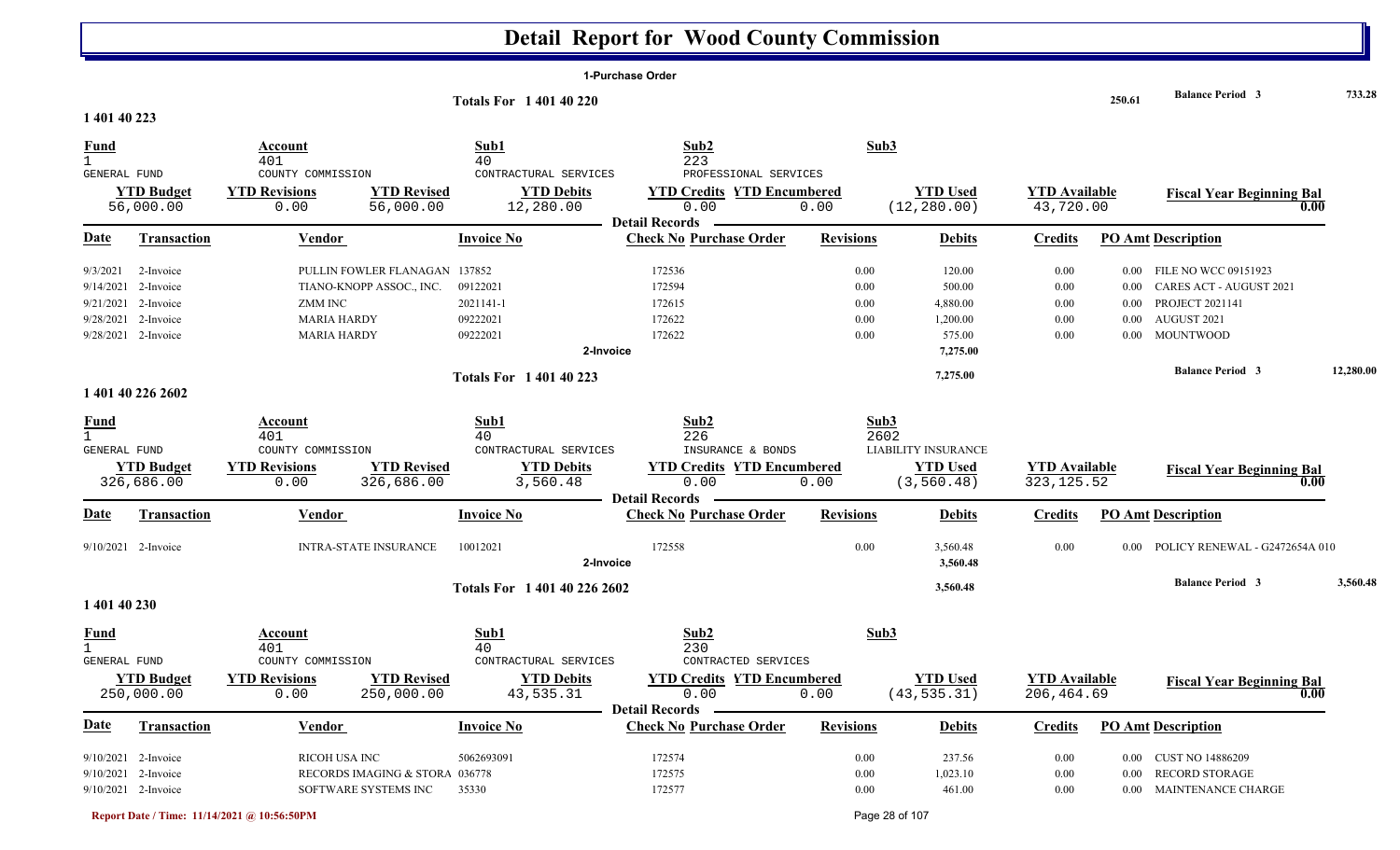|                                                    |                                |                                                   |                                   |                                                    | <b>Detail Report for Wood County Commission</b>                    |                  |                                |                                   |          |                                    |           |
|----------------------------------------------------|--------------------------------|---------------------------------------------------|-----------------------------------|----------------------------------------------------|--------------------------------------------------------------------|------------------|--------------------------------|-----------------------------------|----------|------------------------------------|-----------|
|                                                    | 9/21/2021 2-Invoice            | <b>CWS</b>                                        |                                   | 637141                                             | 172599                                                             | 0.00             | 466.32                         | $0.00\,$                          |          | 0.00 ACCT NO WCC36                 |           |
|                                                    | 9/21/2021 2-Invoice            |                                                   | DONNELLON MCCARTHY EN 452447519   |                                                    | 172600                                                             | 0.00             | 775.49                         | $0.00\,$                          | $0.00\,$ | <b>ACCT NO 1306206</b>             |           |
|                                                    | 9/21/2021 2-Invoice            | NOLAN'S SERVICES LLC                              |                                   | 6673                                               | 172608                                                             | $0.00\,$         | 7,948.47                       | $0.00\,$                          | $0.00\,$ | JANITORIAL SERVICES - AUG 2021     |           |
|                                                    | 9/21/2021 2-Invoice            | NOLAN'S SERVICES LLC                              |                                   | 6672                                               | 172608                                                             | $0.00\,$         | 7,121.67                       | $0.00\,$                          | $0.00\,$ | COVID-19 DISINFECTING - AUG 21     |           |
|                                                    | $9/21/2021$ 2-Invoice          |                                                   | US BANK EQUIPMENT FINAN 452304553 |                                                    | 172612                                                             | $0.00\,$         | 2,495.90                       | $0.00\,$                          | $0.00\,$ | <b>ACCT NO 1306206</b>             |           |
| 9/28/2021                                          | 2-Invoice                      | <b>SUDDENLINK</b>                                 |                                   | 10122021                                           | 172635                                                             | $0.00\,$         | 155.22                         | $0.00\,$                          | $0.00\,$ | ACCT NO 07712-100900-01-3          |           |
| 9/28/2021                                          | 2-Invoice                      |                                                   | TAYLOR'S TRASH REMOVAL 092021     |                                                    | 172636                                                             | 0.00             | 130.99                         | 0.00                              | $0.00\,$ | WC05                               |           |
| 9/28/2021                                          | 2-Invoice                      |                                                   | TAYLOR'S TRASH REMOVAL 092021     |                                                    | 172636                                                             | 0.00             | 130.99                         | 0.00                              | $0.00\,$ | WC03                               |           |
| 9/28/2021                                          | 2-Invoice                      |                                                   | US BANK EQUIPMENT FINAN 453395659 |                                                    | 172638                                                             | 0.00             | 95.00                          | $0.00\,$                          | $0.00\,$ | 1306206                            |           |
|                                                    | 9/28/2021 2-Invoice            |                                                   |                                   | WEST VIRGINIA DIVISION OF EV0001632-95341          | 172641                                                             | 0.00             | 270.00                         | 0.00                              | $0.00\,$ | ELEVATOR CERT OF OPERATION         |           |
|                                                    |                                |                                                   |                                   |                                                    | 2-Invoice                                                          |                  | 21,311.71                      |                                   |          |                                    |           |
|                                                    | 9/16/2021 5-Journal Entry      | <b>EMAR CORPORATION</b>                           |                                   | 20210914085001                                     |                                                                    | $0.00\,$         | 300.00                         | $0.00\,$                          | 0.00     | WOOD CO FINANCE-4019-IN            |           |
| 9/16/2021                                          | 5-Journal Entry                | <b>EMAR CORPORATION</b>                           |                                   | 20210914086001                                     |                                                                    | 0.00             | 290.25                         | $0.00\,$                          | 0.00     | WOOD CO FINANCE-4019-IN            |           |
|                                                    | 9/16/2021 5-Journal Entry      |                                                   |                                   | WASTE MANAGEMENT OF W 20210914020001               |                                                                    | 0.00             | 355.25                         | $0.00\,$                          | 0.00     | WOOD CO FINANCE-4019-WASTE MGMT V  |           |
|                                                    |                                |                                                   |                                   |                                                    | 5-Journal Entry                                                    |                  | 945.50                         |                                   |          |                                    |           |
|                                                    |                                |                                                   |                                   | <b>Totals For 1 401 40 230</b>                     |                                                                    |                  | 22,257.21                      |                                   |          | <b>Balance Period 3</b>            | 43,535.31 |
| 1 401 40 231                                       |                                |                                                   |                                   |                                                    |                                                                    |                  |                                |                                   |          |                                    |           |
| <u>Fund</u><br>$\mathbf{1}$<br><b>GENERAL FUND</b> |                                | <b>Account</b><br>401<br>COUNTY COMMISSION        |                                   | Sub1<br>40<br>CONTRACTURAL SERVICES                | Sub2<br>231<br>FIRE SERVICE FEE                                    | Sub3             |                                |                                   |          |                                    |           |
|                                                    | <b>YTD Budget</b><br>20,000.00 | <b>YTD Revisions</b><br>0.00                      | <b>YTD Revised</b><br>20,000.00   | <b>YTD Debits</b><br>3,290.74                      | <b>YTD Credits YTD Encumbered</b><br>0.00<br><b>Detail Records</b> | 0.00             | <b>YTD Used</b><br>(3, 290.74) | <b>YTD Available</b><br>16,709.26 |          | <b>Fiscal Year Beginning Bal</b>   | 0.00      |
| <b>Date</b>                                        | <b>Transaction</b>             | Vendor                                            |                                   | <b>Invoice No</b>                                  | <b>Check No Purchase Order</b>                                     | <b>Revisions</b> | <b>Debits</b>                  | <b>Credits</b>                    |          | <b>PO Amt Description</b>          |           |
|                                                    | 9/16/2021 5-Journal Entry      | <b>CITY OF PARKERSBURG</b>                        |                                   | 20210914023001                                     | 5-Journal Entry                                                    | 0.00             | 1,645.37<br>1,645.37           | $0.00\,$                          | 0.00     | BARBARA JOHNSTON-3722-CITY OF PARK |           |
| 1 401 40 232                                       |                                |                                                   |                                   | <b>Totals For 1 401 40 231</b>                     |                                                                    |                  | 1,645.37                       |                                   |          | <b>Balance Period 3</b>            | 3,290.74  |
| $rac{\text{Fund}}{1}$                              |                                | Account<br>401                                    |                                   | Sub1<br>40                                         | Sub2<br>232                                                        | Sub3             |                                |                                   |          |                                    |           |
| <b>GENERAL FUND</b>                                | <b>YTD Budget</b><br>0.00      | COUNTY COMMISSION<br><b>YTD Revisions</b><br>0.00 | <b>YTD Revised</b><br>0.00        | CONTRACTURAL SERVICES<br><b>YTD Debits</b><br>6.00 | <b>BANK CHARGES</b><br><b>YTD Credits YTD Encumbered</b><br>0.00   | 0.00             | <b>YTD Used</b><br>(6.00)      | <b>YTD Available</b>              | (6.00)   | <b>Fiscal Year Beginning Bal</b>   | 0.00      |
| <b>Date</b>                                        | Transaction                    | Vendor                                            |                                   | <b>Invoice No</b>                                  | Detail Records –<br><b>Check No Purchase Order</b>                 | <b>Revisions</b> | <b>Debits</b>                  | <b>Credits</b>                    |          | <b>PO Amt Description</b>          |           |
|                                                    | 9/15/2021 2-Invoice            | CHILD SUPPORT ENF DIV                             |                                   | 20210915-CH09                                      | 3710                                                               | $0.00\,$         | 1.00                           | $0.00\,$                          |          | 0.00 PROCESSING FEE                |           |
|                                                    | 9/30/2021 2-Invoice            | CHILD SUPPORT ENF DIV                             |                                   | 20210930-CH09                                      | 3719                                                               | 0.00             | 1.00                           | $0.00\,$                          |          | 0.00 PROCESSING FEE                |           |
|                                                    |                                |                                                   |                                   |                                                    | 2-Invoice                                                          |                  | 2.00                           |                                   |          |                                    |           |
|                                                    |                                |                                                   |                                   | <b>Totals For 140140232</b>                        |                                                                    |                  | 2.00                           |                                   |          | <b>Balance Period 3</b>            | 6.00      |

#### **1 401 40 239**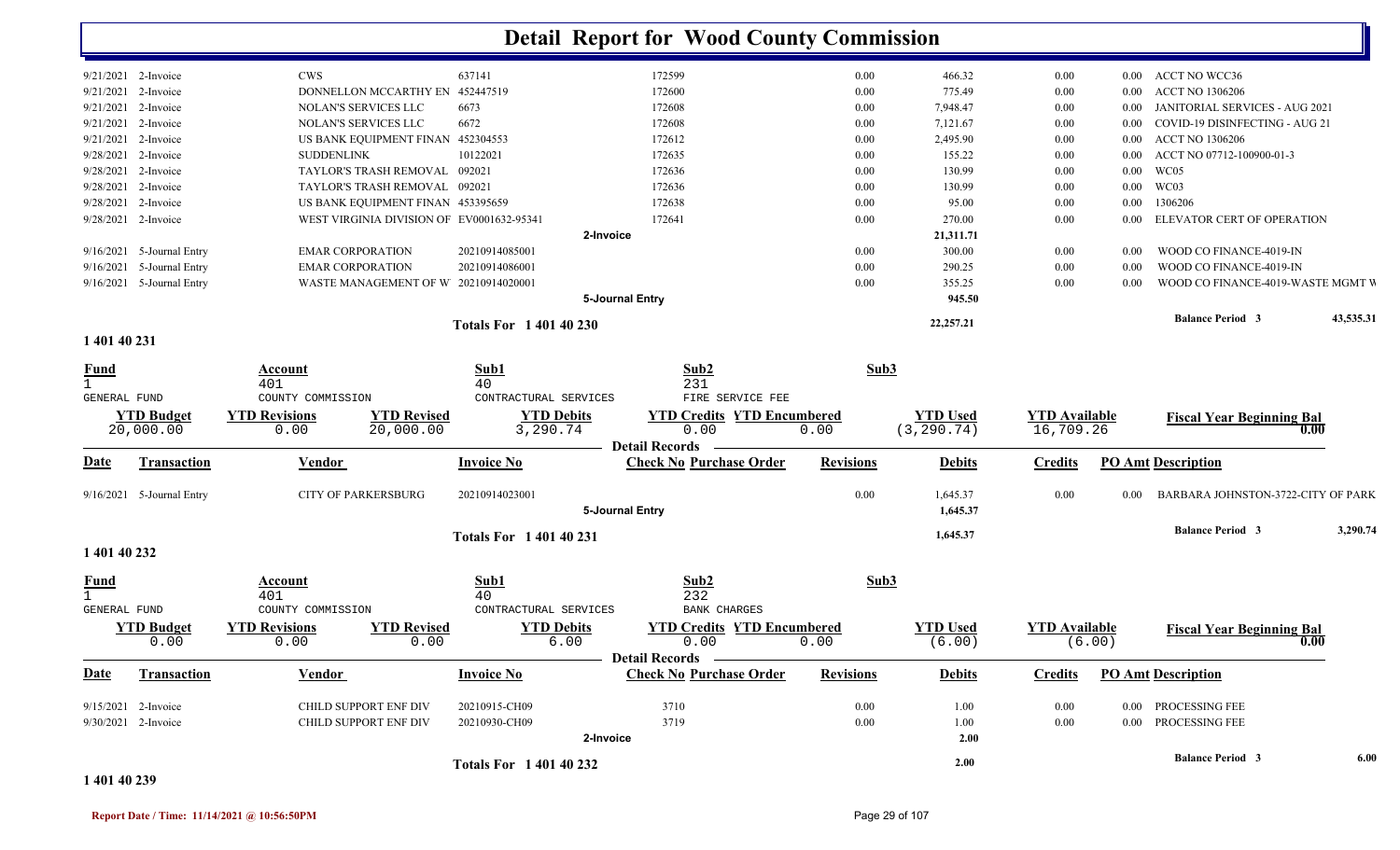| <b>Fund</b><br><b>GENERAL FUND</b>               |                                                                                    | Account<br>401<br>COUNTY COMMISSION                                                     |                                                                                | Sub1<br>40<br>CONTRACTURAL SERVICES                                  | Sub2<br>239<br>INSURANCE PREM FOR RETIR                                  | Sub3                         |                                 |                                        |                                        |                                                                                                                                                          |           |
|--------------------------------------------------|------------------------------------------------------------------------------------|-----------------------------------------------------------------------------------------|--------------------------------------------------------------------------------|----------------------------------------------------------------------|--------------------------------------------------------------------------|------------------------------|---------------------------------|----------------------------------------|----------------------------------------|----------------------------------------------------------------------------------------------------------------------------------------------------------|-----------|
|                                                  | <b>YTD Budget</b><br>305,000.00                                                    | <b>YTD Revisions</b><br>0.00                                                            | <b>YTD Revised</b><br>305,000.00                                               | <b>YTD Debits</b><br>69,852.00                                       | <b>YTD Credits YTD Encumbered</b><br>0.00<br><b>Detail Records</b>       | 0.00                         | <b>YTD Used</b><br>(69, 852.00) | <b>YTD Available</b><br>235,148.00     |                                        | <b>Fiscal Year Beginning Bal</b><br>0.00                                                                                                                 |           |
| Date                                             | <b>Transaction</b>                                                                 | Vendor                                                                                  |                                                                                | <b>Invoice No</b>                                                    | <b>Check No Purchase Order</b>                                           | <b>Revisions</b>             | <b>Debits</b>                   | <b>Credits</b>                         |                                        | <b>PO Amt Description</b>                                                                                                                                |           |
| 9/8/2021                                         | 2-Invoice                                                                          |                                                                                         | RETIREE HEALTH BENEFIT T. 092021                                               | 2-Invoice                                                            | 3706                                                                     | 0.00                         | 22,899.00<br>22,899.00          | 0.00                                   |                                        | 0.00 SEPTEMBER RETIREE                                                                                                                                   |           |
| 1 401 40 9999                                    |                                                                                    |                                                                                         |                                                                                | <b>Totals For 140140239</b>                                          |                                                                          |                              | 22,899.00                       |                                        |                                        | <b>Balance Period 3</b>                                                                                                                                  | 69,852.00 |
| <u>Fund</u><br>$\mathbf{1}$                      |                                                                                    | Account<br>401                                                                          |                                                                                | Sub1<br>40                                                           | Sub2<br>9999                                                             | Sub3                         |                                 |                                        |                                        |                                                                                                                                                          |           |
| GENERAL FUND                                     | <b>YTD Budget</b><br>0.00                                                          | COUNTY COMMISSION<br><b>YTD Revisions</b><br>0.00                                       | <b>YTD Revised</b><br>0.00                                                     | CONTRACTURAL SERVICES<br><b>YTD Debits</b><br>87, 273. 12            | CREDIT CARD CLEARING<br><b>YTD Credits YTD Encumbered</b><br>87, 273. 12 | 0.00                         | <b>YTD</b> Used<br>0.00         | <b>YTD</b> Available                   | 0.00                                   | <b>Fiscal Year Beginning Bal</b><br>0.00                                                                                                                 |           |
| Date                                             | <b>Transaction</b>                                                                 | Vendor                                                                                  |                                                                                | <b>Invoice No</b>                                                    | <b>Detail Records</b><br><b>Check No Purchase Order</b>                  | <b>Revisions</b>             | <b>Debits</b>                   | <b>Credits</b>                         |                                        | <b>PO Amt Description</b>                                                                                                                                |           |
| $9/16/2021$ 2-Invoice                            |                                                                                    | FIFTH THIRD BANK                                                                        |                                                                                | 202109141<br>2-Invoice                                               | 172597                                                                   | 0.00                         | 51,815.43<br>51,815.43          | 0.00                                   |                                        | 0.00 PURCHASE CARD                                                                                                                                       |           |
| 9/16/2021<br>9/16/2021<br>9/16/2021              | 5-Journal Entry<br>5-Journal Entry<br>9/16/2021 5-Journal Entry<br>5-Journal Entry | AIRGAS MID AMERICA<br>AIRGAS MID AMERICA<br>AIRGAS MID AMERICA<br>AIRGAS MID AMERICA    |                                                                                | 20210914101001<br>20210914103001<br>20210914104001<br>20210914105001 |                                                                          | 0.00<br>0.00<br>0.00<br>0.00 | 0.00<br>0.00<br>0.00<br>0.00    | 277.20<br>277.20<br>284.39<br>284.39   | 0.00<br>0.00<br>0.00<br>0.00           | WOOD CO FINANCE-4019-AIRGAS USA, LL<br>WOOD CO FINANCE-4019-AIRGAS USA, LL<br>WOOD CO FINANCE-4019-AIRGAS USA, LL<br>WOOD CO FINANCE-4019-AIRGAS USA, LL |           |
| 9/16/2021<br>9/16/2021<br>9/16/2021              | 5-Journal Entry<br>5-Journal Entry<br>5-Journal Entry                              | <b>AMAZON</b><br><b>AMAZON</b><br><b>AMAZON</b>                                         |                                                                                | 20210914084001<br>20210914120001<br>20210914122001                   | 84745<br>84811<br>84821                                                  | 0.00<br>0.00<br>0.00         | 0.00<br>0.00<br>0.00            | 35.94<br>52.95<br>29.15                | (52.95)                                | (35.94) BATTERY CHARGER RHEA HAMMER-3938-<br>scanned stamps RHEA HAMMER-3938-AMZN<br>(29.15) Philips foot control pedal TERESA WADE-7214                 |           |
| 9/16/2021<br>9/16/2021<br>9/16/2021<br>9/16/2021 | 5-Journal Entry<br>5-Journal Entry<br>5-Journal Entry<br>5-Journal Entry           | <b>AMAZON</b><br><b>BP OIL</b>                                                          | BUBBA'S GOURMET BURGHE 20210914040001<br>BUBBA'S GOURMET BURGHE 20210914050001 | 20210914123001<br>20210914039001                                     | 84821                                                                    | 0.00<br>0.00<br>0.00<br>0.00 | 0.00<br>0.00<br>0.00<br>0.00    | 158.00<br>30.00<br>19.72<br>19.72      | (158.00)<br>0.00<br>0.00<br>0.00       | Philips foot control pedal TERESA WADE-7214<br>DEREK CROSS-4446-BP#954855336221 7-EQ<br>HANS KOCHERSPERGER-4487-TST<br>HANS KOCHERSPERGER-4487-TST       |           |
| 9/16/2021<br>9/16/2021<br>9/16/2021              | 5-Journal Entry<br>5-Journal Entry<br>5-Journal Entry                              | <b>CHEDDARS</b><br><b>CITY OF PARKERSBURG</b>                                           | CHAPMAN PRINTING CO. INC 20210914091001                                        | 20210914027001<br>20210914023001                                     | 84595<br>84582                                                           | 0.00<br>0.00<br>0.00<br>0.00 | 0.00<br>0.00<br>0.00<br>0.00    | 371.00<br>24.40<br>1,645.37            | (371.00)<br>0.00<br>0.00<br>(1,058.70) | ENVELOPES WOOD CO FINANCE-4019-CHA<br>HANS KOCHERSPERGER-4487-CHEDDARS<br>BARBARA JOHNSTON-3722-CITY OF PARK                                             |           |
| 9/16/2021<br>9/16/2021<br>9/16/2021<br>9/16/2021 | 5-Journal Entry<br>5-Journal Entry<br>5-Journal Entry<br>5-Journal Entry           | <b>EMAR CORPORATION</b><br><b>EMAR CORPORATION</b><br><b>FAIRFIELD INN &amp; SUITES</b> | <b>CXT CONCRETE BUILDINGS</b>                                                  | 20210914046001<br>20210914085001<br>20210914086001<br>20210914059001 | 84379 PY2021                                                             | 0.00<br>0.00<br>0.00         | 0.00<br>0.00<br>0.00            | 1,058.70<br>300.00<br>290.25<br>595.00 | 0.00<br>0.00                           | SOLAR VENT FAN KITS JEREMY CROSS-38<br>WOOD CO FINANCE-4019-IN<br>WOOD CO FINANCE-4019-IN<br>(595.00) LODGING FOR DEPUTY KOCHERSPRGER P                  |           |
| 9/16/2021<br>9/16/2021                           | 5-Journal Entry<br>5-Journal Entry<br>9/16/2021 5-Journal Entry                    | <b>FEDERAL EXPRESS CORP</b><br><b>FRONTIER</b><br><b>FRONTIER</b>                       |                                                                                | 20210914090001<br>20210914025001<br>20210914034001                   | 84769                                                                    | 0.00<br>0.00<br>0.00         | 0.00<br>0.00<br>0.00            | 11.56<br>57.08<br>1,119.31             | 0.00<br>0.00                           | (11.56) RMA shiping of bodycams ROBERT SIMS-4776<br>WOOD CO FINANCE-4019-FRONTIER COMI<br>WOOD CO FINANCE-4019-FRONTIER COMI                             |           |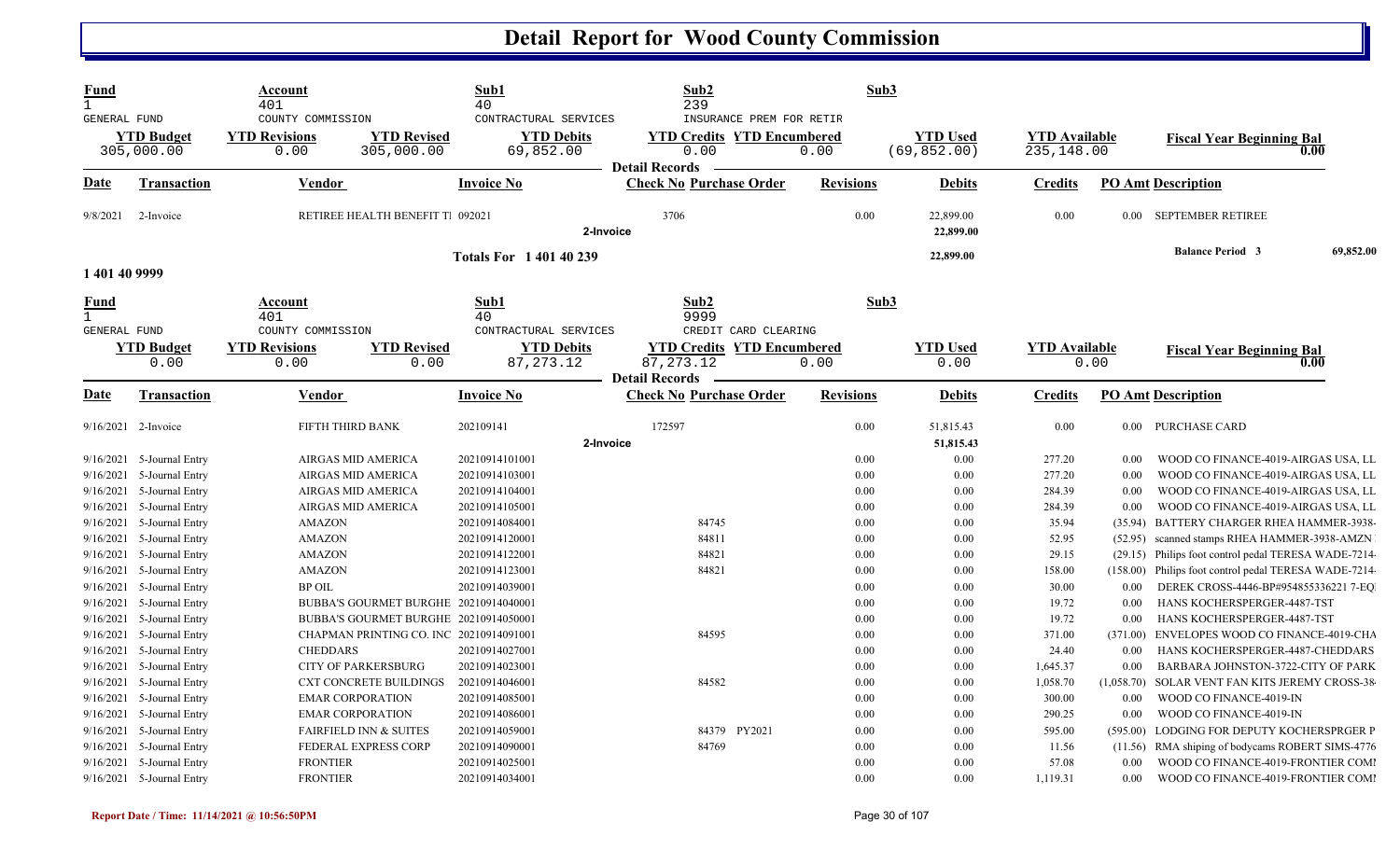|           | 9/16/2021 5-Journal Entry   | <b>FRONTIER</b>                                    | 20210914035001 |              | 0.00 | 0.00 | 304.50    | 0.00     | WOOD CO FINANCE-4019-FRONTIER COMI            |
|-----------|-----------------------------|----------------------------------------------------|----------------|--------------|------|------|-----------|----------|-----------------------------------------------|
|           | 9/16/2021 5-Journal Entry   | <b>FRONTIER</b>                                    | 20210914037001 |              | 0.00 | 0.00 | 21,383.44 | 0.00     | WOOD CO FINANCE-4019-FRONTIER COMI            |
|           | $9/16/2021$ 5-Journal Entry | <b>FRONTIER</b>                                    | 20210914054001 |              | 0.00 | 0.00 | 539.43    | 0.00     | WOOD CO FINANCE-4019-FRONTIER COMI            |
|           | 9/16/2021 5-Journal Entry   | <b>FRONTIER</b>                                    | 20210914087001 |              | 0.00 | 0.00 | 71.02     | 0.00     | WOOD CO FINANCE-4019-FRONTIER COMI            |
|           | 9/16/2021 5-Journal Entry   | <b>HR DIRECT</b>                                   | 20210914102001 |              | 0.00 | 0.00 | 133.43    | 0.00     | BARBARA JOHNSTON-3722-HRDIRECT/PO:            |
|           | $9/16/2021$ 5-Journal Entry | <b>JIMMY JOHNS</b>                                 | 20210914042001 |              | 0.00 | 0.00 | 10.43     | 0.00     | HANS KOCHERSPERGER-4487-JIMMY JOHI            |
|           | 9/16/2021 5-Journal Entry   | LEXIS NEXIS                                        | 20210914021001 |              | 0.00 | 0.00 | 1,239.07  | 0.00     | WOOD CO FINANCE-4019-REI MATTHEW E            |
| 9/16/2021 | 5-Journal Entry             | <b>LEXIS NEXIS</b>                                 | 20210914036001 |              | 0.00 | 0.00 | 1,239.07  | 0.00     | WOOD CO FINANCE-4019-REI MATTHEW E            |
|           | 9/16/2021 5-Journal Entry   | <b>LEXIS NEXIS</b>                                 | 20210914081001 |              | 0.00 | 0.00 | 292.81    | 0.00     | WOOD CO FINANCE-4019-REI MATTHEW E            |
|           | 9/16/2021 5-Journal Entry   | <b>LEXIS NEXIS</b>                                 | 20210914099001 |              | 0.00 | 0.00 | 234.99    | 0.00     | WOOD CO FINANCE-4019-REI MATTHEW E            |
| 9/16/2021 | 5-Journal Entry             | <b>LEXIS NEXIS</b>                                 | 20210914112001 |              | 0.00 | 0.00 | 109.93    | 0.00     | WOOD CO FINANCE-4019-REI MATTHEW E            |
|           | 9/16/2021 5-Journal Entry   | <b>LEXIS NEXIS</b>                                 | 20210914113001 |              | 0.00 | 0.00 | 820.46    | 0.00     | WOOD CO FINANCE-4019-REI MATTHEW E            |
| 9/16/2021 | 5-Journal Entry             | LEXIS NEXIS                                        | 20210914114001 |              | 0.00 | 0.00 | 820.46    | 0.00     | WOOD CO FINANCE-4019-REI MATTHEW E            |
| 9/16/2021 | 5-Journal Entry             | <b>LEXIS NEXIS</b>                                 | 20210914115001 |              | 0.00 | 0.00 | 109.93    | 0.00     | WOOD CO FINANCE-4019-REI MATTHEW E            |
|           | 9/16/2021 5-Journal Entry   | <b>LEXIS NEXIS</b>                                 | 20210914116001 |              | 0.00 | 0.00 | 109.93    | 0.00     | WOOD CO FINANCE-4019-REI MATTHEW E            |
| 9/16/2021 | 5-Journal Entry             | <b>LEXIS NEXIS</b>                                 | 20210914117001 |              | 0.00 | 0.00 | 410.31    | 0.00     | WOOD CO FINANCE-4019-REI MATTHEW E            |
|           | $9/16/2021$ 5-Journal Entry | <b>LEXIS NEXIS</b>                                 | 20210914118001 |              | 0.00 | 0.00 | 410.31    | 0.00     | WOOD CO FINANCE-4019-REI MATTHEW E            |
|           | 9/16/2021 5-Journal Entry   | <b>LEXIS NEXIS</b>                                 | 20210914119001 |              | 0.00 | 0.00 | 109.93    | 0.00     | WOOD CO FINANCE-4019-REI MATTHEW E            |
| 9/16/2021 | 5-Journal Entry             | LONGHORN STEAKHOUSE                                | 20210914026001 |              | 0.00 | 0.00 | 76.75     | 0.00     | DEREK CROSS-4446-LONGHORN STEAK 01            |
|           | $9/16/2021$ 5-Journal Entry | <b>MARATHON PETROL</b>                             | 20210914082001 |              | 0.00 | 0.00 | 51.30     | 0.00     | CODY MCCLUNG-4388-MARATHON PETRO              |
|           | 9/16/2021 5-Journal Entry   | NOOSA BISTRO                                       | 20210914019001 |              | 0.00 | 0.00 | 76.44     | 0.00     | DEREK CROSS-4446-CKE NOOSA BISTRO             |
| 9/16/2021 | 5-Journal Entry             | PARKERSBURG NEWS & SEN <sup>7</sup> 20210914051001 |                |              | 0.00 | 0.00 | 1,221.40  | 0.00     | WOOD CO FINANCE-4019-PARKERSBURG              |
|           | 9/16/2021 5-Journal Entry   | PARKERSBURG NEWS & SEN' 20210914052001             |                |              | 0.00 | 0.00 | 255.00    | 0.00     | WOOD CO FINANCE-4019-PARKERSBURG              |
|           | 9/16/2021 5-Journal Entry   | PARKERSBURG NEWS & SEN' 20210914092001             |                |              | 0.00 | 0.00 | 700.43    | 0.00     | WOOD CO FINANCE-4019-PARKERSBURG              |
| 9/16/2021 | 5-Journal Entry             | PARKERSBURG NEWS & SEN <sup>7</sup> 20210914109001 |                |              | 0.00 | 0.00 | 42.95     | 0.00     | WOOD CO FINANCE-4019-PARKERSBURG              |
|           | 9/16/2021 5-Journal Entry   | PARKERSBURG NEWS & SEN' 20210914111001             |                |              | 0.00 | 0.00 | 766.40    | 0.00     | WOOD CO FINANCE-4019-PARKERSBURG              |
|           | 9/16/2021 5-Journal Entry   | PARKERSBURG UTILITY BOA 20210914029001             |                |              | 0.00 | 0.00 | 170.40    | 0.00     | BARBARA JOHNSTON-3722-PARKERSBUR              |
| 9/16/2021 | 5-Journal Entry             | PARKERSBURG UTILITY BOA 20210914030001             |                |              | 0.00 | 0.00 | 170.62    | 0.00     | BARBARA JOHNSTON-3722-PARKERSBUR              |
|           | 9/16/2021 5-Journal Entry   | PARKERSBURG UTILITY BOA 20210914031001             |                |              | 0.00 | 0.00 | 10.50     | 0.00     | BARBARA JOHNSTON-3722-PARKERSBUR              |
|           | 9/16/2021 5-Journal Entry   | PARKERSBURG UTILITY BOA 20210914057001             |                |              | 0.00 | 0.00 | 110.05    | 0.00     | BARBARA JOHNSTON-3722-PARKERSBUR              |
|           | $9/16/2021$ 5-Journal Entry | PARKERSBURG UTILITY BOA 20210914060001             |                |              | 0.00 | 0.00 | 80.17     | 0.00     | BARBARA JOHNSTON-3722-PARKERSBUR              |
|           | 9/16/2021 5-Journal Entry   | PARKERSBURG UTILITY BOA 20210914061001             |                |              | 0.00 | 0.00 | 318.95    | 0.00     | BARBARA JOHNSTON-3722-PARKERSBUR              |
|           | 9/16/2021 5-Journal Entry   | PARKERSBURG UTILITY BOA 20210914064001             |                |              | 0.00 | 0.00 | 160.36    | 0.00     | BARBARA JOHNSTON-3722-PARKERSBUR              |
|           | $9/16/2021$ 5-Journal Entry | PARKERSBURG UTILITY BOA 20210914066001             |                |              | 0.00 | 0.00 | 123.44    | 0.00     | BARBARA JOHNSTON-3722-PARKERSBUR              |
|           | 9/16/2021 5-Journal Entry   | PARKERSBURG UTILITY BOA 20210914067001             |                |              | 0.00 | 0.00 | 10.50     | 0.00     | BARBARA JOHNSTON-3722-PARKERSBUR              |
| 9/16/2021 | 5-Journal Entry             | PARKERSBURG UTILITY BOA 20210914068001             |                |              | 0.00 | 0.00 | 17.66     | 0.00     | BARBARA JOHNSTON-3722-PARKERSBUR              |
|           | 9/16/2021 5-Journal Entry   | PRECISION ROLLER                                   | 20210914079001 | 84732        | 0.00 | 0.00 | 115.90    | (115.90) | ROLLERS RHEA HAMMER-3938-AMZ PREC             |
|           | 9/16/2021 5-Journal Entry   | PRIMANTI BROS                                      | 20210914024001 |              | 0.00 | 0.00 | 14.29     | 0.00     | HANS KOCHERSPERGER-4487-PRIMANTI E            |
| 9/16/2021 | 5-Journal Entry             | PRIMANTI BROS                                      | 20210914028001 |              | 0.00 | 0.00 | 16.43     | 0.00     | HANS KOCHERSPERGER-4487-PRIMANTI E            |
|           | 9/16/2021 5-Journal Entry   | <b>QUAKER STEAK &amp; LUBE</b>                     | 20210914041001 |              | 0.00 | 0.00 | 19.94     | 0.00     | HANS KOCHERSPERGER-4487-QUAKER ST             |
|           | 9/16/2021 5-Journal Entry   | <b>RESIDENCE INN</b>                               | 20210914049001 | 84552        | 0.00 | 0.00 | 495.58    |          | (495.58) LODGING FOR TRAINING SGT. CROSS & SO |
| 9/16/2021 | 5-Journal Entry             | <b>S W RESOURCES</b>                               | 20210914032001 | 84495 PY2021 | 0.00 | 0.00 | 62.00     |          | (62.00) STREET SIGN - ACREWOOD DRIVE WOOD     |
|           | 9/16/2021 5-Journal Entry   | S W RESOURCES                                      | 20210914033001 | 84630        | 0.00 | 0.00 | 62.00     |          | (62.00) ROAD SIGN FOR WILLIE LANE WOOD CO F   |
|           | 9/16/2021 5-Journal Entry   | <b>S W RESOURCES</b>                               | 20210914056001 |              | 0.00 | 0.00 | 8,447.64  | $0.00\,$ | WOOD CO FINANCE-4019-SW RESOURCES.            |
|           | $9/16/2021$ 5-Journal Entry | <b>SHELL OIL</b>                                   | 20210914098001 |              | 0.00 | 0.00 | 63.05     | 0.00     | CODY MCCLUNG-4388-SHELL OIL 1277657           |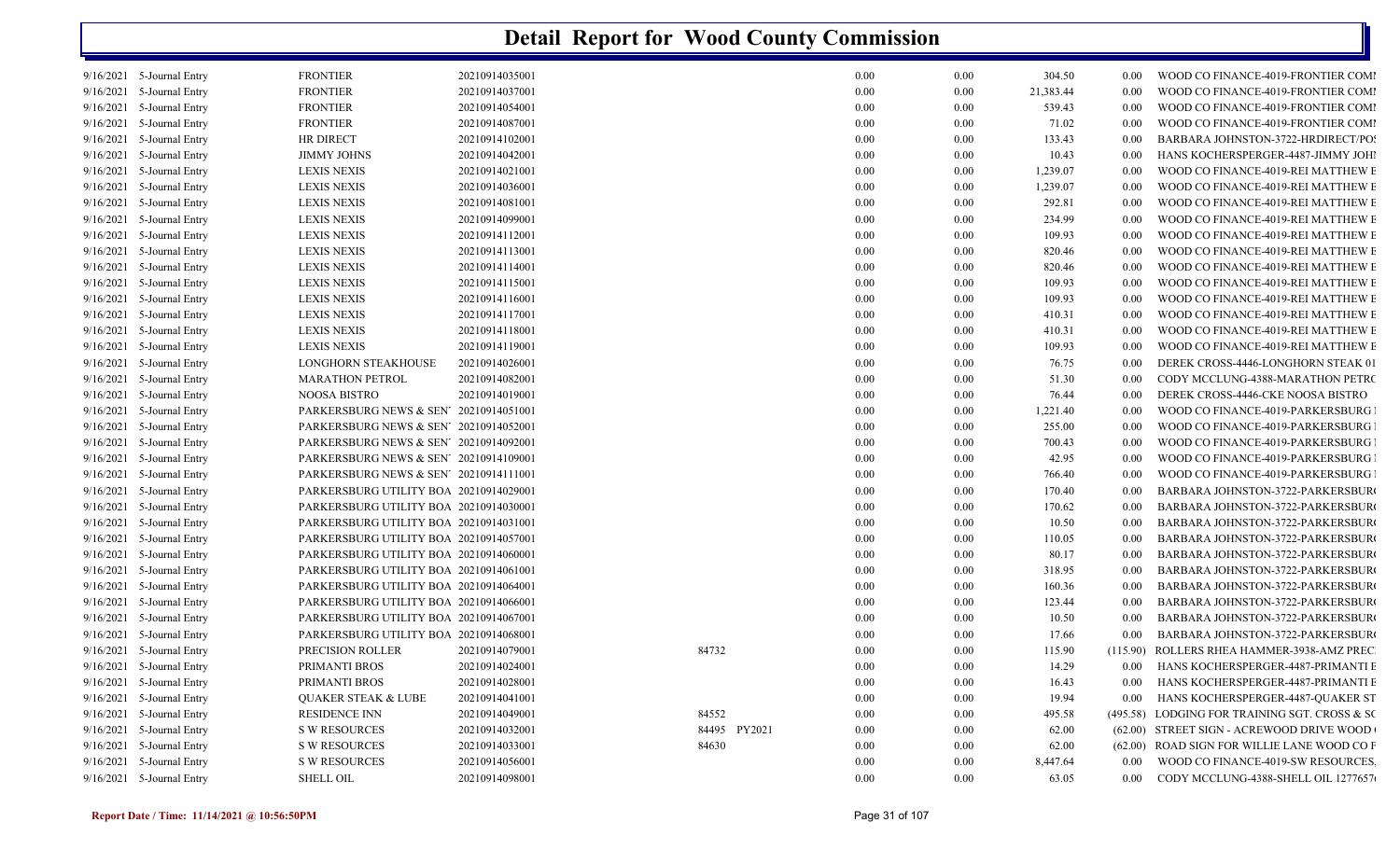| 1 401 55 341 |                             |                                         |                          |                 |        |      |           |           |            |                                                           |      |
|--------------|-----------------------------|-----------------------------------------|--------------------------|-----------------|--------|------|-----------|-----------|------------|-----------------------------------------------------------|------|
|              |                             |                                         | Totals For 1 401 40 9999 |                 |        |      | 51,815.43 | 51,815.43 | (5,203.84) | <b>Balance Period 3</b>                                   | 0.00 |
|              |                             |                                         |                          | 5-Journal Entry |        |      |           | 51,815.43 |            |                                                           |      |
| 9/16/2021    | 5-Journal Entry             | WV STATE AUDITOR'S OFFIC 20210914018001 |                          | 84670           |        | 0.00 | 0.00      | 200.00    |            | (200.00) REGISTRATION FEE FOR SCHUCK AND AD               |      |
| 9/16/2021    | 5-Journal Entry             | WV STATE AUDITOR'S OFFIC 20210914017001 |                          | 84670           |        | 0.00 | 0.00      | 200.00    |            | (200.00) REGISTRATION FEE FOR SCHUCK AND AD               |      |
| 9/16/2021    | 5-Journal Entry             | WEST VIRGINIA PARKWAY                   | 20210914094001           |                 |        | 0.00 | 0.00      | 100.00    | 0.00       | TERESA WADE-7222-WEST VIRGINIA PARI                       |      |
| 9/16/2021    | 5-Journal Entry             | WASTE MANAGEMENT OF W 20210914020001    |                          |                 |        | 0.00 | 0.00      | 355.25    | 0.00       | WOOD CO FINANCE-4019-WASTE MGMT V                         |      |
| 9/16/2021    | 5-Journal Entry             | WALMART                                 | 20210914097001           | 84759           |        | 0.00 | 0.00      | 352.32    |            | (352.32) 50 count face masks TERESA WADE-7214-WA          |      |
| 9/16/2021    | 5-Journal Entry             | UNITED STATES POSTAL SER 20210914001001 |                          | 84686           |        | 0.00 | 0.00      | 330.00    |            | (330.00) postage stamps for mailing of juror notices CELE |      |
| 9/16/2021    | 5-Journal Entry             | US DISTRICT COURT                       | 20210914106001           |                 |        | 0.00 | 0.00      | 64.00     | 0.00       | RHEA HAMMER-3938-COURTS/USDC-WV-S                         |      |
| 9/16/2021    | 5-Journal Entry             | US DISTRICT COURT                       | 20210914100001           |                 |        | 0.00 | 0.00      | 110.00    | 0.00       | RHEA HAMMER-3938-COURTS/USDC-WV-S                         |      |
| 9/16/2021    | 5-Journal Entry             | UNDER ARMOUR                            | 20210914076001           | 84680           |        | 0.00 | 0.00      | 84.99     |            | (84.99) BOOTS FOR DEPUTY HEWITT TERESA WAI                |      |
| 9/16/2021    | 5-Journal Entry             | <b>ULINE</b>                            | 20210914065001           | 84703           |        | 0.00 | 0.00      | 142.22    |            | (142.22) space age totes TERESA WADE-7214-ULINE T         |      |
| 9/16/2021    | 5-Journal Entry             | <b>TEXAS DE BRAZIL</b>                  | 20210914038001           |                 |        | 0.00 | 0.00      | 79.19     | 0.00       | DEREK CROSS-4446-TEXAS DE BRAZIL WC                       |      |
| 9/16/2021    | 5-Journal Entry             | STATIONERS INC                          | 20210914121001           | 84696           |        | 0.00 | 0.00      | 418.20    |            | $(418.20)$ boxes of perf. receipt paper item 851055 WOOD  |      |
| 9/16/2021    | 5-Journal Entry             | STATIONERS INC                          | 20210914063001           | 84510           | PY2021 | 0.00 | 0.00      | 44.07     |            | (44.07) CUSTOM DATE STAMP FOR FINANCE WOC                 |      |
|              | $9/16/2021$ 5-Journal Entry | STATIONERS INC                          | 20210914062001           | 84596           |        | 0.00 | 0.00      | 384.26    |            | (384.26) VARIOUS OFFICE SUPPLIES (TAPE, PENS, F           |      |

| <b>Fund</b>         |                                | Account<br>401                 |                                        | Sub1<br>55        |                                                        | Sub2<br>341                               | Sub3             |                               |                                   |        |                                                |
|---------------------|--------------------------------|--------------------------------|----------------------------------------|-------------------|--------------------------------------------------------|-------------------------------------------|------------------|-------------------------------|-----------------------------------|--------|------------------------------------------------|
| <b>GENERAL FUND</b> |                                | COUNTY COMMISSION              |                                        | COMMODITIES       |                                                        | SUPPLIES/MATERIALS                        |                  |                               |                                   |        |                                                |
|                     | <b>YTD Budget</b><br>42,000.00 | <b>YTD Revisions</b><br>367.00 | <b>YTD Revised</b><br>42,367.00        |                   | <b>YTD Debits</b><br>3,840.56<br><b>Detail Records</b> | <b>YTD Credits YTD Encumbered</b><br>0.00 | 807.64           | <b>YTD</b> Used<br>(3,840.56) | <b>YTD Available</b><br>37,718.80 |        | <b>Fiscal Year Beginning Bal</b><br>0.00       |
| <b>Date</b>         | <b>Transaction</b>             | Vendor                         |                                        | <b>Invoice No</b> |                                                        | <b>Check No Purchase Order</b>            | <b>Revisions</b> | <b>Debits</b>                 | <b>Credits</b>                    |        | <b>PO Amt Description</b>                      |
| 9/13/2021           | 1-Purchase Order               | STATIONERS INC                 |                                        |                   |                                                        | 84873                                     | 0.00             | 0.00                          | 0.00                              | 400.00 | CASES OF 8 1/2 X 14 LEGAL SIZE PAPER           |
| 9/30/2021           | 1-Purchase Order               |                                | UNITED BANKCARD CENTER                 |                   |                                                        | 84906                                     | 0.00             | 0.00                          | 0.00                              | 59.15  | FIRST AID KIT FOR COMPLIANCE VEHICLE           |
| 9/30/2021           | 1-Purchase Order               | <b>WORKINGMAN'S STORE</b>      |                                        |                   |                                                        | 84914                                     | 0.00             | 0.00                          | 0.00                              | 150.00 | DUTY BOOTS FOR COMPLIANCE OFFICER              |
|                     |                                |                                |                                        |                   | 1-Purchase Order                                       |                                           |                  |                               |                                   |        |                                                |
| 9/3/2021            | 2-Invoice                      | <b>OFFICE DEPOT</b>            |                                        | 189598709001      | 172533                                                 | 84799                                     | 0.00             | 5.58                          | 0.00                              |        | $(5.58)$ white 8 1/2 x pads                    |
| 9/3/2021            | 2-Invoice                      | <b>OFFICE DEPOT</b>            |                                        | 189598709001      | 172533                                                 | 84799                                     | 0.00             | 9.13                          | 0.00                              |        | $(9.13)$ white 8 1/2 x 14 pads                 |
| 9/3/2021            | 2-Invoice                      | <b>OFFICE DEPOT</b>            |                                        | 189598709001      | 172533                                                 | 84799                                     | 0.00             | 5.58                          | 0.00                              |        | $(5.58)$ yellow $8 \frac{1}{2} \times 11$ pads |
| 9/3/2021            | 2-Invoice                      | <b>OFFICE DEPOT</b>            |                                        | 189598709001      | 172533                                                 | 84799                                     | 0.00             | 9.13                          | 0.00                              |        | $(9.13)$ yellow $8 \frac{1}{2} \times 14$ pads |
| 9/3/2021            | 2-Invoice                      | <b>OFFICE DEPOT</b>            |                                        | 189598709001      | 172533                                                 | 84799                                     | 0.00             | 5.03                          | 0.00                              |        | $(5.03)$ 5x8 lined pads                        |
| 9/3/2021            | 2-Invoice                      | <b>OFFICE DEPOT</b>            |                                        | 189598709001      | 172533                                                 | 84799                                     | 0.00             | 18.27                         | 0.00                              |        | (18.27) box of Pentel Energel pens             |
| 9/3/2021            | 2-Invoice                      | <b>OFFICE DEPOT</b>            |                                        | 189598709001      | 172533                                                 | 84799                                     | 0.00             | 7.78                          | 0.00                              |        | $(7.78)$ 4x6 post it lined                     |
| 9/10/2021           | 2-Invoice                      |                                | UNITED BANKCARD CENTER 08232021        |                   | 172582                                                 | 84798                                     | 0.00             | 6.49                          | 0.00                              |        | $(6.49)$ sharpie                               |
| 9/10/2021           | 2-Invoice                      |                                | UNITED BANKCARD CENTER 08232021        |                   | 172582                                                 | 84798                                     | 0.00             | 11.99                         | 0.00                              |        | $(11.99)$ 6 sharpie                            |
| 9/10/2021           | 2-Invoice                      |                                | UNITED BANKCARD CENTER 08232021        |                   | 172582                                                 | 84798                                     | 0.00             | 6.98                          | 0.00                              |        | $(6.98)$ 5 pk dry marker                       |
| 9/10/2021           | 2-Invoice                      |                                | UNITED BANKCARD CENTER 08232021        |                   | 172582                                                 | 84798                                     | 0.00             | 75.98                         | 0.00                              |        | $(75.98)$ easel pad                            |
| 9/10/2021           | 2-Invoice                      |                                | UNITED BANKCARD CENTER 08232021        |                   | 172582                                                 | 84798                                     | 0.00             | 9.99                          | 0.00                              |        | (9.99) towelettes, mar                         |
| 9/10/2021           | 2-Invoice                      |                                | UNITED BANKCARD CENTER 08232021        |                   | 172582                                                 | 84798                                     | $0.00\,$         | 11.98                         | 0.00                              |        | $(11.98)$ eraser, magnetic                     |
| 9/10/2021           | 2-Invoice                      |                                | UNITED BANKCARD CENTER 08232021        |                   | 172582                                                 | 84798                                     | 0.00             | 219.98                        | 0.00                              |        | $(219.98)$ easel, dual pur                     |
| 9/10/2021 2-Invoice |                                |                                | UNITED BANKCARD CENTER 113-8861827-554 |                   | 172582                                                 | 84713                                     | 0.00             | 25.87                         | 0.00                              |        | (25.87) FILE FOLDER ORGANIZER                  |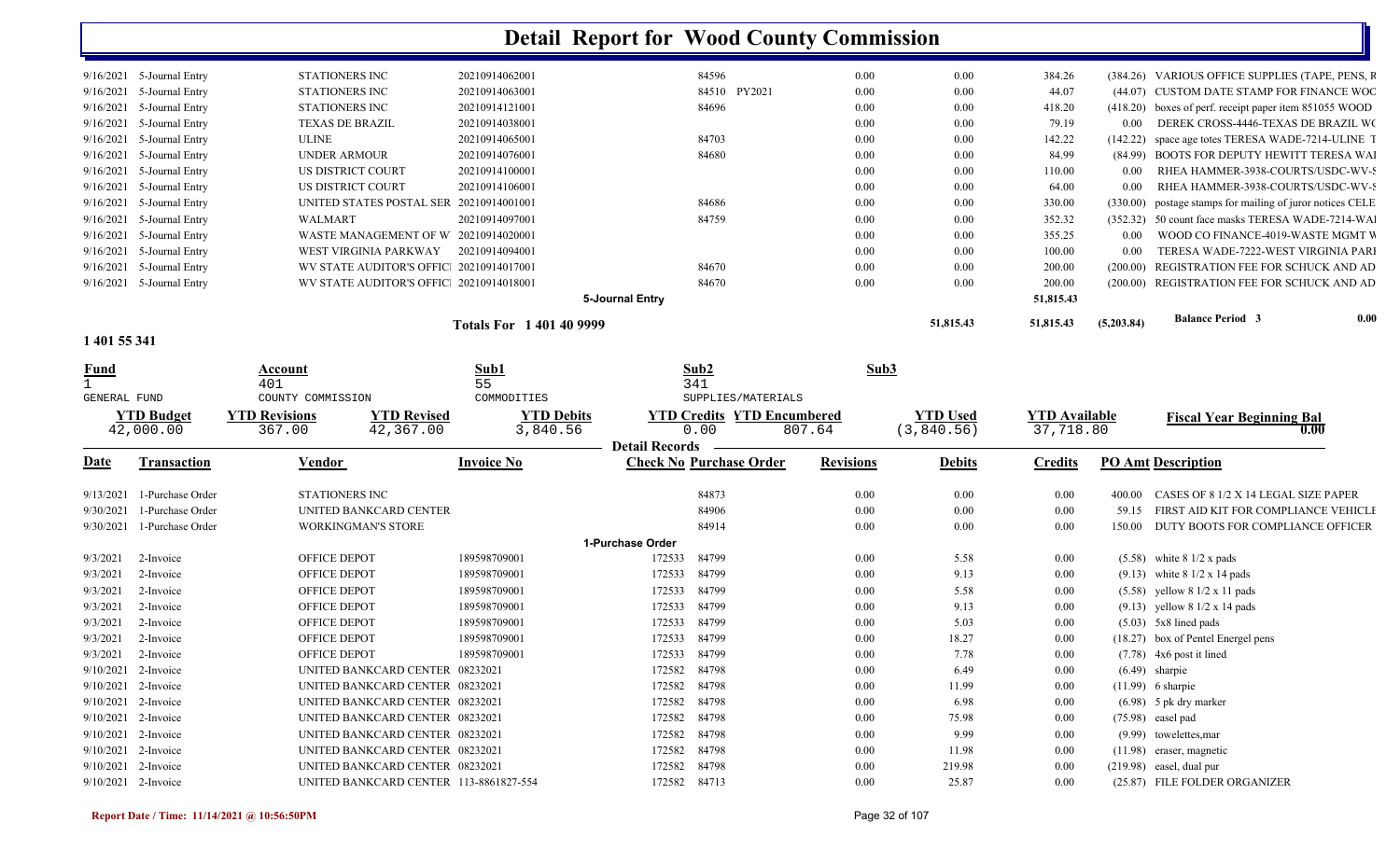|                                             |                                                        |                                                   |                                                                              | <b>Detail Report for Wood County Commission</b>                    |                  |                                    |                                      |          |                                                                                          |          |
|---------------------------------------------|--------------------------------------------------------|---------------------------------------------------|------------------------------------------------------------------------------|--------------------------------------------------------------------|------------------|------------------------------------|--------------------------------------|----------|------------------------------------------------------------------------------------------|----------|
|                                             | 9/16/2021 5-Journal Entry<br>9/16/2021 5-Journal Entry | <b>S W RESOURCES</b><br><b>S W RESOURCES</b>      | 20210914032001<br>20210914033001                                             | 2-Invoice<br>84495 PY2021<br>84630<br>5-Journal Entry              | 0.00<br>0.00     | 429.76<br>62.00<br>62.00<br>124.00 | 0.00<br>0.00                         |          | (62.00) STREET SIGN - ACREWOOD DRIVE WOOD<br>(62.00) ROAD SIGN FOR WILLIE LANE WOOD CO F |          |
| 1 401 70 104                                |                                                        |                                                   | <b>Totals For 140155341</b>                                                  |                                                                    |                  | 553.76                             |                                      | 55.39    | <b>Balance Period 3</b>                                                                  | 3,840.56 |
| <u>Fund</u>                                 |                                                        | Account                                           | Sub1                                                                         | Sub2                                                               | Sub3             |                                    |                                      |          |                                                                                          |          |
| $\mathbf{1}$<br><b>GENERAL FUND</b>         |                                                        | 401<br>COUNTY COMMISSION                          | 70<br>CONTRIBUTIONS                                                          | 104<br>SOCIAL SECURITY                                             |                  |                                    |                                      |          |                                                                                          |          |
|                                             | <b>YTD Budget</b><br>0.00                              | <b>YTD Revisions</b><br>0.00                      | <b>YTD Revised</b><br><b>YTD Debits</b><br>68.97<br>0.00                     | <b>YTD Credits YTD Encumbered</b><br>0.00<br><b>Detail Records</b> | 0.00             | <b>YTD Used</b><br>(68.97)         | <b>YTD Available</b>                 | (68.97)  | <b>Fiscal Year Beginning Bal</b><br>0.00                                                 |          |
| <u>Date</u>                                 | <b>Transaction</b>                                     | <b>Vendor</b>                                     | <b>Invoice No</b>                                                            | <b>Check No Purchase Order</b>                                     | <b>Revisions</b> | <b>Debits</b>                      | <b>Credits</b>                       |          | <b>PO Amt Description</b>                                                                |          |
|                                             | $9/15/2021$ 2-Invoice<br>9/15/2021 2-Invoice           |                                                   | DEPARTMENT OF TREASURY 20210915-00<br>DEPARTMENT OF TREASURY 20210915-00     | 3712<br>3712<br>2-Invoice                                          | 0.00<br>0.00     | 17.73<br>4.15<br>21.88             | 0.00<br>0.00                         | $0.00\,$ | $0.00$ FICA<br>MED                                                                       |          |
|                                             |                                                        |                                                   | <b>Totals For 140170104</b>                                                  |                                                                    |                  | 21.88                              |                                      |          | <b>Balance Period 3</b>                                                                  | 68.97    |
| 1 401 70 106                                |                                                        |                                                   |                                                                              |                                                                    |                  |                                    |                                      |          |                                                                                          |          |
| <b>Fund</b><br>$\mathbf{1}$<br>GENERAL FUND |                                                        | Account<br>401<br>COUNTY COMMISSION               | Sub1<br>70<br>CONTRIBUTIONS                                                  | Sub2<br>106<br>RETIREMENT                                          | Sub3             |                                    |                                      |          |                                                                                          |          |
|                                             | <b>YTD Budget</b><br>0.00                              | <b>YTD Revisions</b><br>0.00                      | <b>YTD Revised</b><br><b>YTD Debits</b><br>0.00<br>108.08                    | <b>YTD Credits YTD Encumbered</b><br>0.00<br><b>Detail Records</b> | 0.00             | <b>YTD Used</b><br>(108.08)        | <b>YTD Available</b><br>(108.08)     |          | <b>Fiscal Year Beginning Bal</b><br>0.00                                                 |          |
| Date                                        | <b>Transaction</b>                                     | <b>Vendor</b>                                     | <b>Invoice No</b>                                                            | <b>Check No Purchase Order</b>                                     | <b>Revisions</b> | <b>Debits</b>                      | <b>Credits</b>                       |          | <b>PO Amt Description</b>                                                                |          |
|                                             | $9/15/2021$ 2-Invoice<br>9/15/2021 2-Invoice           |                                                   | WV DEPUTY SHERIFF'S RETII 20210915-00<br>WV PUBLIC EMP RETIREMEN 20210915-00 | 3727<br>3726<br>2-Invoice                                          | 0.00<br>0.00     | 20.49<br>13.99<br>34.48            | 0.00<br>0.00                         |          | 0.00 DEP-RETIRE<br>0.00 RETIREMENT                                                       |          |
|                                             |                                                        |                                                   | <b>Totals For 140170106</b>                                                  |                                                                    |                  | 34.48                              |                                      |          | <b>Balance Period 3</b>                                                                  | 108.08   |
| 140170568                                   |                                                        |                                                   |                                                                              |                                                                    |                  |                                    |                                      |          |                                                                                          |          |
| <b>Fund</b><br>$\mathbf{1}$<br>GENERAL FUND |                                                        | <b>Account</b><br>401<br>COUNTY COMMISSION        | Sub1<br>70<br>CONTRIBUTIONS                                                  | Sub2<br>568<br>OTHER CONTRIBUTIONS                                 | Sub3             |                                    |                                      |          |                                                                                          |          |
|                                             | <b>YTD Budget</b><br>124,000.00                        | <b>YTD Revisions</b><br>100,001.00<br>224,001.00  | <b>YTD Revised</b><br><b>YTD Debits</b><br>296,992.00                        | <b>YTD Credits YTD Encumbered</b><br>0.00<br><b>Detail Records</b> | 0.00             | <b>YTD Used</b><br>(296, 992.00)   | <b>YTD Available</b><br>(72, 991.00) |          | <b>Fiscal Year Beginning Bal</b><br>0.00                                                 |          |
| <b>Date</b>                                 | <b>Transaction</b>                                     | <b>Vendor</b>                                     | <b>Invoice No</b>                                                            | <b>Check No Purchase Order</b>                                     | <b>Revisions</b> | <b>Debits</b>                      | <b>Credits</b>                       |          | <b>PO Amt Description</b>                                                                |          |
|                                             | 9/10/2021 2-Invoice<br>9/21/2021 2-Invoice             | MOUNTWOOD PARK<br>LITTLE KANAWHA RESOURC 09082021 | 09092021                                                                     | 172564<br>172606                                                   | 0.00<br>0.00     | 190,000.00<br>2,000.00             | 0.00<br>0.00                         |          | 0.00 DREDGING OF LAKE<br>0.00 ANNUAL DUES 2021/2022                                      |          |

**Report Date / Time: 11/14/2021 @ 10:56:50PM** Page 33 of 107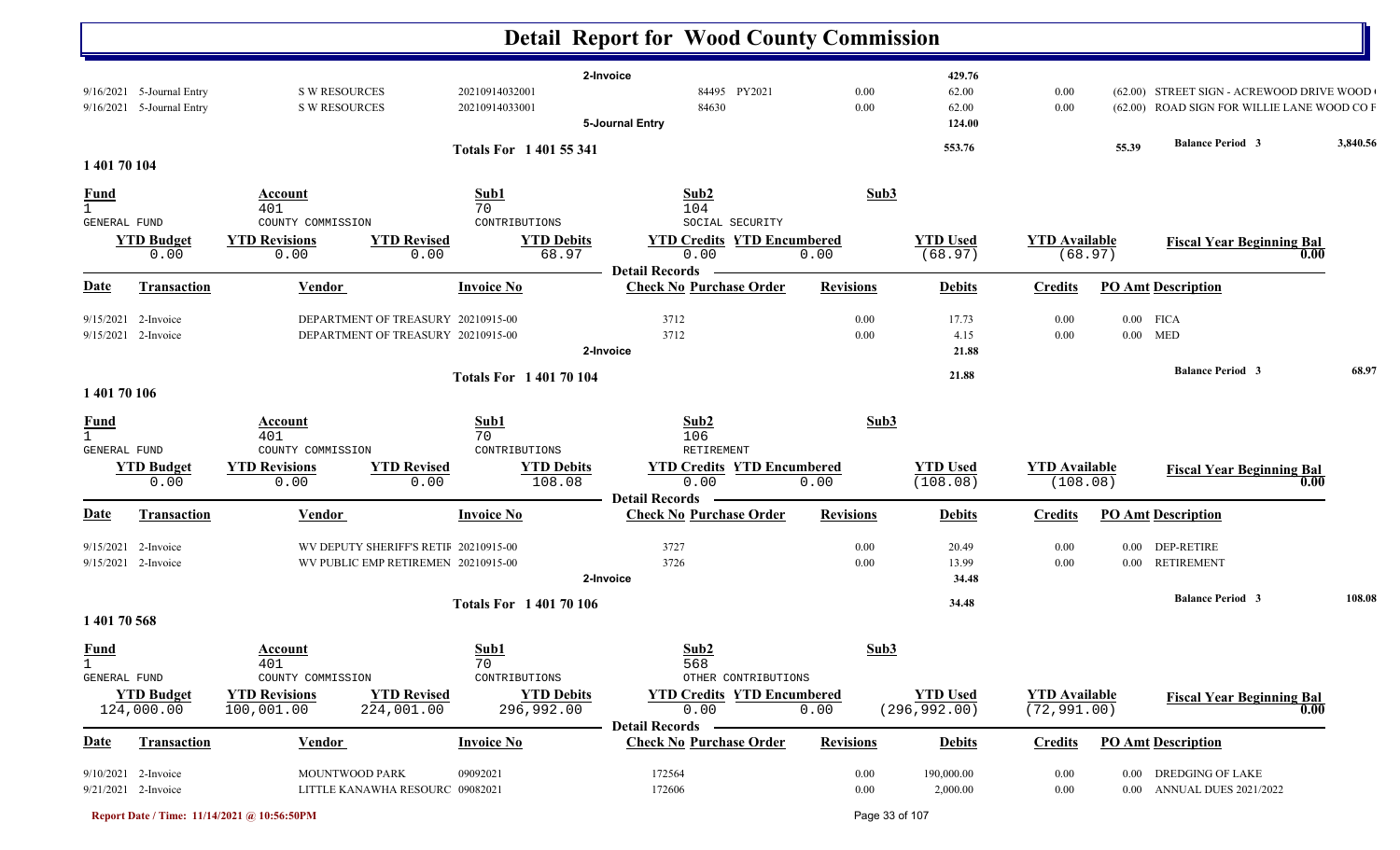|                                |                               |                                             |                                         |                                | <b>Detail Report for Wood County Commission</b>         |                  |                             |                                  |          |                                          |            |
|--------------------------------|-------------------------------|---------------------------------------------|-----------------------------------------|--------------------------------|---------------------------------------------------------|------------------|-----------------------------|----------------------------------|----------|------------------------------------------|------------|
|                                |                               |                                             |                                         |                                | 2-Invoice                                               |                  | 192,000.00                  |                                  |          |                                          |            |
| 1 401 70 568 3006              |                               |                                             |                                         | <b>Totals For 140170568</b>    |                                                         |                  | 192,000.00                  |                                  |          | <b>Balance Period 3</b>                  | 296,992.00 |
|                                |                               |                                             |                                         |                                |                                                         |                  |                             |                                  |          |                                          |            |
| <b>Fund</b>                    |                               | Account                                     |                                         | Sub1                           | Sub2                                                    |                  | Sub3                        |                                  |          |                                          |            |
| $\mathbf{1}$                   |                               | 401                                         |                                         | 70                             | 568                                                     |                  | 3006                        |                                  |          |                                          |            |
| GENERAL FUND                   |                               | COUNTY COMMISSION                           |                                         | CONTRIBUTIONS                  | OTHER CONTRIBUTIONS                                     |                  | HEALTH MEMBERSHIP REIMBUR!  |                                  |          |                                          |            |
|                                | <b>YTD Budget</b><br>6,000.00 | <b>YTD Revisions</b><br>0.00                | <b>YTD Revised</b><br>6,000.00          | <b>YTD Debits</b><br>954.58    | <b>YTD Credits YTD Encumbered</b><br>0.00               | 0.00             | <b>YTD Used</b><br>(954.58) | <b>YTD Available</b><br>5,045.42 |          | <b>Fiscal Year Beginning Bal</b><br>0.00 |            |
| <u>Date</u>                    | <b>Transaction</b>            | <b>Vendor</b>                               |                                         | <b>Invoice No</b>              | <b>Detail Records</b><br><b>Check No Purchase Order</b> | <b>Revisions</b> | <b>Debits</b>               | <b>Credits</b>                   |          | <b>PO Amt Description</b>                |            |
| 9/15/2021                      | 2-Invoice                     |                                             | <b>BLATT WILLIAM ANTHONY</b>            | 10-00273983-REG                | 273983                                                  | 0.00             | 40.00                       | 0.00                             | 0.00     | BLATT WILLIAM ANTHONY                    |            |
| 9/15/2021                      | 2-Invoice                     |                                             | <b>ESCANDON HERNANDO</b>                | 10-00274082-REG                | 274082                                                  | 0.00             | 34.42                       | 0.00                             | 0.00     | <b>ESCANDON HERNANDO</b>                 |            |
| 9/15/2021                      | 2-Invoice                     |                                             | HOCKENBERRY CHRISTINA I 10-00273897-REG |                                | 273897                                                  | 0.00             | 40.00                       | 0.00                             | 0.00     | HOCKENBERRY CHRISTINA L                  |            |
| 9/15/2021                      | 2-Invoice                     |                                             | KIDDER II JEFFREY S.                    | 10-00274005-REG                | 274005                                                  | 0.00             | 40.00                       | 0.00                             | 0.00     | KIDDER II JEFFREY S.                     |            |
| 9/15/2021                      | 2-Invoice                     |                                             | <b>MARLOW TYLER D.</b>                  | 10-00274008-REG                | 274008                                                  | 0.00             | 40.00                       | 0.00                             | 0.00     | <b>MARLOW TYLER D.</b>                   |            |
| 9/15/2021 2-Invoice            |                               |                                             | RITCHIE MICHAEL B                       | 10-00274020-REG                | 274020                                                  | 0.00             | 40.00                       | 0.00                             | 0.00     | RITCHIE MICHAEL B                        |            |
| 9/15/2021 2-Invoice            |                               | SINGER JANA L.                              |                                         | 10-00274090-REG                | 274090                                                  | 0.00             | 40.00                       | 0.00                             | 0.00     | SINGER JANA L.                           |            |
| 9/15/2021 2-Invoice            |                               |                                             | SPRADLING HEATHER N                     | 10-00273904-REG                | 273904                                                  | 0.00             | 28.04                       | 0.00                             | 0.00     | <b>SPRADLING HEATHER N</b>               |            |
|                                |                               |                                             |                                         |                                | 2-Invoice                                               |                  | 302.46                      |                                  |          |                                          |            |
| 1 402 10 101                   |                               |                                             |                                         | Totals For 1 401 70 568 3006   |                                                         |                  | 302.46                      |                                  |          | <b>Balance Period 3</b>                  | 954.58     |
|                                |                               | Account                                     |                                         | Sub1                           | Sub2                                                    |                  | Sub3                        |                                  |          |                                          |            |
| <b>Fund</b><br>$\mathbf{1}$    |                               | 402                                         |                                         | 10                             | 101                                                     |                  |                             |                                  |          |                                          |            |
| GENERAL FUND                   |                               | COUNTY CLERK                                |                                         | PERSONAL SERVICES              | ELECTED OFFICIALS                                       |                  |                             |                                  |          |                                          |            |
|                                | <b>YTD Budget</b>             | <b>YTD Revisions</b>                        | <b>YTD Revised</b>                      | <b>YTD Debits</b>              | <b>YTD Credits YTD Encumbered</b>                       |                  | <b>YTD Used</b>             | <b>YTD Available</b>             |          | <b>Fiscal Year Beginning Bal</b>         |            |
|                                | 62,093.00                     | 0.00                                        | 62,093.00                               | 15,523.26                      | 0.00                                                    | 0.00             | (15, 523.26)                | 46,569.74                        |          | 0.00                                     |            |
|                                |                               |                                             |                                         |                                | <b>Detail Records</b>                                   |                  |                             |                                  |          |                                          |            |
| Date                           | <b>Transaction</b>            | <b>Vendor</b>                               |                                         | <b>Invoice No</b>              | <b>Check No Purchase Order</b>                          | <b>Revisions</b> | <b>Debits</b>               | <b>Credits</b>                   |          | <b>PO Amt Description</b>                |            |
| 9/15/2021                      | 2-Invoice                     | RHODES MARK D.                              |                                         | 10-00273902-REG                | 273902                                                  | 0.00             | 2,587.21                    | 0.00                             | $0.00\,$ | RHODES MARK D.                           |            |
| $9/30/2021$ 2-Invoice          |                               | RHODES MARK D.                              |                                         | 10-00274119-REG                | 274119                                                  | 0.00             | 2,587.21                    | 0.00                             | $0.00\,$ | RHODES MARK D.                           |            |
|                                |                               |                                             |                                         |                                | 2-Invoice                                               |                  | 5,174.42                    |                                  |          |                                          |            |
|                                |                               |                                             |                                         | <b>Totals For 1 402 10 101</b> |                                                         |                  | 5,174.42                    |                                  |          | <b>Balance Period 3</b>                  | 15,523.26  |
| 1 402 10 103                   |                               |                                             |                                         |                                |                                                         |                  |                             |                                  |          |                                          |            |
| <b>Fund</b>                    |                               | <b>Account</b>                              |                                         | Sub1                           | Sub2                                                    |                  | Sub3                        |                                  |          |                                          |            |
| $\overline{1}$<br>GENERAL FUND |                               | 402<br>COUNTY CLERK                         |                                         | 10<br>PERSONAL SERVICES        | 103<br>SALARIES-DEPUTIES                                |                  |                             |                                  |          |                                          |            |
|                                | <b>YTD Budget</b>             | <b>YTD Revisions</b>                        | <b>YTD Revised</b>                      | <b>YTD Debits</b>              | <b>YTD Credits YTD Encumbered</b>                       |                  | <b>YTD Used</b>             | <b>YTD Available</b>             |          | <b>Fiscal Year Beginning Bal</b>         |            |
| 601,083.00                     |                               | 0.00                                        | 601,083.00                              | 146,928.76                     | 0.00                                                    | 0.00             | (146, 928.76)               | 454, 154. 24                     |          |                                          | 0.00       |
| <u>Date</u>                    | <b>Transaction</b>            | <b>Vendor</b>                               |                                         | <b>Invoice No</b>              | <b>Detail Records</b><br><b>Check No Purchase Order</b> | <b>Revisions</b> | <b>Debits</b>               | <b>Credits</b>                   |          | <b>PO Amt Description</b>                |            |
|                                |                               |                                             |                                         |                                |                                                         |                  |                             |                                  |          |                                          |            |
|                                |                               | Report Date / Time: 11/14/2021 @ 10:56:50PM |                                         |                                |                                                         |                  | Page 34 of 107              |                                  |          |                                          |            |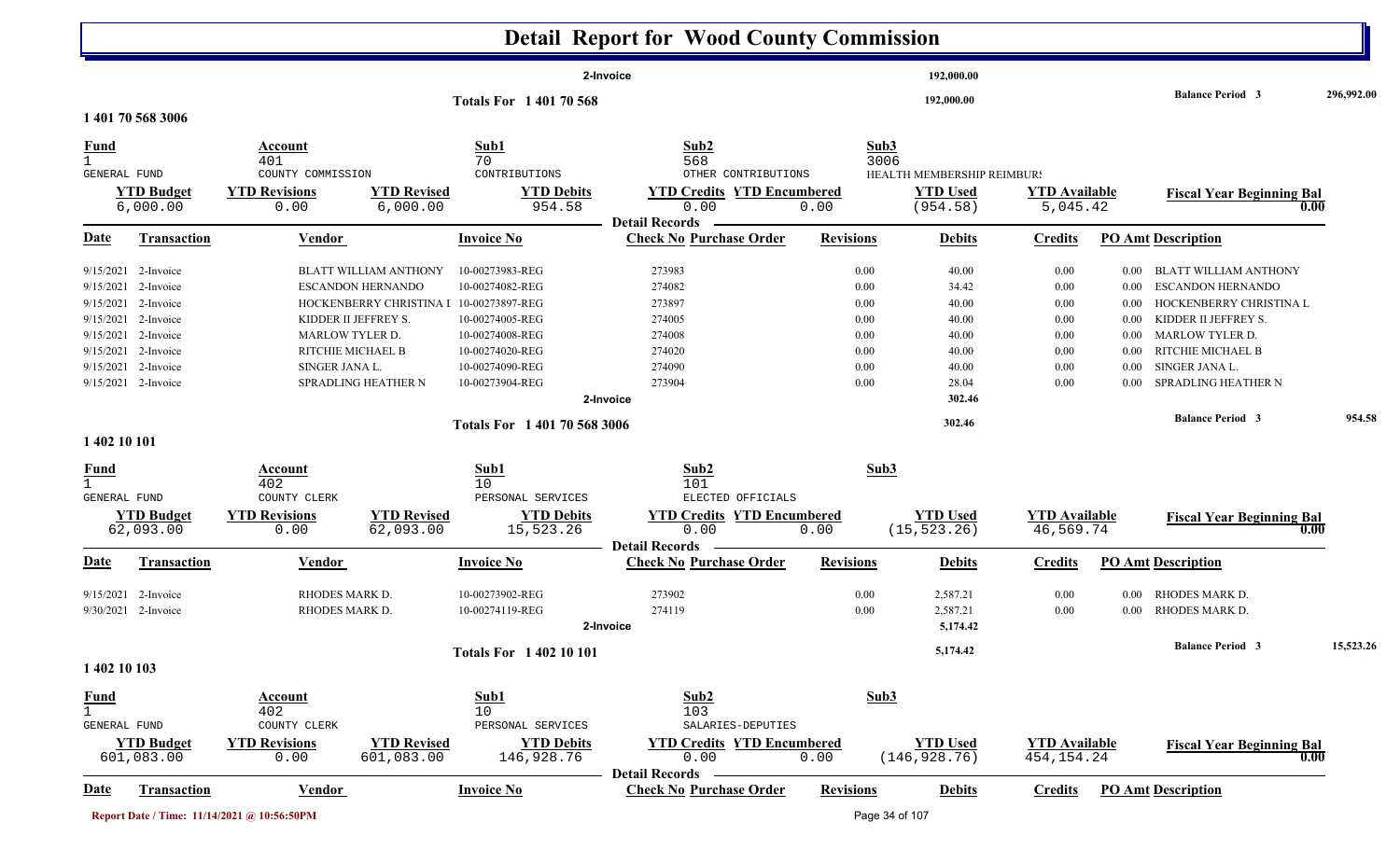| 1,550.00<br>$9/15/2021$ 2-Invoice<br><b>BEARY ELIZABETH</b><br>10-00273889-REG<br>273889<br>0.00<br>0.00<br>BEARY ELIZABETH<br>$0.00\,$<br>9/15/2021<br>10-00273890-REG<br>273890<br>1,550.00<br>BECKETT CAROLYN J.<br>BECKETT CAROLYN J.<br>0.00<br>0.00<br>0.00<br>2-Invoice<br>9/15/2021 2-Invoice<br>BOWMAN DONNA M.<br>10-00273891-REG<br>273891<br>0.00<br>1,550.00<br>BOWMAN DONNA M.<br>0.00<br>$0.00\,$<br>9/15/2021 2-Invoice<br>10-00273892-REG<br>273892<br>0.00<br>1,425.00<br>CROSS ALISHA D<br>0.00<br>$0.00\,$<br>CROSS ALISHA D<br>273893<br>9/15/2021 2-Invoice<br>DEVORE MARTHA JANE<br>10-00273893-REG<br>0.00<br>1,600.00<br>0.00<br>DEVORE MARTHA JANE<br>0.00<br>9/15/2021 2-Invoice<br>DOTSON LESLIE RENEE<br>10-00273894-REG<br>273894<br>0.00<br>1,600.00<br>DOTSON LESLIE RENEE<br>0.00<br>0.00<br>9/15/2021 2-Invoice<br>DYE BRENDA D.<br>10-00273895-REG<br>273895<br>0.00<br>1,550.00<br>0.00<br>DYE BRENDA D.<br>$0.00\,$<br>9/15/2021<br>10-00273896-REG<br>273896<br>1,600.00<br><b>GARRETT DIANA KAY</b><br>2-Invoice<br><b>GARRETT DIANA KAY</b><br>0.00<br>0.00<br>$0.00\,$<br>9/15/2021<br>2-Invoice<br>10-00273897-REG<br>273897<br>0.00<br>1,600.00<br>HOCKENBERRY CHRISTINA L<br>HOCKENBERRY CHRISTINA I<br>0.00<br>0.00<br>9/15/2021 2-Invoice<br>10-00273898-REG<br>273898<br>0.00<br>1,830.00<br>JOHNSTON BARBARA A.<br>JOHNSTON BARBARA A.<br>0.00<br>0.00<br>9/15/2021 2-Invoice<br>10-00273899-REG<br>273899<br>565.25<br>JORDAN PATRICIA D.<br>JORDAN PATRICIA D.<br>0.00<br>0.00<br>0.00<br>9/15/2021<br>2-Invoice<br>MOORE KRISTIN N<br>10-00273900-REG<br>273900<br>0.00<br>1,525.00<br>0.00<br>MOORE KRISTIN N<br>$0.00\,$<br>9/15/2021 2-Invoice<br>10-00273901-REG<br>273901<br>0.00<br>1,400.00<br>PENNINGTON SUE ANNE<br>PENNINGTON SUE ANNE<br>0.00<br>0.00<br>9/15/2021 2-Invoice<br>10-00273903-REG<br>273903<br>ROSS MELODY L.<br>ROSS MELODY L.<br>0.00<br>1,830.00<br>0.00<br>0.00<br>273904<br>9/15/2021<br>2-Invoice<br>SPRADLING HEATHER N<br>10-00273904-REG<br>0.00<br>1,550.00<br>0.00<br>SPRADLING HEATHER N<br>$0.00\,$<br>9/15/2021 2-Invoice<br>10-00273905-REG<br>273905<br>0.00<br>1,475.00<br>STEPHENS ALIKKA<br><b>STEPHENS ALIKKA</b><br>0.00<br>$0.00\,$<br>9/30/2021 2-Invoice<br><b>BEARY ELIZABETH</b><br>10-00274107-REG<br>274107<br>0.00<br>1,550.00<br>0.00<br>0.00<br><b>BEARY ELIZABETH</b><br>9/30/2021 2-Invoice<br>274108<br>1,550.00<br>BECKETT CAROLYN J.<br>10-00274108-REG<br>0.00<br>0.00<br>BECKETT CAROLYN J.<br>0.00<br>9/30/2021 2-Invoice<br>BOWMAN DONNA M.<br>10-00274109-REG<br>274109<br>0.00<br>1,550.00<br>BOWMAN DONNA M.<br>0.00<br>0.00<br>9/30/2021 2-Invoice<br>10-00274110-REG<br>274110<br>0.00<br>1,425.00<br>CROSS ALISHA D<br>CROSS ALISHA D<br>0.00<br>$0.00\,$<br>9/30/2021 2-Invoice<br>274111<br>1,600.00<br>DEVORE MARTHA JANE<br>10-00274111-REG<br>0.00<br>0.00<br>DEVORE MARTHA JANE<br>0.00<br>9/30/2021 2-Invoice<br><b>DOTSON LESLIE RENEE</b><br>10-00274112-REG<br>274112<br>0.00<br>1,600.00<br><b>DOTSON LESLIE RENEE</b><br>0.00<br>0.00<br>9/30/2021 2-Invoice<br>DYE BRENDA D.<br>10-00274113-REG<br>274113<br>0.00<br>1,550.00<br>0.00<br>DYE BRENDA D.<br>$0.00\,$<br>274114<br>9/30/2021 2-Invoice<br><b>GARRETT DIANA KAY</b><br>10-00274114-REG<br>0.00<br>1,600.00<br>0.00<br>GARRETT DIANA KAY<br>$0.00\,$<br>9/30/2021 2-Invoice<br>10-00274115-REG<br>274115<br>0.00<br>1,600.00<br>HOCKENBERRY CHRISTINA L<br>HOCKENBERRY CHRISTINA I<br>0.00<br>0.00<br>9/30/2021 2-Invoice<br>10-00274116-REG<br>274116<br>0.00<br>1,830.00<br>JOHNSTON BARBARA A.<br>JOHNSTON BARBARA A.<br>0.00<br>0.00<br>274117<br>1,525.00<br>MOORE KRISTIN N<br>9/30/2021 2-Invoice<br><b>MOORE KRISTIN N</b><br>10-00274117-REG<br>0.00<br>0.00<br>$0.00\,$<br>9/30/2021 2-Invoice<br>PENNINGTON SUE ANNE<br>10-00274118-REG<br>274118<br>0.00<br>1,425.00<br>0.00<br>PENNINGTON SUE ANNE<br>0.00<br>9/30/2021 2-Invoice<br>ROSS MELODY L.<br>10-00274120-REG<br>274120<br>0.00<br>1,830.00<br>ROSS MELODY L.<br>0.00<br>0.00<br>9/30/2021 2-Invoice<br>274120<br>1,097.96<br>ROSS MELODY L.<br>ROSS MELODY L.<br>10-00274120-REG<br>0.00<br>0.00<br>0.00<br>274121<br>9/30/2021<br>2-Invoice<br>SPRADLING HEATHER N<br>10-00274121-REG<br>0.00<br>1,550.00<br>0.00<br>SPRADLING HEATHER N<br>0.00<br>9/30/2021 2-Invoice<br><b>STEPHENS ALIKKA</b><br>10-00274122-REG<br>274122<br>0.00<br>1,475.00<br>0.00<br>STEPHENS ALIKKA<br>0.00<br>274123<br>9/30/2021 2-Invoice<br>0.00<br><b>WADE CYNDIE</b><br><b>WADE CYNDIE</b><br>10-00274123-REG<br>1,163.03<br>0.00<br>0.00<br>50,121.24<br>2-Invoice<br><b>Balance Period 3</b><br>146,928.76<br>50,121.24<br><b>Totals For 140210103</b><br>1 402 10 104<br>Sub2<br>Sub3<br>Sub1<br>Account<br><u>Fund</u><br>$\mathbf{1}$<br>402<br>10<br>104<br>PERSONAL SERVICES<br>SOCIAL SECURITY<br><b>GENERAL FUND</b><br>COUNTY CLERK<br><b>YTD Revised</b><br><b>YTD Credits YTD Encumbered</b><br><b>YTD Available</b><br><b>YTD Budget</b><br><b>YTD Revisions</b><br><b>YTD Debits</b><br><b>YTD</b> Used<br><b>Fiscal Year Beginning Bal</b><br>0.00<br>50,848.00<br>11,819.33<br>(11, 819.33)<br>39,028.67<br>0.00<br>50,848.00<br>0.00<br>0.00<br><b>Detail Records</b> | Date | <b>Transaction</b> | <b>Vendor</b> | <b>Invoice No</b> | <b>Check No Purchase Order</b> | <b>Revisions</b> | <b>Debits</b> | <b>Credits</b> | <b>PO Amt Description</b> |  |
|--------------------------------------------------------------------------------------------------------------------------------------------------------------------------------------------------------------------------------------------------------------------------------------------------------------------------------------------------------------------------------------------------------------------------------------------------------------------------------------------------------------------------------------------------------------------------------------------------------------------------------------------------------------------------------------------------------------------------------------------------------------------------------------------------------------------------------------------------------------------------------------------------------------------------------------------------------------------------------------------------------------------------------------------------------------------------------------------------------------------------------------------------------------------------------------------------------------------------------------------------------------------------------------------------------------------------------------------------------------------------------------------------------------------------------------------------------------------------------------------------------------------------------------------------------------------------------------------------------------------------------------------------------------------------------------------------------------------------------------------------------------------------------------------------------------------------------------------------------------------------------------------------------------------------------------------------------------------------------------------------------------------------------------------------------------------------------------------------------------------------------------------------------------------------------------------------------------------------------------------------------------------------------------------------------------------------------------------------------------------------------------------------------------------------------------------------------------------------------------------------------------------------------------------------------------------------------------------------------------------------------------------------------------------------------------------------------------------------------------------------------------------------------------------------------------------------------------------------------------------------------------------------------------------------------------------------------------------------------------------------------------------------------------------------------------------------------------------------------------------------------------------------------------------------------------------------------------------------------------------------------------------------------------------------------------------------------------------------------------------------------------------------------------------------------------------------------------------------------------------------------------------------------------------------------------------------------------------------------------------------------------------------------------------------------------------------------------------------------------------------------------------------------------------------------------------------------------------------------------------------------------------------------------------------------------------------------------------------------------------------------------------------------------------------------------------------------------------------------------------------------------------------------------------------------------------------------------------------------------------------------------------------------------------------------------------------------------------------------------------------------------------------------------------------------------------------------------------------------------------------------------------------------------------------------------------------------------------------------------------------------------------------------------------------------------------------------------------------------------------------------------------------------------------------------------------------------------------------------------------------------------------------------------------------------------------------------------------------------------------------------------------------------------------------------------------------------------------------------------------------------------------------------------------------------------------------------------------------------------------------|------|--------------------|---------------|-------------------|--------------------------------|------------------|---------------|----------------|---------------------------|--|
|                                                                                                                                                                                                                                                                                                                                                                                                                                                                                                                                                                                                                                                                                                                                                                                                                                                                                                                                                                                                                                                                                                                                                                                                                                                                                                                                                                                                                                                                                                                                                                                                                                                                                                                                                                                                                                                                                                                                                                                                                                                                                                                                                                                                                                                                                                                                                                                                                                                                                                                                                                                                                                                                                                                                                                                                                                                                                                                                                                                                                                                                                                                                                                                                                                                                                                                                                                                                                                                                                                                                                                                                                                                                                                                                                                                                                                                                                                                                                                                                                                                                                                                                                                                                                                                                                                                                                                                                                                                                                                                                                                                                                                                                                                                                                                                                                                                                                                                                                                                                                                                                                                                                                                                                                                                  |      |                    |               |                   |                                |                  |               |                |                           |  |
|                                                                                                                                                                                                                                                                                                                                                                                                                                                                                                                                                                                                                                                                                                                                                                                                                                                                                                                                                                                                                                                                                                                                                                                                                                                                                                                                                                                                                                                                                                                                                                                                                                                                                                                                                                                                                                                                                                                                                                                                                                                                                                                                                                                                                                                                                                                                                                                                                                                                                                                                                                                                                                                                                                                                                                                                                                                                                                                                                                                                                                                                                                                                                                                                                                                                                                                                                                                                                                                                                                                                                                                                                                                                                                                                                                                                                                                                                                                                                                                                                                                                                                                                                                                                                                                                                                                                                                                                                                                                                                                                                                                                                                                                                                                                                                                                                                                                                                                                                                                                                                                                                                                                                                                                                                                  |      |                    |               |                   |                                |                  |               |                |                           |  |
|                                                                                                                                                                                                                                                                                                                                                                                                                                                                                                                                                                                                                                                                                                                                                                                                                                                                                                                                                                                                                                                                                                                                                                                                                                                                                                                                                                                                                                                                                                                                                                                                                                                                                                                                                                                                                                                                                                                                                                                                                                                                                                                                                                                                                                                                                                                                                                                                                                                                                                                                                                                                                                                                                                                                                                                                                                                                                                                                                                                                                                                                                                                                                                                                                                                                                                                                                                                                                                                                                                                                                                                                                                                                                                                                                                                                                                                                                                                                                                                                                                                                                                                                                                                                                                                                                                                                                                                                                                                                                                                                                                                                                                                                                                                                                                                                                                                                                                                                                                                                                                                                                                                                                                                                                                                  |      |                    |               |                   |                                |                  |               |                |                           |  |
|                                                                                                                                                                                                                                                                                                                                                                                                                                                                                                                                                                                                                                                                                                                                                                                                                                                                                                                                                                                                                                                                                                                                                                                                                                                                                                                                                                                                                                                                                                                                                                                                                                                                                                                                                                                                                                                                                                                                                                                                                                                                                                                                                                                                                                                                                                                                                                                                                                                                                                                                                                                                                                                                                                                                                                                                                                                                                                                                                                                                                                                                                                                                                                                                                                                                                                                                                                                                                                                                                                                                                                                                                                                                                                                                                                                                                                                                                                                                                                                                                                                                                                                                                                                                                                                                                                                                                                                                                                                                                                                                                                                                                                                                                                                                                                                                                                                                                                                                                                                                                                                                                                                                                                                                                                                  |      |                    |               |                   |                                |                  |               |                |                           |  |
|                                                                                                                                                                                                                                                                                                                                                                                                                                                                                                                                                                                                                                                                                                                                                                                                                                                                                                                                                                                                                                                                                                                                                                                                                                                                                                                                                                                                                                                                                                                                                                                                                                                                                                                                                                                                                                                                                                                                                                                                                                                                                                                                                                                                                                                                                                                                                                                                                                                                                                                                                                                                                                                                                                                                                                                                                                                                                                                                                                                                                                                                                                                                                                                                                                                                                                                                                                                                                                                                                                                                                                                                                                                                                                                                                                                                                                                                                                                                                                                                                                                                                                                                                                                                                                                                                                                                                                                                                                                                                                                                                                                                                                                                                                                                                                                                                                                                                                                                                                                                                                                                                                                                                                                                                                                  |      |                    |               |                   |                                |                  |               |                |                           |  |
|                                                                                                                                                                                                                                                                                                                                                                                                                                                                                                                                                                                                                                                                                                                                                                                                                                                                                                                                                                                                                                                                                                                                                                                                                                                                                                                                                                                                                                                                                                                                                                                                                                                                                                                                                                                                                                                                                                                                                                                                                                                                                                                                                                                                                                                                                                                                                                                                                                                                                                                                                                                                                                                                                                                                                                                                                                                                                                                                                                                                                                                                                                                                                                                                                                                                                                                                                                                                                                                                                                                                                                                                                                                                                                                                                                                                                                                                                                                                                                                                                                                                                                                                                                                                                                                                                                                                                                                                                                                                                                                                                                                                                                                                                                                                                                                                                                                                                                                                                                                                                                                                                                                                                                                                                                                  |      |                    |               |                   |                                |                  |               |                |                           |  |
|                                                                                                                                                                                                                                                                                                                                                                                                                                                                                                                                                                                                                                                                                                                                                                                                                                                                                                                                                                                                                                                                                                                                                                                                                                                                                                                                                                                                                                                                                                                                                                                                                                                                                                                                                                                                                                                                                                                                                                                                                                                                                                                                                                                                                                                                                                                                                                                                                                                                                                                                                                                                                                                                                                                                                                                                                                                                                                                                                                                                                                                                                                                                                                                                                                                                                                                                                                                                                                                                                                                                                                                                                                                                                                                                                                                                                                                                                                                                                                                                                                                                                                                                                                                                                                                                                                                                                                                                                                                                                                                                                                                                                                                                                                                                                                                                                                                                                                                                                                                                                                                                                                                                                                                                                                                  |      |                    |               |                   |                                |                  |               |                |                           |  |
|                                                                                                                                                                                                                                                                                                                                                                                                                                                                                                                                                                                                                                                                                                                                                                                                                                                                                                                                                                                                                                                                                                                                                                                                                                                                                                                                                                                                                                                                                                                                                                                                                                                                                                                                                                                                                                                                                                                                                                                                                                                                                                                                                                                                                                                                                                                                                                                                                                                                                                                                                                                                                                                                                                                                                                                                                                                                                                                                                                                                                                                                                                                                                                                                                                                                                                                                                                                                                                                                                                                                                                                                                                                                                                                                                                                                                                                                                                                                                                                                                                                                                                                                                                                                                                                                                                                                                                                                                                                                                                                                                                                                                                                                                                                                                                                                                                                                                                                                                                                                                                                                                                                                                                                                                                                  |      |                    |               |                   |                                |                  |               |                |                           |  |
|                                                                                                                                                                                                                                                                                                                                                                                                                                                                                                                                                                                                                                                                                                                                                                                                                                                                                                                                                                                                                                                                                                                                                                                                                                                                                                                                                                                                                                                                                                                                                                                                                                                                                                                                                                                                                                                                                                                                                                                                                                                                                                                                                                                                                                                                                                                                                                                                                                                                                                                                                                                                                                                                                                                                                                                                                                                                                                                                                                                                                                                                                                                                                                                                                                                                                                                                                                                                                                                                                                                                                                                                                                                                                                                                                                                                                                                                                                                                                                                                                                                                                                                                                                                                                                                                                                                                                                                                                                                                                                                                                                                                                                                                                                                                                                                                                                                                                                                                                                                                                                                                                                                                                                                                                                                  |      |                    |               |                   |                                |                  |               |                |                           |  |
|                                                                                                                                                                                                                                                                                                                                                                                                                                                                                                                                                                                                                                                                                                                                                                                                                                                                                                                                                                                                                                                                                                                                                                                                                                                                                                                                                                                                                                                                                                                                                                                                                                                                                                                                                                                                                                                                                                                                                                                                                                                                                                                                                                                                                                                                                                                                                                                                                                                                                                                                                                                                                                                                                                                                                                                                                                                                                                                                                                                                                                                                                                                                                                                                                                                                                                                                                                                                                                                                                                                                                                                                                                                                                                                                                                                                                                                                                                                                                                                                                                                                                                                                                                                                                                                                                                                                                                                                                                                                                                                                                                                                                                                                                                                                                                                                                                                                                                                                                                                                                                                                                                                                                                                                                                                  |      |                    |               |                   |                                |                  |               |                |                           |  |
|                                                                                                                                                                                                                                                                                                                                                                                                                                                                                                                                                                                                                                                                                                                                                                                                                                                                                                                                                                                                                                                                                                                                                                                                                                                                                                                                                                                                                                                                                                                                                                                                                                                                                                                                                                                                                                                                                                                                                                                                                                                                                                                                                                                                                                                                                                                                                                                                                                                                                                                                                                                                                                                                                                                                                                                                                                                                                                                                                                                                                                                                                                                                                                                                                                                                                                                                                                                                                                                                                                                                                                                                                                                                                                                                                                                                                                                                                                                                                                                                                                                                                                                                                                                                                                                                                                                                                                                                                                                                                                                                                                                                                                                                                                                                                                                                                                                                                                                                                                                                                                                                                                                                                                                                                                                  |      |                    |               |                   |                                |                  |               |                |                           |  |
|                                                                                                                                                                                                                                                                                                                                                                                                                                                                                                                                                                                                                                                                                                                                                                                                                                                                                                                                                                                                                                                                                                                                                                                                                                                                                                                                                                                                                                                                                                                                                                                                                                                                                                                                                                                                                                                                                                                                                                                                                                                                                                                                                                                                                                                                                                                                                                                                                                                                                                                                                                                                                                                                                                                                                                                                                                                                                                                                                                                                                                                                                                                                                                                                                                                                                                                                                                                                                                                                                                                                                                                                                                                                                                                                                                                                                                                                                                                                                                                                                                                                                                                                                                                                                                                                                                                                                                                                                                                                                                                                                                                                                                                                                                                                                                                                                                                                                                                                                                                                                                                                                                                                                                                                                                                  |      |                    |               |                   |                                |                  |               |                |                           |  |
|                                                                                                                                                                                                                                                                                                                                                                                                                                                                                                                                                                                                                                                                                                                                                                                                                                                                                                                                                                                                                                                                                                                                                                                                                                                                                                                                                                                                                                                                                                                                                                                                                                                                                                                                                                                                                                                                                                                                                                                                                                                                                                                                                                                                                                                                                                                                                                                                                                                                                                                                                                                                                                                                                                                                                                                                                                                                                                                                                                                                                                                                                                                                                                                                                                                                                                                                                                                                                                                                                                                                                                                                                                                                                                                                                                                                                                                                                                                                                                                                                                                                                                                                                                                                                                                                                                                                                                                                                                                                                                                                                                                                                                                                                                                                                                                                                                                                                                                                                                                                                                                                                                                                                                                                                                                  |      |                    |               |                   |                                |                  |               |                |                           |  |
|                                                                                                                                                                                                                                                                                                                                                                                                                                                                                                                                                                                                                                                                                                                                                                                                                                                                                                                                                                                                                                                                                                                                                                                                                                                                                                                                                                                                                                                                                                                                                                                                                                                                                                                                                                                                                                                                                                                                                                                                                                                                                                                                                                                                                                                                                                                                                                                                                                                                                                                                                                                                                                                                                                                                                                                                                                                                                                                                                                                                                                                                                                                                                                                                                                                                                                                                                                                                                                                                                                                                                                                                                                                                                                                                                                                                                                                                                                                                                                                                                                                                                                                                                                                                                                                                                                                                                                                                                                                                                                                                                                                                                                                                                                                                                                                                                                                                                                                                                                                                                                                                                                                                                                                                                                                  |      |                    |               |                   |                                |                  |               |                |                           |  |
|                                                                                                                                                                                                                                                                                                                                                                                                                                                                                                                                                                                                                                                                                                                                                                                                                                                                                                                                                                                                                                                                                                                                                                                                                                                                                                                                                                                                                                                                                                                                                                                                                                                                                                                                                                                                                                                                                                                                                                                                                                                                                                                                                                                                                                                                                                                                                                                                                                                                                                                                                                                                                                                                                                                                                                                                                                                                                                                                                                                                                                                                                                                                                                                                                                                                                                                                                                                                                                                                                                                                                                                                                                                                                                                                                                                                                                                                                                                                                                                                                                                                                                                                                                                                                                                                                                                                                                                                                                                                                                                                                                                                                                                                                                                                                                                                                                                                                                                                                                                                                                                                                                                                                                                                                                                  |      |                    |               |                   |                                |                  |               |                |                           |  |
|                                                                                                                                                                                                                                                                                                                                                                                                                                                                                                                                                                                                                                                                                                                                                                                                                                                                                                                                                                                                                                                                                                                                                                                                                                                                                                                                                                                                                                                                                                                                                                                                                                                                                                                                                                                                                                                                                                                                                                                                                                                                                                                                                                                                                                                                                                                                                                                                                                                                                                                                                                                                                                                                                                                                                                                                                                                                                                                                                                                                                                                                                                                                                                                                                                                                                                                                                                                                                                                                                                                                                                                                                                                                                                                                                                                                                                                                                                                                                                                                                                                                                                                                                                                                                                                                                                                                                                                                                                                                                                                                                                                                                                                                                                                                                                                                                                                                                                                                                                                                                                                                                                                                                                                                                                                  |      |                    |               |                   |                                |                  |               |                |                           |  |
|                                                                                                                                                                                                                                                                                                                                                                                                                                                                                                                                                                                                                                                                                                                                                                                                                                                                                                                                                                                                                                                                                                                                                                                                                                                                                                                                                                                                                                                                                                                                                                                                                                                                                                                                                                                                                                                                                                                                                                                                                                                                                                                                                                                                                                                                                                                                                                                                                                                                                                                                                                                                                                                                                                                                                                                                                                                                                                                                                                                                                                                                                                                                                                                                                                                                                                                                                                                                                                                                                                                                                                                                                                                                                                                                                                                                                                                                                                                                                                                                                                                                                                                                                                                                                                                                                                                                                                                                                                                                                                                                                                                                                                                                                                                                                                                                                                                                                                                                                                                                                                                                                                                                                                                                                                                  |      |                    |               |                   |                                |                  |               |                |                           |  |
|                                                                                                                                                                                                                                                                                                                                                                                                                                                                                                                                                                                                                                                                                                                                                                                                                                                                                                                                                                                                                                                                                                                                                                                                                                                                                                                                                                                                                                                                                                                                                                                                                                                                                                                                                                                                                                                                                                                                                                                                                                                                                                                                                                                                                                                                                                                                                                                                                                                                                                                                                                                                                                                                                                                                                                                                                                                                                                                                                                                                                                                                                                                                                                                                                                                                                                                                                                                                                                                                                                                                                                                                                                                                                                                                                                                                                                                                                                                                                                                                                                                                                                                                                                                                                                                                                                                                                                                                                                                                                                                                                                                                                                                                                                                                                                                                                                                                                                                                                                                                                                                                                                                                                                                                                                                  |      |                    |               |                   |                                |                  |               |                |                           |  |
|                                                                                                                                                                                                                                                                                                                                                                                                                                                                                                                                                                                                                                                                                                                                                                                                                                                                                                                                                                                                                                                                                                                                                                                                                                                                                                                                                                                                                                                                                                                                                                                                                                                                                                                                                                                                                                                                                                                                                                                                                                                                                                                                                                                                                                                                                                                                                                                                                                                                                                                                                                                                                                                                                                                                                                                                                                                                                                                                                                                                                                                                                                                                                                                                                                                                                                                                                                                                                                                                                                                                                                                                                                                                                                                                                                                                                                                                                                                                                                                                                                                                                                                                                                                                                                                                                                                                                                                                                                                                                                                                                                                                                                                                                                                                                                                                                                                                                                                                                                                                                                                                                                                                                                                                                                                  |      |                    |               |                   |                                |                  |               |                |                           |  |
|                                                                                                                                                                                                                                                                                                                                                                                                                                                                                                                                                                                                                                                                                                                                                                                                                                                                                                                                                                                                                                                                                                                                                                                                                                                                                                                                                                                                                                                                                                                                                                                                                                                                                                                                                                                                                                                                                                                                                                                                                                                                                                                                                                                                                                                                                                                                                                                                                                                                                                                                                                                                                                                                                                                                                                                                                                                                                                                                                                                                                                                                                                                                                                                                                                                                                                                                                                                                                                                                                                                                                                                                                                                                                                                                                                                                                                                                                                                                                                                                                                                                                                                                                                                                                                                                                                                                                                                                                                                                                                                                                                                                                                                                                                                                                                                                                                                                                                                                                                                                                                                                                                                                                                                                                                                  |      |                    |               |                   |                                |                  |               |                |                           |  |
|                                                                                                                                                                                                                                                                                                                                                                                                                                                                                                                                                                                                                                                                                                                                                                                                                                                                                                                                                                                                                                                                                                                                                                                                                                                                                                                                                                                                                                                                                                                                                                                                                                                                                                                                                                                                                                                                                                                                                                                                                                                                                                                                                                                                                                                                                                                                                                                                                                                                                                                                                                                                                                                                                                                                                                                                                                                                                                                                                                                                                                                                                                                                                                                                                                                                                                                                                                                                                                                                                                                                                                                                                                                                                                                                                                                                                                                                                                                                                                                                                                                                                                                                                                                                                                                                                                                                                                                                                                                                                                                                                                                                                                                                                                                                                                                                                                                                                                                                                                                                                                                                                                                                                                                                                                                  |      |                    |               |                   |                                |                  |               |                |                           |  |
|                                                                                                                                                                                                                                                                                                                                                                                                                                                                                                                                                                                                                                                                                                                                                                                                                                                                                                                                                                                                                                                                                                                                                                                                                                                                                                                                                                                                                                                                                                                                                                                                                                                                                                                                                                                                                                                                                                                                                                                                                                                                                                                                                                                                                                                                                                                                                                                                                                                                                                                                                                                                                                                                                                                                                                                                                                                                                                                                                                                                                                                                                                                                                                                                                                                                                                                                                                                                                                                                                                                                                                                                                                                                                                                                                                                                                                                                                                                                                                                                                                                                                                                                                                                                                                                                                                                                                                                                                                                                                                                                                                                                                                                                                                                                                                                                                                                                                                                                                                                                                                                                                                                                                                                                                                                  |      |                    |               |                   |                                |                  |               |                |                           |  |
|                                                                                                                                                                                                                                                                                                                                                                                                                                                                                                                                                                                                                                                                                                                                                                                                                                                                                                                                                                                                                                                                                                                                                                                                                                                                                                                                                                                                                                                                                                                                                                                                                                                                                                                                                                                                                                                                                                                                                                                                                                                                                                                                                                                                                                                                                                                                                                                                                                                                                                                                                                                                                                                                                                                                                                                                                                                                                                                                                                                                                                                                                                                                                                                                                                                                                                                                                                                                                                                                                                                                                                                                                                                                                                                                                                                                                                                                                                                                                                                                                                                                                                                                                                                                                                                                                                                                                                                                                                                                                                                                                                                                                                                                                                                                                                                                                                                                                                                                                                                                                                                                                                                                                                                                                                                  |      |                    |               |                   |                                |                  |               |                |                           |  |
|                                                                                                                                                                                                                                                                                                                                                                                                                                                                                                                                                                                                                                                                                                                                                                                                                                                                                                                                                                                                                                                                                                                                                                                                                                                                                                                                                                                                                                                                                                                                                                                                                                                                                                                                                                                                                                                                                                                                                                                                                                                                                                                                                                                                                                                                                                                                                                                                                                                                                                                                                                                                                                                                                                                                                                                                                                                                                                                                                                                                                                                                                                                                                                                                                                                                                                                                                                                                                                                                                                                                                                                                                                                                                                                                                                                                                                                                                                                                                                                                                                                                                                                                                                                                                                                                                                                                                                                                                                                                                                                                                                                                                                                                                                                                                                                                                                                                                                                                                                                                                                                                                                                                                                                                                                                  |      |                    |               |                   |                                |                  |               |                |                           |  |
|                                                                                                                                                                                                                                                                                                                                                                                                                                                                                                                                                                                                                                                                                                                                                                                                                                                                                                                                                                                                                                                                                                                                                                                                                                                                                                                                                                                                                                                                                                                                                                                                                                                                                                                                                                                                                                                                                                                                                                                                                                                                                                                                                                                                                                                                                                                                                                                                                                                                                                                                                                                                                                                                                                                                                                                                                                                                                                                                                                                                                                                                                                                                                                                                                                                                                                                                                                                                                                                                                                                                                                                                                                                                                                                                                                                                                                                                                                                                                                                                                                                                                                                                                                                                                                                                                                                                                                                                                                                                                                                                                                                                                                                                                                                                                                                                                                                                                                                                                                                                                                                                                                                                                                                                                                                  |      |                    |               |                   |                                |                  |               |                |                           |  |
|                                                                                                                                                                                                                                                                                                                                                                                                                                                                                                                                                                                                                                                                                                                                                                                                                                                                                                                                                                                                                                                                                                                                                                                                                                                                                                                                                                                                                                                                                                                                                                                                                                                                                                                                                                                                                                                                                                                                                                                                                                                                                                                                                                                                                                                                                                                                                                                                                                                                                                                                                                                                                                                                                                                                                                                                                                                                                                                                                                                                                                                                                                                                                                                                                                                                                                                                                                                                                                                                                                                                                                                                                                                                                                                                                                                                                                                                                                                                                                                                                                                                                                                                                                                                                                                                                                                                                                                                                                                                                                                                                                                                                                                                                                                                                                                                                                                                                                                                                                                                                                                                                                                                                                                                                                                  |      |                    |               |                   |                                |                  |               |                |                           |  |
|                                                                                                                                                                                                                                                                                                                                                                                                                                                                                                                                                                                                                                                                                                                                                                                                                                                                                                                                                                                                                                                                                                                                                                                                                                                                                                                                                                                                                                                                                                                                                                                                                                                                                                                                                                                                                                                                                                                                                                                                                                                                                                                                                                                                                                                                                                                                                                                                                                                                                                                                                                                                                                                                                                                                                                                                                                                                                                                                                                                                                                                                                                                                                                                                                                                                                                                                                                                                                                                                                                                                                                                                                                                                                                                                                                                                                                                                                                                                                                                                                                                                                                                                                                                                                                                                                                                                                                                                                                                                                                                                                                                                                                                                                                                                                                                                                                                                                                                                                                                                                                                                                                                                                                                                                                                  |      |                    |               |                   |                                |                  |               |                |                           |  |
|                                                                                                                                                                                                                                                                                                                                                                                                                                                                                                                                                                                                                                                                                                                                                                                                                                                                                                                                                                                                                                                                                                                                                                                                                                                                                                                                                                                                                                                                                                                                                                                                                                                                                                                                                                                                                                                                                                                                                                                                                                                                                                                                                                                                                                                                                                                                                                                                                                                                                                                                                                                                                                                                                                                                                                                                                                                                                                                                                                                                                                                                                                                                                                                                                                                                                                                                                                                                                                                                                                                                                                                                                                                                                                                                                                                                                                                                                                                                                                                                                                                                                                                                                                                                                                                                                                                                                                                                                                                                                                                                                                                                                                                                                                                                                                                                                                                                                                                                                                                                                                                                                                                                                                                                                                                  |      |                    |               |                   |                                |                  |               |                |                           |  |
|                                                                                                                                                                                                                                                                                                                                                                                                                                                                                                                                                                                                                                                                                                                                                                                                                                                                                                                                                                                                                                                                                                                                                                                                                                                                                                                                                                                                                                                                                                                                                                                                                                                                                                                                                                                                                                                                                                                                                                                                                                                                                                                                                                                                                                                                                                                                                                                                                                                                                                                                                                                                                                                                                                                                                                                                                                                                                                                                                                                                                                                                                                                                                                                                                                                                                                                                                                                                                                                                                                                                                                                                                                                                                                                                                                                                                                                                                                                                                                                                                                                                                                                                                                                                                                                                                                                                                                                                                                                                                                                                                                                                                                                                                                                                                                                                                                                                                                                                                                                                                                                                                                                                                                                                                                                  |      |                    |               |                   |                                |                  |               |                |                           |  |
|                                                                                                                                                                                                                                                                                                                                                                                                                                                                                                                                                                                                                                                                                                                                                                                                                                                                                                                                                                                                                                                                                                                                                                                                                                                                                                                                                                                                                                                                                                                                                                                                                                                                                                                                                                                                                                                                                                                                                                                                                                                                                                                                                                                                                                                                                                                                                                                                                                                                                                                                                                                                                                                                                                                                                                                                                                                                                                                                                                                                                                                                                                                                                                                                                                                                                                                                                                                                                                                                                                                                                                                                                                                                                                                                                                                                                                                                                                                                                                                                                                                                                                                                                                                                                                                                                                                                                                                                                                                                                                                                                                                                                                                                                                                                                                                                                                                                                                                                                                                                                                                                                                                                                                                                                                                  |      |                    |               |                   |                                |                  |               |                |                           |  |
|                                                                                                                                                                                                                                                                                                                                                                                                                                                                                                                                                                                                                                                                                                                                                                                                                                                                                                                                                                                                                                                                                                                                                                                                                                                                                                                                                                                                                                                                                                                                                                                                                                                                                                                                                                                                                                                                                                                                                                                                                                                                                                                                                                                                                                                                                                                                                                                                                                                                                                                                                                                                                                                                                                                                                                                                                                                                                                                                                                                                                                                                                                                                                                                                                                                                                                                                                                                                                                                                                                                                                                                                                                                                                                                                                                                                                                                                                                                                                                                                                                                                                                                                                                                                                                                                                                                                                                                                                                                                                                                                                                                                                                                                                                                                                                                                                                                                                                                                                                                                                                                                                                                                                                                                                                                  |      |                    |               |                   |                                |                  |               |                |                           |  |
|                                                                                                                                                                                                                                                                                                                                                                                                                                                                                                                                                                                                                                                                                                                                                                                                                                                                                                                                                                                                                                                                                                                                                                                                                                                                                                                                                                                                                                                                                                                                                                                                                                                                                                                                                                                                                                                                                                                                                                                                                                                                                                                                                                                                                                                                                                                                                                                                                                                                                                                                                                                                                                                                                                                                                                                                                                                                                                                                                                                                                                                                                                                                                                                                                                                                                                                                                                                                                                                                                                                                                                                                                                                                                                                                                                                                                                                                                                                                                                                                                                                                                                                                                                                                                                                                                                                                                                                                                                                                                                                                                                                                                                                                                                                                                                                                                                                                                                                                                                                                                                                                                                                                                                                                                                                  |      |                    |               |                   |                                |                  |               |                |                           |  |
|                                                                                                                                                                                                                                                                                                                                                                                                                                                                                                                                                                                                                                                                                                                                                                                                                                                                                                                                                                                                                                                                                                                                                                                                                                                                                                                                                                                                                                                                                                                                                                                                                                                                                                                                                                                                                                                                                                                                                                                                                                                                                                                                                                                                                                                                                                                                                                                                                                                                                                                                                                                                                                                                                                                                                                                                                                                                                                                                                                                                                                                                                                                                                                                                                                                                                                                                                                                                                                                                                                                                                                                                                                                                                                                                                                                                                                                                                                                                                                                                                                                                                                                                                                                                                                                                                                                                                                                                                                                                                                                                                                                                                                                                                                                                                                                                                                                                                                                                                                                                                                                                                                                                                                                                                                                  |      |                    |               |                   |                                |                  |               |                |                           |  |
|                                                                                                                                                                                                                                                                                                                                                                                                                                                                                                                                                                                                                                                                                                                                                                                                                                                                                                                                                                                                                                                                                                                                                                                                                                                                                                                                                                                                                                                                                                                                                                                                                                                                                                                                                                                                                                                                                                                                                                                                                                                                                                                                                                                                                                                                                                                                                                                                                                                                                                                                                                                                                                                                                                                                                                                                                                                                                                                                                                                                                                                                                                                                                                                                                                                                                                                                                                                                                                                                                                                                                                                                                                                                                                                                                                                                                                                                                                                                                                                                                                                                                                                                                                                                                                                                                                                                                                                                                                                                                                                                                                                                                                                                                                                                                                                                                                                                                                                                                                                                                                                                                                                                                                                                                                                  |      |                    |               |                   |                                |                  |               |                |                           |  |
|                                                                                                                                                                                                                                                                                                                                                                                                                                                                                                                                                                                                                                                                                                                                                                                                                                                                                                                                                                                                                                                                                                                                                                                                                                                                                                                                                                                                                                                                                                                                                                                                                                                                                                                                                                                                                                                                                                                                                                                                                                                                                                                                                                                                                                                                                                                                                                                                                                                                                                                                                                                                                                                                                                                                                                                                                                                                                                                                                                                                                                                                                                                                                                                                                                                                                                                                                                                                                                                                                                                                                                                                                                                                                                                                                                                                                                                                                                                                                                                                                                                                                                                                                                                                                                                                                                                                                                                                                                                                                                                                                                                                                                                                                                                                                                                                                                                                                                                                                                                                                                                                                                                                                                                                                                                  |      |                    |               |                   |                                |                  |               |                |                           |  |
|                                                                                                                                                                                                                                                                                                                                                                                                                                                                                                                                                                                                                                                                                                                                                                                                                                                                                                                                                                                                                                                                                                                                                                                                                                                                                                                                                                                                                                                                                                                                                                                                                                                                                                                                                                                                                                                                                                                                                                                                                                                                                                                                                                                                                                                                                                                                                                                                                                                                                                                                                                                                                                                                                                                                                                                                                                                                                                                                                                                                                                                                                                                                                                                                                                                                                                                                                                                                                                                                                                                                                                                                                                                                                                                                                                                                                                                                                                                                                                                                                                                                                                                                                                                                                                                                                                                                                                                                                                                                                                                                                                                                                                                                                                                                                                                                                                                                                                                                                                                                                                                                                                                                                                                                                                                  |      |                    |               |                   |                                |                  |               |                |                           |  |
|                                                                                                                                                                                                                                                                                                                                                                                                                                                                                                                                                                                                                                                                                                                                                                                                                                                                                                                                                                                                                                                                                                                                                                                                                                                                                                                                                                                                                                                                                                                                                                                                                                                                                                                                                                                                                                                                                                                                                                                                                                                                                                                                                                                                                                                                                                                                                                                                                                                                                                                                                                                                                                                                                                                                                                                                                                                                                                                                                                                                                                                                                                                                                                                                                                                                                                                                                                                                                                                                                                                                                                                                                                                                                                                                                                                                                                                                                                                                                                                                                                                                                                                                                                                                                                                                                                                                                                                                                                                                                                                                                                                                                                                                                                                                                                                                                                                                                                                                                                                                                                                                                                                                                                                                                                                  |      |                    |               |                   |                                |                  |               |                |                           |  |

**Report Date / Time: 11/14/2021 @ 10:56:50PM** Page 35 of 107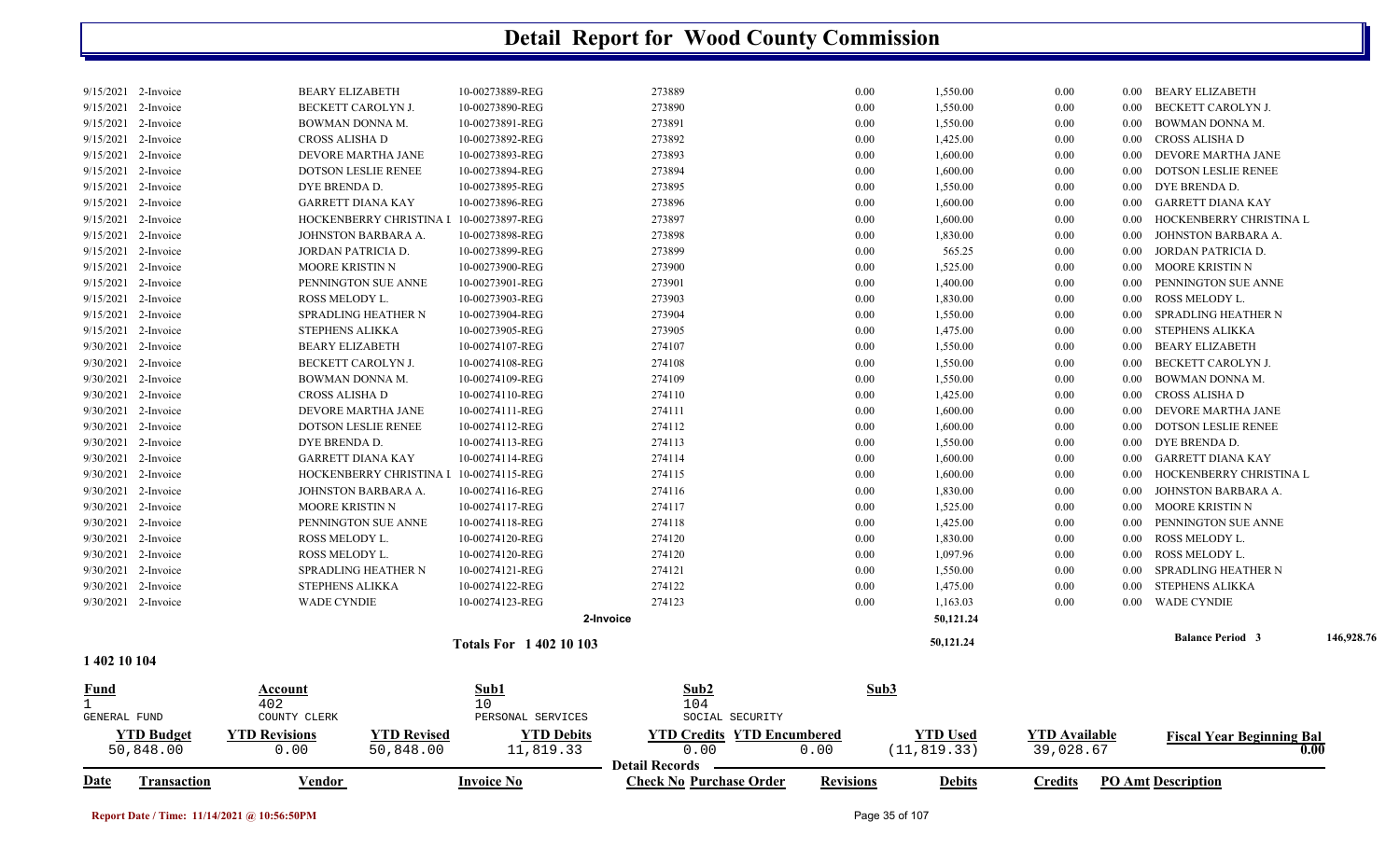|                             |                                            |                                |                                                                                  |                                 | <b>Detail Report for Wood County Commission</b>    |                  |                                 |                                    |                         |                                  |           |
|-----------------------------|--------------------------------------------|--------------------------------|----------------------------------------------------------------------------------|---------------------------------|----------------------------------------------------|------------------|---------------------------------|------------------------------------|-------------------------|----------------------------------|-----------|
| 9/15/2021 2-Invoice         |                                            |                                | DEPARTMENT OF TREASURY 20210915-00<br>3712<br>DEPARTMENT OF TREASURY 20210915-00 |                                 | 3712                                               | 0.00<br>0.00     | 1,572.36<br>367.73              | 0.00<br>0.00                       |                         | $0.00$ FICA<br>$0.00$ MED        |           |
|                             | 9/15/2021 2-Invoice<br>9/30/2021 2-Invoice |                                | DEPARTMENT OF TREASURY 20210930-00                                               |                                 | 3721                                               | 0.00             | 1,686.21                        | 0.00                               |                         | $0.00$ FICA                      |           |
|                             | 9/30/2021 2-Invoice                        |                                | DEPARTMENT OF TREASURY 20210930-00                                               |                                 | 3721                                               | 0.00             | 394.35                          | 0.00                               |                         | $0.00$ MED                       |           |
|                             |                                            |                                |                                                                                  |                                 | 2-Invoice                                          |                  | 4,020.65                        |                                    |                         |                                  |           |
|                             |                                            |                                |                                                                                  |                                 |                                                    |                  |                                 |                                    |                         | <b>Balance Period 3</b>          | 11,819.33 |
| 1 402 10 105                |                                            |                                |                                                                                  | <b>Totals For 140210104</b>     |                                                    |                  | 4,020.65                        |                                    |                         |                                  |           |
| <u>Fund</u><br>$\mathbf{1}$ |                                            | Account<br>402                 |                                                                                  | Sub1<br>10                      | Sub2<br>105                                        | Sub3             |                                 |                                    |                         |                                  |           |
| <b>GENERAL FUND</b>         |                                            | COUNTY CLERK                   |                                                                                  | PERSONAL SERVICES               | INSURANCE PREMIUM                                  |                  |                                 |                                    |                         |                                  |           |
|                             | <b>YTD Budget</b><br>236,910.00            | <b>YTD Revisions</b><br>0.00   | <b>YTD Revised</b><br>236,910.00                                                 | <b>YTD Debits</b><br>52,361.20  | <b>YTD Credits YTD Encumbered</b><br>0.00          | 0.00             | <b>YTD Used</b><br>(52, 361.20) | <b>YTD Available</b><br>184,548.80 |                         | <b>Fiscal Year Beginning Bal</b> | 0.00      |
|                             |                                            |                                |                                                                                  |                                 | <b>Detail Records</b>                              |                  |                                 |                                    |                         |                                  |           |
| Date                        | <b>Transaction</b>                         | Vendor                         |                                                                                  | <b>Invoice No</b>               | <b>Check No Purchase Order</b>                     | <b>Revisions</b> | <b>Debits</b>                   | <b>Credits</b>                     |                         | <b>PO Amt Description</b>        |           |
| 9/1/2021                    | 2-Invoice                                  |                                | HIGHMARK WEST VIRGINIA                                                           | 09012021                        | 3702                                               | 0.00             | 15,122.58                       | 0.00                               | $0.00\,$                | <b>HEALTH PREMIUM</b>            |           |
| 9/3/2021                    | 2-Invoice                                  | <b>RENAISSANCE</b>             |                                                                                  | CNS0000776063                   | 3704                                               | 0.00             | 86.94                           | 0.00                               | $0.00\,$                | <b>ADMIN FEE</b>                 |           |
| 9/3/2021                    | 2-Invoice                                  | MUTUAL OF OMAHA                |                                                                                  | 1239061538                      | 172531                                             | 0.00             | 32.28                           | 0.00                               | $0.00\,$                | <b>BASIC LIFE</b>                |           |
| 9/3/2021                    | 2-Invoice                                  | MUTUAL OF OMAHA                |                                                                                  | 1239061538                      | 172531                                             | 0.00             | 131.11                          | 0.00                               | $0.00\,$                | <b>LTD</b>                       |           |
| 9/3/2021                    | 2-Invoice                                  |                                | VISION SERVICE PLAN (WV)                                                         | 092021                          | 172541                                             | 0.00             | 41.02                           | $0.00\,$                           | $0.00\,$                | <b>SINGLE VISION</b>             |           |
| 9/3/2021                    | 2-Invoice                                  |                                | VISION SERVICE PLAN (WV)                                                         | 092021                          | 172541                                             | 0.00             | 164.25                          | $0.00\,$                           | $0.00\,$                | <b>FAMILY VISION</b>             |           |
| 9/10/2021                   | 2-Invoice                                  | <b>RENAISSANCE</b>             |                                                                                  | 09042021                        | 3709                                               | 0.00             | 121.00                          | 0.00                               | 0.00                    | WEEKLY CLAIMS 09/04              |           |
|                             | $9/14/2021$ 2-Invoice                      | <b>RENAISSANCE</b>             |                                                                                  | 09112021                        | 3713                                               | 0.00             | 152.00                          | $0.00\,$                           | 0.00                    | WEEKLY CLAIMS 09/11              |           |
|                             | $9/15/2021$ 2-Invoice                      |                                | HIGHMARK WEST VIRGINIA                                                           | F210914A4719                    | 3714                                               | 0.00             | 97.33                           | 0.00                               | $0.00\,$                | <b>HRA</b>                       |           |
| 9/22/2021                   | 2-Invoice                                  |                                | HIGHMARK WEST VIRGINIA                                                           | F210921A5676                    | 3716                                               | 0.00             | 85.47                           | 0.00                               | 0.00                    | <b>HRA</b>                       |           |
|                             | 9/28/2021 2-Invoice                        | <b>RENAISSANCE</b>             |                                                                                  | 09252021                        | 3718                                               | 0.00             | 239.00                          | 0.00                               | 0.00                    | WEEKLY CLAIMS 09/25              |           |
|                             |                                            |                                |                                                                                  |                                 | 2-Invoice                                          |                  | 16,272.98                       |                                    |                         |                                  |           |
|                             |                                            | <b>Totals For 1 402 10 105</b> |                                                                                  |                                 |                                                    | 16,272.98        |                                 |                                    | <b>Balance Period 3</b> | 52,361.20                        |           |
| 1 402 10 106                |                                            |                                |                                                                                  |                                 |                                                    |                  |                                 |                                    |                         |                                  |           |
| <u>Fund</u><br>$\mathbf{1}$ |                                            | <b>Account</b><br>402          |                                                                                  | Sub1<br>10<br>PERSONAL SERVICES | Sub2<br>106                                        | Sub3             |                                 |                                    |                         |                                  |           |
| <b>GENERAL FUND</b>         |                                            | COUNTY CLERK                   |                                                                                  |                                 | RETIREMENT                                         |                  |                                 |                                    |                         |                                  |           |
|                             | <b>YTD Budget</b><br>66,468.00             | <b>YTD Revisions</b><br>0.00   | <b>YTD Revised</b><br>66,468.00                                                  | <b>YTD Debits</b><br>16,141.40  | <b>YTD Credits YTD Encumbered</b><br>0.00          | 0.00             | <b>YTD Used</b><br>(16, 141.40) | <b>YTD Available</b><br>50,326.60  |                         | <b>Fiscal Year Beginning Bal</b> | 0.00      |
| <b>Date</b>                 | <b>Transaction</b>                         | Vendor                         |                                                                                  | <b>Invoice No</b>               | Detail Records —<br><b>Check No Purchase Order</b> | <b>Revisions</b> | <b>Debits</b>                   | <b>Credits</b>                     |                         | <b>PO Amt Description</b>        |           |
|                             |                                            |                                |                                                                                  |                                 |                                                    |                  |                                 |                                    |                         |                                  |           |
|                             | $9/15/2021$ 2-Invoice                      |                                | WV PUBLIC EMP RETIREMEN 20210915-00                                              |                                 | 3726                                               | 0.00             | 2,672.09                        | $0.00\,$                           |                         | 0.00 RETIREMENT                  |           |
|                             | 9/30/2021 2-Invoice                        |                                | WV PUBLIC EMP RETIREMEN 20210930-00                                              |                                 | 3726<br>2-Invoice                                  | $0.00\,$         | 2,741.01<br>5,413.10            | 0.00                               |                         | 0.00 RETIREMENT                  |           |
|                             |                                            |                                |                                                                                  | <b>Totals For 1 402 10 106</b>  |                                                    |                  | 5,413.10                        |                                    |                         | <b>Balance Period 3</b>          | 16,141.40 |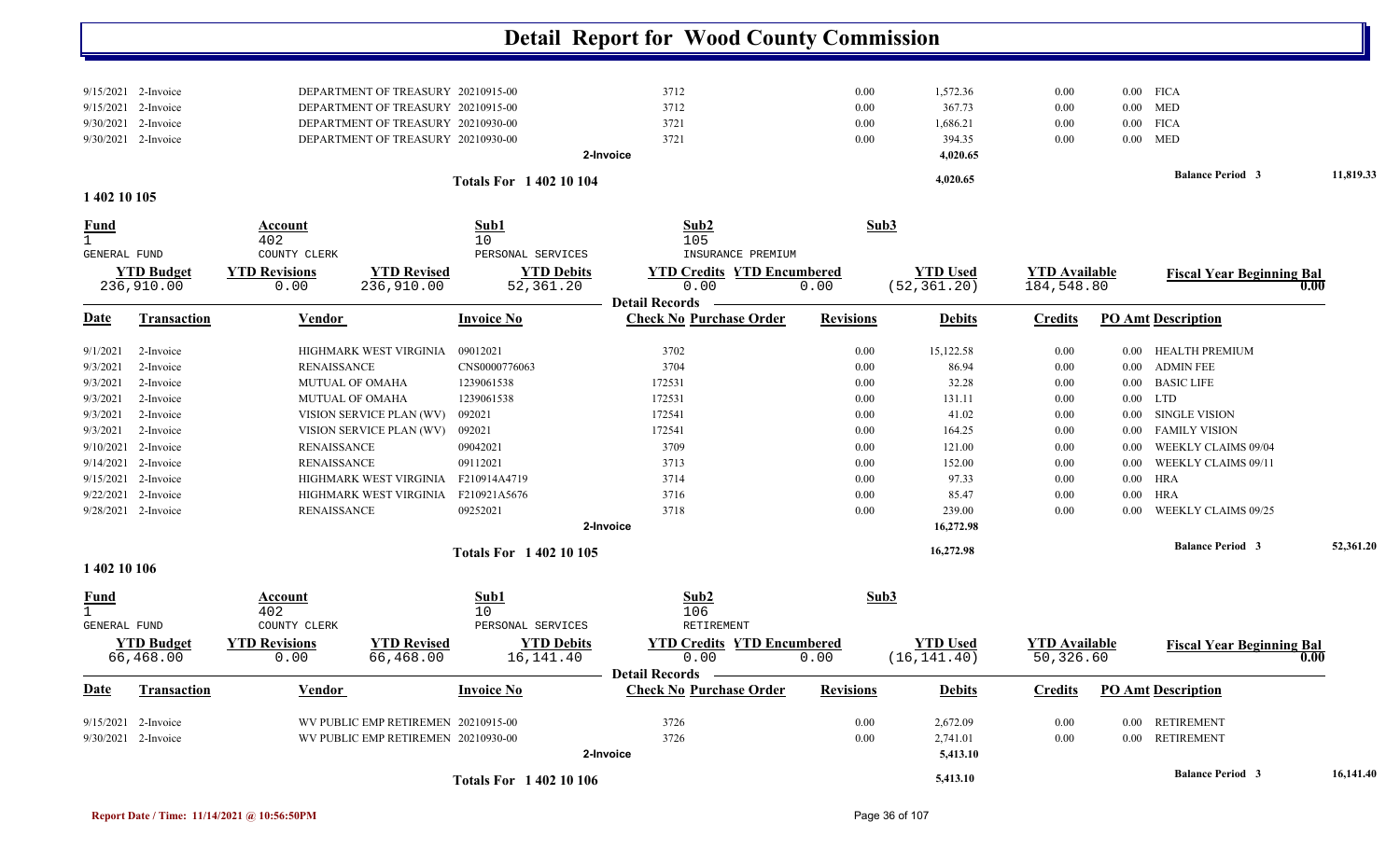#### **1 402 40 220**

| <b>Fund</b><br>$\mathbf{1}$  |                           | Account<br>402                |                                        | Sub1<br>40                     |                       | Sub2                                      | Sub3             |                                |                                  |          |                                                         |          |
|------------------------------|---------------------------|-------------------------------|----------------------------------------|--------------------------------|-----------------------|-------------------------------------------|------------------|--------------------------------|----------------------------------|----------|---------------------------------------------------------|----------|
| <b>GENERAL FUND</b>          |                           | COUNTY CLERK                  |                                        | CONTRACTURAL SERVICES          |                       | 220<br>ADVERTISING                        |                  |                                |                                  |          |                                                         |          |
|                              | <b>YTD Budget</b>         | <b>YTD Revisions</b>          | <b>YTD Revised</b>                     | <b>YTD Debits</b>              |                       | <b>YTD Credits YTD Encumbered</b>         |                  | <b>YTD</b> Used                | <b>YTD Available</b>             |          | <b>Fiscal Year Beginning Bal</b>                        |          |
|                              | 12,000.00                 | 0.00                          | 12,000.00                              | 4,022.83                       |                       | 0.00                                      | 0.00             | (4,022.83)                     | 7,977.17                         |          | 0.00                                                    |          |
|                              |                           |                               |                                        |                                | <b>Detail Records</b> |                                           |                  |                                |                                  |          |                                                         |          |
| Date                         | Transaction               | <b>Vendor</b>                 |                                        | <b>Invoice No</b>              |                       | <b>Check No Purchase Order</b>            | <b>Revisions</b> | <b>Debits</b>                  | <b>Credits</b>                   |          | <b>PO Amt Description</b>                               |          |
| 9/16/2021                    | 5-Journal Entry           |                               | PARKERSBURG NEWS & SEN' 20210914051001 |                                |                       |                                           | 0.00             | 1,221.40                       | 0.00                             | 0.00     | WOOD CO FINANCE-4019-PARKERSBURG                        |          |
| 9/16/2021                    | 5-Journal Entry           |                               | PARKERSBURG NEWS & SEN' 20210914092001 |                                |                       |                                           | 0.00             | 700.43                         | $0.00\,$                         | 0.00     | WOOD CO FINANCE-4019-PARKERSBURG                        |          |
| 9/16/2021                    | 5-Journal Entry           |                               | PARKERSBURG NEWS & SEN 20210914109001  |                                |                       |                                           | 0.00             | 42.95                          | 0.00                             | 0.00     | WOOD CO FINANCE-4019-PARKERSBURG                        |          |
| 9/16/2021                    | 5-Journal Entry           |                               | PARKERSBURG NEWS & SEN' 20210914111001 |                                |                       |                                           | 0.00             | 766.40                         | 0.00                             | 0.00     | WOOD CO FINANCE-4019-PARKERSBURG                        |          |
|                              |                           |                               |                                        |                                | 5-Journal Entry       |                                           |                  | 2,731.18                       |                                  |          |                                                         |          |
|                              |                           |                               |                                        | <b>Totals For 1 402 40 220</b> |                       |                                           |                  | 2,731.18                       |                                  |          | <b>Balance Period 3</b>                                 | 4,022.83 |
| 1 402 55 341                 |                           |                               |                                        |                                |                       |                                           |                  |                                |                                  |          |                                                         |          |
| Fund                         |                           | Account                       |                                        | Sub1                           |                       | Sub2                                      | Sub3             |                                |                                  |          |                                                         |          |
| $\mathbf{1}$<br>GENERAL FUND |                           | 402<br>COUNTY CLERK           |                                        | 55<br>COMMODITIES              |                       | 341<br>SUPPLIES/MATERIALS                 |                  |                                |                                  |          |                                                         |          |
|                              | <b>YTD Budget</b>         |                               | <b>YTD Revised</b>                     |                                |                       |                                           |                  |                                |                                  |          |                                                         |          |
|                              | 10,000.00                 | <b>YTD Revisions</b><br>44.00 | 10,044.00                              | <b>YTD Debits</b><br>2,368.37  |                       | <b>YTD Credits YTD Encumbered</b><br>0.00 | 578.32           | <b>YTD Used</b><br>(2, 368.37) | <b>YTD</b> Available<br>7,097.31 |          | <b>Fiscal Year Beginning Bal</b><br>0.00                |          |
|                              |                           |                               |                                        |                                | <b>Detail Records</b> |                                           |                  |                                |                                  |          |                                                         |          |
|                              |                           |                               |                                        |                                |                       |                                           |                  |                                |                                  |          |                                                         |          |
| Date                         | Transaction               | <b>Vendor</b>                 |                                        | <b>Invoice No</b>              |                       | <b>Check No Purchase Order</b>            | <b>Revisions</b> | <b>Debits</b>                  | <b>Credits</b>                   |          | <b>PO Amt Description</b>                               |          |
| 9/23/2021                    | 1-Purchase Order          | OFFICE DEPOT                  |                                        |                                |                       | 84892                                     | 0.00             | 0.00                           | 0.00                             | 99.88    | STAPLER; POST ITS; PENS; LEGAL PADS; T                  |          |
| 9/30/2021                    | 1-Purchase Order          | OFFICE DEPOT                  |                                        |                                |                       | 84915                                     | 0.00             | 0.00                           | $0.00\,$                         | 93.22    | ROLODEX; PENS; POST IT NOTES; HIGHLIC                   |          |
| 9/30/2021                    | 1-Purchase Order          | STATIONERS INC                |                                        |                                |                       | 84912                                     | 0.00             | 0.00                           | 0.00                             | $0.00\,$ | BROTHER INTELLIFAX FAX MACHINE; FAI                     |          |
|                              |                           |                               |                                        |                                | 1-Purchase Order      |                                           |                  |                                |                                  |          |                                                         |          |
| 9/10/2021                    | 2-Invoice                 |                               | <b>CRYSTAL SPRING WATER</b>            | 707486                         | 172551                |                                           | 0.00             | 25.00                          | 0.00                             | 0.00     | <b>CUST ID WOOCLE - WATER</b>                           |          |
| 9/10/2021                    | 2-Invoice                 |                               | CRYSTAL SPRING WATER                   | 08214368                       | 172551                |                                           | 0.00             | 16.00                          | $0.00\,$                         | 0.00     | CUST ID WOOCLE - AUG COOLER RENT                        |          |
| 9/10/2021                    | 2-Invoice                 | OFFICE DEPOT                  |                                        | 189653371001                   | 172565                | 84800                                     | 0.00             | 61.18                          | 0.00                             |          | (61.18) Scotch Packing Tape #444970                     |          |
| 9/10/2021                    | 2-Invoice                 | OFFICE DEPOT                  |                                        | 189653371001                   |                       | 84800                                     | 0.00             | 0.00                           | $0.00\,$                         | $0.00\,$ | Swingline Premium Staples 5 pack #745922                |          |
| 9/10/2021                    | 2-Invoice                 | OFFICE DEPOT                  |                                        | 189653371001                   |                       | 84800                                     | 0.00             | 0.00                           | 0.00                             | 0.00     | Tombow Correction Tape 4 pack #369589                   |          |
| 9/10/2021                    | 2-Invoice                 | OFFICE DEPOT                  |                                        | 189653371001                   |                       | 84800                                     | 0.00             | 0.00                           | 0.00                             | 0.00     | Pilot G2 Gel Pens Fine Point 8 pack #824832             |          |
|                              | $9/10/2021$ 2-Invoice     | STATIONERS INC                |                                        | 121299-0                       | 172579                | 84801                                     | 0.00             | 251.80                         | 0.00                             |          | (251.80) Smead End Tab Legal Manilla File Folders #2713 |          |
|                              |                           |                               |                                        | 2-Invoice                      |                       |                                           |                  | 353.98                         |                                  |          |                                                         |          |
| 9/16/2021                    | 5-Journal Entry           | HR DIRECT                     |                                        | 20210914102001                 |                       |                                           | 0.00             | 133.43                         | 0.00                             | 0.00     | BARBARA JOHNSTON-3722-HRDIRECT/PO                       |          |
| 9/16/2021                    | 5-Journal Entry           | <b>LEXIS NEXIS</b>            |                                        | 20210914021001                 |                       |                                           | 0.00             | 1,239.07                       | $0.00\,$                         | 0.00     | WOOD CO FINANCE-4019-REI MATTHEW E                      |          |
| 9/16/2021                    | 5-Journal Entry           | <b>LEXIS NEXIS</b>            |                                        | 20210914099001                 |                       |                                           | 0.00             | 234.99                         | $0.00\,$                         | 0.00     | WOOD CO FINANCE-4019-REI MATTHEW E                      |          |
| 9/16/2021                    | 5-Journal Entry           |                               | PARKERSBURG NEWS & SEN' 20210914052001 |                                |                       |                                           | 0.00             | 255.00                         | 0.00                             | 0.00     | WOOD CO FINANCE-4019-PARKERSBURG                        |          |
|                              | 9/16/2021 5-Journal Entry | STATIONERS INC                |                                        | 20210914063001                 |                       | 84510 PY2021                              | 0.00             | 44.07                          | 0.00                             |          | (44.07) CUSTOM DATE STAMP FOR FINANCE WOC               |          |
|                              |                           |                               |                                        |                                | 5-Journal Entry       |                                           |                  | 1,906.56                       |                                  |          | <b>Balance Period 3</b>                                 | 2,368.37 |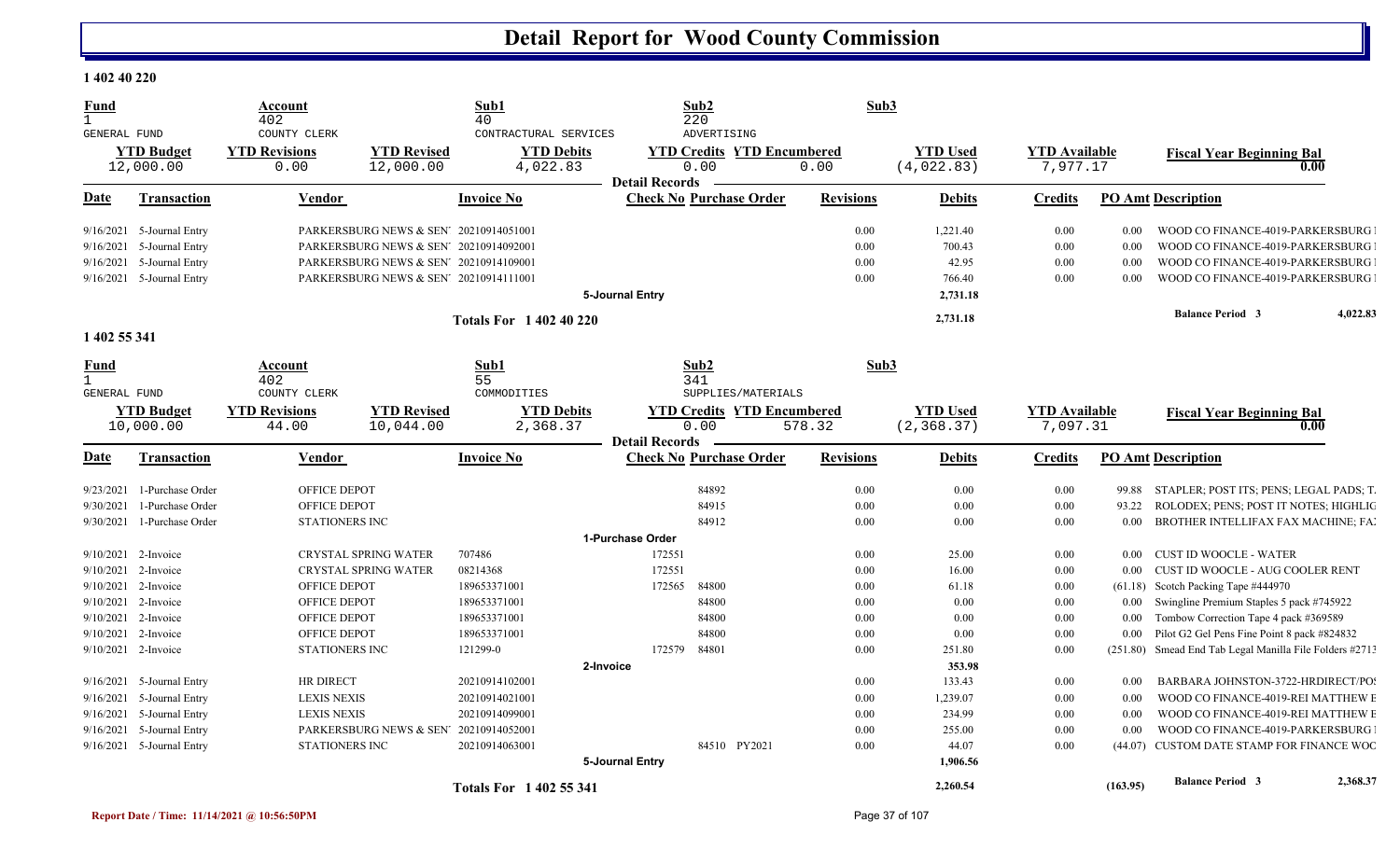#### **1 403 10 101**

| Fund                |                       | Account<br>403           |                            | Sub1<br>10                  | Sub2<br>101                                             | Sub3             |                 |                      |          |                                  |           |
|---------------------|-----------------------|--------------------------|----------------------------|-----------------------------|---------------------------------------------------------|------------------|-----------------|----------------------|----------|----------------------------------|-----------|
| GENERAL FUND        |                       | CIRCUIT CLERK            |                            | PERSONAL SERVICES           | ELECTED OFFICIALS                                       |                  |                 |                      |          |                                  |           |
|                     | <b>YTD Budget</b>     | <b>YTD Revisions</b>     | <b>YTD Revised</b>         | <b>YTD Debits</b>           | <b>YTD Credits YTD Encumbered</b>                       |                  | <b>YTD Used</b> | <b>YTD</b> Available |          | <b>Fiscal Year Beginning Bal</b> |           |
|                     | 62,093.00             | 0.00                     | 62,093.00                  | 15,523.26                   | 0.00                                                    | 0.00             | (15, 523.26)    | 46,569.74            |          | 0.00                             |           |
| Date                | <b>Transaction</b>    | Vendor                   |                            | <b>Invoice No</b>           | <b>Detail Records</b><br><b>Check No Purchase Order</b> | <b>Revisions</b> | <b>Debits</b>   | <b>Credits</b>       |          | <b>PO Amt Description</b>        |           |
|                     |                       |                          |                            |                             |                                                         |                  |                 |                      |          |                                  |           |
|                     | 9/15/2021 2-Invoice   | RIDGWAY CELESTE A.       |                            | 10-00273918-REG             | 273918                                                  | 0.00             | 2,587.21        | 0.00                 | $0.00\,$ | RIDGWAY CELESTE A.               |           |
|                     | $9/30/2021$ 2-Invoice | RIDGWAY CELESTE A.       |                            | 10-00274136-REG             | 274136                                                  | 0.00             | 2,587.21        | 0.00                 | 0.00     | RIDGWAY CELESTE A.               |           |
|                     |                       |                          |                            |                             | 2-Invoice                                               |                  | 5,174.42        |                      |          |                                  |           |
|                     |                       |                          |                            | <b>Totals For 140310101</b> |                                                         |                  | 5,174.42        |                      |          | <b>Balance Period 3</b>          | 15,523.26 |
| 1 403 10 103        |                       |                          |                            |                             |                                                         |                  |                 |                      |          |                                  |           |
| <b>Fund</b>         |                       | Account                  |                            | Sub1                        | Sub2                                                    | Sub3             |                 |                      |          |                                  |           |
| $\mathbf{1}$        |                       | 403                      |                            | 10                          | 103                                                     |                  |                 |                      |          |                                  |           |
| <b>GENERAL FUND</b> |                       | CIRCUIT CLERK            |                            | PERSONAL SERVICES           | SALARIES-DEPUTIES                                       |                  |                 |                      |          |                                  |           |
|                     | <b>YTD Budget</b>     | <b>YTD Revisions</b>     | <b>YTD Revised</b>         | <b>YTD Debits</b>           | <b>YTD Credits YTD Encumbered</b>                       |                  | <b>YTD Used</b> | <b>YTD Available</b> |          | <b>Fiscal Year Beginning Bal</b> |           |
|                     | 428,102.00            | 0.00                     | 428,102.00                 | 107,025.25                  | 0.00                                                    | 0.00             | (107, 025.25)   | 321,076.75           |          | 0.00                             |           |
|                     |                       |                          |                            |                             | <b>Detail Records</b>                                   |                  |                 |                      |          |                                  |           |
| Date                | <b>Transaction</b>    | Vendor                   |                            | <b>Invoice No</b>           | <b>Check No Purchase Order</b>                          | <b>Revisions</b> | <b>Debits</b>   | <b>Credits</b>       |          | <b>PO Amt Description</b>        |           |
|                     | 9/15/2021 2-Invoice   | <b>BONNELL CRYSTAL</b>   |                            | 10-00273906-REG             | 273906                                                  | 0.00             | 1,279.08        | 0.00                 | $0.00\,$ | BONNELL CRYSTAL                  |           |
| 9/15/2021           | 2-Invoice             |                          | DAUGHERTY ANDREA M         | 10-00273907-REG             | 273907                                                  | 0.00             | 1,279.08        | 0.00                 | 0.00     | DAUGHERTY ANDREA M               |           |
| 9/15/2021           | 2-Invoice             | HENRIE MARGARET J        |                            | 10-00273909-REG             | 273909                                                  | 0.00             | 1,276.25        | 0.00                 | 0.00     | HENRIE MARGARET J                |           |
| 9/15/2021           | 2-Invoice             | JACKS DEBORAH KAY        |                            | 10-00273910-REG             | 273910                                                  | 0.00             | 1,482.79        | 0.00                 | 0.00     | JACKS DEBORAH KAY                |           |
| 9/15/2021           | 2-Invoice             | KAUFMAN DENISE A.        |                            | 10-00273911-REG             | 273911                                                  | 0.00             | 1,566.26        | 0.00                 | $0.00\,$ | KAUFMAN DENISE A.                |           |
| 9/15/2021           | 2-Invoice             | LALLATHIN DONNA M        |                            | 10-00273913-REG             | 273913                                                  | 0.00             | 1,275.58        | 0.00                 | $0.00\,$ | LALLATHIN DONNA M                |           |
| 9/15/2021           | 2-Invoice             | LEACH AMY S.             |                            | 10-00273914-REG             | 273914                                                  | 0.00             | 1,368.00        | 0.00                 | $0.00\,$ | LEACH AMY S.                     |           |
|                     | 9/15/2021 2-Invoice   | <b>MILLER DAWN</b>       |                            | 10-00273915-REG             | 273915                                                  | 0.00             | 1,278.75        | 0.00                 | $0.00\,$ | <b>MILLER DAWN</b>               |           |
| 9/15/2021           | 2-Invoice             |                          | <b>PALMER ERICA NICOLE</b> | 10-00273917-REG             | 273917                                                  | 0.00             | 1,266.58        | 0.00                 | $0.00\,$ | PALMER ERICA NICOLE              |           |
| 9/15/2021           | 2-Invoice             |                          | ROCKHOLD MICHELE LYNN      | 10-00273919-REG             | 273919                                                  | 0.00             | 2,002.61        | 0.00                 | 0.00     | ROCKHOLD MICHELE LYNN            |           |
| 9/15/2021           | 2-Invoice             | <b>WALTERS TERESA G.</b> |                            | 10-00273920-REG             | 273920                                                  | 0.00             | 1,760.12        | 0.00                 | 0.00     | <b>WALTERS TERESA G.</b>         |           |
|                     | 9/15/2021 2-Invoice   | WILLIAMS TRACY A.        |                            | 10-00273921-REG             | 273921                                                  | 0.00             | 2,002.44        | 0.00                 | 0.00     | WILLIAMS TRACY A.                |           |
| 9/30/2021           | 2-Invoice             | <b>BONNELL CRYSTAL</b>   |                            | 10-00274124-REG             | 274124                                                  | 0.00             | 1,279.08        | 0.00                 | 0.00     | <b>BONNELL CRYSTAL</b>           |           |
|                     | 9/30/2021 2-Invoice   |                          | DAUGHERTY ANDREA M         | 10-00274125-REG             | 274125                                                  | 0.00             | 1,279.08        | 0.00                 | 0.00     | DAUGHERTY ANDREA M               |           |
|                     | 9/30/2021 2-Invoice   | HENRIE MARGARET J        |                            | 10-00274127-REG             | 274127                                                  | 0.00             | 1,276.25        | 0.00                 | 0.00     | HENRIE MARGARET J                |           |
|                     | 9/30/2021 2-Invoice   | JACKS DEBORAH KAY        |                            | 10-00274128-REG             | 274128                                                  | 0.00             | 1,482.79        | 0.00                 | 0.00     | JACKS DEBORAH KAY                |           |
|                     | 9/30/2021 2-Invoice   | KAUFMAN DENISE A.        |                            | 10-00274129-REG             | 274129                                                  | 0.00             | 1,566.26        | 0.00                 | 0.00     | KAUFMAN DENISE A.                |           |
| 9/30/2021           | 2-Invoice             | LALLATHIN DONNA M        |                            | 10-00274131-REG             | 274131                                                  | 0.00             | 1,275.58        | 0.00                 | 0.00     | LALLATHIN DONNA M                |           |
|                     | $9/30/2021$ 2-Invoice | <b>LEACH AMY S.</b>      |                            | 10-00274132-REG             | 274132                                                  | 0.00             | 1,368.00        | 0.00                 | $0.00\,$ | LEACH AMY S.                     |           |
|                     | 9/30/2021 2-Invoice   | <b>MILLER DAWN</b>       |                            | 10-00274133-REG             | 274133                                                  | 0.00             | 1,278.75        | 0.00                 | $0.00\,$ | <b>MILLER DAWN</b>               |           |
|                     | 9/30/2021 2-Invoice   |                          | PALMER ERICA NICOLE        | 10-00274135-REG             | 274135                                                  | 0.00             | 1,266.58        | 0.00                 | $0.00\,$ | PALMER ERICA NICOLE              |           |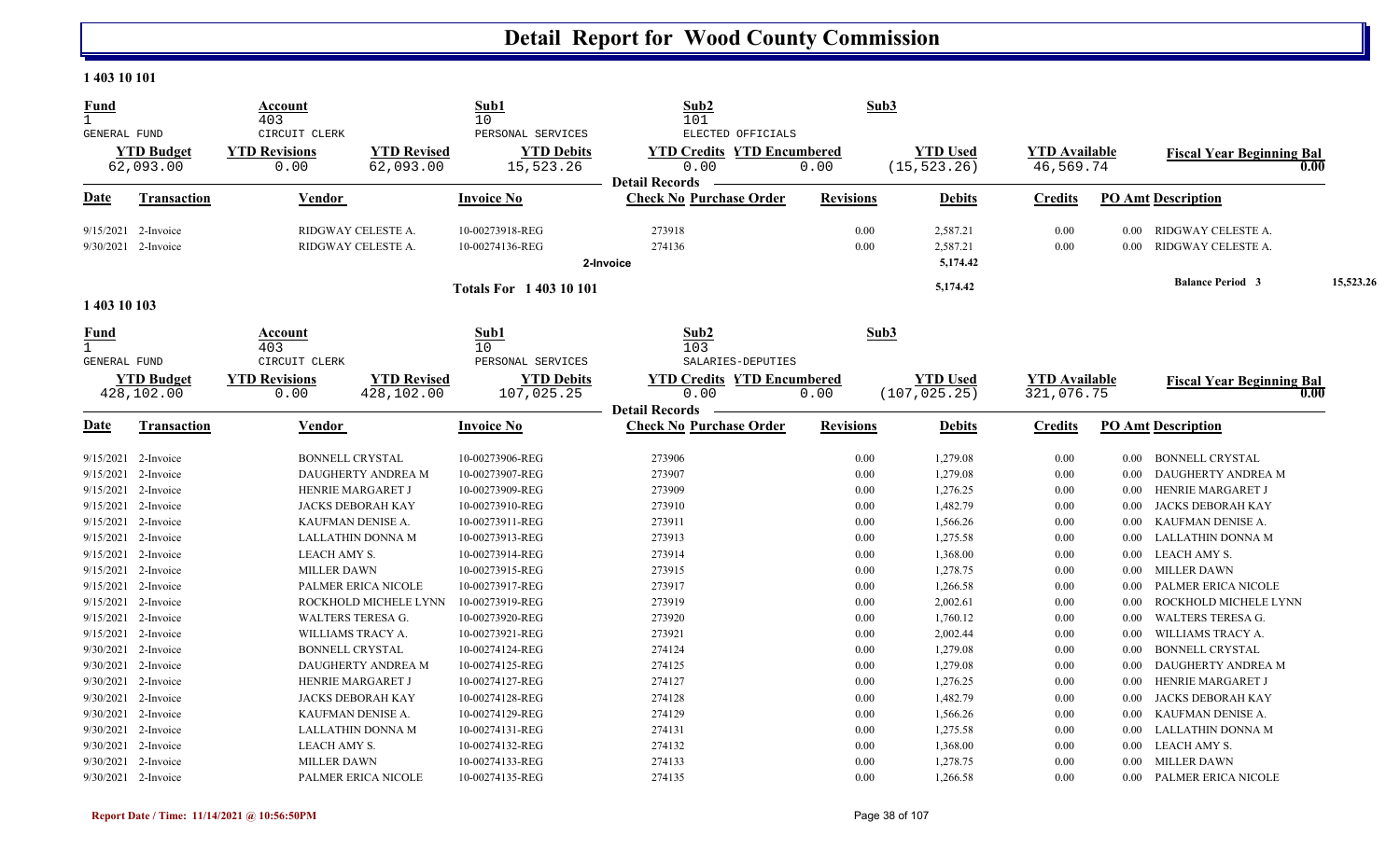|                                                                      |                                                                            |                                                          |                                                                                                                                                      |                                                                 | <b>Detail Report for Wood County Commission</b>                    |                                              |                                                                      |                                              |                                                      |                                                                                                                            |      |            |
|----------------------------------------------------------------------|----------------------------------------------------------------------------|----------------------------------------------------------|------------------------------------------------------------------------------------------------------------------------------------------------------|-----------------------------------------------------------------|--------------------------------------------------------------------|----------------------------------------------|----------------------------------------------------------------------|----------------------------------------------|------------------------------------------------------|----------------------------------------------------------------------------------------------------------------------------|------|------------|
|                                                                      | $9/30/2021$ 2-Invoice<br>9/30/2021 2-Invoice<br>9/30/2021 2-Invoice        | WILLIAMS TRACY A.                                        | ROCKHOLD MICHELE LYNN 10-00274137-REG<br>WALTERS TERESA G.                                                                                           | 10-00274138-REG<br>10-00274139-REG                              | 274137<br>274138<br>274139<br>2-Invoice                            | $0.00\,$<br>0.00<br>0.00                     | 2,002.61<br>1,760.12<br>2,002.44<br>35,675.08                        | 0.00<br>0.00<br>0.00                         | $0.00\,$<br>0.00                                     | 0.00 ROCKHOLD MICHELE LYNN<br>WALTERS TERESA G.<br>WILLIAMS TRACY A.                                                       |      |            |
| 1 403 10 104                                                         |                                                                            |                                                          |                                                                                                                                                      | <b>Totals For 1 403 10 103</b>                                  |                                                                    |                                              | 35,675.08                                                            |                                              |                                                      | <b>Balance Period 3</b>                                                                                                    |      | 107,025.25 |
| <b>Fund</b><br>1<br><b>GENERAL FUND</b>                              |                                                                            | Account<br>403<br>CIRCUIT CLERK                          |                                                                                                                                                      | Sub1<br>10<br>PERSONAL SERVICES                                 | Sub2<br>104<br>SOCIAL SECURITY                                     | Sub3                                         |                                                                      |                                              |                                                      |                                                                                                                            |      |            |
|                                                                      | <b>YTD Budget</b><br>39,412.00                                             | <b>YTD Revisions</b><br>0.00                             | <b>YTD Revised</b><br>39, 412.00                                                                                                                     | <b>YTD Debits</b><br>9,405.37                                   | <b>YTD Credits YTD Encumbered</b><br>0.00<br><b>Detail Records</b> | 0.00                                         | <b>YTD Used</b><br>(9, 405.37)                                       | <b>YTD Available</b><br>30,006.63            |                                                      | <b>Fiscal Year Beginning Bal</b>                                                                                           | 0.00 |            |
| Date                                                                 | <b>Transaction</b>                                                         | <b>Vendor</b>                                            |                                                                                                                                                      | <b>Invoice No</b>                                               | <b>Check No Purchase Order</b>                                     | <b>Revisions</b>                             | <b>Debits</b>                                                        | <b>Credits</b>                               |                                                      | <b>PO Amt Description</b>                                                                                                  |      |            |
| 9/15/2021<br>9/30/2021                                               | $9/15/2021$ 2-Invoice<br>2-Invoice<br>2-Invoice<br>9/30/2021 2-Invoice     |                                                          | DEPARTMENT OF TREASURY 20210915-00<br>DEPARTMENT OF TREASURY 20210915-00<br>DEPARTMENT OF TREASURY 20210930-00<br>DEPARTMENT OF TREASURY 20210930-00 |                                                                 | 3712<br>3712<br>3721<br>3721<br>2-Invoice                          | 0.00<br>0.00<br>0.00<br>0.00                 | 1,265.18<br>295.86<br>1,295.27<br>302.93<br>3,159.24                 | 0.00<br>0.00<br>0.00<br>0.00                 | $0.00\,$<br>$0.00\,$                                 | $0.00$ FICA<br>$0.00$ MED<br><b>FICA</b><br>MED                                                                            |      |            |
| 1 403 10 105                                                         |                                                                            |                                                          |                                                                                                                                                      | <b>Totals For 140310104</b>                                     |                                                                    |                                              | 3,159.24                                                             |                                              |                                                      | <b>Balance Period 3</b>                                                                                                    |      | 9,405.37   |
| <b>Fund</b><br>$\mathbf{1}$<br>GENERAL FUND                          |                                                                            | Account<br>403<br>CIRCUIT CLERK                          |                                                                                                                                                      | Sub1<br>10<br>PERSONAL SERVICES                                 | Sub2<br>105<br>INSURANCE PREMIUM                                   | Sub3                                         |                                                                      |                                              |                                                      |                                                                                                                            |      |            |
|                                                                      | <b>YTD Budget</b><br>167,491.00                                            | <b>YTD Revisions</b><br>0.00                             | <b>YTD Revised</b><br>167,491.00                                                                                                                     | <b>YTD Debits</b><br>41,676.95                                  | <b>YTD Credits YTD Encumbered</b><br>0.00<br><b>Detail Records</b> | 0.00                                         | <b>YTD Used</b><br>(41, 676.95)                                      | <b>YTD Available</b><br>125,814.05           |                                                      | <b>Fiscal Year Beginning Bal</b>                                                                                           | 0.00 |            |
| Date                                                                 | <b>Transaction</b>                                                         | Vendor                                                   |                                                                                                                                                      | <b>Invoice No</b>                                               | <b>Check No Purchase Order</b>                                     | <b>Revisions</b>                             | <b>Debits</b>                                                        | <b>Credits</b>                               |                                                      | <b>PO Amt Description</b>                                                                                                  |      |            |
| 9/1/2021<br>9/3/2021<br>9/3/2021<br>9/3/2021<br>9/3/2021<br>9/3/2021 | 2-Invoice<br>2-Invoice<br>2-Invoice<br>2-Invoice<br>2-Invoice<br>2-Invoice | <b>RENAISSANCE</b><br>MUTUAL OF OMAHA<br>MUTUAL OF OMAHA | HIGHMARK WEST VIRGINIA<br>VISION SERVICE PLAN (WV)<br>VISION SERVICE PLAN (WV) 092021                                                                | 09012021<br>CNS0000776063<br>1239061538<br>1239061538<br>092021 | 3702<br>3704<br>172531<br>172531<br>172541<br>172541<br>2-Invoice  | 0.00<br>0.00<br>0.00<br>0.00<br>0.00<br>0.00 | 13,460.47<br>74.52<br>28.34<br>102.12<br>35.16<br>91.25<br>13,791.86 | 0.00<br>0.00<br>0.00<br>0.00<br>0.00<br>0.00 | $0.00\,$<br>$0.00\,$<br>$0.00\,$<br>$0.00\,$<br>0.00 | 0.00 HEALTH PREMIUM<br><b>ADMIN FEE</b><br><b>BASIC LIFE</b><br><b>LTD</b><br><b>SINGLE VISION</b><br><b>FAMILY VISION</b> |      |            |
| .                                                                    |                                                                            |                                                          |                                                                                                                                                      | Totals For 1 403 10 105                                         |                                                                    |                                              | 13,791.86                                                            |                                              |                                                      | <b>Balance Period 3</b>                                                                                                    |      | 41,676.95  |

**1 403 10 106**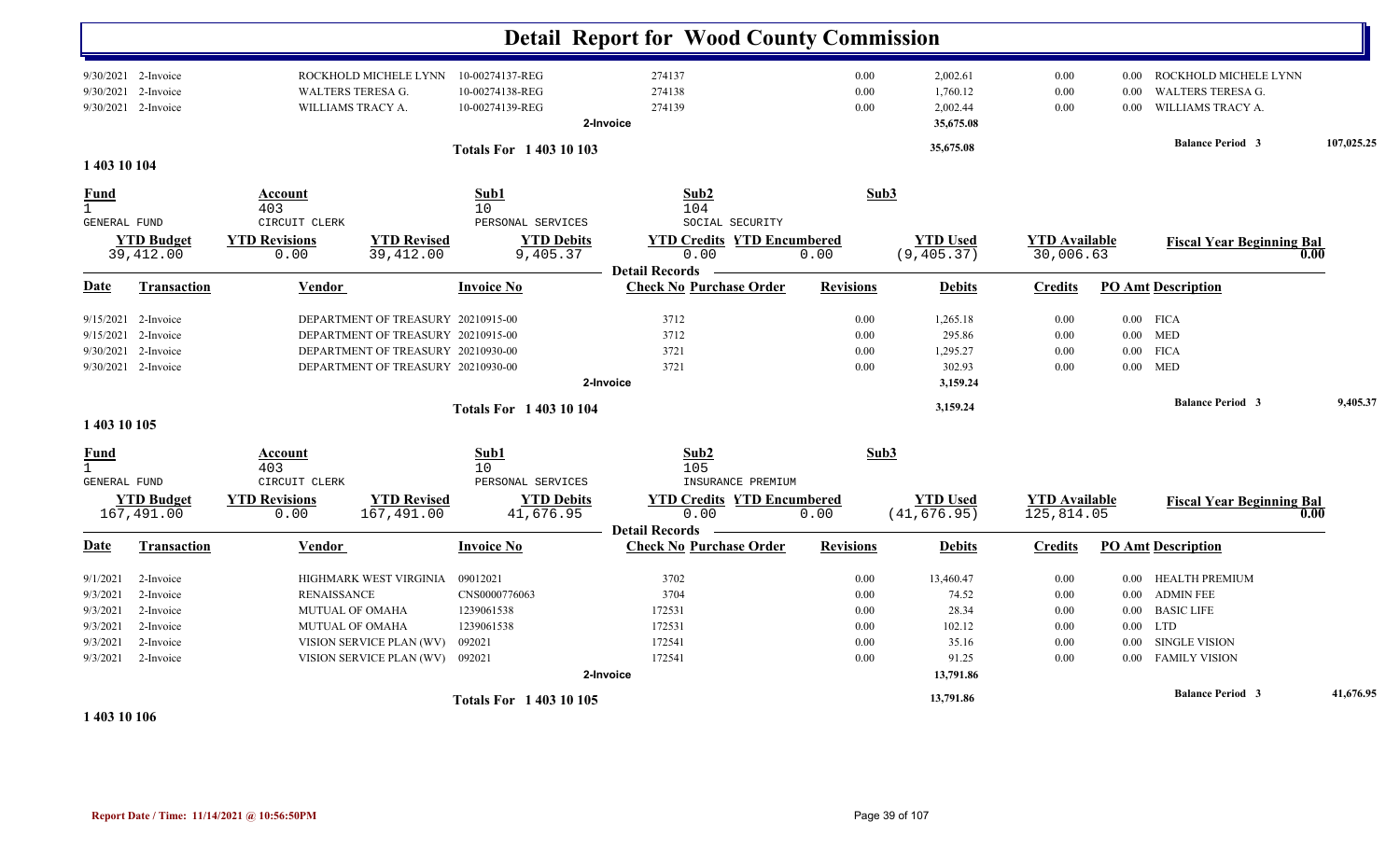| <b>Fund</b><br>$\mathbf{1}$                        |                                                                                                                                        | Account<br>403                                                         |                                                                            | Sub1<br>10                                                                                                     | Sub2<br>106                                                           | Sub3                                         |                                                                      |                                              |                                      |                                                                                                                                |           |
|----------------------------------------------------|----------------------------------------------------------------------------------------------------------------------------------------|------------------------------------------------------------------------|----------------------------------------------------------------------------|----------------------------------------------------------------------------------------------------------------|-----------------------------------------------------------------------|----------------------------------------------|----------------------------------------------------------------------|----------------------------------------------|--------------------------------------|--------------------------------------------------------------------------------------------------------------------------------|-----------|
| GENERAL FUND                                       | <b>YTD Budget</b><br>49,119.00                                                                                                         | CIRCUIT CLERK<br><b>YTD Revisions</b><br>0.00                          | <b>YTD Revised</b><br>49,119.00                                            | PERSONAL SERVICES<br><b>YTD Debits</b><br>12,254.82                                                            | RETIREMENT<br><b>YTD Credits YTD Encumbered</b><br>0.00               | 0.00                                         | <b>YTD Used</b><br>(12, 254.82)                                      | <b>YTD Available</b><br>36,864.18            |                                      | <b>Fiscal Year Beginning Bal</b><br>0.00                                                                                       |           |
| Date                                               | <b>Transaction</b>                                                                                                                     | Vendor                                                                 |                                                                            | <b>Invoice No</b>                                                                                              | <b>Detail Records</b><br><b>Check No Purchase Order</b>               | <b>Revisions</b>                             | <b>Debits</b>                                                        | <b>Credits</b>                               |                                      | <b>PO Amt Description</b>                                                                                                      |           |
|                                                    | 9/15/2021 2-Invoice<br>9/30/2021 2-Invoice                                                                                             |                                                                        | WV PUBLIC EMP RETIREMEN 20210915-00<br>WV PUBLIC EMP RETIREMEN 20210930-00 |                                                                                                                | 3726<br>3726<br>2-Invoice                                             | 0.00<br>0.00                                 | 2,042.47<br>2,042.47<br>4,084.94                                     | 0.00<br>0.00                                 | $0.00\,$                             | 0.00 RETIREMENT<br>RETIREMENT                                                                                                  |           |
| 1 403 10 109                                       |                                                                                                                                        |                                                                        |                                                                            | <b>Totals For 1 403 10 106</b>                                                                                 |                                                                       |                                              | 4,084.94                                                             |                                              |                                      | <b>Balance Period 3</b>                                                                                                        | 12,254.82 |
| <b>Fund</b><br>$\mathbf{1}$<br>GENERAL FUND        |                                                                                                                                        | Account<br>403<br>CIRCUIT CLERK                                        |                                                                            | Sub1<br>10<br>PERSONAL SERVICES                                                                                | Sub2<br>109<br>EXTRA HELP                                             | Sub3                                         |                                                                      |                                              |                                      |                                                                                                                                |           |
|                                                    | <b>YTD Budget</b><br>24,000.00                                                                                                         | <b>YTD Revisions</b><br>0.00                                           | <b>YTD Revised</b><br>24,000.00                                            | <b>YTD Debits</b><br>6,400.00                                                                                  | <b>YTD Credits YTD Encumbered</b><br>0.00<br><b>Detail Records</b>    | 0.00                                         | <b>YTD</b> Used<br>(6, 400.00)                                       | <b>YTD</b> Available<br>17,600.00            |                                      | <b>Fiscal Year Beginning Bal</b><br>0.00                                                                                       |           |
| Date                                               | <b>Transaction</b>                                                                                                                     | <b>Vendor</b>                                                          |                                                                            | <b>Invoice No</b>                                                                                              | <b>Check No Purchase Order</b>                                        | <b>Revisions</b>                             | <b>Debits</b>                                                        | <b>Credits</b>                               |                                      | <b>PO Amt Description</b>                                                                                                      |           |
|                                                    | 9/15/2021 2-Invoice<br>9/15/2021 2-Invoice<br>9/15/2021 2-Invoice<br>9/30/2021 2-Invoice<br>9/30/2021 2-Invoice<br>9/30/2021 2-Invoice | KUCZKO JULIE D<br>O'CONNOR MONA L<br>KUCZKO JULIE D<br>O'CONNOR MONA L | <b>FORSHEY BARBARA S.</b><br>FORSHEY BARBARA S.                            | 10-00273908-REG<br>10-00273912-REG<br>10-00273916-REG<br>10-00274126-REG<br>10-00274130-REG<br>10-00274134-REG | 273908<br>273912<br>273916<br>274126<br>274130<br>274134<br>2-Invoice | 0.00<br>0.00<br>0.00<br>0.00<br>0.00<br>0.00 | 200.00<br>400.00<br>400.00<br>250.00<br>600.00<br>600.00<br>2,450.00 | 0.00<br>0.00<br>0.00<br>0.00<br>0.00<br>0.00 | 0.00<br>0.00<br>0.00<br>0.00<br>0.00 | 0.00 FORSHEY BARBARA S.<br>KUCZKO JULIE D<br>O'CONNOR MONA L<br><b>FORSHEY BARBARA S.</b><br>KUCZKO JULIE D<br>O'CONNOR MONA L |           |
| 1 403 55 341                                       |                                                                                                                                        |                                                                        |                                                                            | <b>Totals For 140310109</b>                                                                                    |                                                                       |                                              | 2,450.00                                                             |                                              |                                      | <b>Balance Period 3</b>                                                                                                        | 6,400.00  |
| <u>Fund</u><br>$\mathbf{1}$<br><b>GENERAL FUND</b> |                                                                                                                                        | Account<br>403<br>CIRCUIT CLERK                                        |                                                                            | Sub1<br>55<br>COMMODITIES                                                                                      | Sub2<br>341<br>SUPPLIES/MATERIALS                                     | Sub3                                         |                                                                      |                                              |                                      |                                                                                                                                |           |
|                                                    | <b>YTD Budget</b><br>7,000.00                                                                                                          | <b>YTD Revisions</b><br>2,326.00                                       | <b>YTD Revised</b><br>9,326.00                                             | <b>YTD Debits</b><br>3,074.12                                                                                  | <b>YTD Credits YTD Encumbered</b><br>0.00<br><b>Detail Records</b>    | 464.98                                       | <b>YTD Used</b><br>(3,074.12)                                        | <b>YTD Available</b><br>5,786.90             |                                      | <b>Fiscal Year Beginning Bal</b><br>0.00                                                                                       |           |
| <u>Date</u>                                        | <b>Transaction</b>                                                                                                                     | <b>Vendor</b>                                                          |                                                                            | <b>Invoice No</b>                                                                                              | <b>Check No Purchase Order</b>                                        | <b>Revisions</b>                             | <b>Debits</b>                                                        | <b>Credits</b>                               |                                      | <b>PO Amt Description</b>                                                                                                      |           |
| 9/9/2021                                           | 1-Purchase Order                                                                                                                       | <b>STATIONERS INC</b>                                                  |                                                                            |                                                                                                                | 84860<br>1-Purchase Order                                             | 0.00                                         | 0.00                                                                 | 0.00                                         |                                      | 75.10 VARIOUS OFFICE SUPPLIES                                                                                                  |           |
| 9/3/2021                                           | 2-Invoice<br>$9/3/2021$ 2-Invoice                                                                                                      |                                                                        | CHAPMAN PRINTING CO. INC 075409<br>CHAPMAN PRINTING CO. INC 075417         |                                                                                                                | 172525<br>172525                                                      | 0.00<br>0.00                                 | 205.00<br>48.00                                                      | 0.00<br>0.00                                 |                                      | 0.00 JOB NO 047508<br>0.00 JOB NO 047506                                                                                       |           |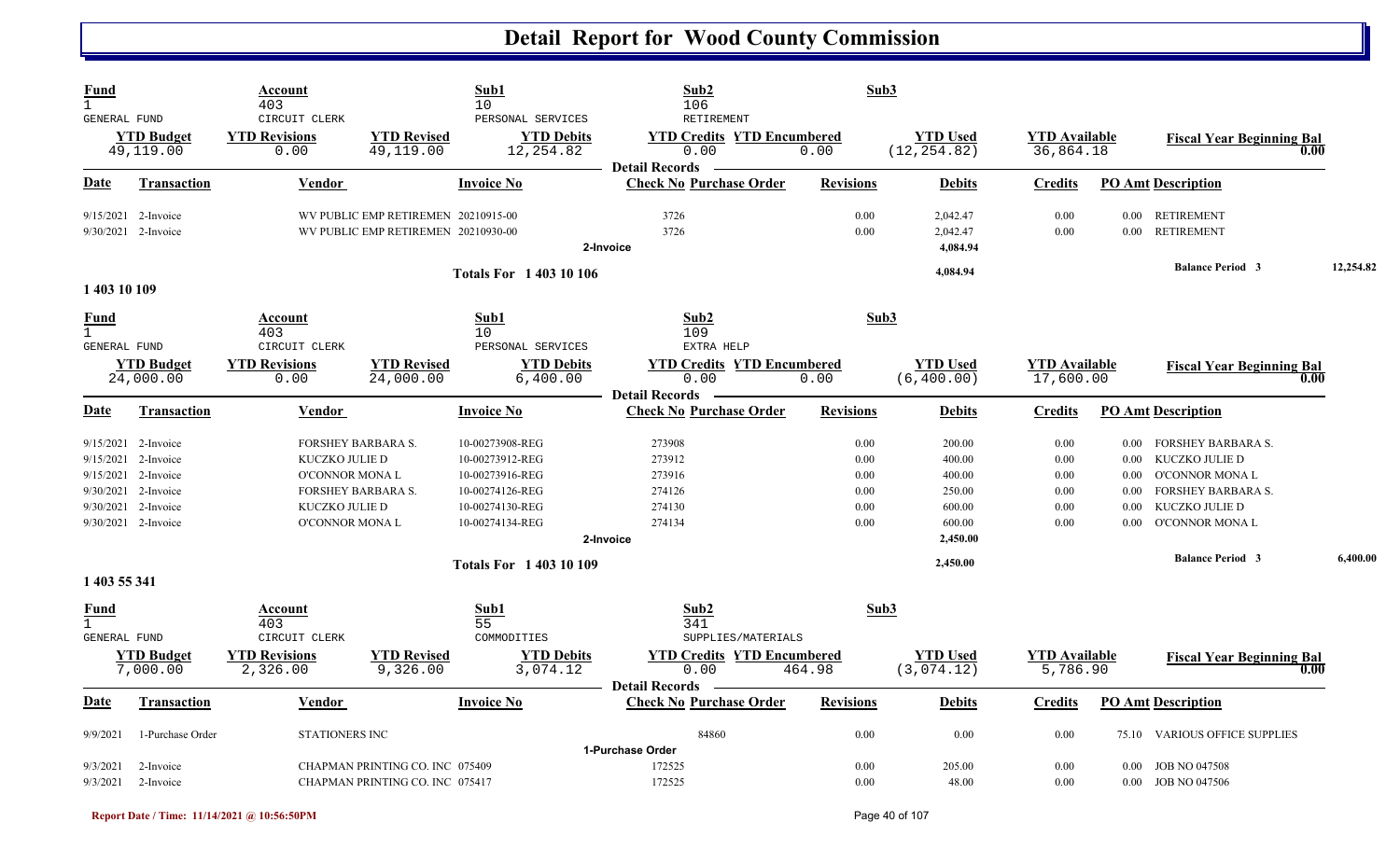|                             |                                                                       |                                                                        |                                                  |                                                       | <b>Detail Report for Wood County Commission</b>                                         |                                  |                                  |                                     |                      |                                                                                                |           |
|-----------------------------|-----------------------------------------------------------------------|------------------------------------------------------------------------|--------------------------------------------------|-------------------------------------------------------|-----------------------------------------------------------------------------------------|----------------------------------|----------------------------------|-------------------------------------|----------------------|------------------------------------------------------------------------------------------------|-----------|
| 9/3/2021                    | 2-Invoice                                                             |                                                                        | CHAPMAN PRINTING CO. INC 075416                  |                                                       | 172525<br>2-Invoice                                                                     | $0.00\,$                         | 120.00<br>373.00                 | 0.00                                |                      | 0.00 JOB NO 047507                                                                             |           |
|                             | 9/16/2021 5-Journal Entry<br>9/16/2021 5-Journal Entry                | STATIONERS INC                                                         | CHAPMAN PRINTING CO. INC 20210914091001          | 20210914062001                                        | 84595<br>84596<br>5-Journal Entry                                                       | 0.00<br>$0.00\,$                 | 371.00<br>384.26<br>755.26       | 0.00<br>0.00                        |                      | (371.00) ENVELOPES WOOD CO FINANCE-4019-CHA<br>(384.26) VARIOUS OFFICE SUPPLIES (TAPE, PENS, F |           |
|                             |                                                                       |                                                                        |                                                  | Totals For 1 403 55 341                               |                                                                                         |                                  | 1,128.26                         |                                     | (680.16)             | <b>Balance Period 3</b>                                                                        | 3,074.12  |
| 1 404 10 101                |                                                                       |                                                                        |                                                  |                                                       |                                                                                         |                                  |                                  |                                     |                      |                                                                                                |           |
| <b>Fund</b><br>GENERAL FUND |                                                                       | Account<br>404<br>SHERIFF'S TAX                                        |                                                  | Sub1<br>10<br>PERSONAL SERVICES                       | Sub2<br>101<br>ELECTED OFFICIALS                                                        | Sub3                             |                                  |                                     |                      |                                                                                                |           |
|                             | <b>YTD Budget</b><br>50,266.00                                        | <b>YTD Revisions</b><br>0.00                                           | <b>YTD Revised</b><br>50,266.00                  | <b>YTD Debits</b><br>12,566.52                        | <b>YTD Credits YTD Encumbered</b><br>0.00                                               | 0.00                             | <b>YTD Used</b><br>(12, 566.52)  | <b>YTD</b> Available<br>37,699.48   |                      | <b>Fiscal Year Beginning Bal</b><br>0.00                                                       |           |
| Date                        | Transaction                                                           | <b>Vendor</b>                                                          |                                                  | <b>Invoice No</b>                                     | <b>Detail Records</b><br><b>Check No Purchase Order</b>                                 | <b>Revisions</b>                 | <b>Debits</b>                    | <b>Credits</b>                      |                      | <b>PO Amt Description</b>                                                                      |           |
| 9/15/2021                   | 2-Invoice<br>9/30/2021 2-Invoice                                      |                                                                        | STEPHENS STEVEN A.<br>STEPHENS STEVEN A.         | 10-00273933-REG<br>10-00274151-REG                    | 273933<br>274151<br>2-Invoice                                                           | 0.00<br>0.00                     | 2,094.42<br>2,094.42<br>4,188.84 | 0.00<br>0.00                        | $0.00\,$<br>$0.00\,$ | STEPHENS STEVEN A.<br>STEPHENS STEVEN A.                                                       |           |
| 1 404 10 103                |                                                                       |                                                                        |                                                  | <b>Totals For 1 404 10 101</b>                        |                                                                                         |                                  | 4,188.84                         |                                     |                      | <b>Balance Period 3</b>                                                                        | 12,566.52 |
| <u>Fund</u><br>$\mathbf{1}$ |                                                                       | <b>Account</b><br>404                                                  |                                                  | Sub1<br>10                                            | Sub2<br>103                                                                             | Sub3                             |                                  |                                     |                      |                                                                                                |           |
| GENERAL FUND                | <b>YTD Budget</b><br>422,949.00                                       | SHERIFF'S TAX<br><b>YTD Revisions</b><br>23,050.00                     | <b>YTD Revised</b><br>445,999.00                 | PERSONAL SERVICES<br><b>YTD Debits</b><br>108,734.71  | SALARIES-DEPUTIES<br><b>YTD Credits YTD Encumbered</b><br>0.00<br><b>Detail Records</b> | 0.00                             | <b>YTD Used</b><br>(108, 734.71) | <b>YTD</b> Available<br>337, 264.29 |                      | <b>Fiscal Year Beginning Bal</b><br>0.00                                                       |           |
| <u>Date</u>                 | <b>Transaction</b>                                                    | <b>Vendor</b>                                                          |                                                  | <b>Invoice No</b>                                     | <b>Check No Purchase Order</b>                                                          | <b>Revisions</b>                 | <b>Debits</b>                    | <b>Credits</b>                      |                      | <b>PO Amt Description</b>                                                                      |           |
| 9/15/2021<br>9/15/2021      | 2-Invoice<br>2-Invoice                                                | ADKINS AMANDA J.                                                       | RABER-ABLES AMANDA                               | 10-00273930-REG<br>10-00273922-REG                    | 273930<br>273922                                                                        | 0.00<br>0.00                     | 1,312.50<br>1,564.06             | 0.00<br>$0.00\,$                    | $0.00\,$<br>$0.00\,$ | <b>RABER-ABLES AMANDA</b><br>ADKINS AMANDA J.                                                  |           |
| 9/15/2021                   | 2-Invoice                                                             |                                                                        | <b>BARGELOH REGINA KAY</b>                       | 10-00273923-REG                                       | 273923                                                                                  | 0.00                             | 1,378.12                         | 0.00                                | 0.00                 | <b>BARGELOH REGINA KAY</b>                                                                     |           |
| 9/15/2021                   | 2-Invoice<br>$9/15/2021$ 2-Invoice                                    | <b>BRADEN ANGELAK</b><br><b>DAVIES KYLE</b>                            |                                                  | 10-00273924-REG<br>10-00273925-REG                    | 273924<br>273925                                                                        | 0.00<br>0.00                     | 1,312.50<br>1,312.50             | 0.00<br>0.00                        | $0.00\,$<br>$0.00\,$ | <b>BRADEN ANGELA K</b><br>DAVIES KYLE                                                          |           |
|                             | 9/15/2021 2-Invoice<br>$9/15/2021$ 2-Invoice                          | <b>JOHNSON BRANDI</b>                                                  | JOHNSON MELISSA D                                | 10-00273926-REG<br>10-00273927-REG                    | 273926<br>273927                                                                        | $0.00\,$<br>0.00                 | 1,356.25<br>1,334.37             | 0.00<br>$0.00\,$                    |                      | 0.00 JOHNSON BRANDI<br>0.00 JOHNSON MELISSA D                                                  |           |
|                             | $9/15/2021$ 2-Invoice<br>9/15/2021 2-Invoice<br>$9/15/2021$ 2-Invoice | <b>MAXSON PAULA A</b><br>PHILLIPS REBECCA J<br><b>SCHUCK DENISE E.</b> |                                                  | 10-00273928-REG<br>10-00273929-REG<br>10-00273931-REG | 273928<br>273929<br>273931                                                              | $0.00\,$<br>$0.00\,$<br>0.00     | 1,378.12<br>1,334.37<br>2,887.48 | $0.00\,$<br>$0.00\,$<br>$0.00\,$    |                      | 0.00 MAXSON PAULA A<br>0.00 PHILLIPS REBECCA J<br>0.00 SCHUCK DENISE E.                        |           |
|                             | $9/15/2021$ 2-Invoice<br>9/15/2021 2-Invoice                          | SOVEL TONYA M.<br>TRIBETT JOHN                                         |                                                  | 10-00273932-REG<br>10-00273934-REG                    | 273932<br>273934                                                                        | $0.00\,$<br>$0.00\,$             | 1,465.63<br>1,312.50             | $0.00\,$<br>$0.00\,$                |                      | 0.00 SOVEL TONYA M.<br>0.00 TRIBETT JOHN                                                       |           |
|                             | 9/30/2021 2-Invoice<br>$9/30/2021$ 2-Invoice<br>9/30/2021 2-Invoice   | ADKINS AMANDA J.                                                       | RABER-ABLES AMANDA<br><b>BARGELOH REGINA KAY</b> | 10-00274148-REG<br>10-00274140-REG<br>10-00274141-REG | 274148<br>274140<br>274141                                                              | $0.00\,$<br>$0.00\,$<br>$0.00\,$ | 1,312.50<br>1,564.06<br>1,378.12 | $0.00\,$<br>$0.00\,$<br>$0.00\,$    |                      | 0.00 RABER-ABLES AMANDA<br>0.00 ADKINS AMANDA J.<br>0.00 BARGELOH REGINA KAY                   |           |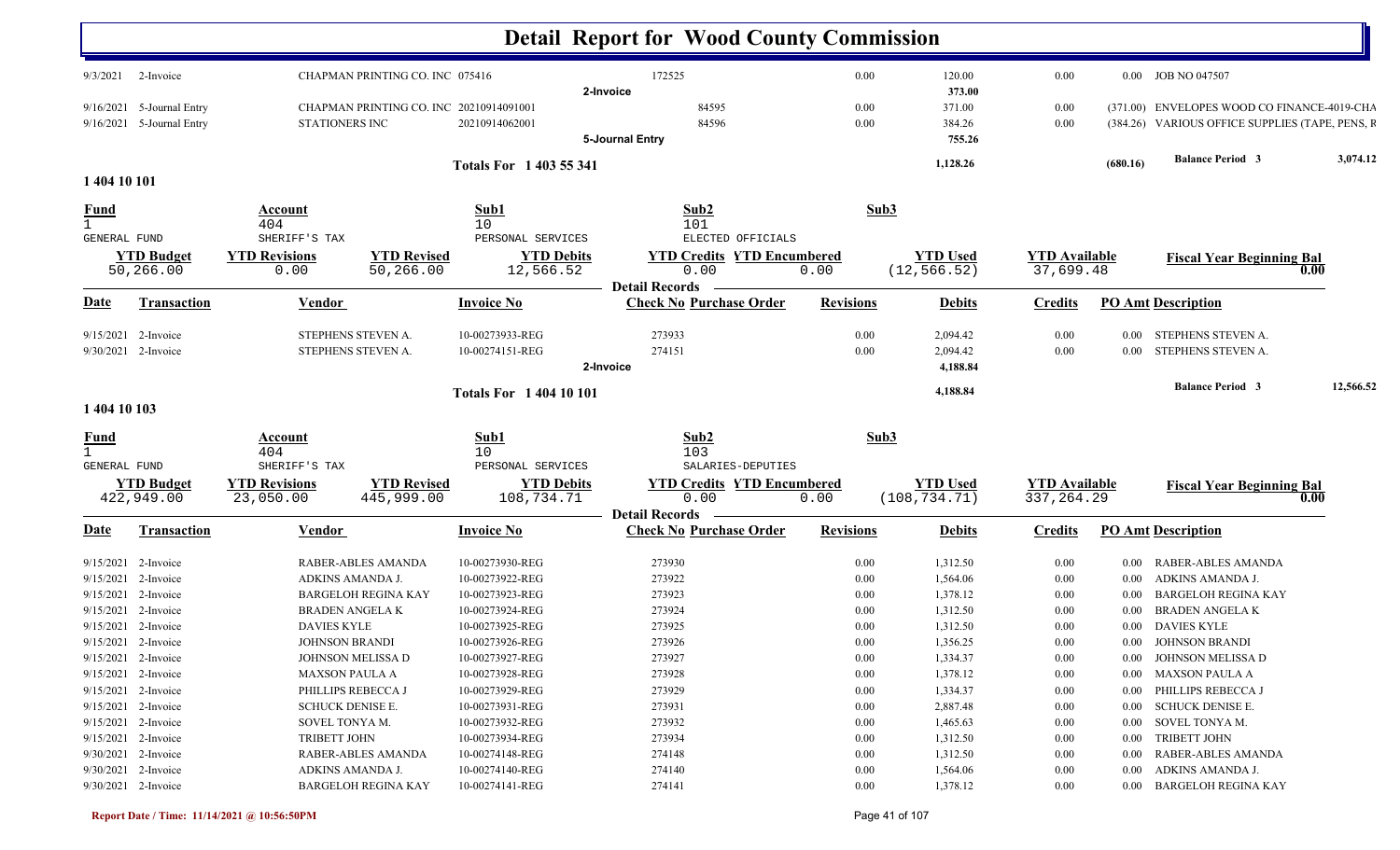|                                             |                       |                          |                                         | <b>Detail Report for Wood County Commission</b>         |                  |                 |                      |          |                                   |            |
|---------------------------------------------|-----------------------|--------------------------|-----------------------------------------|---------------------------------------------------------|------------------|-----------------|----------------------|----------|-----------------------------------|------------|
|                                             | 9/30/2021 2-Invoice   | <b>BRADEN ANGELA K</b>   | 10-00274142-REG                         | 274142                                                  | 0.00             | 1,312.50        | 0.00                 | $0.00\,$ | BRADEN ANGELA K                   |            |
|                                             | 9/30/2021 2-Invoice   | <b>DAVIES KYLE</b>       | 10-00274143-REG                         | 274143                                                  | 0.00             | 1,312.50        | 0.00                 | $0.00\,$ | <b>DAVIES KYLE</b>                |            |
|                                             | $9/30/2021$ 2-Invoice | <b>JOHNSON BRANDI</b>    | 10-00274144-REG                         | 274144                                                  | 0.00             | 1,356.25        | 0.00                 | 0.00     | <b>JOHNSON BRANDI</b>             |            |
|                                             | 9/30/2021 2-Invoice   | JOHNSON MELISSA D        | 10-00274145-REG                         | 274145                                                  | 0.00             | 2,378.68        | 0.00                 | 0.00     | JOHNSON MELISSA D                 |            |
|                                             | 9/30/2021 2-Invoice   | <b>MAXSON PAULA A</b>    | 10-00274146-REG                         | 274146                                                  | 0.00             | 1,378.12        | 0.00                 | $0.00\,$ | <b>MAXSON PAULA A</b>             |            |
|                                             | 9/30/2021 2-Invoice   | PHILLIPS REBECCA J       | 10-00274147-REG                         | 274147                                                  | 0.00             | 1,334.37        | 0.00                 | 0.00     | PHILLIPS REBECCA J                |            |
|                                             | 9/30/2021 2-Invoice   | <b>SCHUCK DENISE E.</b>  | 10-00274149-REG                         | 274149                                                  | 0.00             | 2,887.48        | 0.00                 | $0.00\,$ | SCHUCK DENISE E.                  |            |
|                                             | 9/30/2021 2-Invoice   | SOVEL TONYA M.           | 10-00274150-REG                         | 274150                                                  | 0.00             | 1,465.63        | 0.00                 | 0.00     | SOVEL TONYA M.                    |            |
|                                             | 9/30/2021 2-Invoice   | <b>TRIBETT JOHN</b>      | 10-00274152-REG                         | 274152                                                  | 0.00             | 1,312.50        | 0.00                 | 0.00     | <b>TRIBETT JOHN</b>               |            |
|                                             |                       |                          |                                         | 2-Invoice                                               |                  | 36,941.11       |                      |          |                                   |            |
| 1 404 10 104                                |                       |                          | <b>Totals For 1 404 10 103</b>          |                                                         |                  | 36,941.11       |                      |          | <b>Balance Period 3</b>           | 108,734.71 |
|                                             |                       | Account                  | Sub1                                    | Sub2                                                    | Sub3             |                 |                      |          |                                   |            |
| <u>Fund</u><br>$\mathbf{1}$<br>GENERAL FUND |                       | 404<br>SHERIFF'S TAX     | 10<br>PERSONAL SERVICES                 | 104<br>SOCIAL SECURITY                                  |                  |                 |                      |          |                                   |            |
|                                             | <b>YTD Budget</b>     | <b>YTD Revisions</b>     | <b>YTD Revised</b><br><b>YTD Debits</b> | <b>YTD Credits YTD Encumbered</b>                       |                  | <b>YTD Used</b> | <b>YTD Available</b> |          | <b>Fiscal Year Beginning Bal</b>  |            |
|                                             | 37,922.00             | 1,764.00                 | 9,908.77<br>39,686.00                   | 0.00                                                    | 0.00             | (9,908.77)      | 29,777.23            |          |                                   | 0.00       |
| <u>Date</u>                                 | <b>Transaction</b>    | <b>Vendor</b>            | <b>Invoice No</b>                       | <b>Detail Records</b><br><b>Check No Purchase Order</b> | <b>Revisions</b> | <b>Debits</b>   | <b>Credits</b>       |          | <b>PO Amt Description</b>         |            |
|                                             | $9/15/2021$ 2-Invoice |                          | DEPARTMENT OF TREASURY 20210915-00      | 3712                                                    | 0.00             | 1,178.24        | 0.00                 |          | $0.00$ FICA                       |            |
|                                             | 9/15/2021 2-Invoice   |                          | DEPARTMENT OF TREASURY 20210915-00      | 3712                                                    | 0.00             | 275.55          | 0.00                 |          | $0.00$ MED                        |            |
|                                             | 9/30/2021 2-Invoice   |                          | DEPARTMENT OF TREASURY 20210930-00      | 3721                                                    | 0.00             | 1,252.95        | 0.00                 |          | $0.00$ FICA                       |            |
|                                             | 9/30/2021 2-Invoice   |                          | DEPARTMENT OF TREASURY 20210930-00      | 3721                                                    | 0.00             | 293.04          | 0.00                 |          | $0.00$ MED                        |            |
|                                             |                       |                          |                                         | 2-Invoice                                               |                  | 2,999.78        |                      |          |                                   |            |
|                                             |                       |                          | <b>Totals For 1 404 10 104</b>          |                                                         |                  | 2,999.78        |                      |          | <b>Balance Period 3</b>           | 9,908.77   |
| 1 404 10 105                                |                       |                          |                                         |                                                         |                  |                 |                      |          |                                   |            |
| <u>Fund</u><br>$\mathbf{1}$                 |                       | <b>Account</b><br>404    | Sub1<br>10                              | Sub <sub>2</sub><br>105                                 | Sub3             |                 |                      |          |                                   |            |
| GENERAL FUND                                |                       | SHERIFF'S TAX            | PERSONAL SERVICES                       | INSURANCE PREMIUM                                       |                  |                 |                      |          |                                   |            |
|                                             | <b>YTD Budget</b>     | <b>YTD Revisions</b>     | <b>YTD Revised</b><br><b>YTD Debits</b> | <b>YTD Credits YTD Encumbered</b>                       |                  | <b>YTD Used</b> | <b>YTD</b> Available |          | <b>Fiscal Year Beginning Bal</b>  |            |
|                                             | 199,197.00            | 0.00                     | 199,197.00<br>45,100.50                 | 0.00<br><b>Detail Records</b>                           | 0.00             | (45, 100.50)    | 154,096.50           |          |                                   | 0.00       |
| <b>Date</b>                                 | <b>Transaction</b>    | <b>Vendor</b>            | <b>Invoice No</b>                       | <b>Check No Purchase Order</b>                          | <b>Revisions</b> | <b>Debits</b>   |                      |          | <b>Credits</b> PO Amt Description |            |
| 9/1/2021                                    | 2-Invoice             | HIGHMARK WEST VIRGINIA   | 09012021                                | 3702                                                    | 0.00             | 15,039.73       | 0.00                 |          | 0.00 HEALTH PREMIUM               |            |
| 9/3/2021                                    | 2-Invoice             | <b>RENAISSANCE</b>       | CNS0000776063                           | 3704                                                    | 0.00             | 80.73           | 0.00                 | $0.00\,$ | <b>ADMIN FEE</b>                  |            |
| 9/3/2021                                    | 2-Invoice             | <b>MUTUAL OF OMAHA</b>   | 1239061538                              | 172531                                                  | 0.00             | 26.21           | 0.00                 |          | 0.00 BASIC LIFE                   |            |
| 9/3/2021                                    | 2-Invoice             | <b>MUTUAL OF OMAHA</b>   | 1239061538                              | 172531                                                  | 0.00             | 93.65           | 0.00                 |          | $0.00$ LTD                        |            |
| 9/3/2021                                    | 2-Invoice             | VISION SERVICE PLAN (WV) | 092021                                  | 172541                                                  | 0.00             | 35.16           | 0.00                 |          | $0.00$ $\,$ SINGLE VISION         |            |
| 9/3/2021                                    | 2-Invoice             |                          | VISION SERVICE PLAN (WV) 092021         | 172541                                                  | 0.00             | 146.00          | 0.00                 |          | 0.00 FAMILY VISION                |            |
|                                             |                       |                          |                                         | 2-Invoice                                               |                  | 15,421.48       |                      |          |                                   |            |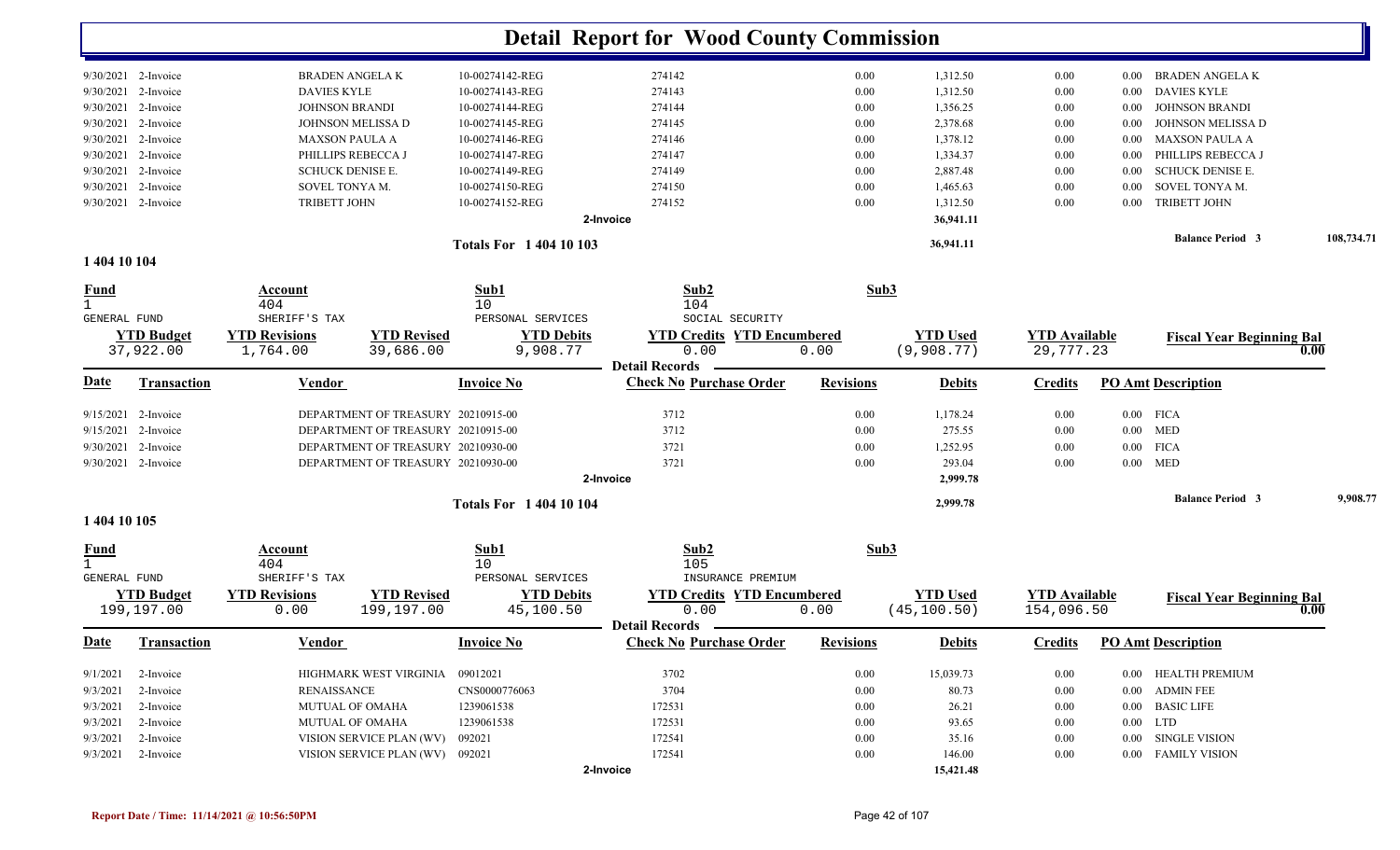|                                             |                                                          |                                                   |                                                                                     | <b>Totals For 140410105</b>                         |                                                                                  |                  | 15,421.48                        |                                   |                  | <b>Balance Period 3</b>                                                                    | 45,100.50 |
|---------------------------------------------|----------------------------------------------------------|---------------------------------------------------|-------------------------------------------------------------------------------------|-----------------------------------------------------|----------------------------------------------------------------------------------|------------------|----------------------------------|-----------------------------------|------------------|--------------------------------------------------------------------------------------------|-----------|
| 1 404 10 106<br><b>Fund</b><br>$\mathbf{1}$ |                                                          | <b>Account</b><br>404                             |                                                                                     | Sub1<br>10 <sup>°</sup>                             | Sub2<br>106                                                                      | Sub3             |                                  |                                   |                  |                                                                                            |           |
| GENERAL FUND                                | <b>YTD Budget</b><br>49, 421.00                          | SHERIFF'S TAX<br><b>YTD Revisions</b><br>2,305.00 | <b>YTD Revised</b><br>51,726.00                                                     | PERSONAL SERVICES<br><b>YTD Debits</b><br>13,438.80 | RETIREMENT<br><b>YTD Credits YTD Encumbered</b><br>0.00<br><b>Detail Records</b> | 0.00             | <b>YTD Used</b><br>(13, 438.80)  | <b>YTD Available</b><br>38,287.20 |                  | <b>Fiscal Year Beginning Bal</b><br>0.00                                                   |           |
| <u>Date</u>                                 | Transaction                                              | Vendor                                            |                                                                                     | <b>Invoice No</b>                                   | <b>Check No Purchase Order</b>                                                   | <b>Revisions</b> | <b>Debits</b>                    | Credits                           |                  | <b>PO Amt Description</b>                                                                  |           |
|                                             | 9/15/2021 2-Invoice<br>9/30/2021 2-Invoice               |                                                   | WV PUBLIC EMP RETIREMEN 20210915-00<br>WV PUBLIC EMP RETIREMEN 20210930-00          | 2-Invoice                                           | 3726<br>3726                                                                     | 0.00<br>0.00     | 2,044.25<br>1,882.42<br>3,926.67 | 0.00<br>0.00                      | 0.00             | <b>RETIREMENT</b><br>0.00 RETIREMENT                                                       |           |
| 1 404 10 108                                |                                                          |                                                   |                                                                                     | <b>Totals For 1 404 10 106</b>                      |                                                                                  |                  | 3,926.67                         |                                   |                  | <b>Balance Period 3</b>                                                                    | 13,438.80 |
| <b>Fund</b><br>$\mathbf{1}$<br>GENERAL FUND |                                                          | Account<br>404<br>SHERIFF'S TAX                   |                                                                                     | Sub1<br>10 <sup>°</sup><br>PERSONAL SERVICES        | Sub2<br>108<br>OVERTIME                                                          | Sub3             |                                  |                                   |                  |                                                                                            |           |
|                                             | <b>YTD Budget</b><br>6,000.00                            | <b>YTD Revisions</b><br>0.00                      | <b>YTD Revised</b><br>6,000.00                                                      | <b>YTD Debits</b><br>514.98                         | <b>YTD Credits YTD Encumbered</b><br>0.00                                        | 0.00             | <b>YTD Used</b><br>(514.98)      | <b>YTD Available</b><br>5,485.02  |                  | <b>Fiscal Year Beginning Bal</b><br>0.00                                                   |           |
| Date                                        | Transaction                                              | Vendor                                            |                                                                                     | <b>Invoice No</b>                                   | <b>Detail Records</b><br><b>Check No Purchase Order</b>                          | <b>Revisions</b> | <b>Debits</b>                    | <b>Credits</b>                    |                  | <b>PO Amt Description</b>                                                                  |           |
|                                             | 9/15/2021 2-Invoice<br>$9/30/2021$ 2-Invoice             | SOVEL TONYA M.<br>JOHNSON MELISSA D               |                                                                                     | 10-00273932-REG<br>10-00274145-REG<br>2-Invoice     | 273932<br>274145                                                                 | 0.00<br>0.00     | 399.51<br>115.47<br>514.98       | 0.00<br>0.00                      | $0.00\,$<br>0.00 | SOVEL TONYA M.<br>JOHNSON MELISSA D                                                        |           |
| 1 404 40 221                                |                                                          |                                                   |                                                                                     | <b>Totals For 140410108</b>                         |                                                                                  |                  | 514.98                           |                                   |                  | <b>Balance Period 3</b>                                                                    | 514.98    |
| <b>Fund</b><br>$\mathbf{1}$<br>GENERAL FUND |                                                          | Account<br>404<br>SHERIFF'S TAX                   |                                                                                     | Sub1<br>40<br>CONTRACTURAL SERVICES                 | Sub2<br>221<br>TRAINING & EDUCATION                                              | Sub3             |                                  |                                   |                  |                                                                                            |           |
|                                             | <b>YTD Budget</b><br>1,200.00                            | <b>YTD Revisions</b><br>0.00                      | <b>YTD Revised</b><br>1,200.00                                                      | <b>YTD Debits</b><br>400.00                         | <b>YTD Credits YTD Encumbered</b><br>0.00<br><b>Detail Records</b>               | 0.00             | <b>YTD</b> Used<br>(400.00)      | <b>YTD</b> Available<br>800.00    |                  | <b>Fiscal Year Beginning Bal</b><br>0.00                                                   |           |
| Date                                        | Transaction                                              | <b>Vendor</b>                                     |                                                                                     | <b>Invoice No</b>                                   | <b>Check No Purchase Order</b>                                                   | <b>Revisions</b> | <b>Debits</b>                    | <b>Credits</b>                    |                  | <b>PO Amt Description</b>                                                                  |           |
|                                             | 9/16/2021 5-Journal Entry<br>$9/16/2021$ 5-Journal Entry |                                                   | WV STATE AUDITOR'S OFFIC: 20210914017001<br>WV STATE AUDITOR'S OFFIC 20210914018001 |                                                     | 84670<br>84670<br>5-Journal Entry                                                | 0.00<br>0.00     | 200.00<br>200.00<br>400.00       | 0.00<br>0.00                      |                  | (200.00) REGISTRATION FEE FOR SCHUCK AND AD<br>(200.00) REGISTRATION FEE FOR SCHUCK AND AD |           |
|                                             |                                                          |                                                   |                                                                                     | <b>Totals For 1 404 40 221</b>                      |                                                                                  |                  | 400.00                           |                                   | (400.00)         | <b>Balance Period 3</b>                                                                    | 400.00    |

**1 404 55 341**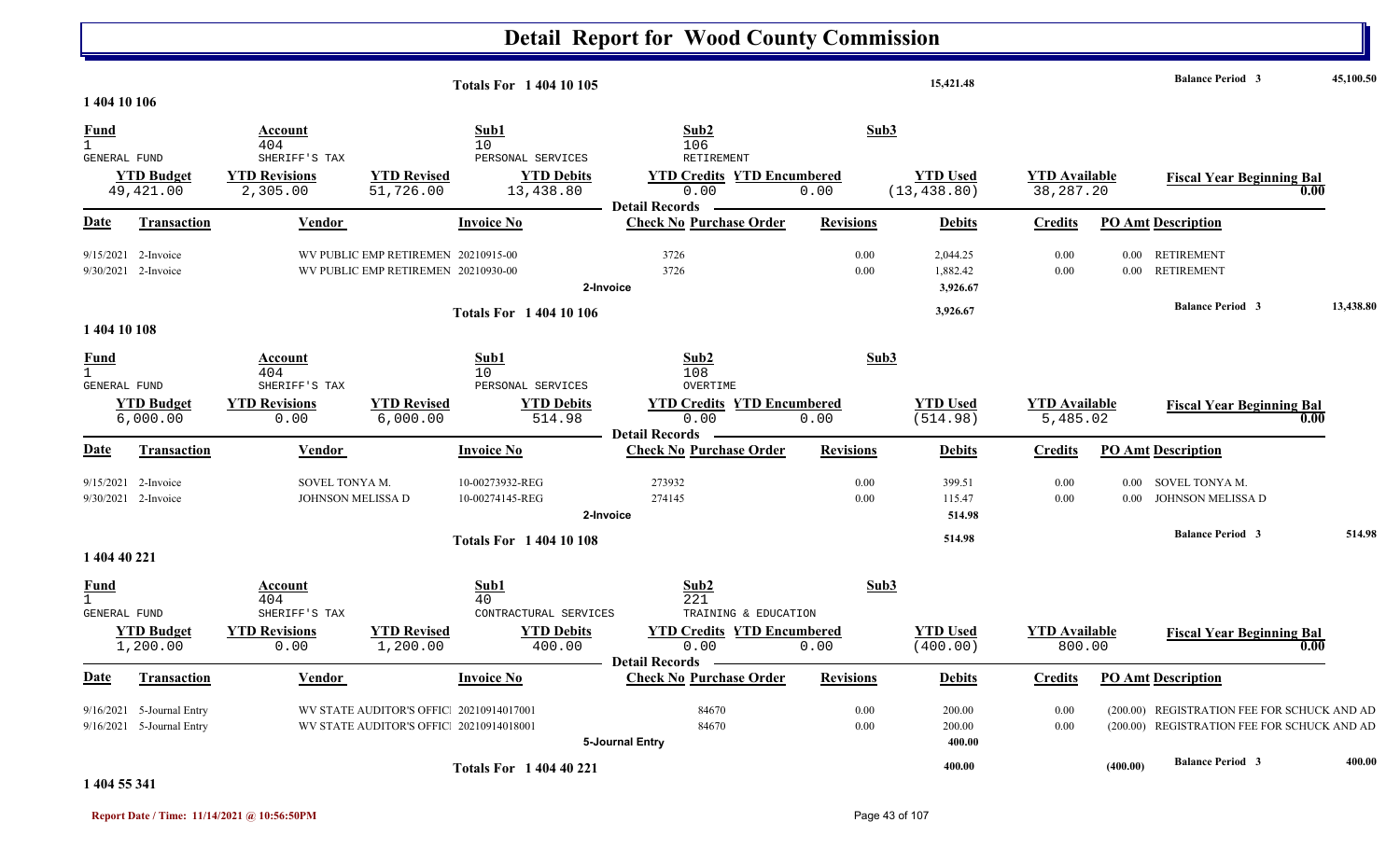| <b>Fund</b><br>$\mathbf{1}$<br>GENERAL FUND        |                                      | Account<br>404<br>SHERIFF'S TAX        |                                       | Sub1<br>55<br>COMMODITIES       | Sub2<br>341<br>SUPPLIES/MATERIALS                                  | Sub3             |                                 |                                   |        |                                                              |           |
|----------------------------------------------------|--------------------------------------|----------------------------------------|---------------------------------------|---------------------------------|--------------------------------------------------------------------|------------------|---------------------------------|-----------------------------------|--------|--------------------------------------------------------------|-----------|
|                                                    | <b>YTD Budget</b><br>16,819.00       | <b>YTD Revisions</b><br>0.00           | <b>YTD Revised</b><br>16,819.00       | <b>YTD Debits</b><br>1,816.72   | <b>YTD Credits YTD Encumbered</b><br>0.00<br><b>Detail Records</b> | 836.40           | <b>YTD Used</b><br>(1, 816.72)  | <b>YTD Available</b><br>14,165.88 |        | <b>Fiscal Year Beginning Bal</b>                             | 0.00      |
| Date                                               | <b>Transaction</b>                   | <b>Vendor</b>                          |                                       | <b>Invoice No</b>               | <b>Check No Purchase Order</b>                                     | <b>Revisions</b> | <b>Debits</b>                   | <b>Credits</b>                    |        | <b>PO Amt Description</b>                                    |           |
| 9/2/2021<br>9/2/2021                               | 1-Purchase Order<br>1-Purchase Order | OFFICE DEPOT                           | CHAPMAN PRINTING CO. INC              |                                 | 84837<br>84838                                                     | 0.00<br>0.00     | 0.00<br>0.00                    | 0.00<br>0.00                      |        | 836.40 boxes of perf receipt paper<br>222.27 office supplies |           |
|                                                    |                                      |                                        |                                       |                                 | 1-Purchase Order                                                   |                  |                                 |                                   |        |                                                              |           |
|                                                    | 9/10/2021 2-Invoice                  |                                        | <b>GLACIER MOUNTAIN BOTTLI 015895</b> |                                 | 172555                                                             | 0.00             | 26.00                           | 0.00                              |        | 0.00 ACCT NO 012353                                          |           |
|                                                    | 9/28/2021 2-Invoice                  | OFFICE DEPOT                           |                                       | 191379171001                    | 172626<br>84838                                                    | 0.00             | 176.85                          | 0.00                              |        | $(176.85)$ office supplies                                   |           |
|                                                    | 9/28/2021 2-Invoice                  | OFFICE DEPOT                           |                                       | 191386969001                    | 172626<br>84838                                                    | 0.00             | 45.42                           | 0.00                              |        | (45.42) office supplies                                      |           |
|                                                    | 9/16/2021 5-Journal Entry            | STATIONERS INC                         |                                       | 20210914121001                  | 2-Invoice<br>84696                                                 | 0.00             | 248.27<br>418.20                | 0.00                              |        | (418.20) boxes of perf. receipt paper item 851055 WOOD       |           |
|                                                    |                                      |                                        |                                       |                                 | 5-Journal Entry                                                    |                  | 418.20                          |                                   |        | <b>Balance Period 3</b>                                      | 1,816.72  |
| 1 405 10 101                                       |                                      |                                        |                                       | <b>Totals For 1404 55 341</b>   |                                                                    |                  | 666.47                          |                                   | 418.20 |                                                              |           |
| <u>Fund</u><br>$\mathbf{1}$<br>GENERAL FUND        |                                      | Account<br>405<br>PROSECUTING ATTORNEY |                                       | Sub1<br>10<br>PERSONAL SERVICES | Sub2<br>101<br>ELECTED OFFICIALS                                   | Sub3             |                                 |                                   |        |                                                              |           |
|                                                    | <b>YTD Budget</b><br>108,192.00      | <b>YTD Revisions</b><br>0.00           | <b>YTD Revised</b><br>108,192.00      | <b>YTD Debits</b><br>27,048.00  | <b>YTD Credits YTD Encumbered</b><br>0.00<br><b>Detail Records</b> | 0.00             | <b>YTD Used</b><br>(27, 048.00) | <b>YTD Available</b><br>81,144.00 |        | <b>Fiscal Year Beginning Bal</b>                             | 0.00      |
| Date                                               | <b>Transaction</b>                   | Vendor                                 |                                       | <b>Invoice No</b>               | <b>Check No Purchase Order</b>                                     | <b>Revisions</b> | <b>Debits</b>                   | <b>Credits</b>                    |        | <b>PO Amt Description</b>                                    |           |
|                                                    | 9/15/2021 2-Invoice                  | PATRICK LEFEBURE                       |                                       | 10-00273940-REG                 | 273940                                                             | 0.00             | 4,508.00                        | 0.00                              |        | 0.00 LEFEBURE PATRICK O.                                     |           |
|                                                    | $9/30/2021$ 2-Invoice                | PATRICK LEFEBURE                       |                                       | 10-00274157-REG                 | 274157<br>2-Invoice                                                | 0.00             | 4,508.00<br>9,016.00            | 0.00                              | 0.00   | LEFEBURE PATRICK O.                                          |           |
|                                                    |                                      |                                        |                                       | <b>Totals For 140510101</b>     |                                                                    |                  | 9,016.00                        |                                   |        | <b>Balance Period 3</b>                                      | 27,048.00 |
| 1 405 10 104                                       |                                      |                                        |                                       |                                 |                                                                    |                  |                                 |                                   |        |                                                              |           |
| <b>Fund</b><br>$\mathbf{1}$<br><b>GENERAL FUND</b> |                                      | Account<br>405<br>PROSECUTING ATTORNEY |                                       | Sub1<br>10<br>PERSONAL SERVICES | Sub2<br>104<br>SOCIAL SECURITY                                     | Sub3             |                                 |                                   |        |                                                              |           |
|                                                    | <b>YTD Budget</b><br>78,979.00       | <b>YTD Revisions</b><br>765.00         | <b>YTD Revised</b><br>79,744.00       | <b>YTD Debits</b><br>16,787.02  | <b>YTD Credits YTD Encumbered</b><br>0.00<br><b>Detail Records</b> | 0.00             | <b>YTD Used</b><br>(16, 787.02) | <b>YTD Available</b><br>62,956.98 |        | <b>Fiscal Year Beginning Bal</b>                             | 0.00      |
| Date                                               | Transaction                          | Vendor                                 |                                       | <b>Invoice No</b>               | <b>Check No Purchase Order</b>                                     | <b>Revisions</b> | <b>Debits</b>                   | <b>Credits</b>                    |        | <b>PO Amt Description</b>                                    |           |
|                                                    | 9/15/2021 2-Invoice                  |                                        | DEPARTMENT OF TREASURY 20210915-00    |                                 | 3712                                                               | 0.00             | 2,254.41                        | 0.00                              |        | $0.00$ FICA                                                  |           |
|                                                    | 9/15/2021 2-Invoice                  |                                        | DEPARTMENT OF TREASURY 20210915-00    |                                 | 3712                                                               | 0.00             | 527.25                          | 0.00                              |        | $0.00$ MED                                                   |           |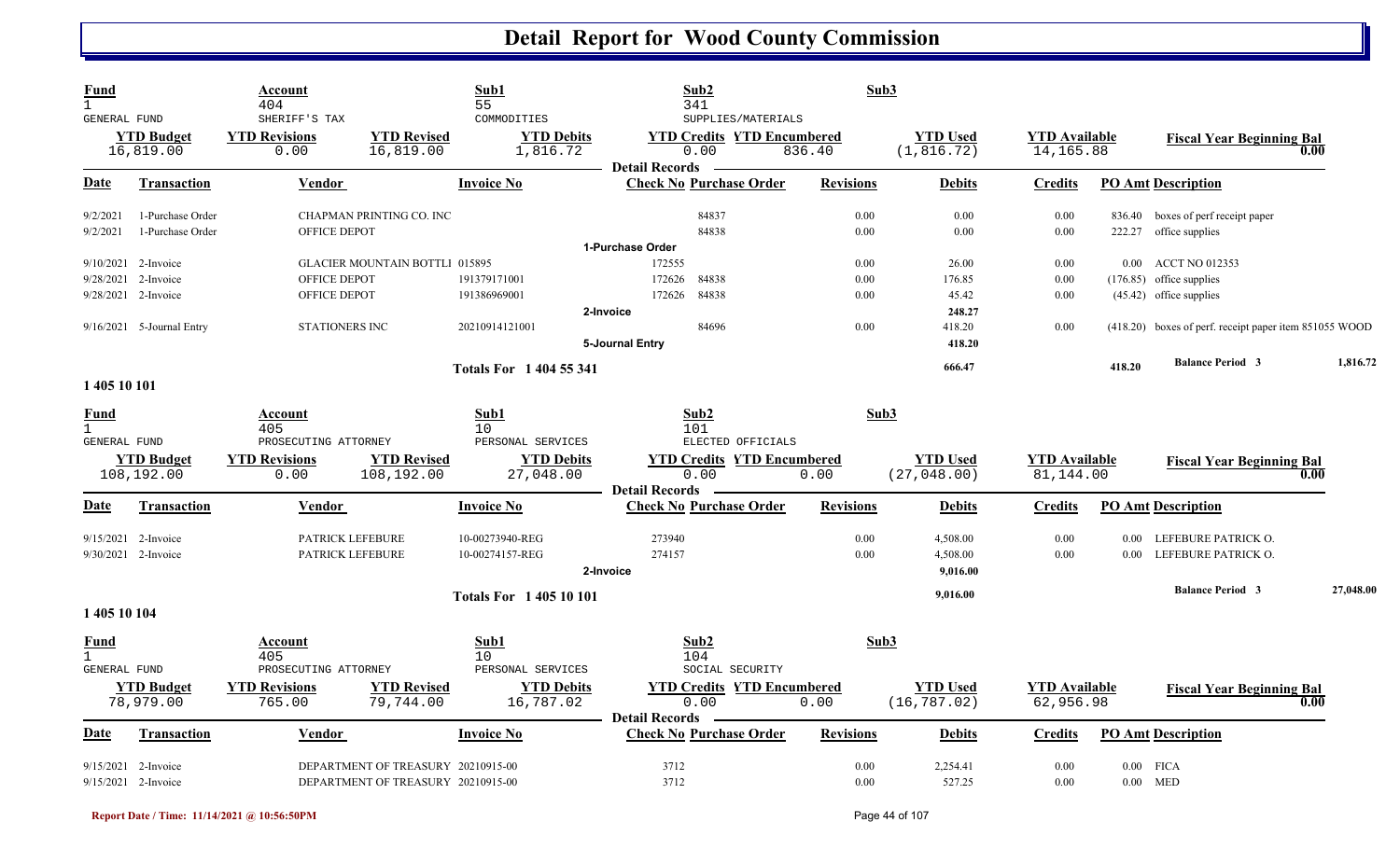|                                                                                                                                                         |                                                                                                                                                                              |                                                                                                                                                                                                                                                                                                   |                                                                                                                                                                                                  | <b>Detail Report for Wood County Commission</b>                                                                           |                                                                                                      |                                                                                                                                                |                                                                                              |                                                                                                              |                                                                                                                                                                                                                                                                                 |           |
|---------------------------------------------------------------------------------------------------------------------------------------------------------|------------------------------------------------------------------------------------------------------------------------------------------------------------------------------|---------------------------------------------------------------------------------------------------------------------------------------------------------------------------------------------------------------------------------------------------------------------------------------------------|--------------------------------------------------------------------------------------------------------------------------------------------------------------------------------------------------|---------------------------------------------------------------------------------------------------------------------------|------------------------------------------------------------------------------------------------------|------------------------------------------------------------------------------------------------------------------------------------------------|----------------------------------------------------------------------------------------------|--------------------------------------------------------------------------------------------------------------|---------------------------------------------------------------------------------------------------------------------------------------------------------------------------------------------------------------------------------------------------------------------------------|-----------|
|                                                                                                                                                         | 9/30/2021 2-Invoice<br>9/30/2021 2-Invoice                                                                                                                                   |                                                                                                                                                                                                                                                                                                   | DEPARTMENT OF TREASURY 20210930-00<br>DEPARTMENT OF TREASURY 20210930-00                                                                                                                         | 3721<br>3721<br>2-Invoice                                                                                                 | 0.00<br>0.00                                                                                         | 2,151.90<br>503.25<br>5,436.81                                                                                                                 | 0.00<br>0.00                                                                                 | $0.00\,$                                                                                                     | $0.00$ FICA<br><b>MED</b>                                                                                                                                                                                                                                                       |           |
|                                                                                                                                                         |                                                                                                                                                                              |                                                                                                                                                                                                                                                                                                   | <b>Totals For 140510104</b>                                                                                                                                                                      |                                                                                                                           |                                                                                                      | 5,436.81                                                                                                                                       |                                                                                              |                                                                                                              | <b>Balance Period 3</b>                                                                                                                                                                                                                                                         | 16,787.02 |
| 1 405 10 105                                                                                                                                            |                                                                                                                                                                              |                                                                                                                                                                                                                                                                                                   |                                                                                                                                                                                                  |                                                                                                                           |                                                                                                      |                                                                                                                                                |                                                                                              |                                                                                                              |                                                                                                                                                                                                                                                                                 |           |
| <u>Fund</u><br><b>GENERAL FUND</b>                                                                                                                      |                                                                                                                                                                              | Account<br>405<br>PROSECUTING ATTORNEY                                                                                                                                                                                                                                                            | Sub1<br>10<br>PERSONAL SERVICES                                                                                                                                                                  | Sub2<br>105<br>INSURANCE PREMIUM                                                                                          | Sub3                                                                                                 |                                                                                                                                                |                                                                                              |                                                                                                              |                                                                                                                                                                                                                                                                                 |           |
|                                                                                                                                                         | <b>YTD Budget</b><br>287, 272.00                                                                                                                                             | <b>YTD Revisions</b><br>0.00                                                                                                                                                                                                                                                                      | <b>YTD Revised</b><br><b>YTD Debits</b><br>287, 272.00<br>79,527.39                                                                                                                              | <b>YTD Credits YTD Encumbered</b><br>0.00                                                                                 | 0.00                                                                                                 | <b>YTD Used</b><br>(79, 527.39)                                                                                                                | <b>YTD</b> Available<br>207,744.61                                                           |                                                                                                              | <b>Fiscal Year Beginning Bal</b>                                                                                                                                                                                                                                                | 0.00      |
| <b>Date</b>                                                                                                                                             | <b>Transaction</b>                                                                                                                                                           | Vendor                                                                                                                                                                                                                                                                                            | <b>Invoice No</b>                                                                                                                                                                                | <b>Detail Records</b><br><b>Check No Purchase Order</b>                                                                   | <b>Revisions</b>                                                                                     | <b>Debits</b>                                                                                                                                  | <b>Credits</b>                                                                               |                                                                                                              | <b>PO Amt Description</b>                                                                                                                                                                                                                                                       |           |
| 9/1/2021<br>9/3/2021<br>9/3/2021<br>9/3/2021<br>9/3/2021<br>9/3/2021<br>9/10/2021<br>9/14/2021<br>9/15/2021<br>9/21/2021<br>1 405 10 106<br><b>Fund</b> | 2-Invoice<br>2-Invoice<br>2-Invoice<br>2-Invoice<br>2-Invoice<br>2-Invoice<br>2-Invoice<br>2-Invoice<br>2-Invoice<br>2-Invoice<br>9/22/2021 2-Invoice<br>9/28/2021 2-Invoice | HIGHMARK WEST VIRGINIA<br><b>RENAISSANCE</b><br>MUTUAL OF OMAHA<br>MUTUAL OF OMAHA<br>VISION SERVICE PLAN (WV)<br>VISION SERVICE PLAN (WV)<br><b>RENAISSANCE</b><br><b>RENAISSANCE</b><br>HIGHMARK WEST VIRGINIA<br><b>RENAISSANCE</b><br>HIGHMARK WEST VIRGINIA<br><b>RENAISSANCE</b><br>Account | 09012021<br>CNS0000776063<br>1239061538<br>1239061538<br>092021<br>092021<br>09042021<br>09112021<br>F210914A4719<br>09182021<br>F210921A5676<br>09252021<br><b>Totals For 140510105</b><br>Sub1 | 3702<br>3704<br>172531<br>172531<br>172541<br>172541<br>3709<br>3713<br>3714<br>3715<br>3716<br>3718<br>2-Invoice<br>Sub2 | 0.00<br>0.00<br>0.00<br>0.00<br>0.00<br>0.00<br>0.00<br>0.00<br>0.00<br>0.00<br>0.00<br>0.00<br>Sub3 | 21,584.13<br>99.36<br>36.21<br>203.58<br>46.88<br>200.75<br>112.41<br>352.31<br>123.46<br>262.92<br>228.52<br>520.69<br>23,771.22<br>23,771.22 | 0.00<br>0.00<br>0.00<br>0.00<br>0.00<br>0.00<br>0.00<br>0.00<br>0.00<br>0.00<br>0.00<br>0.00 | $0.00\,$<br>$0.00\,$<br>$0.00\,$<br>$0.00\,$<br>0.00<br>0.00<br>0.00<br>0.00<br>0.00<br>0.00<br>0.00<br>0.00 | <b>HEALTH PREMIUM</b><br><b>ADMIN FEE</b><br><b>BASIC LIFE</b><br><b>LTD</b><br><b>SINGLE VISION</b><br><b>FAMILY VISION</b><br>WEEKLY CLAIMS 09/04<br>WEEKLY CLAIMS 09/11<br><b>HRA</b><br>WEEKLY CLAIMS 09/18<br><b>HRA</b><br>WEEKLY CLAIMS 09/25<br><b>Balance Period 3</b> | 79,527.39 |
| $\mathbf{1}$<br><b>GENERAL FUND</b>                                                                                                                     | <b>YTD Budget</b><br>103,240.00                                                                                                                                              | 405<br>PROSECUTING ATTORNEY<br><b>YTD Revisions</b><br>1,000.00                                                                                                                                                                                                                                   | 10<br>PERSONAL SERVICES<br><b>YTD Revised</b><br><b>YTD Debits</b><br>23,024.88<br>104,240.00                                                                                                    | 106<br>RETIREMENT<br><b>YTD Credits YTD Encumbered</b><br>0.00                                                            | 0.00                                                                                                 | <b>YTD</b> Used<br>(23, 024.88)                                                                                                                | <b>YTD Available</b><br>81, 215.12                                                           |                                                                                                              | <b>Fiscal Year Beginning Bal</b>                                                                                                                                                                                                                                                | 0.00      |
| <b>Date</b>                                                                                                                                             | <b>Transaction</b>                                                                                                                                                           | <b>Vendor</b>                                                                                                                                                                                                                                                                                     | <b>Invoice No</b>                                                                                                                                                                                | Detail Records -<br><b>Check No Purchase Order</b>                                                                        | <b>Revisions</b>                                                                                     | <b>Debits</b>                                                                                                                                  | <b>Credits</b>                                                                               |                                                                                                              | <b>PO Amt Description</b>                                                                                                                                                                                                                                                       |           |
|                                                                                                                                                         | $9/15/2021$ 2-Invoice<br>9/30/2021 2-Invoice                                                                                                                                 |                                                                                                                                                                                                                                                                                                   | WV PUBLIC EMP RETIREMEN 20210915-00<br>WV PUBLIC EMP RETIREMEN 20210930-00                                                                                                                       | 3726<br>3726<br>2-Invoice                                                                                                 | 0.00<br>0.00                                                                                         | 3,763.75<br>3,642.88<br>7,406.63                                                                                                               | 0.00<br>0.00                                                                                 | $0.00\,$                                                                                                     | 0.00 RETIREMENT<br><b>RETIREMENT</b>                                                                                                                                                                                                                                            |           |
| 1 405 10 181                                                                                                                                            |                                                                                                                                                                              |                                                                                                                                                                                                                                                                                                   | <b>Totals For 140510106</b>                                                                                                                                                                      |                                                                                                                           |                                                                                                      | 7,406.63                                                                                                                                       |                                                                                              |                                                                                                              | <b>Balance Period 3</b>                                                                                                                                                                                                                                                         | 23,024.88 |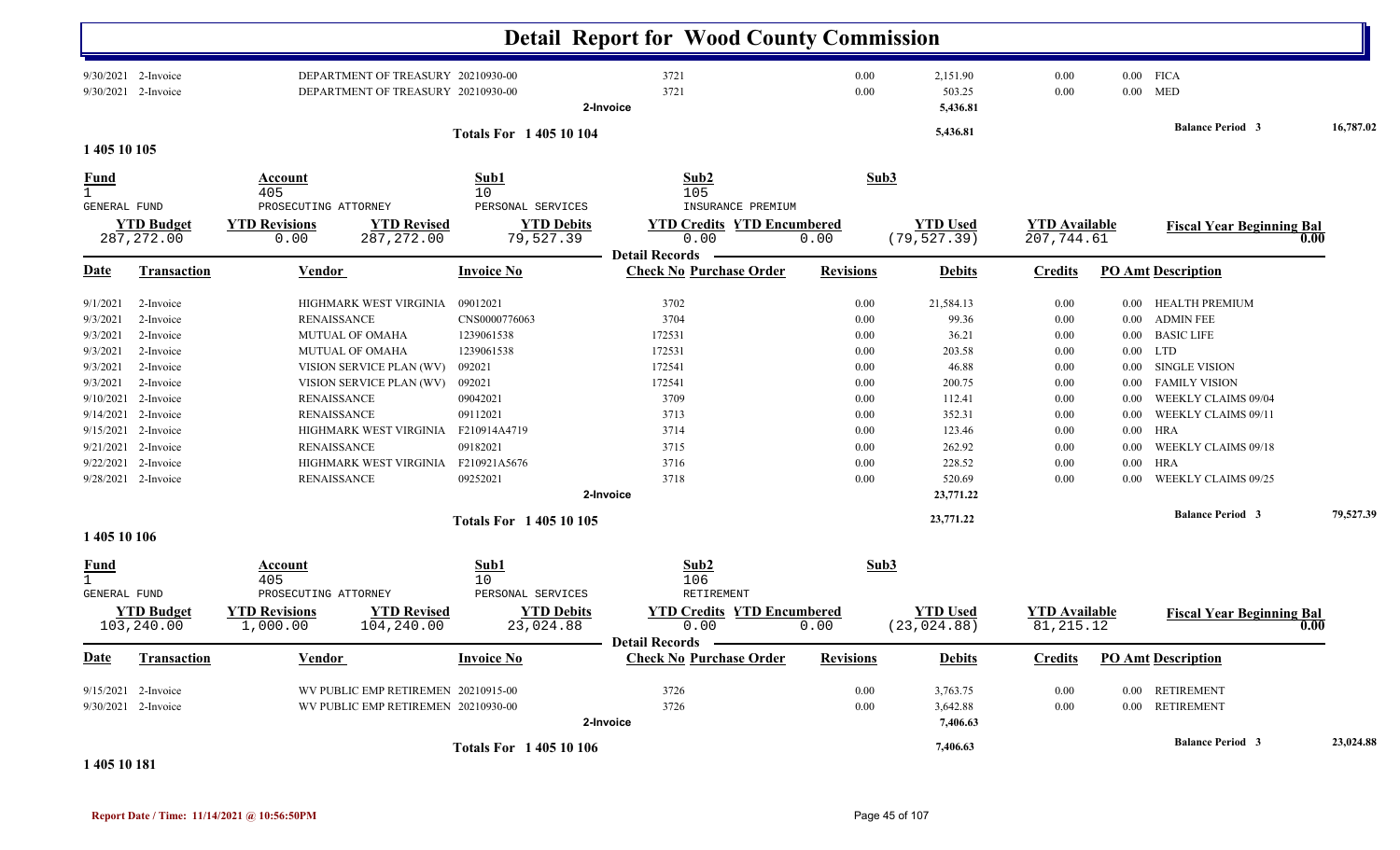| Fund<br>$\mathbf{1}$<br><b>GENERAL FUND</b> |                                 | Account<br>405<br>PROSECUTING ATTORNEY |                                         | Sub1<br>10<br>PERSONAL SERVICES | Sub2<br>181<br>ASST PROSECUTOR                                     | Sub3             |                                  |                                    |          |                                  |            |
|---------------------------------------------|---------------------------------|----------------------------------------|-----------------------------------------|---------------------------------|--------------------------------------------------------------------|------------------|----------------------------------|------------------------------------|----------|----------------------------------|------------|
|                                             | <b>YTD Budget</b><br>612,218.00 | <b>YTD Revisions</b><br>9,907.00       | <b>YTD Revised</b><br>622,125.00        | <b>YTD Debits</b><br>126,457.43 | <b>YTD Credits YTD Encumbered</b><br>0.00<br><b>Detail Records</b> | 0.00             | <b>YTD Used</b><br>(126, 457.43) | <b>YTD Available</b><br>495,667.57 |          | <b>Fiscal Year Beginning Bal</b> | 0.00       |
| Date                                        | <b>Transaction</b>              | Vendor                                 |                                         | <b>Invoice No</b>               | <b>Check No Purchase Order</b>                                     | <b>Revisions</b> | <b>Debits</b>                    | <b>Credits</b>                     |          | <b>PO Amt Description</b>        |            |
|                                             | $9/15/2021$ 2-Invoice           |                                        | <b>BELL ANDREW H</b>                    | 10-00273935-REG                 | 273935                                                             | 0.00             | 2,375.00                         | 0.00                               |          | 0.00 BELL ANDREW H               |            |
|                                             | $9/15/2021$ 2-Invoice           |                                        | CATHERINE BLAIRE HUDSON 10-00273938-REG |                                 | 273938                                                             | 0.00             | 2,937.49                         | 0.00                               | $0.00\,$ | HUDSON CATHERINE BLAIRE          |            |
| 9/15/2021                                   | 2-Invoice                       |                                        | MARTIN EMILY M.                         | 10-00273941-REG                 | 273941                                                             | 0.00             | 2,770.83                         | 0.00                               | 0.00     | <b>MARTIN EMILY M.</b>           |            |
|                                             | 9/15/2021 2-Invoice             |                                        | NICHOLSON HEATHER D                     | 10-00273943-REG                 | 273943                                                             | 0.00             | 2,749.99                         | 0.00                               | $0.00\,$ | NICHOLSON HEATHER D              |            |
|                                             | 9/15/2021 2-Invoice             |                                        | SKOGSTAD RUSSELL J.                     | 10-00273946-REG                 | 273946                                                             | 0.00             | 3,148.83                         | 0.00                               | $0.00\,$ | SKOGSTAD RUSSELL J.              |            |
|                                             | 9/15/2021 2-Invoice             |                                        | SNODGRASS LORA B.                       | 10-00273947-REG                 | 273947                                                             | 0.00             | 3,104.16                         | 0.00                               | 0.00     | SNODGRASS LORA B.                |            |
|                                             | 9/15/2021 2-Invoice             |                                        | UNDERWOOD MEGAN E.                      | 10-00273949-REG                 | 273949                                                             | 0.00             | 2,999.99                         | 0.00                               | $0.00\,$ | UNDERWOOD MEGAN E.               |            |
|                                             | 9/30/2021 2-Invoice             |                                        | <b>BELL ANDREW H</b>                    | 10-00274153-REG                 | 274153                                                             | 0.00             | 2,375.00                         | 0.00                               | 0.00     | BELL ANDREW H                    |            |
|                                             | 9/30/2021 2-Invoice             |                                        | CATHERINE BLAIRE HUDSON 10-00274155-REG |                                 | 274155                                                             | 0.00             | 2,937.49                         | 0.00                               | 0.00     | HUDSON CATHERINE BLAIRE          |            |
|                                             | 9/30/2021 2-Invoice             |                                        | MARTIN EMILY M.                         | 10-00274158-REG                 | 274158                                                             | 0.00             | 2,770.83                         | 0.00                               | 0.00     | MARTIN EMILY M.                  |            |
|                                             | 9/30/2021 2-Invoice             |                                        | NICHOLSON HEATHER D                     | 10-00274160-REG                 | 274160                                                             | 0.00             | 2,749.99                         | 0.00                               | $0.00\,$ | NICHOLSON HEATHER D              |            |
|                                             | 9/30/2021 2-Invoice             |                                        | SKOGSTAD RUSSELL J.                     | 10-00274163-REG                 | 274163                                                             | 0.00             | 3,148.83                         | 0.00                               | 0.00     | SKOGSTAD RUSSELL J.              |            |
|                                             | 9/30/2021 2-Invoice             |                                        | SNODGRASS LORA B.                       | 10-00274164-REG                 | 274164                                                             | 0.00             | 3,104.16                         | 0.00                               | $0.00\,$ | SNODGRASS LORA B.                |            |
|                                             | 9/30/2021 2-Invoice             |                                        | UNDERWOOD MEGAN E.                      | 10-00274166-REG                 | 274166                                                             | 0.00             | 2,999.99                         | 0.00                               | 0.00     | UNDERWOOD MEGAN E.               |            |
|                                             |                                 |                                        |                                         |                                 | 2-Invoice                                                          |                  | 40,172.58                        |                                    |          |                                  |            |
|                                             |                                 |                                        |                                         | <b>Totals For 140510181</b>     |                                                                    |                  | 40,172.58                        |                                    |          | <b>Balance Period 3</b>          | 126,457.43 |
| 1 405 10 182                                |                                 |                                        |                                         |                                 |                                                                    |                  |                                  |                                    |          |                                  |            |
| <u>Fund</u><br>$\mathbf{1}$<br>GENERAL FUND |                                 | Account<br>405<br>PROSECUTING ATTORNEY |                                         | Sub1<br>10<br>PERSONAL SERVICES | Sub2<br>182<br>SECRETARIES                                         | Sub3             |                                  |                                    |          |                                  |            |
|                                             | <b>YTD Budget</b><br>311,991.00 | <b>YTD Revisions</b><br>93.00          | <b>YTD Revised</b><br>312,084.00        | <b>YTD Debits</b><br>77,422.91  | <b>YTD Credits YTD Encumbered</b><br>0.00                          | 0.00             | <b>YTD Used</b><br>(77, 422.91)  | <b>YTD</b> Available<br>234,661.09 |          | <b>Fiscal Year Beginning Bal</b> | 0.00       |
| Date                                        | <b>Transaction</b>              | <b>Vendor</b>                          |                                         | <b>Invoice No</b>               | <b>Detail Records</b><br><b>Check No Purchase Order</b>            | <b>Revisions</b> | <b>Debits</b>                    | <b>Credits</b>                     |          | <b>PO Amt Description</b>        |            |
|                                             | 9/15/2021 2-Invoice             |                                        | <b>GODFREY MICHELLE M</b>               | 10-00273936-REG                 | 273936                                                             | 0.00             | 1,208.62                         | $0.00\,$                           | $0.00\,$ | <b>GODFREY MICHELLE M</b>        |            |
|                                             | 9/15/2021 2-Invoice             |                                        | <b>GODFREY MICHELLE M</b>               | 10-00273936-REG                 | 273936                                                             | 0.00             | 679.85                           | 0.00                               | $0.00\,$ | <b>GODFREY MICHELLE M</b>        |            |
|                                             | 9/15/2021 2-Invoice             |                                        | <b>HAMMER RHEA LYNN</b>                 | 10-00273937-REG                 | 273937                                                             | 0.00             | 2,095.79                         | 0.00                               | 0.00     | <b>HAMMER RHEA LYNN</b>          |            |
|                                             | 9/15/2021 2-Invoice             |                                        | KIGER TIFFANY F.                        | 10-00273939-REG                 | 273939                                                             | 0.00             | 1,790.30                         | 0.00                               | $0.00\,$ | KIGER TIFFANY F.                 |            |
|                                             | 9/15/2021 2-Invoice             |                                        | MEEKS KAYLA B.                          | 10-00273942-REG                 | 273942                                                             | 0.00             | 1,566.66                         | 0.00                               | $0.00\,$ | MEEKS KAYLA B.                   |            |
|                                             | 9/15/2021 2-Invoice             |                                        | PADDEN KANDY A                          | 10-00273944-REG                 | 273944                                                             | 0.00             | 1,478.33                         | 0.00                               | 0.00     | PADDEN KANDY A                   |            |
|                                             | 9/15/2021 2-Invoice             |                                        | RYDER-GEORGE DEBRAK.                    | 10-00273945-REG                 | 273945                                                             | 0.00             | 1,757.56                         | 0.00                               | 0.00     | RYDER DEBRA K.                   |            |
|                                             | 9/15/2021 2-Invoice             |                                        | <b>STURM DOUGLAS</b>                    | 10-00273948-REG                 | 273948                                                             | 0.00             | 1,875.00                         | 0.00                               | $0.00\,$ | STURM DOUGLAS                    |            |
|                                             | 9/15/2021 2-Invoice             |                                        | WILLIAMS JEZIRAE L                      | 10-00273950-REG                 | 273950                                                             | 0.00             | 1,270.83                         | 0.00                               | 0.00     | WILLIAMS JEZIRAE L               |            |
|                                             | 9/30/2021 2-Invoice             |                                        | <b>HAMMER RHEA LYNN</b>                 | 10-00274154-REG                 | 274154                                                             | 0.00             | 2,095.79                         | 0.00                               | $0.00\,$ | HAMMER RHEA LYNN                 |            |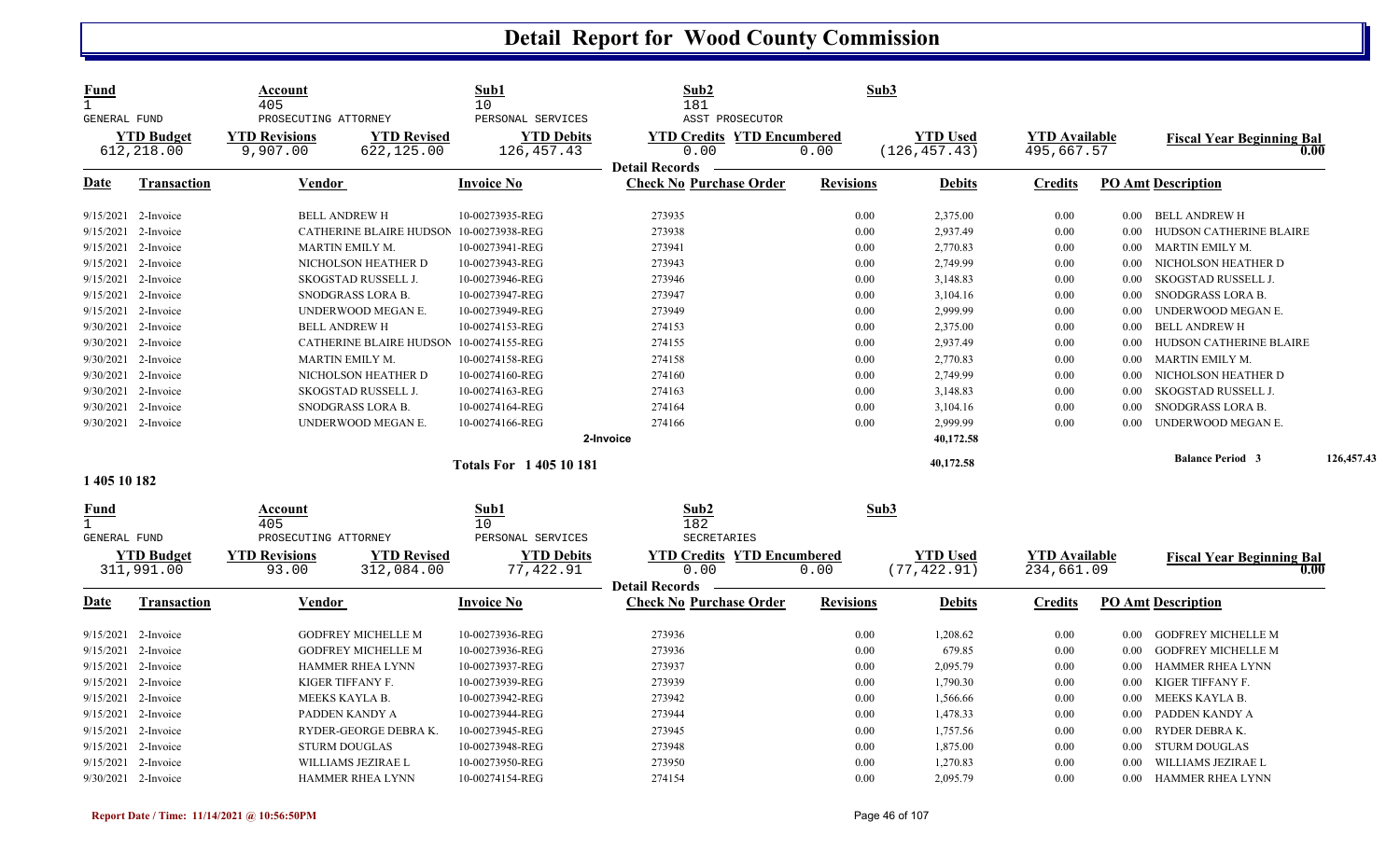|                              |                           |                                            |                              | <b>Detail Report for Wood County Commission</b> |                  |                 |                                   |          |                                    |           |
|------------------------------|---------------------------|--------------------------------------------|------------------------------|-------------------------------------------------|------------------|-----------------|-----------------------------------|----------|------------------------------------|-----------|
|                              | 9/30/2021 2-Invoice       | KIGER TIFFANY F.                           | 10-00274156-REG              | 274156                                          | 0.00             | 1,790.30        | 0.00                              |          | 0.00 KIGER TIFFANY F.              |           |
| 9/30/2021                    | 2-Invoice                 | MEEKS KAYLA B.                             | 10-00274159-REG              | 274159                                          | 0.00             | 1,566.66        | 0.00                              | $0.00\,$ | MEEKS KAYLA B.                     |           |
| 9/30/2021                    | 2-Invoice                 | PADDEN KANDY A                             | 10-00274161-REG              | 274161                                          | 0.00             | 1,478.33        | $0.00\,$                          | $0.00\,$ | PADDEN KANDY A                     |           |
| 9/30/2021                    | 2-Invoice                 | RYDER-GEORGE DEBRAK.                       | 10-00274162-REG              | 274162                                          | 0.00             | 1,757.56        | $0.00\,$                          | $0.00\,$ | RYDER DEBRA K.                     |           |
| 9/30/2021                    | 2-Invoice                 | <b>STURM DOUGLAS</b>                       | 10-00274165-REG              | 274165                                          | 0.00             | 1,875.00        | $0.00\,$                          | $0.00\,$ | <b>STURM DOUGLAS</b>               |           |
|                              | 9/30/2021 2-Invoice       | WILLIAMS JEZIRAE L                         | 10-00274167-REG              | 274167                                          | 0.00             | 1,270.83        | 0.00                              | $0.00\,$ | WILLIAMS JEZIRAE L                 |           |
|                              |                           |                                            | 2-Invoice                    |                                                 |                  | 25,557.41       |                                   |          |                                    |           |
|                              | 1 405 40 212 1201         |                                            | <b>Totals For 140510182</b>  |                                                 |                  | 25,557.41       |                                   |          | <b>Balance Period 3</b>            | 77,422.91 |
|                              |                           |                                            |                              |                                                 |                  |                 |                                   |          |                                    |           |
| <u>Fund</u>                  |                           | Account                                    | Sub1                         | Sub2                                            | Sub3             |                 |                                   |          |                                    |           |
| $\mathbf{1}$<br>GENERAL FUND |                           | 405<br>PROSECUTING ATTORNEY                | 40<br>CONTRACTURAL SERVICES  | 212<br>PRINTING                                 | 1201             | DATA PROCESSING |                                   |          |                                    |           |
|                              | <b>YTD Budget</b>         | <b>YTD Revised</b><br><b>YTD Revisions</b> | <b>YTD Debits</b>            | <b>YTD Credits YTD Encumbered</b>               |                  | <b>YTD Used</b> |                                   |          |                                    |           |
|                              | 12,476.00                 | 12,476.00<br>0.00                          | 6, 260.11                    | 0.00                                            | 39.99            | (6, 260.11)     | <b>YTD Available</b><br>6, 175.90 |          | <b>Fiscal Year Beginning Bal</b>   | 0.00      |
|                              |                           |                                            |                              | <b>Detail Records</b>                           |                  |                 |                                   |          |                                    |           |
| <u>Date</u>                  | <b>Transaction</b>        | <b>Vendor</b>                              | <b>Invoice No</b>            | <b>Check No Purchase Order</b>                  | <b>Revisions</b> | <b>Debits</b>   | <b>Credits</b>                    |          | <b>PO Amt Description</b>          |           |
|                              | 9/10/2021 2-Invoice       | CR MALCOM & ASSOCIATES                     | 12927                        | 172550 84722                                    | 0.00             | 298.55          | 0.00                              |          | (240.10) mailing labels            |           |
|                              | 9/10/2021 2-Invoice       | <b>LEXIS NEXIS</b>                         | 3093448932                   | 172560                                          | 0.00             | 525.37          | 0.00                              |          | 0.00 ACCT NO 424VBTHXJ             |           |
|                              |                           |                                            | 2-Invoice                    |                                                 |                  | 823.92          |                                   |          |                                    |           |
| 9/16/2021                    | 5-Journal Entry           | <b>LEXIS NEXIS</b>                         | 20210914112001               |                                                 | 0.00             | 109.93          | $0.00\,$                          | $0.00\,$ | WOOD CO FINANCE-4019-REI MATTHEW E |           |
| 9/16/2021                    | 5-Journal Entry           | <b>LEXIS NEXIS</b>                         | 20210914113001               |                                                 | 0.00             | 820.46          | $0.00\,$                          | 0.00     | WOOD CO FINANCE-4019-REI MATTHEW E |           |
| 9/16/2021                    | 5-Journal Entry           | <b>LEXIS NEXIS</b>                         | 20210914114001               |                                                 | 0.00             | 820.46          | $0.00\,$                          | 0.00     | WOOD CO FINANCE-4019-REI MATTHEW E |           |
| 9/16/2021                    | 5-Journal Entry           | <b>LEXIS NEXIS</b>                         | 20210914115001               |                                                 | 0.00             | 109.93          | $0.00\,$                          | 0.00     | WOOD CO FINANCE-4019-REI MATTHEW I |           |
| 9/16/2021                    | 5-Journal Entry           | <b>LEXIS NEXIS</b>                         | 20210914116001               |                                                 | 0.00             | 109.93          | $0.00\,$                          | 0.00     | WOOD CO FINANCE-4019-REI MATTHEW I |           |
| 9/16/2021                    | 5-Journal Entry           | <b>LEXIS NEXIS</b>                         | 20210914117001               |                                                 | 0.00             | 410.31          | $0.00\,$                          | 0.00     | WOOD CO FINANCE-4019-REI MATTHEW E |           |
| 9/16/2021                    | 5-Journal Entry           | <b>LEXIS NEXIS</b>                         | 20210914118001               |                                                 | 0.00             | 410.31          | $0.00\,$                          | 0.00     | WOOD CO FINANCE-4019-REI MATTHEW E |           |
|                              | 9/16/2021 5-Journal Entry | <b>LEXIS NEXIS</b>                         | 20210914119001               |                                                 | 0.00             | 109.93          | $0.00\,$                          | 0.00     | WOOD CO FINANCE-4019-REI MATTHEW E |           |
|                              |                           |                                            |                              | 5-Journal Entry                                 |                  | 2,901.26        |                                   |          |                                    |           |
| 1 405 40 233                 |                           |                                            | Totals For 1 405 40 212 1201 |                                                 |                  | 3,725.18        |                                   | (240.10) | <b>Balance Period 3</b>            | 6,260.11  |
| <u>Fund</u>                  |                           | Account                                    | Sub1                         | Sub2                                            | Sub3             |                 |                                   |          |                                    |           |
| $\mathbf{1}$                 |                           | 405                                        | 40                           | 233                                             |                  |                 |                                   |          |                                    |           |
| <b>GENERAL FUND</b>          |                           | PROSECUTING ATTORNEY                       | CONTRACTURAL SERVICES        | INVESTIGATION EXPENSE                           |                  |                 |                                   |          |                                    |           |
|                              | <b>YTD Budget</b>         | <b>YTD Revisions</b><br><b>YTD Revised</b> | <b>YTD Debits</b>            | <b>YTD Credits YTD Encumbered</b>               |                  | <b>YTD Used</b> | <b>YTD Available</b>              |          | <b>Fiscal Year Beginning Bal</b>   |           |
|                              | 5,500.00                  | 5,500.00<br>0.00                           | 174.00                       | 0.00                                            | 0.00             | (174.00)        | 5,326.00                          |          |                                    | 0.00      |
|                              |                           |                                            |                              | <b>Detail Records</b>                           |                  |                 |                                   |          |                                    |           |
| Date                         | <b>Transaction</b>        | <b>Vendor</b>                              | <b>Invoice No</b>            | <b>Check No Purchase Order</b>                  | <b>Revisions</b> | <b>Debits</b>   | <b>Credits</b>                    |          | <b>PO Amt Description</b>          |           |
|                              | 9/16/2021 5-Journal Entry | US DISTRICT COURT                          | 20210914100001               |                                                 | 0.00             | 110.00          | $0.00\,$                          | 0.00     | RHEA HAMMER-3938-COURTS/USDC-WV-9  |           |
|                              | 9/16/2021 5-Journal Entry | US DISTRICT COURT                          | 20210914106001               |                                                 | 0.00             | 64.00           | $0.00\,$                          | $0.00\,$ | RHEA HAMMER-3938-COURTS/USDC-WV-9  |           |
|                              |                           |                                            |                              | 5-Journal Entry                                 |                  | 174.00          |                                   |          |                                    |           |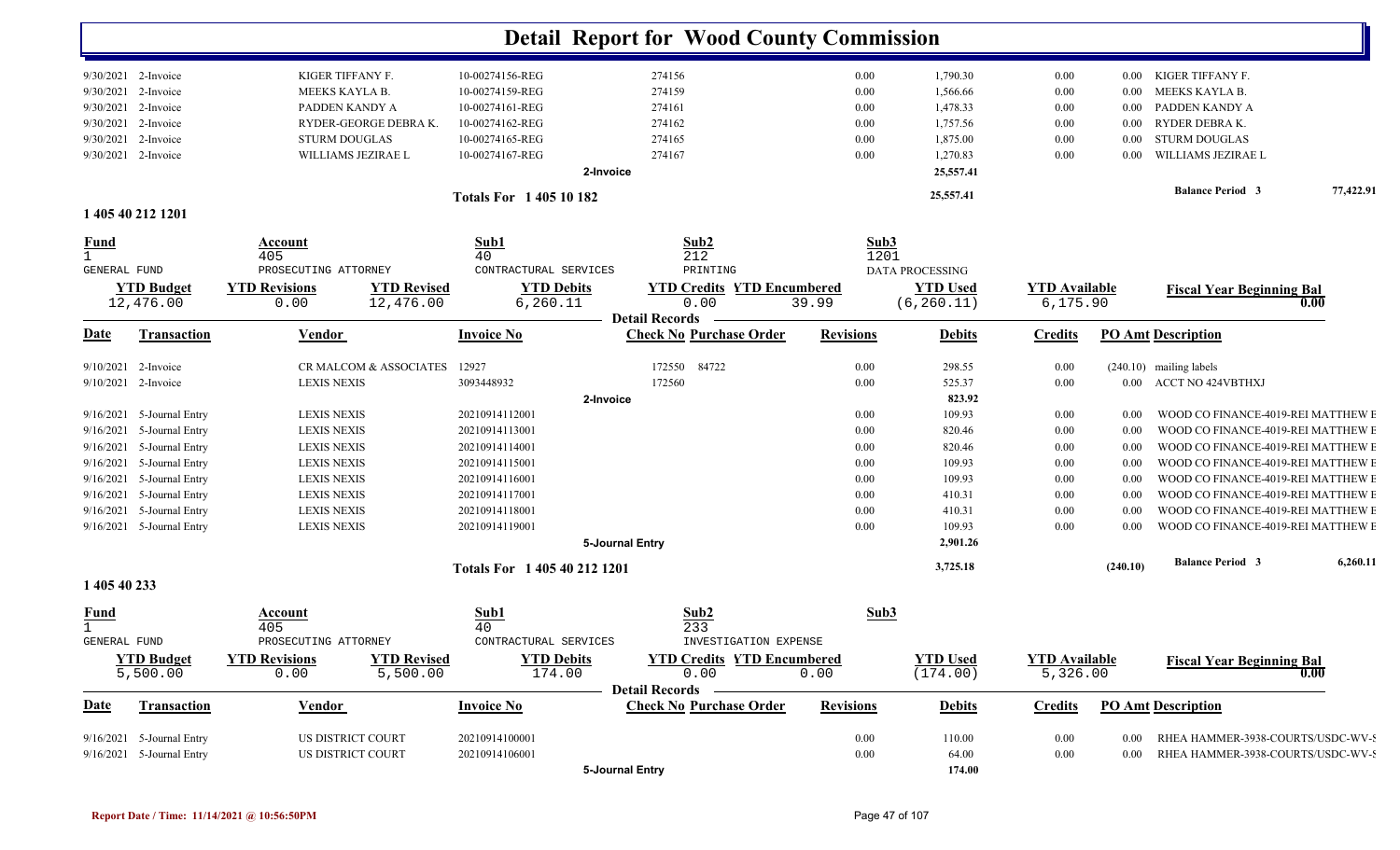#### **Detail Report for Wood County Commission 174.00 Balance Period 174.00 <sup>3</sup> Totals For 1 405 40 233 1 405 40 233 2618**1 405 40 233 2618 **Fund Account Sub1 Sub2 Sub3** GENERAL FUND PROSECUTING ATTORNEY CONTRACTURAL SERVICES INVESTIGATION EXPENSE 1,500.00 0.00 1,500.00 70.18 0.00 34.24 1,395.58 (70.18) **YTD Budget YTD Revisions YTD Revised YTD Debits YTD Credits YTD Encumbered YTD Used YTD Available Fiscal Year Beginning Bal 0.00**FIT TEAM**Date Vendor Invoice NoTransaction Purchase Order Revisions Debits Credits PO Amt Description Detail Records**Vendor **Invoice No** 9/16/2021 5-Journal Entry AMAZON 20210914084001 84745 84745 0.00 35.94 0.00 (35.94) BATTERY CHARGER RHEA HAMMER-3938-**5-Journal Entry 35.94 35.94 (35.94) Balance Period 70.18 <sup>3</sup> Totals For 1 405 40 233 26181 405 55 341** 1 405 55 341 **Fund Account Sub1 Sub2 Sub3** GENERAL FUND PROSECUTING ATTORNEY COMMODITIES SUPPLIES/MATERIALS 14,736.00 126.00 14,862.00 3,402.78 0.00 789.09 (3,402.78) 10,670.13 **YTD Budget YTD Revisions YTD Revised YTD Debits YTD Credits YTD Encumbered<u>YTD Used</u><br>**  $\begin{array}{ccc}\n & \text{YTD Used} \\
& \text{10,670.13}\n\end{array}$  **Fiscal Year Beginning Bal**  $\begin{array}{ccc}\n & \text{9.00}\n\end{array}$ **Date Vendor Invoice NoTransaction Purchase Order Revisions Debits Credits PO Amt Description Detail Records**Vendor **Invoice No** 9/30/2021 1-Purchase Order AMAZON 84908 0.00 0.00 0.00 642.11 END TAB FOLDERS; PAPER TOWELS; THU M**1-Purchase Order**9/10/20212-Invoice BLUE360 MEDIA INV-210610-SF-1 172548 0.00 893.59 0.00 0.00 ACCT NO B100105002521 9/10/2021 2-Invoice 2-BLUE360 MEDIA 1NV-210610-SF 172548 172548 0.00 85.75 0.00 0.00 ACCT NO B100105002521 **2-Invoice 979.34** 9/16/2021 5-Journal Entry 20210914120001 84811 0.00 AMAZON 52.95 0.00 ) (52.95 scanned stamps RHEA HAMMER-3938-AMZN 9/16/2021 5-Journal Entry 5-Journal Entry 20210914036001 0.00 LEXIS NEXIS 1,239.07 0.00 0.00 WOOD CO FINANCE-4019-REI MATTHEW B9/16/2021 5-Journal Entry 5-Journal Entry 20210914081001 0.00 LEXIS NEXIS 292.81 0.00 0.00 WOOD CO FINANCE-4019-REI MATTHEW B9/16/2021 5-Journal Entry 5-Journal Entry 20210914079001 84732 0.00 PRECISION ROLLER 115.90 0.00 ) (115.90 ROLLERS RHEA HAMMER-3938-AMZ PRECI **5-Journal Entry 1,700.73 2,680.07 473.26 Balance Period 3,402.78 <sup>3</sup> Totals For 1 405 55 341 1 405 65 459**  1 405 65 459 **Fund Account Sub1 Sub2 Sub3** GENERAL FUND PROSECUTING ATTORNEY CAPITAL OUTLAY EQUIPMENT **YTD Budget YTD Revisions YTD Revised YTD Debits YTD Credits YTD Encumbered<u>YTD Used</u> <b>YTD Available Fiscal Year Beginning Bal**

|      | .000.00    | .00     | . 000 . 00 | 130.OO    | .∪∪<br><b>il Records</b><br>Detail                                                         | . . 00           | ≺⊣<br>1. JU . U | `<br>$\cdot$<br>.                                   | 0.1 |
|------|------------|---------|------------|-----------|--------------------------------------------------------------------------------------------|------------------|-----------------|-----------------------------------------------------|-----|
| Date | ransaction | V endor |            | Invoice N | $\mathbf{r}$<br>$C$ heck<br>e Order<br>$11 - 22$<br>$-2$ . The second state $\sim$<br>спях | <b>Revisions</b> | <b>Debits</b>   | $\cdots$<br>PO<br><b>Amt Description</b><br>redits_ |     |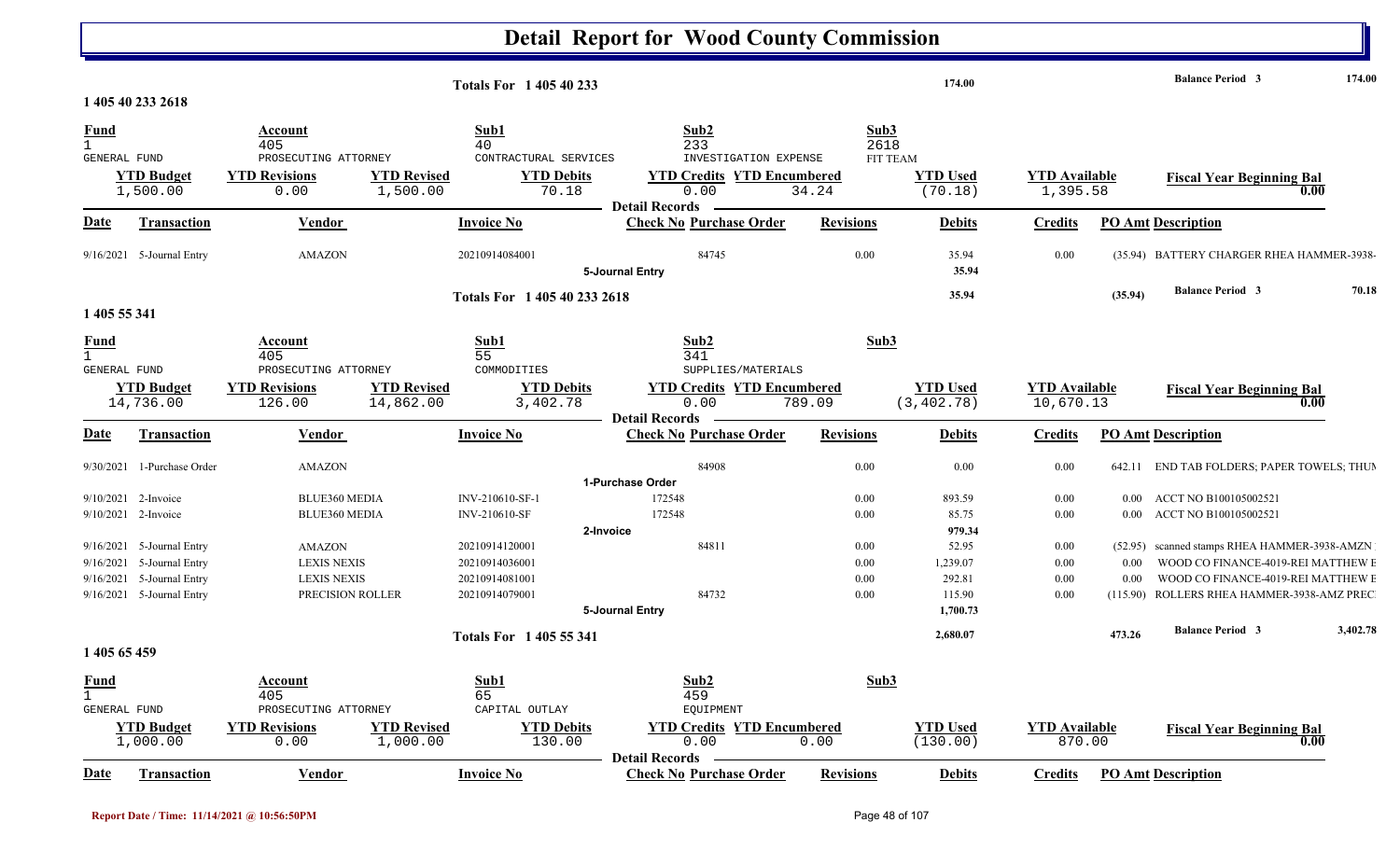|                                             |                                                                                          |                                                                        |                                  |                                                                          | <b>Detail Report for Wood County Commission</b>                                         |                                  |                                              |                                    |                                  |                                                                                               |           |
|---------------------------------------------|------------------------------------------------------------------------------------------|------------------------------------------------------------------------|----------------------------------|--------------------------------------------------------------------------|-----------------------------------------------------------------------------------------|----------------------------------|----------------------------------------------|------------------------------------|----------------------------------|-----------------------------------------------------------------------------------------------|-----------|
|                                             | 9/10/2021 2-Invoice                                                                      | PURE WATER PARTNERS                                                    |                                  | 17844                                                                    | 172572<br>2-Invoice                                                                     | 0.00                             | 65.00<br>65.00                               | 0.00                               |                                  | 0.00 ACCT NO 17844                                                                            |           |
| 1 406 10 101                                |                                                                                          |                                                                        |                                  | <b>Totals For 140565459</b>                                              |                                                                                         |                                  | 65.00                                        |                                    |                                  | <b>Balance Period 3</b>                                                                       | 130.00    |
| <b>Fund</b><br>GENERAL FUND                 | <b>YTD Budget</b>                                                                        | Account<br>406<br>ASSESSOR<br><b>YTD Revisions</b>                     | <b>YTD Revised</b>               | Sub1<br>10<br>PERSONAL SERVICES<br><b>YTD Debits</b>                     | Sub2<br>101<br>ELECTED OFFICIALS<br><b>YTD Credits YTD Encumbered</b>                   | Sub3                             | <b>YTD Used</b>                              | <b>YTD</b> Available               |                                  | <b>Fiscal Year Beginning Bal</b>                                                              |           |
|                                             | 50,266.00                                                                                | 0.00                                                                   | 50,266.00                        | 12,566.52                                                                | 0.00<br><b>Detail Records</b>                                                           | 0.00                             | (12, 566.52)                                 | 37,699.48                          |                                  | 0.00                                                                                          |           |
| <b>Date</b>                                 | Transaction                                                                              | <b>Vendor</b>                                                          |                                  | <b>Invoice No</b>                                                        | <b>Check No Purchase Order</b>                                                          | <b>Revisions</b>                 | <b>Debits</b>                                | <b>Credits</b>                     |                                  | <b>PO Amt Description</b>                                                                     |           |
|                                             | 9/15/2021 2-Invoice<br>9/30/2021 2-Invoice                                               | NOHE DAVID C.<br>NOHE DAVID C.                                         |                                  | 10-00273957-REG<br>10-00274173-REG                                       | 273957<br>274173<br>2-Invoice                                                           | 0.00<br>0.00                     | 2,094.42<br>2,094.42<br>4,188.84             | 0.00<br>0.00                       |                                  | 0.00 NOHE DAVID C.<br>0.00 NOHE DAVID C.                                                      |           |
| 1 406 10 102                                |                                                                                          |                                                                        |                                  | <b>Totals For 140610101</b>                                              |                                                                                         |                                  | 4,188.84                                     |                                    |                                  | <b>Balance Period 3</b>                                                                       | 12,566.52 |
| <u>Fund</u><br>$\mathbf{1}$<br>GENERAL FUND |                                                                                          | Account<br>406<br>ASSESSOR                                             |                                  | Sub1<br>10<br>PERSONAL SERVICES                                          | Sub2<br>102<br>SUPPLEMENTAL                                                             | Sub3                             |                                              |                                    |                                  |                                                                                               |           |
|                                             | <b>YTD Budget</b><br>25,027.00                                                           | <b>YTD Revisions</b><br>0.00                                           | <b>YTD Revised</b><br>25,027.00  | <b>YTD Debits</b><br>2,489.80                                            | <b>YTD Credits YTD Encumbered</b><br>0.00<br><b>Detail Records</b>                      | 0.00                             | <b>YTD Used</b><br>(2, 489.80)               | <b>YTD Available</b><br>22,537.20  |                                  | <b>Fiscal Year Beginning Bal</b><br>0.00                                                      |           |
| <u>Date</u>                                 | <b>Transaction</b>                                                                       | Vendor                                                                 |                                  | <b>Invoice No</b>                                                        | <b>Check No Purchase Order</b>                                                          | <b>Revisions</b>                 | <b>Debits</b>                                | <b>Credits</b>                     |                                  | <b>PO Amt Description</b>                                                                     |           |
|                                             | 9/15/2021 2-Invoice<br>9/15/2021 2-Invoice                                               | NOHE DAVID C.<br>NOHE DAVID C.                                         |                                  | 10-00273957-REG<br>10-00273957-REG                                       | 273957<br>273957<br>2-Invoice                                                           | 0.00<br>0.00                     | 6.50<br>627.00<br>633.50                     | 0.00<br>0.00                       | $0.00\,$<br>$0.00\,$             | NOHE DAVID C.<br>NOHE DAVID C.                                                                |           |
| 1 406 10 103                                |                                                                                          |                                                                        |                                  | <b>Totals For 140610102</b>                                              |                                                                                         |                                  | 633.50                                       |                                    |                                  | <b>Balance Period 3</b>                                                                       | 2,489.80  |
| <u>Fund</u><br>$\mathbf{1}$                 |                                                                                          | Account<br>406                                                         |                                  | Sub1<br>10                                                               | Sub2<br>103                                                                             | Sub3                             |                                              |                                    |                                  |                                                                                               |           |
| GENERAL FUND                                | <b>YTD Budget</b><br>243,079.00                                                          | ASSESSOR<br><b>YTD Revisions</b><br>0.00                               | <b>YTD Revised</b><br>243,079.00 | PERSONAL SERVICES<br><b>YTD Debits</b><br>58,875.06                      | SALARIES-DEPUTIES<br><b>YTD Credits YTD Encumbered</b><br>0.00<br><b>Detail Records</b> | 0.00                             | <b>YTD Used</b><br>(58, 875.06)              | <b>YTD Available</b><br>184,203.94 |                                  | <b>Fiscal Year Beginning Bal</b><br>0.00                                                      |           |
| <b>Date</b>                                 | Transaction                                                                              | <b>Vendor</b>                                                          |                                  | <b>Invoice No</b>                                                        | <b>Check No Purchase Order</b>                                                          | <b>Revisions</b>                 | <b>Debits</b>                                | <b>Credits</b>                     |                                  | <b>PO Amt Description</b>                                                                     |           |
|                                             | 9/15/2021 2-Invoice<br>9/15/2021 2-Invoice<br>9/15/2021 2-Invoice<br>9/15/2021 2-Invoice | COLE G. MICHELL<br>EDELEN SARAH J<br>GRIMM DONALD M.<br>JOY MELINDA R. |                                  | 10-00273951-REG<br>10-00273952-REG<br>10-00273953-REG<br>10-00273955-REG | 273951<br>273952<br>273953<br>273955                                                    | 0.00<br>0.00<br>0.00<br>$0.00\,$ | 2,000.00<br>1,666.67<br>2,229.17<br>1,291.67 | 0.00<br>0.00<br>0.00<br>$0.00\,$   | $0.00\,$<br>$0.00\,$<br>$0.00\,$ | <b>COLE GAYLEN MICHELL</b><br>EDELEN SARAH J<br><b>GRIMM DONALD M.</b><br>0.00 JOY MELINDA R. |           |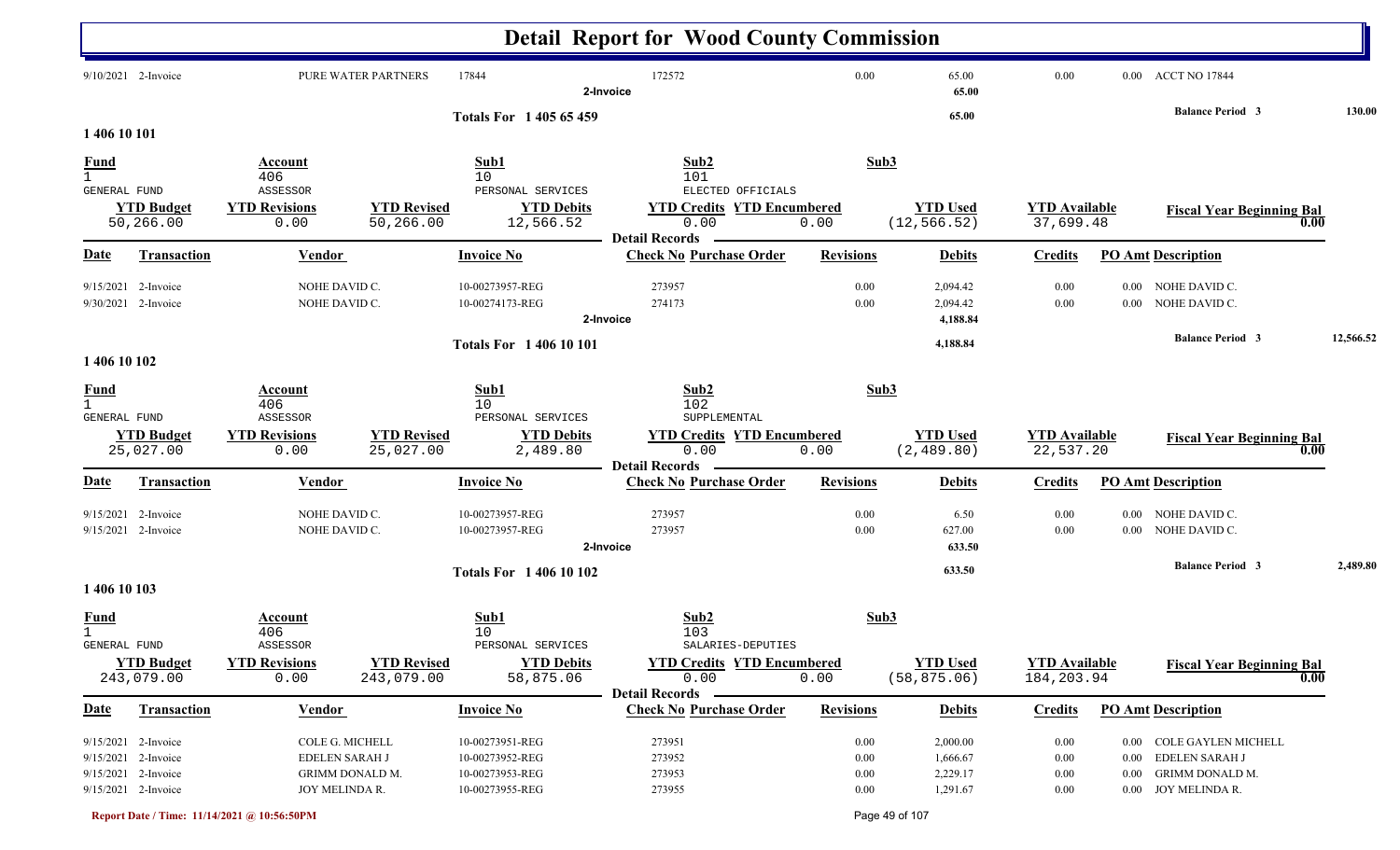|                              |                       |                        |                                     |                             | <b>Detail Report for Wood County Commission</b> |                  |                 |                      |          |                                          |           |
|------------------------------|-----------------------|------------------------|-------------------------------------|-----------------------------|-------------------------------------------------|------------------|-----------------|----------------------|----------|------------------------------------------|-----------|
|                              | 9/15/2021 2-Invoice   | MERCER ERICA L.        |                                     | 10-00273956-REG             | 273956                                          | 0.00             | 1,333.33        | 0.00                 | 0.00     | MERCER ERICA L.                          |           |
| 9/15/2021                    | 2-Invoice             | STEPHENS SANDRA K.     |                                     | 10-00273958-REG             | 273958                                          | 0.00             | 1,291.67        | 0.00                 | 0.00     | STEPHENS SANDRA K.                       |           |
| 9/30/2021                    | 2-Invoice             | COLE G. MICHELL        |                                     | 10-00274168-REG             | 274168                                          | 0.00             | 2,000.00        | 0.00                 | 0.00     | <b>COLE GAYLEN MICHELL</b>               |           |
| 9/30/2021                    | 2-Invoice             | <b>EDELEN SARAH J</b>  |                                     | 10-00274169-REG             | 274169                                          | 0.00             | 1,666.67        | 0.00                 | 0.00     | <b>EDELEN SARAH J</b>                    |           |
| 9/30/2021                    | 2-Invoice             | <b>GRIMM DONALD M.</b> |                                     | 10-00274170-REG             | 274170                                          | 0.00             | 2,229.17        | 0.00                 | 0.00     | <b>GRIMM DONALD M.</b>                   |           |
| 9/30/2021                    | 2-Invoice             | JOY MELINDA R.         |                                     | 10-00274171-REG             | 274171                                          | 0.00             | 1,291.67        | 0.00                 | $0.00\,$ | JOY MELINDA R.                           |           |
| 9/30/2021                    | 2-Invoice             | MERCER ERICA L         |                                     | 10-00274172-REG             | 274172                                          | 0.00             | 1,333.33        | 0.00                 | 0.00     | MERCER ERICA L.                          |           |
|                              | 9/30/2021 2-Invoice   | STEPHENS SANDRA K.     |                                     | 10-00274174-REG             | 274174                                          | 0.00             | 1,291.67        | 0.00                 | 0.00     | STEPHENS SANDRA K.                       |           |
|                              |                       |                        |                                     |                             | 2-Invoice                                       |                  | 19,625.02       |                      |          |                                          |           |
|                              |                       |                        |                                     | <b>Totals For 140610103</b> |                                                 |                  | 19,625.02       |                      |          | <b>Balance Period 3</b>                  | 58,875.06 |
| 1 406 10 104                 |                       |                        |                                     |                             |                                                 |                  |                 |                      |          |                                          |           |
| <u>Fund</u>                  |                       | Account                |                                     | Sub1                        | Sub2                                            | Sub3             |                 |                      |          |                                          |           |
| $\mathbf{1}$                 |                       | 406                    |                                     | 10                          | 104                                             |                  |                 |                      |          |                                          |           |
| <b>GENERAL FUND</b>          |                       | ASSESSOR               |                                     | PERSONAL SERVICES           | SOCIAL SECURITY                                 |                  |                 |                      |          |                                          |           |
|                              | <b>YTD Budget</b>     | <b>YTD Revisions</b>   | <b>YTD Revised</b>                  | <b>YTD Debits</b>           | <b>YTD Credits YTD Encumbered</b>               |                  | <b>YTD Used</b> | <b>YTD Available</b> |          | <b>Fiscal Year Beginning Bal</b>         |           |
|                              | 25,120.00             | 0.00                   | 25,120.00                           | 5,802.74                    | 0.00<br><b>Detail Records</b>                   | 0.00             | (5,802.74)      | 19, 317. 26          |          | 0.00                                     |           |
| Date                         | Transaction           | <b>Vendor</b>          |                                     | <b>Invoice No</b>           | <b>Check No Purchase Order</b>                  | <b>Revisions</b> | <b>Debits</b>   | <b>Credits</b>       |          | <b>PO_Amt</b> Description                |           |
| 9/15/2021                    | 2-Invoice             |                        | DEPARTMENT OF TREASURY 20210915-00  |                             | 3712                                            | 0.00             | 735.90          | 0.00                 |          | $0.00$ FICA                              |           |
| 9/15/2021                    | 2-Invoice             |                        | DEPARTMENT OF TREASURY 20210915-00  |                             | 3712                                            | 0.00             | 172.08          | 0.00                 | $0.00\,$ | <b>MED</b>                               |           |
| 9/30/2021                    | 2-Invoice             |                        | DEPARTMENT OF TREASURY 20210930-00  |                             | 3721                                            | 0.00             | 698.11          | 0.00                 |          | $0.00$ FICA                              |           |
|                              | 9/30/2021 2-Invoice   |                        | DEPARTMENT OF TREASURY 20210930-00  |                             | 3721                                            | 0.00             | 163.30          | 0.00                 |          | $0.00$ MED                               |           |
|                              |                       |                        |                                     |                             | 2-Invoice                                       |                  | 1,769.39        |                      |          |                                          |           |
|                              |                       |                        |                                     | <b>Totals For 140610104</b> |                                                 |                  | 1,769.39        |                      |          | <b>Balance Period 3</b>                  | 5,802.74  |
| 1 406 10 105                 |                       |                        |                                     |                             |                                                 |                  |                 |                      |          |                                          |           |
| <u>Fund</u>                  |                       | Account                |                                     | Sub1                        | Sub2                                            | Sub3             |                 |                      |          |                                          |           |
| $\mathbf{1}$<br>GENERAL FUND |                       | 406<br>ASSESSOR        |                                     | 10<br>PERSONAL SERVICES     | 105<br>INSURANCE PREMIUM                        |                  |                 |                      |          |                                          |           |
|                              | <b>YTD Budget</b>     | <b>YTD Revisions</b>   | <b>YTD Revised</b>                  | <b>YTD Debits</b>           | <b>YTD Credits YTD Encumbered</b>               |                  | <b>YTD Used</b> | <b>YTD</b> Available |          |                                          |           |
|                              | 94,796.00             | 0.00                   | 94,796.00                           | 32, 152.03                  | 0.00                                            | 0.00             | (32, 152.03)    | 62,643.97            |          | <b>Fiscal Year Beginning Bal</b><br>0.00 |           |
|                              |                       |                        |                                     |                             | <b>Detail Records</b>                           |                  |                 |                      |          |                                          |           |
| <u>Date</u>                  | Transaction           | <b>Vendor</b>          |                                     | <b>Invoice No</b>           | <b>Check No Purchase Order</b>                  | <b>Revisions</b> | <b>Debits</b>   | <b>Credits</b>       |          | <b>PO Amt Description</b>                |           |
|                              | $9/1/2021$ 2-Invoice  |                        | HIGHMARK WEST VIRGINIA 09012021     |                             | 3702                                            | $0.00\,$         | 7,903.86        | 0.00                 |          | 0.00 HEALTH PREMIUM                      |           |
| 9/3/2021                     | 2-Invoice             | <b>RENAISSANCE</b>     |                                     | CNS0000776063               | 3704                                            | $0.00\,$         | 43.47           | 0.00                 |          | 0.00 ADMIN FEE                           |           |
|                              | $9/3/2021$ 2-Invoice  | <b>MUTUAL OF OMAHA</b> |                                     | 1239061538                  | 172531                                          | 0.00             | 13.43           | 0.00                 |          | 0.00 BASIC LIFE                          |           |
|                              | $9/3/2021$ 2-Invoice  | <b>MUTUAL OF OMAHA</b> |                                     | 1239061538                  | 172531                                          | 0.00             | 59.53           | 0.00                 |          | $0.00$ LTD                               |           |
|                              | $9/3/2021$ 2-Invoice  |                        | VISION SERVICE PLAN (WV)            | 092021                      | 172541                                          | 0.00             | 17.58           | 0.00                 |          | 0.00 SINGLE VISION                       |           |
|                              | $9/3/2021$ 2-Invoice  |                        | VISION SERVICE PLAN (WV) 092021     |                             | 172541                                          | 0.00             | 91.25           | 0.00                 |          | 0.00 FAMILY VISION                       |           |
|                              | $9/10/2021$ 2-Invoice | RENAISSANCE            |                                     | 09042021                    | 3709                                            | 0.00             | 143.14          | 0.00                 |          | 0.00 WEEKLY CLAIMS 09/04                 |           |
|                              | 9/15/2021 2-Invoice   |                        | HIGHMARK WEST VIRGINIA F210914A4719 |                             | 3714                                            | 0.00             | 545.50          | 0.00                 |          | $0.00$ HRA                               |           |
|                              | 9/22/2021 2-Invoice   |                        | HIGHMARK WEST VIRGINIA F210921A5676 |                             | 3716                                            | 0.00             | 29.16           | 0.00                 |          | 0.00 HRA                                 |           |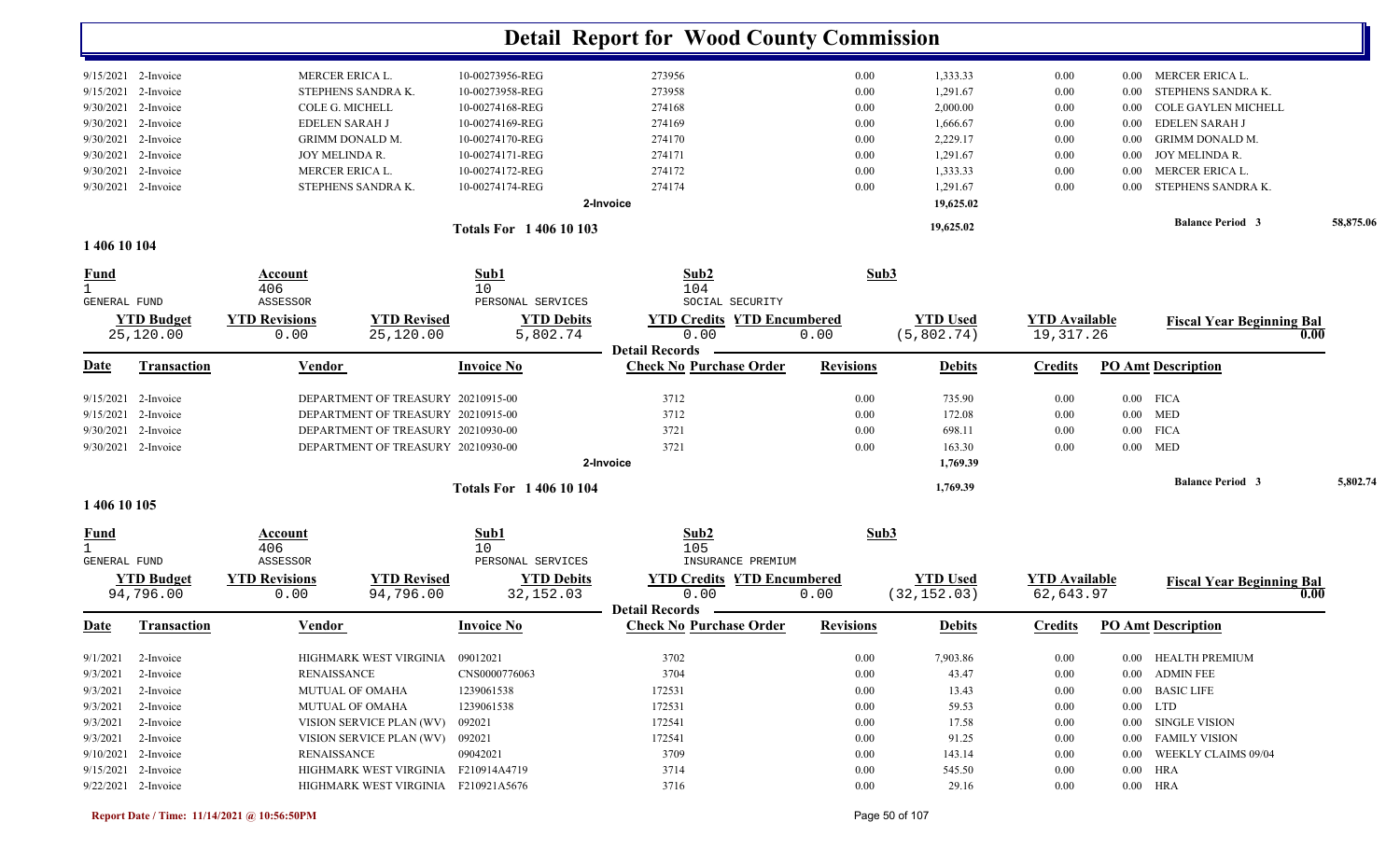|                                    |                                                                                          |                                                            |                                                                            |                                                                          | <b>Detail Report for Wood County Commission</b>                        |                                              |                                              |                                              |                                                                                                                            |           |
|------------------------------------|------------------------------------------------------------------------------------------|------------------------------------------------------------|----------------------------------------------------------------------------|--------------------------------------------------------------------------|------------------------------------------------------------------------|----------------------------------------------|----------------------------------------------|----------------------------------------------|----------------------------------------------------------------------------------------------------------------------------|-----------|
|                                    |                                                                                          |                                                            |                                                                            | <b>Totals For 1 406 10 105</b>                                           | 2-Invoice                                                              |                                              | 8,846.92<br>8,846.92                         |                                              | <b>Balance Period 3</b>                                                                                                    | 32,152.03 |
| 1 406 10 106                       |                                                                                          |                                                            |                                                                            |                                                                          |                                                                        |                                              |                                              |                                              |                                                                                                                            |           |
| <u>Fund</u><br>GENERAL FUND        |                                                                                          | Account<br>406<br>ASSESSOR                                 |                                                                            | Sub1<br>10 <sup>°</sup><br>PERSONAL SERVICES                             | Sub2<br>106<br>RETIREMENT                                              | Sub3                                         |                                              |                                              |                                                                                                                            |           |
|                                    | <b>YTD Budget</b><br>31,837.00                                                           | <b>YTD Revisions</b><br>0.00                               | <b>YTD Revised</b><br>31,837.00                                            | <b>YTD Debits</b><br>7,393.19                                            | <b>YTD Credits YTD Encumbered</b><br>0.00<br><b>Detail Records</b>     | 0.00                                         | <b>YTD Used</b><br>(7, 393.19)               | <b>YTD Available</b><br>24, 443.81           | <b>Fiscal Year Beginning Bal</b><br>0.00                                                                                   |           |
| <b>Date</b>                        | <b>Transaction</b>                                                                       | <b>Vendor</b>                                              |                                                                            | <b>Invoice No</b>                                                        | <b>Check No Purchase Order</b>                                         | <b>Revisions</b>                             | <b>Debits</b>                                | <b>Credits</b>                               | <b>PO Amt Description</b>                                                                                                  |           |
|                                    | 9/15/2021 2-Invoice<br>9/30/2021 2-Invoice                                               |                                                            | WV PUBLIC EMP RETIREMEN 20210915-00<br>WV PUBLIC EMP RETIREMEN 20210930-00 |                                                                          | 3726<br>3726<br>2-Invoice                                              | 0.00<br>0.00                                 | 1,254.06<br>1,190.70<br>2,444.76             | 0.00<br>$0.00\,$                             | 0.00 RETIREMENT<br>0.00 RETIREMENT                                                                                         |           |
| 1 406 10 109                       |                                                                                          |                                                            |                                                                            | <b>Totals For 140610106</b>                                              |                                                                        |                                              | 2,444.76                                     |                                              | <b>Balance Period 3</b>                                                                                                    | 7,393.19  |
| $\frac{Fund}{1}$<br>GENERAL FUND   | <b>YTD Budget</b><br>10,000.00                                                           | Account<br>406<br>ASSESSOR<br><b>YTD Revisions</b><br>0.00 | <b>YTD Revised</b><br>10,000.00                                            | Sub1<br>10<br>PERSONAL SERVICES<br><b>YTD Debits</b><br>6, 236.00        | Sub2<br>109<br>EXTRA HELP<br><b>YTD Credits YTD Encumbered</b><br>0.00 | Sub3<br>0.00                                 | <b>YTD Used</b><br>(6, 236.00)               | <b>YTD Available</b><br>3,764.00             | <b>Fiscal Year Beginning Bal</b><br>0.00                                                                                   |           |
| <b>Date</b>                        | <b>Transaction</b>                                                                       | <b>Vendor</b>                                              |                                                                            | <b>Invoice No</b>                                                        | <b>Detail Records</b><br><b>Check No Purchase Order</b>                | <b>Revisions</b>                             | <b>Debits</b>                                | <b>Credits</b>                               | <b>PO Amt Description</b>                                                                                                  |           |
|                                    | 9/15/2021 2-Invoice                                                                      | <b>JONES MADISON MAE</b>                                   |                                                                            | 10-00273954-REG                                                          | 273954<br>2-Invoice                                                    | $0.00\,$                                     | 120.00<br>120.00                             | $0.00\,$                                     | 0.00 JONES MADISON MAE                                                                                                     |           |
| 1 407 10 103                       |                                                                                          |                                                            |                                                                            | Totals For 1 406 10 109                                                  |                                                                        |                                              | 120.00                                       |                                              | <b>Balance Period 3</b>                                                                                                    | 6,236.00  |
| <u>Fund</u><br><b>GENERAL FUND</b> |                                                                                          | Account<br>407<br>ASSESSOR'S VALUATION                     |                                                                            | Sub1<br>10<br>PERSONAL SERVICES                                          | Sub2<br>103<br>SALARIES-DEPUTIES                                       | Sub3                                         |                                              |                                              |                                                                                                                            |           |
|                                    | <b>YTD Budget</b><br>475,650.00                                                          | <b>YTD Revisions</b><br>0.00                               | <b>YTD Revised</b><br>475,650.00                                           | <b>YTD Debits</b><br>123,260.26                                          | <b>YTD Credits YTD Encumbered</b><br>0.00<br><b>Detail Records</b> -   | 0.00                                         | <b>YTD Used</b><br>(123, 260.26)             | <b>YTD Available</b><br>352,389.74           | <b>Fiscal Year Beginning Bal</b><br>0.00                                                                                   |           |
| <u>Date</u>                        | <b>Transaction</b>                                                                       | <b>Vendor</b>                                              |                                                                            | <b>Invoice No</b>                                                        | <b>Check No Purchase Order</b>                                         | <b>Revisions</b>                             | <b>Debits</b>                                | <b>Credits</b>                               | <b>PO Amt Description</b>                                                                                                  |           |
|                                    | 9/15/2021 2-Invoice<br>9/15/2021 2-Invoice<br>9/15/2021 2-Invoice<br>9/15/2021 2-Invoice | ATKINSON CARA<br>COTTRELL LARRY DEAN<br>DEGRAEF KAREN SUE  | DAWKINS KENNETH PAUL                                                       | 10-00273959-REG<br>10-00273960-REG<br>10-00273961-REG<br>10-00273962-REG | 273959<br>273960<br>273961<br>273962                                   | $0.00\,$<br>$0.00\,$<br>$0.00\,$<br>$0.00\,$ | 1,666.67<br>2,291.67<br>1,916.67<br>2,125.00 | $0.00\,$<br>$0.00\,$<br>$0.00\,$<br>$0.00\,$ | 0.00 ATKINSON CARA<br>COTTRELL LARRY DEAN<br>$0.00\,$<br>DAWKINS KENNETH PAUL<br>$0.00\,$<br>DEGRAEF KAREN SUE<br>$0.00\,$ |           |
|                                    | 9/15/2021 2-Invoice<br>9/15/2021 2-Invoice                                               | FLEAK STACEY LYNN                                          | <b>GILCHRIST COREY THOMAS</b>                                              | 10-00273963-REG<br>10-00273964-REG                                       | 273963<br>273964                                                       | $0.00\,$<br>$0.00\,$                         | 1,854.17<br>1,563.00                         | $0.00\,$<br>$0.00\,$                         | 0.00 FLEAK STACEY LYNN<br>0.00 GILCHRIST COREY THOMAS                                                                      |           |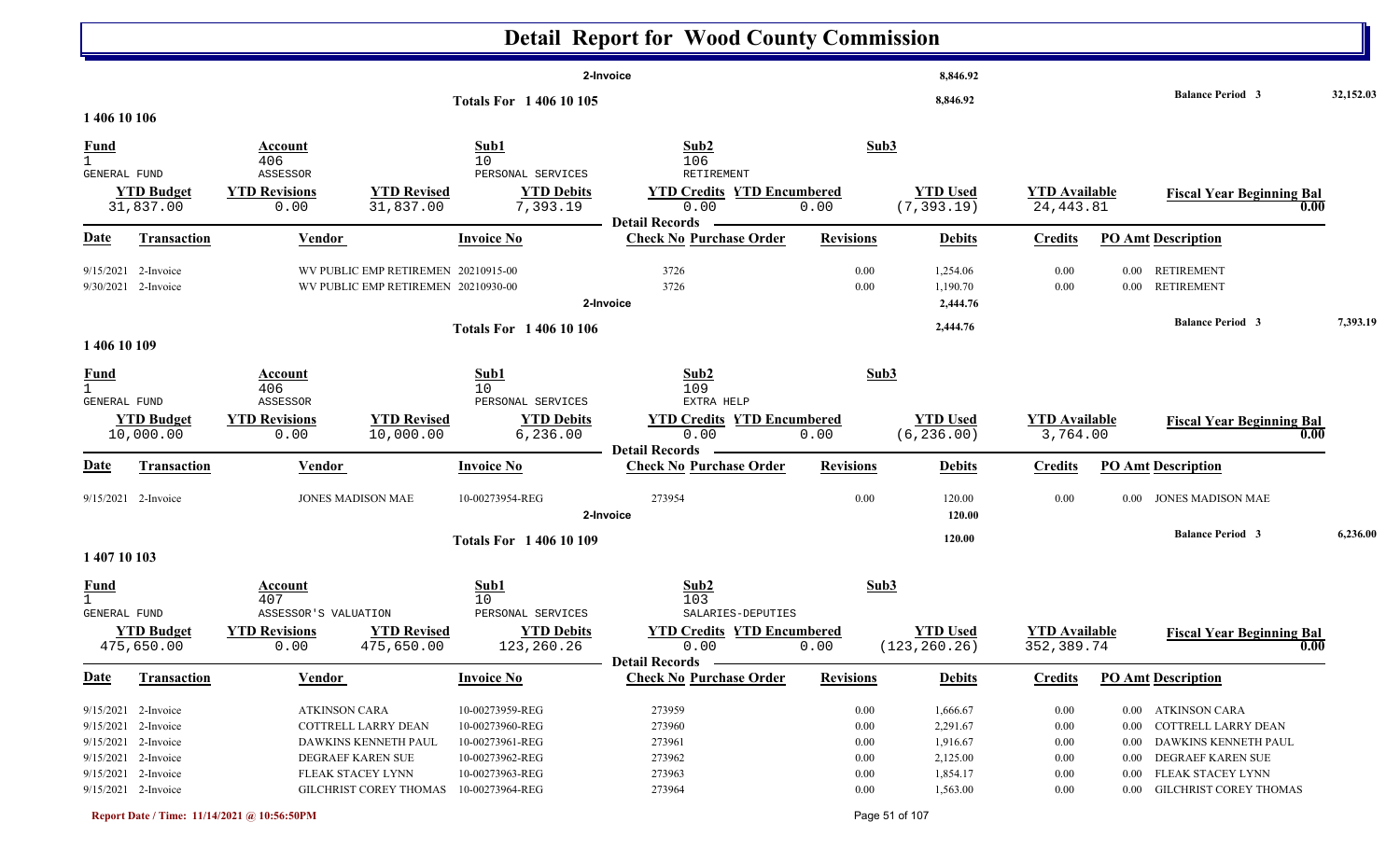|                        |                                                                                                                                                                                   |                 |        |                                          | 41,170.78 |      |       | <b>Balance Period 3</b>                                                                                   | 123,260.26 |
|------------------------|-----------------------------------------------------------------------------------------------------------------------------------------------------------------------------------|-----------------|--------|------------------------------------------|-----------|------|-------|-----------------------------------------------------------------------------------------------------------|------------|
|                        |                                                                                                                                                                                   |                 |        |                                          | 41,170.78 |      |       |                                                                                                           |            |
|                        | <b>RADER STEVE E</b>                                                                                                                                                              | 10-00274185-REG | 274185 | 0.00                                     | 1,771.88  | 0.00 | 0.00  | RADER STEVE E.                                                                                            |            |
| 2-Invoice              | PARSONS TOM F                                                                                                                                                                     | 10-00274184-REG | 274184 | 0.00                                     | 1,750.00  | 0.00 | 0.00  | PARSONS TOM F                                                                                             |            |
| 2-Invoice              | <b>MONTGOMERY JEREMY SHA</b>                                                                                                                                                      | 10-00274183-REG | 274183 | 0.00                                     | 1,563.00  | 0.00 | 0.00  | MONTGOMERY JEREMY SHANE                                                                                   |            |
| 2-Invoice              | MCINTYRE TERESA A.                                                                                                                                                                | 10-00274182-REG | 274182 | 0.00                                     | 1,583.33  | 0.00 | 0.00  | MCINTYRE TERESA A.                                                                                        |            |
| 2-Invoice              | <b>MCATEE CONNIE L</b>                                                                                                                                                            | 10-00274181-REG | 274181 | 0.00                                     | 2,500.00  | 0.00 | -0.00 | <b>MCATEE CONNIE L</b>                                                                                    |            |
| 2-Invoice              | <b>GILCHRIST COREY THOMAS</b>                                                                                                                                                     | 10-00274180-REG | 274180 | 0.00                                     | 1,563.00  | 0.00 | 0.00  | <b>GILCHRIST COREY THOMAS</b>                                                                             |            |
| 2-Invoice              | <b>FLEAK STACEY LYNN</b>                                                                                                                                                          | 10-00274179-REG | 274179 | 0.00                                     | 1,854.17  | 0.00 | 0.00  | FLEAK STACEY LYNN                                                                                         |            |
| 2-Invoice              | DEGRAEF KAREN SUE                                                                                                                                                                 | 10-00274178-REG | 274178 | 0.00                                     | 2,125.00  | 0.00 | -0.00 | DEGRAEF KAREN SUE                                                                                         |            |
| 2-Invoice              | DAWKINS KENNETH PAUL                                                                                                                                                              | 10-00274177-REG | 274177 | 0.00                                     | 1,916.67  | 0.00 | -0.00 | DAWKINS KENNETH PAUL                                                                                      |            |
| 2-Invoice              | COTTRELL LARRY DEAN                                                                                                                                                               | 10-00274176-REG | 274176 | 0.00                                     | 2,291.67  | 0.00 | -0.00 | COTTRELL LARRY DEAN                                                                                       |            |
| 2-Invoice              | <b>ATKINSON CARA</b>                                                                                                                                                              | 10-00274175-REG | 274175 | 0.00                                     | 1,666.67  | 0.00 | -0.00 | <b>ATKINSON CARA</b>                                                                                      |            |
| 2-Invoice              | <b>RADER STEVE E</b>                                                                                                                                                              | 10-00273969-REG | 273969 | 0.00                                     | 1,771.88  | 0.00 | -0.00 | <b>RADER STEVE E.</b>                                                                                     |            |
| 2-Invoice              | PARSONS TOM F                                                                                                                                                                     | 10-00273968-REG | 273968 | 0.00                                     | 1,750.00  | 0.00 | 0.00  | <b>PARSONS TOM F</b>                                                                                      |            |
| 2-Invoice              | MONTGOMERY JEREMY SHA                                                                                                                                                             | 10-00273967-REG | 273967 | 0.00                                     | 1,563.00  | 0.00 | -0.00 | MONTGOMERY JEREMY SHANE                                                                                   |            |
| 2-Invoice              | MCINTYRE TERESA A.                                                                                                                                                                | 10-00273966-REG | 273966 | 0.00                                     | 1,583.33  | 0.00 | -0.00 | MCINTYRE TERESA A.                                                                                        |            |
|                        |                                                                                                                                                                                   |                 |        |                                          |           |      |       | MCATEE CONNIE L                                                                                           |            |
| 9/30/2021<br>9/30/2021 | 9/15/2021<br>9/15/2021<br>9/15/2021<br>9/15/2021<br>9/30/2021<br>9/30/2021<br>9/30/2021<br>9/30/2021<br>9/30/2021<br>9/30/2021<br>9/30/2021<br>9/30/2021<br>$9/30/2021$ 2-Invoice |                 |        | 2-Invoice<br><b>Totals For 140710103</b> |           |      |       | 273965<br>2,500.00<br>0.00<br>$9/15/2021$ 2-Invoice<br>MCATEE CONNIE L<br>10-00273965-REG<br>0.00<br>0.00 |            |

#### **1 407 10 104**

| <b>Fund</b>                 |                                 | Account<br>407                         |                                    | Sub1<br>10                       | Sub2<br>104                                                        | Sub3             |                                  |                                    |      |                                  |          |
|-----------------------------|---------------------------------|----------------------------------------|------------------------------------|----------------------------------|--------------------------------------------------------------------|------------------|----------------------------------|------------------------------------|------|----------------------------------|----------|
| <b>GENERAL FUND</b>         |                                 | ASSESSOR'S VALUATION                   |                                    | PERSONAL SERVICES                | SOCIAL SECURITY                                                    |                  |                                  |                                    |      |                                  |          |
|                             | <b>YTD Budget</b><br>36,387.00  | <b>YTD Revisions</b><br>0.00           | <b>YTD Revised</b><br>36,387.00    | <b>YTD Debits</b><br>8,911.86    | <b>YTD Credits YTD Encumbered</b><br>0.00<br><b>Detail Records</b> | 0.00             | <b>YTD Used</b><br>(8, 911.86)   | <b>YTD</b> Available<br>27, 475.14 |      | <b>Fiscal Year Beginning Bal</b> | 0.00     |
| Date                        | <b>Transaction</b>              | Vendor                                 |                                    | <b>Invoice No</b>                | <b>Check No Purchase Order</b>                                     | <b>Revisions</b> | <b>Debits</b>                    | <b>Credits</b>                     |      | <b>PO Amt Description</b>        |          |
| 9/15/2021                   | 2-Invoice                       |                                        | DEPARTMENT OF TREASURY 20210915-00 |                                  | 3712                                                               | $0.00\,$         | 1,210.68                         | 0.00                               |      | $0.00$ FICA                      |          |
| 9/15/2021                   | 2-Invoice                       |                                        | DEPARTMENT OF TREASURY 20210915-00 |                                  | 3712                                                               | 0.00             | 283.14                           | 0.00                               | 0.00 | <b>MED</b>                       |          |
| 9/30/2021                   | 2-Invoice                       |                                        | DEPARTMENT OF TREASURY 20210930-00 |                                  | 3721                                                               | 0.00             | 1,278.99                         | 0.00                               |      | $0.00$ FICA                      |          |
| 9/30/2021                   | 2-Invoice                       |                                        | DEPARTMENT OF TREASURY 20210930-00 |                                  | 3721                                                               | 0.00             | 299.10                           | 0.00                               |      | $0.00$ MED                       |          |
|                             |                                 |                                        |                                    |                                  | 2-Invoice                                                          |                  | 3,071.91                         |                                    |      |                                  |          |
| 1 407 10 105                |                                 |                                        |                                    | <b>Totals For 140710104</b>      |                                                                    |                  | 3,071.91                         |                                    |      | <b>Balance Period 3</b>          | 8,911.86 |
| Fund<br><b>GENERAL FUND</b> |                                 | Account<br>407<br>ASSESSOR'S VALUATION |                                    | Sub1<br>10<br>PERSONAL SERVICES  | Sub2<br>105<br>INSURANCE PREMIUM                                   | Sub3             |                                  |                                    |      |                                  |          |
|                             | <b>YTD Budget</b><br>184,872.00 | <b>YTD Revisions</b><br>0.00           | <b>YTD Revised</b><br>184,872.00   | <b>YTD Debits</b><br>53, 173. 72 | <b>YTD Credits YTD Encumbered</b><br>0.00<br><b>Detail Records</b> | 0.00             | <b>YTD Used</b><br>(53, 173, 72) | <b>YTD</b> Available<br>131,698.28 |      | <b>Fiscal Year Beginning Bal</b> | 0.00     |
| Date                        | <b>Transaction</b>              | <b>Vendor</b>                          |                                    | <b>Invoice No</b>                | <b>Check No Purchase Order</b>                                     | <b>Revisions</b> | <b>Debits</b>                    | <b>Credits</b>                     |      | <b>PO Amt Description</b>        |          |
| 9/1/2021                    | 2-Invoice                       |                                        | HIGHMARK WEST VIRGINIA             | 09012021                         | 3702                                                               | 0.00             | 16,017.15                        | 0.00                               | 0.00 | HEALTH PREMIUM                   |          |

**Report Date / Time: 11/14/2021 @ 10:56:50PM** Page 52 of 107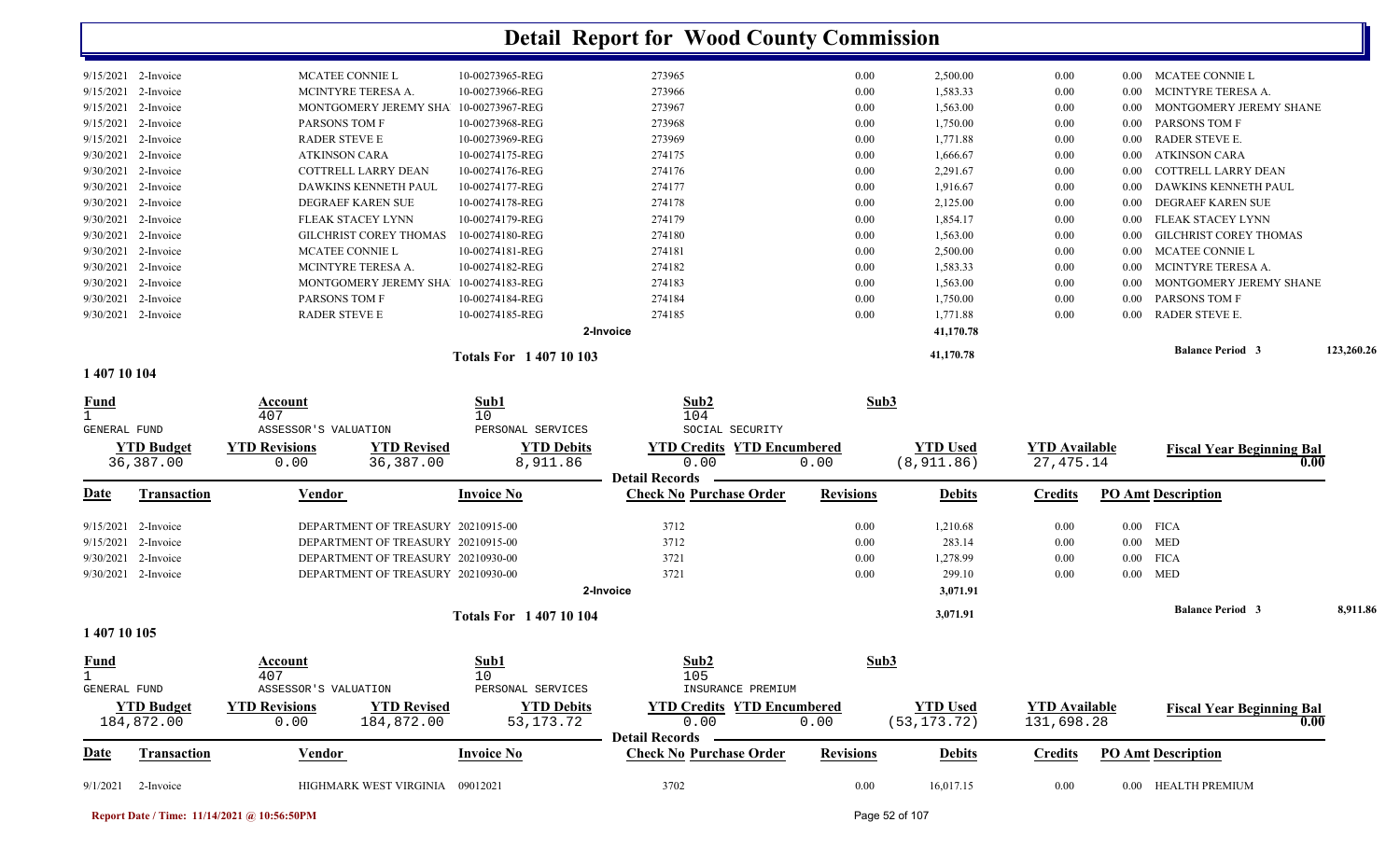|                                               |                          |                                                                            |                             | <b>Detail Report for Wood County Commission</b>         |                  |                      |                      |          |                                  |           |
|-----------------------------------------------|--------------------------|----------------------------------------------------------------------------|-----------------------------|---------------------------------------------------------|------------------|----------------------|----------------------|----------|----------------------------------|-----------|
| 9/3/2021<br>2-Invoice                         | <b>RENAISSANCE</b>       |                                                                            | CNS0000776063               | 3704                                                    | 0.00             | 68.31                | 0.00                 |          | 0.00 ADMIN FEE                   |           |
| 9/3/2021<br>2-Invoice                         | <b>MUTUAL OF OMAHA</b>   |                                                                            | 1239061538                  | 172531                                                  | 0.00             | 23.43                | 0.00                 | $0.00\,$ | <b>BASIC LIFE</b>                |           |
| 2-Invoice<br>9/3/2021                         | <b>MUTUAL OF OMAHA</b>   |                                                                            | 1239061538                  | 172531                                                  | 0.00             | 102.92               | 0.00                 | $0.00\,$ | LTD                              |           |
| 2-Invoice<br>9/3/2021                         |                          | VISION SERVICE PLAN (WV)                                                   | 092021                      | 172541                                                  | 0.00             | 32.23                | 0.00                 | 0.00     | <b>SINGLE VISION</b>             |           |
| 9/3/2021<br>2-Invoice                         |                          | VISION SERVICE PLAN (WV)                                                   | 092021                      | 172541                                                  | 0.00             | 146.00               | 0.00                 | $0.00\,$ | <b>FAMILY VISION</b>             |           |
|                                               |                          |                                                                            |                             | 2-Invoice                                               |                  | 16,390.04            |                      |          |                                  |           |
|                                               |                          |                                                                            | <b>Totals For 140710105</b> |                                                         |                  | 16,390.04            |                      |          | <b>Balance Period 3</b>          | 53,173.72 |
| 1 407 10 106                                  |                          |                                                                            |                             |                                                         |                  |                      |                      |          |                                  |           |
| <b>Fund</b>                                   | Account                  |                                                                            | Sub1                        | Sub2                                                    | Sub3             |                      |                      |          |                                  |           |
| $\mathbf{1}$                                  | 407                      |                                                                            | 10                          | 106                                                     |                  |                      |                      |          |                                  |           |
| <b>GENERAL FUND</b>                           | ASSESSOR'S VALUATION     |                                                                            | PERSONAL SERVICES           | RETIREMENT                                              |                  |                      |                      |          |                                  |           |
| <b>YTD Budget</b>                             | <b>YTD Revisions</b>     | <b>YTD Revised</b>                                                         | <b>YTD Debits</b>           | <b>YTD Credits YTD Encumbered</b>                       |                  | <b>YTD Used</b>      | <b>YTD Available</b> |          | <b>Fiscal Year Beginning Bal</b> |           |
| 47,565.00                                     | 0.00                     | 47,565.00                                                                  | 12,326.16                   | 0.00                                                    | 0.00             | (12, 326.16)         | 35, 238.84           |          | 0.00                             |           |
| <b>Date</b><br><b>Transaction</b>             | <b>Vendor</b>            |                                                                            | <b>Invoice No</b>           | <b>Detail Records</b><br><b>Check No Purchase Order</b> | <b>Revisions</b> | <b>Debits</b>        | <b>Credits</b>       |          | <b>PO Amt Description</b>        |           |
|                                               |                          |                                                                            |                             |                                                         |                  |                      |                      |          |                                  |           |
| 2-Invoice<br>9/15/2021<br>9/30/2021 2-Invoice |                          | WV PUBLIC EMP RETIREMEN 20210915-00<br>WV PUBLIC EMP RETIREMEN 20210930-00 |                             | 3726<br>3726                                            | 0.00<br>0.00     | 2,058.56<br>2,058.56 | 0.00                 | $0.00\,$ | RETIREMENT<br><b>RETIREMENT</b>  |           |
|                                               |                          |                                                                            |                             |                                                         |                  |                      | 0.00                 | $0.00\,$ |                                  |           |
|                                               |                          |                                                                            |                             | 2-Invoice                                               |                  | 4,117.12             |                      |          |                                  |           |
|                                               |                          |                                                                            | <b>Totals For 140710106</b> |                                                         |                  | 4,117.12             |                      |          | <b>Balance Period 3</b>          | 12,326.16 |
| 1 407 10 109                                  |                          |                                                                            |                             |                                                         |                  |                      |                      |          |                                  |           |
| $\frac{Fund}{1}$                              | Account                  |                                                                            | Sub1                        | Sub2                                                    | Sub3             |                      |                      |          |                                  |           |
|                                               | 407                      |                                                                            | 10                          | 109                                                     |                  |                      |                      |          |                                  |           |
| <b>GENERAL FUND</b>                           | ASSESSOR'S VALUATION     |                                                                            | PERSONAL SERVICES           | EXTRA HELP                                              |                  |                      |                      |          |                                  |           |
| <b>YTD Budget</b>                             | <b>YTD Revisions</b>     | <b>YTD Revised</b>                                                         | <b>YTD Debits</b>           | <b>YTD Credits YTD Encumbered</b>                       |                  | <b>YTD Used</b>      | <b>YTD</b> Available |          | <b>Fiscal Year Beginning Bal</b> |           |
| 0.00                                          | 0.00                     | 0.00                                                                       | 1,860.00                    | 0.00<br><b>Detail Records</b>                           | 0.00             | (1, 860.00)          | (1, 860.00)          |          | 0.00                             |           |
| Date<br><b>Transaction</b>                    | Vendor                   |                                                                            | <b>Invoice No</b>           | <b>Check No Purchase Order</b>                          | <b>Revisions</b> | <b>Debits</b>        | <b>Credits</b>       |          | <b>PO Amt Description</b>        |           |
| 9/15/2021<br>2-Invoice                        | VALENTINE STEVEN M.      |                                                                            | 10-00273970-REG             | 273970                                                  | 0.00             | 470.00               | 0.00                 | $0.00\,$ | VALENTINE STEVEN M.              |           |
| 9/30/2021 2-Invoice                           | VALENTINE STEVEN M.      |                                                                            | 10-00274186-REG             | 274186                                                  | 0.00             | 1,390.00             | 0.00                 | $0.00\,$ | VALENTINE STEVEN M.              |           |
|                                               |                          |                                                                            |                             | 2-Invoice                                               |                  | 1,860.00             |                      |          |                                  |           |
|                                               |                          |                                                                            | <b>Totals For 140710109</b> |                                                         |                  | 1,860.00             |                      |          | <b>Balance Period 3</b>          | 1,860.00  |
| 1 408 40 219                                  |                          |                                                                            |                             |                                                         |                  |                      |                      |          |                                  |           |
| <b>Fund</b>                                   | <b>Account</b>           |                                                                            | Sub1                        | Sub2                                                    | Sub3             |                      |                      |          |                                  |           |
| $\mathbf{1}$                                  | 408                      |                                                                            | 40                          | 219                                                     |                  |                      |                      |          |                                  |           |
| GENERAL FUND                                  | STATEWIDE COMPUTER NETWO |                                                                            | CONTRACTURAL SERVICES       | BLDGS/EQUIP RENT                                        |                  |                      |                      |          |                                  |           |
| <b>YTD Budget</b>                             | <b>YTD Revisions</b>     | <b>YTD Revised</b>                                                         | <b>YTD Debits</b>           | <b>YTD Credits YTD Encumbered</b>                       |                  | <b>YTD Used</b>      | <b>YTD Available</b> |          | <b>Fiscal Year Beginning Bal</b> |           |
| 55,000.00                                     | 0.00                     | 55,000.00                                                                  | 45,528.18                   | 0.00                                                    | 0.00             | (45, 528.18)         | 9,471.82             |          | 0.00                             |           |
|                                               |                          |                                                                            |                             | <b>Detail Records</b>                                   |                  |                      |                      |          |                                  |           |
| Transaction<br>Date                           | Vendor                   |                                                                            | <b>Invoice No</b>           | <b>Check No Purchase Order</b>                          | <b>Revisions</b> | <b>Debits</b>        | <b>Credits</b>       |          | <b>PO Amt Description</b>        |           |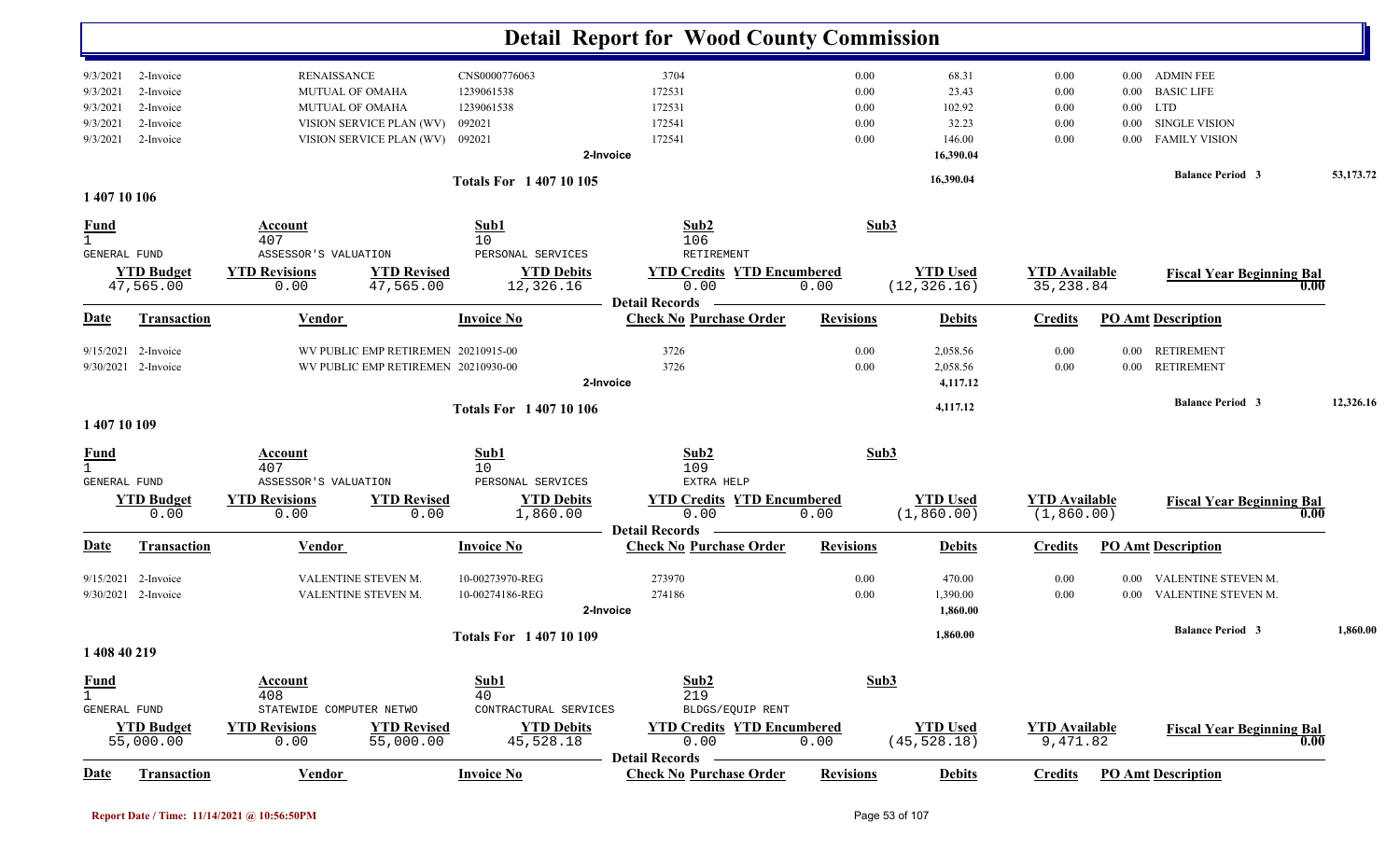|                                                                                                   |                                                                              |                                                                                                                                                      |                                                                          | <b>Detail Report for Wood County Commission</b>                             |                              |                                                          |                                    |                                  |                                                                                                            |           |
|---------------------------------------------------------------------------------------------------|------------------------------------------------------------------------------|------------------------------------------------------------------------------------------------------------------------------------------------------|--------------------------------------------------------------------------|-----------------------------------------------------------------------------|------------------------------|----------------------------------------------------------|------------------------------------|----------------------------------|------------------------------------------------------------------------------------------------------------|-----------|
| 9/28/2021 2-Invoice                                                                               |                                                                              | STATE TAX DEPARTMENT PR Q22021 WOOD                                                                                                                  |                                                                          | 172634<br>2-Invoice                                                         | 0.00                         | 22,628.48<br>22,628.48                                   | 0.00                               | $0.00\,$                         | OCT NOV DEC 2020                                                                                           |           |
| 1 412 10 103                                                                                      |                                                                              |                                                                                                                                                      | <b>Totals For 1 408 40 219</b>                                           |                                                                             |                              | 22,628.48                                                |                                    |                                  | <b>Balance Period 3</b>                                                                                    | 45,528.18 |
| <b>Fund</b><br><b>GENERAL FUND</b>                                                                | Account<br>412<br>EXTENSION OFFICE                                           |                                                                                                                                                      | Sub1<br>10<br>PERSONAL SERVICES                                          | Sub2<br>103<br>SALARIES-DEPUTIES                                            |                              | Sub3                                                     |                                    |                                  |                                                                                                            |           |
| <b>YTD Budget</b><br>60,564.00                                                                    | <b>YTD Revisions</b><br>0.00                                                 | <b>YTD Revised</b><br>60,564.00                                                                                                                      | <b>YTD Debits</b><br>15,141.00                                           | <b>YTD Credits YTD Encumbered</b><br>0.00<br><b>Detail Records</b>          | 0.00                         | <b>YTD Used</b><br>(15, 141.00)                          | <b>YTD</b> Available<br>45, 423.00 |                                  | <b>Fiscal Year Beginning Bal</b><br>0.00                                                                   |           |
| Date<br><b>Transaction</b>                                                                        | <b>Vendor</b>                                                                |                                                                                                                                                      | <b>Invoice No</b>                                                        | <b>Check No Purchase Order</b>                                              | <b>Revisions</b>             | <b>Debits</b>                                            | <b>Credits</b>                     |                                  | <b>PO Amt Description</b>                                                                                  |           |
| 2-Invoice<br>9/15/2021<br>2-Invoice<br>9/15/2021<br>9/30/2021<br>2-Invoice<br>9/30/2021 2-Invoice | <b>BOSO LINDSEY A</b><br><b>BOSO LINDSEY A</b><br><b>BRADFORD RISHA LYNN</b> | <b>BRADFORD RISHA LYNN</b>                                                                                                                           | 10-00273971-REG<br>10-00273972-REG<br>10-00274187-REG<br>10-00274188-REG | 273971<br>273972<br>274187<br>274188<br>2-Invoice                           | 0.00<br>0.00<br>0.00<br>0.00 | 1,246.88<br>1,276.62<br>1,246.88<br>1,276.62<br>5,047.00 | 0.00<br>0.00<br>0.00<br>0.00       | $0.00\,$<br>0.00<br>0.00<br>0.00 | <b>BOSO LINDSEY A</b><br><b>BRADFORD RISHA LYNN</b><br><b>BOSO LINDSEY A</b><br><b>BRADFORD RISHA LYNN</b> |           |
| 1 412 10 104                                                                                      |                                                                              |                                                                                                                                                      | <b>Totals For 141210103</b>                                              |                                                                             |                              | 5,047.00                                                 |                                    |                                  | <b>Balance Period 3</b>                                                                                    | 15,141.00 |
| <b>Fund</b><br>$\mathbf{1}$<br>GENERAL FUND<br><b>YTD</b> Budget<br>5,398.00                      | Account<br>412<br>EXTENSION OFFICE<br><b>YTD Revisions</b><br>0.00           | <b>YTD Revised</b><br>5,398.00                                                                                                                       | Sub1<br>10<br>PERSONAL SERVICES<br><b>YTD Debits</b><br>1,113.81         | Sub2<br>104<br>SOCIAL SECURITY<br><b>YTD Credits YTD Encumbered</b><br>0.00 | 0.00                         | Sub3<br><b>YTD Used</b><br>(1, 113.81)                   | <b>YTD Available</b><br>4,284.19   |                                  | <b>Fiscal Year Beginning Bal</b><br>$\mathbf{0.00}$                                                        |           |
| Date<br><b>Transaction</b>                                                                        | <b>Vendor</b>                                                                |                                                                                                                                                      | <b>Invoice No</b>                                                        | <b>Detail Records</b><br><b>Check No Purchase Order</b>                     | <b>Revisions</b>             | <b>Debits</b>                                            | <b>Credits</b>                     |                                  | <b>PO Amt Description</b>                                                                                  |           |
| 9/15/2021<br>2-Invoice<br>2-Invoice<br>9/15/2021<br>2-Invoice<br>9/30/2021<br>9/30/2021 2-Invoice |                                                                              | DEPARTMENT OF TREASURY 20210915-00<br>DEPARTMENT OF TREASURY 20210915-00<br>DEPARTMENT OF TREASURY 20210930-00<br>DEPARTMENT OF TREASURY 20210930-00 |                                                                          | 3712<br>3712<br>3721<br>3721<br>2-Invoice                                   | 0.00<br>0.00<br>0.00<br>0.00 | 149.74<br>35.02<br>151.16<br>35.36<br>371.28             | 0.00<br>0.00<br>0.00<br>0.00       | $0.00\,$                         | $0.00$ FICA<br>$0.00$ MED<br><b>FICA</b><br>$0.00$ MED                                                     |           |
| 1 412 10 105                                                                                      |                                                                              |                                                                                                                                                      | Totals For 1412 10 104                                                   |                                                                             |                              | 371.28                                                   |                                    |                                  | <b>Balance Period 3</b>                                                                                    | 1,113.81  |
| <u>Fund</u><br>$\mathbf{1}$<br><b>GENERAL FUND</b><br><b>YTD Budget</b>                           | Account<br>412<br>EXTENSION OFFICE<br><b>YTD Revisions</b>                   | <b>YTD Revised</b>                                                                                                                                   | Sub1<br>10<br>PERSONAL SERVICES<br><b>YTD Debits</b>                     | Sub2<br>105<br>INSURANCE PREMIUM<br><b>YTD Credits YTD Encumbered</b>       |                              | Sub3<br><b>YTD Used</b>                                  | <b>YTD Available</b>               |                                  |                                                                                                            |           |
| 21,568.00                                                                                         | 0.00                                                                         | 21,568.00                                                                                                                                            | 5,845.24                                                                 | 0.00<br><b>Detail Records</b>                                               | 0.00                         | (5, 845.24)                                              | 15,722.76                          |                                  | <b>Fiscal Year Beginning Bal</b><br>0.00                                                                   |           |
| Transaction<br>Date                                                                               | Vendor                                                                       |                                                                                                                                                      | <b>Invoice No</b>                                                        | <b>Check No Purchase Order</b>                                              | <b>Revisions</b>             | <b>Debits</b>                                            | <b>Credits</b>                     |                                  | <b>PO Amt Description</b>                                                                                  |           |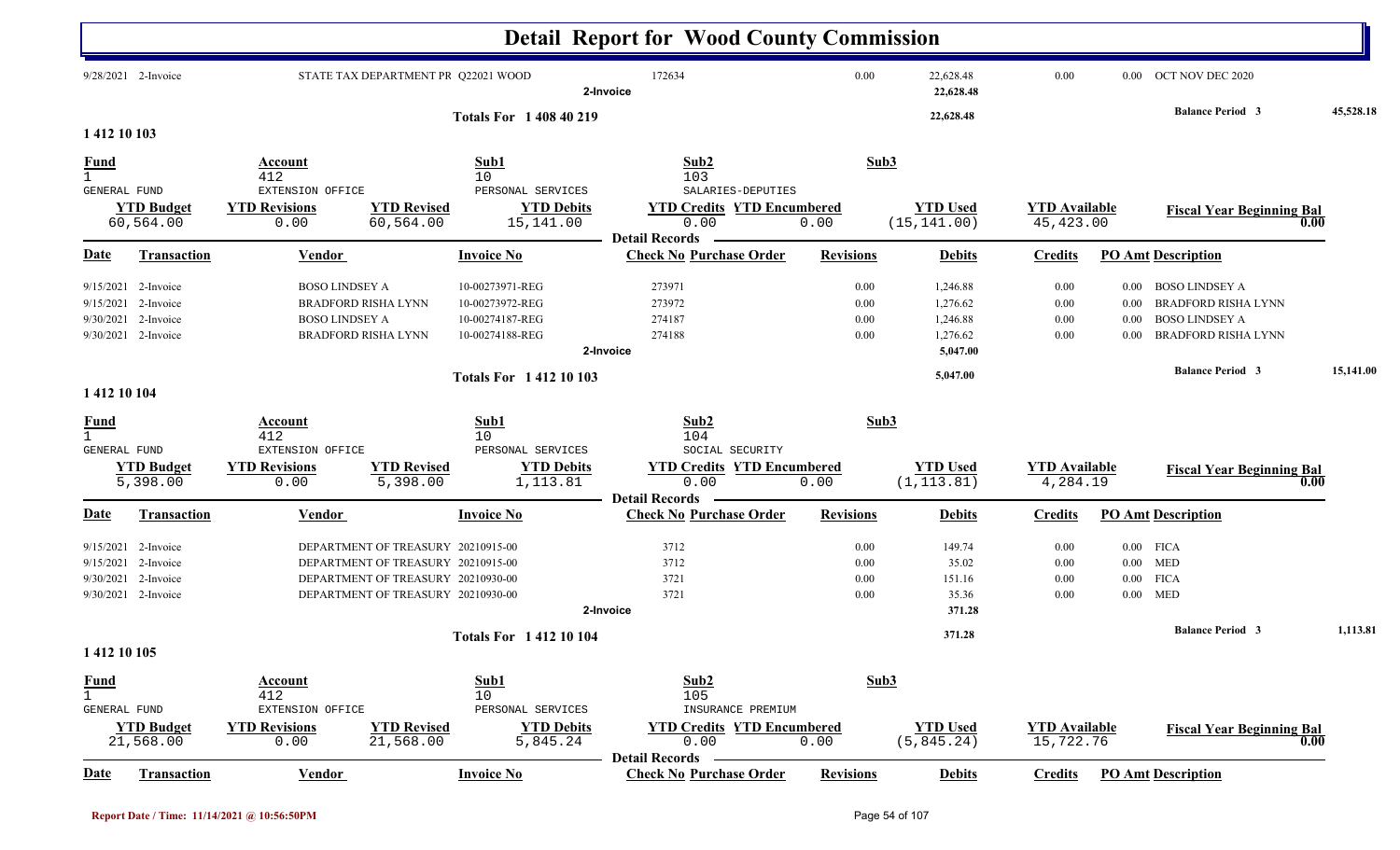|                             |                                |                                     |                                 |                             |                             | <b>Detail Report for Wood County Commission</b>         |                  |                             |                                   |          |                                                            |          |
|-----------------------------|--------------------------------|-------------------------------------|---------------------------------|-----------------------------|-----------------------------|---------------------------------------------------------|------------------|-----------------------------|-----------------------------------|----------|------------------------------------------------------------|----------|
| 9/1/2021                    | 2-Invoice                      | HIGHMARK WEST VIRGINIA              |                                 | 09012021                    |                             | 3702                                                    | 0.00             | 1,557.62                    | 0.00                              | $0.00\,$ | HEALTH PREMIUM                                             |          |
| 9/3/2021                    | 2-Invoice                      | <b>RENAISSANCE</b>                  |                                 | CNS0000776063               |                             | 3704                                                    | 0.00             | 12.42                       | 0.00                              | $0.00\,$ | <b>ADMIN FEE</b>                                           |          |
| 9/3/2021                    | 2-Invoice                      | MUTUAL OF OMAHA                     |                                 | 1239061538                  |                             | 172531                                                  | 0.00             | 4.26                        | 0.00                              | $0.00\,$ | <b>BASIC LIFE</b>                                          |          |
| 9/3/2021                    | 2-Invoice                      | MUTUAL OF OMAHA                     |                                 | 1239061538                  |                             | 172531                                                  | 0.00             | 12.62                       | 0.00                              | $0.00\,$ | <b>LTD</b>                                                 |          |
| 9/3/2021                    | 2-Invoice                      | VISION SERVICE PLAN (WV)            |                                 | 092021                      |                             | 172541                                                  | 0.00             | 5.86                        | 0.00                              | $0.00\,$ | SINGLE VISION                                              |          |
| 9/3/2021                    | 2-Invoice                      | VISION SERVICE PLAN (WV)            |                                 | 092021                      |                             | 172541                                                  | 0.00             | 36.50                       | 0.00                              | $0.00\,$ | <b>FAMILY VISION</b>                                       |          |
|                             | 9/28/2021 2-Invoice            | <b>RENAISSANCE</b>                  |                                 | 09252021                    |                             | 3718                                                    | 0.00             | 468.05                      | 0.00                              | 0.00     | WEEKLY CLAIMS 09/25                                        |          |
|                             |                                |                                     |                                 |                             | 2-Invoice                   |                                                         |                  | 2,097.33                    |                                   |          |                                                            |          |
|                             |                                |                                     |                                 | <b>Totals For 141210105</b> |                             |                                                         |                  | 2,097.33                    |                                   |          | <b>Balance Period 3</b>                                    | 5,845.24 |
| 1 412 10 106                |                                |                                     |                                 |                             |                             |                                                         |                  |                             |                                   |          |                                                            |          |
| <u>Fund</u>                 |                                | Account                             |                                 | Sub1                        |                             | Sub2                                                    | Sub3             |                             |                                   |          |                                                            |          |
| $\mathbf{1}$                |                                | 412                                 |                                 | 10                          |                             | 106                                                     |                  |                             |                                   |          |                                                            |          |
| GENERAL FUND                |                                | EXTENSION OFFICE                    |                                 | PERSONAL SERVICES           |                             | RETIREMENT                                              |                  |                             |                                   |          |                                                            |          |
|                             | <b>YTD Budget</b>              | <b>YTD Revisions</b>                | <b>YTD Revised</b>              |                             | <b>YTD Debits</b>           | <b>YTD Credits YTD Encumbered</b>                       |                  | <b>YTD Used</b>             | <b>YTD</b> Available              |          | <b>Fiscal Year Beginning Bal</b>                           |          |
|                             | 6,056.00                       | 0.00                                | 6,056.00                        | 1,514.16                    |                             | 0.00                                                    | 0.00             | (1, 514.16)                 | 4,541.84                          |          |                                                            | 0.00     |
| Date                        | Transaction                    | <b>Vendor</b>                       |                                 | <b>Invoice No</b>           |                             | <b>Detail Records</b><br><b>Check No Purchase Order</b> | <b>Revisions</b> | <b>Debits</b>               | <b>Credits</b>                    |          | <b>PO Amt Description</b>                                  |          |
|                             | $9/15/2021$ 2-Invoice          | WV PUBLIC EMP RETIREMEN 20210915-00 |                                 |                             |                             | 3726                                                    | 0.00             | 252.36                      | 0.00                              | $0.00\,$ | <b>RETIREMENT</b>                                          |          |
|                             | 9/30/2021 2-Invoice            | WV PUBLIC EMP RETIREMEN 20210930-00 |                                 |                             |                             | 3726                                                    | 0.00             | 252.36                      | 0.00                              | $0.00\,$ | <b>RETIREMENT</b>                                          |          |
|                             |                                |                                     |                                 |                             | 2-Invoice                   |                                                         |                  | 504.72                      |                                   |          |                                                            |          |
|                             |                                |                                     |                                 | <b>Totals For 141210106</b> |                             |                                                         |                  | 504.72                      |                                   |          | <b>Balance Period 3</b>                                    | 1,514.16 |
| 1 412 40 214                |                                |                                     |                                 |                             |                             |                                                         |                  |                             |                                   |          |                                                            |          |
| <u>Fund</u><br>$\mathbf{1}$ |                                | Account<br>412                      |                                 | Sub1<br>40                  |                             | Sub2<br>214                                             | Sub3             |                             |                                   |          |                                                            |          |
| GENERAL FUND                |                                | EXTENSION OFFICE                    |                                 | CONTRACTURAL SERVICES       |                             | TRAVEL                                                  |                  |                             |                                   |          |                                                            |          |
|                             | <b>YTD Budget</b><br>12,000.00 | <b>YTD Revisions</b><br>268.00      | <b>YTD Revised</b><br>12,268.00 |                             | <b>YTD Debits</b><br>792.34 | <b>YTD Credits YTD Encumbered</b><br>0.00               | 753.28           | <b>YTD Used</b><br>(792.34) | <b>YTD Available</b><br>10,722.38 |          | <b>Fiscal Year Beginning Bal</b>                           | 0.00     |
|                             |                                |                                     |                                 |                             |                             | <b>Detail Records</b>                                   |                  |                             |                                   |          |                                                            |          |
| <b>Date</b>                 | Transaction                    | Vendor                              |                                 | <b>Invoice No</b>           |                             | <b>Check No Purchase Order</b>                          | <b>Revisions</b> | <b>Debits</b>               | <b>Credits</b>                    |          | <b>PO Amt Description</b>                                  |          |
| 9/2/2021                    | 1-Purchase Order               | <b>GWEN CRUM</b>                    |                                 |                             |                             | 84827                                                   | 0.00             | 0.00                        | 0.00                              | 99.51    | <b>BLANKET MILEAGE FOR SEPT</b>                            |          |
| 9/2/2021                    | 1-Purchase Order               | <b>JODI SMITH</b>                   |                                 |                             |                             | 84833                                                   | 0.00             | 0.00                        | 0.00                              |          | 267.50 BLANKET MILEAGE FOR SEPTEMBER                       |          |
|                             | 9/13/2021 1-Purchase Order     | J. J. BARRETT                       |                                 |                             |                             | 84870                                                   | $0.00\,$         | $0.00\,$                    | $0.00\,$                          |          | 0.00 mileage reimb for JJ for September - WVU Ext.         |          |
|                             |                                |                                     |                                 |                             | 1-Purchase Order            |                                                         |                  |                             |                                   |          |                                                            |          |
|                             | $9/3/2021$ 2-Invoice           | <b>GWEN CRUM</b>                    |                                 | 08312021                    |                             | 172526 84756                                            | $0.00\,$         | 96.84                       | $0.00\,$                          |          | $(96.84)$ fam and comm develop travel for August 250 $@.5$ |          |
|                             | 9/3/2021 2-Invoice             | <b>JODI SMITH</b>                   |                                 | 09012021                    |                             | 172538 84675                                            | $0.00\,$         | 38.52                       | $0.00\,$                          |          | (38.52) BLANKET MILEAGE FOR AUGUST                         |          |
|                             | 9/10/2021 2-Invoice            | <b>VERIZON WIRELESS</b>             |                                 | 9887077542                  |                             | 172584                                                  | $0.00\,$         | 29.69                       | 0.00                              |          | $0.00$ WVU                                                 |          |
|                             |                                |                                     |                                 |                             | 2-Invoice                   |                                                         |                  | 165.05                      |                                   |          |                                                            |          |
|                             |                                |                                     |                                 | <b>Totals For 141240214</b> |                             |                                                         |                  | 165.05                      |                                   | 231.65   | <b>Balance Period 3</b>                                    | 792.34   |

**1 412 40 230**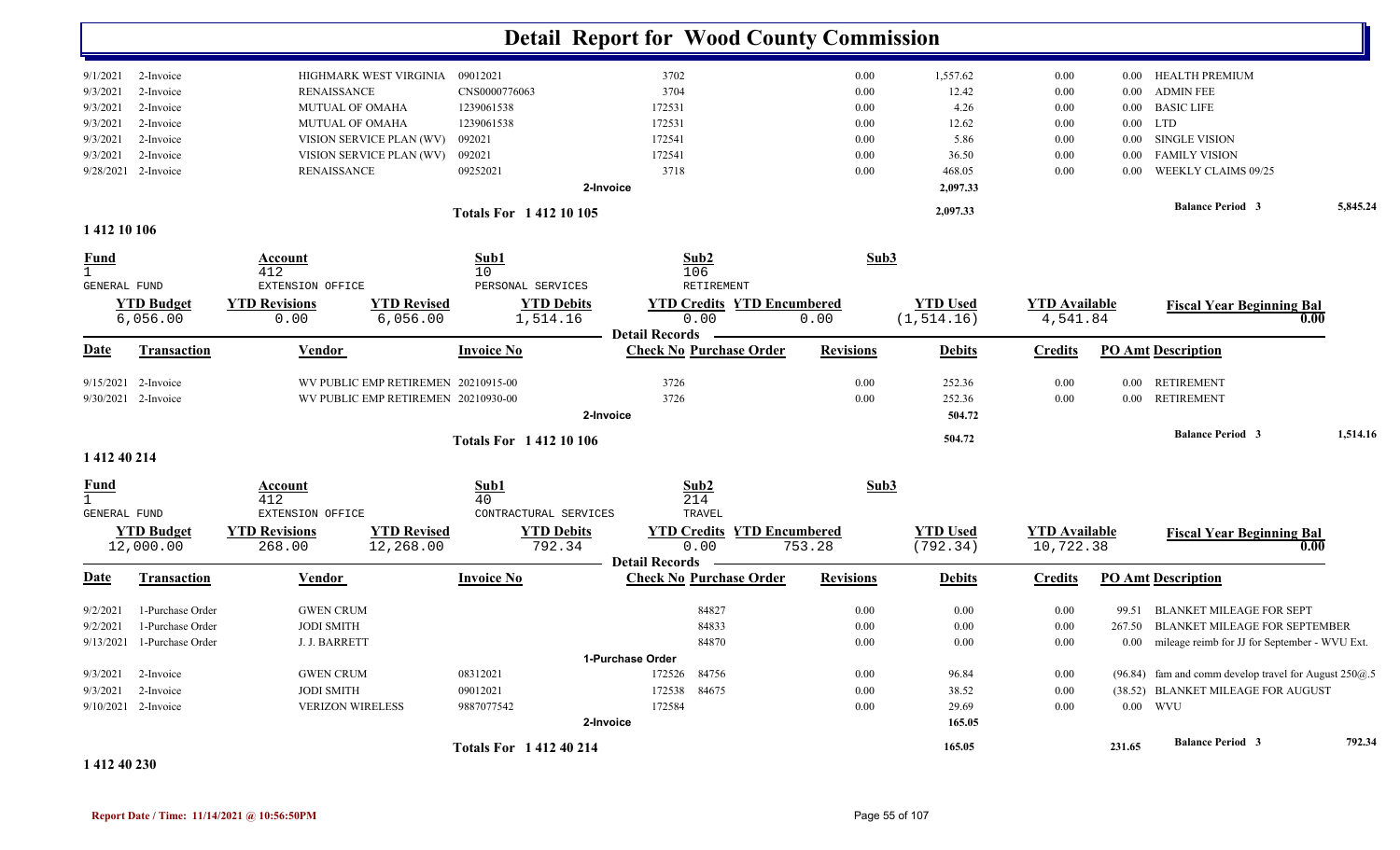| Fund<br>$\mathbf{1}$        |                                      | Account<br>412                                   |                                 | Sub1<br>40                                             | Sub <sub>2</sub><br>230                                                                   | Sub3             |                                |                                  |        |                                                                   |          |
|-----------------------------|--------------------------------------|--------------------------------------------------|---------------------------------|--------------------------------------------------------|-------------------------------------------------------------------------------------------|------------------|--------------------------------|----------------------------------|--------|-------------------------------------------------------------------|----------|
| GENERAL FUND                | <b>YTD Budget</b><br>10,000.00       | EXTENSION OFFICE<br><b>YTD Revisions</b><br>0.00 | <b>YTD Revised</b><br>10,000.00 | CONTRACTURAL SERVICES<br><b>YTD Debits</b><br>1,628.31 | CONTRACTED SERVICES<br><b>YTD Credits YTD Encumbered</b><br>0.00<br><b>Detail Records</b> | 0.00             | <b>YTD Used</b><br>(1,628.31)  | <b>YTD</b> Available<br>8,371.69 |        | <b>Fiscal Year Beginning Bal</b><br>0.00                          |          |
| Date                        | <b>Transaction</b>                   | Vendor                                           |                                 | <b>Invoice No</b>                                      | <b>Check No Purchase Order</b>                                                            | <b>Revisions</b> | <b>Debits</b>                  | <b>Credits</b>                   |        | <b>PO Amt Description</b>                                         |          |
|                             | 9/21/2021 2-Invoice                  |                                                  | DONNELLON MCCARTHY EN 452447113 | 2-Invoice                                              | 172600                                                                                    | 0.00             | 542.77<br>542.77               | 0.00                             |        | 0.00 ACCT NO 1306206                                              |          |
| 1 412 55 341                |                                      |                                                  |                                 | <b>Totals For 141240230</b>                            |                                                                                           |                  | 542.77                         |                                  |        | <b>Balance Period 3</b>                                           | 1,628.31 |
| <u>Fund</u><br>$\mathbf{1}$ |                                      | Account<br>412                                   |                                 | Sub1<br>55                                             | Sub2<br>341                                                                               | Sub3             |                                |                                  |        |                                                                   |          |
| GENERAL FUND                | <b>YTD Budget</b><br>2,500.00        | EXTENSION OFFICE<br><b>YTD Revisions</b><br>0.00 | <b>YTD Revised</b><br>2,500.00  | COMMODITIES<br><b>YTD Debits</b><br>218.00             | SUPPLIES/MATERIALS<br><b>YTD Credits YTD Encumbered</b><br>0.00                           | 526.22           | <b>YTD</b> Used<br>(218.00)    | <b>YTD</b> Available<br>1,755.78 |        | <b>Fiscal Year Beginning Bal</b><br>0.00                          |          |
| Date                        | <b>Transaction</b>                   | Vendor                                           |                                 | <b>Invoice No</b>                                      | <b>Detail Records</b><br><b>Check No Purchase Order</b>                                   | <b>Revisions</b> | <b>Debits</b>                  | <b>Credits</b>                   |        | <b>PO Amt Description</b>                                         |          |
| 9/2/2021<br>9/2/2021        | 1-Purchase Order<br>1-Purchase Order | <b>GWEN CRUM</b><br><b>JODI SMITH</b>            |                                 |                                                        | 84828<br>84832                                                                            | 0.00<br>0.00     | 0.00<br>0.00                   | 0.00<br>0.00                     | 106.63 | 11.22 BLANKET SUPPLIES FOR SEPT<br>BLANKET SUPPLIES FOR SEPTEMBER |          |
|                             |                                      |                                                  |                                 |                                                        | 1-Purchase Order                                                                          |                  |                                |                                  |        |                                                                   |          |
| 9/3/2021                    | 2-Invoice                            | <b>GWEN CRUM</b>                                 |                                 | 08312021                                               | 84755<br>172526                                                                           | 0.00             | 27.03                          | 0.00                             |        | (27.03) fam and comm devel supplies for August 2021               |          |
| 9/3/2021                    | 2-Invoice                            | <b>JODI SMITH</b>                                |                                 | 09012021                                               | 172538<br>84674                                                                           | 0.00             | 12.97                          | 0.00                             |        | (12.97) BLANKET SUPPLIES                                          |          |
|                             |                                      |                                                  |                                 | 2-Invoice                                              |                                                                                           |                  | 40.00                          |                                  |        |                                                                   |          |
| 1 415 40 211                |                                      |                                                  |                                 | <b>Totals For 141255341</b>                            |                                                                                           |                  | 40.00                          |                                  | 77.85  | <b>Balance Period 3</b>                                           | 218.00   |
| <u>Fund</u><br>$\mathbf{1}$ |                                      | Account<br>415                                   |                                 | Sub1<br>40                                             | Sub2<br>211                                                                               | Sub3             |                                |                                  |        |                                                                   |          |
| <b>GENERAL FUND</b>         | <b>YTD Budget</b><br>5,500.00        | MAGISTRATE COURT<br><b>YTD Revisions</b><br>0.00 | <b>YTD Revised</b><br>5,500.00  | CONTRACTURAL SERVICES<br><b>YTD Debits</b><br>1,257.67 | TELEPHONES<br><b>YTD Credits YTD Encumbered</b><br>0.00<br><b>Detail Records</b>          | 0.00             | <b>YTD Used</b><br>(1, 257.67) | <b>YTD</b> Available<br>4,242.33 |        | <b>Fiscal Year Beginning Bal</b><br>0.00                          |          |
| Date                        | Transaction                          | Vendor                                           |                                 | <b>Invoice No</b>                                      | <b>Check No Purchase Order</b>                                                            | <b>Revisions</b> | <b>Debits</b>                  | Credits                          |        | <b>PO Amt Description</b>                                         |          |
|                             | $9/10/2021$ 2-Invoice                | <b>VERIZON WIRELESS</b>                          |                                 | 9887077542<br>2-Invoice                                | 172584                                                                                    | 0.00             | 29.68<br>29.68                 | 0.00                             |        | $0.00$ ERNIE                                                      |          |
|                             | 9/16/2021 5-Journal Entry            | <b>FRONTIER</b>                                  |                                 | 20210914054001                                         |                                                                                           | 0.00             | 539.43                         | 0.00                             | 0.00   | WOOD CO FINANCE-4019-FRONTIER COMI                                |          |
|                             | 9/16/2021 5-Journal Entry            | <b>FRONTIER</b>                                  |                                 | 20210914087001                                         | 5-Journal Entry                                                                           | 0.00             | 71.02<br>610.45                | 0.00                             | 0.00   | WOOD CO FINANCE-4019-FRONTIER COMI                                |          |
|                             |                                      |                                                  |                                 | <b>Totals For 141540211</b>                            |                                                                                           |                  | 640.13                         |                                  |        | <b>Balance Period 3</b>                                           | 1,257.67 |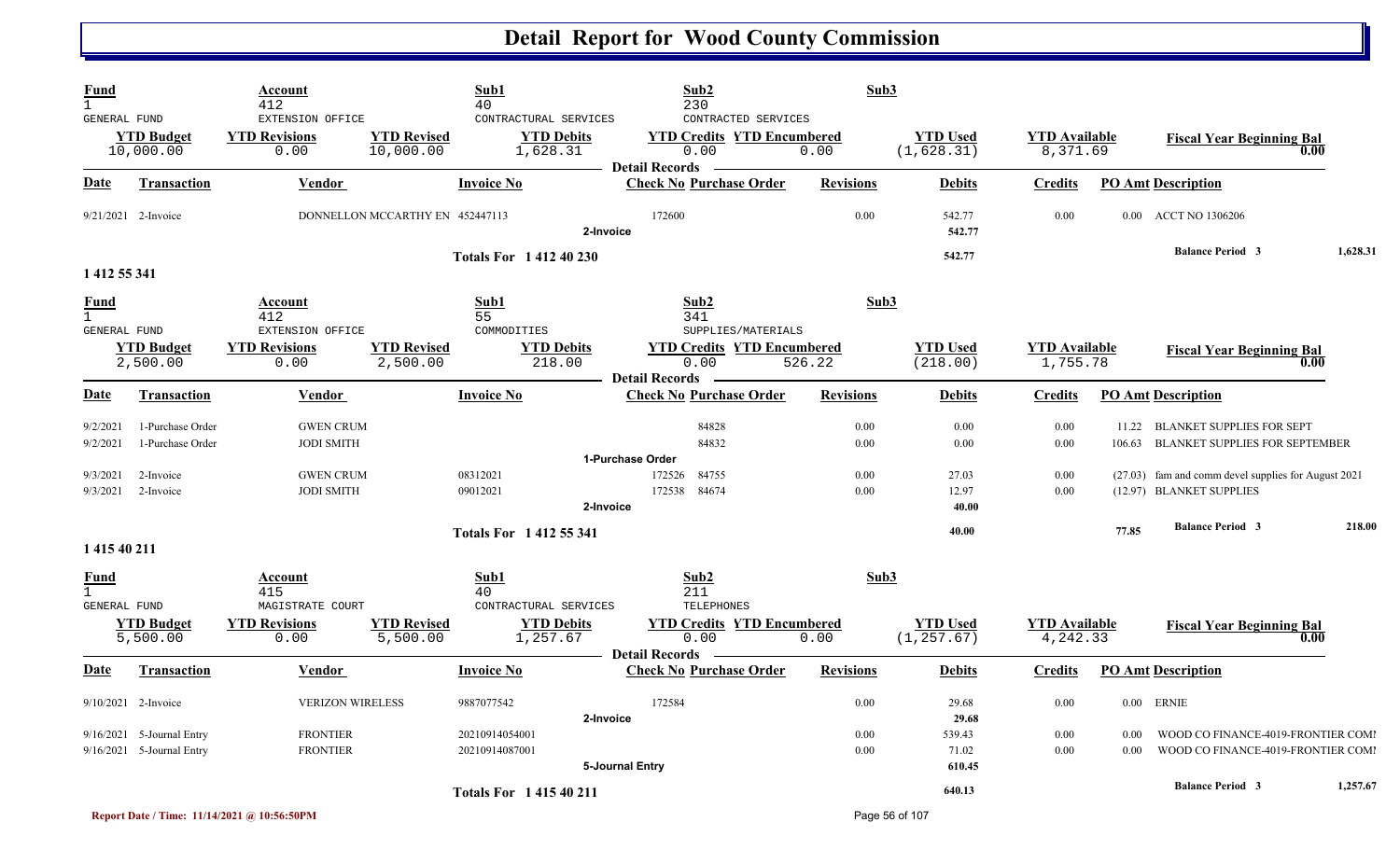#### **1 424 10 103**

| <b>Fund</b><br>$\mathbf{1}$<br><b>GENERAL FUND</b> |                                 | Account<br>424<br>MAINTENANCE |                                    | Sub1<br>10<br>PERSONAL SERVICES | Sub2<br>103<br>SALARIES-DEPUTIES                                   |                  | Sub3                            |                                    |                           |                                  |           |
|----------------------------------------------------|---------------------------------|-------------------------------|------------------------------------|---------------------------------|--------------------------------------------------------------------|------------------|---------------------------------|------------------------------------|---------------------------|----------------------------------|-----------|
|                                                    | <b>YTD Budget</b><br>231,058.00 | <b>YTD Revisions</b><br>0.00  | <b>YTD Revised</b><br>231,058.00   | <b>YTD Debits</b><br>53,649.48  | <b>YTD Credits YTD Encumbered</b><br>0.00<br><b>Detail Records</b> | 0.00             | <b>YTD Used</b><br>(53, 649.48) | <b>YTD Available</b><br>177,408.52 |                           | <b>Fiscal Year Beginning Bal</b> | 0.00      |
| <b>Date</b>                                        | <b>Transaction</b>              | Vendor                        |                                    | <b>Invoice No</b>               | <b>Check No Purchase Order</b>                                     | <b>Revisions</b> | <b>Debits</b>                   | <b>Credits</b>                     | <b>PO Amt Description</b> |                                  |           |
| 9/15/2021                                          | 2-Invoice                       |                               | BENNETT JR STEPHEN R               | 10-00273973-REG                 | 273973                                                             | 0.00             | 1,246.88                        | 0.00                               | $0.00\,$                  | BENNETT JR STEPHEN R             |           |
| 9/15/2021                                          | 2-Invoice                       |                               | <b>BUNNER RUSSELL W.</b>           | 10-00273974-REG                 | 273974                                                             | 0.00             | 1,290.63                        | 0.00                               | 0.00                      | <b>BUNNER RUSSELL W.</b>         |           |
| 9/15/2021                                          | 2-Invoice                       |                               | KUCZKO THOMAS M.                   | 10-00273975-REG                 | 273975                                                             | 0.00             | 1,400.00                        | 0.00                               | 0.00                      | KUCZKO THOMAS M.                 |           |
| 9/15/2021                                          | 2-Invoice                       |                               | NONAMAKER TODD A                   | 10-00273976-REG                 | 273976                                                             | 0.00             | 2,291.67                        | 0.00                               | 0.00                      | NONAMAKER TODD A                 |           |
| 9/15/2021                                          | 2-Invoice                       | TRAVIS STEVEN W.              |                                    | 10-00273977-REG                 | 273977                                                             | 0.00             | 1,465.52                        | 0.00                               | 0.00                      | TRAVIS STEVEN W.                 |           |
| 9/15/2021                                          | 2-Invoice                       |                               | WICKHAM CHAD M                     | 10-00273978-REG                 | 273978                                                             | 0.00             | 1,246.88                        | 0.00                               | 0.00                      | WICKHAM CHAD M                   |           |
| 9/30/2021                                          | 2-Invoice                       |                               | BENNETT JR STEPHEN R               | 10-00274189-REG                 | 274189                                                             | 0.00             | 1,246.88                        | 0.00                               | 0.00                      | BENNETT JR STEPHEN R             |           |
|                                                    | 9/30/2021 2-Invoice             |                               | <b>BUNNER RUSSELL W.</b>           | 10-00274190-REG                 | 274190                                                             | 0.00             | 1,290.63                        | 0.00                               | 0.00                      | <b>BUNNER RUSSELL W.</b>         |           |
|                                                    | $9/30/2021$ 2-Invoice           |                               | KUCZKO THOMAS M.                   | 10-00274191-REG                 | 274191                                                             | 0.00             | 1,400.00                        | 0.00                               | 0.00                      | KUCZKO THOMAS M.                 |           |
|                                                    | $9/30/2021$ 2-Invoice           |                               | NONAMAKER TODD A                   | 10-00274192-REG                 | 274192                                                             | 0.00             | 2,291.67                        | 0.00                               | 0.00                      | NONAMAKER TODD A                 |           |
|                                                    | 9/30/2021 2-Invoice             | TRAVIS STEVEN W.              |                                    | 10-00274193-REG                 | 274193                                                             | 0.00             | 1,465.52                        | 0.00                               | 0.00                      | TRAVIS STEVEN W.                 |           |
|                                                    | 9/30/2021 2-Invoice             |                               | WICKHAM CHAD M                     | 10-00274194-REG                 | 274194                                                             | 0.00             | 1,246.88                        | 0.00                               | 0.00                      | WICKHAM CHAD M                   |           |
|                                                    |                                 |                               |                                    |                                 | 2-Invoice                                                          |                  | 17,883.16                       |                                    |                           |                                  |           |
|                                                    |                                 |                               |                                    | <b>Totals For 142410103</b>     |                                                                    |                  | 17,883.16                       |                                    |                           | <b>Balance Period 3</b>          | 53,649.48 |
| 1 424 10 104                                       |                                 |                               |                                    |                                 |                                                                    |                  |                                 |                                    |                           |                                  |           |
| Fund                                               |                                 | Account<br>424                |                                    | Sub1<br>10                      | Sub2<br>104                                                        |                  | Sub3                            |                                    |                           |                                  |           |
| GENERAL FUND                                       |                                 | MAINTENANCE                   |                                    | PERSONAL SERVICES               | SOCIAL SECURITY                                                    |                  |                                 |                                    |                           |                                  |           |
|                                                    | <b>YTD Budget</b><br>18,288.00  | <b>YTD Revisions</b><br>0.00  | <b>YTD Revised</b><br>18,288.00    | <b>YTD Debits</b><br>3,962.01   | <b>YTD Credits YTD Encumbered</b><br>0.00<br><b>Detail Records</b> | 0.00             | <b>YTD Used</b><br>(3, 962.01)  | <b>YTD Available</b><br>14,325.99  |                           | <b>Fiscal Year Beginning Bal</b> | 0.00      |
| <b>Date</b>                                        | <b>Transaction</b>              | <b>Vendor</b>                 |                                    | <b>Invoice No</b>               | <b>Check No Purchase Order</b>                                     | <b>Revisions</b> | <b>Debits</b>                   | <b>Credits</b>                     | <b>PO Amt Description</b> |                                  |           |
|                                                    | $9/15/2021$ 2-Invoice           |                               | DEPARTMENT OF TREASURY 20210915-00 |                                 | 3712                                                               | 0.00             | 534.18                          | 0.00                               | $0.00$ FICA               |                                  |           |
|                                                    | 9/15/2021 2-Invoice             |                               | DEPARTMENT OF TREASURY 20210915-00 |                                 | 3712                                                               | 0.00             | 124.94                          | 0.00                               | $0.00$ MED                |                                  |           |
| 9/30/2021                                          | 2-Invoice                       |                               | DEPARTMENT OF TREASURY 20210930-00 |                                 | 3721                                                               | 0.00             | 536.37                          | 0.00                               | $0.00$ FICA               |                                  |           |
|                                                    | 9/30/2021 2-Invoice             |                               | DEPARTMENT OF TREASURY 20210930-00 |                                 | 3721                                                               | 0.00             | 125.44                          | 0.00                               | $0.00$ MED                |                                  |           |
|                                                    |                                 |                               |                                    |                                 | 2-Invoice                                                          |                  | 1,320.93                        |                                    |                           |                                  |           |
|                                                    |                                 |                               |                                    | <b>Totals For 142410104</b>     |                                                                    |                  | 1,320.93                        |                                    |                           | <b>Balance Period 3</b>          | 3,962.01  |

**1 424 10 105**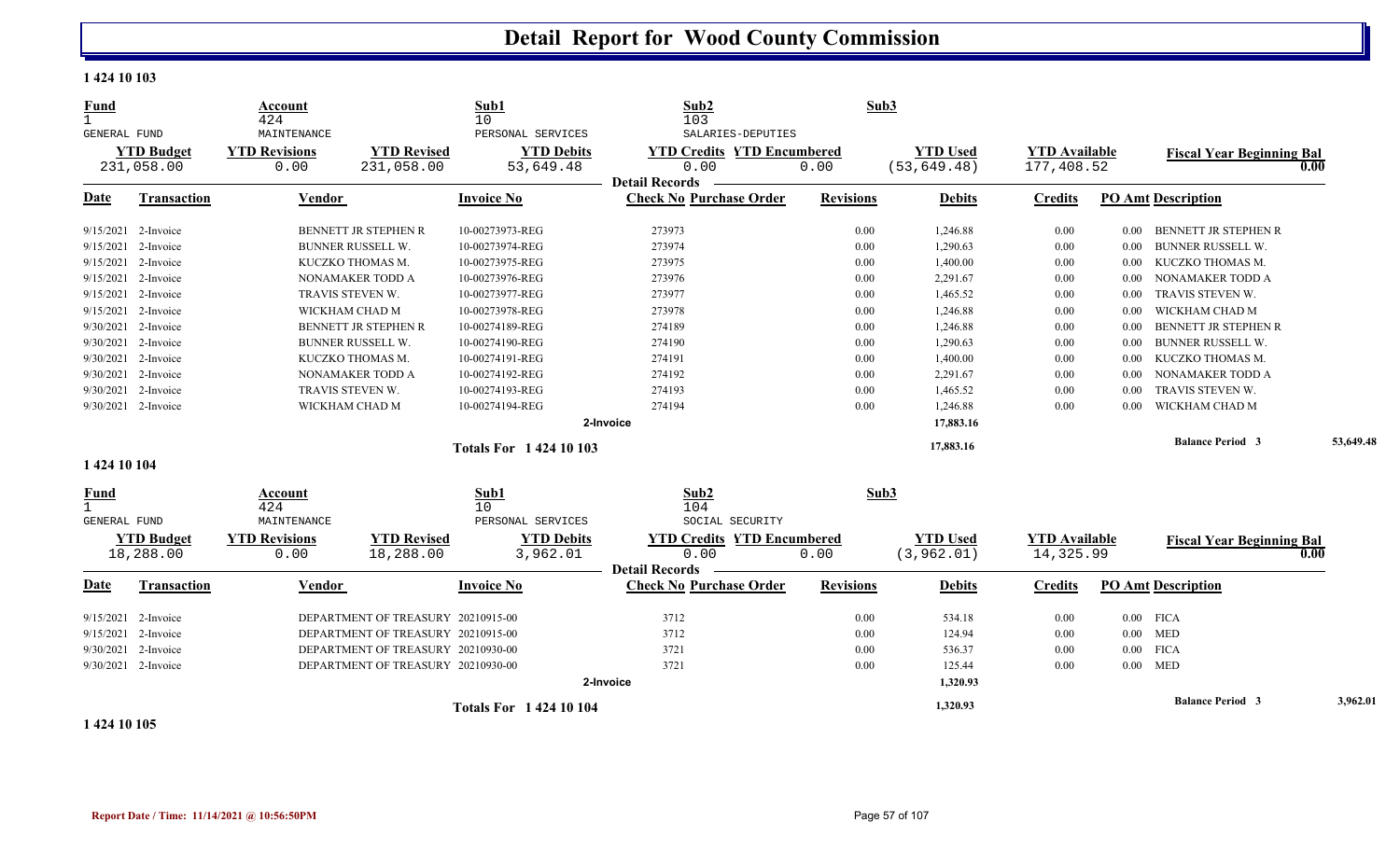| <b>Fund</b><br>$\mathbf{1}$<br>GENERAL FUND |                                | Account<br>424<br>MAINTENANCE |                                     | Sub1<br>10<br>PERSONAL SERVICES              | Sub2<br>105<br>INSURANCE PREMIUM                                   |                  | Sub3                            |                                    |          |                                          |           |
|---------------------------------------------|--------------------------------|-------------------------------|-------------------------------------|----------------------------------------------|--------------------------------------------------------------------|------------------|---------------------------------|------------------------------------|----------|------------------------------------------|-----------|
|                                             | <b>YTD Budget</b><br>76,477.00 | <b>YTD Revisions</b><br>0.00  | <b>YTD Revised</b><br>76,477.00     | <b>YTD Debits</b><br>25, 133. 48             | <b>YTD Credits YTD Encumbered</b><br>0.00<br><b>Detail Records</b> | 0.00             | <b>YTD Used</b><br>(25, 133.48) | <b>YTD Available</b><br>51, 343.52 |          | <b>Fiscal Year Beginning Bal</b><br>0.00 |           |
| <u>Date</u>                                 | <b>Transaction</b>             | <b>Vendor</b>                 |                                     | <b>Invoice No</b>                            | <b>Check No Purchase Order</b>                                     | <b>Revisions</b> | <b>Debits</b>                   | <b>Credits</b>                     |          | <b>PO Amt Description</b>                |           |
| 9/1/2021                                    | 2-Invoice                      |                               | HIGHMARK WEST VIRGINIA              | 09012021                                     | 3702                                                               | 0.00             | 6,626.79                        | 0.00                               | $0.00\,$ | <b>HEALTH PREMIUM</b>                    |           |
| 9/3/2021                                    | 2-Invoice                      | <b>RENAISSANCE</b>            |                                     | CNS0000776063                                | 3704                                                               | 0.00             | 31.05                           | 0.00                               | $0.00\,$ | <b>ADMIN FEE</b>                         |           |
| 9/3/2021                                    | 2-Invoice                      | MUTUAL OF OMAHA               |                                     | 1239061538                                   | 172531                                                             | 0.00             | 12.78                           | 0.00                               | 0.00     | <b>BASIC LIFE</b>                        |           |
| 9/3/2021                                    | 2-Invoice                      | <b>MUTUAL OF OMAHA</b>        |                                     | 1239061538                                   | 172531                                                             | 0.00             | 38.47                           | 0.00                               | $0.00\,$ | <b>LTD</b>                               |           |
| 9/3/2021                                    | 2-Invoice                      |                               | VISION SERVICE PLAN (WV)            | 092021                                       | 172541                                                             | 0.00             | 14.65                           | 0.00                               | $0.00\,$ | <b>SINGLE VISION</b>                     |           |
| 9/3/2021                                    | 2-Invoice                      |                               | VISION SERVICE PLAN (WV)            | 092021                                       | 172541                                                             | 0.00             | 54.75                           | 0.00                               | 0.00     | <b>FAMILY VISION</b>                     |           |
|                                             | 9/10/2021 2-Invoice            | <b>RENAISSANCE</b>            |                                     | 09042021                                     | 3709                                                               | 0.00             | 302.82                          | 0.00                               | 0.00     | WEEKLY CLAIMS 09/04                      |           |
|                                             | 9/14/2021 2-Invoice            | <b>RENAISSANCE</b>            |                                     | 09112021                                     | 3713                                                               | 0.00             | 984.00                          | 0.00                               | 0.00     | WEEKLY CLAIMS 09/11                      |           |
|                                             |                                |                               |                                     |                                              | 2-Invoice                                                          |                  | 8,065.31                        |                                    |          |                                          |           |
|                                             |                                |                               |                                     | <b>Totals For 142410105</b>                  |                                                                    |                  | 8,065.31                        |                                    |          | <b>Balance Period 3</b>                  | 25,133.48 |
| 1 424 10 106                                |                                |                               |                                     |                                              |                                                                    |                  |                                 |                                    |          |                                          |           |
| <u>Fund</u><br>$\mathbf{1}$<br>GENERAL FUND |                                | Account<br>424<br>MAINTENANCE |                                     | Sub1<br>10 <sup>°</sup><br>PERSONAL SERVICES | Sub2<br>106<br>RETIREMENT                                          |                  | Sub3                            |                                    |          |                                          |           |
|                                             |                                |                               |                                     |                                              |                                                                    |                  |                                 |                                    |          |                                          |           |
|                                             | <b>YTD Budget</b><br>23,906.00 | <b>YTD Revisions</b><br>0.00  | <b>YTD Revised</b><br>23,906.00     | <b>YTD Debits</b><br>5,490.99                | <b>YTD Credits YTD Encumbered</b><br>0.00                          | 0.00             | <b>YTD</b> Used<br>(5, 490.99)  | <b>YTD</b> Available<br>18,415.01  |          | <b>Fiscal Year Beginning Bal</b><br>0.00 |           |
|                                             |                                |                               |                                     |                                              | <b>Detail Records</b>                                              |                  |                                 |                                    |          |                                          |           |
| Date                                        | <b>Transaction</b>             | Vendor                        |                                     | <b>Invoice No</b>                            | <b>Check No Purchase Order</b>                                     | <b>Revisions</b> | <b>Debits</b>                   | <b>Credits</b>                     |          | <b>PO Amt Description</b>                |           |
|                                             | 9/15/2021 2-Invoice            |                               | WV PUBLIC EMP RETIREMEN 20210915-00 |                                              | 3726                                                               | 0.00             | 917.70                          | 0.00                               | $0.00\,$ | <b>RETIREMENT</b>                        |           |
|                                             | $9/30/2021$ 2-Invoice          |                               | WV PUBLIC EMP RETIREMEN 20210930-00 |                                              | 3726                                                               | 0.00             | 912.94                          | 0.00                               | 0.00     | <b>RETIREMENT</b>                        |           |
|                                             |                                |                               |                                     |                                              | 2-Invoice                                                          |                  | 1,830.64                        |                                    |          |                                          |           |
|                                             |                                |                               |                                     | <b>Totals For 142410106</b>                  |                                                                    |                  | 1,830.64                        |                                    |          | <b>Balance Period 3</b>                  | 5,490.99  |
| 1 424 10 108                                |                                |                               |                                     |                                              |                                                                    |                  |                                 |                                    |          |                                          |           |
| <b>Fund</b>                                 |                                | Account                       |                                     | Sub1                                         | Sub2                                                               |                  | Sub3                            |                                    |          |                                          |           |
| $\mathbf{1}$                                |                                | 424                           |                                     | 10                                           | 108                                                                |                  |                                 |                                    |          |                                          |           |
| <b>GENERAL FUND</b>                         |                                | MAINTENANCE                   |                                     | PERSONAL SERVICES                            | OVERTIME                                                           |                  |                                 |                                    |          |                                          |           |
|                                             | <b>YTD Budget</b>              | <b>YTD Revisions</b>          | <b>YTD Revised</b>                  | <b>YTD Debits</b>                            | <b>YTD Credits YTD Encumbered</b>                                  |                  | <b>YTD Used</b>                 | <b>YTD Available</b>               |          | <b>Fiscal Year Beginning Bal</b>         |           |
|                                             | 8,000.00                       | 0.00                          | 8,000.00                            | 1,259.95                                     | 0.00                                                               | 0.00             | (1, 259.95)                     | 6,740.05                           |          | 0.00                                     |           |
| Date                                        | Transaction                    | Vendor                        |                                     | <b>Invoice No</b>                            | <b>Detail Records</b><br><b>Check No Purchase Order</b>            | <b>Revisions</b> | <b>Debits</b>                   | <b>Credits</b>                     |          | <b>PO Amt Description</b>                |           |
|                                             | $9/15/2021$ 2-Invoice          | BUNNER RUSSELL W.             |                                     | 10-00273974-REG                              | 273974                                                             | 0.00             | 134.02                          | 0.00                               | 0.00     | BUNNER RUSSELL W.                        |           |
|                                             | 9/15/2021 2-Invoice            | TRAVIS STEVEN W.              |                                     | 10-00273977-REG                              | 273977                                                             | 0.00             | 101.46                          | 0.00                               |          | 0.00 TRAVIS STEVEN W.                    |           |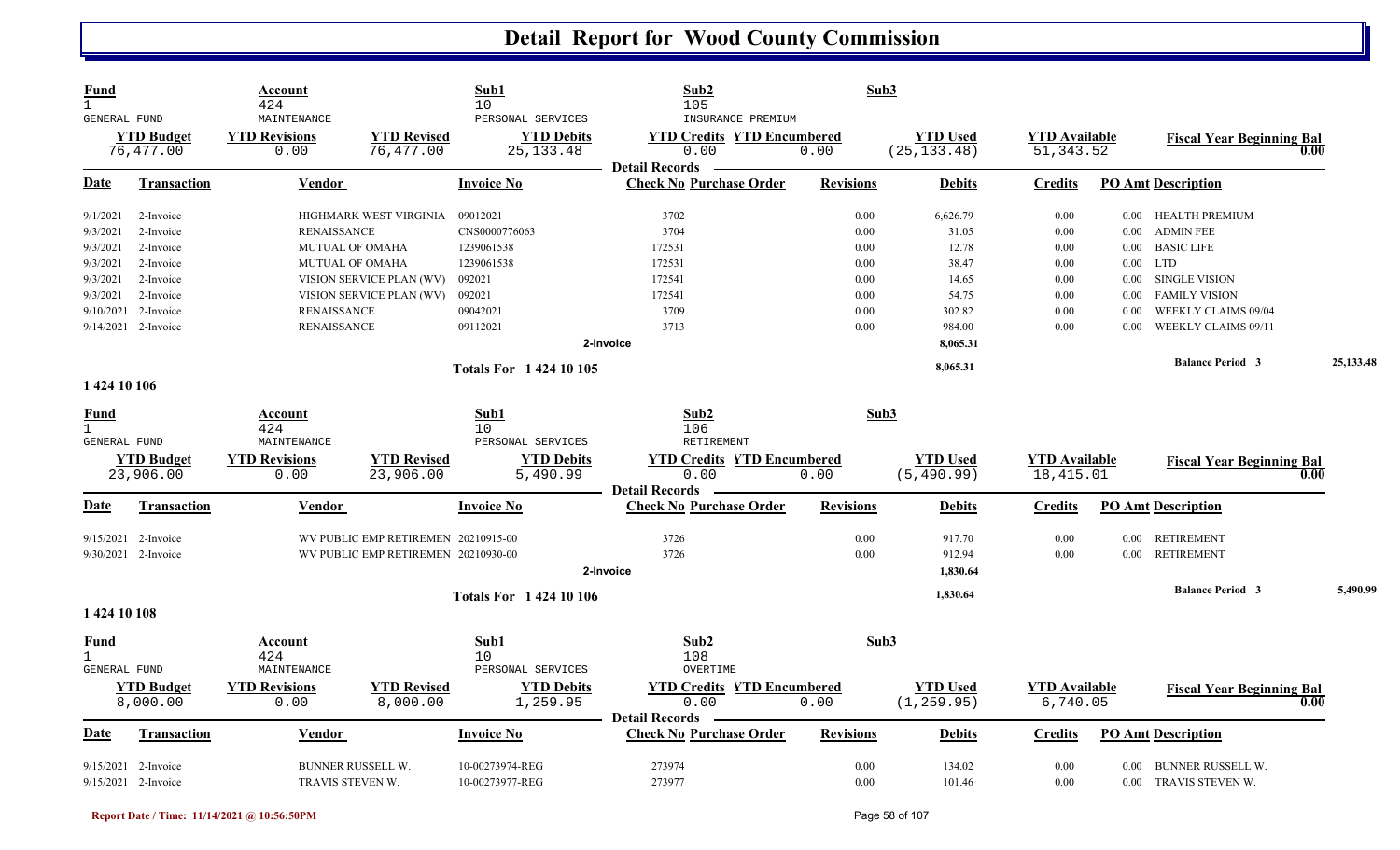|                             |                                            |                                                    |                                        |                                                           |                  | <b>Detail Report for Wood County Commission</b>             |                  |                                 |                                  |                  |                                                   |           |
|-----------------------------|--------------------------------------------|----------------------------------------------------|----------------------------------------|-----------------------------------------------------------|------------------|-------------------------------------------------------------|------------------|---------------------------------|----------------------------------|------------------|---------------------------------------------------|-----------|
|                             | 9/30/2021 2-Invoice<br>9/30/2021 2-Invoice | TRAVIS STEVEN W.<br>WICKHAM CHAD M                 |                                        | 10-00274193-REG<br>10-00274194-REG                        | 2-Invoice        | 274193<br>274194                                            | 0.00<br>0.00     | 101.46<br>86.32<br>423.26       | 0.00<br>0.00                     | $0.00\,$<br>0.00 | TRAVIS STEVEN W.<br>WICKHAM CHAD M                |           |
|                             |                                            |                                                    |                                        | <b>Totals For 142410108</b>                               |                  |                                                             |                  | 423.26                          |                                  |                  | <b>Balance Period 3</b>                           | 1,259.95  |
| 1 424 40 211                |                                            |                                                    |                                        |                                                           |                  |                                                             |                  |                                 |                                  |                  |                                                   |           |
| Fund<br>$\mathbf{1}$        |                                            | Account<br>424                                     |                                        | Sub1<br>40                                                |                  | Sub2<br>211                                                 | Sub3             |                                 |                                  |                  |                                                   |           |
| <b>GENERAL FUND</b>         | <b>YTD Budget</b><br>1,200.00              | MAINTENANCE<br><b>YTD Revisions</b><br>0.00        | <b>YTD Revised</b><br>1,200.00         | CONTRACTURAL SERVICES<br><b>YTD Debits</b><br>118.80      |                  | TELEPHONES<br><b>YTD Credits YTD Encumbered</b><br>0.00     | 0.00             | <b>YTD</b> Used<br>(118.80)     | <b>YTD</b> Available<br>1,081.20 |                  | <b>Fiscal Year Beginning Bal</b><br>0.00          |           |
|                             |                                            |                                                    |                                        |                                                           |                  | <b>Detail Records</b>                                       |                  |                                 |                                  |                  |                                                   |           |
| Date                        | Transaction                                | Vendor                                             |                                        | <b>Invoice No</b>                                         |                  | <b>Check No Purchase Order</b>                              | <b>Revisions</b> | <b>Debits</b>                   | <b>Credits</b>                   |                  | <b>PO Amt Description</b>                         |           |
| 9/10/2021                   | 2-Invoice<br>9/10/2021 2-Invoice           | <b>VERIZON WIRELESS</b><br><b>VERIZON WIRELESS</b> |                                        | 9887077542<br>9887077542                                  | 2-Invoice        | 172584<br>172584                                            | 0.00<br>0.00     | 29.70<br>29.70<br>59.40         | 0.00<br>0.00                     | 0.00<br>$0.00\,$ | DRIVE THRU - VIRUS CELL<br>TODD                   |           |
|                             |                                            |                                                    |                                        |                                                           |                  |                                                             |                  |                                 |                                  |                  | <b>Balance Period 3</b>                           | 118.80    |
| 1 424 40 216                |                                            |                                                    |                                        | <b>Totals For 142440211</b>                               |                  |                                                             |                  | 59.40                           |                                  |                  |                                                   |           |
| <u>Fund</u><br>$\mathbf{1}$ |                                            | Account<br>424                                     |                                        | Sub1<br>40                                                |                  | Sub2<br>216                                                 | Sub3             |                                 |                                  |                  |                                                   |           |
| <b>GENERAL FUND</b>         | <b>YTD Budget</b><br>20,000.00             | MAINTENANCE<br><b>YTD Revisions</b><br>12,671.00   | <b>YTD Revised</b><br>32,671.00        | CONTRACTURAL SERVICES<br><b>YTD Debits</b><br>11, 146. 32 |                  | M&R -EQUIPMENT<br><b>YTD Credits YTD Encumbered</b><br>0.00 | 13,397.70        | <b>YTD</b> Used<br>(11, 146.32) | <b>YTD</b> Available<br>8,126.98 |                  | <b>Fiscal Year Beginning Bal</b><br>0.00          |           |
| Date                        | <b>Transaction</b>                         | <b>Vendor</b>                                      |                                        | <b>Invoice No</b>                                         |                  | <b>Detail Records</b><br><b>Check No Purchase Order</b>     | <b>Revisions</b> | <b>Debits</b>                   | <b>Credits</b>                   |                  | <b>PO Amt Description</b>                         |           |
| 9/30/2021                   | 1-Purchase Order                           |                                                    | <b>ADVANCE AUTO PARTS</b>              |                                                           |                  | 84919                                                       | 0.00             | 0.00                            | $0.00\,$                         | 9.00             | paint epoxi                                       |           |
| 9/30/2021                   | 1-Purchase Order                           |                                                    | DISCOUNT POOL SUPPLY                   |                                                           |                  | 84917                                                       | 0.00             | 0.00                            | 0.00                             | 149.99           | fountain paint/seal                               |           |
| 9/30/2021                   | 1-Purchase Order                           |                                                    | LOWE'S COMPANIES, INC.                 |                                                           |                  | 84918                                                       | 0.00             | 0.00                            | 0.00                             | 360.00           | fountain lights replacement materials             |           |
| 9/30/2021                   | 1-Purchase Order                           |                                                    | <b>SCOTS LANDSCAPE NURSER'</b>         |                                                           |                  | 84920                                                       | 0.00             | 0.00                            | 0.00                             | $0.00\,$         | top soil for fountain                             |           |
| 9/30/2021                   | 1-Purchase Order                           |                                                    | UNITED BANKCARD CENTER                 |                                                           |                  | 84921                                                       | 0.00             | 0.00                            | 0.00                             | 40.00            | top soil for fountain                             |           |
|                             |                                            |                                                    |                                        |                                                           | 1-Purchase Order |                                                             |                  |                                 |                                  |                  |                                                   |           |
| 9/3/2021                    | 2-Invoice                                  |                                                    | JOHNSON CONTROLS, INC.                 | 1-105632319340                                            |                  | 172530                                                      | 0.00             | 3,400.00                        | 0.00                             | $0.00\,$         | <b>ACCT NO 1303571</b>                            |           |
| 9/10/2021                   | 2-Invoice                                  |                                                    | UNITED BANKCARD CENTER 95158           |                                                           |                  | 172582<br>84761                                             | 0.00             | 109.84                          | 0.00                             |                  | (109.84) duct repair for Probate                  |           |
| 9/10/2021                   | 2-Invoice                                  |                                                    | UNITED BANKCARD CENTER 95158           |                                                           |                  | 172582<br>84761                                             | 0.00             | (8.65)                          | 0.00                             |                  | 8.65 duct repair for Probate                      |           |
| 9/14/2021                   | 2-Invoice                                  |                                                    | WEST VIRGINIA ELECTRIC SU S2099062.001 |                                                           |                  | 172596<br>84805                                             | 0.00             | 157.56                          | 0.00                             | (157.56)         | Courthouse pole light bulbs                       |           |
| 9/21/2021                   | 2-Invoice                                  |                                                    | JOHNSON CONTROLS, INC.                 | 1-105636122206                                            | 2-Invoice        | 172604<br>84818                                             | 0.00             | 1,828.39<br>5,487.14            | 0.00                             |                  | (640.20) twinning kit replaced for 3rd floor hvac |           |
|                             |                                            |                                                    |                                        | <b>Totals For 142440216</b>                               |                  |                                                             |                  | 5,487.14                        |                                  | (339.96)         | <b>Balance Period 3</b>                           | 11,146.32 |

**1 424 40 216 1604**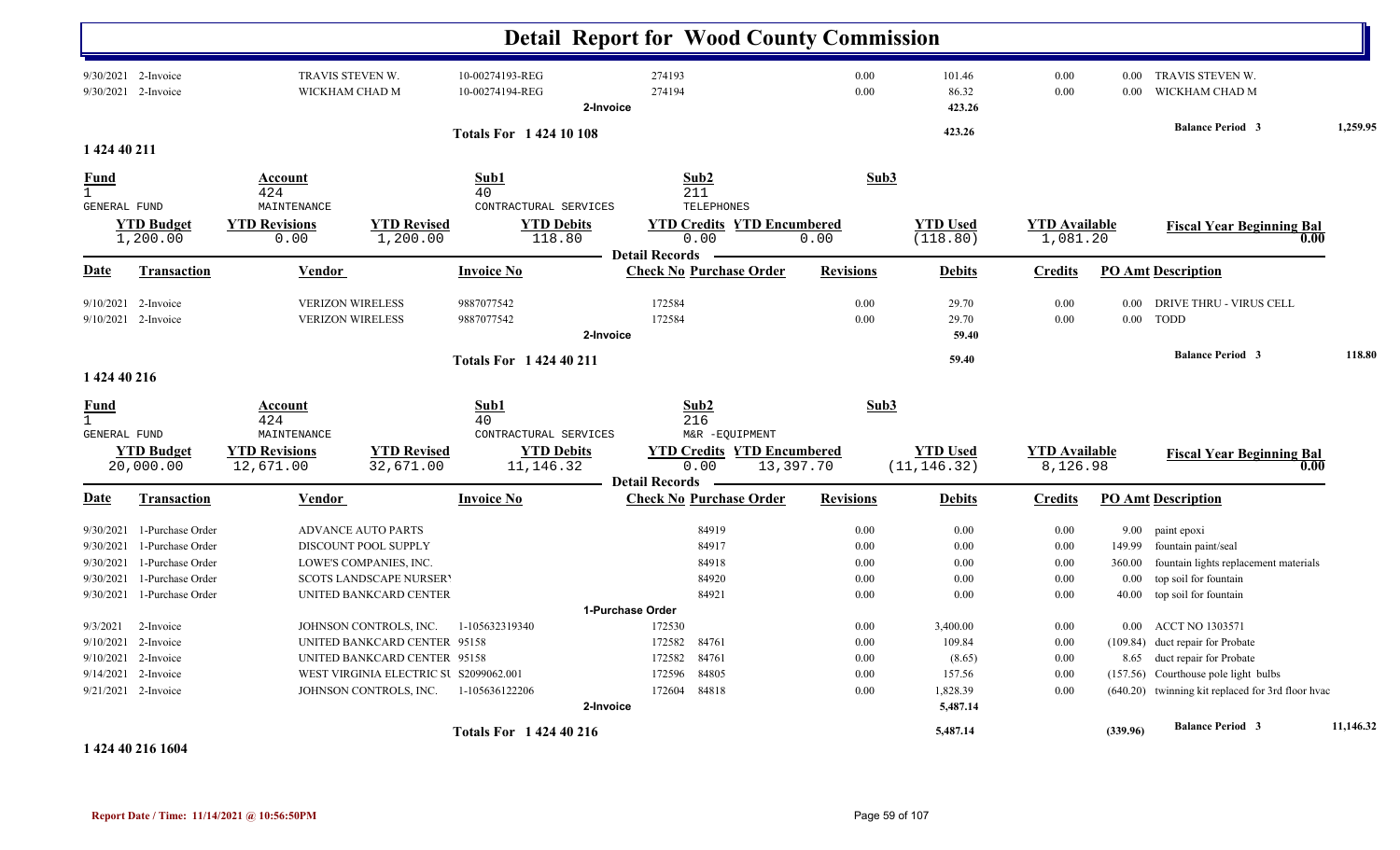| Fund<br><b>GENERAL FUND</b> |                               | Account<br>424<br>MAINTENANCE |                                | Sub1<br>40<br>CONTRACTURAL SERVICES | Sub2<br>216<br>M&R -EQUIPMENT                                      |                  | Sub3<br>1604<br>REPAIRS EQUIP OTHER BLDG |                                  |          |                                                      |          |
|-----------------------------|-------------------------------|-------------------------------|--------------------------------|-------------------------------------|--------------------------------------------------------------------|------------------|------------------------------------------|----------------------------------|----------|------------------------------------------------------|----------|
|                             | <b>YTD Budget</b><br>6,000.00 | <b>YTD Revisions</b><br>0.00  | <b>YTD Revised</b><br>6,000.00 | <b>YTD Debits</b><br>1,350.77       | <b>YTD Credits YTD Encumbered</b><br>0.00<br><b>Detail Records</b> | 3,270.37         | <b>YTD</b> Used<br>(1, 350.77)           | <b>YTD</b> Available<br>1,378.86 |          | <b>Fiscal Year Beginning Bal</b><br>0.00             |          |
| Date                        | Transaction                   | <b>Vendor</b>                 |                                | <b>Invoice No</b>                   | <b>Check No Purchase Order</b>                                     | <b>Revisions</b> | <b>Debits</b>                            | Credits                          |          | <b>PO Amt Description</b>                            |          |
| 9/2/2021                    | 1-Purchase Order              |                               | <b>RUNYON LOCK SERVICE</b>     |                                     | 84843                                                              | 0.00             | 0.00                                     | 0.00                             | 1,300.00 | hidden door closers for Shaver Building              |          |
| 9/9/2021                    | 1-Purchase Order              |                               | SHERWIN-WILLIAMS PAINT         |                                     | 84865                                                              | 0.00             | 0.00                                     | 0.00                             | 13.00    | PAINT FOR CIRCUIT CLERK'S OFFICE                     |          |
| 9/13/2021                   | 1-Purchase Order              |                               | STATE ELECTRIC SUPPLY CO       |                                     | 84872                                                              | 0.00             | 0.00                                     | 0.00                             | 160.00   | flat panel lights for Circuit clerk                  |          |
| 9/16/2021                   | 1-Purchase Order              | Diebold Nixdorf               |                                |                                     | 84875                                                              | 0.00             | 0.00                                     | 0.00                             | 2,496.00 | intercom rebuild - tax office                        |          |
| 9/23/2021                   | 1-Purchase Order              | <b>GRAINGER</b>               |                                |                                     | 84900                                                              | 0.00             | 0.00                                     | 0.00                             | 180.00   | exhaust fan for Health Dept elevator house           |          |
|                             |                               |                               |                                |                                     | 1-Purchase Order                                                   |                  |                                          |                                  |          |                                                      |          |
|                             | 9/28/2021 2-Invoice           |                               | <b>RUNYON LOCK SERVICE</b>     | <b>JAN 39791PD</b>                  | 84843<br>172628                                                    | 0.00             | 1,104.00                                 | 0.00                             |          | $(1,104.00)$ hidden door closers for Shaver Building |          |
|                             | 9/28/2021 2-Invoice           |                               | SHERWIN-WILLIAMS PAINT         | 6997-3                              | 84865<br>172629                                                    | 0.00             | 12.19                                    | 0.00                             |          | (12.19) PAINT FOR CIRCUIT CLERK'S OFFICE             |          |
|                             |                               |                               |                                |                                     | 2-Invoice                                                          |                  | 1.116.19                                 |                                  |          |                                                      |          |
|                             |                               |                               |                                | Totals For 1 424 40 216 1604        |                                                                    |                  | 1,116.19                                 |                                  | 3,032.81 | <b>Balance Period 3</b>                              | 1.350.77 |
|                             | 1 424 40 216 1605             |                               |                                |                                     |                                                                    |                  |                                          |                                  |          |                                                      |          |
| Fund                        |                               | Account                       |                                | Sub1                                | Sub2                                                               |                  | Sub3                                     |                                  |          |                                                      |          |
| $\mathbf{1}$                |                               | 424                           |                                | 40                                  | 216                                                                |                  | 1605                                     |                                  |          |                                                      |          |
| <b>GENERAL FUND</b>         |                               | MAINTENANCE                   |                                | CONTRACTURAL SERVICES               | M&R -EQUIPMENT                                                     |                  | TERMINAL EQUPIPMENT                      |                                  |          |                                                      |          |
|                             | <b>YTD Budget</b>             | <b>YTD Revisions</b>          | <b>YTD Revised</b>             | <b>YTD Debits</b>                   | <b>YTD Credits YTD Encumbered</b>                                  |                  | <b>YTD Used</b>                          | <b>YTD Available</b>             |          | <b>Fiscal Year Beginning Bal</b>                     |          |
|                             | 0.00                          | 0.00                          | 0.00                           | 153.01                              | 0.00                                                               | 46.99            | (153.01)                                 | (200.00)                         |          | 0.00                                                 |          |
|                             |                               |                               |                                |                                     | <b>Detail Records</b>                                              |                  |                                          |                                  |          |                                                      |          |
| Date                        | <b>Transaction</b>            | Vendor                        |                                | <b>Invoice No</b>                   | <b>Check No Purchase Order</b>                                     | <b>Revisions</b> | <b>Debits</b>                            | <u>Credits</u>                   |          | <b>PO_Amt</b> Description                            |          |
| 9/2/2021                    | 1-Purchase Order              | <b>GRAINGER</b>               |                                |                                     | 84842                                                              | 0.00             | 0.00                                     | 0.00                             | 200.00   | smoke detectors for DRC                              |          |
|                             |                               |                               |                                |                                     | 1-Purchase Order                                                   |                  |                                          |                                  |          |                                                      |          |
|                             | 9/28/2021 2-Invoice           | <b>GRAINGER</b>               |                                | 9052314037                          | 172621<br>84842<br>2-Invoice                                       | 0.00             | 153.01<br>153.01                         | 0.00                             |          | (153.01) smoke detectors for DRC                     |          |
|                             |                               |                               |                                | Totals For 1 424 40 216 1605        |                                                                    |                  | 153.01                                   |                                  | 46.99    | <b>Balance Period 3</b>                              | 153.01   |
|                             | 1 424 40 216 1606             |                               |                                |                                     |                                                                    |                  |                                          |                                  |          |                                                      |          |
| Fund                        |                               | Account                       |                                | Sub1                                | Sub2                                                               |                  | Sub3                                     |                                  |          |                                                      |          |
|                             |                               | 424                           |                                | 40                                  | 216                                                                |                  | 1606                                     |                                  |          |                                                      |          |
| GENERAL FUND                |                               | MAINTENANCE                   |                                | CONTRACTURAL SERVICES               | M&R -EQUIPMENT                                                     |                  | SUPPLIES/MECHANIC                        |                                  |          |                                                      |          |
|                             | <b>YTD Budget</b>             | <b>YTD Revisions</b>          | <b>YTD Revised</b>             | <b>YTD Debits</b>                   | <b>YTD Credits YTD Encumbered</b>                                  |                  | <b>YTD Used</b>                          | <b>YTD Available</b>             |          | <b>Fiscal Year Beginning Bal</b>                     |          |
|                             | 1,500.00                      | 0.00                          | 1,500.00                       | 999.00                              | 0.00<br><b>Detail Records</b>                                      | 1.00             | (999.00)                                 | 500.00                           |          | 0.00                                                 |          |
| Date                        | <u>Transaction</u>            | <b>Vendor</b>                 |                                | <b>Invoice No</b>                   | <u>Check No Purchase Order</u>                                     | <b>Revisions</b> | <b>Debits</b>                            | <b>Credits</b>                   |          | <b>PO Amt Description</b>                            |          |
|                             | $9/10/2021$ 2-Invoice         | <b>ADVANCE AUTO PARTS</b>     |                                | 12560-315345                        | 172543 84716                                                       | 0.00             | 999.00                                   | 0.00                             |          | (999.00) CUST NO 479793 - automotive teardown table  |          |

**Report Date / Time: 11/14/2021 @ 10:56:50PM** Page 60 of 107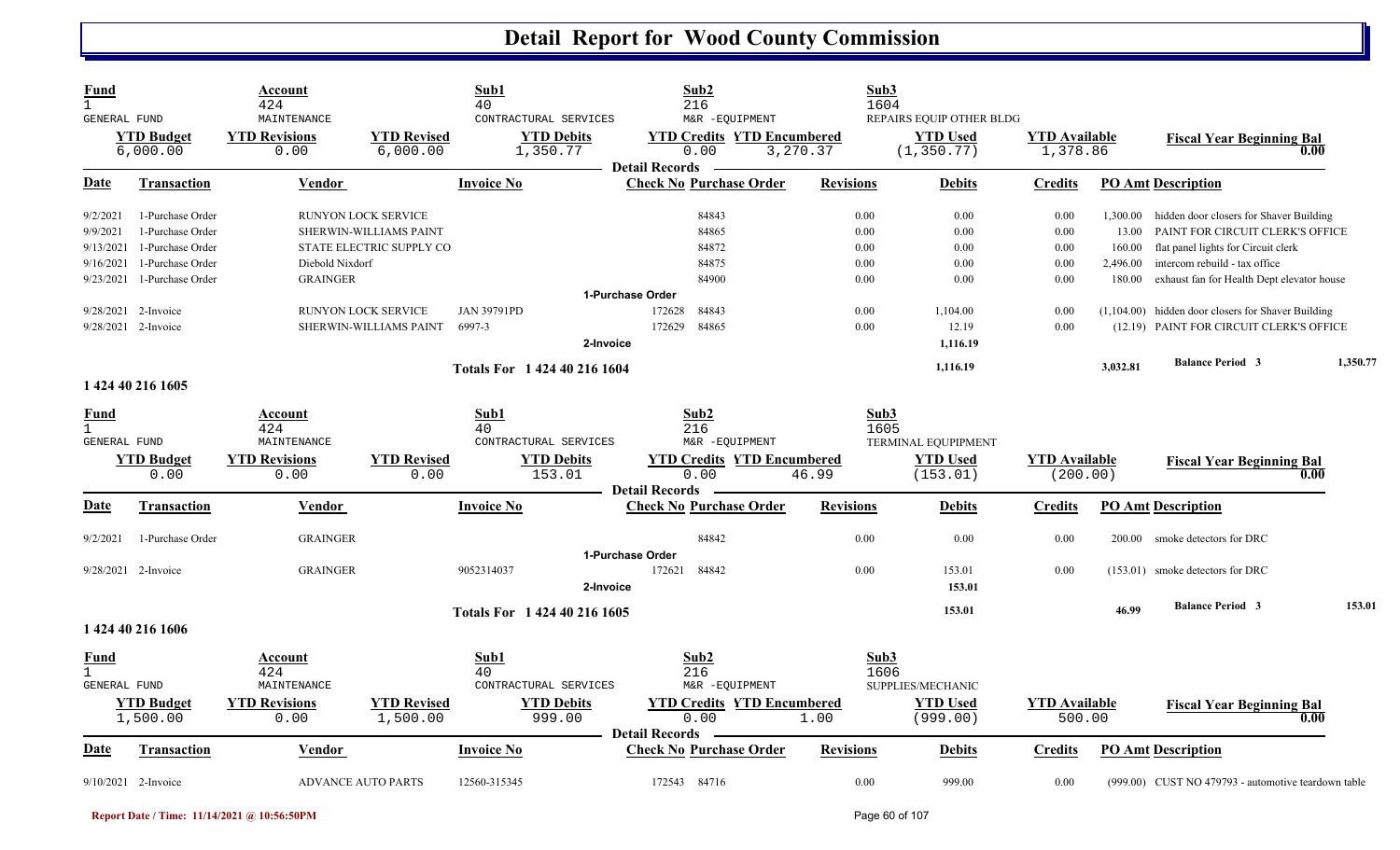|                                                    |                                                                                                     |                                                                        |                                                                                                                 |                                                                      | <b>Detail Report for Wood County Commission</b>                                                                 |                                      |                                                            |                                      |                                    |                                                                                                                                                                            |          |
|----------------------------------------------------|-----------------------------------------------------------------------------------------------------|------------------------------------------------------------------------|-----------------------------------------------------------------------------------------------------------------|----------------------------------------------------------------------|-----------------------------------------------------------------------------------------------------------------|--------------------------------------|------------------------------------------------------------|--------------------------------------|------------------------------------|----------------------------------------------------------------------------------------------------------------------------------------------------------------------------|----------|
|                                                    |                                                                                                     |                                                                        |                                                                                                                 | 2-Invoice                                                            |                                                                                                                 |                                      | 999.00                                                     |                                      |                                    |                                                                                                                                                                            |          |
|                                                    | 1 424 40 216 1610                                                                                   |                                                                        |                                                                                                                 | Totals For 1 424 40 216 1606                                         |                                                                                                                 |                                      | 999.00                                                     |                                      | (999.00)                           | <b>Balance Period 3</b>                                                                                                                                                    | 999.00   |
| <b>Fund</b><br>$\mathbf{1}$<br><b>GENERAL FUND</b> | <b>YTD Budget</b><br>10,000.00                                                                      | Account<br>424<br>MAINTENANCE<br><b>YTD Revisions</b><br>0.00          | <b>YTD Revised</b><br>10,000.00                                                                                 | Sub1<br>40<br>CONTRACTURAL SERVICES<br><b>YTD Debits</b><br>2,257.83 | Sub2<br>216<br>M&R -EQUIPMENT<br><b>YTD Credits YTD Encumbered</b><br>0.00<br><b>Detail Records</b>             | Sub3<br>1610<br>91.00                | <b>JUDGE BLACK ANNEX</b><br><b>YTD Used</b><br>(2, 257.83) | <b>YTD</b> Available<br>7,651.17     |                                    | <b>Fiscal Year Beginning Bal</b><br>0.00                                                                                                                                   |          |
| Date                                               | <b>Transaction</b>                                                                                  | <b>Vendor</b>                                                          |                                                                                                                 | <b>Invoice No</b>                                                    | <b>Check No Purchase Order</b>                                                                                  | <b>Revisions</b>                     | <b>Debits</b>                                              | <b>Credits</b>                       |                                    | <b>PO Amt Description</b>                                                                                                                                                  |          |
| 9/2/2021                                           | 1-Purchase Order                                                                                    | TRANE US INC                                                           |                                                                                                                 |                                                                      | 84839<br>1-Purchase Order                                                                                       | 0.00                                 | 0.00                                                       | 0.00                                 | 36.00                              | part for hvac Black Building                                                                                                                                               |          |
|                                                    | 1 424 40 216 1611                                                                                   |                                                                        |                                                                                                                 | Totals For 1 424 40 216 1610                                         |                                                                                                                 |                                      |                                                            |                                      | 36.00                              | <b>Balance Period 3</b>                                                                                                                                                    | 2,257.83 |
| <u>Fund</u><br>$\mathbf{1}$<br>GENERAL FUND        | Account<br>424<br>MAINTENANCE<br><b>YTD Revisions</b><br><b>YTD Budget</b><br>7,500.00<br>0.00      |                                                                        | <b>YTD Revised</b><br>7,500.00                                                                                  | Sub1<br>40<br>CONTRACTURAL SERVICES<br><b>YTD Debits</b><br>573.83   | Sub <sub>2</sub><br>216<br>M&R -EQUIPMENT<br><b>YTD Credits YTD Encumbered</b><br>0.00<br><b>Detail Records</b> | Sub3<br>1611<br>1,183.96             | HINTGEN BUILDING<br><b>YTD Used</b><br>(573.83)            | <b>YTD Available</b><br>5,742.21     |                                    | <b>Fiscal Year Beginning Bal</b><br>0.00                                                                                                                                   |          |
| Date                                               | <b>Transaction</b>                                                                                  | Vendor                                                                 |                                                                                                                 | <b>Invoice No</b>                                                    | <b>Check No Purchase Order</b>                                                                                  | <b>Revisions</b>                     | <b>Debits</b>                                              | <b>Credits</b>                       |                                    | <b>PO Amt Description</b>                                                                                                                                                  |          |
| 9/9/2021<br>9/9/2021<br>9/23/2021<br>9/23/2021     | 1-Purchase Order<br>1-Purchase Order<br>1-Purchase Order<br>1-Purchase Order<br>9/10/2021 2-Invoice | <b>GRAINGER</b>                                                        | ENGINEERED AIR C/O COMM<br>UNITED BANKCARD CENTER<br>UNITED BANKCARD CENTER<br>ENGINEERED AIR C/O COMM DS137470 |                                                                      | 84868<br>84846<br>84901<br>84902<br>1-Purchase Order<br>84868<br>172553                                         | 0.00<br>0.00<br>0.00<br>0.00<br>0.00 | 0.00<br>0.00<br>0.00<br>0.00<br>459.27                     | 0.00<br>0.00<br>0.00<br>0.00<br>0.00 | 459.27<br>0.00<br>214.00<br>800.00 | MOTOR AND BLADE FAN FOR JUSTICE CEI<br>Justice Center compressor<br>ada faucets for Sheriff's Office<br>wash bay partition<br>(459.27) MOTOR AND BLADE FAN FOR JUSTICE CEI |          |
|                                                    |                                                                                                     |                                                                        |                                                                                                                 | 2-Invoice                                                            |                                                                                                                 |                                      | 459.27                                                     |                                      |                                    |                                                                                                                                                                            |          |
| 1 424 55 341                                       |                                                                                                     |                                                                        |                                                                                                                 | Totals For 1 424 40 216 1611                                         |                                                                                                                 |                                      | 459.27                                                     |                                      | 1,014.00                           | <b>Balance Period 3</b>                                                                                                                                                    | 573.83   |
| <u>Fund</u><br>$\mathbf{1}$<br>GENERAL FUND        | <b>YTD Budget</b><br>11,000.00                                                                      | <u>Account</u><br>424<br>MAINTENANCE<br><b>YTD Revisions</b><br>234.00 | <b>YTD Revised</b><br>11,234.00                                                                                 | Sub1<br>55<br>COMMODITIES<br><b>YTD Debits</b><br>3,845.16           | Sub2<br>341<br>SUPPLIES/MATERIALS<br><b>YTD Credits YTD Encumbered</b><br>0.00                                  | Sub3<br>346.23                       | <b>YTD Used</b><br>(3,845.16)                              | <b>YTD Available</b><br>7,042.61     |                                    | <b>Fiscal Year Beginning Bal</b><br>$\boxed{0.00}$                                                                                                                         |          |
| <b>Date</b>                                        | <b>Transaction</b>                                                                                  | <b>Vendor</b>                                                          |                                                                                                                 | <b>Invoice No</b>                                                    | <b>Detail Records</b><br><b>Check No Purchase Order</b>                                                         | <b>Revisions</b>                     | <b>Debits</b>                                              | <b>Credits</b>                       |                                    | <b>PO Amt Description</b>                                                                                                                                                  |          |
| 9/9/2021                                           | 1-Purchase Order<br>9/13/2021 1-Purchase Order                                                      | GENERAL SALES CO.                                                      | UNITED BANKCARD CENTER                                                                                          |                                                                      | 84850<br>84874                                                                                                  | $0.00\,$<br>0.00                     | 0.00<br>0.00                                               | 0.00<br>$0.00\,$                     | 145.00 ladder                      | 442.34 PAPER GOODS                                                                                                                                                         |          |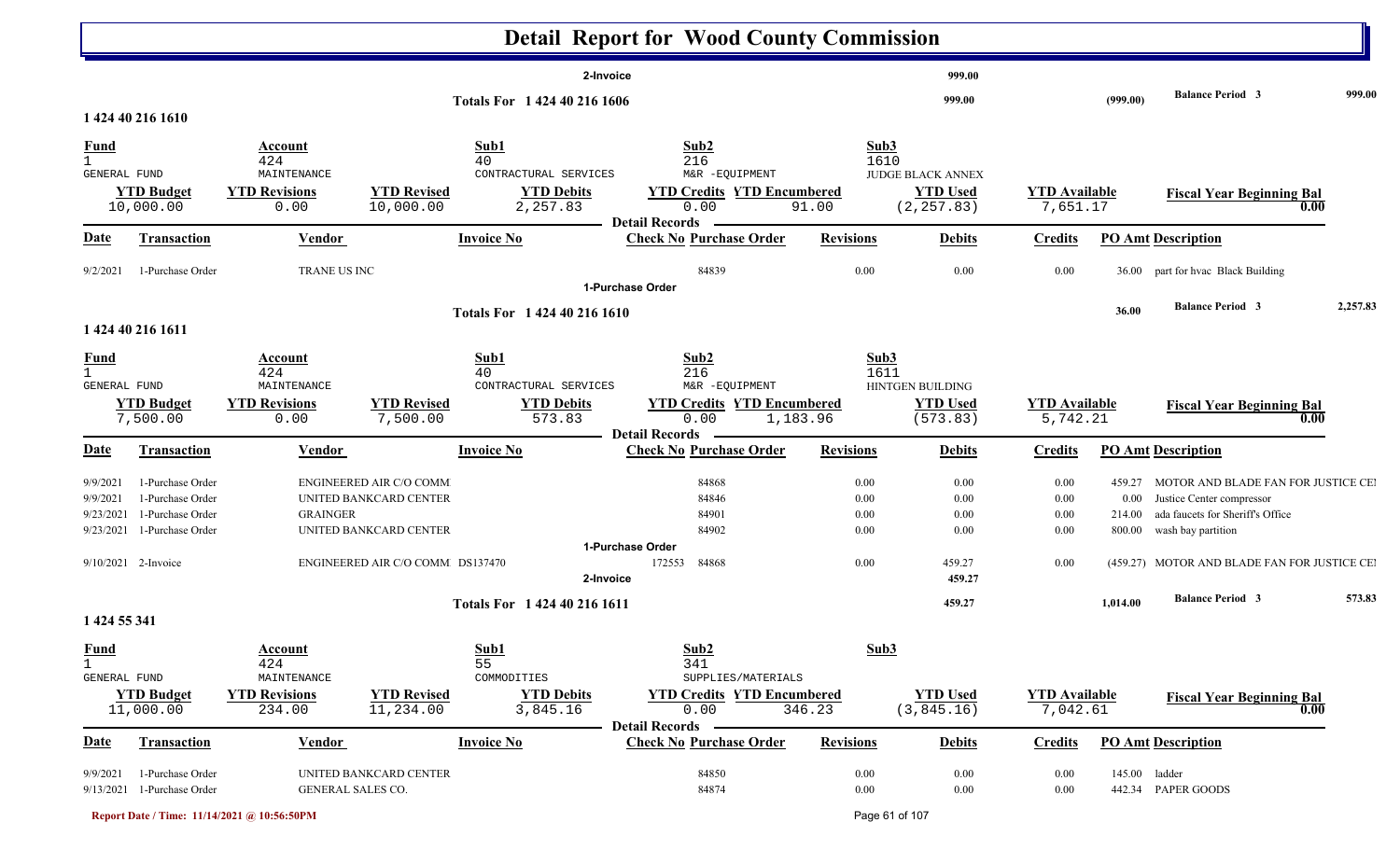|                              | 1 424 55 341 4102                                        |                                             |                                                                              | Totals For 1 424 55 341 4101  |                            |                                   |                     | 443.08          |                      | 26.00    | <b>Balance Period 3</b>                        |      | 1,224.26 |
|------------------------------|----------------------------------------------------------|---------------------------------------------|------------------------------------------------------------------------------|-------------------------------|----------------------------|-----------------------------------|---------------------|-----------------|----------------------|----------|------------------------------------------------|------|----------|
|                              |                                                          |                                             |                                                                              |                               | 2-Invoice                  |                                   |                     | 443.08          |                      |          |                                                |      |          |
|                              | 9/28/2021 2-Invoice                                      | GENERAL SALES CO.                           |                                                                              | 690565                        | 172620                     | 84874                             | 0.00                | 443.08          | 0.00                 |          | (442.30) PAPER GOODS                           |      |          |
|                              |                                                          |                                             |                                                                              |                               | 1-Purchase Order           |                                   |                     |                 |                      |          | 26.00 painting supplies                        |      |          |
|                              | 9/13/2021 1-Purchase Order<br>9/23/2021 1-Purchase Order | GENERAL SALES CO.<br>LOWE'S COMPANIES, INC. |                                                                              |                               |                            | 84874<br>84899                    | $0.00\,$<br>0.00    | 0.00<br>0.00    | 0.00<br>0.00         |          | 442.30 PAPER GOODS                             |      |          |
|                              |                                                          |                                             |                                                                              |                               |                            |                                   |                     |                 |                      |          |                                                |      |          |
| Date                         | <b>Transaction</b>                                       | Vendor                                      |                                                                              | <b>Invoice No</b>             | <b>Detail Records</b>      | <b>Check No Purchase Order</b>    | <b>Revisions</b>    | <b>Debits</b>   | <b>Credits</b>       |          | <b>PO Amt Description</b>                      |      |          |
|                              | 0.00                                                     | 0.00                                        | 0.00                                                                         | 1,224.26                      |                            | 0.00                              | 26.00               | (1, 224.26)     | (1, 250.26)          |          |                                                | 0.00 |          |
|                              | <b>YTD Budget</b>                                        | <b>YTD Revisions</b>                        | <b>YTD Revised</b>                                                           | <b>YTD Debits</b>             |                            | <b>YTD Credits YTD Encumbered</b> |                     | <b>YTD</b> Used | <b>YTD</b> Available |          | <b>Fiscal Year Beginning Bal</b>               |      |          |
| $\mathbf{1}$<br>GENERAL FUND |                                                          | 424<br>MAINTENANCE                          |                                                                              | 55<br>COMMODITIES             |                            | 341<br>SUPPLIES/MATERIALS         | 4101<br><b>WCCC</b> |                 |                      |          |                                                |      |          |
| <u>Fund</u>                  |                                                          | Account                                     |                                                                              | Sub1                          |                            | Sub <sub>2</sub>                  | Sub3                |                 |                      |          |                                                |      |          |
|                              | 1 424 55 341 4101                                        |                                             |                                                                              |                               |                            |                                   |                     |                 |                      |          |                                                |      |          |
|                              |                                                          |                                             |                                                                              | <b>Totals For 1424 55 341</b> |                            |                                   |                     | 2,415.23        |                      | (191.72) | <b>Balance Period 3</b>                        |      | 3,845.16 |
|                              |                                                          |                                             |                                                                              |                               | 5-Journal Entry            |                                   |                     | 1,123.18        |                      |          |                                                |      |          |
|                              | 9/16/2021 5-Journal Entry                                | AIRGAS MID AMERICA                          |                                                                              | 20210914105001                |                            |                                   | 0.00                | 284.39          | 0.00                 | 0.00     | WOOD CO FINANCE-4019-AIRGAS USA, LL            |      |          |
|                              | $9/16/2021$ 5-Journal Entry                              | AIRGAS MID AMERICA                          |                                                                              | 20210914104001                |                            |                                   | 0.00                | 284.39          | 0.00                 | 0.00     | WOOD CO FINANCE-4019-AIRGAS USA, LL            |      |          |
|                              | $9/16/2021$ 5-Journal Entry                              | AIRGAS MID AMERICA                          |                                                                              | 20210914103001                |                            |                                   | 0.00                | 277.20          | $0.00\,$             | 0.00     | WOOD CO FINANCE-4019-AIRGAS USA, LL            |      |          |
|                              | $9/16/2021$ 5-Journal Entry                              | AIRGAS MID AMERICA                          |                                                                              | 20210914101001                |                            |                                   | 0.00                | 277.20          | 0.00                 | 0.00     | WOOD CO FINANCE-4019-AIRGAS USA, LL            |      |          |
|                              |                                                          |                                             |                                                                              |                               | 2-Invoice                  |                                   |                     | 1,292.05        |                      |          |                                                |      |          |
|                              | 9/28/2021 2-Invoice<br>9/28/2021 2-Invoice               |                                             | STATE ELECTRIC SUPPLY CO 15523305-08<br>STATE ELECTRIC SUPPLY CO 15574401-00 |                               | 172632<br>172632 84782     | 84782                             | $0.00\,$<br>0.00    | 63.86<br>24.97  | 0.00<br>$0.00\,$     |          | $(63.86)$ light bulbs<br>$(24.97)$ light bulbs |      |          |
|                              | 9/28/2021 2-Invoice                                      |                                             | STATE ELECTRIC SUPPLY CO 15523305-04                                         |                               | 172632                     | 84782                             | 0.00                | 47.72           | $0.00\,$             |          | $(47.72)$ light bulbs                          |      |          |
|                              | 9/28/2021 2-Invoice                                      |                                             | STATE ELECTRIC SUPPLY CO 15523305-05                                         |                               | 172632                     | 84782                             | 0.00                | 21.73           | $0.00\,$             |          | $(21.73)$ light bulbs                          |      |          |
|                              | 9/28/2021 2-Invoice                                      |                                             | STATE ELECTRIC SUPPLY CO 15523305-07                                         |                               | 172632                     | 84782                             | 0.00                | 7.23            | 0.00                 |          | $(7.23)$ light bulbs                           |      |          |
|                              | 9/28/2021 2-Invoice                                      |                                             | STATE ELECTRIC SUPPLY CO 15531444-00                                         |                               | 172632                     | 84782                             | 0.00                | 9.59            | $0.00\,$             |          | $(9.59)$ light bulbs                           |      |          |
|                              | 9/28/2021 2-Invoice                                      | JOHNSTONE SUPPLY                            |                                                                              | 1063547                       | 172623                     | 84820                             | $0.00\,$            | 12.68           | $0.00\,$             |          | (12.68) coil cleaning equipment                |      |          |
|                              | 9/28/2021 2-Invoice                                      | JOHNSTONE SUPPLY                            |                                                                              | 1063546                       | 172623                     | 84806                             | 0.00                | 16.13           | 0.00                 |          | (16.13) coil cleaning supplies                 |      |          |
|                              | 9/28/2021 2-Invoice                                      | GENERAL SALES CO.                           |                                                                              | 690565                        | 172620                     | 84874                             | 0.00                | 443.08          | 0.00                 |          | (442.34) PAPER GOODS                           |      |          |
|                              | 9/21/2021 2-Invoice                                      |                                             | STATE ELECTRIC SUPPLY CO 15523305-00                                         |                               | 172610                     | 84782                             | 0.00                | 131.75          | 0.00                 |          | $(131.75)$ light bulbs                         |      |          |
|                              | 9/21/2021 2-Invoice                                      |                                             | MCCOYS ELEVATOR INSPEC. 982                                                  |                               | 172607                     | 84876                             | 0.00                | 400.00          | 0.00                 |          | (400.00) elevator inspections Courthouse       |      |          |
| 9/10/2021                    | 2-Invoice                                                |                                             | STATE ELECTRIC SUPPLY CO 15523305-03                                         |                               | 172578                     | 84782                             | 0.00                | 20.79           | $0.00\,$             |          | $(20.79)$ light bulbs                          |      |          |
|                              | $9/10/2021$ 2-Invoice                                    |                                             | STATE ELECTRIC SUPPLY CO 15523305-01                                         |                               | 172578                     | 84782                             | 0.00                | 60.15           | 0.00                 |          | $(60.15)$ light bulbs                          |      |          |
|                              | 9/10/2021 2-Invoice                                      |                                             | STATE ELECTRIC SUPPLY CO 15523305-02                                         |                               | 172578                     | 84782                             | 0.00                | 11.57           | $0.00\,$             |          | $(11.57)$ light bulbs                          |      |          |
| 9/3/2021                     | 2-Invoice                                                | STUART OIL COMPANY                          |                                                                              | 00030333                      | 1-Purchase Order<br>172539 | 84822                             | 0.00                | 20.80           | 0.00                 |          | (20.80) trimmer fuel                           |      |          |
| 9/27/2021                    | 1-Purchase Order                                         | LOWE'S COMPANIES, INC.                      |                                                                              |                               |                            | 84905                             | $0.00\,$            | 0.00            | $0.00\,$             | 41.25    | 250 coil 12-2 wire                             |      |          |
| 9/23/2021                    | 1-Purchase Order                                         | LOWE'S COMPANIES, INC.                      |                                                                              |                               |                            | 84899                             | 0.00                | 0.00            | 0.00                 | 26.00    | painting supplies                              |      |          |
| 9/16/2021                    |                                                          |                                             | <b>MCCOYS ELEVATOR INSPECT</b>                                               |                               |                            | 84876                             | 0.00                | 0.00            | $0.00\,$             | 400.00   | elevator inspections Courthouse                |      |          |
|                              | 1-Purchase Order                                         |                                             |                                                                              |                               |                            |                                   |                     |                 |                      |          |                                                |      |          |

### **Report Date / Time: 11/14/2021 @ 10:56:50PM** Page 62 of 107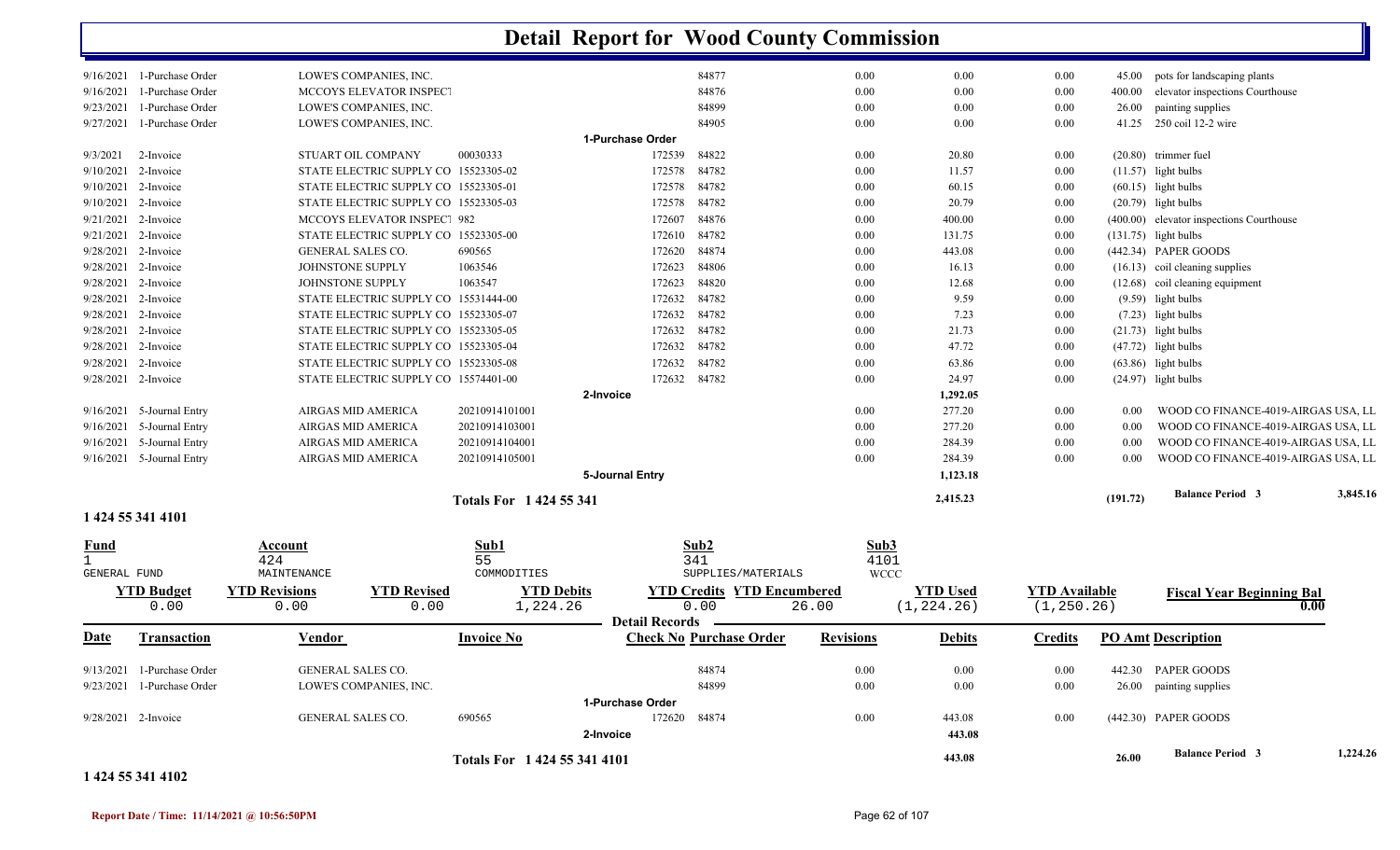| Fund<br>$\mathbf{1}$<br>GENERAL FUND        |                               | Account<br>424<br>MAINTENANCE |                                      | Sub1<br>55<br>COMMODITIES |                               |                       | Sub2<br>341<br>SUPPLIES/MATERIALS         |                  | Sub3<br>4102<br><b>ANNEX</b> |                                |                                  |          |                                                 |      |          |
|---------------------------------------------|-------------------------------|-------------------------------|--------------------------------------|---------------------------|-------------------------------|-----------------------|-------------------------------------------|------------------|------------------------------|--------------------------------|----------------------------------|----------|-------------------------------------------------|------|----------|
|                                             | <b>YTD Budget</b><br>6,500.00 | <b>YTD Revisions</b><br>0.00  | <b>YTD Revised</b><br>6,500.00       |                           | <b>YTD Debits</b><br>1,299.42 |                       | <b>YTD Credits YTD Encumbered</b><br>0.00 | 130.11           |                              | <b>YTD Used</b><br>(1, 299.42) | <b>YTD</b> Available<br>5,070.47 |          | <b>Fiscal Year Beginning Bal</b>                | 0.00 |          |
| Date                                        | <b>Transaction</b>            | <b>Vendor</b>                 |                                      | <b>Invoice No</b>         |                               | <b>Detail Records</b> | <b>Check No Purchase Order</b>            | <b>Revisions</b> |                              | <b>Debits</b>                  | <b>Credits</b>                   |          | <b>PO Amt Description</b>                       |      |          |
| 9/16/2021                                   | 1-Purchase Order              |                               | MCCOYS ELEVATOR INSPECT              |                           |                               |                       | 84876                                     |                  | 0.00                         | 0.00                           | 0.00                             | 400.00   | elevator inspections Judicial Building          |      |          |
| 9/27/2021                                   | 1-Purchase Order              |                               | LOWE'S COMPANIES, INC.               |                           |                               |                       | 84905                                     |                  | 0.00                         | 0.00                           | 0.00                             | 41.25    | 250 coil 12-2 wire                              |      |          |
|                                             |                               |                               |                                      |                           |                               | 1-Purchase Order      |                                           |                  |                              |                                |                                  |          |                                                 |      |          |
| 9/3/2021                                    | 2-Invoice                     |                               | STUART OIL COMPANY                   | 00030333                  |                               | 172539                | 84822                                     |                  | 0.00                         | 20.80                          | 0.00                             |          | (20.80) trimmer fuel                            |      |          |
| 9/10/2021                                   | 2-Invoice                     |                               | STATE ELECTRIC SUPPLY CO 15523305-02 |                           |                               | 172578                | 84782                                     |                  | 0.00                         | 11.57                          | 0.00                             |          | $(11.57)$ light bulbs                           |      |          |
| 9/10/2021                                   | 2-Invoice                     |                               | STATE ELECTRIC SUPPLY CO 15523305-01 |                           |                               | 172578                | 84782                                     |                  | 0.00                         | 60.15                          | 0.00                             |          | $(60.15)$ light bulbs                           |      |          |
| 9/10/2021                                   | 2-Invoice                     |                               | STATE ELECTRIC SUPPLY CO 15523305-03 |                           |                               | 172578                | 84782                                     |                  | 0.00                         | 20.79                          | 0.00                             |          | $(20.79)$ light bulbs                           |      |          |
| 9/21/2021                                   | 2-Invoice                     |                               | <b>MCCOYS ELEVATOR INSPEC': 982</b>  |                           |                               | 172607                | 84876                                     |                  | 0.00                         | 400.00                         | 0.00                             |          | (400.00) elevator inspections Judicial Building |      |          |
| 9/21/2021                                   | 2-Invoice                     |                               | STATE ELECTRIC SUPPLY CO 15523305-00 |                           |                               | 172610                | 84782                                     |                  | 0.00                         | 131.75                         | 0.00                             |          | $(131.75)$ light bulbs                          |      |          |
|                                             | 9/28/2021 2-Invoice           | JOHNSTONE SUPPLY              |                                      | 1063546                   |                               | 172623                | 84806                                     |                  | 0.00                         | 16.13                          | 0.00                             |          | $(16.13)$ coil cleaning supplies                |      |          |
| 9/28/2021                                   | 2-Invoice                     | JOHNSTONE SUPPLY              |                                      | 1063547                   |                               | 172623                | 84820                                     |                  | 0.00                         | 12.68                          | 0.00                             |          | $(12.68)$ coil cleaning equipment               |      |          |
| 9/28/2021                                   | 2-Invoice                     |                               | STATE ELECTRIC SUPPLY CO 15531444-00 |                           |                               | 172632                | 84782                                     |                  | 0.00                         | 9.59                           | 0.00                             |          | $(9.59)$ light bulbs                            |      |          |
|                                             | 9/28/2021 2-Invoice           |                               | STATE ELECTRIC SUPPLY CO 15523305-07 |                           |                               | 172632                | 84782                                     |                  | 0.00                         | 7.23                           | 0.00                             |          | $(7.23)$ light bulbs                            |      |          |
|                                             | 9/28/2021 2-Invoice           |                               | STATE ELECTRIC SUPPLY CO 15523305-05 |                           |                               | 172632                | 84782                                     |                  | 0.00                         | 21.73                          | 0.00                             |          | $(21.73)$ light bulbs                           |      |          |
| 9/28/2021                                   | 2-Invoice                     |                               | STATE ELECTRIC SUPPLY CO 15523305-04 |                           |                               | 172632                | 84782                                     |                  | 0.00                         | 47.72                          | 0.00                             |          | $(47.72)$ light bulbs                           |      |          |
|                                             | 9/28/2021 2-Invoice           |                               | STATE ELECTRIC SUPPLY CO 15523305-08 |                           |                               | 172632                | 84782                                     |                  | 0.00                         | 63.86                          | 0.00                             |          | $(63.86)$ light bulbs                           |      |          |
|                                             | 9/28/2021 2-Invoice           |                               | STATE ELECTRIC SUPPLY CO 15574401-00 |                           |                               | 172632                | 84782                                     |                  | 0.00                         | 24.97                          | 0.00                             |          | $(24.97)$ light bulbs                           |      |          |
|                                             |                               |                               |                                      |                           | 2-Invoice                     |                       |                                           |                  |                              | 848.97                         |                                  |          |                                                 |      |          |
|                                             |                               |                               |                                      |                           | Totals For 1 424 55 341 4102  |                       |                                           |                  |                              | 848.97                         |                                  | (407.72) | <b>Balance Period 3</b>                         |      | 1,299.42 |
|                                             | 1 424 55 341 4104             |                               |                                      |                           |                               |                       |                                           |                  |                              |                                |                                  |          |                                                 |      |          |
| Fund<br>$\mathbf{1}$<br><b>GENERAL FUND</b> |                               | Account<br>424<br>MAINTENANCE |                                      | Sub1<br>55<br>COMMODITIES |                               |                       | Sub2<br>341<br>SUPPLIES/MATERIALS         |                  | Sub3<br>4104                 | OTHER BLDG                     |                                  |          |                                                 |      |          |
|                                             | <b>YTD Budget</b>             | <b>YTD Revisions</b>          | <b>YTD Revised</b>                   |                           | <b>YTD Debits</b>             |                       | <b>YTD Credits YTD Encumbered</b>         |                  |                              | <b>YTD Used</b>                | <b>YTD</b> Available             |          | <b>Fiscal Year Beginning Bal</b>                |      |          |
|                                             | 5,500.00                      | 0.00                          | 5,500.00                             |                           | 2,031.44                      | <b>Detail Records</b> | 0.00                                      | 114.60           |                              | (2,031.44)                     | 3,353.96                         |          |                                                 | 0.00 |          |
| Date                                        | <b>Transaction</b>            | Vendor                        |                                      | <b>Invoice No</b>         |                               |                       | <b>Check No Purchase Order</b>            | <b>Revisions</b> |                              | <b>Debits</b>                  | <b>Credits</b>                   |          | <b>PO Amt Description</b>                       |      |          |
| 9/13/2021                                   | 1-Purchase Order              | GENERAL SALES CO.             |                                      |                           |                               |                       | 84874                                     |                  | 0.00                         | 0.00                           | 0.00                             |          | 442.34 PAPER GOODS                              |      |          |
| 9/16/2021                                   | 1-Purchase Order              |                               | MCCOYS ELEVATOR INSPECT              |                           |                               |                       | 84876                                     |                  | 0.00                         | 0.00                           | 0.00                             | 250.00   | elevator inspections Health Dept                |      |          |
| 9/23/2021                                   | 1-Purchase Order              |                               | LOWE'S COMPANIES, INC.               |                           |                               |                       | 84899                                     |                  | 0.00                         | 0.00                           | 0.00                             | 26.00    | painting supplies                               |      |          |
|                                             |                               |                               |                                      |                           |                               | 1-Purchase Order      |                                           |                  |                              |                                |                                  |          |                                                 |      |          |
| 9/3/2021                                    | 2-Invoice                     |                               | STUART OIL COMPANY                   | 00030333                  |                               | 172539                | 84822                                     |                  | 0.00                         | 20.80                          | 0.00                             |          | $(20.80)$ trimmer fuel                          |      |          |
| 9/10/2021                                   | 2-Invoice                     |                               | STATE ELECTRIC SUPPLY CO 15523305-02 |                           |                               | 172578                | 84782                                     |                  | 0.00                         | 11.57                          | 0.00                             |          | $(11.57)$ light bulbs                           |      |          |
|                                             | 9/10/2021 2-Invoice           |                               | STATE ELECTRIC SUPPLY CO 15523305-01 |                           |                               |                       | 172578 84782                              |                  | 0.00                         | 60.15                          | 0.00                             |          | $(60.15)$ light bulbs                           |      |          |
|                                             |                               |                               |                                      |                           |                               |                       |                                           |                  |                              |                                |                                  |          |                                                 |      |          |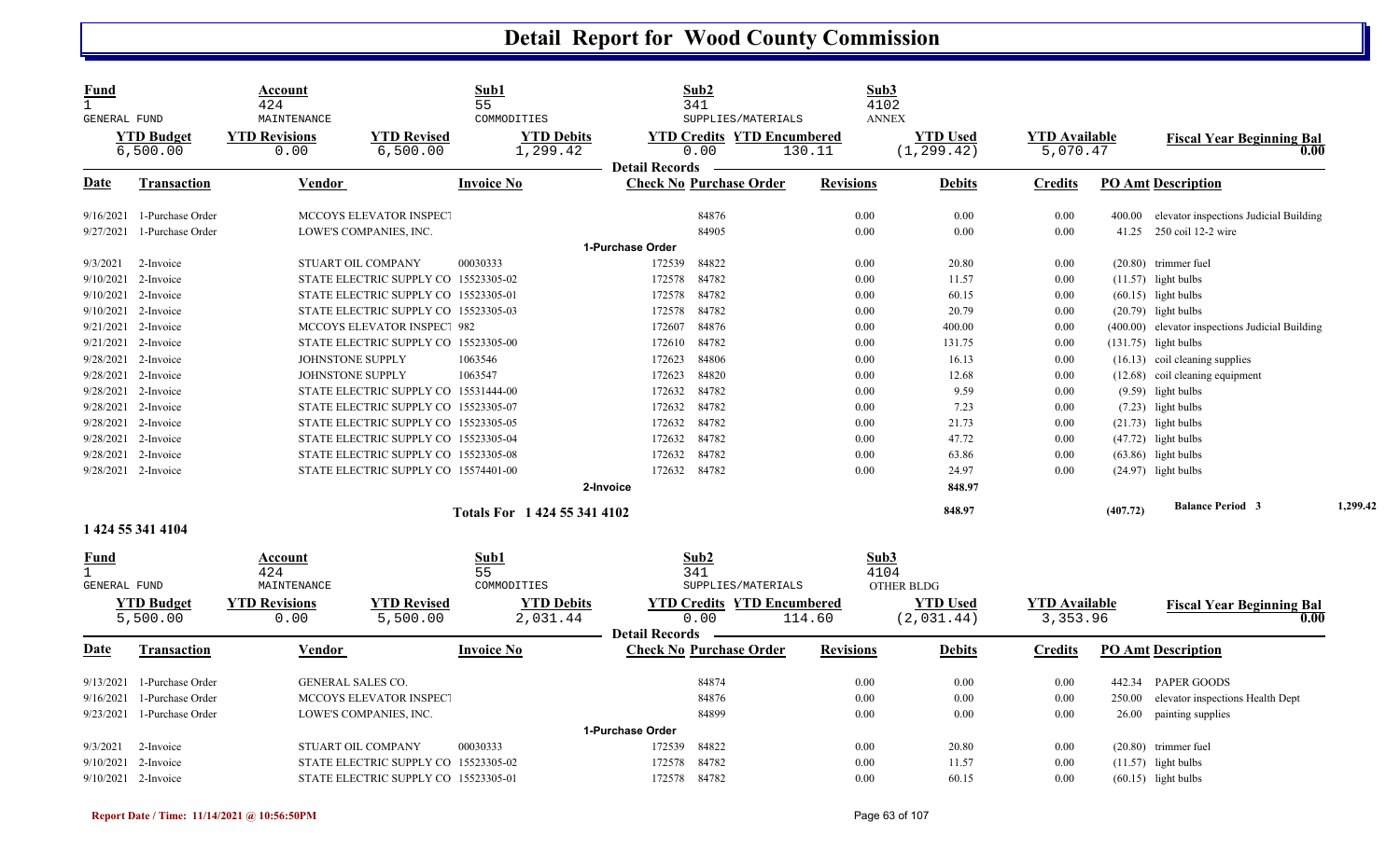|                       |                               |                              |                                      |                              | <b>Detail Report for Wood County Commission</b>         |                  |                             |                                  |          |                                           |          |
|-----------------------|-------------------------------|------------------------------|--------------------------------------|------------------------------|---------------------------------------------------------|------------------|-----------------------------|----------------------------------|----------|-------------------------------------------|----------|
| $9/10/2021$ 2-Invoice |                               |                              | STATE ELECTRIC SUPPLY CO 15523305-03 |                              | 172578 84782                                            | 0.00             | 20.79                       | 0.00                             |          | $(20.79)$ light bulbs                     |          |
| 9/21/2021             | 2-Invoice                     |                              | MCCOYS ELEVATOR INSPEC. 982          |                              | 84876<br>172607                                         | 0.00             | 250.00                      | 0.00                             |          | (250.00) elevator inspections Health Dept |          |
| $9/21/2021$ 2-Invoice |                               |                              | STATE ELECTRIC SUPPLY CO 15523305-00 |                              | 84782<br>172610                                         | 0.00             | 131.75                      | 0.00                             |          | $(131.75)$ light bulbs                    |          |
|                       | 9/28/2021 2-Invoice           | <b>GENERAL SALES CO.</b>     |                                      | 690565                       | 84874<br>172620                                         | 0.00             | 443.08                      | 0.00                             |          | (442.34) PAPER GOODS                      |          |
| 9/28/2021             | 2-Invoice                     | JOHNSTONE SUPPLY             |                                      | 1063546                      | 172623<br>84806                                         | 0.00             | 16.13                       | 0.00                             |          | (16.13) coil cleaning supplies            |          |
|                       | 9/28/2021 2-Invoice           | JOHNSTONE SUPPLY             |                                      | 1063547                      | 84820<br>172623                                         | 0.00             | 12.68                       | 0.00                             |          | (12.68) coil cleaning equipment           |          |
| 9/28/2021             | 2-Invoice                     |                              | STATE ELECTRIC SUPPLY CO 15531444-00 |                              | 84782<br>172632                                         | 0.00             | 9.59                        | 0.00                             |          | $(9.59)$ light bulbs                      |          |
| 9/28/2021             | 2-Invoice                     |                              | STATE ELECTRIC SUPPLY CO 15523305-07 |                              | 172632<br>84782                                         | 0.00             | 7.22                        | 0.00                             |          | (7.22) light bulbs                        |          |
| 9/28/2021             | 2-Invoice                     |                              | STATE ELECTRIC SUPPLY CO 15523305-05 |                              | 84782<br>172632                                         | 0.00             | 21.73                       | 0.00                             |          | $(21.73)$ light bulbs                     |          |
| 9/28/2021             | 2-Invoice                     |                              | STATE ELECTRIC SUPPLY CO 15523305-04 |                              | 84782<br>172632                                         | 0.00             | 47.72                       | 0.00                             |          | $(47.72)$ light bulbs                     |          |
| $9/28/2021$ 2-Invoice |                               |                              | STATE ELECTRIC SUPPLY CO 15523305-08 |                              | 84782<br>172632                                         | 0.00             | 63.86                       | 0.00                             |          | $(63.86)$ light bulbs                     |          |
| 9/28/2021 2-Invoice   |                               |                              | STATE ELECTRIC SUPPLY CO 15574401-00 |                              | 84782<br>172632                                         | 0.00             | 24.97                       | 0.00                             |          | $(24.97)$ light bulbs                     |          |
|                       |                               |                              |                                      |                              | 2-Invoice                                               |                  | 1,142.04                    |                                  |          |                                           |          |
|                       |                               |                              |                                      |                              |                                                         |                  |                             |                                  |          |                                           |          |
|                       | 1 424 55 341 4106             |                              |                                      | Totals For 1 424 55 341 4104 |                                                         |                  | 1,142.04                    |                                  | (422.96) | <b>Balance Period 3</b>                   | 2,031.44 |
| <u>Fund</u>           |                               | Account                      |                                      | Sub1                         | Sub2                                                    | Sub3             |                             |                                  |          |                                           |          |
| $\mathbf{1}$          |                               | 424                          |                                      | 55                           | 341                                                     | 4106             |                             |                                  |          |                                           |          |
| GENERAL FUND          |                               | MAINTENANCE                  |                                      | COMMODITIES                  | SUPPLIES/MATERIALS                                      |                  | MAINTENANCE                 |                                  |          |                                           |          |
|                       | <b>YTD Budget</b><br>5,500.00 | <b>YTD Revisions</b><br>0.00 | <b>YTD Revised</b><br>5,500.00       | <b>YTD Debits</b><br>296.74  | <b>YTD Credits YTD Encumbered</b><br>0.00               | 394.94           | <b>YTD Used</b><br>(296.74) | <b>YTD</b> Available<br>4,808.32 |          | <b>Fiscal Year Beginning Bal</b><br>0.00  |          |
| <u>Date</u>           | <b>Transaction</b>            | <b>Vendor</b>                |                                      | <b>Invoice No</b>            | <b>Detail Records</b><br><b>Check No Purchase Order</b> | <b>Revisions</b> | <b>Debits</b>               | <b>Credits</b>                   |          | <b>PO Amt Description</b>                 |          |
|                       | 9/20/2021 1-Purchase Order    | <b>GRAINGER</b>              |                                      |                              | 84887                                                   | 0.00             | 0.00                        | 0.00                             |          | 350.00 first aid kits for trucks and shop |          |
|                       |                               |                              |                                      |                              | 1-Purchase Order                                        |                  |                             |                                  |          |                                           |          |
| $9/28/2021$ 2-Invoice |                               | JOHNSTONE SUPPLY             |                                      | 1063546                      | 84806<br>172623                                         | 0.00             | 16.12                       | 0.00                             |          | $(16.12)$ coil cleaning supplies          |          |
| $9/28/2021$ 2-Invoice |                               | JOHNSTONE SUPPLY             |                                      | 1063547                      | 172623<br>84820                                         | 0.00             | 12.67                       | 0.00                             |          | (12.67) coil cleaning equipment           |          |
|                       |                               |                              |                                      |                              | 2-Invoice                                               |                  | 28.79                       |                                  |          |                                           |          |
|                       |                               |                              |                                      | Totals For 1 424 55 341 4106 |                                                         |                  | 28.79                       |                                  | 321.21   | <b>Balance Period 3</b>                   | 296.74   |
|                       | 1 424 55 341 4109             |                              |                                      |                              |                                                         |                  |                             |                                  |          |                                           |          |
| <b>Fund</b>           |                               | <b>Account</b>               |                                      | Sub1                         | Sub <sub>2</sub>                                        | Sub3             |                             |                                  |          |                                           |          |
|                       |                               | 424                          |                                      | 55                           | 341                                                     | 4109             |                             |                                  |          |                                           |          |
| GENERAL FUND          |                               | MAINTENANCE                  |                                      | COMMODITIES                  | SUPPLIES/MATERIALS                                      |                  | <b>JUDGE BLACK ANNEX</b>    |                                  |          |                                           |          |
|                       | <b>YTD Budget</b>             | <b>YTD Revisions</b>         | <b>YTD Revised</b>                   | <b>YTD Debits</b>            | <b>YTD Credits YTD Encumbered</b>                       |                  | <b>YTD Used</b>             | <b>YTD Available</b>             |          | <b>Fiscal Year Beginning Bal</b>          |          |
|                       | 6,000.00                      | 107.00                       | 6,107.00                             | 1,914.92                     | 0.00                                                    | 262.83           | (1, 914.92)                 | 3,929.25                         |          | 0.00                                      |          |
| <b>Date</b>           | <b>Transaction</b>            | Vendor                       |                                      | <b>Invoice No</b>            | Detail Records -<br><b>Check No Purchase Order</b>      | <b>Revisions</b> | <b>Debits</b>               | <b>Credits</b>                   |          | <b>PO Amt Description</b>                 |          |
|                       |                               |                              |                                      |                              |                                                         |                  |                             |                                  |          |                                           |          |
|                       | 9/13/2021 1-Purchase Order    | <b>GENERAL SALES CO.</b>     |                                      |                              | 84874                                                   | $0.00\,$         | $0.00\,$                    | $0.00\,$                         |          | 442.34 PAPER GOODS                        |          |
|                       | 9/16/2021 1-Purchase Order    |                              | MCCOYS ELEVATOR INSPECT              |                              | 84876                                                   | 0.00             | $0.00\,$                    | $0.00\,$                         | 200.00   | elevator inspections Black Annex          |          |
|                       | 9/23/2021 1-Purchase Order    |                              | LOWE'S COMPANIES, INC.               |                              | 84899                                                   | $0.00\,$         | $0.00\,$                    | $0.00\,$                         | 26.00    | painting supplies                         |          |
|                       | 9/27/2021 1-Purchase Order    |                              | LOWE'S COMPANIES, INC.               |                              | 84905<br>1-Purchase Order                               | $0.00\,$         | $0.00\,$                    | $0.00\,$                         |          | 41.25 250 coil 12-2 wire                  |          |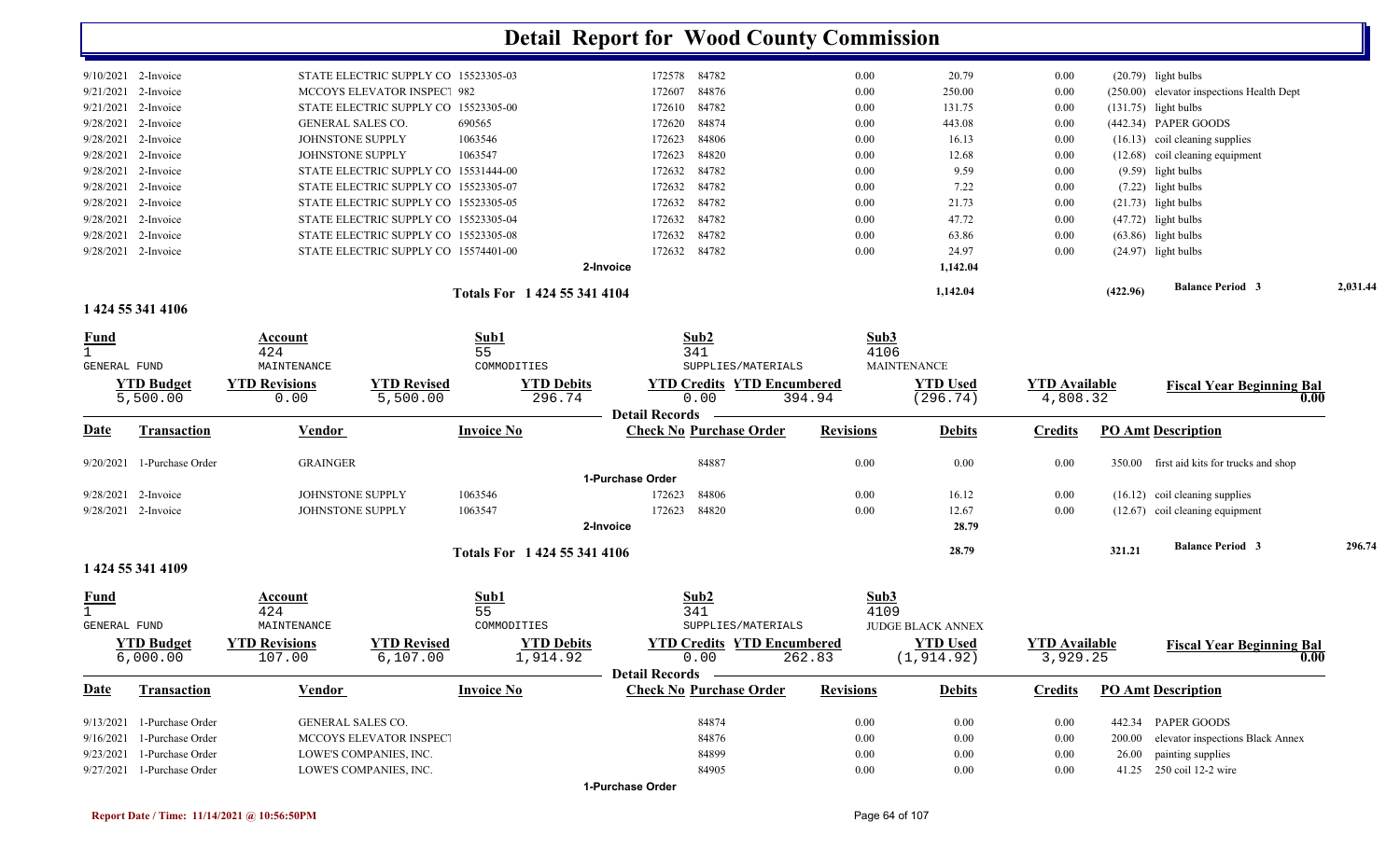|                       |           |                                      | Totals For 1424 55 341 4109 |        |              |      | 1,092.01 |      | (381.67) | <b>Balance Period 3</b>                   | 1,914.92 |
|-----------------------|-----------|--------------------------------------|-----------------------------|--------|--------------|------|----------|------|----------|-------------------------------------------|----------|
|                       |           | 2-Invoice                            |                             |        |              |      | 1,092.01 |      |          |                                           |          |
| 9/28/2021 2-Invoice   |           | STATE ELECTRIC SUPPLY CO 15574401-00 |                             | 172632 | 84782        | 0.00 | 24.97    | 0.00 |          | $(24.97)$ light bulbs                     |          |
| 9/28/2021 2-Invoice   |           | STATE ELECTRIC SUPPLY CO 15523305-08 |                             | 172632 | 84782        | 0.00 | 63.86    | 0.00 |          | $(63.86)$ light bulbs                     |          |
| 9/28/2021 2-Invoice   |           | STATE ELECTRIC SUPPLY CO 15523305-04 |                             | 172632 | 84782        | 0.00 | 47.71    | 0.00 |          | $(47.71)$ light bulbs                     |          |
| 9/28/2021 2-Invoice   |           | STATE ELECTRIC SUPPLY CO 15523305-05 |                             |        | 172632 84782 | 0.00 | 21.73    | 0.00 |          | $(21.73)$ light bulbs                     |          |
| 9/28/2021 2-Invoice   |           | STATE ELECTRIC SUPPLY CO 15523305-07 |                             | 172632 | 84782        | 0.00 | 7.22     | 0.00 |          | $(7.22)$ light bulbs                      |          |
| 9/28/2021 2-Invoice   |           | STATE ELECTRIC SUPPLY CO 15531444-00 |                             | 172632 | 84782        | 0.00 | 9.59     | 0.00 |          | $(9.59)$ light bulbs                      |          |
| $9/28/2021$ 2-Invoice |           | JOHNSTONE SUPPLY                     | 1063547                     | 172623 | 84820        | 0.00 | 12.67    | 0.00 |          | $(12.67)$ coil cleaning equipment         |          |
| 9/28/2021 2-Invoice   |           | <b>JOHNSTONE SUPPLY</b>              | 1063546                     | 172623 | 84806        | 0.00 | 16.12    | 0.00 |          | $(16.12)$ coil cleaning supplies          |          |
| 9/28/2021 2-Invoice   |           | <b>GENERAL SALES CO.</b>             | 690565                      |        | 172620 84874 | 0.00 | 443.09   | 0.00 |          | $(442.34)$ PAPER GOODS                    |          |
| $9/21/2021$ 2-Invoice |           | STATE ELECTRIC SUPPLY CO 15523305-00 |                             |        | 172610 84782 | 0.00 | 131.75   | 0.00 |          | $(131.75)$ light bulbs                    |          |
| $9/21/2021$ 2-Invoice |           | MCCOYS ELEVATOR INSPEC. 982          |                             | 172607 | 84876        | 0.00 | 200.00   | 0.00 |          | (200.00) elevator inspections Black Annex |          |
| $9/10/2021$ 2-Invoice |           | STATE ELECTRIC SUPPLY CO 15523305-03 |                             |        | 172578 84782 | 0.00 | 20.79    | 0.00 |          | $(20.79)$ light bulbs                     |          |
| $9/10/2021$ 2-Invoice |           | STATE ELECTRIC SUPPLY CO 15523305-01 |                             |        | 172578 84782 | 0.00 | 60.15    | 0.00 |          | $(60.15)$ light bulbs                     |          |
| $9/10/2021$ 2-Invoice |           | STATE ELECTRIC SUPPLY CO 15523305-02 |                             |        | 172578 84782 | 0.00 | 11.57    | 0.00 |          | $(11.57)$ light bulbs                     |          |
| 9/3/2021              | 2-Invoice | STUART OIL COMPANY                   | 00030333                    | 172539 | 84822        | 0.00 | 20.79    | 0.00 |          | $(20.79)$ trimmer fuel                    |          |
|                       |           |                                      |                             |        |              |      |          |      |          |                                           |          |

#### **1 424 55 341 4110**

| Fund                |                    | Account                  |                                      | Sub1              |                       | Sub2                              |                  | Sub3                    |                      |         |                                  |
|---------------------|--------------------|--------------------------|--------------------------------------|-------------------|-----------------------|-----------------------------------|------------------|-------------------------|----------------------|---------|----------------------------------|
|                     |                    | 424                      |                                      | 55                |                       | 341                               |                  | 4110                    |                      |         |                                  |
| <b>GENERAL FUND</b> |                    | MAINTENANCE              |                                      | COMMODITIES       |                       | SUPPLIES/MATERIALS                |                  | <b>HINTGEN BUILDING</b> |                      |         |                                  |
|                     | <b>YTD Budget</b>  | <b>YTD Revisions</b>     | <b>YTD Revised</b>                   | <b>YTD Debits</b> |                       | <b>YTD Credits YTD Encumbered</b> |                  | <b>YTD Used</b>         | <b>YTD</b> Available |         | <b>Fiscal Year Beginning Bal</b> |
|                     | 7,500.00           | 0.00                     | 7,500.00                             | 1,872.02          |                       | 0.00                              | 156.77           | (1,872.02)              | 5,471.21             |         | 0.00                             |
|                     |                    |                          |                                      |                   | <b>Detail Records</b> |                                   |                  |                         |                      |         |                                  |
| <b>Date</b>         | <b>Transaction</b> | <b>Vendor</b>            |                                      | <b>Invoice No</b> |                       | <b>Check No Purchase Order</b>    | <b>Revisions</b> | <b>Debits</b>           | <b>Credits</b>       |         | <b>PO Amt Description</b>        |
| 9/13/2021           | 1-Purchase Order   | <b>GENERAL SALES CO.</b> |                                      |                   |                       | 84874                             | 0.00             | $0.00\,$                | 0.00                 | 442.34  | PAPER GOODS                      |
| 9/23/2021           | 1-Purchase Order   |                          | LOWE'S COMPANIES, INC.               |                   |                       | 84899                             | 0.00             | $0.00\,$                | $0.00\,$             | 26.00   | painting supplies                |
| 9/27/2021           | 1-Purchase Order   |                          | LOWE'S COMPANIES, INC.               |                   |                       | 84905                             | 0.00             | $0.00\,$                | 0.00                 | 41.25   | 250 coil 12-2 wire               |
|                     |                    |                          |                                      |                   | 1-Purchase Order      |                                   |                  |                         |                      |         |                                  |
| 9/3/2021            | 2-Invoice          |                          | STUART OIL COMPANY                   | 00030333          | 172539                | 84822                             | 0.00             | 20.79                   | 0.00                 |         | $(20.79)$ trimmer fuel           |
| 9/10/2021           | 2-Invoice          |                          | STATE ELECTRIC SUPPLY CO 15523305-02 |                   | 172578                | 84782                             | 0.00             | 11.56                   | 0.00                 |         | $(11.56)$ light bulbs            |
| 9/10/2021           | 2-Invoice          |                          | STATE ELECTRIC SUPPLY CO 15523305-01 |                   | 172578                | 84782                             | 0.00             | 60.15                   | 0.00                 |         | $(60.15)$ light bulbs            |
| 9/10/2021           | 2-Invoice          |                          | STATE ELECTRIC SUPPLY CO 15523305-03 |                   | 172578                | 84782                             | 0.00             | 20.78                   | 0.00                 |         | $(20.78)$ light bulbs            |
| 9/21/2021           | 2-Invoice          |                          | STATE ELECTRIC SUPPLY CO 15523305-00 |                   | 172610                | 84782                             | 0.00             | 131.75                  | 0.00                 |         | $(131.75)$ light bulbs           |
| 9/28/2021           | 2-Invoice          | <b>GENERAL SALES CO.</b> |                                      | 690565            | 172620                | 84874                             | 0.00             | 443.09                  | 0.00                 |         | (442.34) PAPER GOODS             |
| 9/28/2021           | 2-Invoice          | <b>JOHNSTONE SUPPLY</b>  |                                      | 1063546           | 172623                | 84806                             | 0.00             | 16.12                   | 0.00                 |         | $(16.12)$ coil cleaning supplies |
| 9/28/2021           | 2-Invoice          | JOHNSTONE SUPPLY         |                                      | 1063547           | 172623                | 84820                             | 0.00             | 12.67                   | 0.00                 | (12.67) | coil cleaning equipment          |
| 9/28/2021           | 2-Invoice          |                          | STATE ELECTRIC SUPPLY CO 15531444-00 |                   | 172632                | 84782                             | 0.00             | 9.58                    | 0.00                 | (9.58)  | light bulbs                      |
| 9/28/2021           | 2-Invoice          |                          | STATE ELECTRIC SUPPLY CO 15523305-07 |                   | 172632                | 84782                             | 0.00             | 7.22                    | 0.00                 | (7.22)  | light bulbs                      |
| 9/28/2021           | 2-Invoice          |                          | STATE ELECTRIC SUPPLY CO 15523305-05 |                   | 172632                | 84782                             | 0.00             | 21.73                   | 0.00                 |         | $(21.73)$ light bulbs            |
| 9/28/2021           | 2-Invoice          |                          | STATE ELECTRIC SUPPLY CO 15523305-04 |                   | 172632                | 84782                             | 0.00             | 47.71                   | 0.00                 |         | $(47.71)$ light bulbs            |
| 9/28/2021           | 2-Invoice          |                          | STATE ELECTRIC SUPPLY CO 15523305-08 |                   | 172632                | 84782                             | 0.00             | 63.86                   | 0.00                 |         | $(63.86)$ light bulbs            |
| 9/28/2021 2-Invoice |                    |                          | STATE ELECTRIC SUPPLY CO 15574401-00 |                   | 172632                | 84782                             | 0.00             | 24.97                   | 0.00                 |         | $(24.97)$ light bulbs            |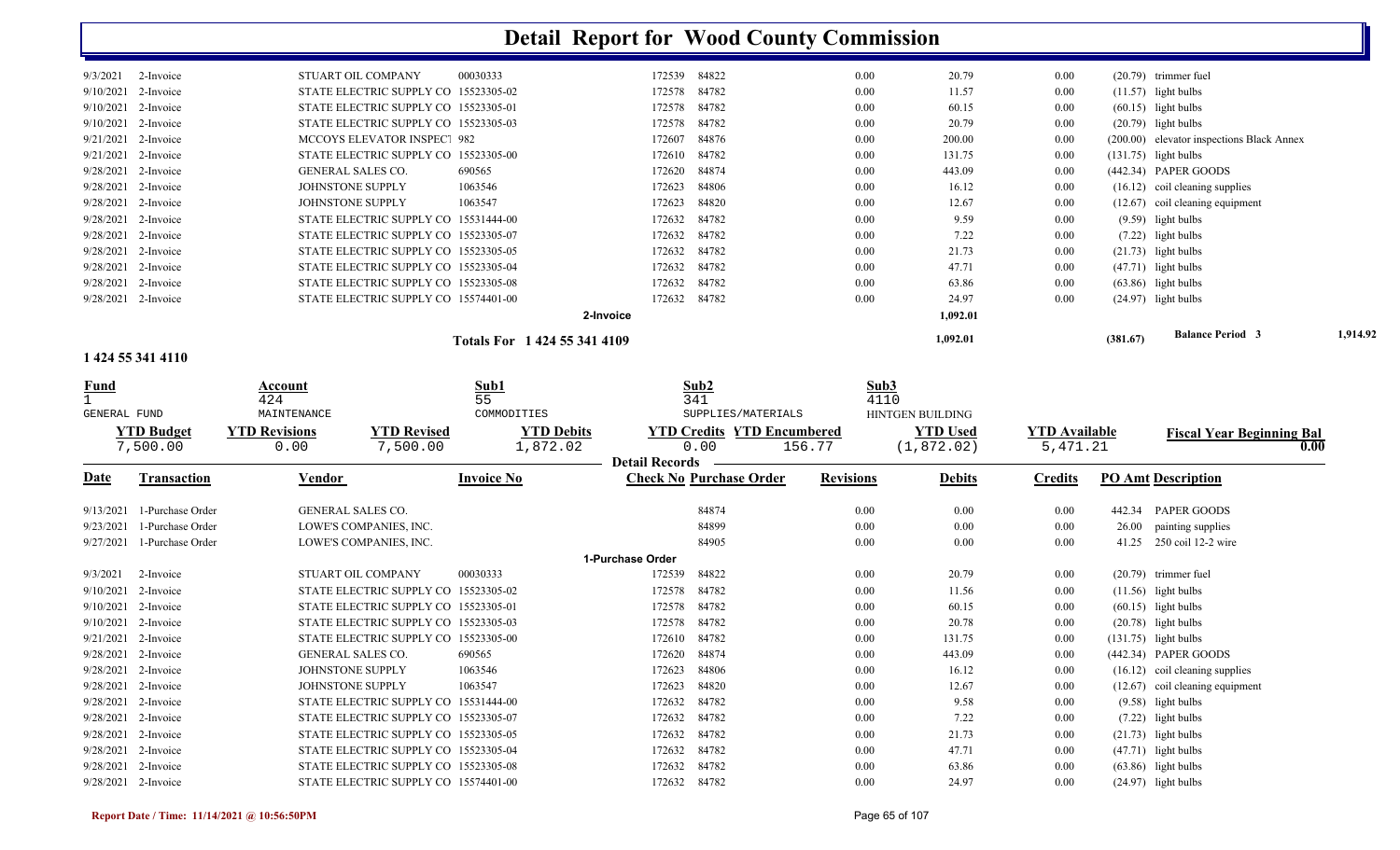|                              |                                |                                |                                        |                                | <b>Detail Report for Wood County Commission</b>         |                  |                                 |                                   |            |                                                             |           |
|------------------------------|--------------------------------|--------------------------------|----------------------------------------|--------------------------------|---------------------------------------------------------|------------------|---------------------------------|-----------------------------------|------------|-------------------------------------------------------------|-----------|
|                              |                                |                                |                                        |                                | 2-Invoice                                               |                  | 891.98                          |                                   |            |                                                             |           |
| 1 428 40 230                 |                                |                                |                                        | Totals For 1 424 55 341 4110   |                                                         |                  | 891.98                          |                                   | (381.64)   | <b>Balance Period 3</b>                                     | 1,872.02  |
| <u>Fund</u>                  |                                | Account                        |                                        | Sub1                           | Sub2                                                    | Sub3             |                                 |                                   |            |                                                             |           |
| $\mathbf{1}$<br>GENERAL FUND |                                | 428<br>DATA PROCESSING         |                                        | 40<br>CONTRACTURAL SERVICES    | 230<br>CONTRACTED SERVICES                              |                  |                                 |                                   |            |                                                             |           |
|                              | <b>YTD Budget</b><br>90,000.00 | <b>YTD Revisions</b><br>472.00 | <b>YTD Revised</b><br>90,472.00        | <b>YTD Debits</b><br>12,862.20 | <b>YTD Credits YTD Encumbered</b><br>0.00<br>6,038.05   |                  | <b>YTD Used</b><br>(12, 862.20) | <b>YTD Available</b><br>71,571.75 |            | <b>Fiscal Year Beginning Bal</b>                            | 0.00      |
| <u>Date</u>                  | <b>Transaction</b>             | <b>Vendor</b>                  |                                        | <b>Invoice No</b>              | <b>Detail Records</b><br><b>Check No Purchase Order</b> | <b>Revisions</b> | <b>Debits</b>                   | <b>Credits</b>                    |            | <b>PO Amt Description</b>                                   |           |
|                              |                                |                                |                                        |                                |                                                         |                  |                                 |                                   |            |                                                             |           |
| 9/10/2021                    | 2-Invoice                      | <b>INSIGHT</b>                 |                                        | 1100860327                     | 172557<br>84671                                         | 0.00             | 1,136.53                        | 0.00                              |            | (1,136.53) Thinksystem SR250; Lenovo service agrmnt; Win    |           |
| 9/10/2021                    | 2-Invoice                      |                                | UNITED BANKCARD CENTER 08062021        |                                | 84677<br>172582                                         | 0.00             | 3,479.99                        | 0.00                              |            | (3,479.99) LOG ME IN CENTRAL BASE 250                       |           |
|                              | 9/10/2021 2-Invoice            |                                | UNITED BANKCARD CENTER 114-9927928-065 |                                | 84770<br>172582<br>2-Invoice                            | 0.00             | 2,069.56<br>6,686.08            | 0.00                              |            | (2,069.56) Seagate IronWolf Pro 16TB NAS Internal Hard L    |           |
|                              |                                |                                |                                        | <b>Totals For 1 428 40 230</b> |                                                         |                  | 6,686.08                        |                                   | (6,686.08) | <b>Balance Period 3</b>                                     | 12,862.20 |
| 1 428 55 341                 |                                |                                |                                        |                                |                                                         |                  |                                 |                                   |            |                                                             |           |
| <b>Fund</b>                  |                                | <b>Account</b>                 |                                        | Sub1                           | Sub2                                                    | Sub <sub>3</sub> |                                 |                                   |            |                                                             |           |
| $\mathbf{1}$<br>GENERAL FUND |                                | 428<br>DATA PROCESSING         |                                        | 55<br>COMMODITIES              | 341<br>SUPPLIES/MATERIALS                               |                  |                                 |                                   |            |                                                             |           |
|                              | <b>YTD Budget</b>              | <b>YTD Revisions</b>           | <b>YTD Revised</b>                     | <b>YTD Debits</b>              | <b>YTD Credits YTD Encumbered</b>                       |                  | <b>YTD Used</b>                 | <b>YTD</b> Available              |            | <b>Fiscal Year Beginning Bal</b>                            |           |
|                              | 25,000.00                      | 899.00                         | 25,899.00                              | 10,715.05                      | 0.00<br>4,472.11                                        |                  | (10, 715.05)                    | 10,711.84                         |            |                                                             | 0.00      |
| Date                         | <b>Transaction</b>             | Vendor                         |                                        | <b>Invoice No</b>              | <b>Detail Records</b><br><b>Check No Purchase Order</b> | <b>Revisions</b> | <b>Debits</b>                   | <b>Credits</b>                    |            | <b>PO Amt Description</b>                                   |           |
| 9/9/2021                     | 1-Purchase Order               | <b>INSIGHT</b>                 |                                        |                                | 84853                                                   | 0.00             | $0.00\,$                        | 0.00                              |            | 1,146.84 HP LASERJET TONER                                  |           |
| 9/13/2021                    | 1-Purchase Order               |                                | UNITED BANKCARD CENTER                 |                                | 84867                                                   | 0.00             | $0.00\,$                        | 0.00                              | 19.97      | usb to hdmi adapter                                         |           |
| 9/30/2021                    | 1-Purchase Order               | <b>INSIGHT</b>                 |                                        |                                | 84916                                                   | 0.00             | $0.00\,$                        | 0.00                              |            | 1,241.06 BLACK TONER - HP 58A, HP 26A, HP 05A               |           |
|                              |                                |                                |                                        |                                | 1-Purchase Order                                        |                  |                                 |                                   |            |                                                             |           |
|                              | $9/10/2021$ 2-Invoice          | <b>INSIGHT</b>                 |                                        | 1100863443                     | 172557<br>84730                                         | 0.00             | 1,162.37                        | 0.00                              |            | (1,162.37) HP & Brother toner: black, yellow, magenta, cyar |           |
| 9/10/2021                    | 2-Invoice                      | <b>INSIGHT</b>                 |                                        | 1100857974                     | 84662<br>172557                                         | 0.00             | 532.48                          | 0.00                              |            | (532.48) (2 EA) BLACK, MAGENTA, YELLOW, CYAN                |           |
| 9/10/2021                    | 2-Invoice                      | <b>INSIGHT</b>                 |                                        | 1100859519                     | 84689<br>172557                                         | 0.00             | 197.78                          | 0.00                              |            | (197.78) HP 49A black Laserjet toner cart                   |           |
|                              | 9/10/2021 2-Invoice            |                                | UNITED BANKCARD CENTER 08202021        |                                | 84792<br>172582<br>2-Invoice                            | 0.00             | 52.93                           | 0.00                              |            | (52.93) white board for Chris                               |           |
|                              |                                |                                |                                        |                                |                                                         |                  | 1,945.56                        |                                   |            |                                                             |           |
| 1 428 65 459                 |                                |                                |                                        | Totals For 1428 55 341         |                                                         |                  | 1,945.56                        |                                   | 462.31     | <b>Balance Period 3</b>                                     | 10,715.05 |
|                              |                                |                                |                                        |                                |                                                         |                  |                                 |                                   |            |                                                             |           |
| <b>Fund</b>                  |                                | <b>Account</b>                 |                                        | Sub1                           | Sub2                                                    | Sub3             |                                 |                                   |            |                                                             |           |
| $\mathbf{1}$<br>GENERAL FUND |                                | 428<br>DATA PROCESSING         |                                        | 65<br>CAPITAL OUTLAY           | 459<br>EQUIPMENT                                        |                  |                                 |                                   |            |                                                             |           |
|                              | <b>YTD Budget</b>              | <b>YTD Revisions</b>           | <b>YTD Revised</b>                     | <b>YTD Debits</b>              | <b>YTD Credits YTD Encumbered</b>                       |                  | <b>YTD Used</b>                 | <b>YTD Available</b>              |            | <b>Fiscal Year Beginning Bal</b>                            |           |
|                              | 45,000.00                      | 3,031.00                       | 48,031.00                              | 6,017.65                       | 0.00<br>2,992.74                                        |                  | (6,017.65)                      | 39,020.61                         |            |                                                             | 0.00      |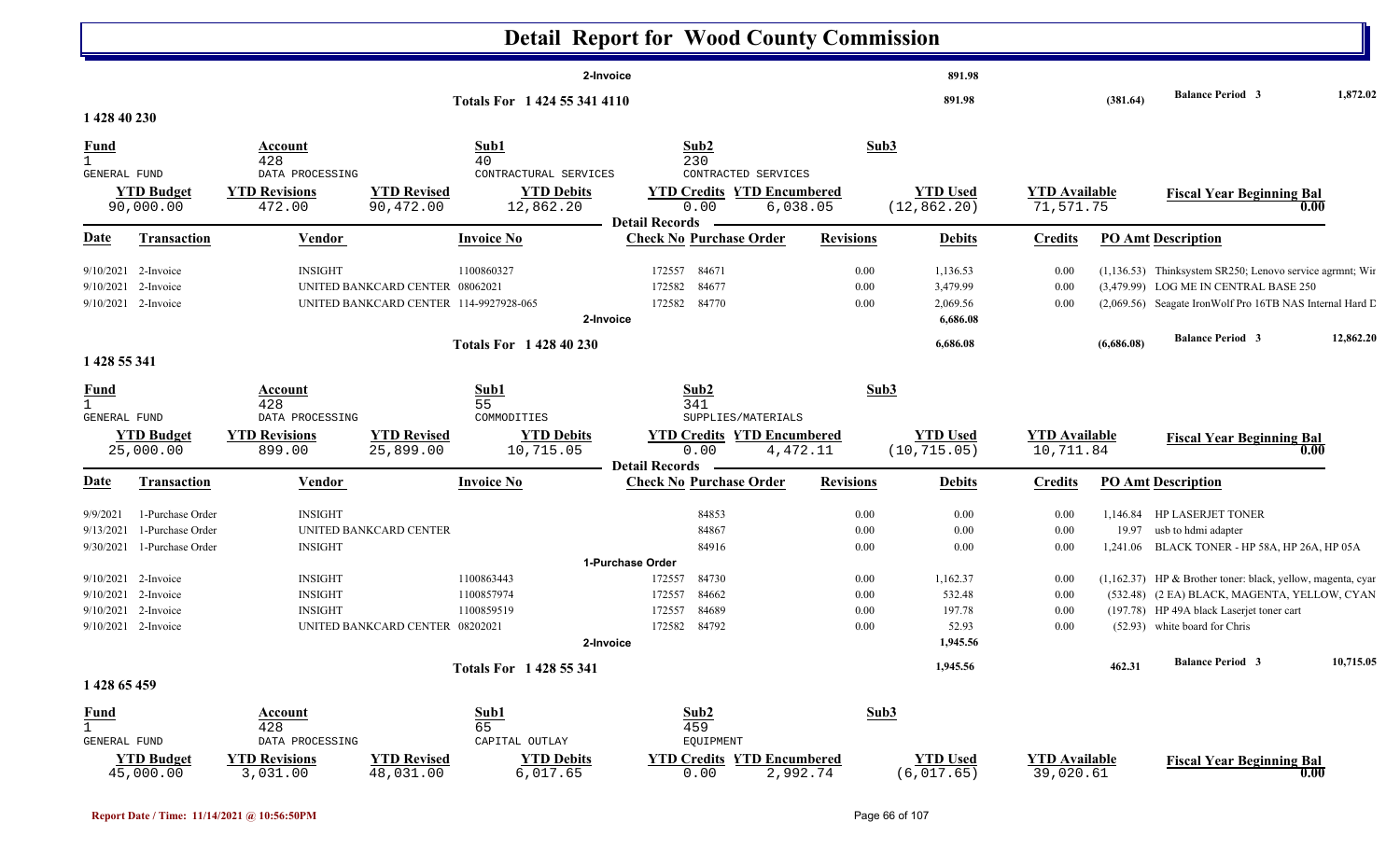|                     |                                  |                      |                                        |                                | <b>Detail Records</b>                                   |                  |                          |                      |          |                                                           |            |
|---------------------|----------------------------------|----------------------|----------------------------------------|--------------------------------|---------------------------------------------------------|------------------|--------------------------|----------------------|----------|-----------------------------------------------------------|------------|
| <b>Date</b>         | <b>Transaction</b>               | <b>Vendor</b>        |                                        | <b>Invoice No</b>              | <b>Check No Purchase Order</b>                          | <b>Revisions</b> | <b>Debits</b>            | <b>Credits</b>       |          | <b>PO Amt Description</b>                                 |            |
| 9/9/2021            | 1-Purchase Order                 |                      | ELECTRONIC SPECIALTY COI               |                                | 84864                                                   | 0.00             | 0.00                     | 0.00                 |          | 648.00 SECURITY CARDS                                     |            |
| 9/23/2021           | 1-Purchase Order                 |                      | UNITED BANKCARD CENTER                 |                                | 84893                                                   | 0.00             | 0.00                     | 0.00                 | 978.00   | SEAGATE IRONWOLF 16GB HARD DRIVES                         |            |
|                     |                                  |                      |                                        |                                | 1-Purchase Order                                        |                  |                          |                      |          |                                                           |            |
|                     | $9/10/2021$ 2-Invoice            | <b>INSIGHT</b>       |                                        | 1100857972                     | 172557<br>84656                                         | 0.00             | 23.28                    | 0.00                 |          | (23.28) USB A TO USB B CABLES                             |            |
|                     | 9/10/2021 2-Invoice              | <b>INSIGHT</b>       |                                        | 1100858986                     | 84679<br>172557                                         | 0.00             | 69.34                    | 0.00                 |          | (69.34) FUJITSU PICK ROLLER & BRAKE ROLLER                |            |
|                     | 9/10/2021 2-Invoice              |                      | UNITED BANKCARD CENTER 114-5552779-543 |                                | 84737<br>172582                                         | 0.00             | 598.00                   | 0.00                 |          | (598.00) HP LaserJet Pro M404n Laser Printer with Built-i |            |
|                     | 9/10/2021 2-Invoice              |                      | UNITED BANKCARD CENTER 114-9927928-065 |                                | 84770<br>172582                                         | 0.00             | 548.81                   | 0.00                 |          | (548.81) Synology 4 bay NAS DiskStation                   |            |
|                     | $9/10/2021$ 2-Invoice            |                      | UNITED BANKCARD CENTER 113-8046234-841 |                                | 84714<br>172582                                         | 0.00             | 777.00                   | 0.00                 |          | (777.00) Sceptre 32 inch monitor Sarah's Office           |            |
|                     |                                  |                      |                                        |                                | 2-Invoice                                               |                  | 2,016.43                 |                      |          |                                                           |            |
|                     |                                  |                      |                                        | <b>Totals For 142865459</b>    |                                                         |                  | 2,016.43                 |                      | (390.43) | <b>Balance Period 3</b>                                   | 6,017.65   |
| 1 434 70 568        |                                  |                      |                                        |                                |                                                         |                  |                          |                      |          |                                                           |            |
| <b>Fund</b>         |                                  | Account              |                                        | Sub1                           | Sub2                                                    | Sub3             |                          |                      |          |                                                           |            |
| $\mathbf{1}$        |                                  | 434                  |                                        | 70                             | 568                                                     |                  |                          |                      |          |                                                           |            |
| <b>GENERAL FUND</b> |                                  | MID-OHIO - AIRPORT   |                                        | CONTRIBUTIONS                  | OTHER CONTRIBUTIONS                                     |                  |                          |                      |          |                                                           |            |
|                     | <b>YTD Budget</b>                | <b>YTD Revisions</b> | <b>YTD Revised</b>                     | <b>YTD Debits</b>              | <b>YTD Credits YTD Encumbered</b>                       |                  | <b>YTD Used</b>          | <b>YTD Available</b> |          | <b>Fiscal Year Beginning Bal</b>                          |            |
|                     | 62,000.00                        | 0.00                 | 62,000.00                              | 62,000.00                      | 0.00                                                    | 0.00             | (62,000.00)              |                      | 0.00     |                                                           | 0.00       |
| Date                | <b>Transaction</b>               | Vendor               |                                        | <b>Invoice No</b>              | <b>Detail Records</b><br><b>Check No Purchase Order</b> | <b>Revisions</b> | <b>Debits</b>            | <b>Credits</b>       |          | <b>PO Amt Description</b>                                 |            |
|                     |                                  |                      |                                        |                                |                                                         |                  |                          |                      |          |                                                           |            |
| 9/3/2021            | 2-Invoice                        |                      | WOOD COUNTY AIRPORT AU 08252021        |                                | 172542                                                  | 0.00             | 62,000.00                | 0.00                 |          | 0.00 BUDGETED FUNDS                                       |            |
|                     |                                  |                      |                                        |                                | 2-Invoice                                               |                  | 62,000.00                |                      |          |                                                           |            |
|                     |                                  |                      |                                        | <b>Totals For 1 434 70 568</b> |                                                         |                  | 62,000.00                |                      |          | <b>Balance Period 3</b>                                   | 62,000.00  |
|                     | 1 442 40 230 6766                |                      |                                        |                                |                                                         |                  |                          |                      |          |                                                           |            |
| <b>Fund</b>         |                                  | Account              |                                        | Sub1                           | Sub2                                                    | Sub3             |                          |                      |          |                                                           |            |
| $\mathbf{1}$        |                                  | 442                  |                                        | 40                             | 230                                                     | 6766             |                          |                      |          |                                                           |            |
| GENERAL FUND        |                                  | FEDERAL GRANTS       |                                        | CONTRACTURAL SERVICES          | CONTRACTED SERVICES                                     |                  | <b>HAZARD MITIGATION</b> |                      |          |                                                           |            |
|                     | <b>YTD Budget</b>                | <b>YTD Revisions</b> | <b>YTD Revised</b>                     | <b>YTD Debits</b>              | <b>YTD Credits YTD Encumbered</b>                       |                  | <b>YTD Used</b>          | <b>YTD</b> Available |          | <b>Fiscal Year Beginning Bal</b>                          |            |
|                     | 0.00                             | 0.00                 | 0.00                                   | 754,380.59                     | 0.00                                                    | 0.00             | (754, 380.59)            | (754, 380.59)        |          |                                                           | 0.00       |
| Date                | <b>Transaction</b>               | Vendor               |                                        | <b>Invoice No</b>              | <b>Detail Records</b><br><b>Check No Purchase Order</b> | <b>Revisions</b> | <b>Debits</b>            | <b>Credits</b>       |          | <b>PO Amt Description</b>                                 |            |
|                     |                                  |                      |                                        |                                |                                                         |                  |                          |                      |          |                                                           |            |
| 9/10/2021           | 2-Invoice<br>9/28/2021 2-Invoice | ROBERT K TEBAY III   |                                        | 09092021<br>09272021           | 172580                                                  | 0.00<br>0.00     | 747,180.59               | 0.00                 | 0.00     | HAPPY VALLEY FLOOD MITIGATION PROJ                        |            |
|                     |                                  | <b>SASHA SPRAGUE</b> |                                        |                                | 172631<br>2-Invoice                                     |                  | 7,200.00<br>754,380.59   | 0.00                 | $0.00\,$ | HAPPY VALLEY MITIGATION                                   |            |
|                     |                                  |                      |                                        |                                |                                                         |                  |                          |                      |          |                                                           |            |
|                     |                                  |                      |                                        | Totals For 1 442 40 230 6766   |                                                         |                  | 754,380.59               |                      |          | <b>Balance Period 3</b>                                   | 754,380.59 |
|                     | 1 442 40 230 6932                |                      |                                        |                                |                                                         |                  |                          |                      |          |                                                           |            |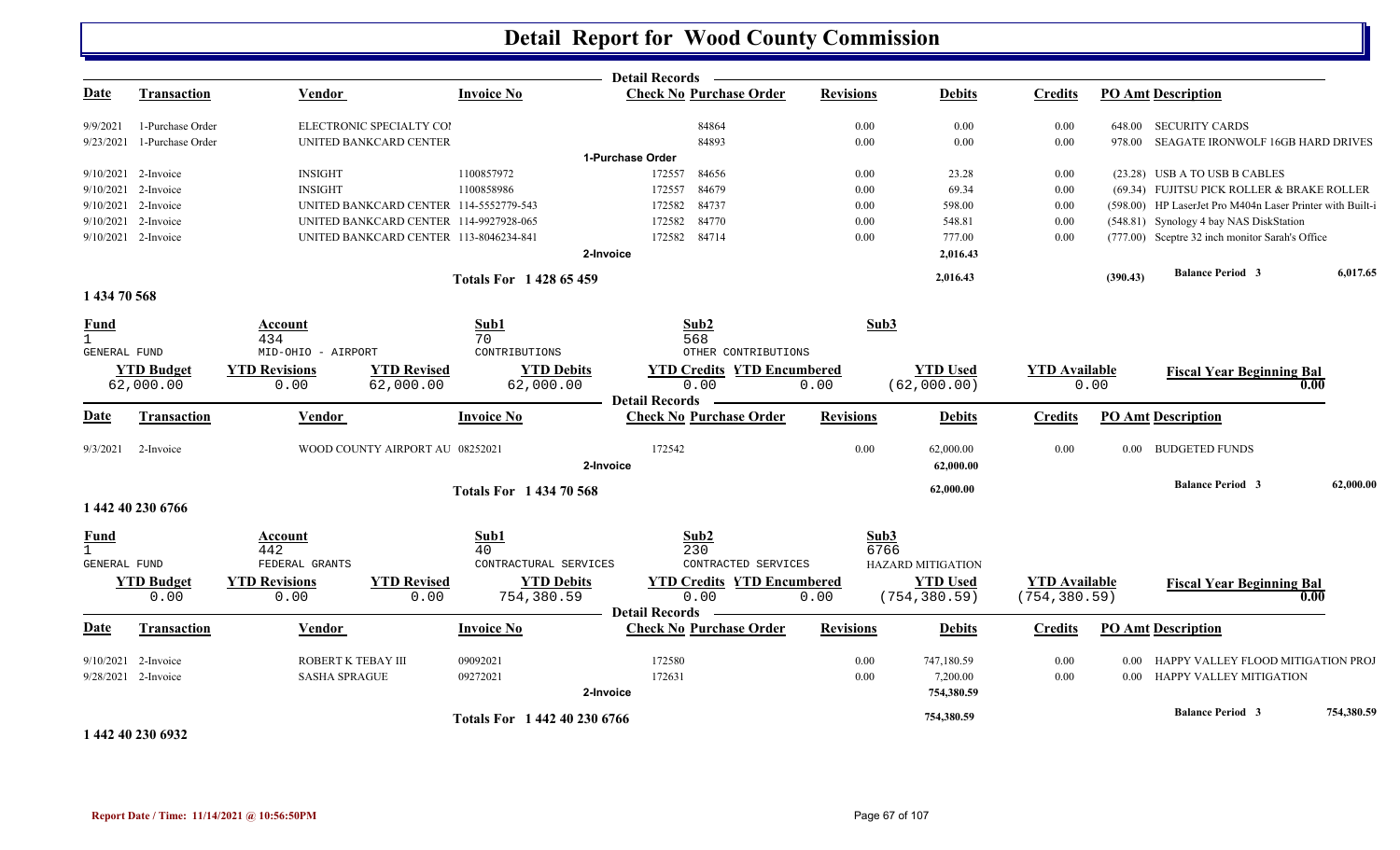| <b>Fund</b><br>$\mathbf{1}$                        |                                                                                                                  | Account<br>442                                                 |                                   | Sub1<br>40                                                            | Sub2<br>230                                                                                              |                              | Sub3<br>6932                                                              |                                      |                              |                                                                                                          |           |
|----------------------------------------------------|------------------------------------------------------------------------------------------------------------------|----------------------------------------------------------------|-----------------------------------|-----------------------------------------------------------------------|----------------------------------------------------------------------------------------------------------|------------------------------|---------------------------------------------------------------------------|--------------------------------------|------------------------------|----------------------------------------------------------------------------------------------------------|-----------|
| GENERAL FUND                                       | <b>YTD Budget</b><br>0.00                                                                                        | FEDERAL GRANTS<br><b>YTD Revisions</b><br>0.00                 | <b>YTD Revised</b><br>0.00        | CONTRACTURAL SERVICES<br><b>YTD Debits</b><br>3,240.00                | CONTRACTED SERVICES<br><b>YTD Credits YTD Encumbered</b><br>0.00<br><b>Detail Records</b>                | 0.00                         | FEMA FLOOD MITIGATION<br><b>YTD Used</b><br>(3, 240.00)                   | <b>YTD</b> Available<br>(3, 240.00)  |                              | <b>Fiscal Year Beginning Bal</b><br>0.00                                                                 |           |
| Date                                               | <b>Transaction</b>                                                                                               | Vendor                                                         |                                   | <b>Invoice No</b>                                                     | <b>Check No Purchase Order</b>                                                                           | <b>Revisions</b>             | <b>Debits</b>                                                             | <b>Credits</b>                       |                              | <b>PO Amt Description</b>                                                                                |           |
| 9/3/2021                                           | 2-Invoice                                                                                                        |                                                                | PRECISION APPRAISAL SERV 11032020 | 2-Invoice                                                             | 172535                                                                                                   | 0.00                         | 3,240.00<br>3,240.00                                                      | 0.00                                 |                              | 0.00 PAS FILE #200530001                                                                                 |           |
|                                                    | 1 443 40 230 7174                                                                                                |                                                                |                                   | Totals For 1 442 40 230 6932                                          |                                                                                                          |                              | 3,240.00                                                                  |                                      |                              | <b>Balance Period 3</b>                                                                                  | 3,240.00  |
| <b>Fund</b><br>$\mathbf{1}$<br><b>GENERAL FUND</b> | <b>YTD Budget</b><br>0.00                                                                                        | Account<br>443<br>STATE GRANTS<br><b>YTD Revisions</b><br>0.00 | <b>YTD Revised</b><br>0.00        | Sub1<br>40<br>CONTRACTURAL SERVICES<br><b>YTD Debits</b><br>71,016.21 | Sub2<br>230<br>CONTRACTED SERVICES<br><b>YTD Credits YTD Encumbered</b><br>0.00<br><b>Detail Records</b> | 0.00                         | Sub3<br>7174<br>22-CC-29 Day Report<br><b>YTD</b> Used<br>(71, 016.21)    | <b>YTD</b> Available<br>(71, 016.21) |                              | <b>Fiscal Year Beginning Bal</b><br>0.00                                                                 |           |
| <b>Date</b>                                        | <b>Transaction</b>                                                                                               | Vendor                                                         |                                   | <b>Invoice No</b>                                                     | <b>Check No Purchase Order</b>                                                                           | <b>Revisions</b>             | <b>Debits</b>                                                             | <b>Credits</b>                       |                              | <b>PO Amt Description</b>                                                                                |           |
|                                                    | 9/30/2021 5-Journal Entry<br>9/30/2021 5-Journal Entry<br>9/30/2021 5-Journal Entry<br>9/30/2021 5-Journal Entry |                                                                |                                   | 09302021DRC<br>09302021DRC<br>09302021DRC<br>09302021DRC              | 5-Journal Entry                                                                                          | 0.00<br>0.00<br>0.00<br>0.00 | 25,007.31<br>1,931.05<br>6,397.25<br>2,218.99<br>35,554.60                | 0.00<br>0.00<br>0.00<br>0.00         | 0.00<br>0.00<br>0.00<br>0.00 | SEPTEMBER REIMBURSEMENT<br>SEPTEMBER REIMBURSEMENT<br>SEPTEMBER REIMBURSEMENT<br>SEPTEMBER REIMBURSEMENT |           |
|                                                    | 1 443 40 230 7175                                                                                                |                                                                |                                   | Totals For 1 443 40 230 7174                                          |                                                                                                          |                              | 35,554.60                                                                 |                                      |                              | <b>Balance Period 3</b>                                                                                  | 71,016.21 |
| <b>Fund</b><br>$\mathbf{1}$<br>GENERAL FUND        | <b>YTD Budget</b><br>0.00                                                                                        | Account<br>443<br>STATE GRANTS<br><b>YTD Revisions</b><br>0.00 | <b>YTD</b> Revised<br>0.00        | Sub1<br>40<br>CONTRACTURAL SERVICES<br><b>YTD Debits</b><br>1,782.00  | Sub2<br>230<br>CONTRACTED SERVICES<br><b>YTD Credits YTD Encumbered</b><br>0.00                          | 0.00                         | Sub3<br>7175<br>Fairs & Festivals Grant<br><b>YTD Used</b><br>(1, 782.00) | <b>YTD Available</b><br>(1, 782.00)  |                              | <b>Fiscal Year Beginning Bal</b><br>0.00                                                                 |           |
| Date                                               | <b>Transaction</b>                                                                                               | Vendor                                                         |                                   | <b>Invoice No</b>                                                     | <b>Detail Records</b><br><b>Check No Purchase Order</b>                                                  | <b>Revisions</b>             | <b>Debits</b>                                                             | <b>Credits</b>                       |                              | <b>PO Amt Description</b>                                                                                |           |
|                                                    | 9/10/2021 2-Invoice                                                                                              |                                                                | CITY OF WILLIAMSTOWN              | 09092021<br>2-Invoice                                                 | 172549                                                                                                   | 0.00                         | 1,782.00<br>1,782.00                                                      | 0.00                                 | $0.00\,$                     | <b>STERNWHEEL</b>                                                                                        |           |
|                                                    | .                                                                                                                |                                                                |                                   | Totals For 1 443 40 230 7175                                          |                                                                                                          |                              | 1,782.00                                                                  |                                      |                              | <b>Balance Period 3</b>                                                                                  | 1,782.00  |

**1 444 40 230 7171**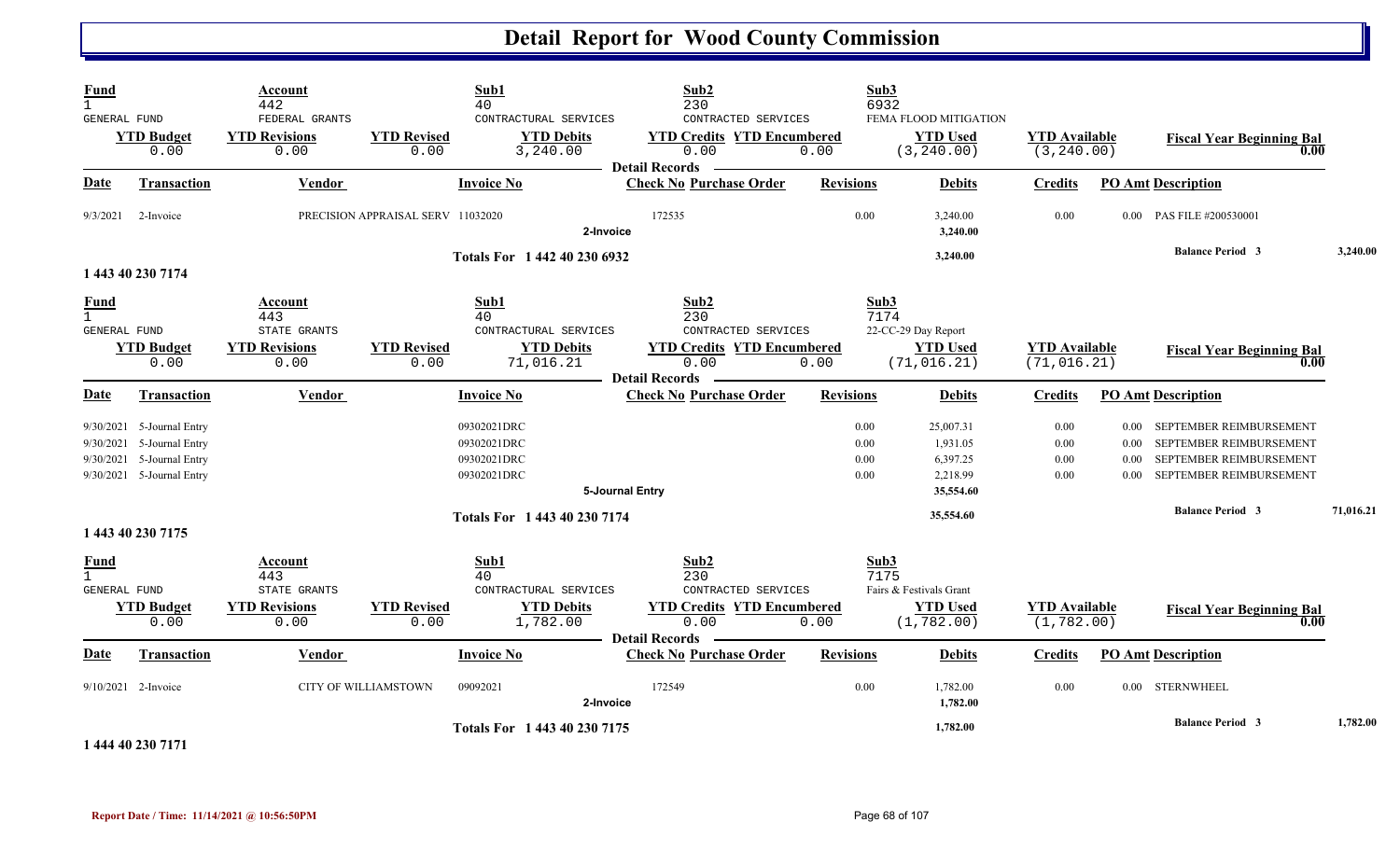| <b>Fund</b><br>$\mathbf{1}$<br><b>GENERAL FUND</b> |                           | Account<br>444<br>OTHER GRANTS        |                                 | Sub1<br>40<br>CONTRACTURAL SERVICES | Sub2<br>230<br>CONTRACTED SERVICES        |                  | Sub3<br>7171<br><b>4H CAMP IMPROVEMENTS</b> |                                   |          |                                          |          |
|----------------------------------------------------|---------------------------|---------------------------------------|---------------------------------|-------------------------------------|-------------------------------------------|------------------|---------------------------------------------|-----------------------------------|----------|------------------------------------------|----------|
|                                                    | <b>YTD</b> Budget<br>0.00 | <b>YTD Revisions</b><br>80,416.00     | <b>YTD Revised</b><br>80,416.00 | <b>YTD Debits</b><br>5,237.86       | <b>YTD Credits YTD Encumbered</b><br>0.00 | 0.00             | <b>YTD Used</b><br>(5, 237.86)              | <b>YTD</b> Available<br>75,178.14 |          | <b>Fiscal Year Beginning Bal</b><br>0.00 |          |
|                                                    |                           |                                       |                                 |                                     | <b>Detail Records</b>                     |                  |                                             |                                   |          |                                          |          |
| <u>Date</u>                                        | <b>Transaction</b>        | <b>Vendor</b>                         |                                 | <b>Invoice No</b>                   | <b>Check No Purchase Order</b>            | <b>Revisions</b> | <b>Debits</b>                               | <b>Credits</b>                    |          | <b>PO Amt Description</b>                |          |
| 9/3/2021                                           | 2-Invoice                 | <b>BADGER LUMBER</b>                  |                                 | 273123                              | 172524                                    | 0.00             | 607.46                                      | 0.00                              |          | 0.00 ACCT NO 5099                        |          |
| 9/3/2021                                           | 2-Invoice                 | <b>BADGER LUMBER</b>                  |                                 | 273170                              | 172524                                    | 0.00             | 109.34                                      | 0.00                              | $0.00\,$ | ACCT NO 5099                             |          |
| 9/3/2021                                           | 2-Invoice                 | <b>BADGER LUMBER</b>                  |                                 | 273201                              | 172524                                    | 0.00             | (143.87)                                    | 0.00                              | $0.00\,$ | ACCT NO 5099                             |          |
| 9/3/2021                                           | 2-Invoice                 | <b>BADGER LUMBER</b>                  |                                 | 273301                              | 172524                                    | 0.00             | 363.46                                      | 0.00                              | 0.00     | ACCT NO 5099                             |          |
|                                                    |                           |                                       |                                 |                                     | 2-Invoice                                 |                  | 936.39                                      |                                   |          |                                          |          |
|                                                    |                           |                                       |                                 | Totals For 1 444 40 230 7171        |                                           |                  | 936.39                                      |                                   |          | <b>Balance Period 3</b>                  | 5,237.86 |
| 1700 10 103                                        |                           |                                       |                                 |                                     |                                           |                  |                                             |                                   |          |                                          |          |
| <u>Fund</u><br>$\mathbf{1}$<br><b>GENERAL FUND</b> |                           | Account<br>700<br>SHERIFF-LAW ENFORCE |                                 | Sub1<br>10<br>PERSONAL SERVICES     | Sub2<br>103<br>SALARIES-DEPUTIES          |                  | Sub3                                        |                                   |          |                                          |          |
|                                                    | <b>YTD Budget</b>         | <b>YTD Revisions</b>                  | <b>YTD Revised</b>              | <b>YTD Debits</b>                   | <b>YTD Credits YTD Encumbered</b>         |                  | <b>YTD</b> Used                             | <b>YTD Available</b>              |          |                                          |          |
|                                                    | 1,930,690.00              | 0.00                                  | 1,930,690.00                    | 460,100.83                          | 0.00                                      | 0.00             | (460, 100.83)                               | 1,470,589.17                      |          | <b>Fiscal Year Beginning Bal</b><br>0.00 |          |
|                                                    |                           |                                       |                                 |                                     | <b>Detail Records</b>                     |                  |                                             |                                   |          |                                          |          |
| <b>Date</b>                                        | <b>Transaction</b>        | Vendor                                |                                 | <b>Invoice No</b>                   | <b>Check No Purchase Order</b>            | Revisions        | <b>Debits</b>                               | <b>Credits</b>                    |          | <b>PO Amt Description</b>                |          |
|                                                    | 9/15/2021 2-Invoice       | ALLEN JASON WAYNE                     |                                 | 10-00100027-REG                     | 100027                                    | 0.00             | 2,311.13                                    | 0.00                              | $0.00\,$ | ALLEN JASON WAYNE                        |          |
|                                                    | 9/15/2021 2-Invoice       | ALLEN TIMOTHY L.                      |                                 | 10-00273980-REG                     | 273980                                    | 0.00             | 2,167.04                                    | 0.00                              | $0.00\,$ | ALLEN TIMOTHY L.                         |          |
| 9/15/2021 2-Invoice                                |                           | ALLTOP DAMIAN A                       |                                 | 10-00273981-REG                     | 273981                                    | 0.00             | 1,915.25                                    | 0.00                              | $0.00\,$ | ALLTOP DAMIAN A                          |          |
|                                                    | 9/15/2021 2-Invoice       |                                       | <b>BLATT WILLIAM ANTHONY</b>    | 10-00273983-REG                     | 273983                                    | 0.00             | 1,927.75                                    | 0.00                              | 0.00     | <b>BLATT WILLIAM ANTHONY</b>             |          |
| 9/15/2021 2-Invoice                                |                           | <b>BROWNING EMILY G</b>               |                                 | 10-00273985-REG                     | 273985                                    | 0.00             | 1,910.25                                    | 0.00                              | $0.00\,$ | BROWNING EMILY G                         |          |
|                                                    | 9/15/2021 2-Invoice       | <b>BURNS JOSEPH TYLER</b>             |                                 | 10-00273986-REG                     | 273986                                    | 0.00             | 1,917.75                                    | 0.00                              | $0.00\,$ | <b>BURNS JOSEPH TYLER</b>                |          |
|                                                    | 9/15/2021 2-Invoice       | <b>BUSSEY DAVID</b>                   |                                 | 10-00273987-REG                     | 273987                                    | 0.00             | 2,323.63                                    | 0.00                              | 0.00     | <b>BUSSEY DAVID</b>                      |          |
| 9/15/2021 2-Invoice                                |                           | COCHRAN MICHAEL L.                    |                                 | 10-00273988-REG                     | 273988                                    | 0.00             | 2,177.04                                    | 0.00                              | 0.00     | COCHRAN MICHAEL L.                       |          |
| 9/15/2021 2-Invoice                                |                           | CROSS DEREK B.                        |                                 | 10-00273989-REG                     | 273989                                    | 0.00             | 2,150.87                                    | 0.00                              | 0.00     | <b>CROSS DEREK B.</b>                    |          |
|                                                    | 9/15/2021 2-Invoice       | <b>EDWARDS JACOB</b>                  |                                 | 10-00273992-REG                     | 273992                                    | 0.00             | 1,915.25                                    | 0.00                              | 0.00     | <b>EDWARDS JACOB</b>                     |          |
| $9/15/2021$ 2-Invoice                              |                           | FORSHEY NATHAN C                      |                                 | 10-00273993-REG                     | 273993                                    | 0.00             | 1,912.75                                    | 0.00                              | 0.00     | FORSHEY NATHAN C                         |          |
|                                                    | 9/15/2021 2-Invoice       |                                       | <b>FRAZIER RONALD CHARLES</b>   | 10-00273994-REG                     | 273994                                    | 0.00             | 2,090.50                                    | 0.00                              | 0.00     | <b>FRAZIER RONALD CHARLES</b>            |          |
|                                                    | 9/15/2021 2-Invoice       |                                       | FRIDENSTINE TRAVIS LEE          | 10-00273995-REG                     | 273995                                    | 0.00             | 1,912.75                                    | 0.00                              | 0.00     | <b>FRIDENSTINE TRAVIS LEE</b>            |          |
| 9/15/2021 2-Invoice                                |                           | <b>GEORGE RICHARD A.</b>              |                                 | 10-00273996-REG                     | 273996                                    | 0.00             | 2,283.62                                    | 0.00                              | 0.00     | <b>GEORGE RICHARD A.</b>                 |          |
|                                                    | 9/15/2021 2-Invoice       | HEWITT TASHA L                        |                                 | 10-00274000-REG                     | 274000                                    | 0.00             | 1,917.75                                    | 0.00                              | 0.00     | HEWITT TASHA L                           |          |
| 9/15/2021 2-Invoice                                |                           | HUPP MATTHEW C.                       |                                 | 10-00274002-REG                     | 274002                                    | 0.00             | 2,167.04                                    | 0.00                              | $0.00\,$ | HUPP MATTHEW C.                          |          |
| 9/15/2021                                          | 2-Invoice                 | KIDDER II JEFFREY S.                  |                                 | 10-00274005-REG                     | 274005                                    | 0.00             | 1,922.75                                    | 0.00                              | 0.00     | KIDDER II JEFFREY S.                     |          |
| 9/15/2021 2-Invoice                                |                           |                                       | KOCHERSPERGER HANS RAN          | 10-00274006-REG                     | 274006                                    | 0.00             | 1,930.25                                    | 0.00                              | 0.00     | KOCHERSPERGER HANS RANDALL               |          |
| 9/15/2021 2-Invoice                                |                           | MARLOW TYLER D.                       |                                 | 10-00274008-REG                     | 274008                                    | 0.00             | 1,925.25                                    | 0.00                              | $0.00\,$ | <b>MARLOW TYLER D.</b>                   |          |
| 9/15/2021 2-Invoice                                |                           | MCCLUNG CODY L.                       |                                 | 10-00274009-REG                     | 274009                                    | 0.00             | 1,925.25                                    | 0.00                              |          | 0.00 MCCLUNG CODY L.                     |          |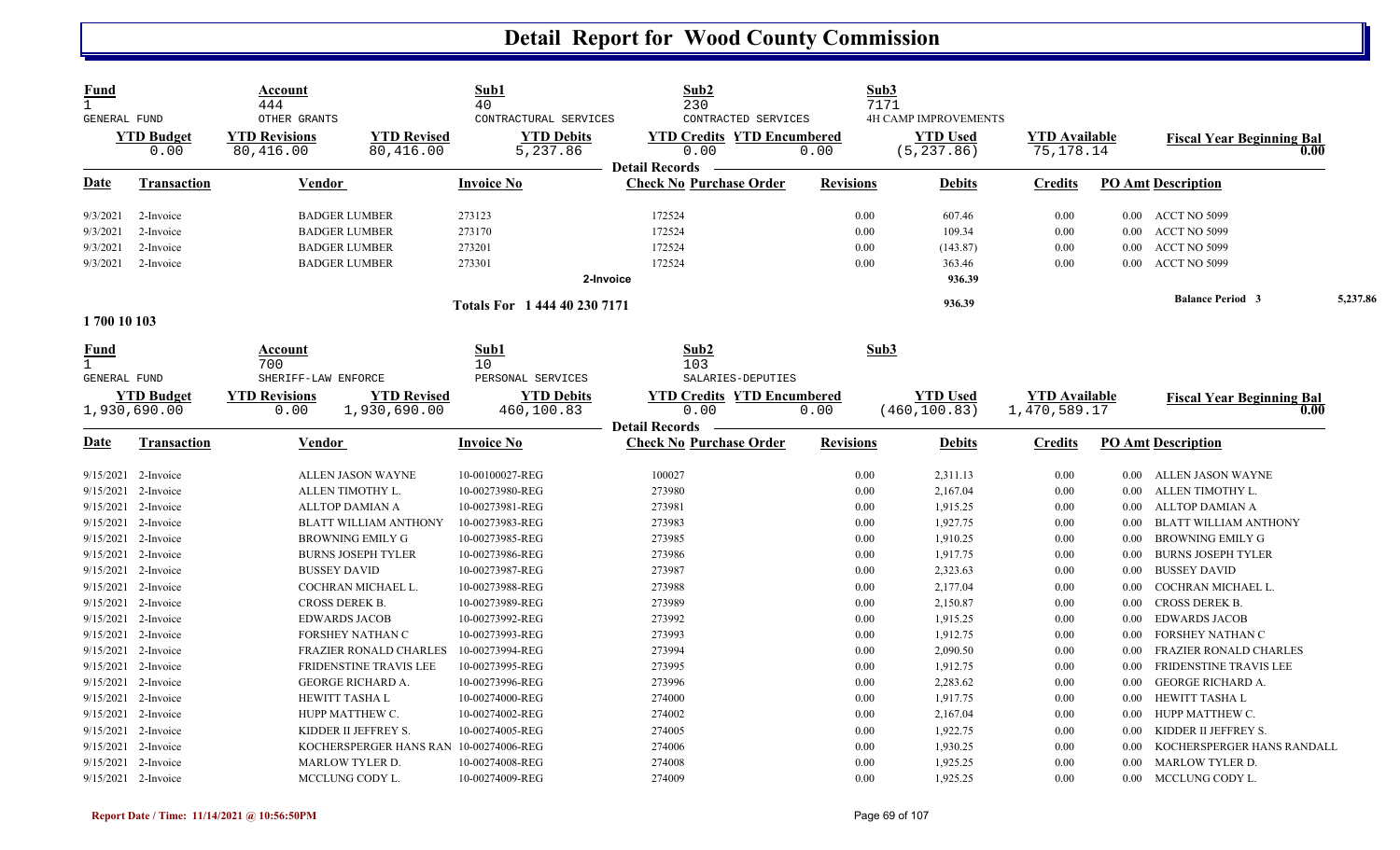| 9/15/2021 2-Invoice | MCLAUGHLIN JOSHUA DONA 10-00274010-REG |                 | 274010 | 0.00     | 1,920.25 | 0.00 |                   | 0.00 MCLAUGHLIN JOSHUA DONALD |
|---------------------|----------------------------------------|-----------------|--------|----------|----------|------|-------------------|-------------------------------|
| 9/15/2021 2-Invoice | MICHAEL EVAN G.                        | 10-00274011-REG | 274011 | 0.00     | 1,922.75 | 0.00 |                   | 0.00 MICHAEL EVAN G.          |
| 9/15/2021 2-Invoice | MODESITT SHANA L.                      | 10-00274012-REG | 274012 | $0.00\,$ | 2,179.54 | 0.00 |                   | 0.00 MODESITT SHANA L.        |
| 9/15/2021 2-Invoice | MURPHY JAMES T.                        | 10-00274013-REG | 274013 | 0.00     | 2,303.62 | 0.00 |                   | 0.00 MURPHY JAMES T.          |
| 9/15/2021 2-Invoice | NICHOLS CLAYTON PAUL                   | 10-00274014-REG | 274014 | 0.00     | 1,920.25 | 0.00 | $0.00\,$          | NICHOLS CLAYTON PAUL          |
| 9/15/2021 2-Invoice | PHILLIPS TAYLOR KELLYN                 | 10-00274017-REG | 274017 | 0.00     | 1,917.75 | 0.00 | $0.00\,$          | PHILLIPS TAYLOR KELLYN        |
| 9/15/2021 2-Invoice | RADABAUGH LUKE R                       | 10-00274019-REG | 274019 | $0.00\,$ | 1,325.89 | 0.00 |                   | 0.00 RADABAUGH LUKE R         |
| 9/15/2021 2-Invoice | RADABAUGH LUKE R                       | 10-00274019-REG | 274019 | $0.00\,$ | 331.47   | 0.00 | $0.00\,$          | RADABAUGH LUKE R              |
| 9/15/2021 2-Invoice | RITCHIE MICHAEL B                      | 10-00274020-REG | 274020 | 0.00     | 2,148.37 | 0.00 | 0.00 <sub>1</sub> | RITCHIE MICHAEL B             |
| 9/15/2021 2-Invoice | SHRIVER ANDREW C.                      | 10-00274021-REG | 274021 | 0.00     | 2,169.54 | 0.00 |                   | 0.00 SHRIVER ANDREW C.        |
| 9/15/2021 2-Invoice | <b>SIMS ROBERT GENE</b>                | 10-00274022-REG | 274022 | $0.00\,$ | 2,843.75 | 0.00 | $0.00\,$          | SIMS ROBERT GENE              |
| 9/15/2021 2-Invoice | STEPHENS KENT MICHAEL                  | 10-00100028-REG | 100028 | 0.00     | 2,441.12 | 0.00 |                   | 0.00 STEPHENS KENT MICHAEL    |
| 9/15/2021 2-Invoice | SWIGER BRIAN A.                        | 10-00274024-REG | 274024 | 0.00     | 2,060.50 | 0.00 |                   | 0.00 SWIGER BRIAN A.          |
| 9/15/2021 2-Invoice | TURNER JR BRANNON GENE 10-00274025-REG |                 | 274025 | 0.00     | 1,915.25 | 0.00 | $0.00 -$          | TURNER JR BRANNON GENE        |
| 9/15/2021 2-Invoice | <b>WATERS ROBERT ANDREW</b>            | 10-00274028-REG | 274028 | $0.00\,$ | 1,917.75 | 0.00 | $0.00\,$          | WATERS ROBERT ANDREW          |
| 9/15/2021 2-Invoice | WETZEL JOHN CALEB                      | 10-00274029-REG | 274029 | 0.00     | 2,150.88 | 0.00 | $0.00\,$          | WETZEL JOHN CALEB             |
| 9/15/2021 2-Invoice | WINDLAND RYAN D.                       | 10-00274031-REG | 274031 | 0.00     | 2,283.62 | 0.00 | 0.00              | WINDLAND RYAN D.              |
| 9/15/2021 2-Invoice | WOOD ADAM N                            | 10-00274032-REG | 274032 | 0.00     | 1,915.25 | 0.00 | $0.00\,$          | WOOD ADAM N                   |
| 9/30/2021 2-Invoice | ALLEN JASON WAYNE                      | 10-00100029-REG | 100029 | $0.00\,$ | 2,311.13 | 0.00 | $0.00\,$          | ALLEN JASON WAYNE             |
| 9/30/2021 2-Invoice | ALLEN TIMOTHY L.                       | 10-00274196-REG | 274196 | 0.00     | 2,167.04 | 0.00 | $0.00\,$          | ALLEN TIMOTHY L.              |
| 9/30/2021 2-Invoice | ALLTOP DAMIAN A                        | 10-00274197-REG | 274197 | 0.00     | 1,915.25 | 0.00 |                   | 0.00 ALLTOP DAMIAN A          |
| 9/30/2021 2-Invoice | BLATT WILLIAM ANTHONY                  | 10-00274199-REG | 274199 | 0.00     | 1,927.75 | 0.00 | $0.00\,$          | BLATT WILLIAM ANTHONY         |
| 9/30/2021 2-Invoice | <b>BROWNING EMILY G</b>                | 10-00274201-REG | 274201 | $0.00\,$ | 1,910.25 | 0.00 | $0.00\,$          | BROWNING EMILY G              |
| 9/30/2021 2-Invoice | <b>BURNS JOSEPH TYLER</b>              | 10-00274202-REG | 274202 | 0.00     | 1,917.75 | 0.00 | $0.00\,$          | BURNS JOSEPH TYLER            |
| 9/30/2021 2-Invoice | <b>BUSSEY DAVID</b>                    | 10-00274203-REG | 274203 | 0.00     | 2,323.63 | 0.00 | $0.00\,$          | <b>BUSSEY DAVID</b>           |
| 9/30/2021 2-Invoice | COCHRAN MICHAEL L.                     | 10-00274204-REG | 274204 | 0.00     | 2,177.04 | 0.00 | 0.00 <sub>1</sub> | COCHRAN MICHAEL L.            |
| 9/30/2021 2-Invoice | CROSS DEREK B.                         | 10-00274205-REG | 274205 | 0.00     | 2,150.87 | 0.00 |                   | 0.00 CROSS DEREK B.           |
| 9/30/2021 2-Invoice | <b>EDWARDS JACOB</b>                   | 10-00274208-REG | 274208 | $0.00\,$ | 1,915.25 | 0.00 | $0.00\,$          | <b>EDWARDS JACOB</b>          |
| 9/30/2021 2-Invoice | FORSHEY NATHAN C                       | 10-00274209-REG | 274209 | 0.00     | 1,912.75 | 0.00 | $0.00^{\circ}$    | FORSHEY NATHAN C              |
| 9/30/2021 2-Invoice | FRAZIER RONALD CHARLES                 | 10-00274210-REG | 274210 | 0.00     | 2,090.50 | 0.00 | $0.00\,$          | FRAZIER RONALD CHARLES        |
| 9/30/2021 2-Invoice | FRIDENSTINE TRAVIS LEE                 | 10-00274211-REG | 274211 | $0.00\,$ | 1,912.75 | 0.00 | 0.00              | FRIDENSTINE TRAVIS LEE        |
| 9/30/2021 2-Invoice | <b>GEORGE RICHARD A.</b>               | 10-00274212-REG | 274212 | 0.00     | 2,283.62 | 0.00 |                   | 0.00 GEORGE RICHARD A.        |
| 9/30/2021 2-Invoice | HEWITT TASHA L                         | 10-00274215-REG | 274215 | 0.00     | 1,917.75 | 0.00 |                   | 0.00 HEWITT TASHA L           |
| 9/30/2021 2-Invoice | HUPP MATTHEW C.                        | 10-00274218-REG | 274218 | 0.00     | 2,167.04 | 0.00 |                   | 0.00 HUPP MATTHEW C.          |
| 9/30/2021 2-Invoice | KIDDER II JEFFREY S.                   | 10-00274221-REG | 274221 | $0.00\,$ | 1,922.75 | 0.00 | $0.00\,$          | KIDDER II JEFFREY S.          |
| 9/30/2021 2-Invoice | KOCHERSPERGER HANS RAN 10-00274222-REG |                 | 274222 | 0.00     | 1,930.25 | 0.00 | $0.00\,$          | KOCHERSPERGER HANS RANDALL    |
| 9/30/2021 2-Invoice | MARLOW TYLER D.                        | 10-00274225-REG | 274225 | 0.00     | 1,925.25 | 0.00 |                   | 0.00 MARLOW TYLER D.          |
| 9/30/2021 2-Invoice | MCCLUNG CODY L.                        | 10-00274226-REG | 274226 | 0.00     | 1,925.25 | 0.00 |                   | 0.00 MCCLUNG CODY L.          |
| 9/30/2021 2-Invoice | MCLAUGHLIN JOSHUA DONA 10-00274227-REG |                 | 274227 | $0.00\,$ | 1,920.25 | 0.00 | 0.00 <sub>1</sub> | MCLAUGHLIN JOSHUA DONALD      |
| 9/30/2021 2-Invoice | MICHAEL EVAN G.                        | 10-00274228-REG | 274228 | 0.00     | 1,922.75 | 0.00 |                   | 0.00 MICHAEL EVAN G.          |
| 9/30/2021 2-Invoice | MODESITT SHANA L.                      | 10-00274229-REG | 274229 | $0.00\,$ | 2,179.54 | 0.00 |                   | 0.00 MODESITT SHANA L.        |
| 9/30/2021 2-Invoice | MURPHY JAMES T.                        | 10-00274230-REG | 274230 | 0.00     | 2,303.62 | 0.00 | $0.00\,$          | MURPHY JAMES T.               |
| 9/30/2021 2-Invoice | NICHOLS CLAYTON PAUL                   | 10-00274231-REG | 274231 | $0.00\,$ | 1,920.25 | 0.00 | $0.00\,$          | NICHOLS CLAYTON PAUL          |
| 9/30/2021 2-Invoice | PHILLIPS TAYLOR KELLYN                 | 10-00274234-REG | 274234 | 0.00     | 1,917.75 | 0.00 | $0.00\,$          | PHILLIPS TAYLOR KELLYN        |
| 9/30/2021 2-Invoice | RITCHIE MICHAEL B                      | 10-00274236-REG | 274236 | 0.00     | 2,148.37 | 0.00 |                   | 0.00 RITCHIE MICHAEL B        |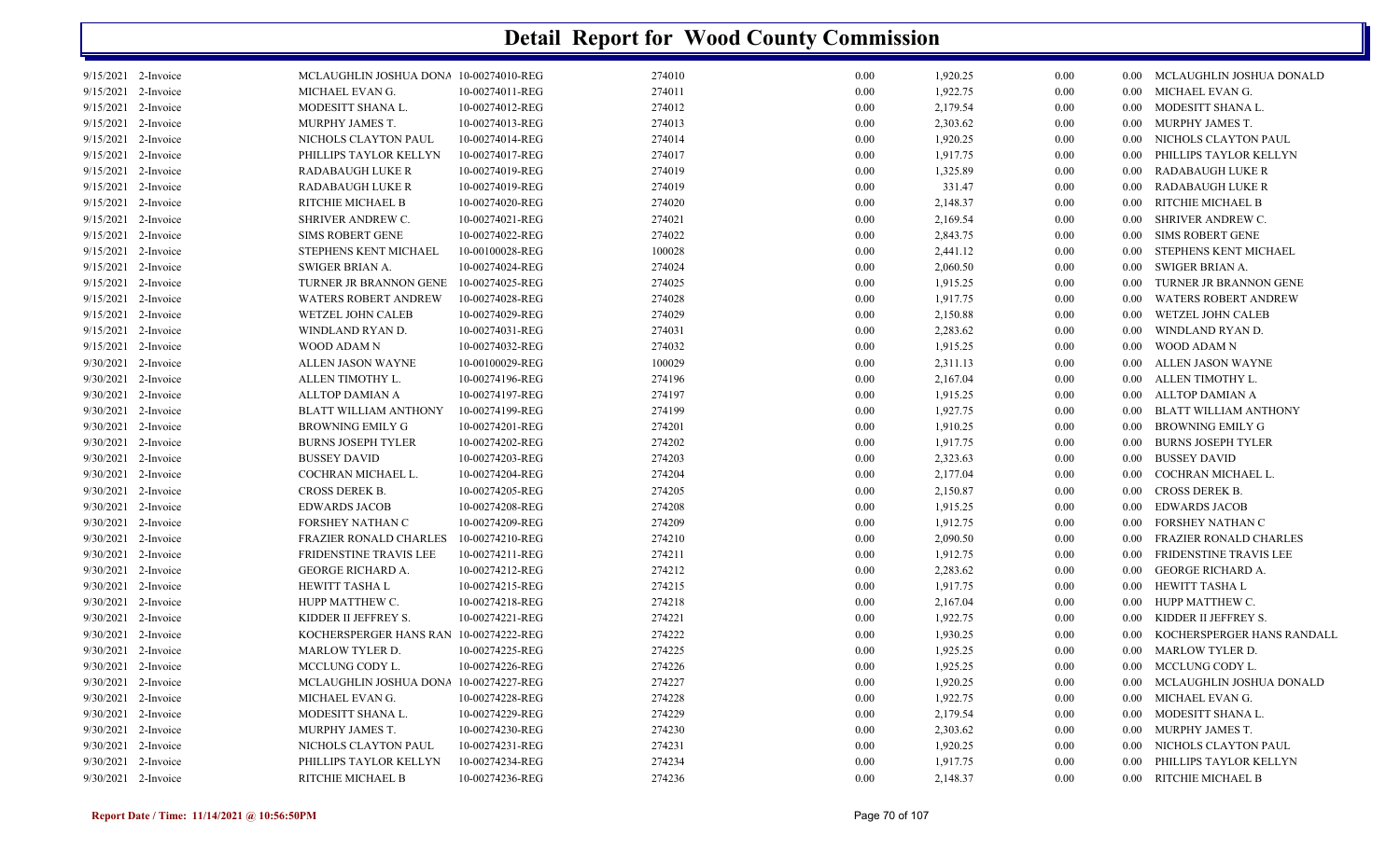|                             |                                 |                                                                    |                                | <b>Detail Report for Wood County Commission</b> |                  |                                 |                                    |                         |                                          |           |
|-----------------------------|---------------------------------|--------------------------------------------------------------------|--------------------------------|-------------------------------------------------|------------------|---------------------------------|------------------------------------|-------------------------|------------------------------------------|-----------|
|                             | 9/30/2021 2-Invoice             | SHRIVER ANDREW C.                                                  | 10-00274237-REG                | 274237                                          | 0.00             | 2,169.54                        | 0.00                               | $0.00\,$                | SHRIVER ANDREW C.                        |           |
| 9/30/2021                   | 2-Invoice                       | <b>SIMS ROBERT GENE</b>                                            | 10-00274238-REG                | 274238                                          | 0.00             | 2,843.75                        | 0.00                               | 0.00                    | <b>SIMS ROBERT GENE</b>                  |           |
| 9/30/2021                   | 2-Invoice                       | STEPHENS KENT MICHAEL                                              | 10-00100030-REG                | 100030                                          | 0.00             | 2,441.12                        | 0.00                               | 0.00                    | STEPHENS KENT MICHAEL                    |           |
| 9/30/2021                   | 2-Invoice                       | <b>SWIGER BRIAN A.</b>                                             | 10-00274240-REG                | 274240                                          | 0.00             | 2,060.50                        | 0.00                               | 0.00                    | SWIGER BRIAN A.                          |           |
| 9/30/2021                   | 2-Invoice                       | TURNER JR BRANNON GENE                                             | 10-00274241-REG                | 274241                                          | 0.00             | 1,915.25                        | 0.00                               | 0.00                    | TURNER JR BRANNON GENE                   |           |
| 9/30/2021                   | 2-Invoice                       | <b>WATERS ROBERT ANDREW</b>                                        | 10-00274243-REG                | 274243                                          | $0.00\,$         | 1,917.75                        | 0.00                               | 0.00                    | <b>WATERS ROBERT ANDREW</b>              |           |
| 9/30/2021                   | 2-Invoice                       | WETZEL JOHN CALEB                                                  | 10-00274244-REG                | 274244                                          | 0.00             | 2,150.88                        | 0.00                               | 0.00                    | WETZEL JOHN CALEB                        |           |
| 9/30/2021                   | 2-Invoice                       | WINDLAND RYAN D.                                                   | 10-00274246-REG                | 274246                                          | 0.00             | 2,283.62                        | 0.00                               | 0.00                    | WINDLAND RYAN D.                         |           |
| 2-Invoice<br>9/30/2021      |                                 | WOOD ADAM N                                                        | 10-00274247-REG                | 274247                                          | 0.00             | 1,915.25                        | 0.00                               | 0.00                    | <b>WOOD ADAM N</b>                       |           |
|                             |                                 |                                                                    |                                | 2-Invoice                                       |                  | 151,085.48                      |                                    |                         |                                          |           |
|                             |                                 | <b>Totals For 1700 10 103</b>                                      |                                |                                                 |                  |                                 |                                    | <b>Balance Period 3</b> | 460,100.83                               |           |
| 1700 10 104                 |                                 |                                                                    |                                |                                                 |                  |                                 |                                    |                         |                                          |           |
| <u>Fund</u>                 |                                 | Account<br>700                                                     | Sub1<br>10                     | Sub2<br>104                                     | Sub3             |                                 |                                    |                         |                                          |           |
| <b>GENERAL FUND</b>         |                                 | SHERIFF-LAW ENFORCE                                                | PERSONAL SERVICES              | SOCIAL SECURITY                                 |                  |                                 |                                    |                         |                                          |           |
|                             | <b>YTD Budget</b><br>217,991.00 | <b>YTD Revised</b><br><b>YTD Revisions</b><br>218,358.00<br>367.00 | <b>YTD Debits</b><br>50,653.40 | <b>YTD Credits YTD Encumbered</b><br>0.00       | 0.00             | <b>YTD</b> Used<br>(50, 653.40) | <b>YTD</b> Available<br>167,704.60 |                         | <b>Fiscal Year Beginning Bal</b><br>0.00 |           |
|                             |                                 |                                                                    |                                | <b>Detail Records</b>                           |                  |                                 |                                    |                         |                                          |           |
| Date                        | <b>Transaction</b>              | <b>Vendor</b>                                                      | <b>Invoice No</b>              | <b>Check No Purchase Order</b>                  | <b>Revisions</b> | <b>Debits</b>                   | <b>Credits</b>                     |                         | <b>PO Amt Description</b>                |           |
| 9/15/2021                   | 2-Invoice                       | DEPARTMENT OF TREASURY 20210915-00                                 |                                | 3712                                            | 0.00             | 6,997.16                        | 0.00                               |                         | $0.00$ FICA                              |           |
| 2-Invoice<br>9/15/2021      |                                 | DEPARTMENT OF TREASURY 20210915-00                                 |                                | 3712                                            | 0.00             | 1,636.41                        | 0.00                               |                         | $0.00$ MED                               |           |
| 9/30/2021                   | 2-Invoice                       | DEPARTMENT OF TREASURY 20210930-00                                 |                                | 3721                                            | 0.00             | 6,901.86                        | 0.00                               | $0.00\,$                | <b>FICA</b>                              |           |
|                             | 9/30/2021 2-Invoice             | DEPARTMENT OF TREASURY 20210930-00                                 |                                | 3721                                            | 0.00             | 1,614.17                        | 0.00                               | $0.00\,$                | <b>MED</b>                               |           |
|                             |                                 |                                                                    |                                | 2-Invoice                                       |                  | 17,149.60                       |                                    |                         |                                          |           |
|                             |                                 |                                                                    | <b>Totals For 170010104</b>    |                                                 |                  | 17,149.60                       |                                    |                         | <b>Balance Period 3</b>                  | 50,653.40 |
| 1700 10 105                 |                                 |                                                                    |                                |                                                 |                  |                                 |                                    |                         |                                          |           |
| <u>Fund</u><br>$\mathbf{1}$ |                                 | Account<br>700                                                     | Sub1<br>10                     | Sub2<br>105                                     | Sub3             |                                 |                                    |                         |                                          |           |
| <b>GENERAL FUND</b>         |                                 | SHERIFF-LAW ENFORCE                                                | PERSONAL SERVICES              | INSURANCE PREMIUM                               |                  |                                 |                                    |                         |                                          |           |
|                             | <b>YTD Budget</b>               | <b>YTD Revisions</b><br><b>YTD Revised</b>                         | <b>YTD Debits</b>              | <b>YTD Credits YTD Encumbered</b>               |                  | <b>YTD Used</b>                 | <b>YTD</b> Available               |                         | <b>Fiscal Year Beginning Bal</b>         |           |
|                             | 783,519.00                      | 0.00<br>783,519.00                                                 | 215,707.17                     | 0.00<br><b>Detail Records</b>                   | 0.00             | (215, 707.17)                   | 567,811.83                         |                         | 0.00                                     |           |
|                             | Date Transaction                | Vendor                                                             | <b>Invoice No</b>              | <b>Check No Purchase Order</b>                  | <b>Revisions</b> | <b>Debits</b>                   | <b>Credits</b>                     |                         | <b>PO Amt Description</b>                |           |
| 9/1/2021                    | 2-Invoice                       | HIGHMARK WEST VIRGINIA 09012021                                    |                                | 3702                                            | $0.00\,$         | 59,568.36                       | 0.00                               |                         | 0.00 HEALTH PREMIUM                      |           |
| 9/3/2021                    | 2-Invoice                       | <b>RENAISSANCE</b>                                                 | CNS0000776063                  | 3704                                            | $0.00\,$         | 298.08                          | $0.00\,$                           |                         | 0.00 ADMIN FEE                           |           |
| 9/3/2021                    | 2-Invoice                       | <b>MUTUAL OF OMAHA</b>                                             | 1239061538                     | 172531                                          | $0.00\,$         | 106.52                          | 0.00                               |                         | 0.00 BASIC LIFE                          |           |
| 9/3/2021                    | 2-Invoice                       | <b>MUTUAL OF OMAHA</b>                                             | 1239061538                     | 172531                                          | $0.00\,$         | 485.94                          | 0.00                               |                         | $0.00$ LTD                               |           |
| 9/3/2021                    | 2-Invoice                       | VISION SERVICE PLAN (WV) 092021                                    |                                | 172541                                          | $0.00\,$         | 143.57                          | 0.00                               |                         | 0.00 SINGLE VISION                       |           |
| 9/3/2021                    | 2-Invoice                       | VISION SERVICE PLAN (WV) 092021                                    |                                | 172541                                          | $0.00\,$         | 492.75                          | 0.00                               |                         | 0.00 FAMILY VISION                       |           |
| 9/8/2021                    | 2-Invoice                       | HIGHMARK WEST VIRGINIA F210907A1019                                |                                | 3705                                            | $0.00\,$         | 96.61                           | 0.00                               |                         | $0.00$ HRA                               |           |
|                             | 9/10/2021 2-Invoice             | <b>RENAISSANCE</b>                                                 | 09042021                       | 3709                                            | $0.00\,$         | 248.40                          | $0.00\,$                           |                         | 0.00 WEEKLY CLAIMS 09/04                 |           |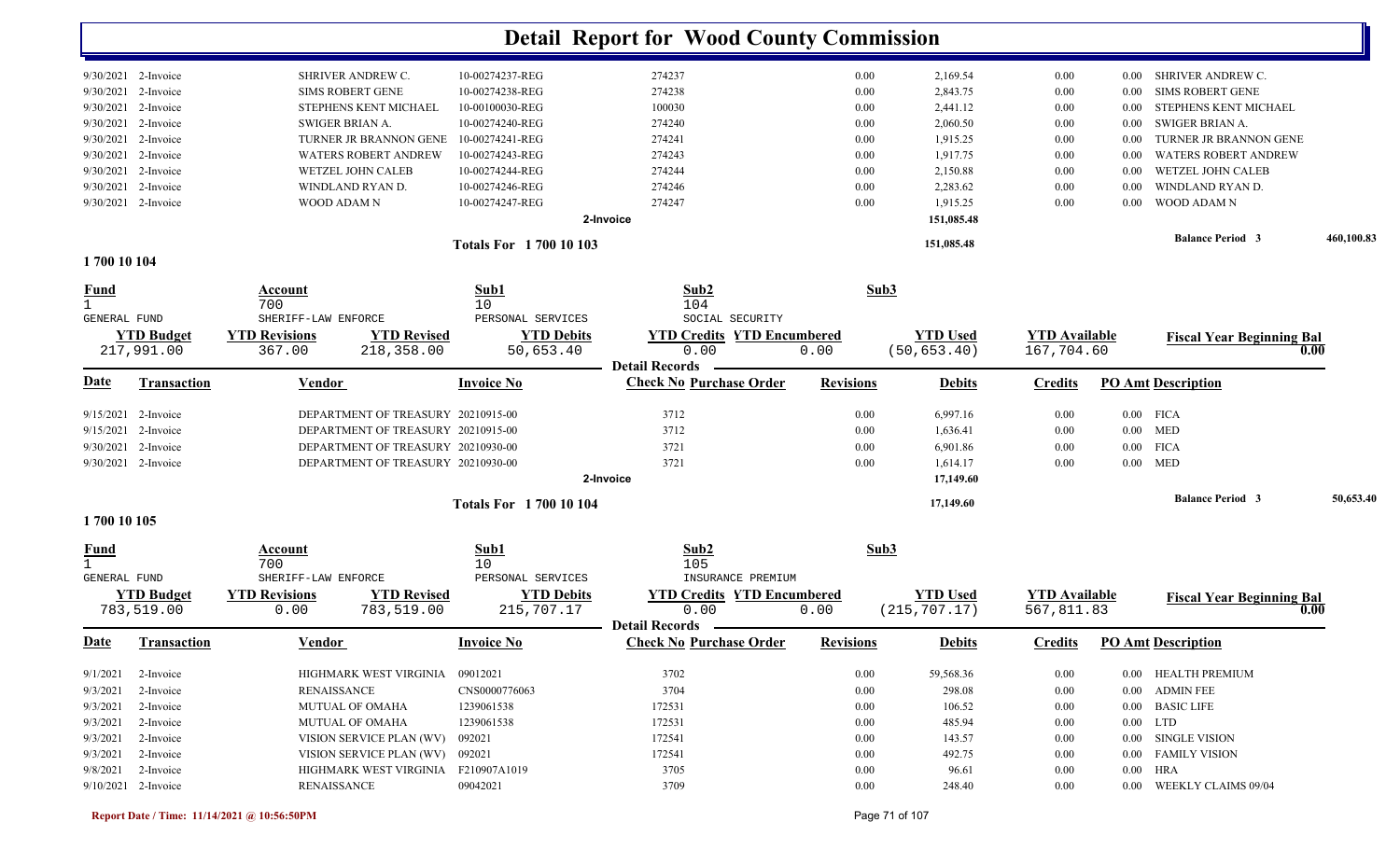|                   |                       |                                            |                               | <b>Detail Report for Wood County Commission</b>         |                  |                 |                      |          |                                  |            |
|-------------------|-----------------------|--------------------------------------------|-------------------------------|---------------------------------------------------------|------------------|-----------------|----------------------|----------|----------------------------------|------------|
|                   | 9/14/2021 2-Invoice   | <b>RENAISSANCE</b>                         | 09112021                      | 3713                                                    | 0.00             | 550.66          | 0.00                 | $0.00\,$ | WEEKLY CLAIMS 09/11              |            |
| 9/15/2021         | 2-Invoice             | HIGHMARK WEST VIRGINIA                     | F210914A4719                  | 3714                                                    | 0.00             | 1,481.26        | 0.00                 | $0.00\,$ | HRA                              |            |
| 9/21/2021         | 2-Invoice             | <b>RENAISSANCE</b>                         | 09182021                      | 3715                                                    | 0.00             | 656.33          | 0.00                 | 0.00     | WEEKLY CLAIMS 09/18              |            |
| 9/22/2021         | 2-Invoice             | HIGHMARK WEST VIRGINIA                     | F210921A5676                  | 3716                                                    | 0.00             | (2,761.25)      | 0.00                 | 0.00     | <b>HRA</b>                       |            |
|                   | 9/28/2021 2-Invoice   | <b>RENAISSANCE</b>                         | 09252021                      | 3718                                                    | 0.00             | 370.30          | 0.00                 | 0.00     | WEEKLY CLAIMS 09/25              |            |
|                   |                       |                                            |                               | 2-Invoice                                               |                  | 61,737.53       |                      |          |                                  |            |
|                   |                       |                                            | <b>Totals For 1700 10 105</b> |                                                         |                  | 61,737.53       |                      |          | <b>Balance Period 3</b>          | 215,707.17 |
| 1700 10 106       |                       |                                            |                               |                                                         |                  |                 |                      |          |                                  |            |
| <u>Fund</u>       |                       | Account<br>700                             | Sub1<br>10                    | Sub2<br>106                                             | Sub3             |                 |                      |          |                                  |            |
| GENERAL FUND      |                       | SHERIFF-LAW ENFORCE                        | PERSONAL SERVICES             | RETIREMENT                                              |                  |                 |                      |          |                                  |            |
|                   | <b>YTD Budget</b>     | <b>YTD Revisions</b><br><b>YTD Revised</b> | <b>YTD Debits</b>             | <b>YTD Credits YTD Encumbered</b>                       |                  | <b>YTD</b> Used | <b>YTD Available</b> |          | <b>Fiscal Year Beginning Bal</b> |            |
|                   | 343,373.00            | 343,984.00<br>611.00                       | 83,463.63                     | 0.00                                                    | 0.00             | (83, 463.63)    | 260,520.37           |          |                                  | 0.00       |
| Date              | <b>Transaction</b>    |                                            |                               | <b>Detail Records</b><br><b>Check No Purchase Order</b> |                  |                 |                      |          | <b>PO Amt Description</b>        |            |
|                   |                       | <u>Vendor</u>                              | <b>Invoice No</b>             |                                                         | <b>Revisions</b> | <b>Debits</b>   | <b>Credits</b>       |          |                                  |            |
| 9/15/2021         | 2-Invoice             | WV DEPUTY SHERIFF'S RETIF 20210915-00      |                               | 3727                                                    | 0.00             | 12,152.06       | 0.00                 |          | 0.00 DEP-RETIRE                  |            |
| 9/15/2021         | 2-Invoice             | WV PUBLIC EMP RETIREMEN 20210915-00        |                               | 3726                                                    | 0.00             | 2,143.67        | 0.00                 | $0.00\,$ | <b>RETIREMENT</b>                |            |
|                   | 9/30/2021 2-Invoice   | WV DEPUTY SHERIFF'S RETII 20210930-00      |                               | 3727                                                    | 0.00             | 11,817.21       | 0.00                 | $0.00\,$ | <b>DEP-RETIRE</b>                |            |
|                   | 9/30/2021 2-Invoice   | WV PUBLIC EMP RETIREMEN 20210930-00        |                               | 3726                                                    | 0.00             | 2,103.20        | 0.00                 | 0.00     | <b>RETIREMENT</b>                |            |
|                   |                       |                                            |                               | 2-Invoice                                               |                  | 28,216.14       |                      |          |                                  |            |
|                   |                       |                                            | <b>Totals For 1700 10 106</b> |                                                         |                  | 28,216.14       |                      |          | <b>Balance Period 3</b>          | 83,463.63  |
| 1700 10 108       |                       |                                            |                               |                                                         |                  |                 |                      |          |                                  |            |
| $\frac{Fund}{1}$  |                       | Account<br>700                             | Sub1<br>10                    | Sub2<br>108                                             | Sub3             |                 |                      |          |                                  |            |
| GENERAL FUND      |                       | SHERIFF-LAW ENFORCE                        | PERSONAL SERVICES             | OVERTIME                                                |                  |                 |                      |          |                                  |            |
| <b>YTD Budget</b> |                       | <b>YTD Revisions</b><br><b>YTD Revised</b> | <b>YTD Debits</b>             | <b>YTD Credits YTD Encumbered</b>                       |                  | <b>YTD</b> Used | <b>YTD</b> Available |          | <b>Fiscal Year Beginning Bal</b> |            |
|                   | 220,000.00            | 220,000.00<br>0.00                         | 76, 371.37                    | 0.00<br><b>Detail Records</b>                           | 0.00             | (76, 371.37)    | 143,628.63           |          |                                  | 0.00       |
| <u>Date</u>       | <b>Transaction</b>    | <b>Vendor</b>                              | <b>Invoice No</b>             | <b>Check No Purchase Order</b>                          | <b>Revisions</b> | <b>Debits</b>   | <b>Credits</b>       |          | <b>PO Amt Description</b>        |            |
|                   | $9/15/2021$ 2-Invoice | ALLEN JASON WAYNE                          | 10-00100027-REG               | 100027                                                  | 0.00             | 239.99          | 0.00                 | $0.00\,$ | ALLEN JASON WAYNE                |            |
|                   | 9/15/2021 2-Invoice   | ALLEN TIMOTHY L.                           | 10-00273980-REG               | 273980                                                  | 0.00             | 112.52          | 0.00                 |          | 0.00 ALLEN TIMOTHY L.            |            |
|                   | 9/15/2021 2-Invoice   | ALLTOP DAMIAN A                            | 10-00273981-REG               | 273981                                                  | 0.00             | 381.19          | 0.00                 |          | 0.00 ALLTOP DAMIAN A             |            |
|                   | $9/15/2021$ 2-Invoice | <b>BEATY PATRICK A</b>                     | 10-00273982-REG               | 273982                                                  | $0.00\,$         | 296.72          | 0.00                 |          | 0.00 BEATY PATRICK A             |            |
|                   | 9/15/2021 2-Invoice   | BLATT WILLIAM ANTHONY                      | 10-00273983-REG               | 273983                                                  | $0.00\,$         | 650.59          | 0.00                 | $0.00\,$ | BLATT WILLIAM ANTHONY            |            |
|                   | $9/15/2021$ 2-Invoice | BROWNING EMILY G                           | 10-00273985-REG               | 273985                                                  | $0.00\,$         | 528.97          | 0.00                 |          | 0.00 BROWNING EMILY G            |            |
|                   | $9/15/2021$ 2-Invoice | <b>BURNS JOSEPH TYLER</b>                  | 10-00273986-REG               | 273986                                                  | 0.00             | 174.25          | 0.00                 | $0.00\,$ | BURNS JOSEPH TYLER               |            |
|                   | 9/15/2021 2-Invoice   | <b>BUSSEY DAVID</b>                        | 10-00273987-REG               | 273987                                                  | 0.00             | 40.22           | 0.00                 | $0.00\,$ | <b>BUSSEY DAVID</b>              |            |
|                   | $9/15/2021$ 2-Invoice | COCHRAN MICHAEL L.                         | 10-00273988-REG               | 273988                                                  | 0.00             | 75.36           | 0.00                 |          | 0.00 COCHRAN MICHAEL L.          |            |
|                   | $9/15/2021$ 2-Invoice | CROSS DEREK B.                             | 10-00273989-REG               | 273989                                                  | 0.00             | 409.48          | 0.00                 |          | 0.00 CROSS DEREK B.              |            |
|                   | $9/15/2021$ 2-Invoice | NICK DEEM                                  | 10-00273990-REG               | 273990                                                  | 0.00             | 53.95           | $0.00\,$             |          | 0.00 DEEM NICKY THOMAS           |            |
|                   | 9/15/2021 2-Invoice   | <b>EDWARDS JACOB</b>                       | 10-00273992-REG               | 273992                                                  | 0.00             | 803.82          | $0.00\,$             |          | 0.00 EDWARDS JACOB               |            |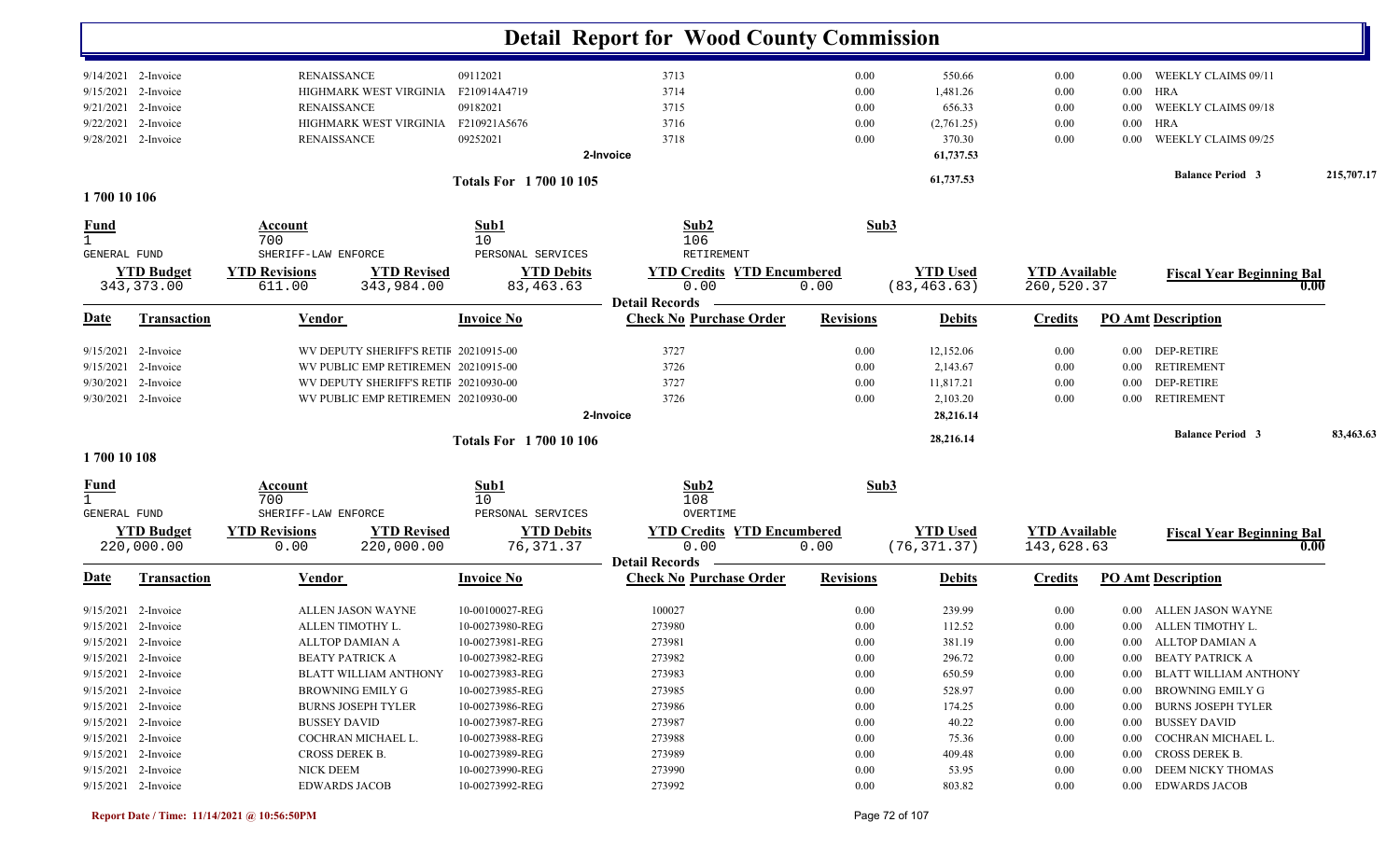| 9/15/2021 2-Invoice   | FORSHEY NATHAN C                       | 10-00273993-REG | 273993 | 0.00     | 322.76   | $0.00\,$ |                   | 0.00 FORSHEY NATHAN C        |
|-----------------------|----------------------------------------|-----------------|--------|----------|----------|----------|-------------------|------------------------------|
| 9/15/2021 2-Invoice   | FRAZIER RONALD CHARLES                 | 10-00273994-REG | 273994 | 0.00     | 940.69   | 0.00     | $0.00 -$          | FRAZIER RONALD CHARLES       |
| 9/15/2021 2-Invoice   | FRIDENSTINE TRAVIS LEE                 | 10-00273995-REG | 273995 | 0.00     | 182.07   | 0.00     | $0.00\,$          | FRIDENSTINE TRAVIS LEE       |
| $9/15/2021$ 2-Invoice | GEORGE RICHARD A.                      | 10-00273996-REG | 273996 | 0.00     | 316.18   | $0.00\,$ | $0.00\,$          | GEORGE RICHARD A.            |
| 9/15/2021 2-Invoice   | HEWITT TASHA L                         | 10-00274000-REG | 274000 | 0.00     | 199.14   | 0.00     | $0.00\,$          | HEWITT TASHA L               |
| 9/15/2021 2-Invoice   | HOLBERT ANDREW SCOTT                   | 10-00274001-REG | 274001 | $0.00\,$ | 86.32    | 0.00     | $0.00\,$          | HOLBERT ANDREW SCOTT         |
| 9/15/2021 2-Invoice   | HUPP MATTHEW C.                        | 10-00274002-REG | 274002 | 0.00     | 768.85   | 0.00     | $0.00\,$          | HUPP MATTHEW C.              |
| 9/15/2021 2-Invoice   | JACKSON FREDERICK L.                   | 10-00274003-REG | 274003 | 0.00     | 345.27   | 0.00     | $0.00\,$          | JACKSON FREDERICK L.         |
| 9/15/2021 2-Invoice   | KIDDER II JEFFREY S.                   | 10-00274005-REG | 274005 | 0.00     | 249.58   | 0.00     | $0.00\,$          | KIDDER II JEFFREY S.         |
| 9/15/2021 2-Invoice   | KIDDER II JEFFREY S.                   | 10-00274005-REG | 274005 | $0.00\,$ | 532.43   | 0.00     | $0.00\,$          | KIDDER II JEFFREY S.         |
| 9/15/2021 2-Invoice   | KOCHERSPERGER HANS RAN 10-00274006-REG |                 | 274006 | 0.00     | 83.52    | 0.00     | $0.00\,$          | KOCHERSPERGER HANS RANDALL   |
| 9/15/2021 2-Invoice   | <b>MARLOW TYLER D.</b>                 | 10-00274008-REG | 274008 | 0.00     | 249.90   | 0.00     | 0.00 <sub>1</sub> | MARLOW TYLER D.              |
| 9/15/2021 2-Invoice   | MARLOW TYLER D.                        | 10-00274008-REG | 274008 | $0.00\,$ | 83.30    | 0.00     | $0.00\,$          | MARLOW TYLER D.              |
| 9/15/2021 2-Invoice   | MCCLUNG CODY L.                        | 10-00274009-REG | 274009 | 0.00     | 1,132.89 | $0.00\,$ | $0.00\,$          | MCCLUNG CODY L.              |
| 9/15/2021 2-Invoice   | MCLAUGHLIN JOSHUA DONA 10-00274010-REG |                 | 274010 | 0.00     | 66.47    | 0.00     | 0.00 <sub>1</sub> | MCLAUGHLIN JOSHUA DONALD     |
| 9/15/2021 2-Invoice   | MICHAEL EVAN G.                        | 10-00274011-REG | 274011 | 0.00     | 199.66   | 0.00     | $0.00\,$          | MICHAEL EVAN G.              |
| 9/15/2021 2-Invoice   | NICHOLS CLAYTON PAUL                   | 10-00274014-REG | 274014 | 0.00     | 216.02   | 0.00     | $0.00\,$          | NICHOLS CLAYTON PAUL         |
| 9/15/2021 2-Invoice   | NORTUM WILLIAM E                       | 10-00274015-REG | 274015 | 0.00     | 172.64   | 0.00     | $0.00\,$          | NORTUM WILLIAM E             |
| 9/15/2021 2-Invoice   | PHILLIPS TAYLOR KELLYN                 | 10-00274017-REG | 274017 | 0.00     | 248.93   | 0.00     | $0.00 -$          | PHILLIPS TAYLOR KELLYN       |
| 9/15/2021 2-Invoice   | PHILLIPS TAYLOR KELLYN                 | 10-00274017-REG | 274017 | 0.00     | 182.55   | $0.00\,$ | $0.00\,$          | PHILLIPS TAYLOR KELLYN       |
| 9/15/2021 2-Invoice   | SHRIVER ANDREW C.                      | 10-00274021-REG | 274021 | 0.00     | 675.87   | 0.00     | $0.00\,$          | SHRIVER ANDREW C.            |
| 9/15/2021 2-Invoice   | SWIGER BRIAN A.                        | 10-00274024-REG | 274024 | 0.00     | 641.90   | 0.00     | $0.00\,$          | SWIGER BRIAN A.              |
| 9/15/2021 2-Invoice   | TURNER JR BRANNON GENE                 | 10-00274025-REG | 274025 | 0.00     | 364.62   | 0.00     | $0.00\,$          | TURNER JR BRANNON GENE       |
| 9/15/2021 2-Invoice   | <b>WATERS ROBERT ANDREW</b>            | 10-00274028-REG | 274028 | 0.00     | 215.74   | 0.00     | $0.00\,$          | <b>WATERS ROBERT ANDREW</b>  |
| 9/15/2021 2-Invoice   | WETZEL JOHN CALEB                      | 10-00274029-REG | 274029 | 0.00     | 372.25   | 0.00     | $0.00\,$          | WETZEL JOHN CALEB            |
| 9/15/2021 2-Invoice   | WINDLAND RYAN D.                       | 10-00274031-REG | 274031 | $0.00\,$ | 276.66   | 0.00     | $0.00\,$          | WINDLAND RYAN D.             |
| 9/15/2021 2-Invoice   | WOOD ADAM N                            | 10-00274032-REG | 274032 | 0.00     | 240.32   | 0.00     | $0.00\,$          | WOOD ADAM N                  |
| 9/30/2021 2-Invoice   | ALLEN JASON WAYNE                      | 10-00100029-REG | 100029 | 0.00     | 40.00    | 0.00     | $0.00\,$          | ALLEN JASON WAYNE            |
| 9/30/2021 2-Invoice   | <b>BEATY PATRICK A</b>                 | 10-00274198-REG | 274198 | 0.00     | 280.54   | 0.00     | $0.00\,$          | <b>BEATY PATRICK A</b>       |
| 9/30/2021 2-Invoice   | <b>BLATT WILLIAM ANTHONY</b>           | 10-00274199-REG | 274199 | 0.00     | 550.50   | 0.00     | $0.00\,$          | <b>BLATT WILLIAM ANTHONY</b> |
| 9/30/2021 2-Invoice   | <b>BROWNING EMILY G</b>                | 10-00274201-REG | 274201 | 0.00     | 528.97   | $0.00\,$ | $0.00\,$          | <b>BROWNING EMILY G</b>      |
| 9/30/2021 2-Invoice   | <b>BURNS JOSEPH TYLER</b>              | 10-00274202-REG | 274202 | 0.00     | 116.17   | 0.00     | $0.00\,$          | <b>BURNS JOSEPH TYLER</b>    |
| 9/30/2021 2-Invoice   | COCHRAN MICHAEL L.                     | 10-00274204-REG | 274204 | 0.00     | 131.87   | 0.00     | $0.00\,$          | COCHRAN MICHAEL L.           |
| 9/30/2021 2-Invoice   | <b>CROSS DEREK B.</b>                  | 10-00274205-REG | 274205 | 0.00     | 483.93   | $0.00\,$ | $0.00\,$          | <b>CROSS DEREK B.</b>        |
| 9/30/2021 2-Invoice   | NICK DEEM                              | 10-00274206-REG | 274206 | 0.00     | 97.11    | 0.00     | $0.00\,$          | DEEM NICKY THOMAS            |
| 9/30/2021 2-Invoice   | <b>EDWARDS JACOB</b>                   | 10-00274208-REG | 274208 | $0.00\,$ | 613.22   | 0.00     | $0.00\,$          | <b>EDWARDS JACOB</b>         |
| 9/30/2021 2-Invoice   | FORSHEY NATHAN C                       | 10-00274209-REG | 274209 | 0.00     | 496.56   | $0.00\,$ | $0.00\,$          | FORSHEY NATHAN C             |
| 9/30/2021 2-Invoice   | FRAZIER RONALD CHARLES                 | 10-00274210-REG | 274210 | 0.00     | 1,809.02 | 0.00     | $0.00\,$          | FRAZIER RONALD CHARLES       |
| 9/30/2021 2-Invoice   | FRIDENSTINE TRAVIS LEE                 | 10-00274211-REG | 274211 | $0.00\,$ | 513.11   | 0.00     | $0.00\,$          | FRIDENSTINE TRAVIS LEE       |
| 9/30/2021 2-Invoice   | GEORGE RICHARD A.                      | 10-00274212-REG | 274212 | 0.00     | 434.75   | 0.00     | $0.00\,$          | <b>GEORGE RICHARD A.</b>     |
| 9/30/2021 2-Invoice   | HEWITT TASHA L                         | 10-00274215-REG | 274215 | 0.00     | 66.38    | $0.00\,$ | $0.00\,$          | HEWITT TASHA L               |
| 9/30/2021 2-Invoice   | HOLBERT ANDREW SCOTT                   | 10-00274217-REG | 274217 | 0.00     | 258.96   | 0.00     | $0.00\,$          | HOLBERT ANDREW SCOTT         |
| 9/30/2021 2-Invoice   | HUPP MATTHEW C.                        | 10-00274218-REG | 274218 | 0.00     | 806.36   | $0.00\,$ | $0.00\,$          | HUPP MATTHEW C.              |
| 9/30/2021 2-Invoice   | JACKSON FREDERICK L.                   | 10-00274219-REG | 274219 | 0.00     | 172.64   | 0.00     | 0.00              | JACKSON FREDERICK L.         |
| 9/30/2021 2-Invoice   | KIDDER II JEFFREY S.                   | 10-00274221-REG | 274221 | 0.00     | 249.58   | 0.00     |                   | 0.00 KIDDER II JEFFREY S.    |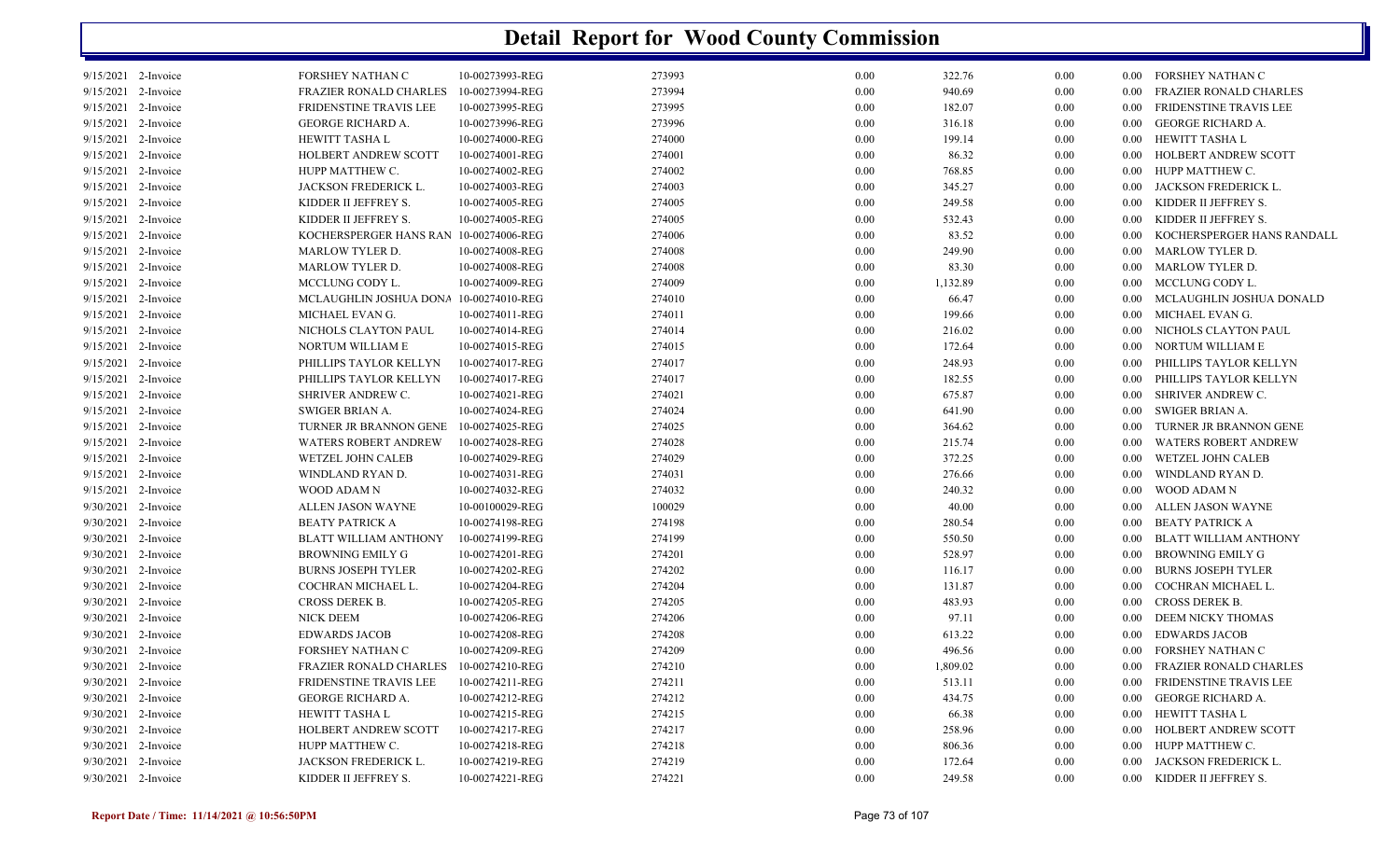| 1 700 10 100           |                             |                               |           |      |           |      |                   |                             |           |
|------------------------|-----------------------------|-------------------------------|-----------|------|-----------|------|-------------------|-----------------------------|-----------|
|                        |                             | <b>Totals For 1700 10 108</b> |           |      | 29,462.49 |      |                   | <b>Balance Period 3</b>     | 76,371.37 |
|                        |                             |                               | 2-Invoice |      | 29,462.49 |      |                   |                             |           |
| 9/30/2021 2-Invoice    | WOOD ADAM N                 | 10-00274247-REG               | 274247    | 0.00 | 66.29     | 0.00 | $0.00^{\circ}$    | WOOD ADAM N                 |           |
| 9/30/2021 2-Invoice    | WINDLAND RYAN D.            | 10-00274246-REG               | 274246    | 0.00 | 592.84    | 0.00 | $0.00\,$          | WINDLAND RYAN D.            |           |
| 9/30/2021<br>2-Invoice | WETZEL JOHN CALEB           | 10-00274244-REG               | 274244    | 0.00 | 753.81    | 0.00 | $0.00\,$          | WETZEL JOHN CALEB           |           |
| 9/30/2021<br>2-Invoice | <b>WATERS ROBERT ANDREW</b> | 10-00274243-REG               | 274243    | 0.00 | 265.52    | 0.00 | $0.00\,$          | <b>WATERS ROBERT ANDREW</b> |           |
| 9/30/2021 2-Invoice    | TURNER JR BRANNON GENE      | 10-00274241-REG               | 274241    | 0.00 | 364.62    | 0.00 | 0.00 <sub>1</sub> | TURNER JR BRANNON GENE      |           |
| 9/30/2021 2-Invoice    | SWIGER BRIAN A.             | 10-00274240-REG               | 274240    | 0.00 | 953.94    | 0.00 | $0.00^{\circ}$    | SWIGER BRIAN A.             |           |
| 9/30/2021<br>2-Invoice | <b>SHRIVER ANDREW C.</b>    | 10-00274237-REG               | 274237    | 0.00 | 1,032.58  | 0.00 | $0.00\,$          | SHRIVER ANDREW C.           |           |
| 9/30/2021 2-Invoice    | PHILLIPS TAYLOR KELLYN      | 10-00274234-REG               | 274234    | 0.00 | 132.76    | 0.00 | $0.00\,$          | PHILLIPS TAYLOR KELLYN      |           |
| 9/30/2021 2-Invoice    | PHILLIPS TAYLOR KELLYN      | 10-00274234-REG               | 274234    | 0.00 | 248.93    | 0.00 | $0.00 -$          | PHILLIPS TAYLOR KELLYN      |           |
| 9/30/2021 2-Invoice    | NORTUM WILLIAM E            | 10-00274232-REG               | 274232    | 0.00 | 258.96    | 0.00 |                   | 0.00 NORTUM WILLIAM E       |           |
| 9/30/2021 2-Invoice    | NICHOLS CLAYTON PAUL        | 10-00274231-REG               | 274231    | 0.00 | 332.34    | 0.00 | $0.00 -$          | NICHOLS CLAYTON PAUL        |           |
| 9/30/2021 2-Invoice    | MURPHY JAMES T.             | 10-00274230-REG               | 274230    | 0.00 | 637.90    | 0.00 | $0.00\,$          | MURPHY JAMES T.             |           |
| 9/30/2021 2-Invoice    | MICHAEL EVAN G.             | 10-00274228-REG               | 274228    | 0.00 | 948.40    | 0.00 |                   | 0.00 MICHAEL EVAN G.        |           |
| 9/30/2021 2-Invoice    | MCLAUGHLIN JOSHUA DONA      | 10-00274227-REG               | 274227    | 0.00 | 232.64    | 0.00 | $0.00 -$          | MCLAUGHLIN JOSHUA DONALD    |           |
| 9/30/2021 2-Invoice    | MCCLUNG CODY L.             | 10-00274226-REG               | 274226    | 0.00 | 766.37    | 0.00 |                   | 0.00 MCCLUNG CODY L.        |           |
| 9/30/2021 2-Invoice    | <b>MARLOW TYLER D.</b>      | 10-00274225-REG               | 274225    | 0.00 | 558.12    | 0.00 |                   | 0.00 MARLOW TYLER D.        |           |
| 9/30/2021 2-Invoice    | <b>MARLOW TYLER D.</b>      | 10-00274225-REG               | 274225    | 0.00 | 249.90    | 0.00 |                   | 0.00 MARLOW TYLER D.        |           |
| 9/30/2021 2-Invoice    | KOCHERSPERGER HANS RAN      | 10-00274222-REG               | 274222    | 0.00 | 116.92    | 0.00 | $0.00 -$          | KOCHERSPERGER HANS RANDALL  |           |
| 9/30/2021 2-Invoice    | KIDDER II JEFFREY S.        | 10-00274221-REG               | 274221    | 0.00 | 166.39    | 0.00 |                   | KIDDER II JEFFREY S.        |           |
|                        |                             |                               |           |      |           |      |                   |                             |           |

**1 700 10 109** 

| <b>Fund</b>         |                                | Account<br>700                       |                                 | Sub1<br>10                     | Sub2<br>109                                             | Sub3             |                                 |                                   |      |                                  |           |
|---------------------|--------------------------------|--------------------------------------|---------------------------------|--------------------------------|---------------------------------------------------------|------------------|---------------------------------|-----------------------------------|------|----------------------------------|-----------|
| <b>GENERAL FUND</b> |                                | SHERIFF-LAW ENFORCE                  |                                 | PERSONAL SERVICES              | EXTRA HELP                                              |                  |                                 |                                   |      |                                  |           |
|                     | <b>YTD Budget</b><br>92,080.00 | <b>YTD Revisions</b><br>(12, 894.00) | <b>YTD Revised</b><br>79,186.00 | <b>YTD Debits</b><br>16,540.89 | <b>YTD Credits YTD Encumbered</b><br>0.00               | 0.00             | <b>YTD Used</b><br>(16, 540.89) | <b>YTD</b> Available<br>62,645.11 |      | <b>Fiscal Year Beginning Bal</b> | 0.00      |
| Date                | Transaction                    | Vendor                               |                                 | <b>Invoice No</b>              | <b>Detail Records</b><br><b>Check No Purchase Order</b> | <b>Revisions</b> | <b>Debits</b>                   | Credits                           |      | <b>PO Amt Description</b>        |           |
| 9/15/2021           | 2-Invoice                      | EATON MICHAEL W.                     |                                 | 10-00273991-REG                | 273991                                                  | 0.00             | 316.36                          | 0.00                              | 0.00 | EATON MICHAEL W.                 |           |
| 9/15/2021           | 2-Invoice                      | <b>GIFFIN TALEENA P</b>              |                                 | 10-00273997-REG                | 273997                                                  | 0.00             | 230.08                          | 0.00                              | 0.00 | GIFFIN TALEENA P                 |           |
| 9/15/2021           | 2-Invoice                      | <b>HARDIN GARY L</b>                 |                                 | 10-00273998-REG                | 273998                                                  | 0.00             | 539.25                          | 0.00                              | 0.00 | <b>HARDIN GARY L</b>             |           |
| 9/15/2021           | 2-Invoice                      | PLUM STEVEN M.                       |                                 | 10-00274018-REG                | 274018                                                  | 0.00             | 690.24                          | 0.00                              | 0.00 | PLUM STEVEN M.                   |           |
| 9/15/2021           | 2-Invoice                      |                                      | VANDENBROEKE GARY LEE           | 10-00274026-REG                | 274026                                                  | 0.00             | 345.12                          | 0.00                              | 0.00 | VANDENBROEKE GARY LEE            |           |
| 9/15/2021           | 2-Invoice                      |                                      | WILLIAMS STEVEN W               | 10-00274030-REG                | 274030                                                  | 0.00             | 589.58                          | 0.00                              | 0.00 | WILLIAMS STEVEN W                |           |
| 9/30/2021           | 2-Invoice                      | EATON MICHAEL W.                     |                                 | 10-00274207-REG                | 274207                                                  | 0.00             | 409.83                          | 0.00                              | 0.00 | EATON MICHAEL W.                 |           |
| 9/30/2021           | 2-Invoice                      | <b>GIFFIN TALEENA P</b>              |                                 | 10-00274213-REG                | 274213                                                  | 0.00             | 1,042.55                        | 0.00                              | 0.00 | GIFFIN TALEENA P                 |           |
| 9/30/2021           | 2-Invoice                      |                                      | HOFMANN WALTER E.               | 10-00274216-REG                | 274216                                                  | 0.00             | 284.28                          | 0.00                              | 0.00 | HOFMANN WALTER E.                |           |
| 9/30/2021           | 2-Invoice                      | LANG JEFFREY M                       |                                 | 10-00274224-REG                | 274224                                                  | 0.00             | 298.39                          | 0.00                              | 0.00 | LANG JEFFREY M                   |           |
| 9/30/2021           | 2-Invoice                      | PLUM STEVEN M.                       |                                 | 10-00274235-REG                | 274235                                                  | 0.00             | 862.80                          | 0.00                              | 0.00 | PLUM STEVEN M.                   |           |
| 9/30/2021           | 2-Invoice                      |                                      | WILLIAMS STEVEN W               | 10-00274245-REG                | 274245                                                  | 0.00             | 959.87                          | 0.00                              | 0.00 | WILLIAMS STEVEN W                |           |
|                     |                                |                                      |                                 |                                | 2-Invoice                                               |                  | 6,568.35                        |                                   |      |                                  |           |
|                     |                                |                                      |                                 | <b>Totals For 1700 10 109</b>  |                                                         |                  | 6,568.35                        |                                   |      | <b>Balance Period 3</b>          | 16,540.89 |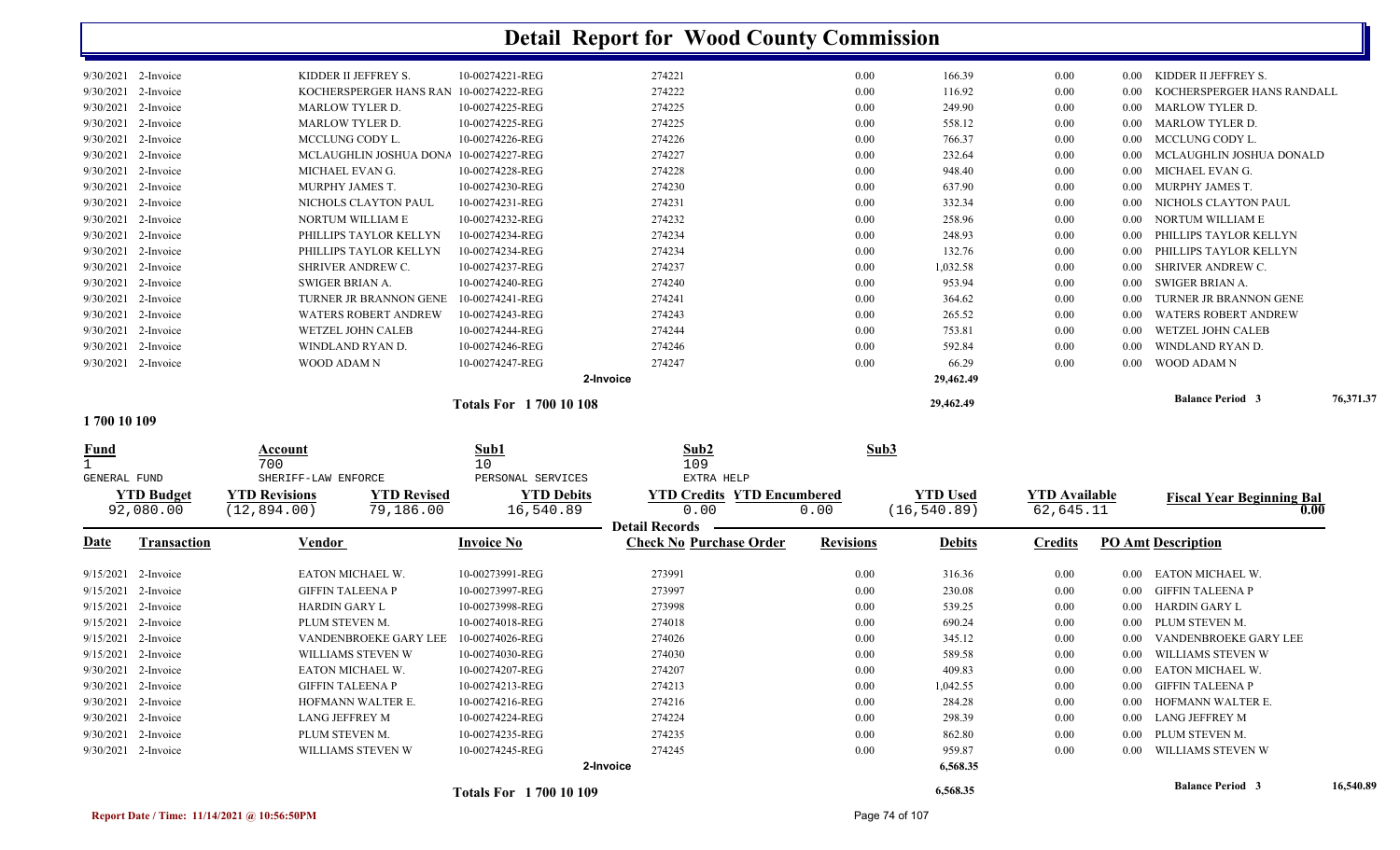#### **1 700 10 182**

| <b>Fund</b><br>$\mathbf{1}$                 |                       | Account<br>700<br>SHERIFF-LAW ENFORCE |                                        | Sub1<br>10                             | Sub2<br>182<br>SECRETARIES        | Sub3             |                 |                      |          |                                          |           |
|---------------------------------------------|-----------------------|---------------------------------------|----------------------------------------|----------------------------------------|-----------------------------------|------------------|-----------------|----------------------|----------|------------------------------------------|-----------|
| GENERAL FUND                                | <b>YTD Budget</b>     | <b>YTD Revisions</b>                  | <b>YTD Revised</b>                     | PERSONAL SERVICES<br><b>YTD Debits</b> | <b>YTD Credits YTD Encumbered</b> |                  | <b>YTD Used</b> | <b>YTD Available</b> |          |                                          |           |
|                                             | 119,937.00            | 5,250.00                              | 125,187.00                             | 31,215.00                              | 0.00                              | 0.00             | (31, 215.00)    | 93,972.00            |          | <b>Fiscal Year Beginning Bal</b><br>0.00 |           |
|                                             |                       |                                       |                                        |                                        | <b>Detail Records</b>             |                  |                 |                      |          |                                          |           |
| Date                                        | <b>Transaction</b>    | Vendor                                |                                        | <b>Invoice No</b>                      | <b>Check No Purchase Order</b>    | <b>Revisions</b> | <b>Debits</b>   | <b>Credits</b>       |          | <b>PO Amt Description</b>                |           |
|                                             | 9/15/2021 2-Invoice   | <b>ALLEN PEGGY SUE</b>                |                                        | 10-00273979-REG                        | 273979                            | 0.00             | 1,463.02        | 0.00                 |          | 0.00 ALLEN PEGGY SUE                     |           |
| 9/15/2021                                   | 2-Invoice             |                                       | <b>BROGDON GREGORY SCOTT</b>           | 10-00273984-REG                        | 273984                            | 0.00             | 2,012.51        | 0.00                 | 0.00     | <b>BROGDON GREGORY SCOTT</b>             |           |
| 9/15/2021                                   | 2-Invoice             | <b>WADE TERESA JEAN</b>               |                                        | 10-00274027-REG                        | 274027                            | 0.00             | 1,726.97        | 0.00                 | $0.00\,$ | <b>WADE TERESA JEAN</b>                  |           |
| 9/30/2021                                   | 2-Invoice             | <b>ALLEN PEGGY SUE</b>                |                                        | 10-00274195-REG                        | 274195                            | 0.00             | 1,463.02        | 0.00                 | 0.00     | <b>ALLEN PEGGY SUE</b>                   |           |
|                                             | 9/30/2021 2-Invoice   |                                       | <b>BROGDON GREGORY SCOTT</b>           | 10-00274200-REG                        | 274200                            | 0.00             | 2,012.51        | 0.00                 | 0.00     | <b>BROGDON GREGORY SCOTT</b>             |           |
|                                             | 9/30/2021 2-Invoice   | WADE TERESA JEAN                      |                                        | 10-00274242-REG                        | 274242                            | 0.00             | 1,726.97        | 0.00                 | $0.00\,$ | WADE TERESA JEAN                         |           |
|                                             |                       |                                       |                                        |                                        | 2-Invoice                         |                  | 10,405.00       |                      |          |                                          |           |
|                                             |                       |                                       |                                        | <b>Totals For 1700 10 182</b>          |                                   |                  | 10,405.00       |                      |          | <b>Balance Period 3</b>                  | 31,215.00 |
| 1700 10 185                                 |                       |                                       |                                        |                                        |                                   |                  |                 |                      |          |                                          |           |
| Fund<br>$\mathbf{1}$<br><b>GENERAL FUND</b> |                       | Account<br>700<br>SHERIFF-LAW ENFORCE |                                        | Sub1<br>10<br>PERSONAL SERVICES        | Sub2<br>185<br>HOLIDAY PAY        | Sub3             |                 |                      |          |                                          |           |
|                                             | <b>YTD Budget</b>     | <b>YTD Revisions</b>                  | <b>YTD Revised</b>                     | <b>YTD Debits</b>                      | <b>YTD Credits YTD Encumbered</b> |                  | <b>YTD Used</b> | <b>YTD Available</b> |          |                                          |           |
|                                             | 101,000.00            | 0.00                                  | 101,000.00                             | 15,064.99                              | 0.00                              | 0.00             | (15,064.99)     | 85,935.01            |          | <b>Fiscal Year Beginning Bal</b><br>0.00 |           |
|                                             |                       |                                       |                                        |                                        | <b>Detail Records</b>             |                  |                 |                      |          |                                          |           |
| <b>Date</b>                                 | Transaction           | <b>Vendor</b>                         |                                        | <b>Invoice No</b>                      | <b>Check No Purchase Order</b>    | <b>Revisions</b> | <b>Debits</b>   | <b>Credits</b>       |          | <b>PO Amt Description</b>                |           |
| 9/15/2021                                   | 2-Invoice             | ALLEN TIMOTHY L.                      |                                        | 10-00273980-REG                        | 273980                            | 0.00             | 250.03          | 0.00                 |          | 0.00 ALLEN TIMOTHY L.                    |           |
| 9/15/2021                                   | 2-Invoice             | <b>ALLTOP DAMIAN A</b>                |                                        | 10-00273981-REG                        | 273981                            | 0.00             | 331.47          | 0.00                 | $0.00\,$ | ALLTOP DAMIAN A                          |           |
| 9/15/2021                                   | 2-Invoice             |                                       | BLATT WILLIAM ANTHONY                  | 10-00273983-REG                        | 273983                            | 0.00             | 333.64          | 0.00                 | 0.00     | <b>BLATT WILLIAM ANTHONY</b>             |           |
|                                             | $9/15/2021$ 2-Invoice |                                       | <b>BROWNING EMILY G</b>                | 10-00273985-REG                        | 273985                            | 0.00             | 264.49          | 0.00                 | 0.00     | <b>BROWNING EMILY G</b>                  |           |
| 9/15/2021                                   | 2-Invoice             |                                       | COCHRAN MICHAEL L.                     | 10-00273988-REG                        | 273988                            | 0.00             | 376.78          | 0.00                 | 0.00     | COCHRAN MICHAEL L.                       |           |
| 9/15/2021                                   | 2-Invoice             | CROSS DEREK B.                        |                                        | 10-00273989-REG                        | 273989                            | 0.00             | 446.70          | 0.00                 | $0.00\,$ | CROSS DEREK B.                           |           |
| 9/15/2021                                   | 2-Invoice             | <b>EDWARDS JACOB</b>                  |                                        | 10-00273992-REG                        | 273992                            | 0.00             | 331.47          | 0.00                 | 0.00     | <b>EDWARDS JACOB</b>                     |           |
|                                             | 9/15/2021 2-Invoice   |                                       | FORSHEY NATHAN C                       | 10-00273993-REG                        | 273993                            | 0.00             | 220.69          | 0.00                 | 0.00     | FORSHEY NATHAN C                         |           |
| 9/15/2021                                   | 2-Invoice             |                                       | <b>FRAZIER RONALD CHARLES</b>          | 10-00273994-REG                        | 273994                            | 0.00             | 361.80          | 0.00                 | 0.00     | <b>FRAZIER RONALD CHARLES</b>            |           |
| 9/15/2021                                   | 2-Invoice             |                                       | HOLBERT ANDREW SCOTT                   | 10-00274001-REG                        | 274001                            | 0.00             | 172.64          | 0.00                 | 0.00     | <b>HOLBERT ANDREW SCOTT</b>              |           |
| 9/15/2021                                   | 2-Invoice             |                                       | JACKSON FREDERICK L.                   | 10-00274003-REG                        | 274003                            | 0.00             | 172.64          | 0.00                 | 0.00     | JACKSON FREDERICK L.                     |           |
|                                             | 9/15/2021 2-Invoice   | MARLOW TYLER D.                       |                                        | 10-00274008-REG                        | 274008                            | 0.00             | 333.20          | 0.00                 | $0.00\,$ | <b>MARLOW TYLER D.</b>                   |           |
| 9/15/2021                                   | 2-Invoice             |                                       | MCLAUGHLIN JOSHUA DONA 10-00274010-REG |                                        | 274010                            | 0.00             | 332.34          | 0.00                 | 0.00     | MCLAUGHLIN JOSHUA DONALD                 |           |
| 9/15/2021                                   | 2-Invoice             |                                       | NORTUM WILLIAM E                       | 10-00274015-REG                        | 274015                            | 0.00             | 172.64          | 0.00                 | $0.00\,$ | NORTUM WILLIAM E                         |           |
| 9/15/2021                                   | 2-Invoice             |                                       | PHILLIPS TAYLOR KELLYN                 | 10-00274017-REG                        | 274017                            | 0.00             | 221.27          | 0.00                 | 0.00     | PHILLIPS TAYLOR KELLYN                   |           |
|                                             | 9/15/2021 2-Invoice   | RITCHIE MICHAEL B                     |                                        | 10-00274020-REG                        | 274020                            | 0.00             | 371.82          | 0.00                 | 0.00     | RITCHIE MICHAEL B                        |           |
|                                             | 9/15/2021 2-Invoice   | <b>SWIGER BRIAN A.</b>                |                                        | 10-00274024-REG                        | 274024                            | 0.00             | 356.61          | 0.00                 |          | 0.00 SWIGER BRIAN A.                     |           |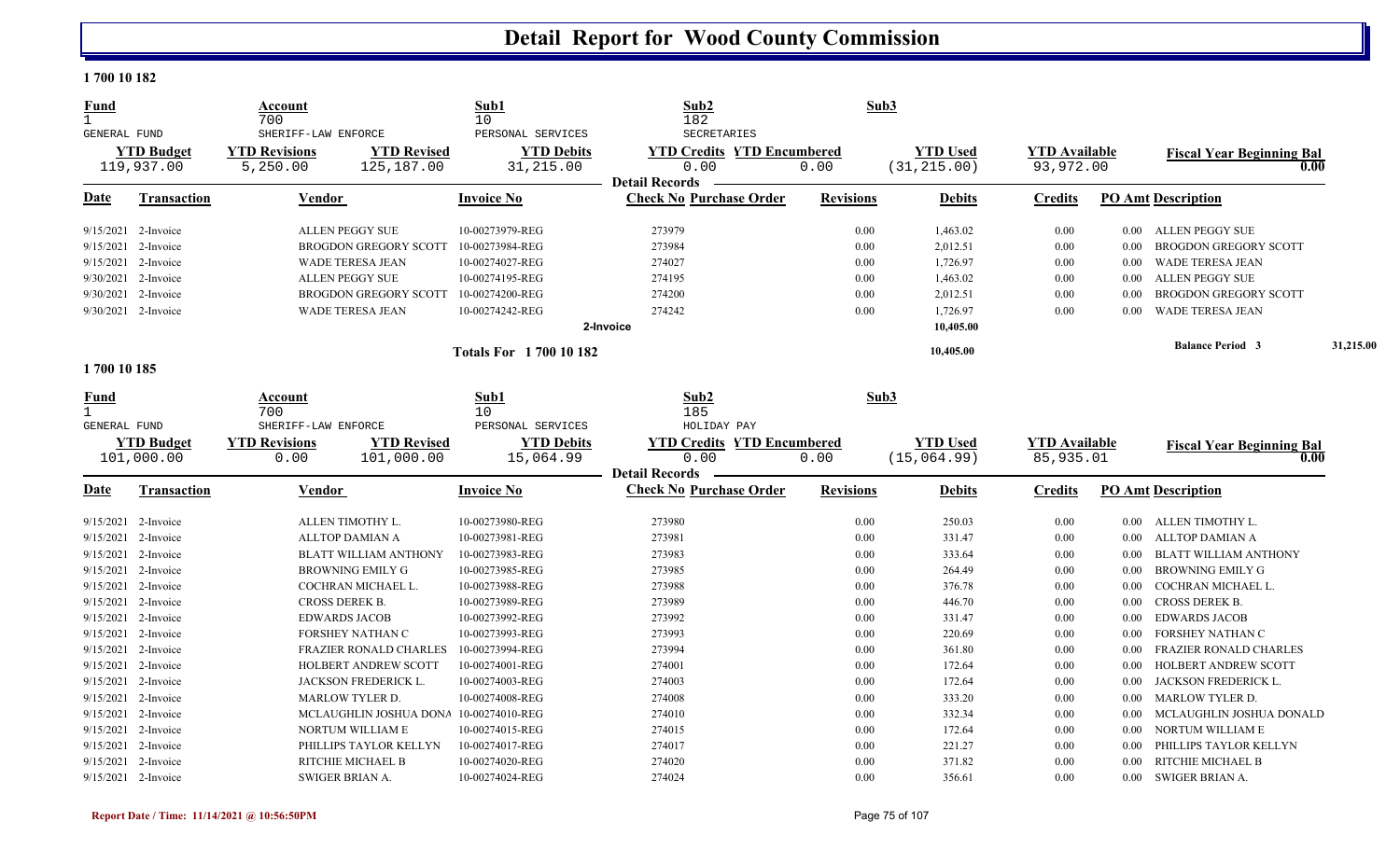|                             |                                 |                                                                       |                                    | <b>Detail Report for Wood County Commission</b>         |                  |                                 |                                    |          |                                          |           |
|-----------------------------|---------------------------------|-----------------------------------------------------------------------|------------------------------------|---------------------------------------------------------|------------------|---------------------------------|------------------------------------|----------|------------------------------------------|-----------|
|                             | 9/15/2021 2-Invoice             | <b>WATERS ROBERT ANDREW</b>                                           | 10-00274028-REG                    | 274028                                                  | 0.00             | 221.27                          | 0.00                               | 0.00     | <b>WATERS ROBERT ANDREW</b>              |           |
|                             | 9/15/2021 2-Invoice             | WOOD ADAM N                                                           | 10-00274032-REG                    | 274032                                                  | 0.00             | 331.47                          | 0.00                               | $0.00\,$ | WOOD ADAM N                              |           |
|                             | 9/30/2021 2-Invoice             | HEWITT TASHA L                                                        | 10-00274215-REG                    | 274215                                                  | 0.00             | 221.27                          | 0.00                               | $0.00\,$ | HEWITT TASHA L                           |           |
|                             | 9/30/2021 2-Invoice             | MICHAEL EVAN G.                                                       | 10-00274228-REG                    | 274228                                                  | 0.00             | 332.77                          | 0.00                               | $0.00\,$ | MICHAEL EVAN G.                          |           |
|                             | 9/30/2021 2-Invoice             | WETZEL JOHN CALEB                                                     | 10-00274244-REG                    | 274244                                                  | 0.00             | 372.25                          | 0.00                               | $0.00\,$ | WETZEL JOHN CALEB                        |           |
|                             |                                 |                                                                       |                                    | 2-Invoice                                               |                  | 6,529.26                        |                                    |          | <b>Balance Period 3</b>                  | 15,064.99 |
| 1700 10 187                 |                                 |                                                                       | <b>Totals For 170010185</b>        |                                                         |                  | 6,529.26                        |                                    |          |                                          |           |
|                             |                                 |                                                                       |                                    |                                                         |                  |                                 |                                    |          |                                          |           |
| <u>Fund</u><br>$\mathbf{1}$ |                                 | <b>Account</b><br>700                                                 | Sub1<br>10                         | Sub2<br>187                                             |                  | Sub3                            |                                    |          |                                          |           |
| <b>GENERAL FUND</b>         |                                 | SHERIFF-LAW ENFORCE                                                   | PERSONAL SERVICES                  | HOLDING CENTER                                          |                  |                                 |                                    |          |                                          |           |
|                             | <b>YTD Budget</b>               | <b>YTD Revisions</b><br><b>YTD Revised</b>                            | <b>YTD Debits</b>                  | <b>YTD Credits YTD Encumbered</b>                       |                  | <b>YTD Used</b>                 | <b>YTD Available</b>               |          | <b>Fiscal Year Beginning Bal</b>         |           |
|                             | 202,550.00                      | 202,550.00<br>0.00                                                    | 42,865.20                          | 0.00                                                    | 0.00             | (42, 865.20)                    | 159,684.80                         |          | 0.00                                     |           |
| Date                        | <b>Transaction</b>              | Vendor                                                                | <b>Invoice No</b>                  | <b>Detail Records</b><br><b>Check No Purchase Order</b> | <b>Revisions</b> | <b>Debits</b>                   | <b>Credits</b>                     |          | <b>PO Amt Description</b>                |           |
|                             |                                 |                                                                       |                                    |                                                         |                  |                                 |                                    |          |                                          |           |
|                             | $9/15/2021$ 2-Invoice           | <b>BEATY PATRICK A</b>                                                | 10-00273982-REG                    | 273982                                                  | 0.00             | 1,246.87                        | 0.00                               | $0.00\,$ | <b>BEATY PATRICK A</b>                   |           |
|                             | 9/15/2021 2-Invoice             | <b>HOLBERT ANDREW SCOTT</b>                                           | 10-00274001-REG<br>10-00274003-REG | 274001                                                  | 0.00             | 1,246.87                        | 0.00                               | $0.00\,$ | HOLBERT ANDREW SCOTT                     |           |
|                             | 9/15/2021 2-Invoice             | <b>JACKSON FREDERICK L.</b>                                           |                                    | 274003                                                  | 0.00             | 1,246.87                        | 0.00                               | $0.00\,$ | JACKSON FREDERICK L.                     |           |
|                             | 9/15/2021 2-Invoice             | NORTUM WILLIAM E                                                      | 10-00274015-REG                    | 274015                                                  | 0.00             | 1,246.87                        | 0.00                               | $0.00\,$ | NORTUM WILLIAM E                         |           |
|                             | $9/15/2021$ 2-Invoice           | SOMERVILLE BRIAN L.                                                   | 10-00274023-REG                    | 274023                                                  | 0.00             | 1,246.87                        | 0.00                               | $0.00\,$ | SOMERVILLE BRIAN L.                      |           |
|                             | $9/15/2021$ 2-Invoice           | STAATS CHELCIE S.                                                     | 10-00274039-REG                    | 274039                                                  | 0.00             | 421.10                          | $0.00\,$                           | $0.00\,$ | STAATS CHELCIE S.                        |           |
|                             | 9/30/2021 2-Invoice             | <b>BEATY PATRICK A</b>                                                | 10-00274198-REG                    | 274198                                                  | 0.00             | 1,246.87                        | 0.00                               | $0.00\,$ | <b>BEATY PATRICK A</b>                   |           |
|                             | $9/30/2021$ 2-Invoice           | <b>HOLBERT ANDREW SCOTT</b>                                           | 10-00274217-REG                    | 274217                                                  | 0.00             | 1,246.87                        | $0.00\,$                           | $0.00\,$ | HOLBERT ANDREW SCOTT                     |           |
| 9/30/2021                   | 2-Invoice                       | JACKSON FREDERICK L.                                                  | 10-00274219-REG                    | 274219                                                  | 0.00             | 1,246.87                        | 0.00                               | $0.00\,$ | JACKSON FREDERICK L.                     |           |
| 9/30/2021                   | 2-Invoice                       | NORTUM WILLIAM E                                                      | 10-00274232-REG                    | 274232                                                  | 0.00             | 1,246.87                        | 0.00                               | 0.00     | NORTUM WILLIAM E                         |           |
|                             | 9/30/2021 2-Invoice             | SOMERVILLE BRIAN L.                                                   | 10-00274239-REG                    | 274239                                                  | 0.00             | 1,246.87                        | 0.00                               | 0.00     | SOMERVILLE BRIAN L.                      |           |
|                             | 9/30/2021 2-Invoice             | STAATS CHELCIE S.                                                     | 10-00274254-REG                    | 274254<br>2-Invoice                                     | 0.00             | 421.10<br>13,310.90             | 0.00                               | $0.00\,$ | STAATS CHELCIE S.                        |           |
|                             |                                 |                                                                       | <b>Totals For 170010187</b>        |                                                         |                  | 13,310.90                       |                                    |          | <b>Balance Period 3</b>                  | 42,865.20 |
| 1700 10 198                 |                                 |                                                                       |                                    |                                                         |                  |                                 |                                    |          |                                          |           |
| <u>Fund</u><br>$\mathbf{1}$ |                                 | Account<br>700                                                        | Sub1<br>10                         | Sub2<br>198                                             |                  | Sub3                            |                                    |          |                                          |           |
| GENERAL FUND                |                                 | SHERIFF-LAW ENFORCE                                                   | PERSONAL SERVICES                  | COURT SECURITY                                          |                  |                                 |                                    |          |                                          |           |
|                             | <b>YTD Budget</b><br>180,792.00 | <b>YTD Revisions</b><br><b>YTD Revised</b><br>13,754.00<br>194,546.00 | <b>YTD Debits</b><br>48,636.42     | <b>YTD Credits YTD Encumbered</b><br>0.00               | 0.00             | <b>YTD Used</b><br>(48, 636.42) | <b>YTD Available</b><br>145,909.58 |          | <b>Fiscal Year Beginning Bal</b><br>0.00 |           |
|                             |                                 |                                                                       |                                    | Detail Records –                                        |                  |                                 |                                    |          |                                          |           |
| <u>Date</u>                 | <b>Transaction</b>              | <b>Vendor</b>                                                         | <b>Invoice No</b>                  | <b>Check No Purchase Order</b>                          | <b>Revisions</b> | <b>Debits</b>                   | <b>Credits</b>                     |          | <b>PO Amt Description</b>                |           |
|                             | 9/15/2021 2-Invoice             | NICK DEEM                                                             | 10-00273990-REG                    | 273990                                                  | 0.00             | 1,246.87                        | $0.00\,$                           |          | 0.00 DEEM NICKY THOMAS                   |           |
|                             | 9/15/2021 2-Invoice             | HARRIS MARK C.                                                        | 10-00273999-REG                    | 273999                                                  | 0.00             | 1,784.22                        | $0.00\,$                           |          | 0.00 HARRIS MARK C.                      |           |
|                             | 9/15/2021 2-Invoice             | JOHNSON CHARLES J.                                                    | 10-00274004-REG                    | 274004                                                  | 0.00             | 1,334.37                        | $0.00\,$                           |          | 0.00 JOHNSON CHARLES J.                  |           |
|                             | 9/15/2021 2-Invoice             | LANDERS WILLIAM M.                                                    | 10-00274007-REG                    | 274007                                                  | 0.00             | 1,246.87                        | 0.00                               |          | 0.00 LANDERS WILLIAM M.                  |           |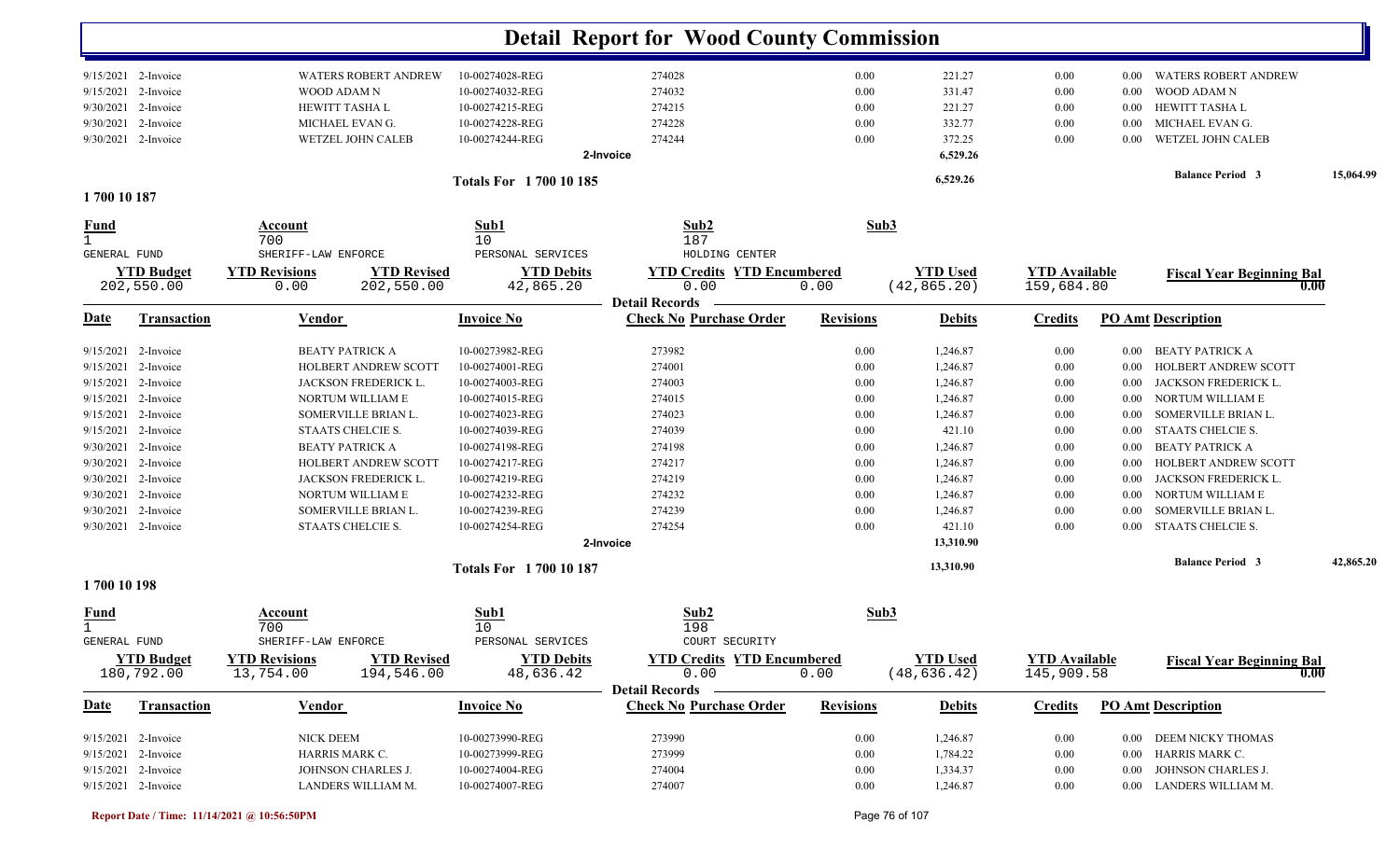|                             |                                |                                                      |                                 |                               |                               | <b>Detail Report for Wood County Commission</b>         |                                 |                  |                                |                                   |          |                                               |           |
|-----------------------------|--------------------------------|------------------------------------------------------|---------------------------------|-------------------------------|-------------------------------|---------------------------------------------------------|---------------------------------|------------------|--------------------------------|-----------------------------------|----------|-----------------------------------------------|-----------|
|                             | 9/15/2021 2-Invoice            | PARKS DANIEL S                                       |                                 | 10-00274016-REG               |                               | 274016                                                  |                                 | 0.00             | 1,246.87                       | 0.00                              | $0.00\,$ | PARKS DANIEL S                                |           |
|                             | 9/15/2021 2-Invoice            | YONALEY RONALD L.                                    |                                 | 10-00274033-REG               |                               | 274033                                                  |                                 | 0.00             | 1,246.87                       | 0.00                              | 0.00     | YONALEY RONALD L.                             |           |
| 9/30/2021                   | 2-Invoice                      | <b>NICK DEEM</b>                                     |                                 | 10-00274206-REG               |                               | 274206                                                  |                                 | 0.00             | 1,246.87                       | 0.00                              | 0.00     | DEEM NICKY THOMAS                             |           |
|                             | 9/30/2021 2-Invoice            | HARRIS MARK C.                                       |                                 | 10-00274214-REG               |                               | 274214                                                  |                                 | 0.00             | 1,784.22                       | 0.00                              | $0.00\,$ | HARRIS MARK C.                                |           |
|                             | 9/30/2021 2-Invoice            | JOHNSON CHARLES J.                                   |                                 | 10-00274220-REG               |                               | 274220                                                  |                                 | 0.00             | 1,334.37                       | 0.00                              | 0.00     | JOHNSON CHARLES J.                            |           |
|                             | 9/30/2021 2-Invoice            | LANDERS WILLIAM M.                                   |                                 | 10-00274223-REG               |                               | 274223                                                  |                                 | 0.00             | 1,246.87                       | 0.00                              | 0.00     | LANDERS WILLIAM M.                            |           |
| 9/30/2021                   | 2-Invoice                      | PARKS DANIEL S                                       |                                 | 10-00274233-REG               |                               | 274233                                                  |                                 | 0.00             | 1,246.87                       | 0.00                              | 0.00     | PARKS DANIEL S                                |           |
|                             | 9/30/2021 2-Invoice            | YONALEY RONALD L.                                    |                                 | 10-00274248-REG               |                               | 274248                                                  |                                 | 0.00             | 1,246.87                       | 0.00                              | 0.00     | YONALEY RONALD L                              |           |
|                             |                                |                                                      |                                 |                               | 2-Invoice                     |                                                         |                                 |                  | 16,212.14                      |                                   |          |                                               |           |
|                             |                                |                                                      |                                 | <b>Totals For 170010198</b>   |                               |                                                         |                                 |                  | 16,212.14                      |                                   |          | <b>Balance Period 3</b>                       | 48,636.42 |
| 1700 40 211                 |                                |                                                      |                                 |                               |                               |                                                         |                                 |                  |                                |                                   |          |                                               |           |
| <b>Fund</b><br>$\mathbf{1}$ |                                | Account<br>700                                       |                                 | Sub1<br>40                    |                               | Sub2<br>211                                             |                                 | Sub3             |                                |                                   |          |                                               |           |
| GENERAL FUND                |                                | SHERIFF-LAW ENFORCE                                  |                                 | CONTRACTURAL SERVICES         |                               | TELEPHONES                                              |                                 |                  |                                |                                   |          |                                               |           |
|                             | <b>YTD Budget</b><br>35,000.00 | <b>YTD Revisions</b><br>0.00                         | <b>YTD Revised</b><br>35,000.00 |                               | <b>YTD Debits</b><br>7,341.11 | <b>YTD Credits YTD Encumbered</b><br>0.00               | 0.00                            |                  | <b>YTD Used</b><br>(7, 341.11) | <b>YTD Available</b><br>27,658.89 |          | <b>Fiscal Year Beginning Bal</b><br>0.00      |           |
| Date                        | Transaction                    | <b>Vendor</b>                                        |                                 | <b>Invoice No</b>             |                               | <b>Detail Records</b><br><b>Check No Purchase Order</b> |                                 | <b>Revisions</b> | <b>Debits</b>                  | <b>Credits</b>                    |          | <b>PO Amt Description</b>                     |           |
|                             |                                |                                                      |                                 |                               |                               |                                                         |                                 |                  |                                |                                   |          |                                               |           |
|                             | $9/10/2021$ 2-Invoice          |                                                      | MILLER COMMUNICATIONS 1 117945  |                               |                               | 172562                                                  |                                 | 0.00             | 30.00                          | 0.00                              | $0.00\,$ | TOWER RENTAL - SUMMIT                         |           |
|                             | 9/21/2021 2-Invoice            | <b>VERIZON WIRELESS</b>                              |                                 | 9887242988                    |                               | 172613                                                  |                                 | 0.00             | 198.83                         | 0.00                              | $0.00\,$ | ACCT NO 242426894-00001                       |           |
|                             | 9/28/2021 2-Invoice            | AT&T MOBILITY                                        |                                 | 09282021                      |                               | 172616                                                  |                                 | 0.00             | 1,316.68                       | 0.00                              | $0.00\,$ | ACCT NO 287298247070                          |           |
|                             | 9/28/2021 2-Invoice            | <b>CAS CABLE</b>                                     |                                 | 10102021A                     |                               | 172618                                                  |                                 | 0.00             | 236.40                         | 0.00                              | 0.00     | ACCT NO 005-070079                            |           |
|                             |                                |                                                      |                                 |                               | 2-Invoice                     |                                                         |                                 |                  | 1,781.91                       |                                   |          |                                               |           |
|                             |                                |                                                      |                                 | <b>Totals For 1700 40 211</b> |                               |                                                         |                                 |                  | 1,781.91                       |                                   |          | <b>Balance Period 3</b>                       | 7,341.11  |
| 1700 40 214                 |                                |                                                      |                                 |                               |                               |                                                         |                                 |                  |                                |                                   |          |                                               |           |
| <u>Fund</u><br>$\mathbf{1}$ |                                | Account<br>700                                       |                                 | Sub1<br>40                    |                               | Sub2<br>214                                             |                                 | Sub3             |                                |                                   |          |                                               |           |
| GENERAL FUND                |                                | SHERIFF-LAW ENFORCE                                  |                                 | CONTRACTURAL SERVICES         |                               | TRAVEL                                                  |                                 |                  |                                |                                   |          |                                               |           |
|                             | <b>YTD Budget</b><br>2,000.00  | <b>YTD Revisions</b><br>0.00                         | <b>YTD Revised</b><br>2,000.00  |                               | <b>YTD Debits</b><br>595.58   | <b>YTD Credits</b><br>0.00                              | <b>YTD Encumbered</b><br>104.42 |                  | <b>YTD Used</b><br>(595.58)    | <b>YTD Available</b><br>1,300.00  |          | <b>Fiscal Year Beginning Bal</b><br>0.00      |           |
| Date                        | <b>Transaction</b>             | Vendor                                               |                                 | <b>Invoice No</b>             |                               | <b>Detail Records</b><br><b>Check No Purchase Order</b> |                                 | <b>Revisions</b> | <b>Debits</b>                  | <b>Credits</b>                    |          | <b>PO Amt Description</b>                     |           |
| 9/2/2021                    | 1-Purchase Order               | <b>HAMPTON INN</b>                                   |                                 |                               |                               | 84829                                                   |                                 | 0.00             | 0.00                           | 0.00                              |          | 100.00 NIGHT STAY FOR TRAINING OCTOBER 19T    |           |
|                             |                                |                                                      |                                 |                               |                               | 1-Purchase Order                                        |                                 |                  |                                |                                   |          |                                               |           |
|                             |                                | 9/20/2021 1-Purchase Order Pending Pcard HOLIDAY INN |                                 |                               |                               | 84881                                                   |                                 | $0.00\,$         | 0.00                           | $0.00\,$                          |          | 0.00 NIGHT STAY FOR DEPUTY WETZEL FOR TI      |           |
|                             |                                |                                                      |                                 |                               |                               | 1-Purchase Order Pe                                     |                                 |                  |                                |                                   |          |                                               |           |
|                             | 9/16/2021 5-Journal Entry      | RESIDENCE INN                                        |                                 | 20210914049001                |                               | 84552                                                   |                                 | $0.00\,$         | 495.58                         | 0.00                              |          | (495.58) LODGING FOR TRAINING SGT. CROSS & SC |           |
|                             | 9/16/2021 5-Journal Entry      |                                                      | WEST VIRGINIA PARKWAY           | 20210914094001                | 5-Journal Entry               |                                                         |                                 | $0.00\,$         | 100.00<br>595.58               | 0.00                              | $0.00\,$ | TERESA WADE-7222-WEST VIRGINIA PARI           |           |
|                             |                                |                                                      |                                 | <b>Totals For 1700 40 214</b> |                               |                                                         |                                 |                  | 595.58                         |                                   | (395.58) | <b>Balance Period 3</b>                       | 595.58    |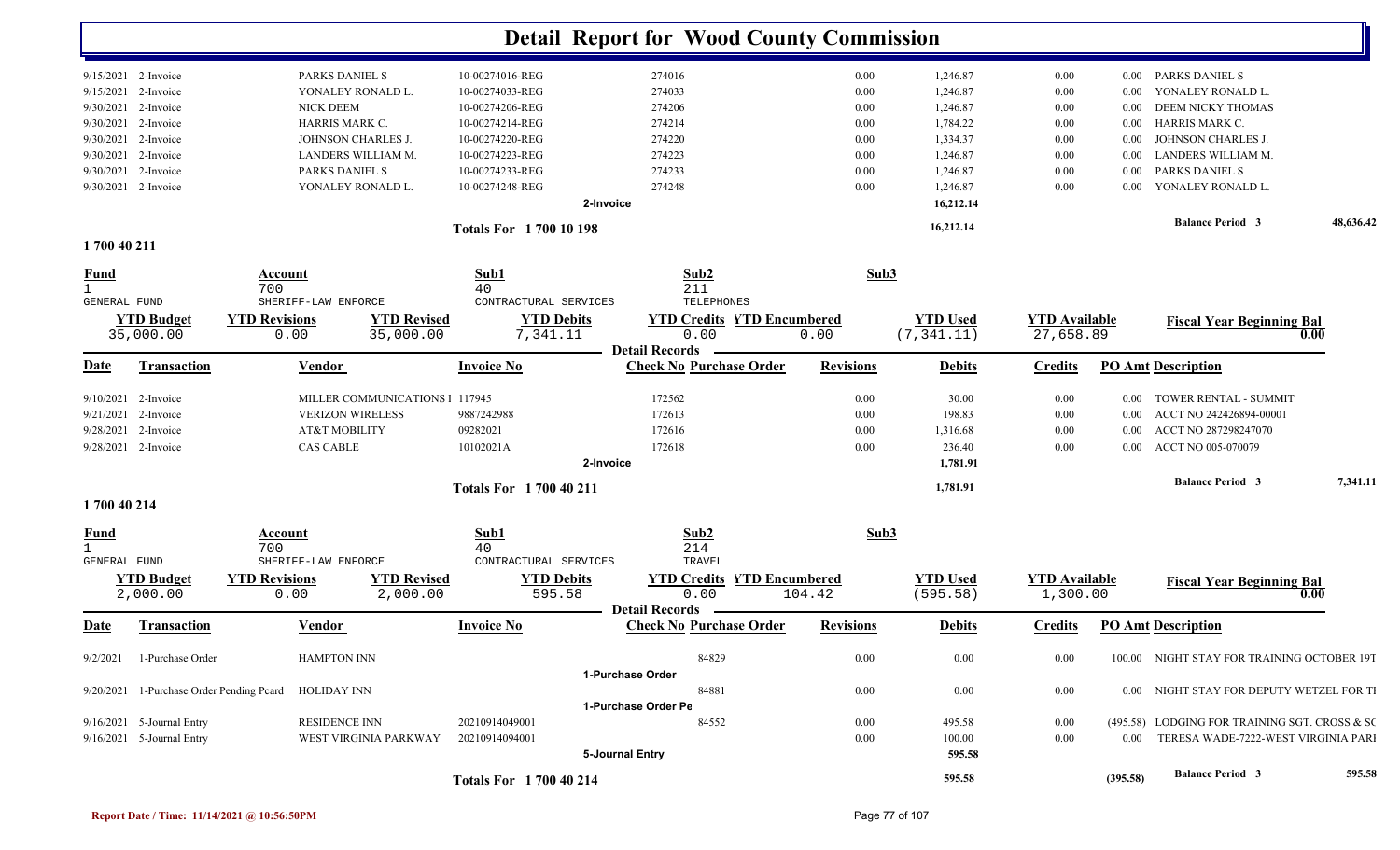#### **1 700 40 217**

| M&R-AUTOS & TRUCKS<br>GENERAL FUND<br>CONTRACTURAL SERVICES<br><b>YTD Budget</b><br><b>YTD Revisions</b><br><b>YTD Revised</b><br><b>YTD Debits</b><br><b>YTD Credits YTD Encumbered</b><br><b>YTD Used</b><br><b>YTD</b> Available<br><b>Fiscal Year Beginning Bal</b><br>56,122.00<br>11,520.04<br>(11, 520.04)<br>41,553.38<br>55,000.00<br>1,122.00<br>0.00<br>3,048.58<br>0.00<br><b>Detail Records</b><br><b>Check No Purchase Order</b><br><b>Revisions</b><br><b>PO Amt Description</b><br>Date<br>Transaction<br>Vendor<br><b>Invoice No</b><br><b>Debits</b><br>Credits<br>0.00<br>9/2/2021<br>1-Purchase Order<br><b>ADVANCE AUTO PARTS</b><br>84834<br>0.00<br>0.00<br>500.00 SEPT BLANKET PO<br>0.00<br>1-Purchase Order<br>MILLER COMMUNICATIONS I<br>84861<br>0.00<br>0.00<br>9/9/2021<br>142.00<br>MIC & RADIO REPAIR<br>0.00<br>9/9/2021<br>1-Purchase Order<br><b>GARAGE TRENDZ &amp; VINYL W</b><br>84858<br>0.00<br>0.00<br>9 SETS UNIT NUMBERS<br>315.00<br>1-Purchase Order<br>9/30/2021<br><b>AMAZON</b><br>84911<br>0.00<br>0.00<br>0.00<br>793.43<br>1-Purchase Order<br>84672<br>9/10/2021<br>2-Invoice<br><b>ADVANCE AUTO PARTS</b><br>12560-316245<br>172543<br>0.00<br>142.19<br>0.00<br>(142.19) CUST NO 479793 - AUGUST BLANKET PO<br>84672<br>9/10/2021<br>2-Invoice<br><b>ADVANCE AUTO PARTS</b><br>12560-314716<br>172543<br>0.00<br>68.62<br>0.00<br>(68.62) AUGUST BLANKET PO<br>9/10/2021<br>2-Invoice<br>12560-314830<br>172543<br>84672<br>0.00<br>47.22<br>(47.22) AUGUST BLANKET PO<br><b>ADVANCE AUTO PARTS</b><br>0.00<br>84672<br>42.19<br>9/10/2021<br>2-Invoice<br><b>ADVANCE AUTO PARTS</b><br>12560-314825<br>172543<br>0.00<br>0.00<br>(42.19) AUGUST BLANKET PO<br>9/10/2021<br>2-Invoice<br><b>ADVANCE AUTO PARTS</b><br>12560-314826<br>172543<br>84672<br>0.00<br>36.76<br>0.00<br>(36.76) AUGUST BLANKET PO<br>84672<br>2-Invoice<br>0.00<br>44.10<br>9/10/2021<br><b>ADVANCE AUTO PARTS</b><br>12560-314985<br>172543<br>0.00<br>(44.10) AUGUST BLANKET PO<br>84672<br>9/10/2021<br>2-Invoice<br><b>ADVANCE AUTO PARTS</b><br>12560-315202<br>172543<br>0.00<br>42.29<br>0.00<br>(42.29) AUGUST BLANKET PO<br>9/10/2021<br>2-Invoice<br>12560-315559<br>172543<br>84672<br>0.00<br>7.35<br>0.00<br>(7.35) AUGUST BLANKET PO<br><b>ADVANCE AUTO PARTS</b><br>12560-315363<br>172543<br>84672<br>0.00<br>9.19<br>9/10/2021<br>2-Invoice<br><b>ADVANCE AUTO PARTS</b><br>0.00<br>(9.19) AUGUST BLANKET PO<br>84672<br>9/10/2021<br>2-Invoice<br><b>ADVANCE AUTO PARTS</b><br>12560-315422<br>172543<br>0.00<br>22.05<br>0.00<br>(22.05) AUGUST BLANKET PO<br>84672<br>9/10/2021<br>2-Invoice<br><b>ADVANCE AUTO PARTS</b><br>12560-316116<br>172543<br>0.00<br>9.70<br>0.00<br>(9.70) AUGUST BLANKET PO<br>84861<br>52.00<br>9/14/2021<br>2-Invoice<br>MILLER COMMUNICATIONS 1 117397<br>172592<br>0.00<br>0.00<br>(52.00) MIC & RADIO REPAIR<br>84861<br>9/14/2021<br>2-Invoice<br>MILLER COMMUNICATIONS 1 117265<br>172592<br>0.00<br>90.00<br>0.00<br>$(90.00)$ MIC & RADIO REPAIR<br>84858<br>9/14/2021<br>2-Invoice<br><b>GARAGE TRENDZ &amp; VINYL W 11108</b><br>172595<br>0.00<br>337.05<br>0.00<br>(315.00) 9 SETS UNIT NUMBERS<br>84520 PY2021<br>0.00<br>$9/21/2021$ 2-Invoice<br>KINCHELOE MOTORS INC.<br>78885<br>172605<br>145.00<br>0.00<br>(145.00) FREON CAPTURE DODGE DURANGO<br>1,095.71<br>2-Invoice<br><b>Balance Period 3</b><br>676.77<br>1,095.71<br><b>Totals For 1 700 40 217</b><br>1700 40 221<br>Sub2<br>Sub3<br>Sub1<br>Account<br><u>Fund</u><br>700<br>40<br>221<br>$\mathbf{1}$<br><b>GENERAL FUND</b><br>SHERIFF-LAW ENFORCE<br>CONTRACTURAL SERVICES<br>TRAINING & EDUCATION<br><b>YTD Budget</b><br><b>YTD Revisions</b><br><b>YTD Revised</b><br><b>YTD Debits</b><br><b>YTD Credits YTD Encumbered</b><br><b>YTD Used</b><br><b>YTD</b> Available<br><b>Fiscal Year Beginning Bal</b><br>0.00<br>20,000.00<br>7,149.81<br>1,316.57<br>(7, 149.81)<br>12,990.62<br>1,457.00<br>21,457.00<br>0.00<br><b>Detail Records</b><br><b>Check No Purchase Order</b><br><b>Revisions</b><br><b>PO Amt Description</b><br>Date<br><b>Transaction</b><br>Vendor<br><b>Invoice No</b><br><b>Debits</b><br>Credits<br>JOHN E REID & ASSOCIATES<br>172537<br>0.00<br>2,300.00<br>0.00 CUST NO 101964<br>9/3/2021<br>2-Invoice<br>199121<br>0.00<br>172627<br>84793<br>0.00<br>750.00<br>9/28/2021<br>2-Invoice<br>PARKERSBURG POLICE DEPA 2021-001<br>0.00<br>(750.00) SWAT School (Fridenstine, Edwards and Turner)<br>3.050.00<br>2-Invoice | Fund<br>$\mathbf{1}$ | Account<br>700      | <u>Sub1</u><br>40 | Sub2<br>217 | Sub3 |  |  |  |
|--------------------------------------------------------------------------------------------------------------------------------------------------------------------------------------------------------------------------------------------------------------------------------------------------------------------------------------------------------------------------------------------------------------------------------------------------------------------------------------------------------------------------------------------------------------------------------------------------------------------------------------------------------------------------------------------------------------------------------------------------------------------------------------------------------------------------------------------------------------------------------------------------------------------------------------------------------------------------------------------------------------------------------------------------------------------------------------------------------------------------------------------------------------------------------------------------------------------------------------------------------------------------------------------------------------------------------------------------------------------------------------------------------------------------------------------------------------------------------------------------------------------------------------------------------------------------------------------------------------------------------------------------------------------------------------------------------------------------------------------------------------------------------------------------------------------------------------------------------------------------------------------------------------------------------------------------------------------------------------------------------------------------------------------------------------------------------------------------------------------------------------------------------------------------------------------------------------------------------------------------------------------------------------------------------------------------------------------------------------------------------------------------------------------------------------------------------------------------------------------------------------------------------------------------------------------------------------------------------------------------------------------------------------------------------------------------------------------------------------------------------------------------------------------------------------------------------------------------------------------------------------------------------------------------------------------------------------------------------------------------------------------------------------------------------------------------------------------------------------------------------------------------------------------------------------------------------------------------------------------------------------------------------------------------------------------------------------------------------------------------------------------------------------------------------------------------------------------------------------------------------------------------------------------------------------------------------------------------------------------------------------------------------------------------------------------------------------------------------------------------------------------------------------------------------------------------------------------------------------------------------------------------------------------------------------------------------------------------------------------------------------------------------------------------------------------------------------------------------------------------------------------------------------------------------------------------------------------------------------------------------------------------------------------------------------------------------------------------------------------------------------------------------------------------------------------------------------------------------------------------------------------------|----------------------|---------------------|-------------------|-------------|------|--|--|--|
| 1 YR SUBSCRIPTION FOR OTC ENCORE & C<br>11,520.04                                                                                                                                                                                                                                                                                                                                                                                                                                                                                                                                                                                                                                                                                                                                                                                                                                                                                                                                                                                                                                                                                                                                                                                                                                                                                                                                                                                                                                                                                                                                                                                                                                                                                                                                                                                                                                                                                                                                                                                                                                                                                                                                                                                                                                                                                                                                                                                                                                                                                                                                                                                                                                                                                                                                                                                                                                                                                                                                                                                                                                                                                                                                                                                                                                                                                                                                                                                                                                                                                                                                                                                                                                                                                                                                                                                                                                                                                                                                                                                                                                                                                                                                                                                                                                                                                                                                                                                                                                                                        |                      | SHERIFF-LAW ENFORCE |                   |             |      |  |  |  |
|                                                                                                                                                                                                                                                                                                                                                                                                                                                                                                                                                                                                                                                                                                                                                                                                                                                                                                                                                                                                                                                                                                                                                                                                                                                                                                                                                                                                                                                                                                                                                                                                                                                                                                                                                                                                                                                                                                                                                                                                                                                                                                                                                                                                                                                                                                                                                                                                                                                                                                                                                                                                                                                                                                                                                                                                                                                                                                                                                                                                                                                                                                                                                                                                                                                                                                                                                                                                                                                                                                                                                                                                                                                                                                                                                                                                                                                                                                                                                                                                                                                                                                                                                                                                                                                                                                                                                                                                                                                                                                                          |                      |                     |                   |             |      |  |  |  |
|                                                                                                                                                                                                                                                                                                                                                                                                                                                                                                                                                                                                                                                                                                                                                                                                                                                                                                                                                                                                                                                                                                                                                                                                                                                                                                                                                                                                                                                                                                                                                                                                                                                                                                                                                                                                                                                                                                                                                                                                                                                                                                                                                                                                                                                                                                                                                                                                                                                                                                                                                                                                                                                                                                                                                                                                                                                                                                                                                                                                                                                                                                                                                                                                                                                                                                                                                                                                                                                                                                                                                                                                                                                                                                                                                                                                                                                                                                                                                                                                                                                                                                                                                                                                                                                                                                                                                                                                                                                                                                                          |                      |                     |                   |             |      |  |  |  |
|                                                                                                                                                                                                                                                                                                                                                                                                                                                                                                                                                                                                                                                                                                                                                                                                                                                                                                                                                                                                                                                                                                                                                                                                                                                                                                                                                                                                                                                                                                                                                                                                                                                                                                                                                                                                                                                                                                                                                                                                                                                                                                                                                                                                                                                                                                                                                                                                                                                                                                                                                                                                                                                                                                                                                                                                                                                                                                                                                                                                                                                                                                                                                                                                                                                                                                                                                                                                                                                                                                                                                                                                                                                                                                                                                                                                                                                                                                                                                                                                                                                                                                                                                                                                                                                                                                                                                                                                                                                                                                                          |                      |                     |                   |             |      |  |  |  |
|                                                                                                                                                                                                                                                                                                                                                                                                                                                                                                                                                                                                                                                                                                                                                                                                                                                                                                                                                                                                                                                                                                                                                                                                                                                                                                                                                                                                                                                                                                                                                                                                                                                                                                                                                                                                                                                                                                                                                                                                                                                                                                                                                                                                                                                                                                                                                                                                                                                                                                                                                                                                                                                                                                                                                                                                                                                                                                                                                                                                                                                                                                                                                                                                                                                                                                                                                                                                                                                                                                                                                                                                                                                                                                                                                                                                                                                                                                                                                                                                                                                                                                                                                                                                                                                                                                                                                                                                                                                                                                                          |                      |                     |                   |             |      |  |  |  |
|                                                                                                                                                                                                                                                                                                                                                                                                                                                                                                                                                                                                                                                                                                                                                                                                                                                                                                                                                                                                                                                                                                                                                                                                                                                                                                                                                                                                                                                                                                                                                                                                                                                                                                                                                                                                                                                                                                                                                                                                                                                                                                                                                                                                                                                                                                                                                                                                                                                                                                                                                                                                                                                                                                                                                                                                                                                                                                                                                                                                                                                                                                                                                                                                                                                                                                                                                                                                                                                                                                                                                                                                                                                                                                                                                                                                                                                                                                                                                                                                                                                                                                                                                                                                                                                                                                                                                                                                                                                                                                                          |                      |                     |                   |             |      |  |  |  |
|                                                                                                                                                                                                                                                                                                                                                                                                                                                                                                                                                                                                                                                                                                                                                                                                                                                                                                                                                                                                                                                                                                                                                                                                                                                                                                                                                                                                                                                                                                                                                                                                                                                                                                                                                                                                                                                                                                                                                                                                                                                                                                                                                                                                                                                                                                                                                                                                                                                                                                                                                                                                                                                                                                                                                                                                                                                                                                                                                                                                                                                                                                                                                                                                                                                                                                                                                                                                                                                                                                                                                                                                                                                                                                                                                                                                                                                                                                                                                                                                                                                                                                                                                                                                                                                                                                                                                                                                                                                                                                                          |                      |                     |                   |             |      |  |  |  |
|                                                                                                                                                                                                                                                                                                                                                                                                                                                                                                                                                                                                                                                                                                                                                                                                                                                                                                                                                                                                                                                                                                                                                                                                                                                                                                                                                                                                                                                                                                                                                                                                                                                                                                                                                                                                                                                                                                                                                                                                                                                                                                                                                                                                                                                                                                                                                                                                                                                                                                                                                                                                                                                                                                                                                                                                                                                                                                                                                                                                                                                                                                                                                                                                                                                                                                                                                                                                                                                                                                                                                                                                                                                                                                                                                                                                                                                                                                                                                                                                                                                                                                                                                                                                                                                                                                                                                                                                                                                                                                                          |                      |                     |                   |             |      |  |  |  |
|                                                                                                                                                                                                                                                                                                                                                                                                                                                                                                                                                                                                                                                                                                                                                                                                                                                                                                                                                                                                                                                                                                                                                                                                                                                                                                                                                                                                                                                                                                                                                                                                                                                                                                                                                                                                                                                                                                                                                                                                                                                                                                                                                                                                                                                                                                                                                                                                                                                                                                                                                                                                                                                                                                                                                                                                                                                                                                                                                                                                                                                                                                                                                                                                                                                                                                                                                                                                                                                                                                                                                                                                                                                                                                                                                                                                                                                                                                                                                                                                                                                                                                                                                                                                                                                                                                                                                                                                                                                                                                                          |                      |                     |                   |             |      |  |  |  |
|                                                                                                                                                                                                                                                                                                                                                                                                                                                                                                                                                                                                                                                                                                                                                                                                                                                                                                                                                                                                                                                                                                                                                                                                                                                                                                                                                                                                                                                                                                                                                                                                                                                                                                                                                                                                                                                                                                                                                                                                                                                                                                                                                                                                                                                                                                                                                                                                                                                                                                                                                                                                                                                                                                                                                                                                                                                                                                                                                                                                                                                                                                                                                                                                                                                                                                                                                                                                                                                                                                                                                                                                                                                                                                                                                                                                                                                                                                                                                                                                                                                                                                                                                                                                                                                                                                                                                                                                                                                                                                                          |                      |                     |                   |             |      |  |  |  |
|                                                                                                                                                                                                                                                                                                                                                                                                                                                                                                                                                                                                                                                                                                                                                                                                                                                                                                                                                                                                                                                                                                                                                                                                                                                                                                                                                                                                                                                                                                                                                                                                                                                                                                                                                                                                                                                                                                                                                                                                                                                                                                                                                                                                                                                                                                                                                                                                                                                                                                                                                                                                                                                                                                                                                                                                                                                                                                                                                                                                                                                                                                                                                                                                                                                                                                                                                                                                                                                                                                                                                                                                                                                                                                                                                                                                                                                                                                                                                                                                                                                                                                                                                                                                                                                                                                                                                                                                                                                                                                                          |                      |                     |                   |             |      |  |  |  |
|                                                                                                                                                                                                                                                                                                                                                                                                                                                                                                                                                                                                                                                                                                                                                                                                                                                                                                                                                                                                                                                                                                                                                                                                                                                                                                                                                                                                                                                                                                                                                                                                                                                                                                                                                                                                                                                                                                                                                                                                                                                                                                                                                                                                                                                                                                                                                                                                                                                                                                                                                                                                                                                                                                                                                                                                                                                                                                                                                                                                                                                                                                                                                                                                                                                                                                                                                                                                                                                                                                                                                                                                                                                                                                                                                                                                                                                                                                                                                                                                                                                                                                                                                                                                                                                                                                                                                                                                                                                                                                                          |                      |                     |                   |             |      |  |  |  |
|                                                                                                                                                                                                                                                                                                                                                                                                                                                                                                                                                                                                                                                                                                                                                                                                                                                                                                                                                                                                                                                                                                                                                                                                                                                                                                                                                                                                                                                                                                                                                                                                                                                                                                                                                                                                                                                                                                                                                                                                                                                                                                                                                                                                                                                                                                                                                                                                                                                                                                                                                                                                                                                                                                                                                                                                                                                                                                                                                                                                                                                                                                                                                                                                                                                                                                                                                                                                                                                                                                                                                                                                                                                                                                                                                                                                                                                                                                                                                                                                                                                                                                                                                                                                                                                                                                                                                                                                                                                                                                                          |                      |                     |                   |             |      |  |  |  |
|                                                                                                                                                                                                                                                                                                                                                                                                                                                                                                                                                                                                                                                                                                                                                                                                                                                                                                                                                                                                                                                                                                                                                                                                                                                                                                                                                                                                                                                                                                                                                                                                                                                                                                                                                                                                                                                                                                                                                                                                                                                                                                                                                                                                                                                                                                                                                                                                                                                                                                                                                                                                                                                                                                                                                                                                                                                                                                                                                                                                                                                                                                                                                                                                                                                                                                                                                                                                                                                                                                                                                                                                                                                                                                                                                                                                                                                                                                                                                                                                                                                                                                                                                                                                                                                                                                                                                                                                                                                                                                                          |                      |                     |                   |             |      |  |  |  |
|                                                                                                                                                                                                                                                                                                                                                                                                                                                                                                                                                                                                                                                                                                                                                                                                                                                                                                                                                                                                                                                                                                                                                                                                                                                                                                                                                                                                                                                                                                                                                                                                                                                                                                                                                                                                                                                                                                                                                                                                                                                                                                                                                                                                                                                                                                                                                                                                                                                                                                                                                                                                                                                                                                                                                                                                                                                                                                                                                                                                                                                                                                                                                                                                                                                                                                                                                                                                                                                                                                                                                                                                                                                                                                                                                                                                                                                                                                                                                                                                                                                                                                                                                                                                                                                                                                                                                                                                                                                                                                                          |                      |                     |                   |             |      |  |  |  |
|                                                                                                                                                                                                                                                                                                                                                                                                                                                                                                                                                                                                                                                                                                                                                                                                                                                                                                                                                                                                                                                                                                                                                                                                                                                                                                                                                                                                                                                                                                                                                                                                                                                                                                                                                                                                                                                                                                                                                                                                                                                                                                                                                                                                                                                                                                                                                                                                                                                                                                                                                                                                                                                                                                                                                                                                                                                                                                                                                                                                                                                                                                                                                                                                                                                                                                                                                                                                                                                                                                                                                                                                                                                                                                                                                                                                                                                                                                                                                                                                                                                                                                                                                                                                                                                                                                                                                                                                                                                                                                                          |                      |                     |                   |             |      |  |  |  |
|                                                                                                                                                                                                                                                                                                                                                                                                                                                                                                                                                                                                                                                                                                                                                                                                                                                                                                                                                                                                                                                                                                                                                                                                                                                                                                                                                                                                                                                                                                                                                                                                                                                                                                                                                                                                                                                                                                                                                                                                                                                                                                                                                                                                                                                                                                                                                                                                                                                                                                                                                                                                                                                                                                                                                                                                                                                                                                                                                                                                                                                                                                                                                                                                                                                                                                                                                                                                                                                                                                                                                                                                                                                                                                                                                                                                                                                                                                                                                                                                                                                                                                                                                                                                                                                                                                                                                                                                                                                                                                                          |                      |                     |                   |             |      |  |  |  |
|                                                                                                                                                                                                                                                                                                                                                                                                                                                                                                                                                                                                                                                                                                                                                                                                                                                                                                                                                                                                                                                                                                                                                                                                                                                                                                                                                                                                                                                                                                                                                                                                                                                                                                                                                                                                                                                                                                                                                                                                                                                                                                                                                                                                                                                                                                                                                                                                                                                                                                                                                                                                                                                                                                                                                                                                                                                                                                                                                                                                                                                                                                                                                                                                                                                                                                                                                                                                                                                                                                                                                                                                                                                                                                                                                                                                                                                                                                                                                                                                                                                                                                                                                                                                                                                                                                                                                                                                                                                                                                                          |                      |                     |                   |             |      |  |  |  |
|                                                                                                                                                                                                                                                                                                                                                                                                                                                                                                                                                                                                                                                                                                                                                                                                                                                                                                                                                                                                                                                                                                                                                                                                                                                                                                                                                                                                                                                                                                                                                                                                                                                                                                                                                                                                                                                                                                                                                                                                                                                                                                                                                                                                                                                                                                                                                                                                                                                                                                                                                                                                                                                                                                                                                                                                                                                                                                                                                                                                                                                                                                                                                                                                                                                                                                                                                                                                                                                                                                                                                                                                                                                                                                                                                                                                                                                                                                                                                                                                                                                                                                                                                                                                                                                                                                                                                                                                                                                                                                                          |                      |                     |                   |             |      |  |  |  |
|                                                                                                                                                                                                                                                                                                                                                                                                                                                                                                                                                                                                                                                                                                                                                                                                                                                                                                                                                                                                                                                                                                                                                                                                                                                                                                                                                                                                                                                                                                                                                                                                                                                                                                                                                                                                                                                                                                                                                                                                                                                                                                                                                                                                                                                                                                                                                                                                                                                                                                                                                                                                                                                                                                                                                                                                                                                                                                                                                                                                                                                                                                                                                                                                                                                                                                                                                                                                                                                                                                                                                                                                                                                                                                                                                                                                                                                                                                                                                                                                                                                                                                                                                                                                                                                                                                                                                                                                                                                                                                                          |                      |                     |                   |             |      |  |  |  |
|                                                                                                                                                                                                                                                                                                                                                                                                                                                                                                                                                                                                                                                                                                                                                                                                                                                                                                                                                                                                                                                                                                                                                                                                                                                                                                                                                                                                                                                                                                                                                                                                                                                                                                                                                                                                                                                                                                                                                                                                                                                                                                                                                                                                                                                                                                                                                                                                                                                                                                                                                                                                                                                                                                                                                                                                                                                                                                                                                                                                                                                                                                                                                                                                                                                                                                                                                                                                                                                                                                                                                                                                                                                                                                                                                                                                                                                                                                                                                                                                                                                                                                                                                                                                                                                                                                                                                                                                                                                                                                                          |                      |                     |                   |             |      |  |  |  |
|                                                                                                                                                                                                                                                                                                                                                                                                                                                                                                                                                                                                                                                                                                                                                                                                                                                                                                                                                                                                                                                                                                                                                                                                                                                                                                                                                                                                                                                                                                                                                                                                                                                                                                                                                                                                                                                                                                                                                                                                                                                                                                                                                                                                                                                                                                                                                                                                                                                                                                                                                                                                                                                                                                                                                                                                                                                                                                                                                                                                                                                                                                                                                                                                                                                                                                                                                                                                                                                                                                                                                                                                                                                                                                                                                                                                                                                                                                                                                                                                                                                                                                                                                                                                                                                                                                                                                                                                                                                                                                                          |                      |                     |                   |             |      |  |  |  |
|                                                                                                                                                                                                                                                                                                                                                                                                                                                                                                                                                                                                                                                                                                                                                                                                                                                                                                                                                                                                                                                                                                                                                                                                                                                                                                                                                                                                                                                                                                                                                                                                                                                                                                                                                                                                                                                                                                                                                                                                                                                                                                                                                                                                                                                                                                                                                                                                                                                                                                                                                                                                                                                                                                                                                                                                                                                                                                                                                                                                                                                                                                                                                                                                                                                                                                                                                                                                                                                                                                                                                                                                                                                                                                                                                                                                                                                                                                                                                                                                                                                                                                                                                                                                                                                                                                                                                                                                                                                                                                                          |                      |                     |                   |             |      |  |  |  |
|                                                                                                                                                                                                                                                                                                                                                                                                                                                                                                                                                                                                                                                                                                                                                                                                                                                                                                                                                                                                                                                                                                                                                                                                                                                                                                                                                                                                                                                                                                                                                                                                                                                                                                                                                                                                                                                                                                                                                                                                                                                                                                                                                                                                                                                                                                                                                                                                                                                                                                                                                                                                                                                                                                                                                                                                                                                                                                                                                                                                                                                                                                                                                                                                                                                                                                                                                                                                                                                                                                                                                                                                                                                                                                                                                                                                                                                                                                                                                                                                                                                                                                                                                                                                                                                                                                                                                                                                                                                                                                                          |                      |                     |                   |             |      |  |  |  |
|                                                                                                                                                                                                                                                                                                                                                                                                                                                                                                                                                                                                                                                                                                                                                                                                                                                                                                                                                                                                                                                                                                                                                                                                                                                                                                                                                                                                                                                                                                                                                                                                                                                                                                                                                                                                                                                                                                                                                                                                                                                                                                                                                                                                                                                                                                                                                                                                                                                                                                                                                                                                                                                                                                                                                                                                                                                                                                                                                                                                                                                                                                                                                                                                                                                                                                                                                                                                                                                                                                                                                                                                                                                                                                                                                                                                                                                                                                                                                                                                                                                                                                                                                                                                                                                                                                                                                                                                                                                                                                                          |                      |                     |                   |             |      |  |  |  |
|                                                                                                                                                                                                                                                                                                                                                                                                                                                                                                                                                                                                                                                                                                                                                                                                                                                                                                                                                                                                                                                                                                                                                                                                                                                                                                                                                                                                                                                                                                                                                                                                                                                                                                                                                                                                                                                                                                                                                                                                                                                                                                                                                                                                                                                                                                                                                                                                                                                                                                                                                                                                                                                                                                                                                                                                                                                                                                                                                                                                                                                                                                                                                                                                                                                                                                                                                                                                                                                                                                                                                                                                                                                                                                                                                                                                                                                                                                                                                                                                                                                                                                                                                                                                                                                                                                                                                                                                                                                                                                                          |                      |                     |                   |             |      |  |  |  |
|                                                                                                                                                                                                                                                                                                                                                                                                                                                                                                                                                                                                                                                                                                                                                                                                                                                                                                                                                                                                                                                                                                                                                                                                                                                                                                                                                                                                                                                                                                                                                                                                                                                                                                                                                                                                                                                                                                                                                                                                                                                                                                                                                                                                                                                                                                                                                                                                                                                                                                                                                                                                                                                                                                                                                                                                                                                                                                                                                                                                                                                                                                                                                                                                                                                                                                                                                                                                                                                                                                                                                                                                                                                                                                                                                                                                                                                                                                                                                                                                                                                                                                                                                                                                                                                                                                                                                                                                                                                                                                                          |                      |                     |                   |             |      |  |  |  |
|                                                                                                                                                                                                                                                                                                                                                                                                                                                                                                                                                                                                                                                                                                                                                                                                                                                                                                                                                                                                                                                                                                                                                                                                                                                                                                                                                                                                                                                                                                                                                                                                                                                                                                                                                                                                                                                                                                                                                                                                                                                                                                                                                                                                                                                                                                                                                                                                                                                                                                                                                                                                                                                                                                                                                                                                                                                                                                                                                                                                                                                                                                                                                                                                                                                                                                                                                                                                                                                                                                                                                                                                                                                                                                                                                                                                                                                                                                                                                                                                                                                                                                                                                                                                                                                                                                                                                                                                                                                                                                                          |                      |                     |                   |             |      |  |  |  |
|                                                                                                                                                                                                                                                                                                                                                                                                                                                                                                                                                                                                                                                                                                                                                                                                                                                                                                                                                                                                                                                                                                                                                                                                                                                                                                                                                                                                                                                                                                                                                                                                                                                                                                                                                                                                                                                                                                                                                                                                                                                                                                                                                                                                                                                                                                                                                                                                                                                                                                                                                                                                                                                                                                                                                                                                                                                                                                                                                                                                                                                                                                                                                                                                                                                                                                                                                                                                                                                                                                                                                                                                                                                                                                                                                                                                                                                                                                                                                                                                                                                                                                                                                                                                                                                                                                                                                                                                                                                                                                                          |                      |                     |                   |             |      |  |  |  |
|                                                                                                                                                                                                                                                                                                                                                                                                                                                                                                                                                                                                                                                                                                                                                                                                                                                                                                                                                                                                                                                                                                                                                                                                                                                                                                                                                                                                                                                                                                                                                                                                                                                                                                                                                                                                                                                                                                                                                                                                                                                                                                                                                                                                                                                                                                                                                                                                                                                                                                                                                                                                                                                                                                                                                                                                                                                                                                                                                                                                                                                                                                                                                                                                                                                                                                                                                                                                                                                                                                                                                                                                                                                                                                                                                                                                                                                                                                                                                                                                                                                                                                                                                                                                                                                                                                                                                                                                                                                                                                                          |                      |                     |                   |             |      |  |  |  |
|                                                                                                                                                                                                                                                                                                                                                                                                                                                                                                                                                                                                                                                                                                                                                                                                                                                                                                                                                                                                                                                                                                                                                                                                                                                                                                                                                                                                                                                                                                                                                                                                                                                                                                                                                                                                                                                                                                                                                                                                                                                                                                                                                                                                                                                                                                                                                                                                                                                                                                                                                                                                                                                                                                                                                                                                                                                                                                                                                                                                                                                                                                                                                                                                                                                                                                                                                                                                                                                                                                                                                                                                                                                                                                                                                                                                                                                                                                                                                                                                                                                                                                                                                                                                                                                                                                                                                                                                                                                                                                                          |                      |                     |                   |             |      |  |  |  |
|                                                                                                                                                                                                                                                                                                                                                                                                                                                                                                                                                                                                                                                                                                                                                                                                                                                                                                                                                                                                                                                                                                                                                                                                                                                                                                                                                                                                                                                                                                                                                                                                                                                                                                                                                                                                                                                                                                                                                                                                                                                                                                                                                                                                                                                                                                                                                                                                                                                                                                                                                                                                                                                                                                                                                                                                                                                                                                                                                                                                                                                                                                                                                                                                                                                                                                                                                                                                                                                                                                                                                                                                                                                                                                                                                                                                                                                                                                                                                                                                                                                                                                                                                                                                                                                                                                                                                                                                                                                                                                                          |                      |                     |                   |             |      |  |  |  |
|                                                                                                                                                                                                                                                                                                                                                                                                                                                                                                                                                                                                                                                                                                                                                                                                                                                                                                                                                                                                                                                                                                                                                                                                                                                                                                                                                                                                                                                                                                                                                                                                                                                                                                                                                                                                                                                                                                                                                                                                                                                                                                                                                                                                                                                                                                                                                                                                                                                                                                                                                                                                                                                                                                                                                                                                                                                                                                                                                                                                                                                                                                                                                                                                                                                                                                                                                                                                                                                                                                                                                                                                                                                                                                                                                                                                                                                                                                                                                                                                                                                                                                                                                                                                                                                                                                                                                                                                                                                                                                                          |                      |                     |                   |             |      |  |  |  |
|                                                                                                                                                                                                                                                                                                                                                                                                                                                                                                                                                                                                                                                                                                                                                                                                                                                                                                                                                                                                                                                                                                                                                                                                                                                                                                                                                                                                                                                                                                                                                                                                                                                                                                                                                                                                                                                                                                                                                                                                                                                                                                                                                                                                                                                                                                                                                                                                                                                                                                                                                                                                                                                                                                                                                                                                                                                                                                                                                                                                                                                                                                                                                                                                                                                                                                                                                                                                                                                                                                                                                                                                                                                                                                                                                                                                                                                                                                                                                                                                                                                                                                                                                                                                                                                                                                                                                                                                                                                                                                                          |                      |                     |                   |             |      |  |  |  |
|                                                                                                                                                                                                                                                                                                                                                                                                                                                                                                                                                                                                                                                                                                                                                                                                                                                                                                                                                                                                                                                                                                                                                                                                                                                                                                                                                                                                                                                                                                                                                                                                                                                                                                                                                                                                                                                                                                                                                                                                                                                                                                                                                                                                                                                                                                                                                                                                                                                                                                                                                                                                                                                                                                                                                                                                                                                                                                                                                                                                                                                                                                                                                                                                                                                                                                                                                                                                                                                                                                                                                                                                                                                                                                                                                                                                                                                                                                                                                                                                                                                                                                                                                                                                                                                                                                                                                                                                                                                                                                                          |                      |                     |                   |             |      |  |  |  |
|                                                                                                                                                                                                                                                                                                                                                                                                                                                                                                                                                                                                                                                                                                                                                                                                                                                                                                                                                                                                                                                                                                                                                                                                                                                                                                                                                                                                                                                                                                                                                                                                                                                                                                                                                                                                                                                                                                                                                                                                                                                                                                                                                                                                                                                                                                                                                                                                                                                                                                                                                                                                                                                                                                                                                                                                                                                                                                                                                                                                                                                                                                                                                                                                                                                                                                                                                                                                                                                                                                                                                                                                                                                                                                                                                                                                                                                                                                                                                                                                                                                                                                                                                                                                                                                                                                                                                                                                                                                                                                                          |                      |                     |                   |             |      |  |  |  |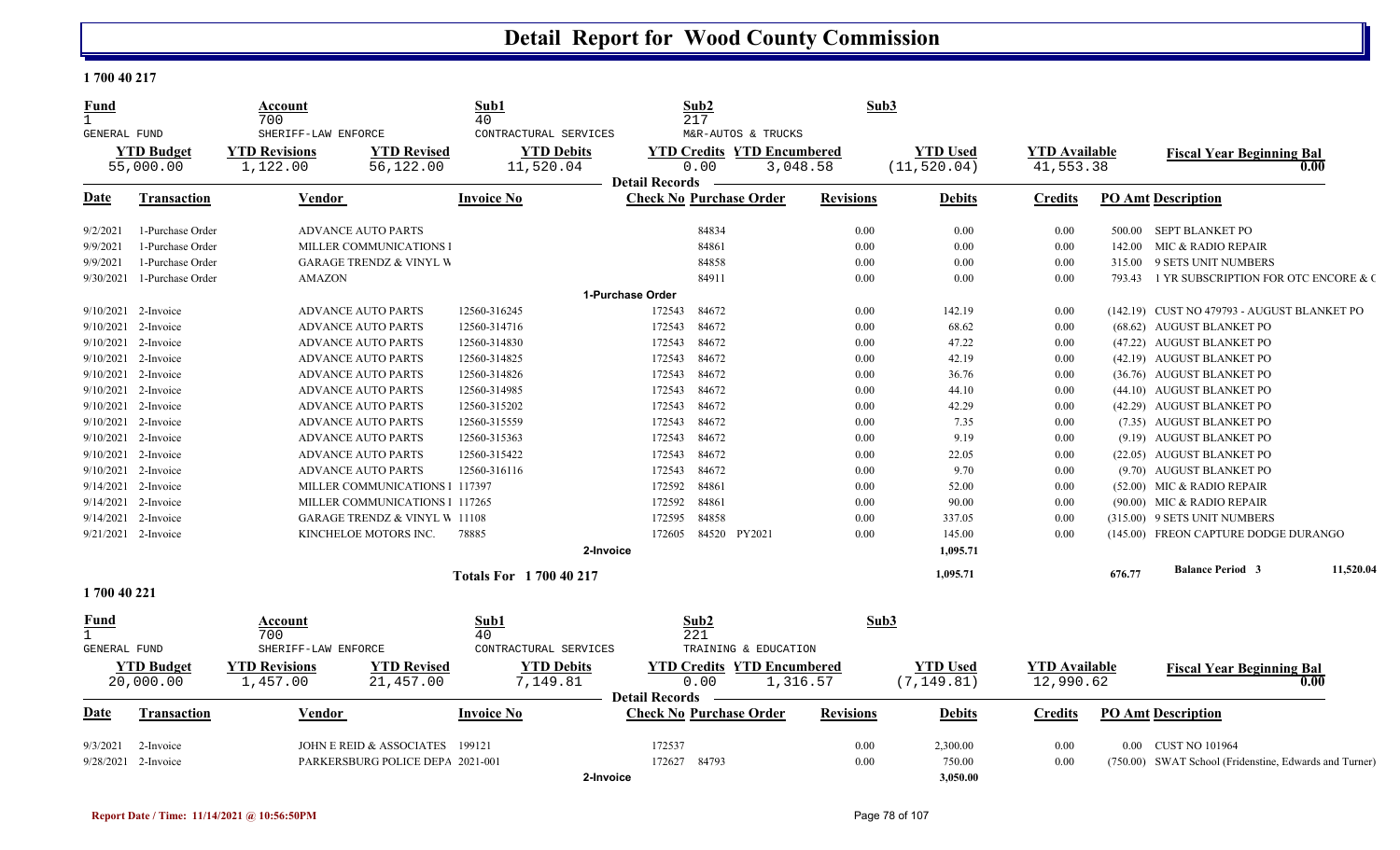| $9/16/2021$ 5-Journal Entry | BUBBA'S GOURMET BURGHE 20210914040001 |                                |                 |              | 0.00 | 19.72    | 0.00     | 0.00       | HANS KOCHERSPERGER-4487-TST                |
|-----------------------------|---------------------------------------|--------------------------------|-----------------|--------------|------|----------|----------|------------|--------------------------------------------|
| $9/16/2021$ 5-Journal Entry | BUBBA'S GOURMET BURGHE 20210914050001 |                                |                 |              | 0.00 | 19.72    | $0.00\,$ | 0.00       | <b>HANS KOCHERSPERGER-4487-TST</b>         |
| $9/16/2021$ 5-Journal Entry | <b>CHEDDARS</b>                       | 20210914027001                 |                 |              | 0.00 | 24.40    | 0.00     | 0.00       | HANS KOCHERSPERGER-4487-CHEDDARS           |
| $9/16/2021$ 5-Journal Entry | <b>FAIRFIELD INN &amp; SUITES</b>     | 20210914059001                 |                 | 84379 PY2021 | 0.00 | 595.00   | $0.00\,$ |            | (595.00) LODGING FOR DEPUTY KOCHERSPRGER P |
| $9/16/2021$ 5-Journal Entry | JIMMY JOHNS                           | 20210914042001                 |                 |              | 0.00 | 10.43    | 0.00     | 0.00       | HANS KOCHERSPERGER-4487-JIMMY JOHI         |
| $9/16/2021$ 5-Journal Entry | <b>LONGHORN STEAKHOUSE</b>            | 20210914026001                 |                 |              | 0.00 | 76.75    | 0.00     | 0.00       | DEREK CROSS-4446-LONGHORN STEAK 01         |
| $9/16/2021$ 5-Journal Entry | NOOSA BISTRO                          | 20210914019001                 |                 |              | 0.00 | 76.44    | $0.00\,$ | 0.00       | DEREK CROSS-4446-CKE NOOSA BISTRO          |
| $9/16/2021$ 5-Journal Entry | PRIMANTI BROS                         | 20210914024001                 |                 |              | 0.00 | 14.29    | 0.00     | 0.00       | HANS KOCHERSPERGER-4487-PRIMANTI E         |
| $9/16/2021$ 5-Journal Entry | PRIMANTI BROS                         | 20210914028001                 |                 |              | 0.00 | 16.43    | 0.00     | 0.00       | HANS KOCHERSPERGER-4487-PRIMANTI E         |
| $9/16/2021$ 5-Journal Entry | <b>OUAKER STEAK &amp; LUBE</b>        | 20210914041001                 |                 |              | 0.00 | 19.94    | $0.00\,$ | 0.00       | HANS KOCHERSPERGER-4487-OUAKER ST          |
| $9/16/2021$ 5-Journal Entry | <b>TEXAS DE BRAZIL</b>                | 20210914038001                 |                 |              | 0.00 | 79.19    | 0.00     | 0.00       | DEREK CROSS-4446-TEXAS DE BRAZIL WC        |
|                             |                                       |                                | 5-Journal Entry |              |      | 952.31   |          |            |                                            |
|                             |                                       | <b>Totals For 1 700 40 221</b> |                 |              |      | 4,002.31 |          | (1,345.00) | 7,149.81<br><b>Balance Period 3</b>        |

**1 700 40 233** 

| <b>Fund</b>  |                             | Account              |                                        | Sub1                           | Sub2                           |                                   | Sub3            |                      |                |                                  |                                                   |
|--------------|-----------------------------|----------------------|----------------------------------------|--------------------------------|--------------------------------|-----------------------------------|-----------------|----------------------|----------------|----------------------------------|---------------------------------------------------|
|              |                             | 700                  |                                        | 40                             | 233                            |                                   |                 |                      |                |                                  |                                                   |
| GENERAL FUND |                             | SHERIFF-LAW ENFORCE  |                                        | CONTRACTURAL SERVICES          |                                | INVESTIGATION EXPENSE             |                 |                      |                |                                  |                                                   |
|              | <b>YTD Budget</b>           | <b>YTD Revisions</b> | <b>YTD Revised</b>                     | <b>YTD Debits</b>              |                                | <b>YTD Credits YTD Encumbered</b> | <b>YTD</b> Used | <b>YTD</b> Available |                | <b>Fiscal Year Beginning Bal</b> |                                                   |
|              | 7,000.00                    | 0.00                 | 7,000.00                               | 4,004.28                       | 0.00                           | 474.52                            | (4,004.28)      | 2,521.20             |                |                                  | 0.00                                              |
|              |                             |                      |                                        |                                | <b>Detail Records</b>          |                                   |                 |                      |                |                                  |                                                   |
| <b>Date</b>  | <b>Transaction</b>          | <b>Vendor</b>        |                                        | <b>Invoice No</b>              | <b>Check No Purchase Order</b> | <b>Revisions</b>                  | <b>Debits</b>   | <b>Credits</b>       |                | <b>PO Amt Description</b>        |                                                   |
| 9/9/2021     | 1-Purchase Order            | <b>IDEMIA</b>        |                                        |                                | 84856                          | 0.00                              | 0.00            | 0.00                 | 386.00         |                                  | MAINT & SUPPORT AGREEMENT DCEC 21-                |
|              |                             |                      |                                        |                                | 1-Purchase Order               |                                   |                 |                      |                |                                  |                                                   |
|              | $9/10/2021$ 2-Invoice       |                      | TRANSUNION RISK AND ALT 61171-202108-1 |                                | 172581                         | 0.00                              | 92.00           | 0.00                 | $0.00^{\circ}$ | <b>ACCT ID 61171</b>             |                                                   |
|              |                             |                      |                                        |                                | 2-Invoice                      |                                   | 92.00           |                      |                |                                  |                                                   |
|              | $9/16/2021$ 5-Journal Entry | <b>ULINE</b>         |                                        | 20210914065001                 | 84703                          | 0.00                              | 142.22          | 0.00                 |                |                                  | (142.22) space age totes TERESA WADE-7214-ULINE T |
|              |                             |                      |                                        |                                | 5-Journal Entry                |                                   | 142.22          |                      |                |                                  |                                                   |
| 1.70055241   |                             |                      |                                        | <b>Totals For 1 700 40 233</b> |                                |                                   | 234.22          |                      | 243.78         | <b>Balance Period 3</b>          | 4,004.28                                          |
|              |                             |                      |                                        |                                |                                |                                   |                 |                      |                |                                  |                                                   |

| 1 700 55 341 |  |  |
|--------------|--|--|
|              |  |  |

| Fund         |                               | Account                        |                                | Sub1                          | Sub2                                      | Sub3             |                                |                                  |        |                                                      |
|--------------|-------------------------------|--------------------------------|--------------------------------|-------------------------------|-------------------------------------------|------------------|--------------------------------|----------------------------------|--------|------------------------------------------------------|
|              |                               | 700                            |                                | 55                            | 341                                       |                  |                                |                                  |        |                                                      |
| GENERAL FUND |                               | SHERIFF-LAW ENFORCE            |                                | COMMODITIES                   | SUPPLIES/MATERIALS                        |                  |                                |                                  |        |                                                      |
|              | <b>YTD Budget</b><br>6,500.00 | <b>YTD Revisions</b><br>445.00 | <b>YTD Revised</b><br>6,945.00 | <b>YTD Debits</b><br>1,378.82 | <b>YTD Credits YTD Encumbered</b><br>0.00 | 771.91           | <b>YTD Used</b><br>(1, 378.82) | <b>YTD Available</b><br>4,794.27 |        | <b>Fiscal Year Beginning Bal</b><br>0.00             |
|              |                               |                                |                                |                               | <b>Detail Records</b>                     |                  |                                |                                  |        |                                                      |
| <b>Date</b>  | Transaction                   | <u>Vendor</u>                  |                                | <b>Invoice No</b>             | <b>Check No Purchase Order</b>            | <b>Revisions</b> | <b>Debits</b>                  | <b>Credits</b>                   |        | <b>PO Amt Description</b>                            |
| 9/27/2021    | 1-Purchase Order              | <b>SAM'S CLUB</b>              |                                |                               | 84903                                     | 0.00             | 0.00                           | 0.00                             | 272.72 | SUGAR, CREAMER, PAPERCLIPS, ENVELOI                  |
|              |                               |                                |                                |                               | 1-Purchase Order                          |                  |                                |                                  |        |                                                      |
|              | $9/16/2021$ 5-Journal Entry   | AMAZON                         |                                | 20210914122001                | 84821                                     | 0.00             | 29.15                          | 0.00                             |        | (29.15) Philips foot control pedal TERESA WADE-7214  |
|              | $9/16/2021$ 5-Journal Entry   | AMAZON                         |                                | 20210914123001                | 84821                                     | 0.00             | 158.00                         | 0.00                             |        | (158.00) Philips foot control pedal TERESA WADE-7214 |
|              | $9/16/2021$ 5-Journal Entry   | WALMART                        |                                | 20210914097001                | 84759                                     | 0.00             | 352.32                         | 0.00                             |        | (352.32) 50 count face masks TERESA WADE-7214-WA     |
|              |                               |                                |                                |                               |                                           |                  |                                |                                  |        |                                                      |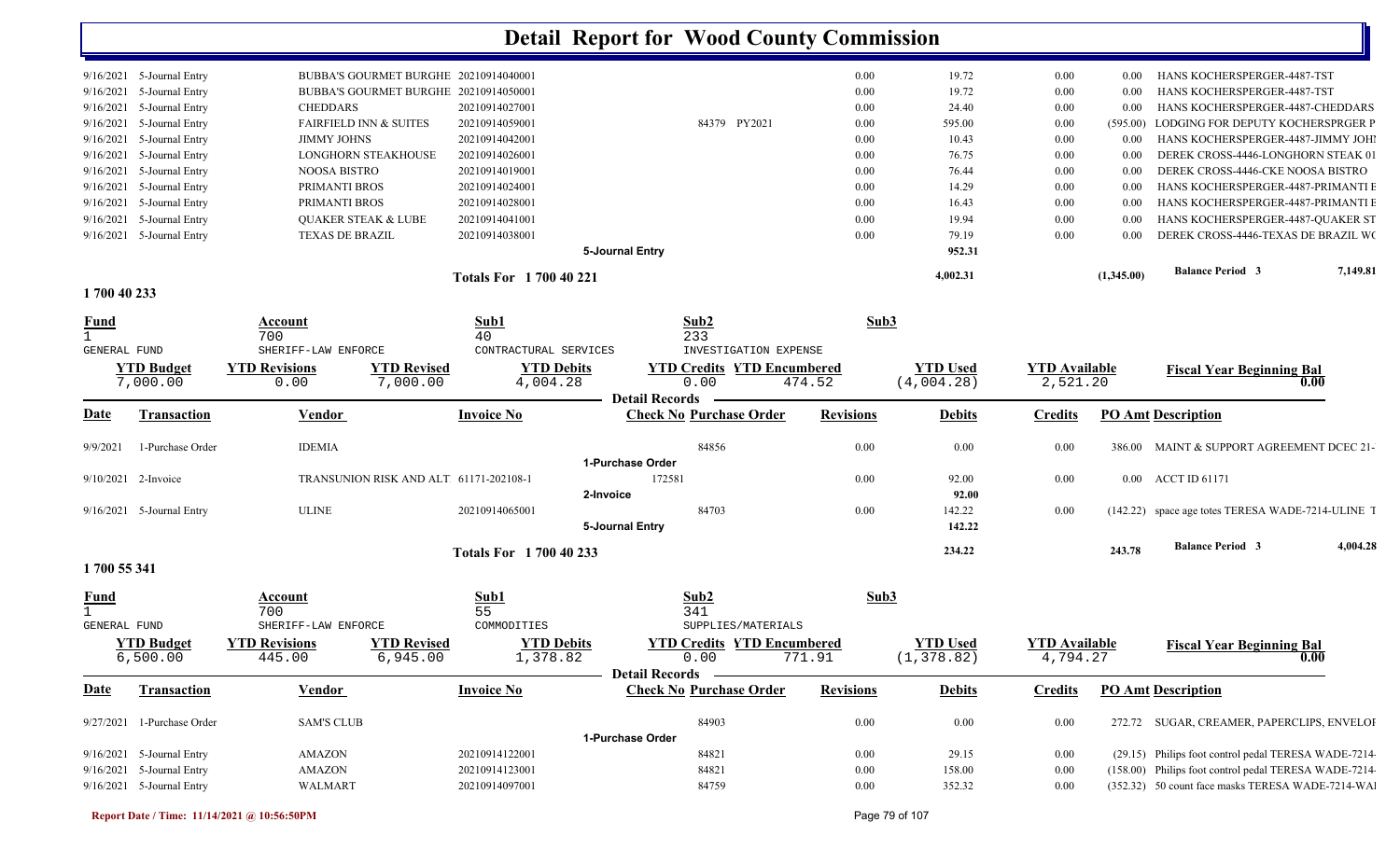|                                             |                                       |                                  |                                | <b>Detail Report for Wood County Commission</b>         |                  |                                 |                                    |          |                                                       |           |
|---------------------------------------------|---------------------------------------|----------------------------------|--------------------------------|---------------------------------------------------------|------------------|---------------------------------|------------------------------------|----------|-------------------------------------------------------|-----------|
|                                             |                                       |                                  |                                | 5-Journal Entry                                         |                  | 539.47                          |                                    |          |                                                       |           |
|                                             |                                       |                                  | Totals For 1700 55 341         |                                                         |                  | 539.47                          |                                    | (266.75) | <b>Balance Period 3</b>                               | 1,378.82  |
| 1700 55 341 2902                            |                                       |                                  |                                |                                                         |                  |                                 |                                    |          |                                                       |           |
| <b>Fund</b><br>$\mathbf{1}$<br>GENERAL FUND | Account<br>700<br>SHERIFF-LAW ENFORCE |                                  | Sub1<br>55<br>COMMODITIES      | Sub2<br>341<br>SUPPLIES/MATERIALS                       |                  | Sub3<br>2902<br>K-9 EXPENSES    |                                    |          |                                                       |           |
| <b>YTD Budget</b><br>4,000.00               | <b>YTD Revisions</b><br>0.00          | <b>YTD Revised</b><br>4,000.00   | <b>YTD Debits</b><br>1,905.81  | <b>YTD Credits YTD Encumbered</b><br>0.00               | 295.37           | <b>YTD Used</b><br>(1, 905.81)  | <b>YTD</b> Available<br>1,798.82   |          | <b>Fiscal Year Beginning Bal</b><br>0.00              |           |
| <b>Transaction</b><br>Date                  | <b>Vendor</b>                         |                                  | <b>Invoice No</b>              | <b>Detail Records</b><br><b>Check No Purchase Order</b> | <b>Revisions</b> | <b>Debits</b>                   | <b>Credits</b>                     |          | <b>PO Amt Description</b>                             |           |
| 9/20/2021 1-Purchase Order                  | CHEWY.COM                             |                                  |                                | 84883                                                   | 0.00             | 0.00                            | 0.00                               | 94.98    | DOG FOOD FOR K9 MAGGIE                                |           |
| 9/20/2021<br>1-Purchase Order               | CHEWY.COM                             |                                  |                                | 84884                                                   | 0.00             | 0.00                            | 0.00                               | 90.21    | DOG FOOD FOR K9 OGI                                   |           |
| 1-Purchase Order<br>9/30/2021               | CHEWY.COM                             |                                  |                                | 84910                                                   | 0.00             | 0.00                            | 0.00                               | 110.18   | 40LBS DOG FOOD FOR K9 DRAGO                           |           |
|                                             |                                       |                                  |                                | 1-Purchase Order                                        |                  |                                 |                                    |          |                                                       |           |
| 9/3/2021<br>2-Invoice                       |                                       | VCA DUDLEY AVENUE ANIM 109703477 |                                | 172540                                                  | 0.00             | 247.84                          | 0.00                               | $0.00\,$ | OGI - #61740                                          |           |
| $9/10/2021$ 2-Invoice                       |                                       | VCA DUDLEY AVENUE ANIM 109703530 |                                | 172583                                                  | 0.00             | 517.04                          | 0.00                               |          | 0.00 MAGGIE                                           |           |
|                                             |                                       |                                  |                                | 2-Invoice                                               |                  | 764.88                          |                                    |          |                                                       |           |
|                                             |                                       |                                  | Totals For 1700 55 341 2902    |                                                         |                  | 764.88                          |                                    | 295.37   | <b>Balance Period 3</b>                               | 1,905.81  |
| 1700 55 343                                 |                                       |                                  |                                |                                                         |                  |                                 |                                    |          |                                                       |           |
| <b>Fund</b><br>$\mathbf{1}$                 | Account<br>700                        |                                  | Sub1<br>55                     | Sub2<br>343                                             |                  | Sub3                            |                                    |          |                                                       |           |
| GENERAL FUND                                | SHERIFF-LAW ENFORCE                   |                                  | COMMODITIES                    | AUTOMOBILE SUPPLIES                                     |                  |                                 |                                    |          |                                                       |           |
| <b>YTD Budget</b><br>130,000.00             | <b>YTD Revisions</b><br>0.00          | <b>YTD Revised</b><br>130,000.00 | <b>YTD Debits</b><br>19,798.62 | <b>YTD Credits YTD Encumbered</b><br>0.00               | 13,872.93        | <b>YTD Used</b><br>(19, 798.62) | <b>YTD Available</b><br>96, 328.45 |          | <b>Fiscal Year Beginning Bal</b><br>0.00              |           |
| Transaction<br>Date                         | Vendor                                |                                  | <b>Invoice No</b>              | <b>Detail Records</b><br><b>Check No Purchase Order</b> | <b>Revisions</b> | <b>Debits</b>                   | <b>Credits</b>                     |          | <b>PO Amt Description</b>                             |           |
|                                             |                                       |                                  |                                |                                                         |                  |                                 |                                    |          |                                                       |           |
| 9/9/2021<br>1-Purchase Order                | <b>SHEETZ</b>                         |                                  |                                | 84849<br>1-Purchase Order                               | 0.00             | 0.00                            | 0.00                               |          | 31.00 FUEL FOR MENTAL HYGIENE TRIP TO MAI             |           |
| 9/16/2021 5-Journal Entry                   | <b>BP OIL</b>                         |                                  | 20210914039001                 |                                                         | $0.00\,$         | 30.00                           | $0.00\,$                           | 0.00     | DEREK CROSS-4446-BP#954855336221 7-EQ                 |           |
| 9/16/2021 5-Journal Entry                   | <b>MARATHON PETROL</b>                |                                  | 20210914082001                 |                                                         | 0.00             | 51.30                           | 0.00                               | 0.00     | CODY MCCLUNG-4388-MARATHON PETRO                      |           |
| 9/16/2021 5-Journal Entry                   | SHELL OIL                             |                                  | 20210914098001                 |                                                         | 0.00             | 63.05                           | 0.00                               | 0.00     | CODY MCCLUNG-4388-SHELL OIL 1277657                   |           |
|                                             |                                       |                                  |                                | 5-Journal Entry                                         |                  | 144.35                          |                                    |          |                                                       |           |
|                                             |                                       |                                  | Totals For 1700 55 343         |                                                         |                  | 144.35                          |                                    | 31.00    | <b>Balance Period 3</b>                               | 19,798.62 |
| 1700 55 345                                 |                                       |                                  |                                |                                                         |                  |                                 |                                    |          |                                                       |           |
|                                             | <b>Account</b>                        |                                  | Sub1                           | Sub2                                                    |                  | Sub3                            |                                    |          |                                                       |           |
| $\frac{Fund}{1}$                            | 700                                   |                                  | 55                             | 345                                                     |                  |                                 |                                    |          |                                                       |           |
| GENERAL FUND                                | SHERIFF-LAW ENFORCE                   |                                  | COMMODITIES                    | UNIFORMS                                                |                  |                                 |                                    |          |                                                       |           |
| <b>YTD Budget</b><br>44,500.00              | <b>YTD Revisions</b><br>1,416.00      | <b>YTD Revised</b><br>45,916.00  | <b>YTD Debits</b><br>6,235.54  | <b>YTD Credits YTD Encumbered</b><br>0.00               | 4,325.82         | <b>YTD Used</b><br>(6, 235.54)  | <b>YTD Available</b><br>35, 354.64 |          | <b>Fiscal Year Beginning Bal</b><br>$\overline{0.00}$ |           |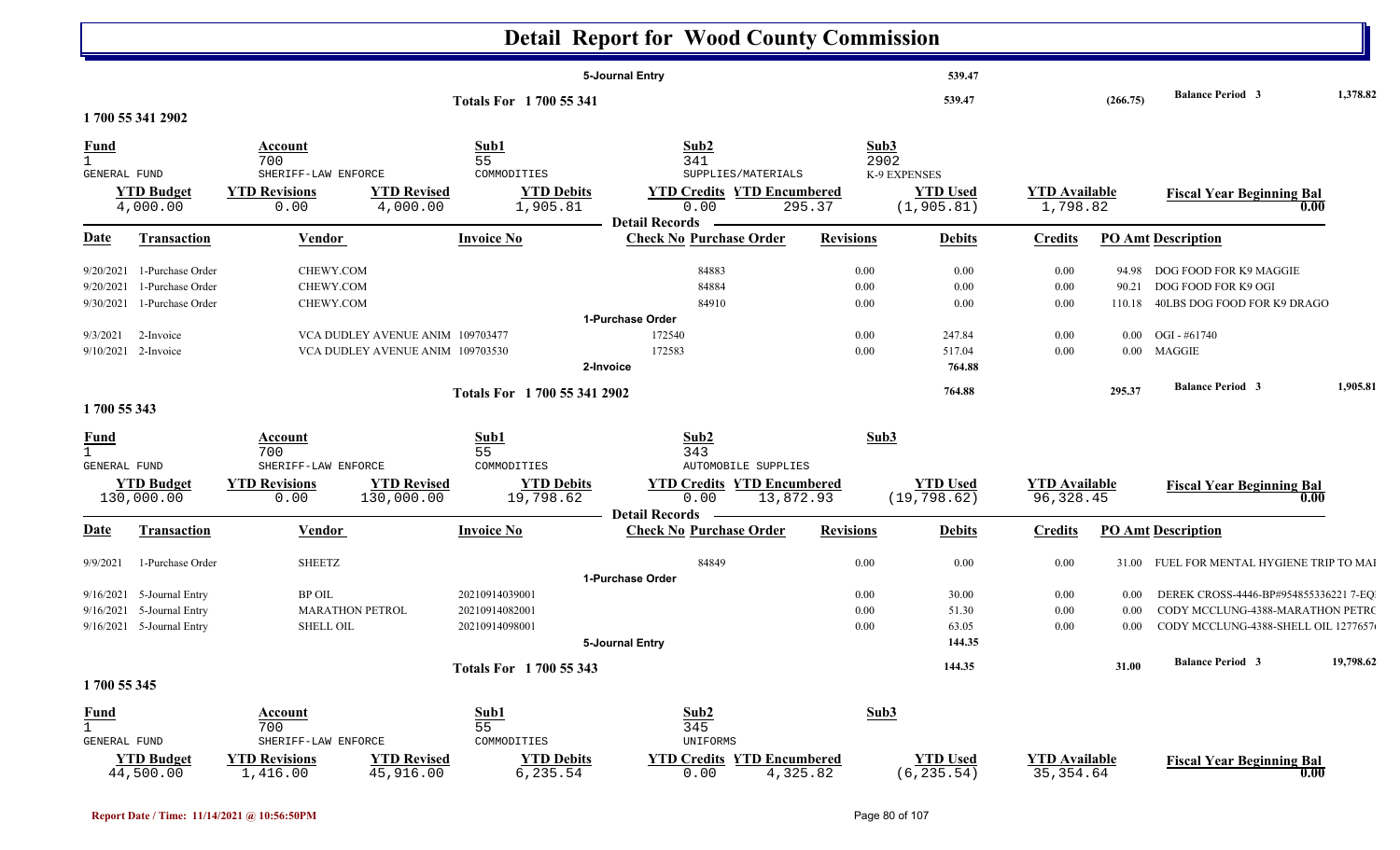|                     |                            |                                            |                                | <b>Detail Records</b>                                   |                  |                 |                      |                   |                                                           |
|---------------------|----------------------------|--------------------------------------------|--------------------------------|---------------------------------------------------------|------------------|-----------------|----------------------|-------------------|-----------------------------------------------------------|
| Date                | <b>Transaction</b>         | Vendor                                     | <b>Invoice No</b>              | <b>Check No Purchase Order</b>                          | <b>Revisions</b> | <b>Debits</b>   | <b>Credits</b>       |                   | <b>PO Amt Description</b>                                 |
| 9/2/2021            | 1-Purchase Order           | ALL AMERICAN UNIFORM                       |                                | 84830                                                   | $0.00\,$         | 0.00            | 0.00                 |                   | 998.28 baton ring holders, glove pouches; tie tacks       |
| 9/9/2021            | 1-Purchase Order           | <b>GOLDEN RULE CREATIONS</b>               |                                | 84855                                                   | 0.00             | 0.00            | 0.00                 | 1,009.00          | DEPUTY PATCHES; COURT OFFICER PATCI                       |
| 9/9/2021            | 1-Purchase Order           | PRO VISION INC.                            |                                | 84857                                                   | 0.00             | 0.00            | 0.00                 | 111.20            | MAGNETIC MOUNT FOR BODY CAM                               |
| 9/13/2021           | 1-Purchase Order           | <b>AMAZON</b>                              |                                | 84871                                                   | 0.00             | 0.00            | 0.00                 | 95.28             | 3 pack Iphone charges for deputies' phones                |
| 9/16/2021           | 1-Purchase Order           | <b>WORKINGMAN'S STORE</b>                  |                                | 84878                                                   | 0.00             | 0.00            | 0.00                 |                   | 200.00 STRAW CAMPAIGN HAT FOR DEPUTY FOR                  |
| 9/20/2021           | 1-Purchase Order           | <b>GALLS</b>                               |                                | 84882                                                   | 0.00             | 0.00            | 0.00                 | 120.00            | 5.11 TACTICAL MENS RIPSTOP TDU PANTS                      |
|                     | 9/23/2021 1-Purchase Order | <b>WORKINGMAN'S STORE</b>                  |                                | 84888                                                   | 0.00             | 0.00            | 0.00                 | 120.00            | PAIR OF CLASS A PANTS FOR SGT WETZEI                      |
|                     | 9/23/2021 1-Purchase Order | <b>WORKINGMAN'S STORE</b>                  |                                | 84889                                                   | 0.00             | 0.00            | 0.00                 | 125.00            | <b>BOOTS FOR DEPUTY WETZEL</b>                            |
|                     | 9/27/2021 1-Purchase Order | <b>GALLS</b>                               |                                | 84904                                                   | 0.00             | 0.00            | 0.00                 | 250.00            | EXTERNAL ARMOR COVER FOR BAILIFFS                         |
|                     | 9/30/2021 1-Purchase Order | <b>WORKINGMAN'S STORE</b>                  |                                | 84909                                                   | $0.00\,$         | 0.00            | 0.00                 | 256.00            | <b>CLASS A SHIRTS FOR DEPUTY WATERS</b>                   |
|                     |                            |                                            |                                | 1-Purchase Order                                        |                  |                 |                      |                   |                                                           |
|                     | 9/14/2021 2-Invoice        | <b>KESTERSON CLEANERS</b>                  | 083121WCSD                     | 172591                                                  | 0.00             | 268.11          | 0.00                 | 0.00 <sub>1</sub> | UNIFORM CLEANING - AUGUST 2021                            |
|                     | 9/14/2021 2-Invoice        | PRO VISION INC.                            | INV2101460                     | 84857<br>172593                                         | 0.00             | 111.20          | 0.00                 |                   | (111.20) MAGNETIC MOUNT FOR BODY CAM                      |
|                     | $9/21/2021$ 2-Invoice      | <b>GALLS</b>                               | 019175816                      | 172602<br>84211 PY2021                                  | $0.00\,$         | 217.80          | 0.00                 |                   | (194.90) TACTICAL HOLSTER & DUTY BELT                     |
|                     | 9/21/2021 2-Invoice        | <b>GALLS</b>                               | 019179351                      | 172602                                                  | 0.00             | 172.20          | 0.00                 |                   | 0.00 ACCT NO 5558984                                      |
|                     | 9/21/2021 2-Invoice        | <b>WORKINGMAN'S STORE</b>                  | 26382                          | 172614<br>84804                                         | 0.00             | 360.00          | 0.00                 |                   | (236.00) SS Class A shirts for Browning                   |
|                     | 9/21/2021 2-Invoice        | WORKINGMAN'S STORE                         | 26382                          | 84804<br>172614                                         | $0.00\,$         | 256.00          | 0.00                 |                   | (256.00) Class A pants for Browning                       |
|                     | 9/21/2021 2-Invoice        | <b>WORKINGMAN'S STORE</b>                  | 26382                          | 84804<br>172614                                         | 0.00             | 17.00           | 0.00                 |                   | $(17.00)$ short black ties                                |
|                     | 9/21/2021 2-Invoice        | <b>WORKINGMAN'S STORE</b>                  | 26394                          | 84878<br>172614                                         | 0.00             | 109.98          | 0.00                 |                   | (109.98) STRAW CAMPAIGN HAT FOR DEPUTY FOR                |
|                     | 9/28/2021 2-Invoice        | <b>SHIRT FACTORY</b>                       | 23611                          | 84359 PY2021<br>172630                                  | 0.00             | 200.00          | 0.00                 |                   | (150.00) POLO SHIRTS                                      |
|                     | 9/28/2021 2-Invoice        | <b>SHIRT FACTORY</b>                       | 23588                          | 84724<br>172630                                         | 0.00             | 32.10           | 0.00                 |                   | (32.10) name put on front and back of tshirts for academy |
|                     | 9/28/2021 2-Invoice        | WORKINGMAN'S STORE                         | 26414                          | 172640<br>84731                                         | $0.00\,$         | 193.50          | 0.00                 |                   | (192.00) CLASS A PANTS FOR SIMS                           |
|                     |                            |                                            |                                | 2-Invoice                                               |                  | 1,937.89        |                      |                   |                                                           |
|                     | 9/16/2021 5-Journal Entry  | FEDERAL EXPRESS CORP                       | 20210914090001                 | 84769                                                   | 0.00             | 11.56           | 0.00                 |                   | (11.56) RMA shiping of bodycams ROBERT SIMS-4776          |
|                     | 9/16/2021 5-Journal Entry  | UNDER ARMOUR                               | 20210914076001                 | 84680                                                   | $0.00\,$         | 84.99           | 0.00                 |                   | (84.99) BOOTS FOR DEPUTY HEWITT TERESA WAI                |
|                     |                            |                                            |                                | 5-Journal Entry                                         |                  | 96.55           |                      |                   |                                                           |
|                     |                            |                                            | <b>Totals For 1 700 55 345</b> |                                                         |                  | 2,034.44        |                      | 1,889.03          | 6,235.54<br><b>Balance Period 3</b>                       |
| 170110104           |                            |                                            |                                |                                                         |                  |                 |                      |                   |                                                           |
| <b>Fund</b><br>1    |                            | Account<br>701                             | Sub1<br>10                     | Sub2<br>104                                             | Sub3             |                 |                      |                   |                                                           |
| <b>GENERAL FUND</b> |                            | CIVIL PROCESS SERVER                       | PERSONAL SERVICES              | SOCIAL SECURITY                                         |                  |                 |                      |                   |                                                           |
|                     | <b>YTD Budget</b>          | <b>YTD Revisions</b><br><b>YTD Revised</b> | <b>YTD Debits</b>              | <b>YTD Credits YTD Encumbered</b>                       |                  | <b>YTD</b> Used | <b>YTD Available</b> |                   |                                                           |
|                     | 7,679.00                   | 0.00<br>7,679.00                           | 1,136.09                       | 0.00                                                    | 0.00             | (1, 136.09)     | 6,542.91             |                   | <b>Fiscal Year Beginning Bal</b><br>0.00                  |
| <u>Date</u>         | <b>Transaction</b>         | Vendor                                     | Invoice No                     | <b>Detail Records</b><br><b>Check No Purchase Order</b> | <b>Revisions</b> | <b>Debits</b>   | <b>Credits</b>       |                   | <b>PO Amt Description</b>                                 |
|                     |                            |                                            |                                |                                                         |                  |                 |                      |                   |                                                           |
|                     | $9/15/2021$ 2-Invoice      | DEPARTMENT OF TREASURY 20210915-00         |                                | 3712                                                    | $0.00\,$         | 150.68          | 0.00                 |                   | $0.00$ FICA                                               |
|                     | 9/15/2021 2-Invoice        | DEPARTMENT OF TREASURY 20210915-00         |                                | 3712                                                    | 0.00             | 35.24           | 0.00                 |                   | $0.00$ MED                                                |
|                     | 9/30/2021 2-Invoice        | DEPARTMENT OF TREASURY 20210930-00         |                                | 3721                                                    | 0.00             | 154.14          | 0.00                 | $0.00\,$          | <b>FICA</b>                                               |
|                     | 9/30/2021 2-Invoice        | DEPARTMENT OF TREASURY 20210930-00         |                                | 3721                                                    | 0.00             | 36.05           | 0.00                 |                   | $0.00$ MED                                                |
|                     |                            |                                            |                                | 2-Invoice                                               |                  | 376.11          |                      |                   |                                                           |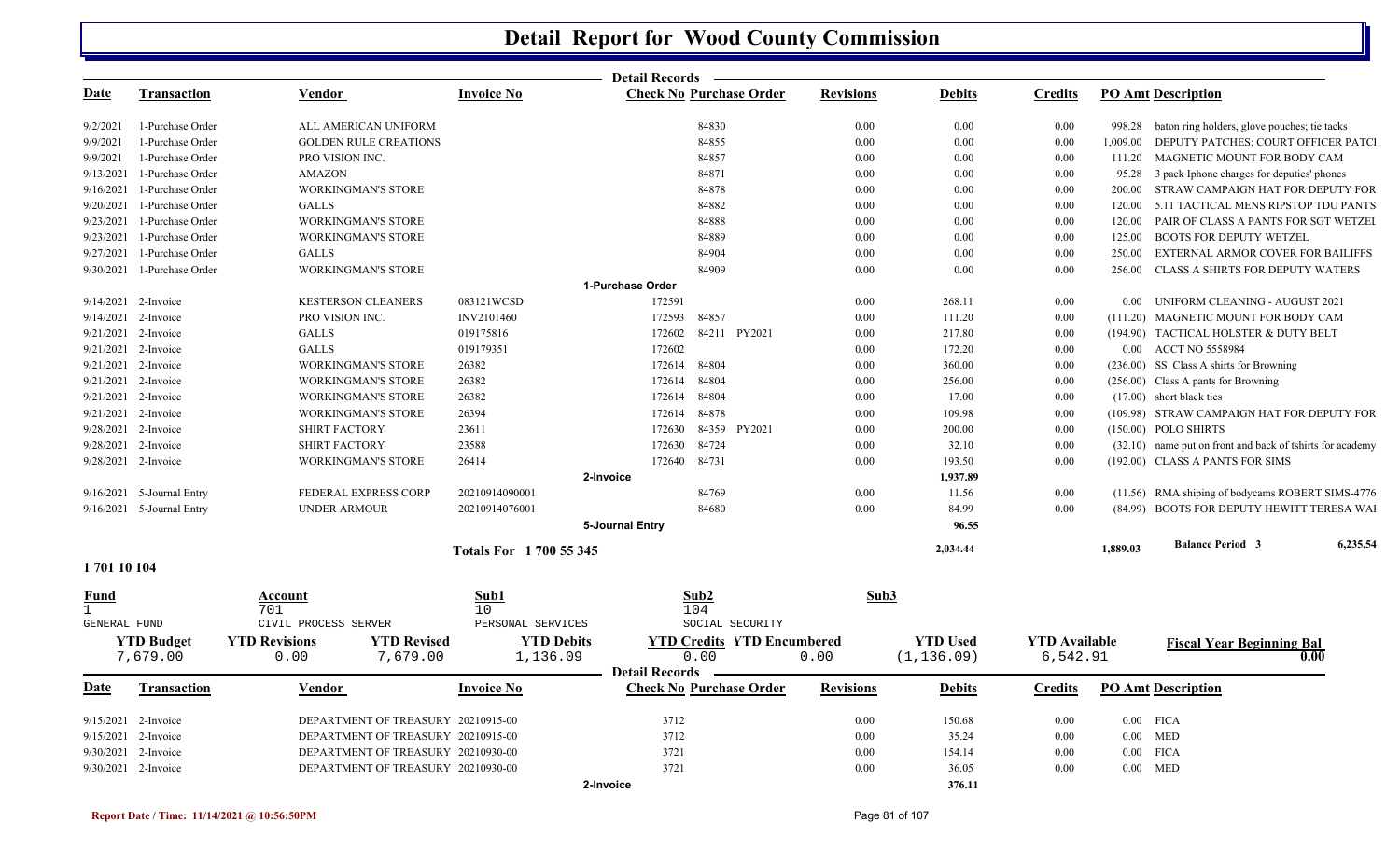| 1701 10 105                                                          |                                                                                                   |                                                                                                                                                                         | <b>Totals For 170110104</b>                                                           |                                                                                         |                                                      | 376.11                                                                   |                                                      | <b>Balance Period 3</b>                                                                                                                                                                                                                                    |      | 1,136.09  |
|----------------------------------------------------------------------|---------------------------------------------------------------------------------------------------|-------------------------------------------------------------------------------------------------------------------------------------------------------------------------|---------------------------------------------------------------------------------------|-----------------------------------------------------------------------------------------|------------------------------------------------------|--------------------------------------------------------------------------|------------------------------------------------------|------------------------------------------------------------------------------------------------------------------------------------------------------------------------------------------------------------------------------------------------------------|------|-----------|
| <b>Fund</b><br>$\mathbf{1}$                                          |                                                                                                   | Account<br>701                                                                                                                                                          | Sub1<br>10                                                                            | Sub2<br>105                                                                             | Sub3                                                 |                                                                          |                                                      |                                                                                                                                                                                                                                                            |      |           |
| <b>GENERAL FUND</b>                                                  | <b>YTD Budget</b><br>45,677.00                                                                    | CIVIL PROCESS SERVER<br><b>YTD Revisions</b><br><b>YTD Revised</b><br>45,677.00<br>0.00                                                                                 | PERSONAL SERVICES<br><b>YTD Debits</b><br>13,954.69                                   | INSURANCE PREMIUM<br><b>YTD Credits YTD Encumbered</b><br>0.00<br><b>Detail Records</b> | 0.00                                                 | <b>YTD Used</b><br>(13, 954.69)                                          | <b>YTD Available</b><br>31,722.31                    | <b>Fiscal Year Beginning Bal</b>                                                                                                                                                                                                                           | 0.00 |           |
| Date                                                                 | Transaction                                                                                       | Vendor                                                                                                                                                                  | <b>Invoice No</b>                                                                     | <b>Check No Purchase Order</b>                                                          | <b>Revisions</b>                                     | <b>Debits</b>                                                            | <b>Credits</b>                                       | <b>PO Amt Description</b>                                                                                                                                                                                                                                  |      |           |
| 9/1/2021<br>9/3/2021<br>9/3/2021<br>9/3/2021<br>9/3/2021<br>9/3/2021 | 2-Invoice<br>2-Invoice<br>2-Invoice<br>2-Invoice<br>2-Invoice<br>2-Invoice<br>9/21/2021 2-Invoice | HIGHMARK WEST VIRGINIA<br><b>RENAISSANCE</b><br><b>MUTUAL OF OMAHA</b><br>MUTUAL OF OMAHA<br>VISION SERVICE PLAN (WV)<br>VISION SERVICE PLAN (WV)<br><b>RENAISSANCE</b> | 09012021<br>CNS0000776063<br>1239061538<br>1239061538<br>092021<br>092021<br>09182021 | 3702<br>3704<br>172531<br>172531<br>172541<br>172541<br>3715<br>2-Invoice               | 0.00<br>0.00<br>0.00<br>0.00<br>0.00<br>0.00<br>0.00 | 4,279.54<br>18.63<br>6.39<br>20.60<br>8.79<br>54.75<br>38.40<br>4,427.10 | 0.00<br>0.00<br>0.00<br>0.00<br>0.00<br>0.00<br>0.00 | <b>HEALTH PREMIUM</b><br>$0.00\,$<br><b>ADMIN FEE</b><br>$0.00\,$<br><b>BASIC LIFE</b><br>$0.00\,$<br>$0.00\,$<br><b>LTD</b><br><b>SINGLE VISION</b><br>$0.00\,$<br><b>FAMILY VISION</b><br>0.00<br>WEEKLY CLAIMS 09/18<br>0.00<br><b>Balance Period 3</b> |      | 13,954.69 |
| 170110106                                                            |                                                                                                   |                                                                                                                                                                         | <b>Totals For 170110105</b>                                                           |                                                                                         |                                                      | 4,427.10                                                                 |                                                      |                                                                                                                                                                                                                                                            |      |           |
| <u>Fund</u><br>$\mathbf{1}$                                          |                                                                                                   | Account<br>701                                                                                                                                                          | Sub1<br>10                                                                            | Sub2<br>106                                                                             | Sub3                                                 |                                                                          |                                                      |                                                                                                                                                                                                                                                            |      |           |
| <b>GENERAL FUND</b>                                                  | <b>YTD Budget</b><br>10,038.00                                                                    | CIVIL PROCESS SERVER<br><b>YTD Revisions</b><br><b>YTD Revised</b><br>10,038.00<br>0.00                                                                                 | PERSONAL SERVICES<br><b>YTD Debits</b><br>1,643.92                                    | RETIREMENT<br><b>YTD Credits YTD Encumbered</b><br>0.00                                 | 0.00                                                 | <b>YTD Used</b><br>(1, 643.92)                                           | <b>YTD Available</b><br>8,394.08                     | <b>Fiscal Year Beginning Bal</b>                                                                                                                                                                                                                           | 0.00 |           |
| <u>Date</u>                                                          | <b>Transaction</b>                                                                                | <b>Vendor</b>                                                                                                                                                           | <b>Invoice No</b>                                                                     | <b>Detail Records</b><br><b>Check No Purchase Order</b>                                 | <b>Revisions</b>                                     | <b>Debits</b>                                                            | <b>Credits</b>                                       | <b>PO Amt Description</b>                                                                                                                                                                                                                                  |      |           |
|                                                                      | $9/15/2021$ 2-Invoice<br>9/30/2021 2-Invoice                                                      | WV PUBLIC EMP RETIREMEN 20210915-00<br>WV PUBLIC EMP RETIREMEN 20210930-00                                                                                              |                                                                                       | 3726<br>3726<br>2-Invoice                                                               | 0.00<br>0.00                                         | 269.18<br>269.18<br>538.36                                               | 0.00<br>$0.00\,$                                     | <b>RETIREMENT</b><br>0.00<br><b>RETIREMENT</b><br>$0.00\,$<br><b>Balance Period 3</b>                                                                                                                                                                      |      | 1,643.92  |
| 170110186                                                            |                                                                                                   |                                                                                                                                                                         | <b>Totals For 170110106</b>                                                           |                                                                                         |                                                      | 538.36                                                                   |                                                      |                                                                                                                                                                                                                                                            |      |           |
| <b>Fund</b><br>GENERAL FUND                                          |                                                                                                   | Account<br>701<br>CIVIL PROCESS SERVER                                                                                                                                  | Sub1<br>10<br>PERSONAL SERVICES                                                       | Sub2<br>186<br>PROCESS SERVERS                                                          | Sub3                                                 |                                                                          |                                                      |                                                                                                                                                                                                                                                            |      |           |
|                                                                      | <b>YTD Budget</b><br>100,383.00                                                                   | <b>YTD Revisions</b><br><b>YTD Revised</b><br>100,383.00<br>0.00                                                                                                        | <b>YTD Debits</b><br>16,438.37                                                        | <b>YTD Credits YTD Encumbered</b><br>0.00                                               | 0.00                                                 | <b>YTD Used</b><br>(16, 438.37)                                          | <b>YTD Available</b><br>83,944.63                    | <b>Fiscal Year Beginning Bal</b>                                                                                                                                                                                                                           | 0.00 |           |
| <u>Date</u>                                                          | <b>Transaction</b>                                                                                | <b>Vendor</b>                                                                                                                                                           | <b>Invoice No</b>                                                                     | Detail Records -<br><b>Check No Purchase Order</b>                                      | <b>Revisions</b>                                     | <b>Debits</b>                                                            | <b>Credits</b>                                       | <b>PO Amt Description</b>                                                                                                                                                                                                                                  |      |           |
|                                                                      | $9/15/2021$ 2-Invoice                                                                             | <b>BURDETTE APRIL D.</b>                                                                                                                                                | 10-00274034-REG                                                                       | 274034                                                                                  | $0.00\,$                                             | 1,401.04                                                                 | 0.00                                                 | 0.00 BURDETTE APRIL D.                                                                                                                                                                                                                                     |      |           |

**Report Date / Time: 11/14/2021 @ 10:56:50PM** Page 82 of 107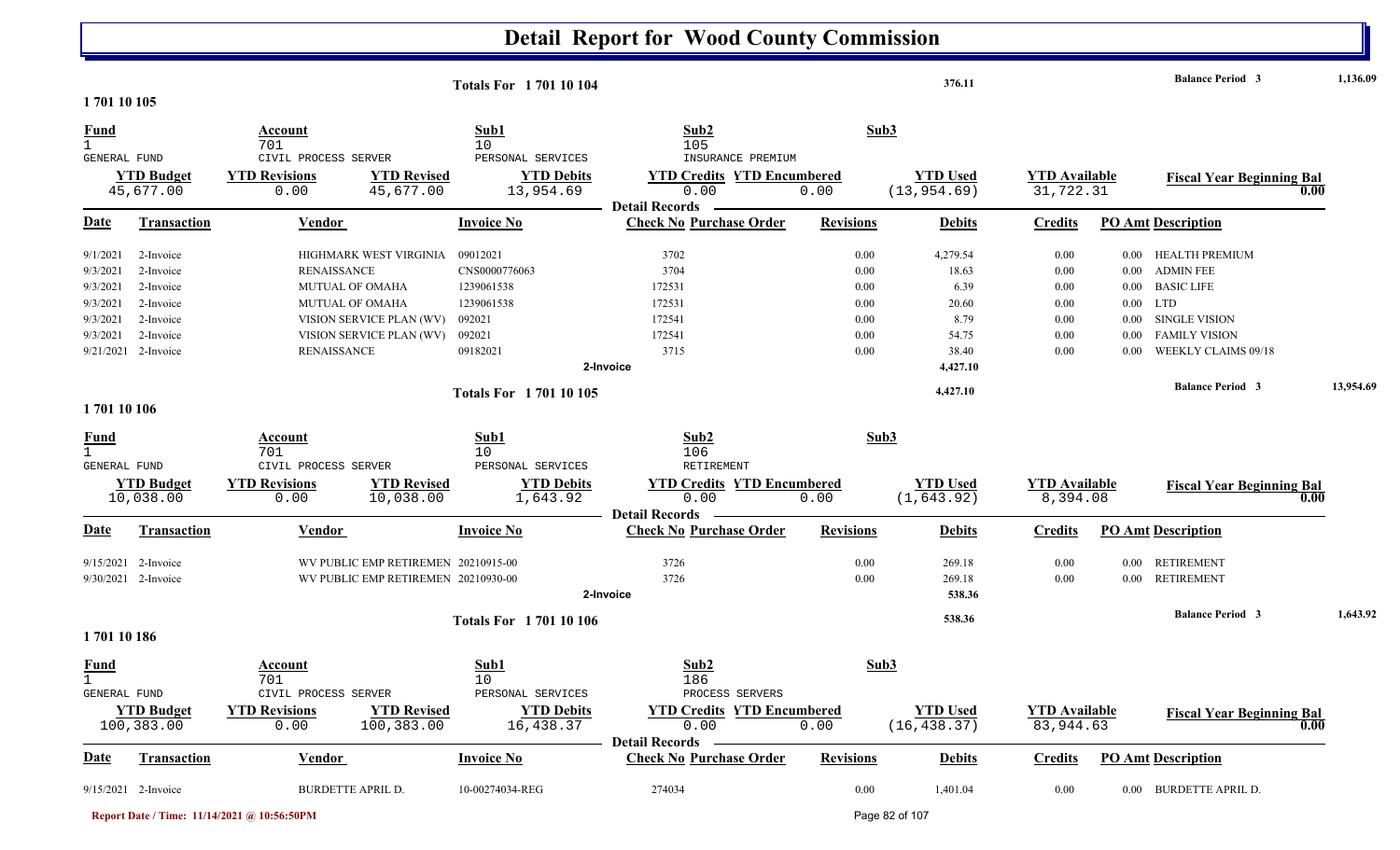|                                                    |                                                                                                                                                               |                                                                                                                                                                                                                                                                            |                                                                                | <b>Detail Report for Wood County Commission</b>                                         |                                                              |                                                                                                                   |                                                      |                                                                      |                                                                                                                                                                                             |            |
|----------------------------------------------------|---------------------------------------------------------------------------------------------------------------------------------------------------------------|----------------------------------------------------------------------------------------------------------------------------------------------------------------------------------------------------------------------------------------------------------------------------|--------------------------------------------------------------------------------|-----------------------------------------------------------------------------------------|--------------------------------------------------------------|-------------------------------------------------------------------------------------------------------------------|------------------------------------------------------|----------------------------------------------------------------------|---------------------------------------------------------------------------------------------------------------------------------------------------------------------------------------------|------------|
| 9/30/2021                                          | 9/15/2021 2-Invoice<br>2-Invoice<br>9/30/2021 2-Invoice                                                                                                       | MERCER STEVEN E.<br><b>BURDETTE APRIL D.</b><br>MERCER STEVEN E.                                                                                                                                                                                                           | 10-00274035-REG<br>10-00274249-REG<br>10-00274250-REG                          | 274035<br>274249<br>274250<br>2-Invoice                                                 | 0.00<br>0.00<br>0.00                                         | 1,290.61<br>1,401.04<br>1,290.61<br>5,383.30                                                                      | 0.00<br>0.00<br>0.00                                 | 0.00<br>$0.00\,$                                                     | 0.00 MERCER STEVEN E.<br><b>BURDETTE APRIL D.</b><br>MERCER STEVEN E.                                                                                                                       |            |
| 1702 10 105                                        |                                                                                                                                                               |                                                                                                                                                                                                                                                                            | <b>Totals For 170110186</b>                                                    |                                                                                         |                                                              | 5,383.30                                                                                                          |                                                      |                                                                      | <b>Balance Period 3</b>                                                                                                                                                                     | 16,438.37  |
| <b>Fund</b><br>$\mathbf{1}$<br><b>GENERAL FUND</b> |                                                                                                                                                               | Account<br>702<br>CORRECTIONAL CENTER                                                                                                                                                                                                                                      | Sub1<br>10<br>PERSONAL SERVICES                                                | Sub2<br>105<br>INSURANCE PREMIUM                                                        | Sub3                                                         |                                                                                                                   |                                                      |                                                                      |                                                                                                                                                                                             |            |
|                                                    | <b>YTD Budget</b><br>0.00                                                                                                                                     | <b>YTD Revisions</b><br>0.00                                                                                                                                                                                                                                               | <b>YTD Revised</b><br><b>YTD Debits</b><br>0.00<br>299.04                      | <b>YTD Credits YTD Encumbered</b><br>0.00<br><b>Detail Records</b>                      | 0.00                                                         | <b>YTD Used</b><br>(299.04)                                                                                       | <b>YTD</b> Available<br>(299.04)                     |                                                                      | <b>Fiscal Year Beginning Bal</b>                                                                                                                                                            | 0.00       |
| <u>Date</u>                                        | <b>Transaction</b>                                                                                                                                            | <b>Vendor</b>                                                                                                                                                                                                                                                              | <b>Invoice No</b>                                                              | <b>Check No Purchase Order</b>                                                          | <b>Revisions</b>                                             | <b>Debits</b>                                                                                                     | <b>Credits</b>                                       |                                                                      | <b>PO Amt Description</b>                                                                                                                                                                   |            |
|                                                    | 9/14/2021 2-Invoice                                                                                                                                           | <b>RENAISSANCE</b>                                                                                                                                                                                                                                                         | 09112021                                                                       | 3713<br>2-Invoice                                                                       | 0.00                                                         | 138.24<br>138.24                                                                                                  | 0.00                                                 | $0.00\,$                                                             | <b>WEEKLY CLAIMS 09/11</b>                                                                                                                                                                  |            |
|                                                    |                                                                                                                                                               |                                                                                                                                                                                                                                                                            | <b>Totals For 170210105</b>                                                    |                                                                                         |                                                              | 138.24                                                                                                            |                                                      |                                                                      | <b>Balance Period 3</b>                                                                                                                                                                     | 299.04     |
| 1704 55 344                                        |                                                                                                                                                               |                                                                                                                                                                                                                                                                            |                                                                                |                                                                                         |                                                              |                                                                                                                   |                                                      |                                                                      |                                                                                                                                                                                             |            |
| <u>Fund</u><br>$\mathbf{1}$<br>GENERAL FUND        |                                                                                                                                                               | Account<br>704<br>REGIONAL JAIL                                                                                                                                                                                                                                            | Sub1<br>55<br>COMMODITIES                                                      | Sub2<br>344<br>FOOD & DRUGS-FEEDING PRI                                                 | Sub3                                                         |                                                                                                                   |                                                      |                                                                      |                                                                                                                                                                                             |            |
|                                                    | <b>YTD Budget</b><br>2,160,000.00                                                                                                                             | <b>YTD Revisions</b><br>2,160,000.00<br>0.00                                                                                                                                                                                                                               | <b>YTD Revised</b><br><b>YTD Debits</b><br>522,258.00                          | <b>YTD Credits YTD Encumbered</b><br>0.00                                               | 0.00                                                         | <b>YTD Used</b><br>(522, 258.00)                                                                                  | <b>YTD</b> Available<br>1,637,742.00                 |                                                                      | <b>Fiscal Year Beginning Bal</b>                                                                                                                                                            | 0.00       |
| <u>Date</u>                                        | Transaction                                                                                                                                                   | <b>Vendor</b>                                                                                                                                                                                                                                                              | <b>Invoice No</b>                                                              | <b>Detail Records</b><br><b>Check No Purchase Order</b>                                 | <b>Revisions</b>                                             | <b>Debits</b>                                                                                                     | <b>Credits</b>                                       |                                                                      | <b>PO Amt Description</b>                                                                                                                                                                   |            |
| 1705 10 104<br><b>Fund</b>                         | 9/10/2021 2-Invoice<br>9/10/2021 2-Invoice<br>9/10/2021 2-Invoice<br>9/10/2021 2-Invoice<br>9/10/2021 2-Invoice<br>9/10/2021 2-Invoice<br>9/10/2021 2-Invoice | WV REGIONAL JAIL & CORRE 81214b8e<br>WV REGIONAL JAIL & CORRI 81214b8e<br>WV REGIONAL JAIL & CORRI 81214b8e<br>WV REGIONAL JAIL & CORRI 81214b8e<br>WV REGIONAL JAIL & CORRE 81214b8e<br>WV REGIONAL JAIL & CORRE 81214b8e<br>WV REGIONAL JAIL & CORRE 81214b8e<br>Account | Totals For 1704 55 344<br>Sub1                                                 | 172573<br>172573<br>172573<br>172573<br>172573<br>172573<br>172573<br>2-Invoice<br>Sub2 | 0.00<br>0.00<br>0.00<br>0.00<br>0.00<br>0.00<br>0.00<br>Sub3 | 188,995.25<br>(1,061.50)<br>(96.50)<br>(579.00)<br>(772.00)<br>(916.75)<br>(337.75)<br>185, 231. 75<br>185,231.75 | 0.00<br>0.00<br>0.00<br>0.00<br>0.00<br>0.00<br>0.00 | $0.00\,$<br>$0.00\,$<br>$0.00\,$<br>$0.00\,$<br>$0.00\,$<br>$0.00\,$ | 0.00 AUGUST2021<br><b>CREDIT K EVANS</b><br>CREDIT C LILLY<br><b>CREDIT E FARRA</b><br><b>CREDIT D JONES</b><br><b>CREDIT J MILES</b><br><b>CREDIT Z BECKETT</b><br><b>Balance Period 3</b> | 522,258.00 |
| $\mathbf{1}$<br>GENERAL FUND                       | <b>YTD Budget</b><br>11,521.00                                                                                                                                | 705<br>HOME CONFINEMENT<br><b>YTD Revisions</b><br>2,181.00<br>13,702.00                                                                                                                                                                                                   | 10<br>PERSONAL SERVICES<br><b>YTD Revised</b><br><b>YTD Debits</b><br>2,257.87 | 104<br>SOCIAL SECURITY<br><b>YTD Credits YTD Encumbered</b><br>0.00                     | 0.00                                                         | <b>YTD Used</b><br>(2, 257.87)                                                                                    | <b>YTD</b> Available<br>11, 444.13                   |                                                                      | <b>Fiscal Year Beginning Bal</b>                                                                                                                                                            | 0.00       |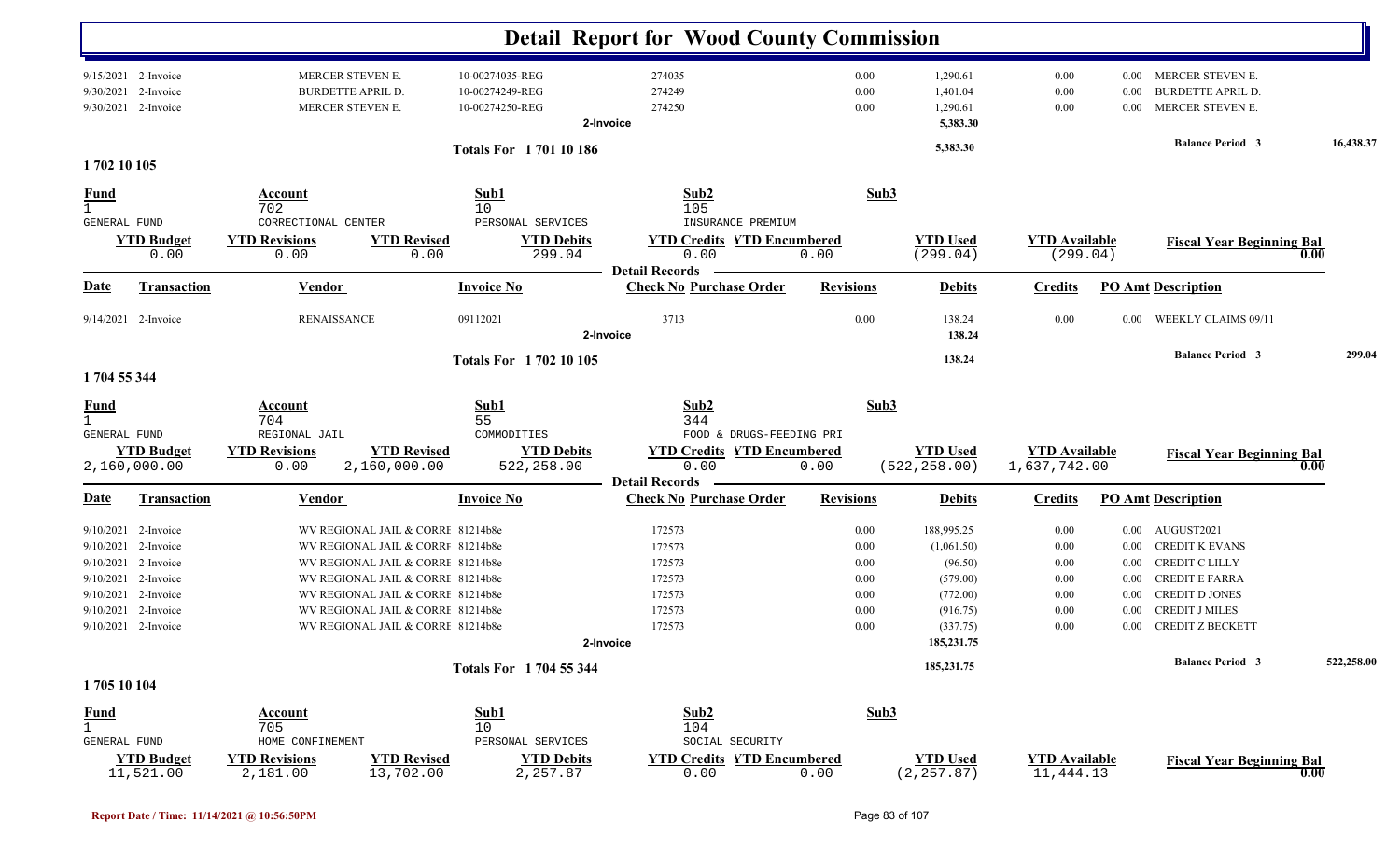|                     |                                |                                     |                                 |                               | <b>Detail Records</b>                                   |                  |                                |                                   |          |                                  |           |
|---------------------|--------------------------------|-------------------------------------|---------------------------------|-------------------------------|---------------------------------------------------------|------------------|--------------------------------|-----------------------------------|----------|----------------------------------|-----------|
| Date                | <b>Transaction</b>             | <b>Vendor</b>                       |                                 | <b>Invoice No</b>             | <b>Check No Purchase Order</b>                          | <b>Revisions</b> | <b>Debits</b>                  | <b>Credits</b>                    |          | <b>PO Amt Description</b>        |           |
|                     | 9/15/2021 2-Invoice            | DEPARTMENT OF TREASURY 20210915-00  |                                 |                               | 3712                                                    | 0.00             | 298.24                         | 0.00                              |          | $0.00$ FICA                      |           |
|                     | $9/15/2021$ 2-Invoice          | DEPARTMENT OF TREASURY 20210915-00  |                                 |                               | 3712                                                    | 0.00             | 69.74                          | $0.00\,$                          |          | $0.00$ MED                       |           |
|                     | 9/30/2021 2-Invoice            | DEPARTMENT OF TREASURY 20210930-00  |                                 |                               | 3721                                                    | 0.00             | 310.15                         | 0.00                              |          | $0.00$ FICA                      |           |
|                     | 9/30/2021 2-Invoice            | DEPARTMENT OF TREASURY 20210930-00  |                                 |                               | 3721                                                    | 0.00             | 72.54                          | 0.00                              | 0.00     | <b>MED</b>                       |           |
|                     |                                |                                     |                                 |                               | 2-Invoice                                               |                  | 750.67                         |                                   |          |                                  |           |
|                     |                                |                                     |                                 | <b>Totals For 170510104</b>   |                                                         |                  | 750.67                         |                                   |          | <b>Balance Period 3</b>          | 2,257.87  |
| 1705 10 105         |                                |                                     |                                 |                               |                                                         |                  |                                |                                   |          |                                  |           |
| <b>Fund</b>         |                                | Account                             |                                 | Sub1                          | Sub2                                                    | Sub3             |                                |                                   |          |                                  |           |
| $\mathbf{1}$        |                                | 705                                 |                                 | 10 <sup>°</sup>               | 105                                                     |                  |                                |                                   |          |                                  |           |
| <b>GENERAL FUND</b> |                                | HOME CONFINEMENT                    |                                 | PERSONAL SERVICES             | INSURANCE PREMIUM                                       |                  |                                |                                   |          |                                  |           |
|                     | <b>YTD Budget</b>              | <b>YTD Revisions</b>                | <b>YTD Revised</b>              | <b>YTD Debits</b>             | <b>YTD Credits YTD Encumbered</b>                       |                  | <b>YTD</b> Used                | <b>YTD</b> Available              |          | <b>Fiscal Year Beginning Bal</b> |           |
|                     | 62,181.00                      | 0.00                                | 62,181.00                       | 16,979.68                     | 0.00                                                    | 0.00             | (16, 979.68)                   | 45, 201.32                        |          |                                  | 0.00      |
| Date                | Transaction                    | Vendor                              |                                 | <b>Invoice No</b>             | <b>Detail Records</b><br><b>Check No Purchase Order</b> | <b>Revisions</b> | <b>Debits</b>                  | <b>Credits</b>                    |          | <b>PO Amt Description</b>        |           |
|                     |                                |                                     |                                 |                               |                                                         |                  |                                |                                   |          |                                  |           |
| 9/1/2021            | 2-Invoice                      | HIGHMARK WEST VIRGINIA              |                                 | 09012021                      | 3702                                                    | 0.00             | 5,567.43                       | 0.00                              | $0.00\,$ | HEALTH PREMIUM                   |           |
| 9/3/2021            | 2-Invoice                      | <b>RENAISSANCE</b>                  |                                 | CNS0000776063                 | 3704                                                    | 0.00             | 24.84                          | 0.00                              | $0.00\,$ | <b>ADMIN FEE</b>                 |           |
| 9/3/2021            | 2-Invoice                      | <b>MUTUAL OF OMAHA</b>              |                                 | 1239061538                    | 172531                                                  | 0.00             | 8.52                           | 0.00                              | $0.00\,$ | <b>BASIC LIFE</b>                |           |
| 9/3/2021            | 2-Invoice                      | MUTUAL OF OMAHA                     |                                 | 1239061538                    | 172531                                                  | 0.00             | 27.69                          | 0.00                              |          | $0.00$ LTD                       |           |
| 9/3/2021            | 2-Invoice                      | VISION SERVICE PLAN (WV)            |                                 | 092021                        | 172541                                                  | 0.00             | 11.72                          | 0.00                              | 0.00     | <b>SINGLE VISION</b>             |           |
| 9/3/2021            | 2-Invoice                      | VISION SERVICE PLAN (WV)            |                                 | 092021                        | 172541                                                  | 0.00             | 36.50                          | 0.00                              | 0.00     | <b>FAMILY VISION</b>             |           |
|                     |                                |                                     |                                 |                               | 2-Invoice                                               |                  | 5,676.70                       |                                   |          |                                  |           |
|                     |                                |                                     |                                 | <b>Totals For 170510105</b>   |                                                         |                  | 5,676.70                       |                                   |          | <b>Balance Period 3</b>          | 16,979.68 |
| 1705 10 106         |                                |                                     |                                 |                               |                                                         |                  |                                |                                   |          |                                  |           |
| <b>Fund</b>         |                                | Account                             |                                 | Sub1                          | Sub2                                                    | Sub3             |                                |                                   |          |                                  |           |
| $\mathbf{1}$        |                                | 705                                 |                                 | 10                            | 106                                                     |                  |                                |                                   |          |                                  |           |
| <b>GENERAL FUND</b> |                                | HOME CONFINEMENT                    |                                 | PERSONAL SERVICES             | <b>RETIREMENT</b>                                       |                  |                                |                                   |          |                                  |           |
|                     | <b>YTD Budget</b><br>15,061.00 | <b>YTD Revisions</b><br>2,850.00    | <b>YTD Revised</b><br>17,911.00 | <b>YTD Debits</b><br>3,262.85 | <b>YTD Credits YTD Encumbered</b><br>0.00               | 0.00             | <b>YTD</b> Used<br>(3, 262.85) | <b>YTD Available</b><br>14,648.15 |          | <b>Fiscal Year Beginning Bal</b> | 0.00      |
| <u>Date</u>         | Transaction                    | <b>Vendor</b>                       |                                 | <b>Invoice No</b>             | <b>Detail Records</b><br><b>Check No Purchase Order</b> | <b>Revisions</b> | <b>Debits</b>                  | <b>Credits</b>                    |          | <b>PO Amt Description</b>        |           |
|                     |                                |                                     |                                 |                               |                                                         |                  |                                |                                   |          |                                  |           |
|                     | 9/15/2021 2-Invoice            | WV PUBLIC EMP RETIREMEN 20210915-00 |                                 |                               | 3726                                                    | 0.00             | 534.23                         | 0.00                              |          | 0.00 RETIREMENT                  |           |
|                     | 9/30/2021 2-Invoice            | WV PUBLIC EMP RETIREMEN 20210930-00 |                                 |                               | 3726<br>2-Invoice                                       | 0.00             | 551.03<br>1,085.26             | 0.00                              |          | 0.00 RETIREMENT                  |           |
|                     |                                |                                     |                                 | <b>Totals For 170510106</b>   |                                                         |                  | 1,085.26                       |                                   |          | <b>Balance Period 3</b>          | 3,262.85  |
|                     |                                |                                     |                                 |                               |                                                         |                  |                                |                                   |          |                                  |           |

**1 705 10 108**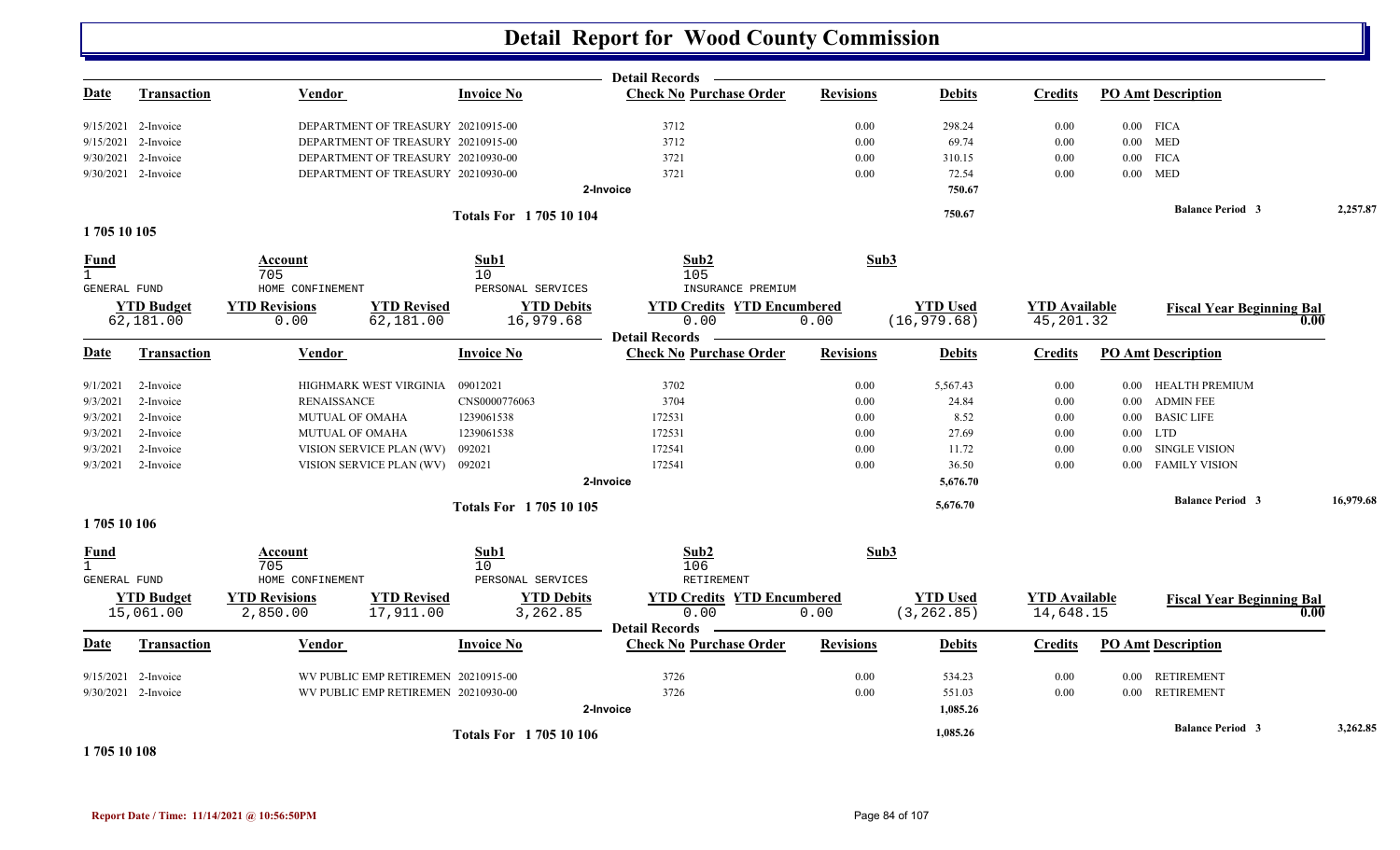| <b>Fund</b><br>$\mathbf{1}$<br>GENERAL FUND        |                                                                                                                   | Account<br>705<br>HOME CONFINEMENT                                    |                                                                       | Sub1<br>10<br>PERSONAL SERVICES                                                             | Sub2<br>108<br>OVERTIME                                            | Sub3                                 |                                                    |                                      |                                      |                                                                                                                               |        |
|----------------------------------------------------|-------------------------------------------------------------------------------------------------------------------|-----------------------------------------------------------------------|-----------------------------------------------------------------------|---------------------------------------------------------------------------------------------|--------------------------------------------------------------------|--------------------------------------|----------------------------------------------------|--------------------------------------|--------------------------------------|-------------------------------------------------------------------------------------------------------------------------------|--------|
|                                                    | <b>YTD Budget</b><br>8,000.00                                                                                     | <b>YTD Revisions</b><br>0.00                                          | <b>YTD Revised</b><br>8,000.00                                        | <b>YTD Debits</b><br>252.49                                                                 | <b>YTD Credits YTD Encumbered</b><br>0.00<br><b>Detail Records</b> | 0.00                                 | <b>YTD Used</b><br>(252.49)                        | <b>YTD Available</b><br>7,747.51     |                                      | <b>Fiscal Year Beginning Bal</b><br>0.00                                                                                      |        |
| Date                                               | <b>Transaction</b>                                                                                                | Vendor                                                                |                                                                       | <b>Invoice No</b>                                                                           | <b>Check No Purchase Order</b>                                     | <b>Revisions</b>                     | <b>Debits</b>                                      | <b>Credits</b>                       | <b>PO Amt Description</b>            |                                                                                                                               |        |
|                                                    | 9/15/2021 2-Invoice<br>$9/30/2021$ 2-Invoice                                                                      | <b>BOLEY JR DONALD</b>                                                | HEWITT TABITHA NICOLE                                                 | 10-00274037-REG<br>10-00274253-REG                                                          | 274037<br>274253<br>2-Invoice                                      | 0.00<br>0.00                         | 72.01<br>48.01<br>120.02                           | 0.00<br>0.00                         | 0.00                                 | 0.00 BOLEY JR DONALD<br>HEWITT TABITHA NICOLE                                                                                 |        |
| 1705 10 185                                        |                                                                                                                   |                                                                       |                                                                       | <b>Totals For 170510108</b>                                                                 |                                                                    |                                      | 120.02                                             |                                      |                                      | <b>Balance Period 3</b>                                                                                                       | 252.49 |
| <b>Fund</b><br>$\mathbf{1}$<br>GENERAL FUND        |                                                                                                                   | Account<br>705<br>HOME CONFINEMENT                                    |                                                                       | Sub1<br>10<br>PERSONAL SERVICES                                                             | Sub2<br>185<br>HOLIDAY PAY                                         | Sub3                                 |                                                    |                                      |                                      |                                                                                                                               |        |
|                                                    | <b>YTD Budget</b><br>6,000.00                                                                                     | <b>YTD Revisions</b><br>0.00                                          | <b>YTD Revised</b><br>6,000.00                                        | <b>YTD Debits</b><br>397.37                                                                 | <b>YTD Credits YTD Encumbered</b><br>0.00<br><b>Detail Records</b> | 0.00                                 | <b>YTD Used</b><br>(397.37)                        | <b>YTD</b> Available<br>5,602.63     |                                      | <b>Fiscal Year Beginning Bal</b><br>0.00                                                                                      |        |
| Date                                               | <b>Transaction</b>                                                                                                | <b>Vendor</b>                                                         |                                                                       | <b>Invoice No</b>                                                                           | <b>Check No Purchase Order</b>                                     | <b>Revisions</b>                     | <b>Debits</b>                                      | <b>Credits</b>                       | <b>PO Amt Description</b>            |                                                                                                                               |        |
|                                                    | 9/30/2021 2-Invoice                                                                                               | <b>BOLEY JR DONALD</b>                                                |                                                                       | 10-00274252-REG                                                                             | 274252<br>2-Invoice                                                | 0.00                                 | 192.02<br>192.02                                   | 0.00                                 |                                      | 0.00 BOLEY JR DONALD                                                                                                          |        |
| 1705 10 187                                        |                                                                                                                   |                                                                       |                                                                       | <b>Totals For 170510185</b>                                                                 |                                                                    |                                      | 192.02                                             |                                      |                                      | <b>Balance Period 3</b>                                                                                                       | 397.37 |
| <b>Fund</b><br>$\mathbf{1}$<br><b>GENERAL FUND</b> |                                                                                                                   | Account<br>705<br>HOME CONFINEMENT                                    |                                                                       | Sub1<br>10<br>PERSONAL SERVICES                                                             | Sub <sub>2</sub><br>187<br>HOLDING CENTER                          | Sub3                                 |                                                    |                                      |                                      |                                                                                                                               |        |
|                                                    | <b>YTD Budget</b><br>136,605.00                                                                                   | <b>YTD Revisions</b><br>28,500.00                                     | <b>YTD Revised</b><br>165,105.00                                      | <b>YTD Debits</b><br>31,978.22                                                              | <b>YTD Credits YTD Encumbered</b><br>0.00<br><b>Detail Records</b> | 0.00                                 | <b>YTD</b> Used<br>(31, 978.22)                    | <b>YTD</b> Available<br>133, 126.78  |                                      | <b>Fiscal Year Beginning Bal</b><br>0.00                                                                                      |        |
| D <u>ate</u>                                       | <b>Transaction</b>                                                                                                | Vendor                                                                |                                                                       | <b>Invoice No</b>                                                                           | <b>Check No Purchase Order</b>                                     | <b>Revisions</b>                     | <b>Debits</b>                                      | <b>Credits</b>                       | <b>PO Amt Description</b>            |                                                                                                                               |        |
|                                                    | $9/15/2021$ 2-Invoice<br>9/15/2021 2-Invoice<br>9/15/2021 2-Invoice<br>9/15/2021 2-Invoice<br>9/15/2021 2-Invoice | <b>BOLEY JR DONALD</b><br><b>BOLEY JR DONALD</b>                      | ALLEN JR. THOMAS L.<br>HEWITT TABITHA NICOLE<br>HEWITT TABITHA NICOLE | 10-00274036-REG<br>10-00274037-REG<br>10-00274037-REG<br>10-00274038-REG<br>10-00274038-REG | 274036<br>274037<br>274037<br>274038<br>274038                     | 0.00<br>0.00<br>0.00<br>0.00<br>0.00 | 1,430.61<br>1,386.87<br>50.00<br>1,386.87<br>50.00 | 0.00<br>0.00<br>0.00<br>0.00<br>0.00 | $0.00\,$<br>0.00<br>$0.00\,$<br>0.00 | 0.00 ALLEN JR THOMAS L.<br><b>BOLEY JR DONALD</b><br><b>BOLEY JR DONALD</b><br>HEWITT TABITHA NICOLE<br>HEWITT TABITHA NICOLE |        |
|                                                    | $9/15/2021$ 2-Invoice<br>9/30/2021 2-Invoice<br>9/30/2021 2-Invoice<br>$9/30/2021$ 2-Invoice                      | STAATS CHELCIE S.<br><b>BOLEY JR DONALD</b><br><b>BOLEY JR DONALD</b> | ALLEN JR. THOMAS L.                                                   | 10-00274039-REG<br>10-00274251-REG<br>10-00274252-REG<br>10-00274252-REG                    | 274039<br>274251<br>274252<br>274252                               | 0.00<br>0.00<br>0.00<br>0.00         | 965.77<br>1,430.61<br>1,386.87<br>50.00            | 0.00<br>0.00<br>0.00<br>0.00         | 0.00<br>$0.00\,$<br>0.00             | STAATS CHELCIE S.<br>ALLEN JR THOMAS L.<br><b>BOLEY JR DONALD</b><br>0.00 BOLEY JR DONALD                                     |        |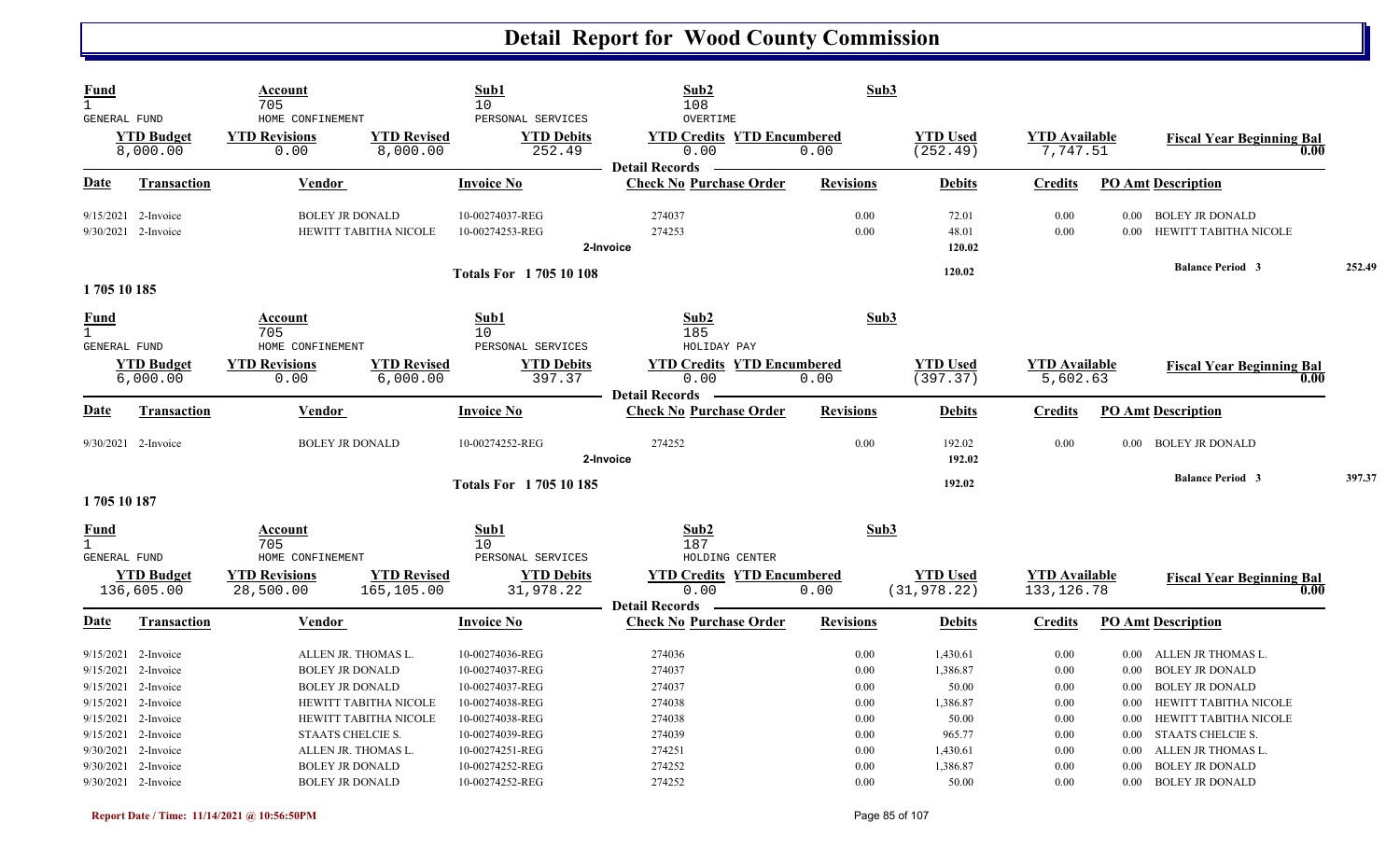|                                                                                                     |                                                                                    |                                                                                                                                                      |                                                                          | <b>Detail Report for Wood County Commission</b>                                       |                                      |                                                |                                   |                                      |                                                                                           |           |
|-----------------------------------------------------------------------------------------------------|------------------------------------------------------------------------------------|------------------------------------------------------------------------------------------------------------------------------------------------------|--------------------------------------------------------------------------|---------------------------------------------------------------------------------------|--------------------------------------|------------------------------------------------|-----------------------------------|--------------------------------------|-------------------------------------------------------------------------------------------|-----------|
| $9/30/2021$ 2-Invoice<br>9/30/2021<br>2-Invoice<br>9/30/2021<br>2-Invoice                           | HEWITT TABITHA NICOLE<br>HEWITT TABITHA NICOLE<br>STAATS CHELCIE S.                |                                                                                                                                                      | 10-00274253-REG<br>10-00274253-REG<br>10-00274254-REG                    | 274253<br>274253<br>274254<br>2-Invoice                                               | 0.00<br>0.00<br>0.00                 | 1,386.87<br>50.00<br>965.77<br>10,540.24       | 0.00<br>0.00<br>0.00              | 0.00<br>0.00<br>0.00                 | HEWITT TABITHA NICOLE<br>HEWITT TABITHA NICOLE<br>STAATS CHELCIE S.                       |           |
| 1708 10 104                                                                                         |                                                                                    |                                                                                                                                                      | <b>Totals For 170510187</b>                                              |                                                                                       |                                      | 10,540.24                                      |                                   |                                      | <b>Balance Period 3</b>                                                                   | 31,978.22 |
| <b>Fund</b>                                                                                         | <b>Account</b><br>708                                                              |                                                                                                                                                      | Sub1<br>10                                                               | Sub2<br>104                                                                           | Sub3                                 |                                                |                                   |                                      |                                                                                           |           |
| GENERAL FUND<br><b>YTD Budget</b><br>1,517.00                                                       | CROSSING GUARDS<br><b>YTD Revisions</b><br>0.00                                    | <b>YTD Revised</b><br>1,517.00                                                                                                                       | PERSONAL SERVICES<br><b>YTD Debits</b><br>71.72                          | SOCIAL SECURITY<br><b>YTD Credits YTD Encumbered</b><br>0.00<br><b>Detail Records</b> | 0.00                                 | <b>YTD Used</b><br>(71.72)                     | <b>YTD Available</b><br>1,445.28  |                                      | <b>Fiscal Year Beginning Bal</b><br>0.00                                                  |           |
| <b>Transaction</b><br><u>Date</u>                                                                   | <b>Vendor</b>                                                                      |                                                                                                                                                      | <b>Invoice No</b>                                                        | <b>Check No Purchase Order</b>                                                        | <b>Revisions</b>                     | <b>Debits</b>                                  | <b>Credits</b>                    |                                      | <b>PO Amt Description</b>                                                                 |           |
| 2-Invoice<br>9/15/2021<br>9/15/2021<br>2-Invoice<br>9/30/2021<br>2-Invoice<br>$9/30/2021$ 2-Invoice |                                                                                    | DEPARTMENT OF TREASURY 20210915-00<br>DEPARTMENT OF TREASURY 20210915-00<br>DEPARTMENT OF TREASURY 20210930-00<br>DEPARTMENT OF TREASURY 20210930-00 |                                                                          | 3712<br>3712<br>3721<br>3721<br>2-Invoice                                             | 0.00<br>0.00<br>0.00<br>0.00         | 41.38<br>9.68<br>16.74<br>3.92<br>71.72        | 0.00<br>0.00<br>0.00<br>0.00      | $0.00\,$<br>$0.00\,$                 | $0.00$ FICA<br>$0.00$ MED<br><b>FICA</b><br><b>MED</b>                                    |           |
|                                                                                                     |                                                                                    |                                                                                                                                                      | <b>Totals For 1708 10 104</b>                                            |                                                                                       |                                      | 71.72                                          |                                   |                                      | <b>Balance Period 3</b>                                                                   | 71.72     |
| 1708 10 190<br><u>Fund</u><br>GENERAL FUND                                                          | Account<br>708<br>CROSSING GUARDS                                                  |                                                                                                                                                      | Sub1<br>10<br>PERSONAL SERVICES                                          | Sub2<br>190<br>CROSSING GUARDS                                                        | Sub3                                 |                                                |                                   |                                      |                                                                                           |           |
| <b>YTD Budget</b><br>19,840.00                                                                      | <b>YTD Revisions</b><br>0.00                                                       | <b>YTD Revised</b><br>19,840.00                                                                                                                      | <b>YTD Debits</b><br>937.50                                              | <b>YTD Credits YTD Encumbered</b><br>0.00                                             | 0.00                                 | <b>YTD Used</b><br>(937.50)                    | <b>YTD Available</b><br>18,902.50 |                                      | <b>Fiscal Year Beginning Bal</b><br>0.00                                                  |           |
| <b>Transaction</b><br>Date                                                                          | <b>Vendor</b>                                                                      |                                                                                                                                                      | <b>Invoice No</b>                                                        | <b>Detail Records</b><br><b>Check No Purchase Order</b>                               | <b>Revisions</b>                     | <b>Debits</b>                                  | <b>Credits</b>                    |                                      | <b>PO Amt Description</b>                                                                 |           |
| $9/15/2021$ 2-Invoice<br>9/15/2021<br>2-Invoice<br>9/15/2021<br>2-Invoice<br>$9/30/2021$ 2-Invoice  | <b>MAHONEY BRIAN G.</b><br>PAHL TRACY M<br>SAMPSON PONNIE J.<br>CRAMLET BARBARA S. |                                                                                                                                                      | 10-00274040-REG<br>10-00274041-REG<br>10-00274042-REG<br>10-00274255-REG | 274040<br>274041<br>274042<br>274255<br>2-Invoice                                     | 0.00<br>0.00<br>$0.00\,$<br>$0.00\,$ | 315.00<br>202.50<br>150.00<br>270.00<br>937.50 | $0.00\,$<br>0.00<br>0.00<br>0.00  | $0.00\,$<br>$0.00\,$<br>0.00<br>0.00 | MAHONEY BRIAN G.<br>PAHL TRACY M<br><b>SAMPSON PONNIE J.</b><br><b>CRAMLET BARBARA S.</b> |           |
| 1711 10 103                                                                                         |                                                                                    |                                                                                                                                                      | <b>Totals For 1708 10 190</b>                                            |                                                                                       |                                      | 937.50                                         |                                   |                                      | <b>Balance Period 3</b>                                                                   | 937.50    |
| <b>Fund</b>                                                                                         | Account                                                                            |                                                                                                                                                      | Sub1                                                                     | Sub2                                                                                  | Sub3                                 |                                                |                                   |                                      |                                                                                           |           |
| $\mathbf{1}$<br>GENERAL FUND<br><b>YTD Budget</b><br>55,650.00                                      | 711<br>EMERGENCY SERVICES<br><b>YTD Revisions</b><br>0.00                          | <b>YTD Revised</b><br>55,650.00                                                                                                                      | 10<br>PERSONAL SERVICES<br><b>YTD Debits</b><br>13,756.20                | 103<br>SALARIES-DEPUTIES<br><b>YTD Credits YTD Encumbered</b><br>0.00                 | 0.00                                 | <b>YTD Used</b><br>(13, 756.20)                | <b>YTD Available</b><br>41,893.80 |                                      | <b>Fiscal Year Beginning Bal</b><br>0.00                                                  |           |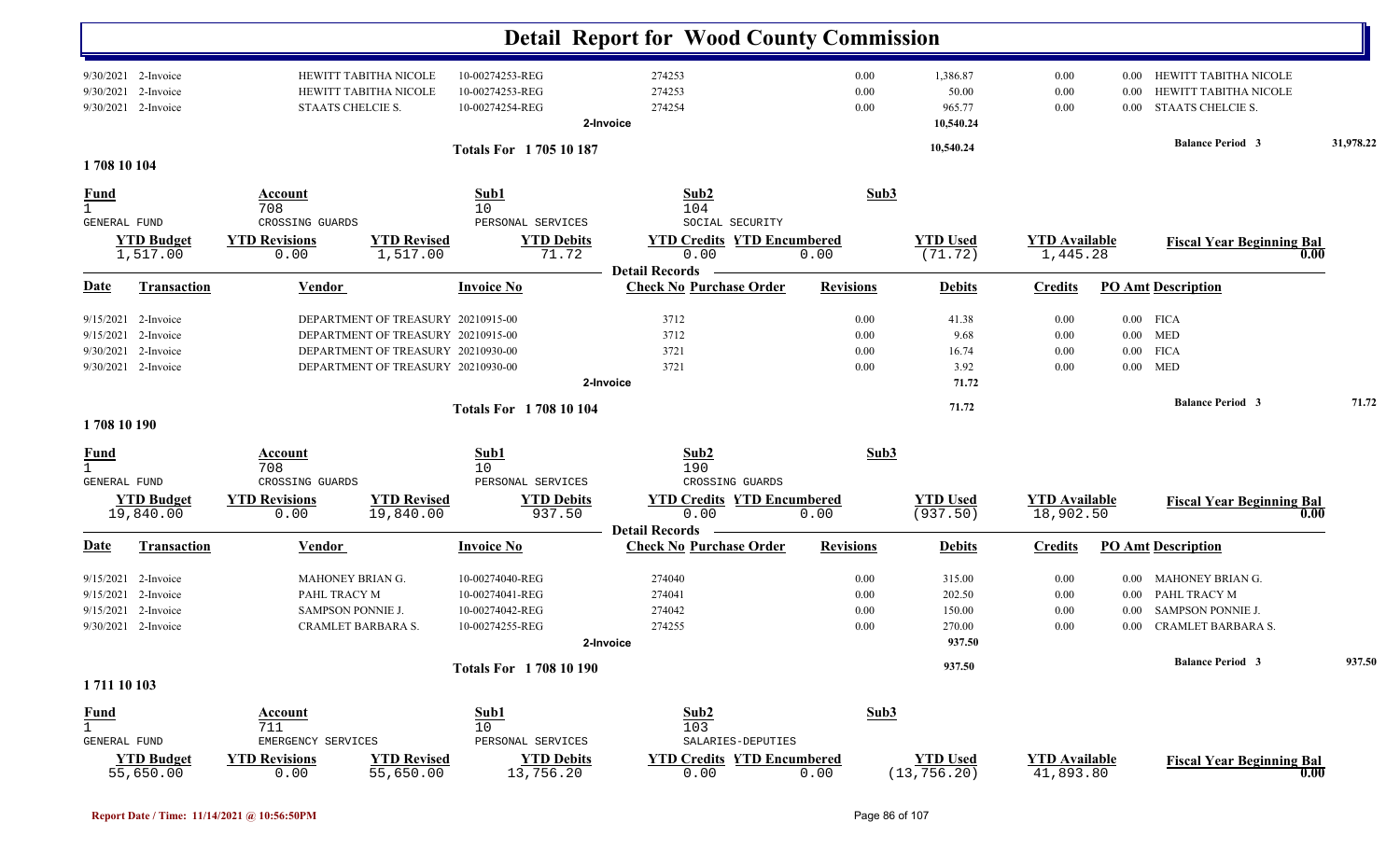| Date                                | <b>Transaction</b>            | Vendor                       |                                     | <b>Invoice No</b>           | <b>Detail Records</b><br><b>Check No Purchase Order</b> | <b>Revisions</b> | <b>Debits</b>               | <b>Credits</b>                   |          | <b>PO Amt Description</b>        |           |
|-------------------------------------|-------------------------------|------------------------------|-------------------------------------|-----------------------------|---------------------------------------------------------|------------------|-----------------------------|----------------------------------|----------|----------------------------------|-----------|
|                                     |                               |                              |                                     |                             |                                                         |                  |                             |                                  |          |                                  |           |
|                                     | 9/15/2021 2-Invoice           | SHOOK WILLIAM M.             |                                     | 10-00274043-REG             | 274043                                                  | 0.00             | 2,292.70                    | 0.00                             | $0.00\,$ | SHOOK WILLIAM M.                 |           |
|                                     | 9/30/2021 2-Invoice           | SHOOK WILLIAM M.             |                                     | 10-00274256-REG             | 274256                                                  | 0.00             | 2,292.70                    | 0.00                             | 0.00     | SHOOK WILLIAM M.                 |           |
|                                     |                               |                              |                                     |                             | 2-Invoice                                               |                  | 4,585.40                    |                                  |          |                                  |           |
|                                     |                               |                              |                                     | <b>Totals For 171110103</b> |                                                         |                  | 4,585.40                    |                                  |          | <b>Balance Period 3</b>          | 13,756.20 |
| 1711 10 104                         |                               |                              |                                     |                             |                                                         |                  |                             |                                  |          |                                  |           |
| Fund<br>$\mathbf{1}$                |                               | Account<br>711               |                                     | Sub1<br>10                  | Sub2<br>104                                             | Sub3             |                             |                                  |          |                                  |           |
| GENERAL FUND                        |                               | EMERGENCY SERVICES           |                                     | PERSONAL SERVICES           | SOCIAL SECURITY                                         |                  |                             |                                  |          |                                  |           |
|                                     | <b>YTD Budget</b><br>4,257.00 | <b>YTD Revisions</b><br>0.00 | <b>YTD Revised</b><br>4,257.00      | <b>YTD Debits</b><br>970.13 | <b>YTD Credits YTD Encumbered</b><br>0.00               | 0.00             | <b>YTD</b> Used<br>(970.13) | <b>YTD</b> Available<br>3,286.87 |          | <b>Fiscal Year Beginning Bal</b> | 0.00      |
|                                     |                               |                              |                                     |                             | <b>Detail Records</b>                                   |                  |                             |                                  |          |                                  |           |
| Date                                | <b>Transaction</b>            | <b>Vendor</b>                |                                     | <b>Invoice No</b>           | <b>Check No Purchase Order</b>                          | <b>Revisions</b> | <b>Debits</b>               | <b>Credits</b>                   |          | <b>PO Amt Description</b>        |           |
|                                     | 9/15/2021 2-Invoice           |                              | DEPARTMENT OF TREASURY 20210915-00  |                             | 3712                                                    | 0.00             | 130.65                      | 0.00                             |          | $0.00$ FICA                      |           |
|                                     | 9/15/2021 2-Invoice           |                              | DEPARTMENT OF TREASURY 20210915-00  |                             | 3712                                                    | 0.00             | 30.56                       | 0.00                             |          | $0.00$ MED                       |           |
|                                     | 9/30/2021 2-Invoice           |                              | DEPARTMENT OF TREASURY 20210930-00  |                             | 3721                                                    | 0.00             | 131.43                      | 0.00                             | $0.00\,$ | <b>FICA</b>                      |           |
|                                     | 9/30/2021 2-Invoice           |                              | DEPARTMENT OF TREASURY 20210930-00  |                             | 3721                                                    | 0.00             | 30.74                       | 0.00                             |          | $0.00$ MED                       |           |
|                                     |                               |                              |                                     |                             | 2-Invoice                                               |                  | 323.38                      |                                  |          |                                  |           |
|                                     |                               |                              |                                     | <b>Totals For 171110104</b> |                                                         |                  | 323.38                      |                                  |          | <b>Balance Period 3</b>          | 970.13    |
| 1711 10 105                         |                               |                              |                                     |                             |                                                         |                  |                             |                                  |          |                                  |           |
| <u>Fund</u>                         |                               | <b>Account</b>               |                                     | Sub1                        | Sub2                                                    | Sub3             |                             |                                  |          |                                  |           |
| $\mathbf{1}$<br><b>GENERAL FUND</b> |                               | 711<br>EMERGENCY SERVICES    |                                     | 10<br>PERSONAL SERVICES     | 105<br>INSURANCE PREMIUM                                |                  |                             |                                  |          |                                  |           |
|                                     | <b>YTD Budget</b>             | <b>YTD Revisions</b>         | <b>YTD Revised</b>                  | <b>YTD Debits</b>           | <b>YTD Credits YTD Encumbered</b>                       |                  | <b>YTD</b> Used             | <b>YTD</b> Available             |          |                                  |           |
|                                     | 24,842.00                     | 0.00                         | 24,842.00                           | 9,325.08                    | 0.00                                                    | 0.00             | (9, 325.08)                 | 15,516.92                        |          | <b>Fiscal Year Beginning Bal</b> | 0.00      |
| D <u>ate</u>                        | <b>Transaction</b>            | <b>Vendor</b>                |                                     | <b>Invoice No</b>           | <b>Detail Records</b><br><b>Check No Purchase Order</b> | <b>Revisions</b> | <b>Debits</b>               | <b>Credits</b>                   |          | <b>PO Amt Description</b>        |           |
| 9/1/2021                            | 2-Invoice                     | HIGHMARK WEST VIRGINIA       |                                     | 09012021                    | 3702                                                    | 0.00             | 1,890.64                    | 0.00                             | $0.00\,$ | HEALTH PREMIUM                   |           |
| 9/3/2021                            | 2-Invoice                     | <b>RENAISSANCE</b>           |                                     | CNS0000776063               | 3704                                                    | 0.00             | 6.21                        | 0.00                             | $0.00\,$ | <b>ADMIN FEE</b>                 |           |
| 9/3/2021                            | 2-Invoice                     | <b>MUTUAL OF OMAHA</b>       |                                     | 1239061538                  | 172531                                                  | 0.00             | 2.13                        | 0.00                             | $0.00\,$ | <b>BASIC LIFE</b>                |           |
| 9/3/2021                            | 2-Invoice                     | <b>MUTUAL OF OMAHA</b>       |                                     | 1239061538                  | 172531                                                  | 0.00             | 11.46                       | 0.00                             | $0.00\,$ | <b>LTD</b>                       |           |
| 9/3/2021                            | 2-Invoice                     | VISION SERVICE PLAN (WV)     |                                     | 092021                      | 172541                                                  | 0.00             | 2.93                        | 0.00                             | $0.00\,$ | SINGLE VISION                    |           |
| 9/3/2021                            | 2-Invoice                     | VISION SERVICE PLAN (WV)     |                                     | 092021                      | 172541                                                  | 0.00             | 18.25                       | 0.00                             | $0.00\,$ | <b>FAMILY VISION</b>             |           |
|                                     | 9/10/2021 2-Invoice           | <b>RENAISSANCE</b>           |                                     | 09042021                    | 3709                                                    | 0.00             | 194.14                      | 0.00                             | 0.00     | <b>WEEKLY CLAIMS 09/04</b>       |           |
|                                     | 9/15/2021 2-Invoice           |                              | HIGHMARK WEST VIRGINIA F210914A4719 |                             | 3714                                                    | 0.00             | 256.52                      | 0.00                             | 0.00     | HRA                              |           |
|                                     | 9/22/2021 2-Invoice           |                              | HIGHMARK WEST VIRGINIA F210921A5676 |                             | 3716                                                    | 0.00             | 387.18                      | 0.00                             | $0.00\,$ | <b>HRA</b>                       |           |
|                                     |                               |                              |                                     |                             | 2-Invoice                                               |                  | 2,769.46                    |                                  |          |                                  |           |
|                                     |                               |                              |                                     | Totals For 1711 10 105      |                                                         |                  | 2,769.46                    |                                  |          | <b>Balance Period 3</b>          | 9,325.08  |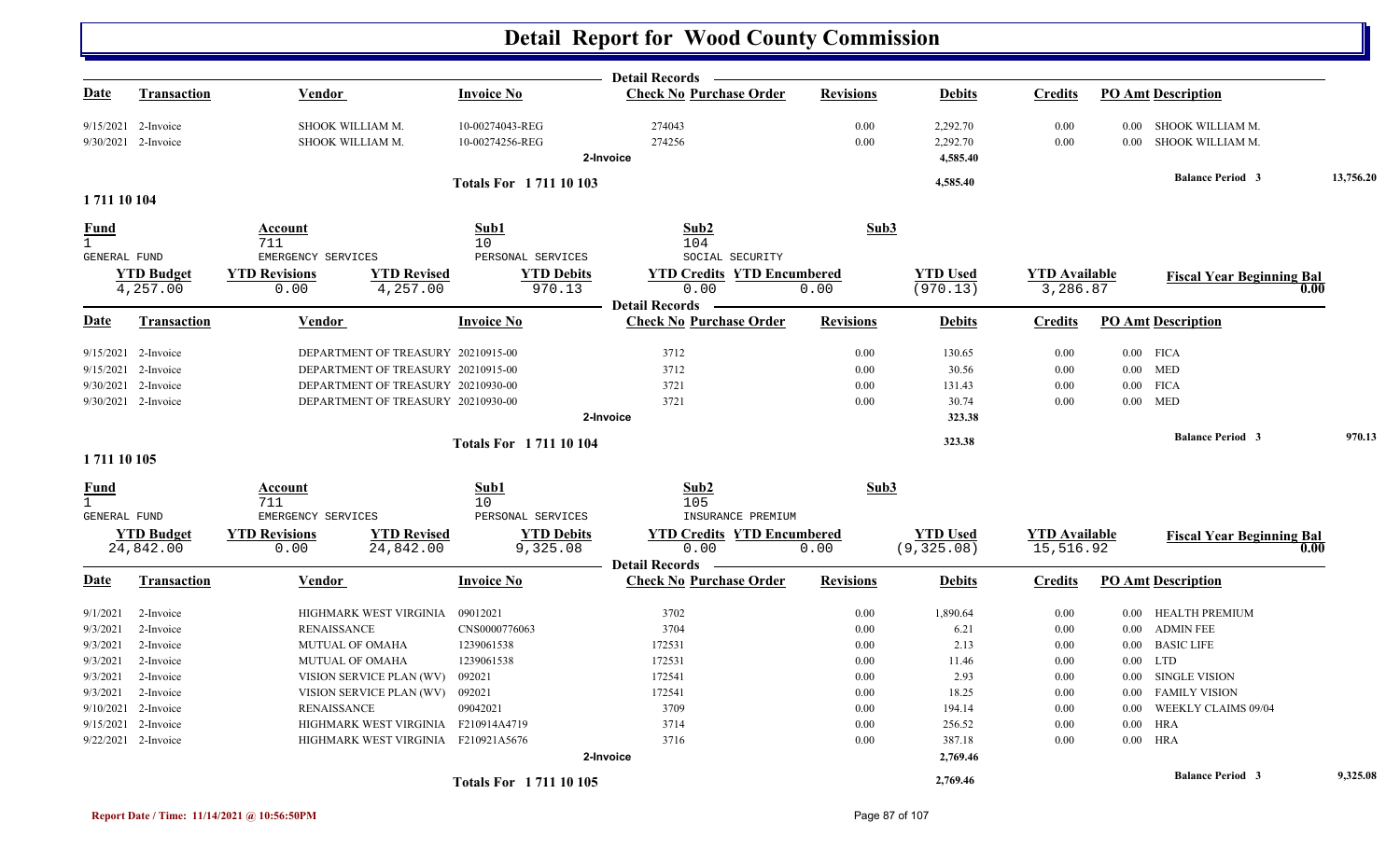#### **1 711 10 106**

| <b>Fund</b><br>$\mathbf{1}$                        |                                 | Account<br>711                                                   | Sub1<br>10                      | Sub2<br>106                                                        | Sub3             |                                 |                                    |          |                                          |           |
|----------------------------------------------------|---------------------------------|------------------------------------------------------------------|---------------------------------|--------------------------------------------------------------------|------------------|---------------------------------|------------------------------------|----------|------------------------------------------|-----------|
| GENERAL FUND                                       |                                 | EMERGENCY SERVICES                                               | PERSONAL SERVICES               | RETIREMENT                                                         |                  |                                 |                                    |          |                                          |           |
|                                                    | <b>YTD Budget</b>               | <b>YTD Revised</b><br><b>YTD Revisions</b>                       | <b>YTD Debits</b>               | <b>YTD Credits YTD Encumbered</b>                                  |                  | <b>YTD Used</b>                 | <b>YTD</b> Available               |          | <b>Fiscal Year Beginning Bal</b>         |           |
|                                                    | 5,565.00                        | 0.00<br>5,565.00                                                 | 1,375.62                        | 0.00                                                               | 0.00             | (1, 375.62)                     | 4,189.38                           |          | 0.00                                     |           |
| Date                                               | <b>Transaction</b>              | <b>Vendor</b>                                                    | <b>Invoice No</b>               | <b>Detail Records</b><br><b>Check No Purchase Order</b>            | <b>Revisions</b> | <b>Debits</b>                   | <b>Credits</b>                     |          | <b>PO Amt Description</b>                |           |
|                                                    | 9/15/2021 2-Invoice             | WV PUBLIC EMP RETIREMEN 20210915-00                              |                                 | 3726                                                               | 0.00             | 229.27                          | 0.00                               | $0.00\,$ | <b>RETIREMENT</b>                        |           |
|                                                    | 9/30/2021 2-Invoice             | WV PUBLIC EMP RETIREMEN 20210930-00                              |                                 | 3726<br>2-Invoice                                                  | 0.00             | 229.27<br>458.54                | 0.00                               | $0.00\,$ | <b>RETIREMENT</b>                        |           |
|                                                    |                                 |                                                                  | <b>Totals For 171110106</b>     |                                                                    |                  | 458.54                          |                                    |          | <b>Balance Period 3</b>                  | 1,375.62  |
| 1712 10 103                                        |                                 |                                                                  |                                 |                                                                    |                  |                                 |                                    |          |                                          |           |
| <b>Fund</b><br>$\mathbf{1}$                        |                                 | Account<br>712                                                   | Sub1<br>10                      | Sub2<br>103                                                        |                  | Sub3                            |                                    |          |                                          |           |
| <b>GENERAL FUND</b>                                |                                 | COMM CTR/E 9-1-1                                                 | PERSONAL SERVICES               | SALARIES-DEPUTIES                                                  |                  |                                 |                                    |          |                                          |           |
|                                                    | <b>YTD Budget</b><br>152,586.00 | <b>YTD Revisions</b><br><b>YTD Revised</b><br>152,586.00<br>0.00 | <b>YTD Debits</b><br>40,831.74  | <b>YTD Credits YTD Encumbered</b><br>0.00<br><b>Detail Records</b> | 0.00             | <b>YTD Used</b><br>(40, 831.74) | <b>YTD Available</b><br>111,754.26 |          | <b>Fiscal Year Beginning Bal</b><br>0.00 |           |
| Date                                               | <b>Transaction</b>              | <b>Vendor</b>                                                    | <b>Invoice No</b>               | <b>Check No Purchase Order</b>                                     | <b>Revisions</b> | <b>Debits</b>                   | <b>Credits</b>                     |          | <b>PO Amt Description</b>                |           |
| 9/15/2021                                          | 2-Invoice                       | HOCKENBERRY RUSSELL W. 10-00274053-REG                           |                                 | 274053                                                             | 0.00             | 2,228.16                        | 0.00                               | $0.00\,$ | HOCKENBERRY RUSSELL W.                   |           |
| 9/15/2021                                          | 2-Invoice                       | <b>WALDRON CAMILLE S.</b>                                        | 10-00274074-REG                 | 274074                                                             | 0.00             | 1,877.15                        | 0.00                               | 0.00     | <b>WALDRON CAMILLE S.</b>                |           |
|                                                    | 9/15/2021 2-Invoice             | WOODYARD RICKEY L.                                               | 10-00274075-REG                 | 274075                                                             | 0.00             | 2,699.98                        | 0.00                               | 0.00     | WOODYARD RICKEY L.                       |           |
| 9/30/2021                                          | 2-Invoice                       | HOCKENBERRY RUSSELL W. 10-00274266-REG                           |                                 | 274266                                                             | 0.00             | 2,228.16                        | 0.00                               | 0.00     | HOCKENBERRY RUSSELL W.                   |           |
| 9/30/2021                                          | 2-Invoice                       | <b>WALDRON CAMILLE S.</b>                                        | 10-00274288-REG                 | 274288                                                             | 0.00             | 1,877.15                        | 0.00                               | 0.00     | <b>WALDRON CAMILLE S.</b>                |           |
|                                                    | $9/30/2021$ 2-Invoice           | WOODYARD RICKEY L.                                               | 10-00274289-REG                 | 274289                                                             | 0.00             | 2,699.98                        | 0.00                               | 0.00     | WOODYARD RICKEY L.                       |           |
|                                                    |                                 |                                                                  |                                 | 2-Invoice                                                          |                  | 13,610.58                       |                                    |          |                                          |           |
|                                                    |                                 |                                                                  | <b>Totals For 171210103</b>     |                                                                    |                  | 13,610.58                       |                                    |          | <b>Balance Period 3</b>                  | 40,831.74 |
| 1712 10 104                                        |                                 |                                                                  |                                 |                                                                    |                  |                                 |                                    |          |                                          |           |
| <b>Fund</b><br>$\mathbf{1}$<br><b>GENERAL FUND</b> |                                 | Account<br>712<br>COMM CTR/E 9-1-1                               | Sub1<br>10<br>PERSONAL SERVICES | Sub2<br>104<br>SOCIAL SECURITY                                     |                  | Sub3                            |                                    |          |                                          |           |
|                                                    | <b>YTD Budget</b><br>102,136.00 | <b>YTD Revisions</b><br><b>YTD Revised</b><br>102,136.00<br>0.00 | <b>YTD Debits</b><br>23,506.29  | <b>YTD Credits YTD Encumbered</b><br>0.00                          | 0.00             | <b>YTD Used</b><br>(23, 506.29) | <b>YTD Available</b><br>78,629.71  |          | <b>Fiscal Year Beginning Bal</b><br>0.00 |           |
| <b>Date</b>                                        | <b>Transaction</b>              | Vendor                                                           | <b>Invoice No</b>               | <b>Detail Records</b><br><b>Check No Purchase Order</b>            | <b>Revisions</b> | <b>Debits</b>                   | <b>Credits</b>                     |          | <b>PO Amt Description</b>                |           |
|                                                    | 9/15/2021 2-Invoice             | DEPARTMENT OF TREASURY 20210915-00                               |                                 | 3712                                                               | 0.00             | 3,319.36                        | 0.00                               |          | $0.00$ FICA                              |           |
| 9/15/2021                                          | 2-Invoice                       | DEPARTMENT OF TREASURY 20210915-00                               |                                 | 3712                                                               | 0.00             | 776.28                          | 0.00                               |          | $0.00$ MED                               |           |
|                                                    | 9/30/2021 2-Invoice             | DEPARTMENT OF TREASURY 20210930-00                               |                                 | 3721                                                               | 0.00             | 3,020.83                        | 0.00                               |          | $0.00$ FICA                              |           |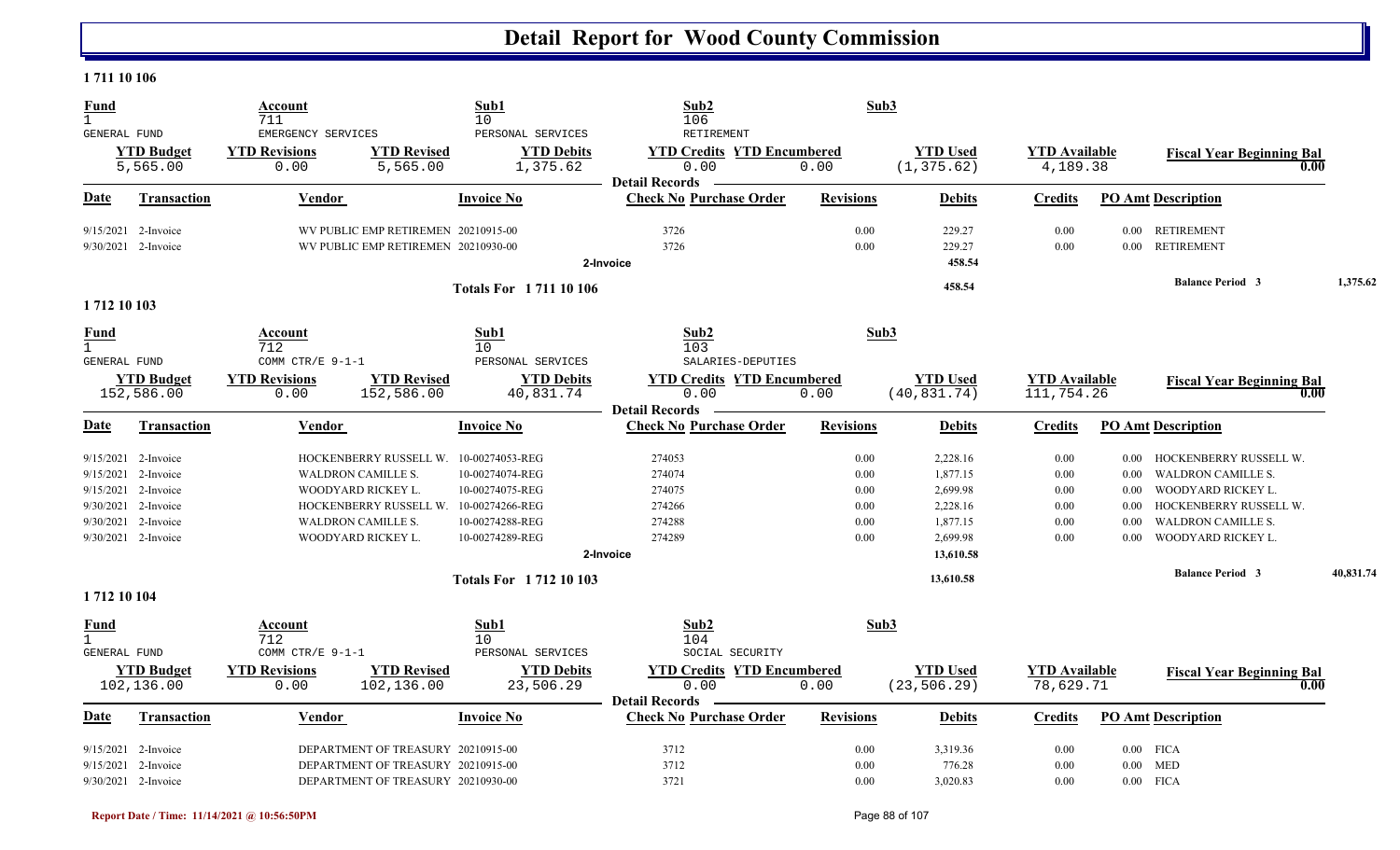|                                                                                                                                                                                                                                                                        |                                                                                                                                                                                                                  |                                                                                                                                                                                         | <b>Detail Report for Wood County Commission</b>                                                   |                                                                                      |                                                                                                                             |                                                                              |                                                                                                              |                                                                                                                                                                                                                     |            |
|------------------------------------------------------------------------------------------------------------------------------------------------------------------------------------------------------------------------------------------------------------------------|------------------------------------------------------------------------------------------------------------------------------------------------------------------------------------------------------------------|-----------------------------------------------------------------------------------------------------------------------------------------------------------------------------------------|---------------------------------------------------------------------------------------------------|--------------------------------------------------------------------------------------|-----------------------------------------------------------------------------------------------------------------------------|------------------------------------------------------------------------------|--------------------------------------------------------------------------------------------------------------|---------------------------------------------------------------------------------------------------------------------------------------------------------------------------------------------------------------------|------------|
| $9/30/2021$ 2-Invoice                                                                                                                                                                                                                                                  |                                                                                                                                                                                                                  | DEPARTMENT OF TREASURY 20210930-00                                                                                                                                                      | 3721<br>2-Invoice                                                                                 | 0.00                                                                                 | 706.50<br>7,822.97                                                                                                          | 0.00                                                                         |                                                                                                              | $0.00$ MED                                                                                                                                                                                                          |            |
| 1712 10 105                                                                                                                                                                                                                                                            |                                                                                                                                                                                                                  | <b>Totals For 171210104</b>                                                                                                                                                             |                                                                                                   |                                                                                      | 7,822.97                                                                                                                    |                                                                              |                                                                                                              | <b>Balance Period 3</b>                                                                                                                                                                                             | 23,506.29  |
| <b>Fund</b><br>$\mathbf{1}$                                                                                                                                                                                                                                            | Account<br>712                                                                                                                                                                                                   | Sub1<br>10 <sup>°</sup>                                                                                                                                                                 | Sub2<br>105                                                                                       | Sub3                                                                                 |                                                                                                                             |                                                                              |                                                                                                              |                                                                                                                                                                                                                     |            |
| <b>GENERAL FUND</b><br><b>YTD Budget</b><br>445, 337.00                                                                                                                                                                                                                | COMM CTR/E 9-1-1<br><b>YTD Revisions</b><br>0.00                                                                                                                                                                 | PERSONAL SERVICES<br><b>YTD Revised</b><br><b>YTD Debits</b><br>445, 337.00<br>104,038.14                                                                                               | INSURANCE PREMIUM<br><b>YTD Credits YTD Encumbered</b><br>0.00<br><b>Detail Records</b>           | 0.00                                                                                 | <b>YTD Used</b><br>(104, 038.14)                                                                                            | <b>YTD Available</b><br>341,298.86                                           |                                                                                                              | <b>Fiscal Year Beginning Bal</b>                                                                                                                                                                                    | 0.00       |
| Date<br><b>Transaction</b>                                                                                                                                                                                                                                             | Vendor                                                                                                                                                                                                           | Invoice No                                                                                                                                                                              | <b>Check No Purchase Order</b>                                                                    | <b>Revisions</b>                                                                     | <b>Debits</b>                                                                                                               | <b>Credits</b>                                                               |                                                                                                              | <b>PO Amt Description</b>                                                                                                                                                                                           |            |
| 2-Invoice<br>9/1/2021<br>9/3/2021<br>2-Invoice<br>9/3/2021<br>2-Invoice<br>9/3/2021<br>2-Invoice<br>9/3/2021<br>2-Invoice<br>2-Invoice<br>9/3/2021<br>9/14/2021<br>2-Invoice<br>9/15/2021<br>2-Invoice<br>2-Invoice<br>9/22/2021<br>9/28/2021 2-Invoice<br>1712 10 106 | HIGHMARK WEST VIRGINIA<br><b>RENAISSANCE</b><br>MUTUAL OF OMAHA<br>MUTUAL OF OMAHA<br>VISION SERVICE PLAN (WV)<br>VISION SERVICE PLAN (WV)<br><b>RENAISSANCE</b><br>HIGHMARK WEST VIRGINIA<br><b>RENAISSANCE</b> | 09012021<br>CNS0000776063<br>1239061538<br>1239061538<br>092021<br>092021<br>09112021<br>HIGHMARK WEST VIRGINIA F210914A4719<br>F210921A5676<br>09252021<br><b>Totals For 171210105</b> | 3702<br>3704<br>172531<br>172531<br>172541<br>172541<br>3713<br>3714<br>3716<br>3718<br>2-Invoice | $0.00\,$<br>0.00<br>0.00<br>0.00<br>0.00<br>0.00<br>0.00<br>0.00<br>$0.00\,$<br>0.00 | 27,815.06<br>149.04<br>49.64<br>189.21<br>64.46<br>219.00<br>54.40<br>3,270.25<br>25.44<br>159.60<br>31,996.10<br>31,996.10 | 0.00<br>0.00<br>0.00<br>0.00<br>0.00<br>0.00<br>0.00<br>0.00<br>0.00<br>0.00 | $0.00\,$<br>$0.00\,$<br>$0.00\,$<br>$0.00\,$<br>$0.00\,$<br>$0.00\,$<br>$0.00\,$<br>$0.00\,$<br>0.00<br>0.00 | HEALTH PREMIUM<br><b>ADMIN FEE</b><br><b>BASIC LIFE</b><br><b>LTD</b><br>SINGLE VISION<br><b>FAMILY VISION</b><br>WEEKLY CLAIMS 09/11<br><b>HRA</b><br><b>HRA</b><br>WEEKLY CLAIMS 09/25<br><b>Balance Period 3</b> | 104,038.14 |
| <b>Fund</b><br>$\mathbf{1}$<br><b>GENERAL FUND</b><br><b>YTD Budget</b><br>126,800.00                                                                                                                                                                                  | Account<br>712<br>COMM CTR/E 9-1-1<br><b>YTD Revisions</b><br>0.00                                                                                                                                               | Sub1<br>10<br>PERSONAL SERVICES<br><b>YTD Revised</b><br><b>YTD Debits</b><br>31,236.61<br>126,800.00                                                                                   | Sub2<br>106<br>RETIREMENT<br><b>YTD Credits YTD Encumbered</b><br>0.00                            | Sub3<br>0.00                                                                         | <b>YTD Used</b><br>(31, 236.61)                                                                                             | <b>YTD Available</b><br>95,563.39                                            |                                                                                                              | <b>Fiscal Year Beginning Bal</b>                                                                                                                                                                                    | 0.00       |
| Transaction<br><u>Date</u>                                                                                                                                                                                                                                             | <b>Vendor</b>                                                                                                                                                                                                    | Invoice No                                                                                                                                                                              | <b>Detail Records</b><br><b>Check No Purchase Order</b>                                           | <b>Revisions</b>                                                                     | <b>Debits</b>                                                                                                               | <b>Credits</b>                                                               |                                                                                                              | <b>PO Amt Description</b>                                                                                                                                                                                           |            |
| 9/15/2021<br>2-Invoice<br>9/30/2021 2-Invoice                                                                                                                                                                                                                          |                                                                                                                                                                                                                  | WV PUBLIC EMP RETIREMEN 20210915-00<br>WV PUBLIC EMP RETIREMEN 20210930-00                                                                                                              | 3726<br>3726<br>2-Invoice                                                                         | 0.00<br>0.00                                                                         | 5,531.07<br>5,028.97<br>10,560.04                                                                                           | 0.00<br>0.00                                                                 | $0.00\,$                                                                                                     | <b>RETIREMENT</b><br>0.00 RETIREMENT                                                                                                                                                                                |            |
| $\overline{a}$ $\overline{a}$ $\overline{a}$ $\overline{a}$ $\overline{a}$ $\overline{a}$ $\overline{a}$                                                                                                                                                               |                                                                                                                                                                                                                  | <b>Totals For 1712 10 106</b>                                                                                                                                                           |                                                                                                   |                                                                                      | 10,560.04                                                                                                                   |                                                                              |                                                                                                              | <b>Balance Period 3</b>                                                                                                                                                                                             | 31,236.61  |

**1 712 10 108**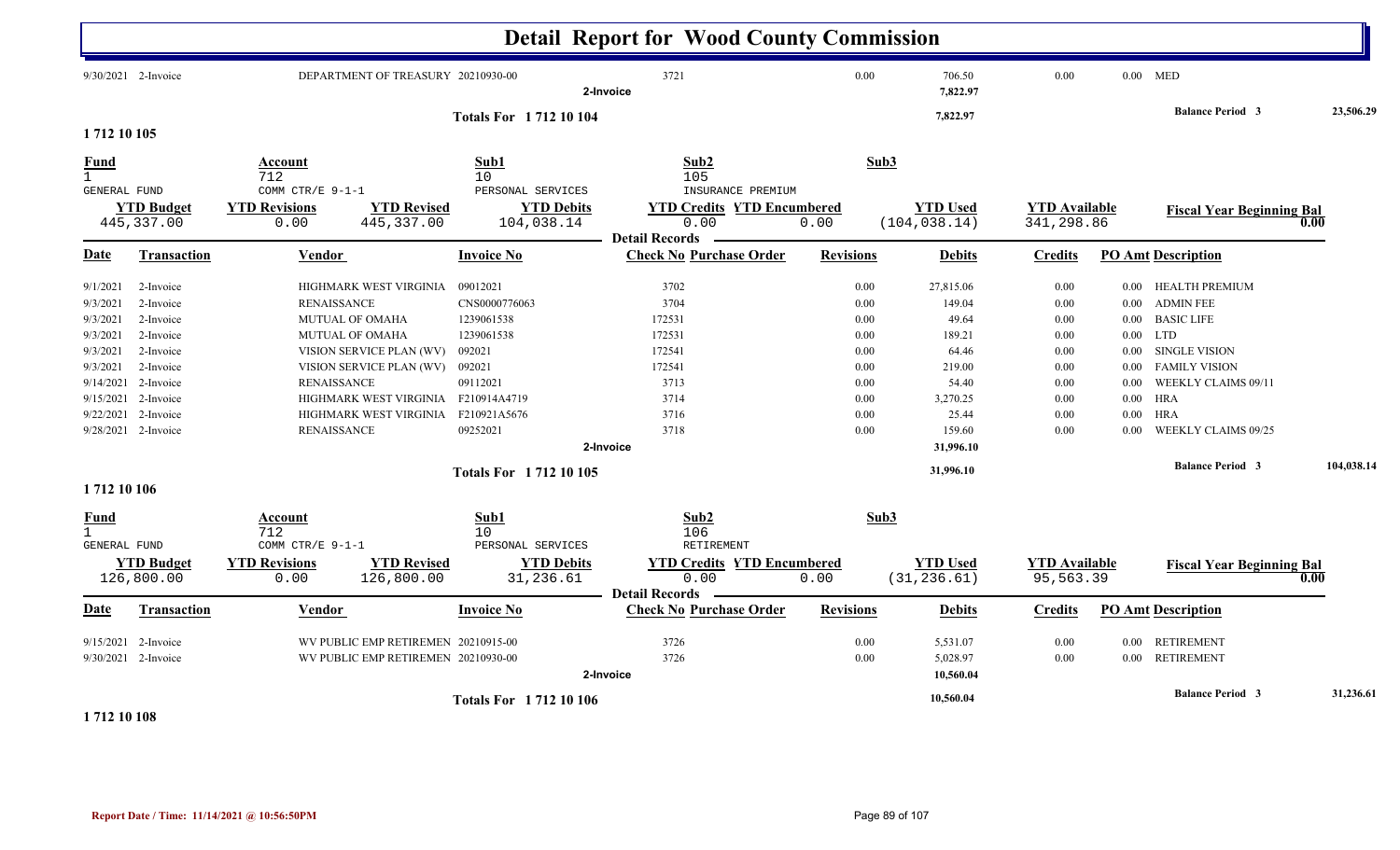| Fund<br>$\mathbf{1}$<br>GENERAL FUND               |                                | Account<br>712<br>COMM CTR/E 9-1-1 |                                 | Sub1<br>10<br>PERSONAL SERVICES  | Sub2<br>108<br>OVERTIME                                            |                  | Sub3                            |                                   |          |                                  |           |
|----------------------------------------------------|--------------------------------|------------------------------------|---------------------------------|----------------------------------|--------------------------------------------------------------------|------------------|---------------------------------|-----------------------------------|----------|----------------------------------|-----------|
|                                                    | <b>YTD Budget</b><br>90,000.00 | <b>YTD Revisions</b><br>0.00       | <b>YTD Revised</b><br>90,000.00 | <b>YTD Debits</b><br>23, 227. 79 | <b>YTD Credits YTD Encumbered</b><br>0.00                          | 0.00             | <b>YTD Used</b><br>(23, 227.79) | <b>YTD Available</b><br>66,772.21 |          | <b>Fiscal Year Beginning Bal</b> | 0.00      |
|                                                    |                                |                                    |                                 |                                  | <b>Detail Records</b>                                              |                  |                                 |                                   |          |                                  |           |
| Date                                               | <b>Transaction</b>             | <b>Vendor</b>                      |                                 | <b>Invoice No</b>                | <b>Check No Purchase Order</b>                                     | <b>Revisions</b> | <b>Debits</b>                   | <b>Credits</b>                    |          | <b>PO Amt Description</b>        |           |
|                                                    | 9/15/2021 2-Invoice            | ALLEN PEGGY SUE                    |                                 | 10-00273979-REG                  | 273979                                                             | 0.00             | 303.85                          | 0.00                              |          | 0.00 ALLEN PEGGY SUE             |           |
| 9/15/2021                                          | 2-Invoice                      | ALLTOP VIRGINIA LEE                |                                 | 10-00274044-REG                  | 274044                                                             | 0.00             | 151.20                          | 0.00                              | 0.00     | ALLTOP VIRGINIA LEE              |           |
| 9/15/2021                                          | 2-Invoice                      |                                    | GALLAGHER ALESHA A.             | 10-00274052-REG                  | 274052                                                             | 0.00             | 151.73                          | 0.00                              | 0.00     | GALLAGHER ALESHA A.              |           |
|                                                    | 9/15/2021 2-Invoice            | KUHL BARBARA L.                    |                                 | 10-00274056-REG                  | 274056                                                             | 0.00             | 312.98                          | 0.00                              | 0.00     | KUHL BARBARA L.                  |           |
| 9/15/2021                                          | 2-Invoice                      | <b>RATHER RANDY</b>                |                                 | 10-00274068-REG                  | 274068                                                             | 0.00             | 271.31                          | 0.00                              | 0.00     | <b>RATHER RANDY</b>              |           |
| 9/15/2021                                          | 2-Invoice                      | RIFFLE WILLIAM H.                  |                                 | 10-00274069-REG                  | 274069                                                             | 0.00             | 380.08                          | 0.00                              | $0.00\,$ | RIFFLE WILLIAM H.                |           |
|                                                    | $9/15/2021$ 2-Invoice          | <b>SCALISE SAMMY A</b>             |                                 | 10-00274070-REG                  | 274070                                                             | 0.00             | 409.71                          | 0.00                              | $0.00\,$ | <b>SCALISE SAMMY A</b>           |           |
| 9/15/2021                                          | 2-Invoice                      | TENNANT DEBORAH A.                 |                                 | 10-00274073-REG                  | 274073                                                             | 0.00             | 349.57                          | 0.00                              | 0.00     | TENNANT DEBORAH A.               |           |
| 9/30/2021                                          | 2-Invoice                      | <b>ALLEN PEGGY SUE</b>             |                                 | 10-00274195-REG                  | 274195                                                             | 0.00             | 303.85                          | 0.00                              | 0.00     | <b>ALLEN PEGGY SUE</b>           |           |
|                                                    | 9/30/2021 2-Invoice            | <b>BARKLEY ASHLEY N</b>            |                                 | 10-00274259-REG                  | 274259                                                             | 0.00             | 239.83                          | 0.00                              | 0.00     | <b>BARKLEY ASHLEY N</b>          |           |
| 9/30/2021                                          | 2-Invoice                      | <b>BARKER CHELSEA N.</b>           |                                 | 10-00274258-REG                  | 274258                                                             | 0.00             | 623.38                          | 0.00                              | 0.00     | BARKER CHELSEA N.                |           |
| 9/30/2021                                          | 2-Invoice                      | DEEM RACHAEL N                     |                                 | 10-00274262-REG                  | 274262                                                             | 0.00             | 112.30                          | 0.00                              | 0.00     | DEEM RACHAEL N                   |           |
|                                                    | 9/30/2021 2-Invoice            |                                    | <b>GALLAGHER ALESHA A.</b>      | 10-00274265-REG                  | 274265                                                             | 0.00             | 202.30                          | 0.00                              | 0.00     | <b>GALLAGHER ALESHA A.</b>       |           |
| 9/30/2021                                          | 2-Invoice                      | KUHL JASON A.                      |                                 | 10-00274270-REG                  | 274270                                                             | 0.00             | 326.96                          | 0.00                              | $0.00\,$ | KUHL JASON A.                    |           |
| 9/30/2021                                          | 2-Invoice                      | <b>MCKAIN MARK A</b>               |                                 | 10-00274273-REG                  | 274273                                                             | 0.00             | 359.74                          | 0.00                              | $0.00\,$ | MCKAIN MARK A                    |           |
|                                                    | 9/30/2021 2-Invoice            | <b>MERRILL SARA</b>                |                                 | 10-00274275-REG                  | 274275                                                             | 0.00             | 59.96                           | 0.00                              | $0.00\,$ | <b>MERRILL SARA</b>              |           |
| 9/30/2021                                          | 2-Invoice                      | MORGAN RACHEL N                    |                                 | 10-00274278-REG                  | 274278                                                             | 0.00             | 359.74                          | 0.00                              | $0.00\,$ | MORGAN RACHEL N                  |           |
| 9/30/2021                                          | 2-Invoice                      | NOKLEBY ADRIEN J.                  |                                 | 10-00274280-REG                  | 274280                                                             | 0.00             | 173.34                          | 0.00                              | 0.00     | NOKLEBY ADRIEN J.                |           |
|                                                    | 9/30/2021 2-Invoice            | <b>RATHER RANDY</b>                |                                 | 10-00274281-REG                  | 274281                                                             | 0.00             | 271.31                          | 0.00                              | $0.00\,$ | <b>RATHER RANDY</b>              |           |
|                                                    | 9/30/2021 2-Invoice            | RIFFLE WILLIAM H.                  |                                 | 10-00274282-REG                  | 274282                                                             | 0.00             | 760.16                          | 0.00                              | 0.00     | RIFFLE WILLIAM H.                |           |
| 9/30/2021                                          | 2-Invoice                      | <b>SCALISE SAMMY A</b>             |                                 | 10-00274283-REG                  | 274283                                                             | 0.00             | 649.54                          | 0.00                              | 0.00     | <b>SCALISE SAMMY A</b>           |           |
|                                                    | 9/30/2021 2-Invoice            | <b>SMITH JAMIE L</b>               |                                 | 10-00274284-REG                  | 274284                                                             | 0.00             | 119.91                          | 0.00                              | $0.00\,$ | <b>SMITH JAMIE L</b>             |           |
|                                                    |                                |                                    |                                 |                                  | 2-Invoice                                                          |                  | 6,892.75                        |                                   |          |                                  |           |
|                                                    |                                |                                    |                                 | <b>Totals For 171210108</b>      |                                                                    |                  | 6,892.75                        |                                   |          | <b>Balance Period 3</b>          | 23,227.79 |
| 1712 10 109                                        |                                |                                    |                                 |                                  |                                                                    |                  |                                 |                                   |          |                                  |           |
| <u>Fund</u><br>$\mathbf{1}$<br><b>GENERAL FUND</b> |                                | Account<br>712<br>COMM CTR/E 9-1-1 |                                 | Sub1<br>10<br>PERSONAL SERVICES  | Sub2<br>109<br>EXTRA HELP                                          |                  | Sub3                            |                                   |          |                                  |           |
|                                                    | <b>YTD Budget</b><br>67,116.00 | <b>YTD Revisions</b><br>0.00       | <b>YTD Revised</b><br>67,116.00 | <b>YTD Debits</b><br>21, 217.73  | <b>YTD Credits YTD Encumbered</b><br>0.00<br><b>Detail Records</b> | 0.00             | <b>YTD</b> Used<br>(21, 217.73) | <b>YTD Available</b><br>45,898.27 |          | <b>Fiscal Year Beginning Bal</b> | 0.00      |
| Date                                               | <b>Transaction</b>             | Vendor                             |                                 | <b>Invoice No</b>                | <b>Check No Purchase Order</b>                                     | <b>Revisions</b> | <b>Debits</b>                   | <b>Credits</b>                    |          | <b>PO Amt Description</b>        |           |
| 9/15/2021                                          | 2-Invoice                      | <b>ALLTOP VIRGINIA LEE</b>         |                                 | 10-00274044-REG                  | 274044                                                             | 0.00             | 957.60                          | 0.00                              | 0.00     | ALLTOP VIRGINIA LEE              |           |
|                                                    | 9/15/2021 2-Invoice            |                                    | <b>BROOKOVER MEAGAN L</b>       | 10-00274047-REG                  | 274047                                                             | 0.00             | 157.50                          | 0.00                              | $0.00\,$ | BROOKOVER MEAGAN L               |           |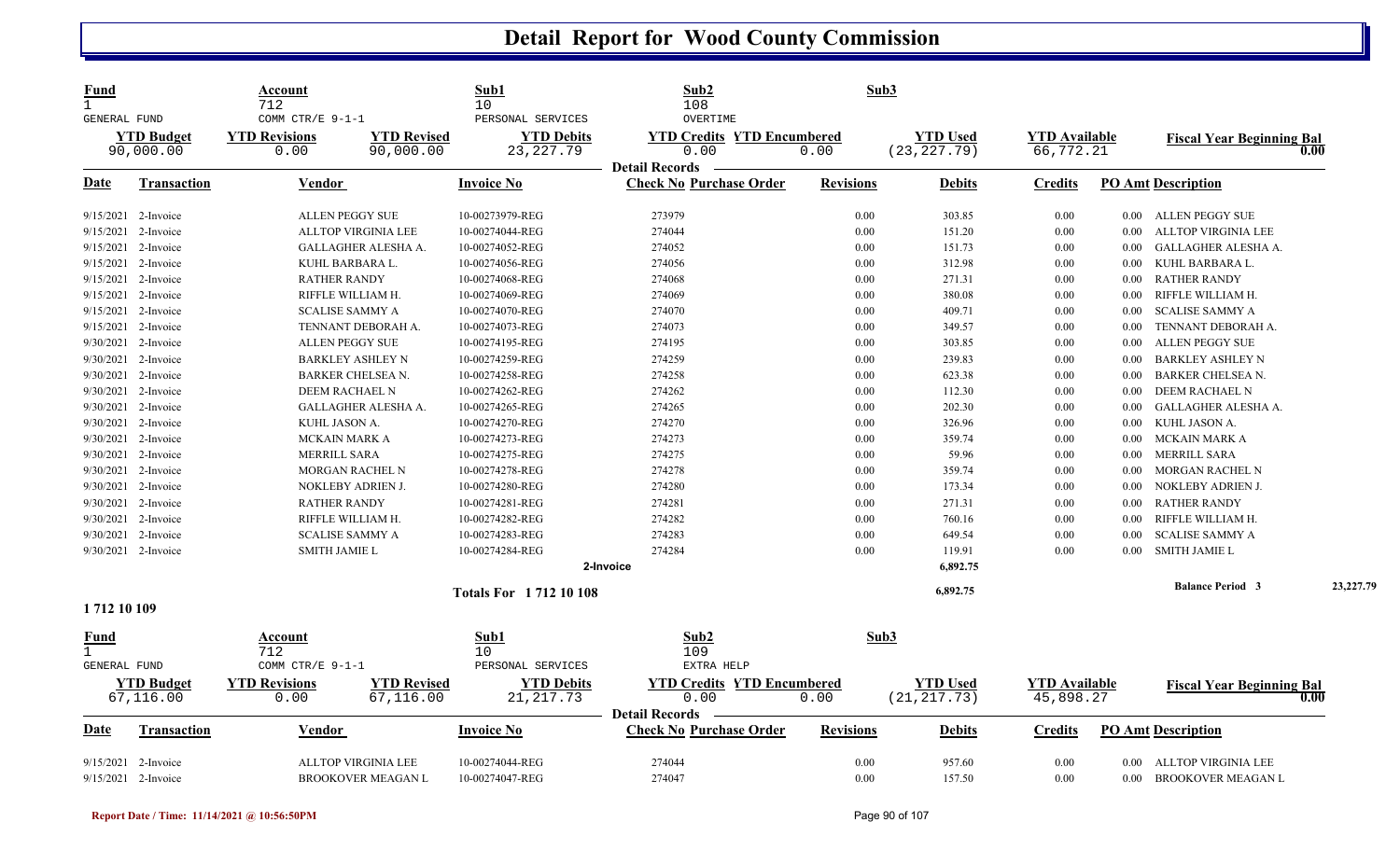|                            |                                            |                        | <b>Detail Report for Wood County Commission</b> |                  |                 |                      |          |                                  |           |
|----------------------------|--------------------------------------------|------------------------|-------------------------------------------------|------------------|-----------------|----------------------|----------|----------------------------------|-----------|
| 9/15/2021 2-Invoice        | JEFFERS MARY BETH                          | 10-00274054-REG        | 274054                                          | 0.00             | 83.72           | 0.00                 | $0.00\,$ | JEFFERS MARY BETH                |           |
| 9/15/2021 2-Invoice        | LAYTON STACIE A.                           | 10-00274058-REG        | 274058                                          | 0.00             | 378.00          | 0.00                 | $0.00\,$ | <b>LAYTON STACIE A.</b>          |           |
| 9/15/2021 2-Invoice        | <b>MCKAIN MARK A</b>                       | 10-00274060-REG        | 274060                                          | 0.00             | 604.80          | 0.00                 | $0.00\,$ | MCKAIN MARK A                    |           |
| 9/15/2021<br>2-Invoice     | MOORE MICHAEL LEE                          | 10-00274064-REG        | 274064                                          | 0.00             | 75.60           | 0.00                 | $0.00\,$ | MOORE MICHAEL LEE                |           |
| 2-Invoice<br>9/15/2021     | <b>SCALISE SAMMY A</b>                     | 10-00274070-REG        | 274070                                          | 0.00             | 302.40          | 0.00                 | $0.00\,$ | <b>SCALISE SAMMY A</b>           |           |
| 9/30/2021<br>2-Invoice     | ALLTOP VIRGINIA LEE                        | 10-00274257-REG        | 274257                                          | 0.00             | 75.60           | 0.00                 | $0.00\,$ | ALLTOP VIRGINIA LEE              |           |
| 9/30/2021<br>2-Invoice     | <b>BROOKOVER MEAGAN L</b>                  | 10-00274260-REG        | 274260                                          | 0.00             | 151.20          | 0.00                 | 0.00     | <b>BROOKOVER MEAGAN L</b>        |           |
| 9/30/2021<br>2-Invoice     | JEFFERS MARY BETH                          | 10-00274267-REG        | 274267                                          | 0.00             | 408.14          | 0.00                 | 0.00     | JEFFERS MARY BETH                |           |
| 9/30/2021 2-Invoice        | LAYTON STACIE A.                           | 10-00274271-REG        | 274271                                          | 0.00             | 378.00          | 0.00                 | $0.00\,$ | LAYTON STACIE A.                 |           |
| 9/30/2021 2-Invoice        | MOORE MICHAEL LEE                          | 10-00274277-REG        | 274277                                          | 0.00             | 75.60           | 0.00                 | $0.00\,$ | MOORE MICHAEL LEE                |           |
| 9/30/2021 2-Invoice        | <b>TALLMAN CADEN</b>                       | 10-00274286-REG        | 274286                                          | 0.00             | 680.40          | 0.00                 | $0.00\,$ | <b>TALLMAN CADEN</b>             |           |
|                            |                                            |                        | 2-Invoice                                       |                  | 4,328.56        |                      |          |                                  |           |
|                            |                                            | Totals For 1712 10 109 |                                                 |                  | 4,328.56        |                      |          | <b>Balance Period 3</b>          | 21,217.73 |
| 1712 10 184                |                                            |                        |                                                 |                  |                 |                      |          |                                  |           |
| <b>Fund</b>                | Account<br>712                             | Sub1<br>10             | Sub2<br>184                                     | Sub3             |                 |                      |          |                                  |           |
| <b>GENERAL FUND</b>        | COMM CTR/E 9-1-1                           | PERSONAL SERVICES      | DISPATCHERS                                     |                  |                 |                      |          |                                  |           |
| <b>YTD Budget</b>          | <b>YTD Revisions</b><br><b>YTD Revised</b> | <b>YTD Debits</b>      | <b>YTD Credits YTD Encumbered</b>               |                  | <b>YTD Used</b> | <b>YTD Available</b> |          | <b>Fiscal Year Beginning Bal</b> |           |
| 965, 411.00                | 965,411.00<br>0.00                         | 225, 933.57            | 0.00                                            | 0.00             | (225, 933.57)   | 739, 477. 43         |          | 0.00                             |           |
|                            |                                            |                        | <b>Detail Records</b>                           |                  |                 |                      |          |                                  |           |
| Date<br><b>Transaction</b> | Vendor                                     | <b>Invoice No</b>      | <b>Check No Purchase Order</b>                  | <b>Revisions</b> | <b>Debits</b>   | <b>Credits</b>       |          | <b>PO Amt Description</b>        |           |
| 9/15/2021<br>2-Invoice     | <b>BARKLEY ASHLEY N</b>                    | 10-00274046-REG        | 274046                                          | 0.00             | 1,096.95        | 0.00                 | $0.00\,$ | BARKLEY ASHLEY N                 |           |
| 2-Invoice<br>9/15/2021     | <b>BARKLEY ASHLEY N</b>                    | 10-00274046-REG        | 274046                                          | 0.00             | 173.28          | 0.00                 | 0.00     | <b>BARKLEY ASHLEY N</b>          |           |
| 9/15/2021 2-Invoice        | <b>BARKER CHELSEA N.</b>                   | 10-00274045-REG        | 274045                                          | 0.00             | 1,396.54        | 0.00                 | 0.00     | <b>BARKER CHELSEA N.</b>         |           |
| 9/15/2021 2-Invoice        | <b>BARKER CHELSEA N.</b>                   | 10-00274045-REG        | 274045                                          | 0.00             | 220.60          | 0.00                 | 0.00     | <b>BARKER CHELSEA N.</b>         |           |
| 9/15/2021 2-Invoice        | <b>BROOKOVER MEAGAN L</b>                  | 10-00274047-REG        | 274047                                          | 0.00             | 269.51          | 0.00                 | 0.00     | <b>BROOKOVER MEAGAN L</b>        |           |
| 9/15/2021 2-Invoice        | <b>CLATTERBUCK CLAYTON</b>                 | 10-00274048-REG        | 274048                                          | 0.00             | 1,232.71        | 0.00                 | $0.00\,$ | CLATTERBUCK CLAYTON              |           |
| 9/15/2021 2-Invoice        | <b>CLATTERBUCK CLAYTON</b>                 | 10-00274048-REG        | 274048                                          | 0.00             | 194.72          | 0.00                 | $0.00\,$ | CLATTERBUCK CLAYTON              |           |
| 9/15/2021 2-Invoice        | DEEM RACHAEL N                             | 10-00274049-REG        | 274049                                          | 0.00             | 1,232.71        | $0.00\,$             | $0.00\,$ | DEEM RACHAEL N                   |           |
| 9/15/2021 2-Invoice        | DEEM RACHAEL N                             | 10-00274049-REG        | 274049                                          | 0.00             | 194.72          | 0.00                 | $0.00\,$ | DEEM RACHAEL N                   |           |
| 9/15/2021 2-Invoice        | EVANS CHRISTINA L.                         | 10-00274050-REG        | 274050                                          | 0.00             | 1,344.84        | 0.00                 | $0.00\,$ | EVANS CHRISTINA L.               |           |
| 9/15/2021<br>2-Invoice     | EVANS CHRISTINA L.                         | 10-00274050-REG        | 274050                                          | 0.00             | 212.43          | 0.00                 | 0.00     | EVANS CHRISTINA L.               |           |
| 9/15/2021 2-Invoice        | <b>FLEENOR CARL AARON</b>                  | 10-00274051-REG        | 274051                                          | 0.00             | 1,587.71        | 0.00                 |          | 0.00 FLEENOR CARL AARON          |           |
| 9/15/2021 2-Invoice        | FLEENOR CARL AARON                         | 10-00274051-REG        | 274051                                          | $0.00\,$         | 250.80          | 0.00                 |          | 0.00 FLEENOR CARL AARON          |           |
| $9/15/2021$ 2-Invoice      | GALLAGHER ALESHA A.                        | 10-00274052-REG        | 274052                                          | 0.00             | 1,387.98        | 0.00                 |          | 0.00 GALLAGHER ALESHA A.         |           |
| $9/15/2021$ 2-Invoice      | GALLAGHER ALESHA A.                        | 10-00274052-REG        | 274052                                          | $0.00\,$         | 219.25          | 0.00                 |          | 0.00 GALLAGHER ALESHA A.         |           |
| 9/15/2021 2-Invoice        | <b>JONES DUANE EARL</b>                    | 10-00274055-REG        | 274055                                          | 0.00             | 2,008.13        | 0.00                 |          | 0.00 JONES DUANE EARL            |           |
| $9/15/2021$ 2-Invoice      | KUHL BARBARA L.                            | 10-00274056-REG        | 274056                                          | 0.00             | 1,431.53        | 0.00                 |          | 0.00 KUHL BARBARA L.             |           |
| $9/15/2021$ 2-Invoice      | KUHL BARBARA L.                            | 10-00274056-REG        | 274056                                          | 0.00             | 226.13          | 0.00                 |          | 0.00 KUHL BARBARA L.             |           |
| 9/15/2021 2-Invoice        | KUHL JASON A.                              | 10-00274057-REG        | 274057                                          | 0.00             | 1,495.50        | 0.00                 |          | 0.00 KUHL JASON A.               |           |
| 9/15/2021 2-Invoice        | KUHL JASON A.                              | 10-00274057-REG        | 274057                                          | 0.00             | 236.23          | $0.00\,$             |          | 0.00 KUHL JASON A.               |           |
| 9/15/2021 2-Invoice        | MATHENY DUSTIN S.                          | 10-00274059-REG        | 274059                                          | $0.00\,$         | 1,405.60        | $0.00\,$             |          | 0.00 MATHENY DUSTIN S.           |           |
| $9/15/2021$ 2-Invoice      | <b>MATHENY DUSTIN S.</b>                   | 10-00274059-REG        | 274059                                          | $0.00\,$         | 222.03          | $0.00\,$             |          | 0.00 MATHENY DUSTIN S.           |           |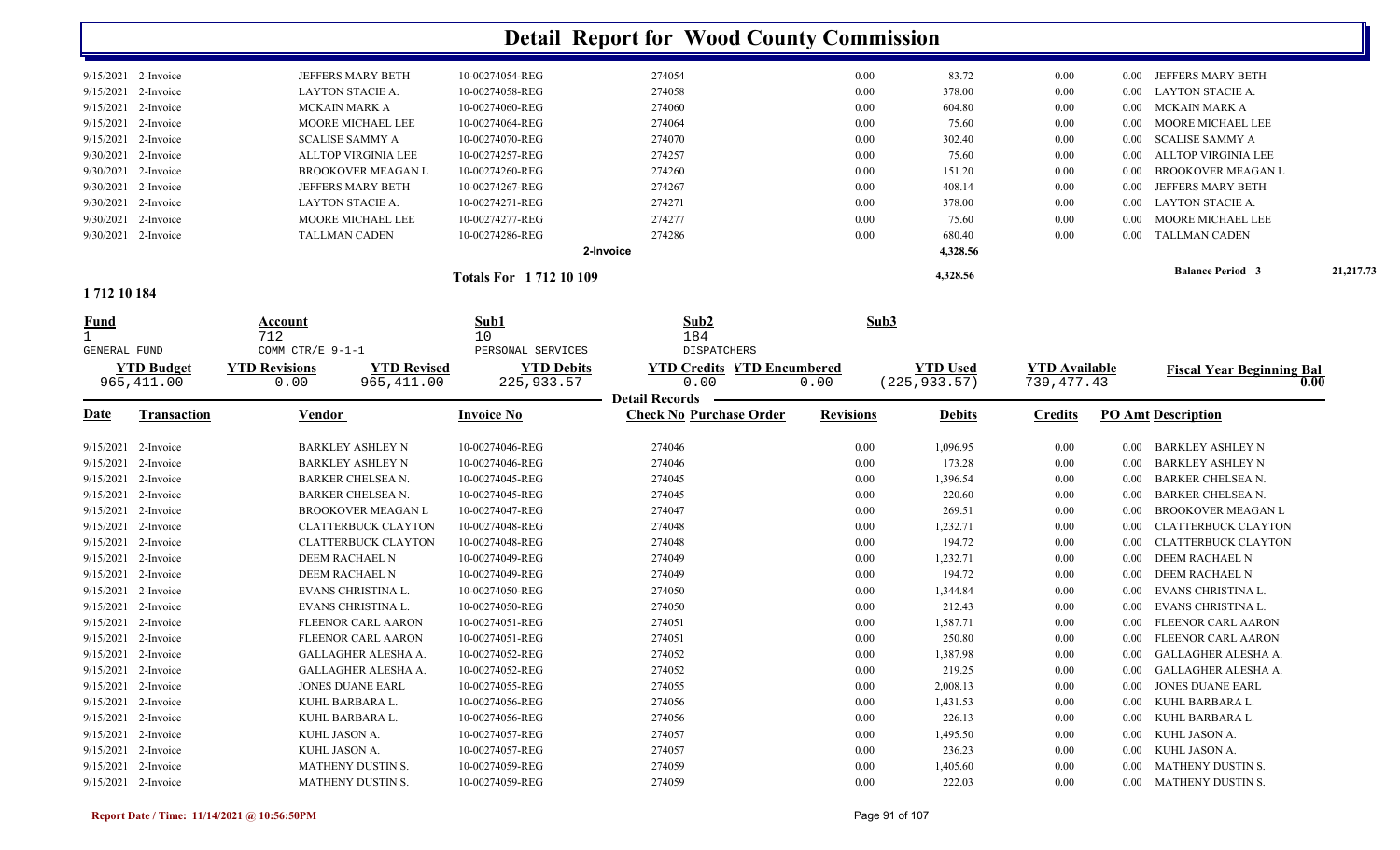|                     | <b>Detail Report for Wood County Commission</b> |                                       |                 |                  |          |                    |          |                   |                                       |  |  |
|---------------------|-------------------------------------------------|---------------------------------------|-----------------|------------------|----------|--------------------|----------|-------------------|---------------------------------------|--|--|
|                     | $9/15/2021$ 2-Invoice                           | MCKAIN MARK A                         | 10-00274060-REG | 274060           | 0.00     | 1,096.95           | 0.00     | $0.00\,$          | MCKAIN MARK A                         |  |  |
|                     | 9/15/2021 2-Invoice                             | MCKAIN MARK A                         | 10-00274060-REG | 274060           | 0.00     | 173.28             | $0.00\,$ | $0.00\,$          | MCKAIN MARK A                         |  |  |
|                     | 9/15/2021 2-Invoice                             | MERCER ROBERT E.                      | 10-00274061-REG | 274061           | 0.00     | 1,466.68           | 0.00     | $0.00\,$          | MERCER ROBERT E.                      |  |  |
| 9/15/2021           | 2-Invoice                                       | MERCER ROBERT E.                      | 10-00274061-REG | 274061           | 0.00     | 231.68             | 0.00     | 0.00              | MERCER ROBERT E.                      |  |  |
| 9/15/2021           | 2-Invoice                                       | MERRILL SARA                          | 10-00274062-REG | 274062           | 0.00     | 1,096.95           | 0.00     | 0.00              | MERRILL SARA                          |  |  |
|                     | 9/15/2021 2-Invoice                             | <b>MERRILL SARA</b>                   | 10-00274062-REG | 274062           | 0.00     | 66.62              | 0.00     | 0.00              | MERRILL SARA                          |  |  |
|                     | 9/15/2021 2-Invoice                             | <b>MERRILL SARA</b>                   | 10-00274062-REG | 274062           | 0.00     | 173.28             | 0.00     | 0.00              | MERRILL SARA                          |  |  |
|                     | 9/15/2021 2-Invoice                             | MOORE DOUGLAS I.                      | 10-00274063-REG | 274063           | 0.00     | 1,600.06           | $0.00\,$ | 0.00              | MOORE DOUGLAS I.                      |  |  |
|                     | 9/15/2021 2-Invoice                             | MOORE DOUGLAS I.                      | 10-00274063-REG | 274063           | 0.00     | 252.75             | $0.00\,$ | 0.00              | MOORE DOUGLAS I.                      |  |  |
| 9/15/2021           | 2-Invoice                                       | MORGAN RACHEL N                       | 10-00274065-REG | 274065           | 0.00     | 1,096.95           | 0.00     | 0.00              | MORGAN RACHEL N                       |  |  |
| 9/15/2021           | 2-Invoice                                       | MORGAN RACHEL N                       | 10-00274065-REG | 274065           | 0.00     | 173.28             | 0.00     | 0.00              | MORGAN RACHEL N                       |  |  |
| 9/15/2021           | 2-Invoice                                       | MURPHY JILLIAN L.                     | 10-00274066-REG | 274066           | 0.00     | 1,558.48           | 0.00     | $0.00\,$          | MURPHY JILLIAN L.                     |  |  |
| 9/15/2021           | 2-Invoice                                       | MURPHY JILLIAN L.                     | 10-00274066-REG | 274066           | 0.00     | 246.18             | 0.00     | 0.00              | MURPHY JILLIAN L.                     |  |  |
|                     | 9/15/2021 2-Invoice                             | NOKLEBY ADRIEN J.                     | 10-00274067-REG | 274067           | 0.00     | 1,585.65           | 0.00     | 0.00              | NOKLEBY ADRIEN J.                     |  |  |
| 9/15/2021           | 2-Invoice                                       | NOKLEBY ADRIEN J.                     | 10-00274067-REG | 274067           | 0.00     | 250.47             | 0.00     | 0.00              | NOKLEBY ADRIEN J.                     |  |  |
| 9/15/2021           | 2-Invoice                                       | <b>RATHER RANDY</b>                   | 10-00274068-REG | 274068           | 0.00     | 1,240.94           | 0.00     | 0.00              | <b>RATHER RANDY</b>                   |  |  |
|                     | 9/15/2021 2-Invoice                             | RATHER RANDY                          | 10-00274068-REG | 274068           | 0.00     | 196.02             | 0.00     | 0.00              | <b>RATHER RANDY</b>                   |  |  |
|                     | 9/15/2021 2-Invoice                             | RIFFLE WILLIAM H.                     | 10-00274069-REG | 274069           | 0.00     | 1,738.45           | 0.00     | 0.00              | RIFFLE WILLIAM H.                     |  |  |
|                     | 9/15/2021 2-Invoice                             | RIFFLE WILLIAM H.                     | 10-00274069-REG | 274069           | 0.00     | 274.61             | $0.00\,$ | 0.00              | RIFFLE WILLIAM H.                     |  |  |
|                     | 9/15/2021 2-Invoice                             | <b>SCALISE SAMMY A</b>                | 10-00274070-REG | 274070           | 0.00     | 1,096.95           | $0.00\,$ | 0.00              | <b>SCALISE SAMMY A</b>                |  |  |
|                     | 9/15/2021 2-Invoice                             | SCALISE SAMMY A                       | 10-00274070-REG | 274070           | 0.00     | 173.28             | $0.00\,$ | 0.00              | <b>SCALISE SAMMY A</b>                |  |  |
| 9/15/2021           | 2-Invoice                                       | SMITH JAMIE L                         | 10-00274071-REG | 274071           | 0.00     | 1,096.95           | $0.00\,$ | 0.00              | <b>SMITH JAMIE L</b>                  |  |  |
| 9/15/2021           | 2-Invoice                                       | <b>SMITH JAMIE L</b>                  | 10-00274071-REG | 274071           | 0.00     | 319.77             | $0.00\,$ | 0.00              | <b>SMITH JAMIE L</b>                  |  |  |
| 9/15/2021           | 2-Invoice                                       | <b>SMITH JAMIE L</b>                  | 10-00274071-REG | 274071           | 0.00     | 173.28             | 0.00     | $0.00\,$          | <b>SMITH JAMIE L</b>                  |  |  |
| 9/15/2021           | 2-Invoice                                       | SPENCER ETHAN T                       | 10-00274072-REG | 274072           | 0.00     | 1,208.09           | 0.00     | 0.00              | SPENCER ETHAN T                       |  |  |
| 9/15/2021           | 2-Invoice                                       | SPENCER ETHAN T                       | 10-00274072-REG | 274072           | 0.00     | 190.83             | 0.00     | $0.00\,$          | <b>SPENCER ETHAN T</b>                |  |  |
| 9/15/2021           | 2-Invoice                                       | TENNANT DEBORAH A.                    | 10-00274073-REG | 274073           | 0.00     | 1,598.90           | 0.00     | $0.00\,$          | TENNANT DEBORAH A.                    |  |  |
| 9/15/2021           | 2-Invoice                                       | TENNANT DEBORAH A.                    | 10-00274073-REG | 274073           | 0.00     | 252.57             | 0.00     | 0.00              | TENNANT DEBORAH A.                    |  |  |
|                     | 9/30/2021 2-Invoice                             | BARKLEY ASHLEY N                      | 10-00274259-REG | 274259           | 0.00     | 1,096.95           | 0.00     | $0.00\,$          | <b>BARKLEY ASHLEY N</b>               |  |  |
|                     | 9/30/2021 2-Invoice                             | <b>BARKLEY ASHLEY N</b>               | 10-00274259-REG | 274259           | 0.00     | 173.28             | 0.00     | $0.00\,$          | <b>BARKLEY ASHLEY N</b>               |  |  |
|                     | 9/30/2021 2-Invoice                             | BARKER CHELSEA N.                     | 10-00274258-REG | 274258           | 0.00     | 1,396.54           | 0.00     | 0.00              | <b>BARKER CHELSEA N.</b>              |  |  |
|                     | 9/30/2021 2-Invoice                             | <b>BARKER CHELSEA N.</b>              | 10-00274258-REG | 274258           | 0.00     | 220.60             | $0.00\,$ | 0.00              | <b>BARKER CHELSEA N.</b>              |  |  |
|                     | 9/30/2021 2-Invoice                             |                                       |                 |                  |          |                    |          |                   | <b>CLATTERBUCK CLAYTON</b>            |  |  |
|                     |                                                 | CLATTERBUCK CLAYTON                   | 10-00274261-REG | 274261           | 0.00     | 1,232.71<br>194.72 | $0.00\,$ | $0.00\,$          |                                       |  |  |
|                     | 9/30/2021 2-Invoice<br>9/30/2021 2-Invoice      | CLATTERBUCK CLAYTON<br>DEEM RACHAEL N | 10-00274261-REG | 274261<br>274262 | 0.00     |                    | 0.00     | 0.00              | CLATTERBUCK CLAYTON<br>DEEM RACHAEL N |  |  |
|                     |                                                 |                                       | 10-00274262-REG |                  | 0.00     | 1,232.71           | 0.00     | $0.00\,$          |                                       |  |  |
|                     | 9/30/2021 2-Invoice                             | DEEM RACHAEL N                        | 10-00274262-REG | 274262           | 0.00     | 194.72             | 0.00     | $0.00\,$          | DEEM RACHAEL N                        |  |  |
|                     | 9/30/2021 2-Invoice                             | EVANS CHRISTINA L.                    | 10-00274263-REG | 274263           | 0.00     | 1,344.84           | 0.00     | $0.00\,$          | EVANS CHRISTINA L.                    |  |  |
|                     | 9/30/2021 2-Invoice                             | EVANS CHRISTINA L.                    | 10-00274263-REG | 274263           | $0.00\,$ | 212.43             | 0.00     | $0.00\,$          | EVANS CHRISTINA L.                    |  |  |
|                     | 9/30/2021 2-Invoice                             | FLEENOR CARL AARON                    | 10-00274264-REG | 274264           | $0.00\,$ | 1,587.71           | 0.00     | $0.00\,$          | FLEENOR CARL AARON                    |  |  |
|                     | 9/30/2021 2-Invoice                             | FLEENOR CARL AARON                    | 10-00274264-REG | 274264           | $0.00\,$ | 250.80             | 0.00     | $0.00\,$          | FLEENOR CARL AARON                    |  |  |
|                     | 9/30/2021 2-Invoice                             | GALLAGHER ALESHA A.                   | 10-00274265-REG | 274265           | $0.00\,$ | 1,387.98           | 0.00     | 0.00 <sub>1</sub> | GALLAGHER ALESHA A.                   |  |  |
|                     | 9/30/2021 2-Invoice                             | GALLAGHER ALESHA A.                   | 10-00274265-REG | 274265           | $0.00\,$ | 219.25             | 0.00     | 0.00 <sub>1</sub> | GALLAGHER ALESHA A.                   |  |  |
|                     | 9/30/2021 2-Invoice                             | JONES DUANE EARL                      | 10-00274268-REG | 274268           | $0.00\,$ | 2,008.13           | 0.00     | $0.00\,$          | JONES DUANE EARL                      |  |  |
|                     | 9/30/2021 2-Invoice                             | KUHL BARBARA L.                       | 10-00274269-REG | 274269           | $0.00\,$ | 1,431.53           | $0.00\,$ | $0.00\,$          | KUHL BARBARA L.                       |  |  |
| 9/30/2021 2-Invoice |                                                 | KUHL BARBARA L.                       | 10-00274269-REG | 274269           | $0.00\,$ | 226.13             | $0.00\,$ |                   | 0.00 KUHL BARBARA L.                  |  |  |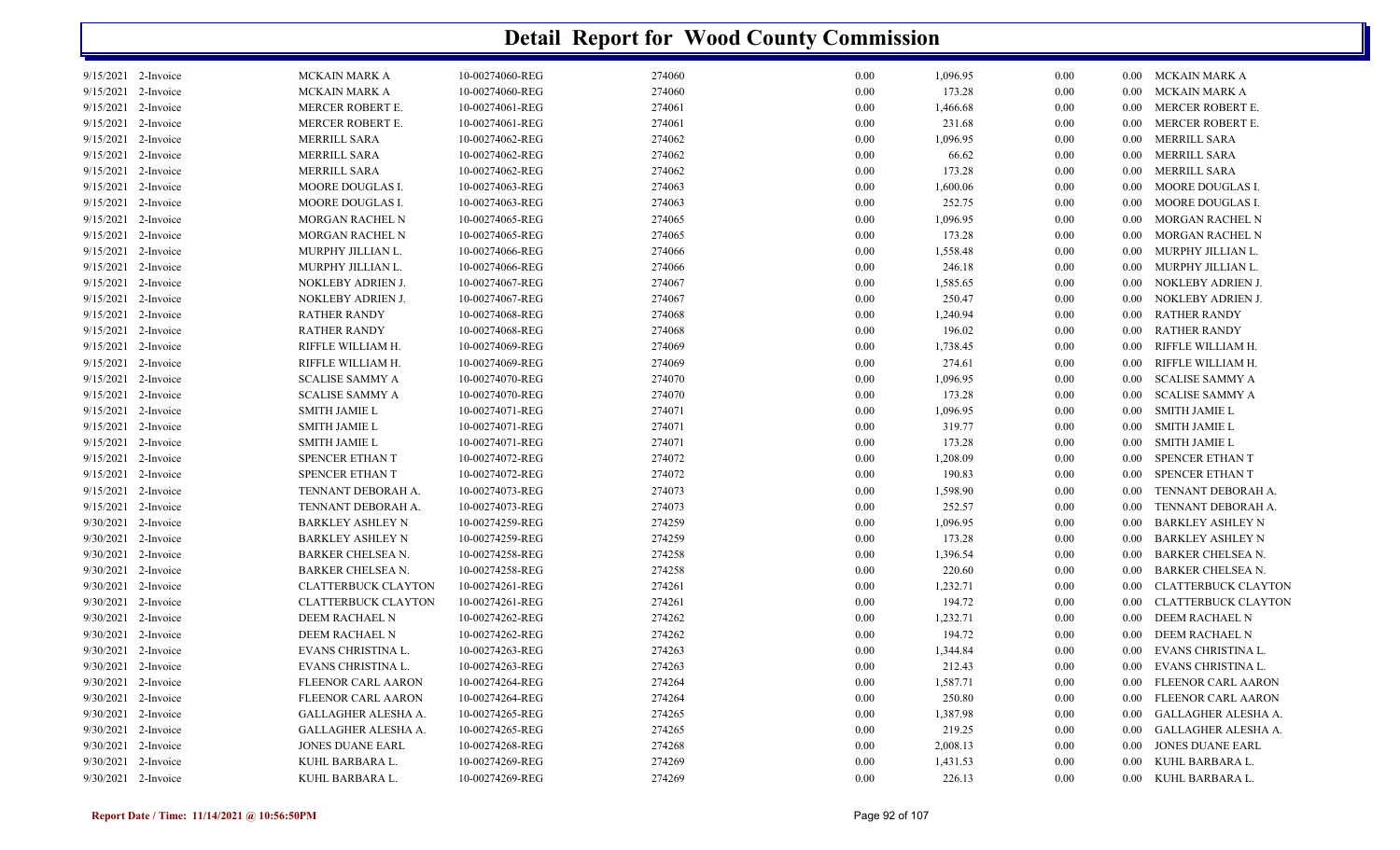|                     |                       |                          |                    |                             | <b>Detail Report for Wood County Commission</b> |      |                  |                 |                      |          |                                  |            |
|---------------------|-----------------------|--------------------------|--------------------|-----------------------------|-------------------------------------------------|------|------------------|-----------------|----------------------|----------|----------------------------------|------------|
|                     | $9/30/2021$ 2-Invoice | KUHL JASON A.            |                    | 10-00274270-REG             | 274270                                          |      | 0.00             | 1,495.50        | 0.00                 | $0.00\,$ | KUHL JASON A.                    |            |
| 9/30/2021 2-Invoice |                       | KUHL JASON A.            |                    | 10-00274270-REG             | 274270                                          |      | 0.00             | 236.23          | 0.00                 | 0.00     | KUHL JASON A.                    |            |
|                     | $9/30/2021$ 2-Invoice | <b>MATHENY DUSTIN S.</b> |                    | 10-00274272-REG             | 274272                                          |      | 0.00             | 1,405.60        | 0.00                 | 0.00     | MATHENY DUSTIN S.                |            |
| 9/30/2021 2-Invoice |                       | MATHENY DUSTIN S.        |                    | 10-00274272-REG             | 274272                                          |      | 0.00             | 222.03          | 0.00                 | 0.00     | MATHENY DUSTIN S.                |            |
|                     | $9/30/2021$ 2-Invoice | MCKAIN MARK A            |                    | 10-00274273-REG             | 274273                                          |      | 0.00             | 1,096.95        | $0.00\,$             | 0.00     | <b>MCKAIN MARK A</b>             |            |
|                     | $9/30/2021$ 2-Invoice | <b>MCKAIN MARK A</b>     |                    | 10-00274273-REG             | 274273                                          |      | 0.00             | 173.28          | $0.00\,$             | $0.00\,$ | MCKAIN MARK A                    |            |
|                     | $9/30/2021$ 2-Invoice | <b>MERCER ROBERT E.</b>  |                    | 10-00274274-REG             | 274274                                          |      | 0.00             | 1,466.68        | 0.00                 | 0.00     | MERCER ROBERT E.                 |            |
| 9/30/2021 2-Invoice |                       | MERCER ROBERT E.         |                    | 10-00274274-REG             | 274274                                          |      | 0.00             | 231.68          | 0.00                 | 0.00     | MERCER ROBERT E.                 |            |
| 9/30/2021           | 2-Invoice             | MERRILL SARA             |                    | 10-00274275-REG             | 274275                                          |      | 0.00             | 1,096.95        | $0.00\,$             | 0.00     | MERRILL SARA                     |            |
| 9/30/2021 2-Invoice |                       | <b>MERRILL SARA</b>      |                    | 10-00274275-REG             | 274275                                          |      | 0.00             | 173.28          | 0.00                 | 0.00     | MERRILL SARA                     |            |
|                     | $9/30/2021$ 2-Invoice | MOORE DOUGLAS I.         |                    | 10-00274276-REG             | 274276                                          |      | 0.00             | 1,600.06        | 0.00                 | 0.00     | MOORE DOUGLAS I.                 |            |
| 9/30/2021           | 2-Invoice             | MOORE DOUGLAS I.         |                    | 10-00274276-REG             | 274276                                          |      | 0.00             | 252.75          | 0.00                 | 0.00     | MOORE DOUGLAS I.                 |            |
| 9/30/2021           | 2-Invoice             | MORGAN RACHEL N          |                    | 10-00274278-REG             | 274278                                          |      | 0.00             | 1,096.95        | 0.00                 | 0.00     | MORGAN RACHEL N                  |            |
|                     | $9/30/2021$ 2-Invoice | MORGAN RACHEL N          |                    | 10-00274278-REG             | 274278                                          |      | 0.00             | 173.28          | 0.00                 | 0.00     | MORGAN RACHEL N                  |            |
|                     | $9/30/2021$ 2-Invoice | MURPHY JILLIAN L.        |                    | 10-00274279-REG             | 274279                                          |      | 0.00             | 1,558.48        | 0.00                 | 0.00     | MURPHY JILLIAN L.                |            |
| 9/30/2021 2-Invoice |                       | MURPHY JILLIAN L.        |                    | 10-00274279-REG             | 274279                                          |      | 0.00             | 246.18          | 0.00                 | 0.00     | MURPHY JILLIAN L.                |            |
|                     | $9/30/2021$ 2-Invoice | NOKLEBY ADRIEN J.        |                    | 10-00274280-REG             | 274280                                          |      | 0.00             | 1,585.65        | 0.00                 | 0.00     | NOKLEBY ADRIEN J.                |            |
|                     | 9/30/2021 2-Invoice   | NOKLEBY ADRIEN J.        |                    | 10-00274280-REG             | 274280                                          |      | 0.00             | 250.47          | $0.00\,$             | 0.00     | NOKLEBY ADRIEN J.                |            |
|                     | $9/30/2021$ 2-Invoice | <b>RATHER RANDY</b>      |                    | 10-00274281-REG             | 274281                                          |      | 0.00             | 1,240.94        | $0.00\,$             | 0.00     | <b>RATHER RANDY</b>              |            |
| 9/30/2021 2-Invoice |                       | <b>RATHER RANDY</b>      |                    | 10-00274281-REG             | 274281                                          |      | 0.00             | 196.02          | 0.00                 | 0.00     | <b>RATHER RANDY</b>              |            |
| 9/30/2021           | 2-Invoice             | RIFFLE WILLIAM H.        |                    | 10-00274282-REG             | 274282                                          |      | 0.00             | 1,738.45        | $0.00\,$             | 0.00     | RIFFLE WILLIAM H.                |            |
| 9/30/2021 2-Invoice |                       | RIFFLE WILLIAM H.        |                    | 10-00274282-REG             | 274282                                          |      | 0.00             | 274.61          | 0.00                 | 0.00     | RIFFLE WILLIAM H.                |            |
|                     | $9/30/2021$ 2-Invoice | <b>SCALISE SAMMY A</b>   |                    | 10-00274283-REG             | 274283                                          |      | 0.00             | 1,096.95        | 0.00                 | 0.00     | <b>SCALISE SAMMY A</b>           |            |
| 9/30/2021           | 2-Invoice             | <b>SCALISE SAMMY A</b>   |                    | 10-00274283-REG             | 274283                                          |      | 0.00             | 173.28          | 0.00                 | 0.00     | <b>SCALISE SAMMY A</b>           |            |
| 9/30/2021           | 2-Invoice             | <b>SMITH JAMIE L</b>     |                    | 10-00274284-REG             | 274284                                          |      | 0.00             | 1,096.95        | 0.00                 | 0.00     | <b>SMITH JAMIE L</b>             |            |
| 9/30/2021 2-Invoice |                       | <b>SMITH JAMIE L</b>     |                    | 10-00274284-REG             | 274284                                          |      | 0.00             | 173.28          | 0.00                 | 0.00     | <b>SMITH JAMIE L</b>             |            |
|                     | 9/30/2021 2-Invoice   | SPENCER ETHAN T          |                    | 10-00274285-REG             | 274285                                          |      | 0.00             | 1,208.09        | 0.00                 | 0.00     | SPENCER ETHAN T                  |            |
| 9/30/2021 2-Invoice |                       | SPENCER ETHAN T          |                    | 10-00274285-REG             | 274285                                          |      | 0.00             | 190.83          | 0.00                 | 0.00     | SPENCER ETHAN T                  |            |
| 9/30/2021 2-Invoice |                       | TENNANT DEBORAH A.       |                    | 10-00274287-REG             | 274287                                          |      | 0.00             | 1,598.90        | 0.00                 | 0.00     | TENNANT DEBORAH A.               |            |
|                     | $9/30/2021$ 2-Invoice | TENNANT DEBORAH A.       |                    | 10-00274287-REG             | 274287                                          |      | 0.00             | 252.57          | 0.00                 | 0.00     | TENNANT DEBORAH A.               |            |
|                     |                       |                          |                    |                             | 2-Invoice                                       |      |                  | 76,683.70       |                      |          |                                  |            |
| 1712 10 185         |                       |                          |                    | <b>Totals For 171210184</b> |                                                 |      |                  | 76,683.70       |                      |          | <b>Balance Period 3</b>          | 225,933.57 |
| Fund                |                       | Account                  |                    | Sub1                        | Sub2                                            |      | Sub3             |                 |                      |          |                                  |            |
|                     |                       | 712                      |                    | 10                          | 185                                             |      |                  |                 |                      |          |                                  |            |
| GENERAL FUND        |                       | COMM CTR/E 9-1-1         |                    | PERSONAL SERVICES           | HOLIDAY PAY                                     |      |                  |                 |                      |          |                                  |            |
|                     | <b>YTD Budget</b>     | <b>YTD Revisions</b>     | <b>YTD Revised</b> | <b>YTD Debits</b>           | <b>YTD Credits YTD Encumbered</b>               |      |                  | <b>YTD Used</b> | <b>YTD</b> Available |          | <b>Fiscal Year Beginning Bal</b> |            |
|                     | 60,000.00             | 0.00                     | 60,000.00          | 12,189.49                   | 0.00<br><b>Detail Records</b>                   | 0.00 |                  | (12, 189.49)    | 47,810.51            |          |                                  | 0.00       |
| <u>Date</u>         | <b>Transaction</b>    | Vendor                   |                    | <b>Invoice No</b>           | <b>Check No Purchase Order</b>                  |      | <b>Revisions</b> | <b>Debits</b>   | <b>Credits</b>       |          | <b>PO Amt Description</b>        |            |
|                     | 9/15/2021 2-Invoice   | ALLTOP VIRGINIA LEE      |                    | 10-00274044-REG             | 274044                                          |      | 0.00             | 113.40          | $0.00\,$             |          | 0.00 ALLTOP VIRGINIA LEE         |            |
|                     | 9/15/2021 2-Invoice   | <b>BARKLEY ASHLEY N</b>  |                    | 10-00274046-REG             | 274046                                          |      | 0.00             | 239.83          | 0.00                 | $0.00\,$ | <b>BARKLEY ASHLEY N</b>          |            |
| 9/15/2021 2-Invoice |                       | BARKER CHELSEA N.        |                    | 10-00274045-REG             | 274045                                          |      | 0.00             | 305.33          | $0.00\,$             |          | 0.00 BARKER CHELSEA N.           |            |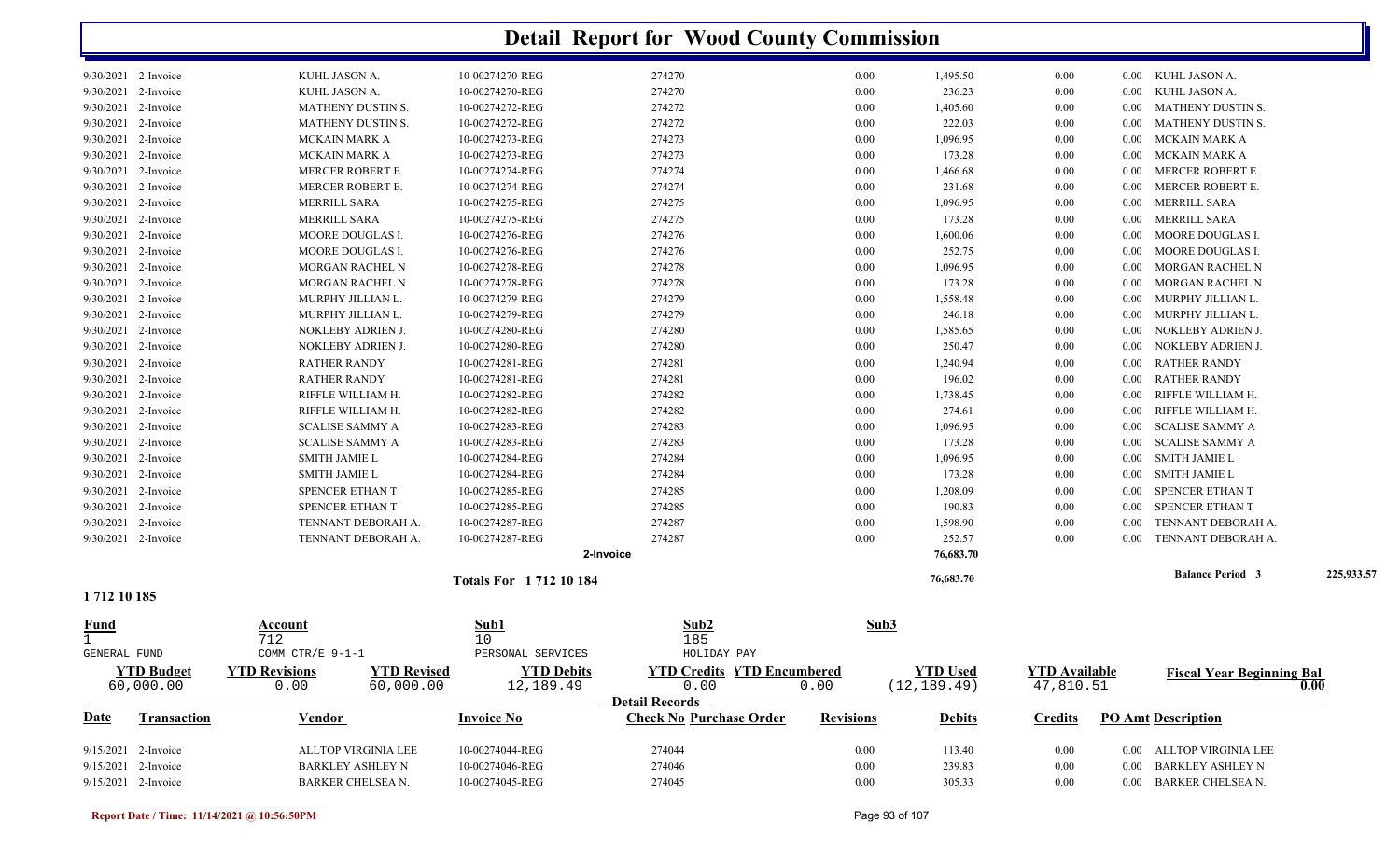|                       | 1 712 40 213 1325 |                            |                             |        |      |          |          |          |                          |           |
|-----------------------|-------------------|----------------------------|-----------------------------|--------|------|----------|----------|----------|--------------------------|-----------|
|                       |                   |                            | <b>Totals For 171210185</b> |        |      | 5,822.61 |          |          | <b>Balance Period 3</b>  | 12,189.49 |
|                       |                   |                            | 2-Invoice                   |        |      | 5,822.61 |          |          |                          |           |
| 9/15/2021 2-Invoice   |                   | TENNANT DEBORAH A.         | 10-00274073-REG             | 274073 | 0.00 | 233.05   | $0.00\,$ | 0.00     | TENNANT DEBORAH A.       |           |
| 9/15/2021 2-Invoice   |                   | SPENCER ETHAN T            | 10-00274072-REG             | 274072 | 0.00 | 176.09   | $0.00\,$ | $0.00\,$ | SPENCER ETHAN T          |           |
| 9/15/2021 2-Invoice   |                   | <b>SMITH JAMIE L</b>       | 10-00274071-REG             | 274071 | 0.00 | 159.89   | $0.00\,$ | $0.00\,$ | SMITH JAMIE L            |           |
| 9/15/2021 2-Invoice   |                   | <b>SCALISE SAMMY A</b>     | 10-00274070-REG             | 274070 | 0.00 | 239.83   | $0.00\,$ | $0.00\,$ | SCALISE SAMMY A          |           |
| 9/15/2021 2-Invoice   |                   | RIFFLE WILLIAM H.          | 10-00274069-REG             | 274069 | 0.00 | 142.53   | $0.00\,$ | $0.00\,$ | RIFFLE WILLIAM H.        |           |
| 9/15/2021 2-Invoice   |                   | <b>RATHER RANDY</b>        | 10-00274068-REG             | 274068 | 0.00 | 271.31   | 0.00     | 0.00     | <b>RATHER RANDY</b>      |           |
| 9/15/2021 2-Invoice   |                   | NOKLEBY ADRIEN J.          | 10-00274067-REG             | 274067 | 0.00 | 346.67   | 0.00     | $0.00\,$ | NOKLEBY ADRIEN J.        |           |
| 9/15/2021 2-Invoice   |                   | MURPHY JILLIAN L.          | 10-00274066-REG             | 274066 | 0.00 | 227.16   | 0.00     | 0.00     | MURPHY JILLIAN L.        |           |
| 9/15/2021 2-Invoice   |                   | <b>MORGAN RACHEL N</b>     | 10-00274065-REG             | 274065 | 0.00 | 239.83   | $0.00\,$ | $0.00\,$ | MORGAN RACHEL N          |           |
| 9/15/2021 2-Invoice   |                   | <b>MOORE MICHAEL LEE</b>   | 10-00274064-REG             | 274064 | 0.00 | 113.40   | $0.00\,$ | $0.00\,$ | MOORE MICHAEL LEE        |           |
| 9/15/2021 2-Invoice   |                   | <b>MOORE DOUGLAS I.</b>    | 10-00274063-REG             | 274063 | 0.00 | 233.22   | 0.00     | 0.00     | MOORE DOUGLAS I.         |           |
| 9/15/2021 2-Invoice   |                   | <b>MERRILL SARA</b>        | 10-00274062-REG             | 274062 | 0.00 | 159.89   | $0.00\,$ | $0.00\,$ | MERRILL SARA             |           |
| 9/15/2021 2-Invoice   |                   | <b>MERCER ROBERT E.</b>    | 10-00274061-REG             | 274061 | 0.00 | 320.66   | $0.00\,$ | 0.00     | MERCER ROBERT E.         |           |
| 9/15/2021 2-Invoice   |                   | <b>MCKAIN MARK A</b>       | 10-00274060-REG             | 274060 | 0.00 | 239.83   | $0.00\,$ | $0.00\,$ | MCKAIN MARK A            |           |
| 9/15/2021 2-Invoice   |                   | <b>MATHENY DUSTIN S.</b>   | 10-00274059-REG             | 274059 | 0.00 | 204.87   | $0.00\,$ | $0.00\,$ | MATHENY DUSTIN S.        |           |
| 9/15/2021 2-Invoice   |                   | LAYTON STACIE A.           | 10-00274058-REG             | 274058 | 0.00 | 226.80   | 0.00     | 0.00     | LAYTON STACIE A.         |           |
| 9/15/2021 2-Invoice   |                   | KUHL JASON A.              | 10-00274057-REG             | 274057 | 0.00 | 326.96   | $0.00\,$ | $0.00\,$ | KUHL JASON A.            |           |
| 9/15/2021 2-Invoice   |                   | KUHL BARBARA L.            | 10-00274056-REG             | 274056 | 0.00 | 312.98   | $0.00\,$ | 0.00     | KUHL BARBARA L.          |           |
| 9/15/2021 2-Invoice   |                   | GALLAGHER ALESHA A.        | 10-00274052-REG             | 274052 | 0.00 | 202.30   | 0.00     | 0.00     | GALLAGHER ALESHA A.      |           |
| 9/15/2021 2-Invoice   |                   | FLEENOR CARL AARON         | 10-00274051-REG             | 274051 | 0.00 | 231.42   | $0.00\,$ |          | 0.00 FLEENOR CARL AARON  |           |
| 9/15/2021 2-Invoice   |                   | EVANS CHRISTINA L.         | 10-00274050-REG             | 274050 | 0.00 | 196.02   | 0.00     | 0.00     | EVANS CHRISTINA L.       |           |
| $9/15/2021$ 2-Invoice |                   | DEEM RACHAEL N             | 10-00274049-REG             | 274049 | 0.00 | 179.67   | $0.00\,$ |          | 0.00 DEEM RACHAEL N      |           |
| $9/15/2021$ 2-Invoice |                   | <b>CLATTERBUCK CLAYTON</b> | 10-00274048-REG             | 274048 | 0.00 | 179.67   | 0.00     |          | 0.00 CLATTERBUCK CLAYTON |           |
|                       |                   |                            |                             |        |      |          |          |          |                          |           |

1 7122 2 2 2 2  $\sqrt{40}$  2  $\sqrt{213}$  2  $\sqrt{1325}$ **Fund Account Sub1 Sub2 Sub3** GENERAL FUND COMM CTR/E 9-1-1 CONTRACTURAL SERVICES UTILITIES 0.00 0.00 $\overline{0.00}$  6,907.46  $\overline{0.00}$  0.00  $\overline{0.00}$  (6,907.46) (6,907.46) **YTD Budget YTD Revisions YTD Revised YTD Debits YTD Encumbered<u>YTD Used</u><br>**  $\frac{YTD \text{ Available}}{(6,907.46)}$  **Fiscal Year Beginning Bal 0.00** ELECT. E-911 BLDG**Date Vendor Invoice NoTransaction Purchase Order Revisions Debits Credits PO Amt Description Detail Records Construction Vendor Check Invoice No** 9/1/2021 2-Invoice 2-Invoice 09132021 0.00 MON POWER 3703 31.10 0.00 0.00 110 087 468 861 9/23/2021 2-Invoice 1 2-Invoice 1000 MON POWER 10052021 10052021 3717 3717 0.00 392.23 0.00 0.00 0.00 110 083 734 480 9/23/2021 2-Invoice 1 2-Invoice 1000 MON POWER 10052021 10052021 3717 3717 0.00 849.67 0.00 0.00 0.00 110 151 158 976 9/23/2021 2-Invoice 1 2-Invoice 1000 MON POWER 10062021 10062021 3717 1000 0.00 52.72 0.00 0.00 0.00 110 087 147 275 9/23/2021 2-Invoice 10072021 0.00 MON POWER 3717 937.69 0.00 0.00 110 083 734 811 9/23/2021 2-Invoice 1 2-Invoice 10072021 10072021 3717 0.00 118.49 0.00 0.00 0.00 110 083 830 890 9/30/2021 2-Invoice 1 2-Invoice 101087 1000 MON POWER 10122021 10.00 3724 3724 3724 0.00 32.13 0.00 0.00 0.00 110 087 468 861 **2-Invoice 2,414.03 2,414.03 Balance Period 6,907.46 <sup>3</sup> Totals For 1 712 40 213 1325**

#### **1 716 70 568**

**Report Date / Time: 11/14/2021 @ 10:56:50PM** Page 94 of 107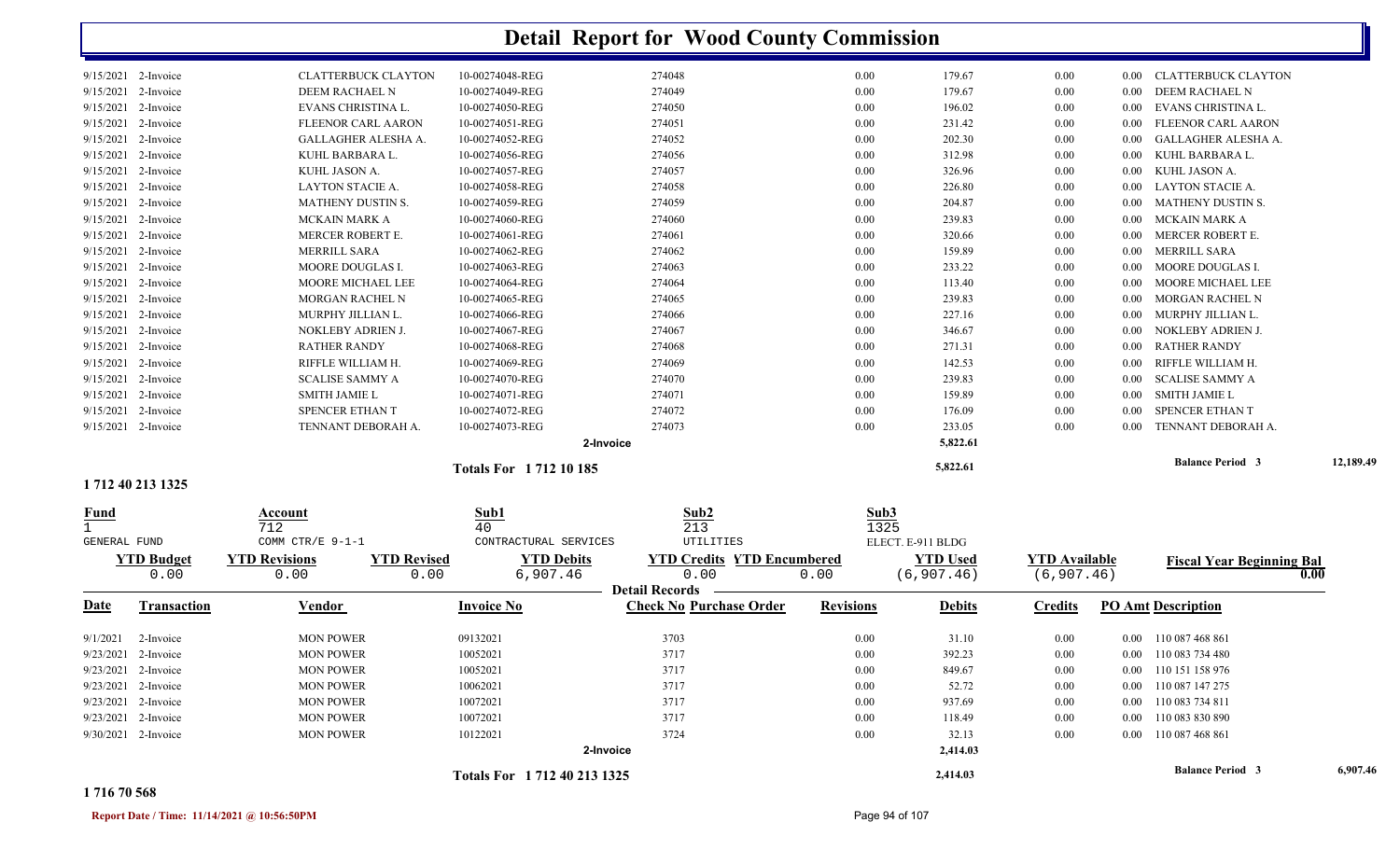| <b>Fund</b><br>$\mathbf{1}$<br><b>GENERAL FUND</b> |                                  | Account<br>716<br>HUMANE SOCIETY               |                                  | Sub1<br>70<br>CONTRIBUTIONS        | Sub2<br>568<br>OTHER CONTRIBUTIONS                                      | Sub3             |                                  |                                      |              |                                               |           |
|----------------------------------------------------|----------------------------------|------------------------------------------------|----------------------------------|------------------------------------|-------------------------------------------------------------------------|------------------|----------------------------------|--------------------------------------|--------------|-----------------------------------------------|-----------|
|                                                    | <b>YTD Budget</b><br>237,667.00  | <b>YTD Revisions</b><br>0.00                   | <b>YTD Revised</b><br>237,667.00 | <b>YTD Debits</b><br>61,083.33     | <b>YTD Credits YTD Encumbered</b><br>0.00<br><b>Detail Records</b>      | 0.00             | <b>YTD Used</b><br>(61, 083.33)  | <b>YTD Available</b><br>176,583.67   |              | <b>Fiscal Year Beginning Bal</b>              | 0.00      |
| Date                                               | <u>Transaction</u>               | <b>Vendor</b>                                  |                                  | <b>Invoice No</b>                  | <b>Check No Purchase Order</b>                                          | <b>Revisions</b> | <b>Debits</b>                    | <b>Credits</b>                       |              | <b>PO Amt Description</b>                     |           |
|                                                    | 9/21/2021 2-Invoice              | <b>HUMANE SOCIETY</b>                          |                                  | 092021                             | 172603<br>2-Invoice                                                     | 0.00             | 19,250.00<br>19,250.00           | 0.00                                 |              | 0.00 SEPT PAYMENT                             |           |
| 1731 10 103                                        |                                  |                                                |                                  | <b>Totals For 171670568</b>        |                                                                         |                  | 19,250.00                        |                                      |              | <b>Balance Period 3</b>                       | 61,083.33 |
| <b>Fund</b><br>$\mathbf{1}$<br>GENERAL FUND        |                                  | <b>Account</b><br>731<br>COMMUNITY CORRECTIONS |                                  | Sub1<br>10<br>PERSONAL SERVICES    | Sub2<br>103<br>SALARIES-DEPUTIES                                        | Sub3             |                                  |                                      |              |                                               |           |
|                                                    | <b>YTD Budget</b><br>656,441.00  | <b>YTD Revisions</b><br>0.00                   | <b>YTD Revised</b><br>656,441.00 | <b>YTD Debits</b><br>162,093.03    | <b>YTD Credits YTD Encumbered</b><br>49,625.51<br><b>Detail Records</b> | 0.00             | <b>YTD Used</b><br>(112, 467.52) | <b>YTD</b> Available<br>543, 973. 48 |              | <b>Fiscal Year Beginning Bal</b>              | 0.00      |
| Date                                               | Transaction                      | Vendor                                         |                                  | <b>Invoice No</b>                  | <b>Check No Purchase Order</b>                                          | <b>Revisions</b> | <b>Debits</b>                    | <b>Credits</b>                       |              | <b>PO Amt Description</b>                     |           |
|                                                    | 9/15/2021 2-Invoice              |                                                | <b>BOLINGER JESSICA L</b>        | 10-00274076-REG                    | 274076                                                                  | 0.00             | 1,408.75                         | 0.00                                 | 0.00         | <b>BOLINGER JESSICA L</b>                     |           |
|                                                    | 9/15/2021 2-Invoice              | <b>TAYLOR BOWEN</b>                            |                                  | 10-00274077-REG                    | 274077                                                                  | 0.00             | 1,246.88                         | 0.00                                 | 0.00         | <b>BOWEN TAYLOR E</b>                         |           |
|                                                    | $9/15/2021$ 2-Invoice            | BUNNER TRAVIS N.                               |                                  | 10-00274078-REG                    | 274078                                                                  | 0.00             | 1,166.40                         | 0.00                                 | $0.00\,$     | <b>BUNNER TRAVIS N.</b>                       |           |
|                                                    | 9/15/2021 2-Invoice              | <b>BUNNER TRAVIS N.</b>                        |                                  | 10-00274078-REG                    | 274078                                                                  | 0.00             | 1,249.71                         | 0.00                                 | 0.00         | <b>BUNNER TRAVIS N.</b>                       |           |
|                                                    | 9/15/2021 2-Invoice              |                                                | <b>CHURCH AMY SPENCER</b>        | 10-00274080-REG                    | 274080                                                                  | 0.00             | 2,417.71                         | 0.00                                 | 0.00         | CHURCH AMY SPENCER                            |           |
|                                                    | 9/15/2021 2-Invoice              | DEEM KAYLA A                                   |                                  | 10-00274081-REG                    | 274081                                                                  | 0.00             | 1,509.38                         | 0.00                                 | $0.00\,$     | DEEM KAYLA A                                  |           |
|                                                    | $9/15/2021$ 2-Invoice            |                                                | <b>ESCANDON HERNANDO</b>         | 10-00274082-REG                    | 274082                                                                  | 0.00<br>0.00     | 2,706.71                         | 0.00                                 | $0.00\,$     | <b>ESCANDON HERNANDO</b>                      |           |
| 9/15/2021                                          | 2-Invoice<br>9/15/2021 2-Invoice | <b>HARRIS LISA D</b><br><b>HIGGINS MARCUS</b>  |                                  | 10-00274083-REG<br>10-00274084-REG | 274083<br>274084                                                        | 0.00             | 1,246.88<br>1,246.88             | 0.00<br>0.00                         | 0.00<br>0.00 | <b>HARRIS LISA D</b><br><b>HIGGINS MARCUS</b> |           |
|                                                    | $9/15/2021$ 2-Invoice            |                                                | MUNDAY LARRY DOYLE               | 10-00274085-REG                    | 274085                                                                  | 0.00             | 1,408.75                         | 0.00                                 | 0.00         | MUNDAY LARRY DOYLE                            |           |
|                                                    | 9/15/2021 2-Invoice              | PAXTON HEATHER L.                              |                                  | 10-00274086-REG                    | 274086                                                                  | 0.00             | 1,590.43                         | 0.00                                 | 0.00         | PAXTON HEATHER L.                             |           |
|                                                    | 9/15/2021 2-Invoice              | PICCIANO JORUN K                               |                                  | 10-00274087-REG                    | 274087                                                                  | 0.00             | 1,405.30                         | 0.00                                 | 0.00         | PICCIANO JORUN K                              |           |
|                                                    | 9/15/2021 2-Invoice              | <b>RUSH LARA C</b>                             |                                  | 10-00274089-REG                    | 274089                                                                  | 0.00             | 1,246.88                         | 0.00                                 | 0.00         | RUSH LARA C                                   |           |
| 9/15/2021                                          | 2-Invoice                        | SINGER JANA L.                                 |                                  | 10-00274090-REG                    | 274090                                                                  | 0.00             | 2,463.55                         | 0.00                                 | $0.00\,$     | SINGER JANA L.                                |           |
|                                                    | 9/15/2021 2-Invoice              | SMITH WENDY LYN                                |                                  | 10-00274091-REG                    | 274091                                                                  | 0.00             | 1,827.09                         | 0.00                                 | 0.00         | SMITH WENDY LYN                               |           |
|                                                    | 9/15/2021 2-Invoice              | <b>TANNER GLEN E</b>                           |                                  | 10-00274092-REG                    | 274092                                                                  | 0.00             | 1,662.50                         | 0.00                                 | 0.00         | <b>TANNER GLEN E</b>                          |           |
| 9/15/2021                                          | 2-Invoice                        | TOPE CHRIS E                                   |                                  | 10-00274093-REG                    | 274093                                                                  | 0.00             | 1,246.88                         | 0.00                                 | 0.00         | TOPE CHRIS E                                  |           |
|                                                    | $9/30/2021$ 2-Invoice            |                                                | <b>BOLINGER JESSICA L</b>        | 10-00274290-REG                    | 274290                                                                  | 0.00             | 1,408.75                         | 0.00                                 | 0.00         | <b>BOLINGER JESSICA L</b>                     |           |
|                                                    | 9/30/2021 2-Invoice              | <b>TAYLOR BOWEN</b>                            |                                  | 10-00274291-REG                    | 274291                                                                  | 0.00             | 1,246.88                         | 0.00                                 | 0.00         | <b>BOWEN TAYLOR E</b>                         |           |
| 9/30/2021                                          | 2-Invoice                        |                                                | <b>CHURCH AMY SPENCER</b>        | 10-00274293-REG                    | 274293                                                                  | 0.00             | 2,417.71                         | 0.00                                 | 0.00         | CHURCH AMY SPENCER                            |           |
|                                                    | 9/30/2021 2-Invoice              | DEEM KAYLA A                                   |                                  | 10-00274294-REG                    | 274294                                                                  | 0.00             | 1,509.38                         | 0.00                                 | 0.00         | DEEM KAYLA A                                  |           |
|                                                    | 9/30/2021 2-Invoice              |                                                | ESCANDON HERNANDO                | 10-00274295-REG                    | 274295                                                                  | 0.00             | 2,706.71                         | 0.00                                 | 0.00         | <b>ESCANDON HERNANDO</b>                      |           |
|                                                    | 9/30/2021 2-Invoice              | <b>HARRIS LISA D</b>                           |                                  | 10-00274296-REG                    | 274296                                                                  | 0.00             | 1,246.88                         | 0.00                                 |              | 0.00 HARRIS LISA D                            |           |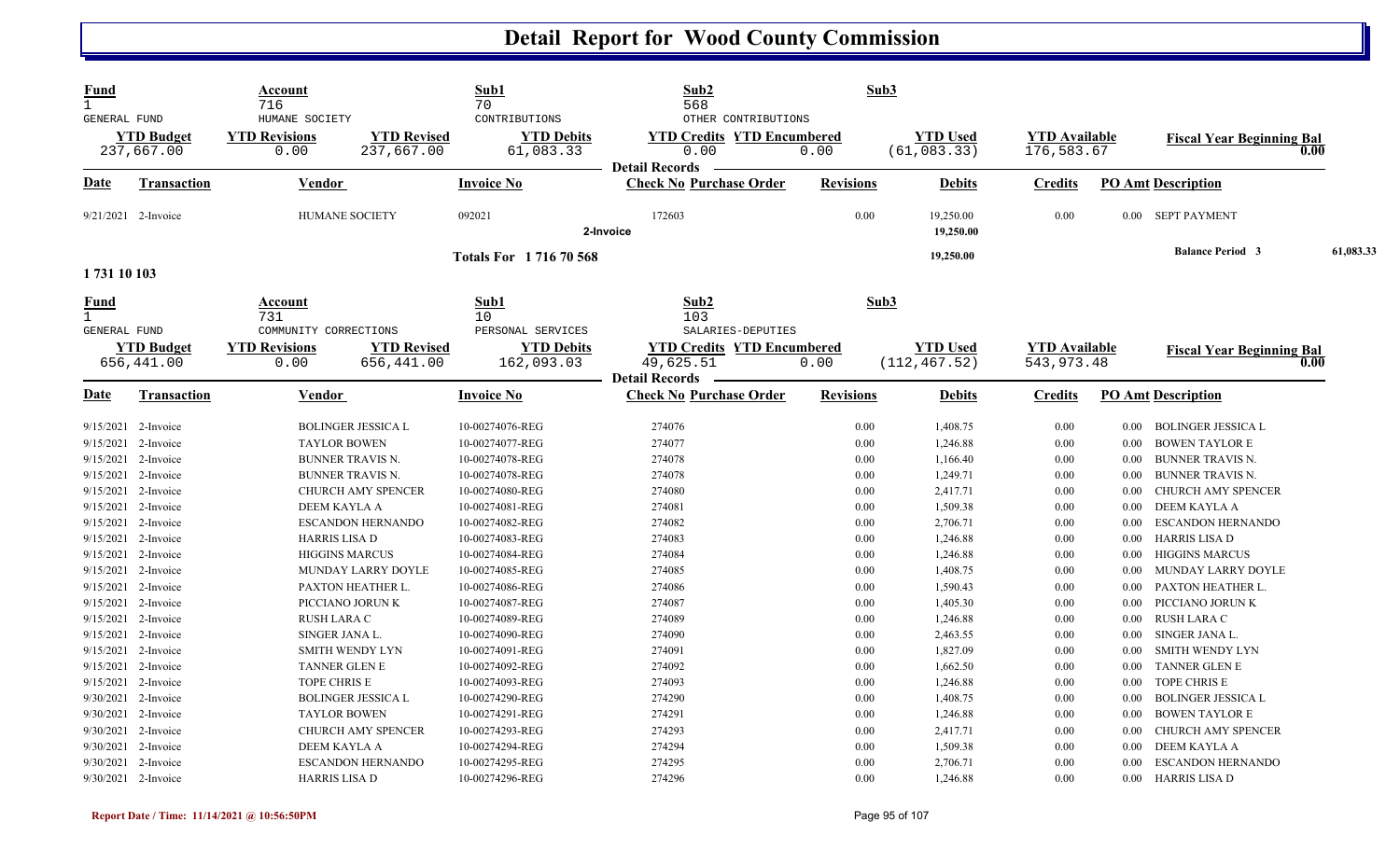|                       |                           |                                            |                             | <b>Detail Report for Wood County Commission</b> |                  |                 |                      |          |                                  |            |
|-----------------------|---------------------------|--------------------------------------------|-----------------------------|-------------------------------------------------|------------------|-----------------|----------------------|----------|----------------------------------|------------|
|                       | 9/30/2021 2-Invoice       | <b>HIGGINS MARCUS</b>                      | 10-00274297-REG             | 274297                                          | 0.00             | 1,246.88        | 0.00                 | 0.00     | <b>HIGGINS MARCUS</b>            |            |
|                       | 9/30/2021 2-Invoice       | MUNDAY LARRY DOYLE                         | 10-00274298-REG             | 274298                                          | 0.00             | 1,408.75        | 0.00                 | 0.00     | MUNDAY LARRY DOYLE               |            |
|                       | 9/30/2021 2-Invoice       | PAXTON HEATHER L.                          | 10-00274299-REG             | 274299                                          | 0.00             | 1,590.43        | 0.00                 | 0.00     | PAXTON HEATHER L                 |            |
|                       | 9/30/2021 2-Invoice       | PICCIANO JORUN K                           | 10-00274300-REG             | 274300                                          | 0.00             | 1,405.30        | 0.00                 | 0.00     | PICCIANO JORUN K                 |            |
|                       | 9/30/2021 2-Invoice       | RUSH LARA C                                | 10-00274302-REG             | 274302                                          | 0.00             | 1,246.88        | 0.00                 | $0.00\,$ | RUSH LARA C                      |            |
|                       | 9/30/2021 2-Invoice       | SINGER JANA L.                             | 10-00274303-REG             | 274303                                          | 0.00             | 2,463.55        | 0.00                 | $0.00\,$ | SINGER JANA L.                   |            |
|                       | 9/30/2021 2-Invoice       | <b>SMITH WENDY LYN</b>                     | 10-00274304-REG             | 274304                                          | 0.00             | 1,827.09        | 0.00                 | 0.00     | <b>SMITH WENDY LYN</b>           |            |
|                       | 9/30/2021 2-Invoice       | TANNER GLEN E                              | 10-00274305-REG             | 274305                                          | 0.00             | 1,662.50        | 0.00                 | 0.00     | <b>TANNER GLEN E</b>             |            |
|                       | 9/30/2021 2-Invoice       | TOPE CHRIS E                               | 10-00274306-REG             | 274306                                          | 0.00             | 1,246.88        | 0.00                 | $0.00\,$ | TOPE CHRIS E                     |            |
|                       |                           |                                            |                             | 2-Invoice                                       |                  | 51,685.25       |                      |          |                                  |            |
|                       | 9/30/2021 5-Journal Entry |                                            | 09302021DRC                 |                                                 | 0.00             | 0.00            | 25,007.31            | $0.00\,$ | SEPTEMBER REIMBURSEMENT          |            |
|                       |                           |                                            |                             | 5-Journal Entry                                 |                  |                 | 25,007.31            |          |                                  |            |
|                       |                           |                                            | <b>Totals For 173110103</b> |                                                 |                  | 51,685.25       | 25,007.31            |          | <b>Balance Period 3</b>          | 112,467.52 |
| 1731 10 104           |                           |                                            |                             |                                                 |                  |                 |                      |          |                                  |            |
| $rac{\text{Fund}}{1}$ |                           | Account                                    | Sub1                        | Sub2                                            | Sub3             |                 |                      |          |                                  |            |
| <b>GENERAL FUND</b>   |                           | 731<br>COMMUNITY CORRECTIONS               | 10<br>PERSONAL SERVICES     | 104<br>SOCIAL SECURITY                          |                  |                 |                      |          |                                  |            |
|                       | <b>YTD Budget</b>         | <b>YTD Revisions</b><br><b>YTD Revised</b> | <b>YTD Debits</b>           | <b>YTD Credits YTD Encumbered</b>               |                  | <b>YTD Used</b> | <b>YTD</b> Available |          |                                  |            |
|                       | 50,218.00                 | 50,218.00<br>0.00                          | 12,560.77                   | 3,802.34<br><b>Detail Records</b>               | 0.00             | (8, 758.43)     | 41, 459.57           |          | <b>Fiscal Year Beginning Bal</b> | 0.00       |
| <u>Date</u>           | <b>Transaction</b>        | Vendor                                     | <b>Invoice No</b>           | <b>Check No Purchase Order</b>                  | <b>Revisions</b> | <b>Debits</b>   | <b>Credits</b>       |          | <b>PO Amt Description</b>        |            |
|                       |                           |                                            |                             |                                                 |                  |                 |                      |          |                                  |            |
|                       | $9/15/2021$ 2-Invoice     | DEPARTMENT OF TREASURY 20210915-00         |                             | 3712                                            | 0.00             | 1,675.06        | 0.00                 |          | $0.00$ FICA                      |            |
|                       | 9/15/2021 2-Invoice       | DEPARTMENT OF TREASURY 20210915-00         |                             | 3712                                            | 0.00             | 391.77          | 0.00                 |          | $0.00$ MED                       |            |
|                       | $9/30/2021$ 2-Invoice     | DEPARTMENT OF TREASURY 20210930-00         |                             | 3721                                            | 0.00             | 1,585.15        | 0.00                 |          | $0.00$ FICA                      |            |
|                       | 9/30/2021 2-Invoice       | DEPARTMENT OF TREASURY 20210930-00         |                             | 3721                                            | 0.00             | 370.75          | 0.00                 |          | $0.00$ MED                       |            |
|                       |                           |                                            |                             | 2-Invoice                                       |                  | 4,022.73        |                      |          |                                  |            |
|                       | 9/30/2021 5-Journal Entry |                                            | 09302021DRC                 | 5-Journal Entry                                 | 0.00             | 0.00            | 1,931.05<br>1,931.05 | $0.00\,$ | SEPTEMBER REIMBURSEMENT          |            |
|                       |                           |                                            | <b>Totals For 173110104</b> |                                                 |                  | 4,022.73        | 1,931.05             |          | <b>Balance Period 3</b>          | 8,758.43   |
| 1731 10 105           |                           |                                            |                             |                                                 |                  |                 |                      |          |                                  |            |
| <u>Fund</u>           |                           | Account                                    | Sub1                        | Sub2                                            | Sub3             |                 |                      |          |                                  |            |
| GENERAL FUND          |                           | 731<br>COMMUNITY CORRECTIONS               | 10<br>PERSONAL SERVICES     | 105<br>INSURANCE PREMIUM                        |                  |                 |                      |          |                                  |            |
|                       | <b>YTD Budget</b>         | <b>YTD Revisions</b><br><b>YTD Revised</b> | <b>YTD Debits</b>           | <b>YTD Credits YTD Encumbered</b>               |                  | <b>YTD Used</b> | <b>YTD</b> Available |          |                                  |            |
|                       | 212,454.00                | 212,454.00<br>0.00                         | 59,455.41                   | 13,189.27                                       | 0.00             | (46, 266.14)    | 166,187.86           |          | <b>Fiscal Year Beginning Bal</b> | 0.00       |
|                       |                           |                                            |                             | Detail Records ————                             |                  |                 |                      |          |                                  |            |
| <u>Date</u>           | <b>Transaction</b>        | <b>Vendor</b>                              | <b>Invoice No</b>           | <b>Check No Purchase Order</b>                  | <b>Revisions</b> | <b>Debits</b>   | <b>Credits</b>       |          | <b>PO Amt Description</b>        |            |
|                       | $9/1/2021$ 2-Invoice      | HIGHMARK WEST VIRGINIA                     | 09012021                    | 3702                                            | 0.00             | 16,170.66       | $0.00\,$             |          | 0.00 HEALTH PREMIUM              |            |
|                       | $9/3/2021$ 2-Invoice      | <b>RENAISSANCE</b>                         | CNS0000776063               | 3704                                            | 0.00             | 99.36           | 0.00                 |          | 0.00 ADMIN FEE                   |            |
|                       | $9/3/2021$ 2-Invoice      | MUTUAL OF OMAHA                            | 1239061538                  | 172531                                          | 0.00             | 36.21           | $0.00\,$             |          | 0.00 BASIC LIFE                  |            |
|                       | 9/3/2021 2-Invoice        | MUTUAL OF OMAHA                            | 1239061538                  | 172531                                          | 0.00             | 138.91          | 0.00                 |          | $0.00$ LTD                       |            |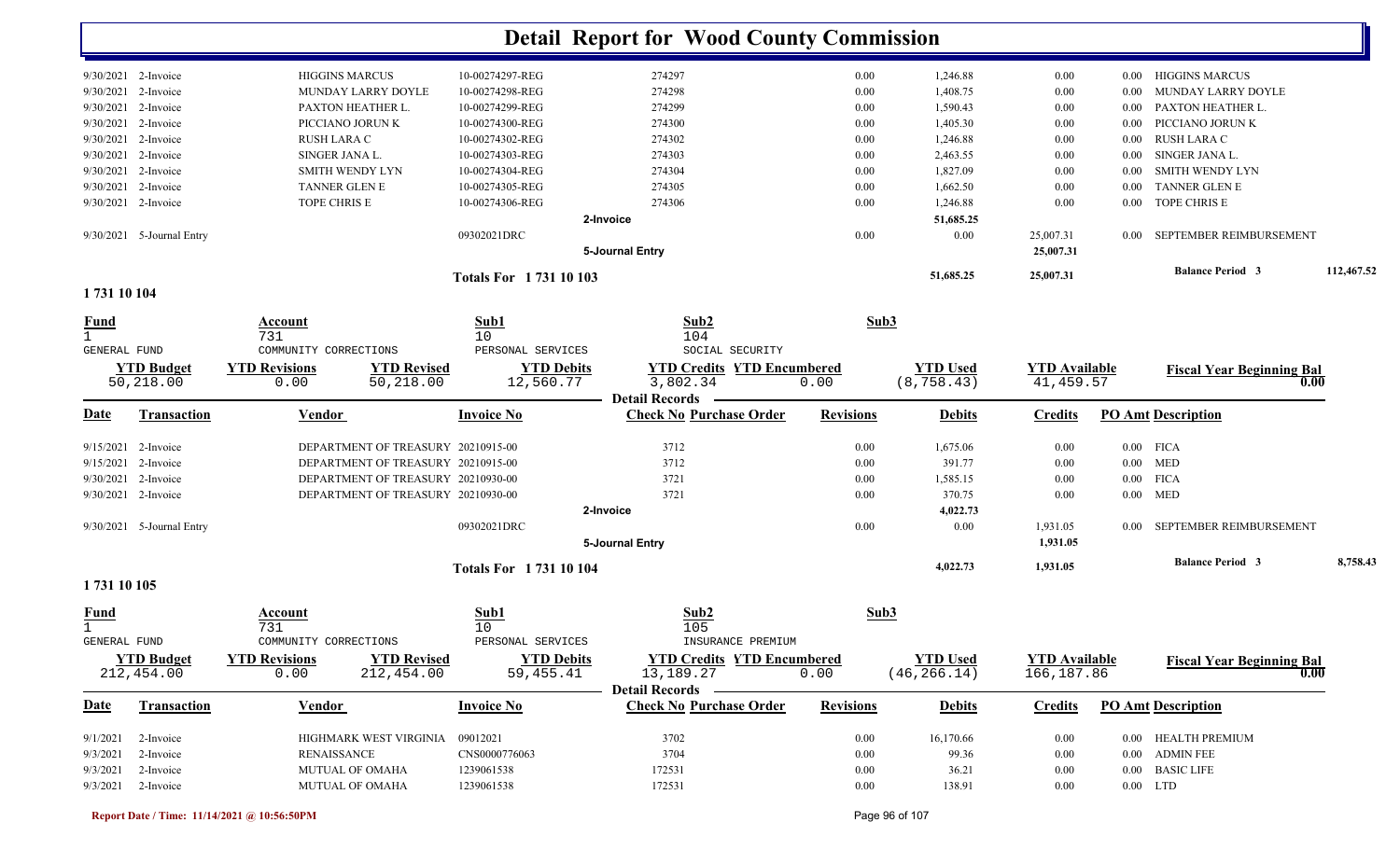|                                    |                           |                                         |                                     |                                 | <b>Detail Report for Wood County Commission</b> |                  |                 |                      |          |                                  |           |
|------------------------------------|---------------------------|-----------------------------------------|-------------------------------------|---------------------------------|-------------------------------------------------|------------------|-----------------|----------------------|----------|----------------------------------|-----------|
| 9/3/2021                           | 2-Invoice                 |                                         | VISION SERVICE PLAN (WV) 092021     |                                 | 172541                                          | 0.00             | 46.88           | 0.00                 | $0.00\,$ | <b>SINGLE VISION</b>             |           |
| 9/3/2021                           | 2-Invoice                 |                                         | VISION SERVICE PLAN (WV) 092021     |                                 | 172541                                          | 0.00             | 146.00          | 0.00                 | 0.00     | <b>FAMILY VISION</b>             |           |
| 9/15/2021                          | 2-Invoice                 |                                         | HIGHMARK WEST VIRGINIA              | F210914A4719                    | 3714                                            | 0.00             | (1,217.78)      | 0.00                 | $0.00\,$ | <b>HRA</b>                       |           |
|                                    | 9/22/2021 2-Invoice       |                                         | HIGHMARK WEST VIRGINIA              | F210921A5676                    | 3716                                            | 0.00             | 3,591.69        | 0.00                 |          | $0.00$ HRA                       |           |
|                                    |                           |                                         |                                     |                                 | 2-Invoice                                       |                  | 19,011.93       |                      |          |                                  |           |
|                                    | 9/30/2021 5-Journal Entry |                                         |                                     | 09302021DRC                     |                                                 | 0.00             | 0.00            | 6,397.25             | 0.00     | SEPTEMBER REIMBURSEMENT          |           |
|                                    |                           |                                         |                                     |                                 | 5-Journal Entry                                 |                  |                 | 6,397.25             |          |                                  |           |
|                                    |                           |                                         |                                     | <b>Totals For 173110105</b>     |                                                 |                  | 19,011.93       | 6,397.25             |          | <b>Balance Period 3</b>          | 46,266.14 |
| 1731 10 106                        |                           |                                         |                                     |                                 |                                                 |                  |                 |                      |          |                                  |           |
| <b>Fund</b><br><b>GENERAL FUND</b> |                           | Account<br>731<br>COMMUNITY CORRECTIONS |                                     | Sub1<br>10<br>PERSONAL SERVICES | Sub2<br>106<br>RETIREMENT                       |                  | Sub3            |                      |          |                                  |           |
|                                    | <b>YTD Budget</b>         | <b>YTD Revisions</b>                    | <b>YTD Revised</b>                  | <b>YTD Debits</b>               | <b>YTD Credits YTD Encumbered</b>               |                  | <b>YTD Used</b> | <b>YTD Available</b> |          |                                  |           |
|                                    | 65,644.00                 | 0.00                                    | 65,644.00                           | 15,216.76                       | 4,399.09                                        | 0.00             | (10, 817.67)    | 54,826.33            |          | <b>Fiscal Year Beginning Bal</b> | 0.00      |
|                                    |                           |                                         |                                     |                                 | <b>Detail Records</b>                           |                  |                 |                      |          |                                  |           |
| <u>Date</u>                        | <b>Transaction</b>        | <b>Vendor</b>                           |                                     | <b>Invoice No</b>               | <b>Check No Purchase Order</b>                  | <b>Revisions</b> | <b>Debits</b>   | <b>Credits</b>       |          | <b>PO Amt Description</b>        |           |
|                                    | 9/15/2021 2-Invoice       |                                         | WV PUBLIC EMP RETIREMEN 20210915-00 |                                 | 3726                                            | 0.00             | 2,431.84        | 0.00                 |          | 0.00 RETIREMENT                  |           |
|                                    | 9/30/2021 2-Invoice       |                                         | WV PUBLIC EMP RETIREMEN 20210930-00 |                                 | 3726                                            | 0.00             | 2,322.54        | 0.00                 | $0.00\,$ | <b>RETIREMENT</b>                |           |
|                                    |                           |                                         |                                     |                                 | 2-Invoice                                       |                  | 4,754.38        |                      |          |                                  |           |
|                                    | 9/30/2021 5-Journal Entry |                                         |                                     | 09302021DRC                     |                                                 | 0.00             | 0.00            | 2,218.99             | $0.00\,$ | SEPTEMBER REIMBURSEMENT          |           |
|                                    |                           |                                         |                                     |                                 | 5-Journal Entry                                 |                  |                 | 2,218.99             |          |                                  |           |
|                                    |                           |                                         |                                     | <b>Totals For 173110106</b>     |                                                 |                  | 4,754.38        | 2,218.99             |          | <b>Balance Period 3</b>          | 10,817.67 |
| 1731 10 109                        |                           |                                         |                                     |                                 |                                                 |                  |                 |                      |          |                                  |           |
| <u>Fund</u>                        |                           | Account                                 |                                     | Sub1                            | Sub2                                            |                  | Sub3            |                      |          |                                  |           |
| $\mathbf{1}$                       |                           | 731                                     |                                     | 10                              | 109                                             |                  |                 |                      |          |                                  |           |
| GENERAL FUND                       |                           | COMMUNITY CORRECTIONS                   |                                     | PERSONAL SERVICES               | EXTRA HELP                                      |                  |                 |                      |          |                                  |           |
|                                    | <b>YTD Budget</b>         | <b>YTD Revisions</b>                    | <b>YTD Revised</b>                  | <b>YTD Debits</b>               | <b>YTD Credits YTD Encumbered</b>               |                  | <b>YTD</b> Used | <b>YTD</b> Available |          | <b>Fiscal Year Beginning Bal</b> |           |
|                                    | 18,000.00                 | 0.00                                    | 18,000.00                           | 8,871.00                        | 0.00<br><b>Detail Records</b>                   | 0.00             | (8, 871.00)     | 9,129.00             |          |                                  | 0.00      |
| <u>Date</u>                        | <b>Transaction</b>        | <b>Vendor</b>                           |                                     | <b>Invoice No</b>               | <b>Check No Purchase Order</b>                  | <b>Revisions</b> | <b>Debits</b>   | <b>Credits</b>       |          | <b>PO Amt Description</b>        |           |
|                                    | $9/15/2021$ 2-Invoice     |                                         | CAMPBELL DALTON                     | 10-00274079-REG                 | 274079                                          | 0.00             | 489.50          | 0.00                 |          | 0.00 CAMPBELL DALTON             |           |
|                                    | 9/15/2021 2-Invoice       | <b>QUEEN HALEY</b>                      |                                     | 10-00274088-REG                 | 274088                                          | $0.00\,$         | 480.00          | $0.00\,$             |          | 0.00 QUEEN HALEY                 |           |
|                                    | $9/15/2021$ 2-Invoice     |                                         | TRIPLETT DAVID BRIAN                | 10-00274094-REG                 | 274094                                          | 0.00             | 192.50          | 0.00                 |          | 0.00 TRIPLETT DAVID BRIAN        |           |
|                                    | 9/30/2021 2-Invoice       |                                         | <b>CAMPBELL DALTON</b>              | 10-00274292-REG                 | 274292                                          | $0.00\,$         | 572.00          | 0.00                 |          | 0.00 CAMPBELL DALTON             |           |
|                                    | 9/30/2021 2-Invoice       | <b>QUEEN HALEY</b>                      |                                     | 10-00274301-REG                 | 274301                                          | $0.00\,$         | 600.00          | 0.00                 |          | 0.00 QUEEN HALEY                 |           |
|                                    | 9/30/2021 2-Invoice       |                                         | TRIPLETT DAVID BRIAN                | 10-00274307-REG                 | 274307                                          | 0.00             | 748.00          | 0.00                 |          | 0.00 TRIPLETT DAVID BRIAN        |           |
|                                    |                           |                                         |                                     |                                 | 2-Invoice                                       |                  | 3,082.00        |                      |          |                                  |           |
|                                    |                           |                                         |                                     | Totals For 1731 10 109          |                                                 |                  | 3,082.00        |                      |          | <b>Balance Period 3</b>          | 8,871.00  |

**1 801 40 223 2306**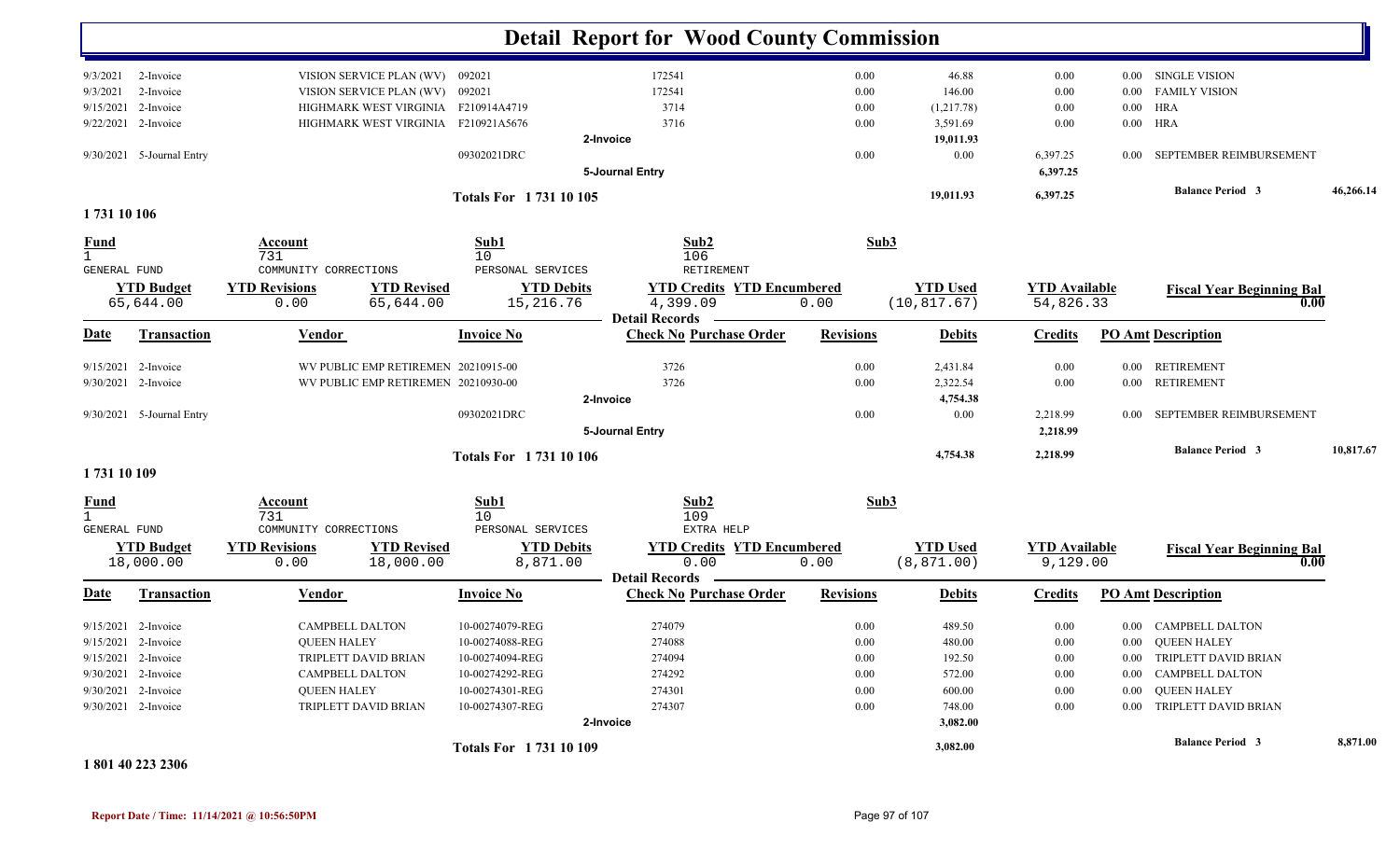| <u>Fund</u><br>$\mathbf{1}$<br><b>GENERAL FUND</b> |                                | Account<br>801<br>MENTAL HEALTH                            |                                    | Sub1<br>40<br>CONTRACTURAL SERVICES                  | Sub2<br>223<br>PROFESSIONAL SERVICES                                                    |                  | Sub3<br>2306<br>MENTAL HEALTH   |                                   |          |                                  |           |
|----------------------------------------------------|--------------------------------|------------------------------------------------------------|------------------------------------|------------------------------------------------------|-----------------------------------------------------------------------------------------|------------------|---------------------------------|-----------------------------------|----------|----------------------------------|-----------|
|                                                    | <b>YTD Budget</b><br>10,000.00 | <b>YTD Revisions</b><br>0.00                               | <b>YTD Revised</b><br>10,000.00    | <b>YTD Debits</b><br>1,894.87                        | <b>YTD Credits YTD Encumbered</b><br>0.00                                               | 0.00             | <b>YTD Used</b><br>(1,894.87)   | <b>YTD</b> Available<br>8,105.13  |          | <b>Fiscal Year Beginning Bal</b> | 0.00      |
| Date                                               | <b>Transaction</b>             | <b>Vendor</b>                                              |                                    | <b>Invoice No</b>                                    | <b>Detail Records</b><br><b>Check No Purchase Order</b>                                 | <b>Revisions</b> | <b>Debits</b>                   | <b>Credits</b>                    |          | <b>PO Amt Description</b>        |           |
|                                                    | $9/10/2021$ 2-Invoice          | <b>BRENDA HINKLE</b>                                       |                                    | 09032021                                             | 172556                                                                                  | 0.00             | 94.46                           | $0.00\,$                          |          | $0.00$ 20-MH-174                 |           |
|                                                    | 9/10/2021 2-Invoice            | <b>BRENDA HINKLE</b>                                       |                                    | 09032021                                             | 172556                                                                                  | 0.00             | 156.96                          | 0.00                              | 0.00     | 20-MH-187                        |           |
|                                                    | 9/10/2021 2-Invoice            | <b>BRENDA HINKLE</b>                                       |                                    | 09032021                                             | 172556                                                                                  | 0.00             | 311.16                          | 0.00                              |          | $0.00$ 20-MH-194                 |           |
|                                                    | 9/10/2021 2-Invoice            | <b>BRENDA HINKLE</b>                                       |                                    | 09032021                                             | 172556                                                                                  | 0.00             | 280.58                          | 0.00                              |          | $0.00$ 20-MH-198                 |           |
|                                                    |                                |                                                            |                                    |                                                      | 2-Invoice                                                                               |                  | 843.16                          |                                   |          |                                  |           |
|                                                    |                                |                                                            |                                    | Totals For 1801 40 223 2306                          |                                                                                         |                  | 843.16                          |                                   |          | <b>Balance Period 3</b>          | 1,894.87  |
| 1 900 10 103                                       |                                |                                                            |                                    |                                                      |                                                                                         |                  |                                 |                                   |          |                                  |           |
| <u>Fund</u><br>$\mathbf{1}$                        |                                | Account<br>900                                             |                                    | Sub1<br>10                                           | Sub2<br>103                                                                             |                  | Sub3                            |                                   |          |                                  |           |
| <b>GENERAL FUND</b>                                | <b>YTD Budget</b><br>65,500.00 | WOOD CO PARKS & RECREATION<br><b>YTD Revisions</b><br>0.00 | <b>YTD Revised</b><br>65,500.00    | PERSONAL SERVICES<br><b>YTD Debits</b><br>15, 124.98 | SALARIES-DEPUTIES<br><b>YTD Credits YTD Encumbered</b><br>0.00<br><b>Detail Records</b> | 0.00             | <b>YTD</b> Used<br>(15, 124.98) | <b>YTD</b> Available<br>50,375.02 |          | <b>Fiscal Year Beginning Bal</b> | 0.00      |
| Date                                               | <b>Transaction</b>             | <b>Vendor</b>                                              |                                    | <b>Invoice No</b>                                    | <b>Check No Purchase Order</b>                                                          | <b>Revisions</b> | <b>Debits</b>                   | <b>Credits</b>                    |          | <b>PO Amt Description</b>        |           |
|                                                    | $9/15/2021$ 2-Invoice          | CROSS JEREMY W.                                            |                                    | 10-00274095-REG                                      | 274095                                                                                  | 0.00             | 2,520.83                        | 0.00                              | 0.00     | CROSS JEREMY W.                  |           |
|                                                    | 9/30/2021 2-Invoice            | CROSS JEREMY W.                                            |                                    | 10-00274308-REG                                      | 274308                                                                                  | 0.00             | 2,520.83                        | 0.00                              | 0.00     | CROSS JEREMY W.                  |           |
|                                                    |                                |                                                            |                                    |                                                      | 2-Invoice                                                                               |                  | 5,041.66                        |                                   |          |                                  |           |
|                                                    |                                |                                                            |                                    | <b>Totals For 1 900 10 103</b>                       |                                                                                         |                  | 5,041.66                        |                                   |          | <b>Balance Period 3</b>          | 15,124.98 |
| 1 900 10 104                                       |                                |                                                            |                                    |                                                      |                                                                                         |                  |                                 |                                   |          |                                  |           |
| <u>Fund</u><br>$\mathbf{1}$<br><b>GENERAL FUND</b> |                                | Account<br>900<br>WOOD CO PARKS & RECREATION               |                                    | Sub1<br>10<br>PERSONAL SERVICES                      | Sub2<br>104<br>SOCIAL SECURITY                                                          |                  | Sub3                            |                                   |          |                                  |           |
|                                                    | <b>YTD Budget</b><br>5,011.00  | <b>YTD Revisions</b><br>0.00                               | <b>YTD Revised</b><br>5,011.00     | <b>YTD Debits</b><br>1,077.76                        | <b>YTD Credits YTD Encumbered</b><br>0.00                                               | 0.00             | <b>YTD Used</b><br>(1,077.76)   | <b>YTD Available</b><br>3,933.24  |          | <b>Fiscal Year Beginning Bal</b> | 0.00      |
| Date                                               | <b>Transaction</b>             | <b>Vendor</b>                                              |                                    | <b>Invoice No</b>                                    | <b>Detail Records</b><br><b>Check No Purchase Order</b>                                 | <b>Revisions</b> | <b>Debits</b>                   | <b>Credits</b>                    |          | <b>PO Amt Description</b>        |           |
|                                                    | 9/15/2021 2-Invoice            |                                                            | DEPARTMENT OF TREASURY 20210915-00 |                                                      | 3712                                                                                    | 0.00             | 145.58                          | 0.00                              |          | $0.00$ FICA                      |           |
|                                                    | 9/15/2021 2-Invoice            |                                                            | DEPARTMENT OF TREASURY 20210915-00 |                                                      | 3712                                                                                    | 0.00             | 34.04                           | 0.00                              |          | $0.00$ MED                       |           |
|                                                    | 9/30/2021 2-Invoice            |                                                            | DEPARTMENT OF TREASURY 20210930-00 |                                                      | 3721                                                                                    | 0.00             | 145.58                          | 0.00                              | $0.00\,$ | <b>FICA</b>                      |           |
|                                                    | $9/30/2021$ 2-Invoice          |                                                            | DEPARTMENT OF TREASURY 20210930-00 |                                                      | 3721                                                                                    | 0.00             | 34.05                           | 0.00                              |          | $0.00$ MED                       |           |
|                                                    |                                |                                                            |                                    |                                                      | 2-Invoice                                                                               |                  | 359.25                          |                                   |          |                                  |           |
|                                                    |                                |                                                            |                                    | <b>Totals For 190010104</b>                          |                                                                                         |                  | 359.25                          |                                   |          | <b>Balance Period 3</b>          | 1,077.76  |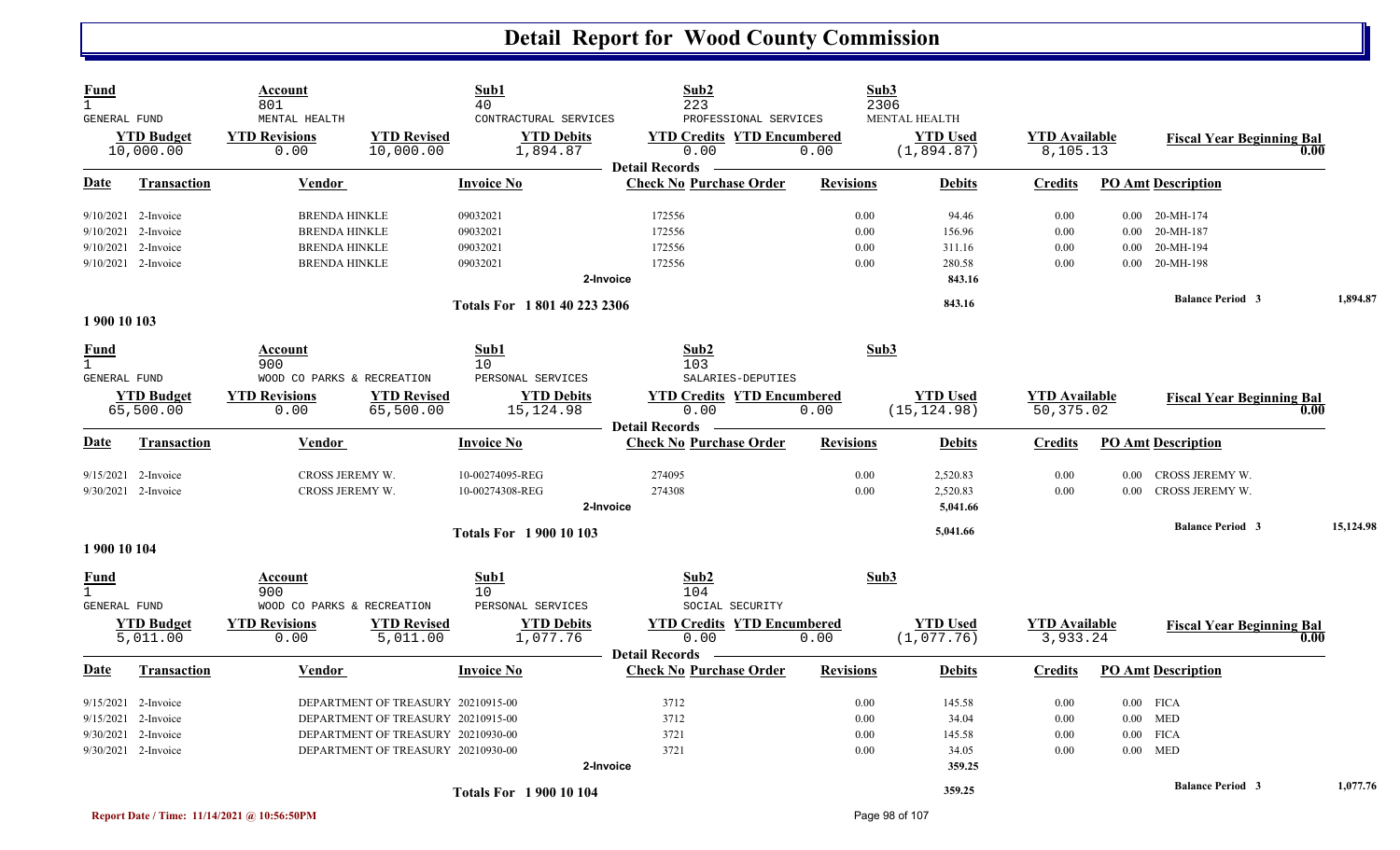#### **1 900 10 105**

| <b>Fund</b><br>$\mathbf{1}$<br><b>GENERAL FUND</b> |                       | Account<br>900<br>WOOD CO PARKS & RECREATION |                                     | Sub1<br>10<br>PERSONAL SERVICES | Sub2<br>105<br>INSURANCE PREMIUM  | Sub3             |                 |                      |                   |                                  |           |
|----------------------------------------------------|-----------------------|----------------------------------------------|-------------------------------------|---------------------------------|-----------------------------------|------------------|-----------------|----------------------|-------------------|----------------------------------|-----------|
|                                                    | <b>YTD Budget</b>     | <b>YTD Revisions</b>                         | <b>YTD Revised</b>                  | <b>YTD Debits</b>               | <b>YTD Credits YTD Encumbered</b> |                  | <b>YTD Used</b> | <b>YTD</b> Available |                   | <b>Fiscal Year Beginning Bal</b> |           |
|                                                    | 24,855.00             | 0.00                                         | 24,855.00                           | 5,785.28                        | 0.00                              | 0.00             | (5, 785.28)     | 19,069.72            |                   | 0.00                             |           |
|                                                    |                       |                                              |                                     |                                 | <b>Detail Records</b>             |                  |                 |                      |                   |                                  |           |
| Date                                               | Transaction           | Vendor                                       |                                     | <b>Invoice No</b>               | <b>Check No Purchase Order</b>    | <b>Revisions</b> | <b>Debits</b>   | <b>Credits</b>       |                   | <b>PO Amt Description</b>        |           |
| 9/1/2021                                           | 2-Invoice             |                                              | HIGHMARK WEST VIRGINIA              | 09012021                        | 3702                              | 0.00             | 1,890.64        | 0.00                 |                   | 0.00 HEALTH PREMIUM              |           |
| 9/3/2021                                           | 2-Invoice             | <b>RENAISSANCE</b>                           |                                     | CNS0000776063                   | 3704                              | 0.00             | 6.21            | 0.00                 | 0.00              | <b>ADMIN FEE - ADJUSTMENT</b>    |           |
| 9/3/2021                                           | 2-Invoice             | <b>MUTUAL OF OMAHA</b>                       |                                     | 1239061538                      | 172531                            | 0.00             | 2.13            | 0.00                 | $0.00\,$          | <b>BASIC LIFE</b>                |           |
| 9/3/2021                                           | 2-Invoice             | MUTUAL OF OMAHA                              |                                     | 1239061538                      | 172531                            | 0.00             | 12.60           | 0.00                 |                   | $0.00$ LTD                       |           |
| 9/3/2021                                           | 2-Invoice             |                                              | VISION SERVICE PLAN (WV)            | 092021                          | 172541                            | 0.00             | 2.93            | 0.00                 | $0.00\,$          | <b>SINGLE VISION</b>             |           |
| 9/3/2021                                           | 2-Invoice             |                                              | VISION SERVICE PLAN (WV) 092021     |                                 | 172541                            | 0.00             | 18.25           | 0.00                 | 0.00 <sub>1</sub> | <b>FAMILY VISION</b>             |           |
|                                                    |                       |                                              |                                     |                                 | 2-Invoice                         |                  | 1,932.76        |                      |                   |                                  |           |
|                                                    |                       |                                              |                                     | <b>Totals For 190010105</b>     |                                   |                  | 1,932.76        |                      |                   | <b>Balance Period 3</b>          | 5,785.28  |
| 1 900 10 106                                       |                       |                                              |                                     |                                 |                                   |                  |                 |                      |                   |                                  |           |
| Fund                                               |                       | Account                                      |                                     | Sub1                            | Sub <sub>2</sub>                  | Sub3             |                 |                      |                   |                                  |           |
| $\mathbf{1}$                                       |                       | 900                                          |                                     | 10                              | 106                               |                  |                 |                      |                   |                                  |           |
| GENERAL FUND                                       |                       | WOOD CO PARKS & RECREATION                   |                                     | PERSONAL SERVICES               | <b>RETIREMENT</b>                 |                  |                 |                      |                   |                                  |           |
|                                                    | <b>YTD Budget</b>     | <b>YTD Revisions</b>                         | <b>YTD Revised</b>                  | <b>YTD Debits</b>               | <b>YTD Credits YTD Encumbered</b> |                  | <b>YTD Used</b> | <b>YTD Available</b> |                   | <b>Fiscal Year Beginning Bal</b> |           |
|                                                    | 6,550.00              | 0.00                                         | 6,550.00                            | 1,512.54                        | 0.00                              | 0.00             | (1, 512.54)     | 5,037.46             |                   | 0.00                             |           |
|                                                    |                       |                                              |                                     |                                 | <b>Detail Records</b>             |                  |                 |                      |                   |                                  |           |
| <b>Date</b>                                        | <b>Transaction</b>    | Vendor                                       |                                     | <b>Invoice No</b>               | <b>Check No Purchase Order</b>    | <b>Revisions</b> | <b>Debits</b>   | <b>Credits</b>       |                   | <b>PO Amt Description</b>        |           |
|                                                    | $9/15/2021$ 2-Invoice |                                              | WV PUBLIC EMP RETIREMEN 20210915-00 |                                 | 3726                              | 0.00             | 252.09          | 0.00                 |                   | 0.00 RETIREMENT                  |           |
|                                                    | 9/30/2021 2-Invoice   |                                              | WV PUBLIC EMP RETIREMEN 20210930-00 |                                 | 3726                              | 0.00             | 252.09          | 0.00                 | 0.00              | <b>RETIREMENT</b>                |           |
|                                                    |                       |                                              |                                     |                                 | 2-Invoice                         |                  | 504.18          |                      |                   |                                  |           |
|                                                    |                       |                                              |                                     | <b>Totals For 1 900 10 106</b>  |                                   |                  | 504.18          |                      |                   | <b>Balance Period 3</b>          | 1,512.54  |
| 1 900 70 567                                       |                       |                                              |                                     |                                 |                                   |                  |                 |                      |                   |                                  |           |
| Fund                                               |                       | Account                                      |                                     | Sub1                            | Sub2                              | Sub3             |                 |                      |                   |                                  |           |
| $\mathbf{1}$                                       |                       | 900                                          |                                     | 70                              | 567                               |                  |                 |                      |                   |                                  |           |
| GENERAL FUND                                       |                       | WOOD CO PARKS & RECREATION                   |                                     | CONTRIBUTIONS                   | OTHER GOVT UNITS                  |                  |                 |                      |                   |                                  |           |
|                                                    | <b>YTD Budget</b>     | <b>YTD Revisions</b>                         | <b>YTD Revised</b>                  | <b>YTD Debits</b>               | <b>YTD Credits YTD Encumbered</b> |                  | <b>YTD Used</b> | <b>YTD</b> Available |                   | <b>Fiscal Year Beginning Bal</b> |           |
|                                                    | 63,226.00             | 0.00                                         | 63,226.00                           | 27,334.89                       | 0.00                              | 0.00             | (27, 334.89)    | 35,891.11            |                   | 0.00                             |           |
|                                                    |                       |                                              |                                     |                                 | <b>Detail Records</b>             |                  |                 |                      |                   |                                  |           |
| Date                                               | <b>Transaction</b>    | Vendor                                       |                                     | <b>Invoice No</b>               | <b>Check No Purchase Order</b>    | <b>Revisions</b> | <b>Debits</b>   | <b>Credits</b>       |                   | <b>PO Amt Description</b>        |           |
|                                                    | $9/10/2021$ 2-Invoice |                                              | WOOD COUNTY PARKS & RE 092021       |                                 | 172587                            | 0.00             | 8,318.58        | 0.00                 |                   | 0.00 HOTEL/MOTEL                 |           |
|                                                    |                       |                                              |                                     |                                 | 2-Invoice                         |                  | 8,318.58        |                      |                   |                                  |           |
|                                                    |                       |                                              |                                     | <b>Totals For 1900 70 567</b>   |                                   |                  | 8,318.58        |                      |                   | <b>Balance Period 3</b>          | 27,334.89 |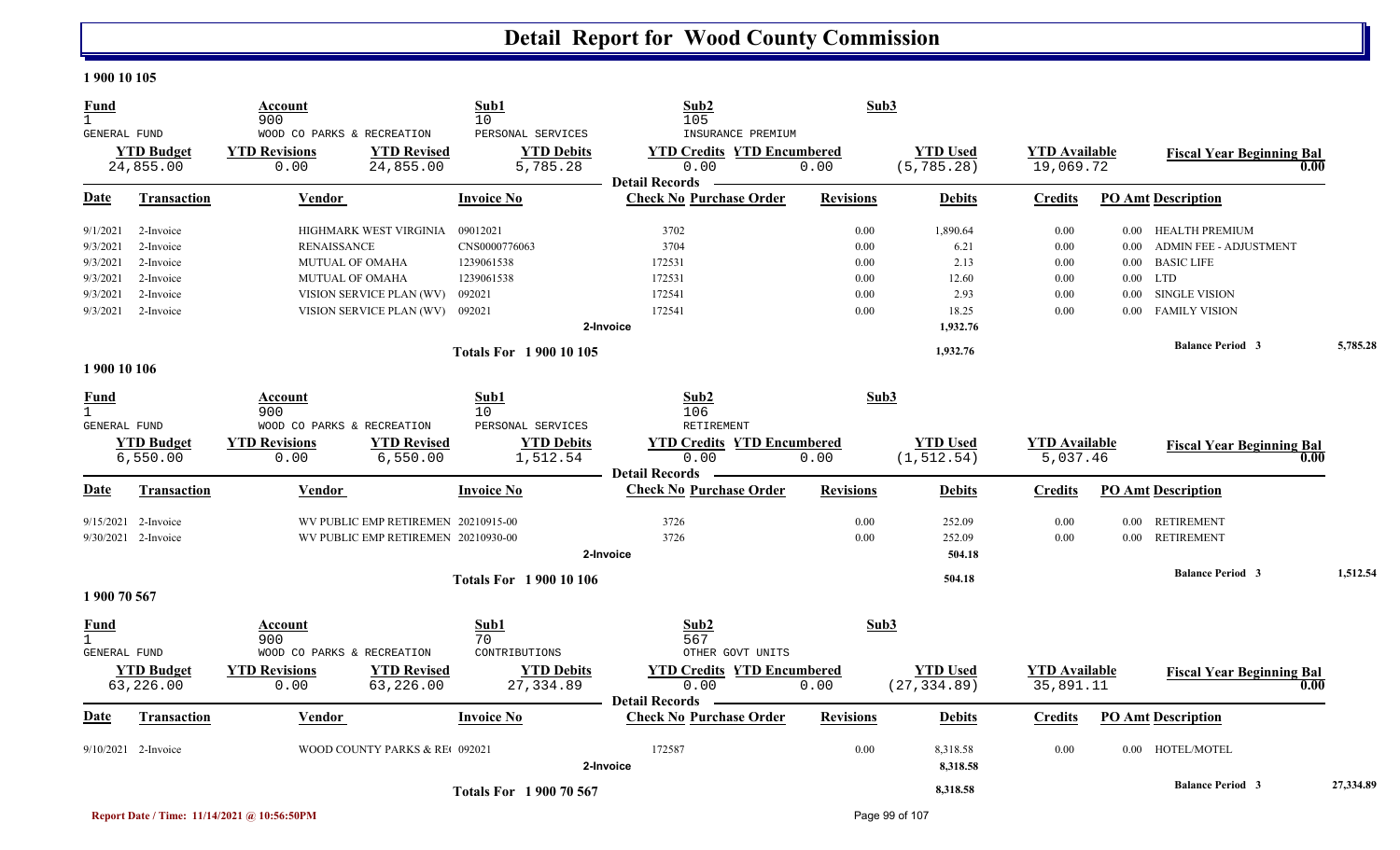#### **1 900 70 567 6601**

| <b>Fund</b><br>$\mathbf{1}$  |                     | Account<br>900                    |                                      | Sub1<br>70          |                              | Sub2<br>567           |                                   | Sub3             | 6601                  |                      |          |                                  |          |
|------------------------------|---------------------|-----------------------------------|--------------------------------------|---------------------|------------------------------|-----------------------|-----------------------------------|------------------|-----------------------|----------------------|----------|----------------------------------|----------|
| <b>GENERAL FUND</b>          |                     | WOOD CO PARKS & RECREATION        |                                      | CONTRIBUTIONS       |                              |                       | OTHER GOVT UNITS                  |                  | <b>VETERAN'S PARK</b> |                      |          |                                  |          |
|                              | <b>YTD Budget</b>   | <b>YTD Revisions</b>              | <b>YTD Revised</b>                   |                     | <b>YTD Debits</b>            |                       | <b>YTD Credits YTD Encumbered</b> |                  | <b>YTD Used</b>       | <b>YTD Available</b> |          | <b>Fiscal Year Beginning Bal</b> |          |
|                              | 46,331.00           | 5,065.00                          | 51,396.00                            |                     | 3,358.30                     |                       | 0.00                              | 1,193.90         | (3, 358.30)           | 46,843.80            |          |                                  | 0.00     |
|                              |                     |                                   |                                      |                     |                              | <b>Detail Records</b> |                                   |                  |                       |                      |          |                                  |          |
| Date                         | Transaction         | Vendor                            |                                      | <b>Invoice No</b>   |                              |                       | <b>Check No Purchase Order</b>    | <b>Revisions</b> | <b>Debits</b>         | <b>Credits</b>       |          | <b>PO Amt Description</b>        |          |
| 9/20/2021                    | 1-Purchase Order    | <b>MYERS SEPTIC</b>               |                                      |                     |                              |                       | 84886                             | 0.00             | 0.00                  | 0.00                 |          | 1,100.00 toilets pumped at park  |          |
|                              |                     |                                   |                                      |                     | 1-Purchase Order             |                       |                                   |                  |                       |                      |          |                                  |          |
| 9/3/2021                     | 2-Invoice           | STUART OIL COMPANY                |                                      | 00030333            |                              | 172539                | 84822                             | 0.00             | 20.79                 | 0.00                 |          | $(20.79)$ trimmer fuel           |          |
| 9/10/2021                    | 2-Invoice           |                                   | MID-OHIO VALLEY REGIONA 21AUG59      |                     |                              | 172561                |                                   | 0.00             | 850.00                | 0.00                 |          | 0.00 VETERANS PARK               |          |
|                              | 9/10/2021 2-Invoice |                                   | STATE ELECTRIC SUPPLY CO 15523305-02 |                     |                              | 172578                | 84782                             | 0.00             | 11.56                 | 0.00                 |          | $(11.56)$ light bulbs            |          |
| 9/10/2021                    | 2-Invoice           |                                   | STATE ELECTRIC SUPPLY CO 15523305-01 |                     |                              | 172578                | 84782                             | 0.00             | 60.15                 | 0.00                 |          | $(60.15)$ light bulbs            |          |
| 9/10/2021                    | 2-Invoice           |                                   | STATE ELECTRIC SUPPLY CO 15523305-03 |                     |                              | 172578                | 84782                             | 0.00             | 20.78                 | 0.00                 |          | $(20.78)$ light bulbs            |          |
| 9/21/2021                    | 2-Invoice           |                                   | STATE ELECTRIC SUPPLY CO 15523305-00 |                     |                              | 172610                | 84782                             | 0.00             | 131.75                | 0.00                 |          | $(131.75)$ light bulbs           |          |
|                              | 9/28/2021 2-Invoice | <b>DOMINION HOPE</b>              |                                      | 10072021            |                              | 172619                |                                   | 0.00             | 28.60                 | 0.00                 |          | 0.00 ACCT NO 0 1000 0009 1799    |          |
| 9/28/2021                    | 2-Invoice           | <b>MYERS SEPTIC</b>               |                                      | 45228               |                              | 172625                | 84886                             | 0.00             | 270.00                | 0.00                 |          | (270.00) toilets pumped at park  |          |
| 9/28/2021                    | 2-Invoice           |                                   | STATE ELECTRIC SUPPLY CO 15531444-00 |                     |                              | 172632                | 84782                             | 0.00             | 9.58                  | 0.00                 |          | $(9.58)$ light bulbs             |          |
| 9/28/2021                    | 2-Invoice           |                                   | STATE ELECTRIC SUPPLY CO 15523305-07 |                     |                              | 172632                | 84782                             | 0.00             | 7.22                  | 0.00                 |          | $(7.22)$ light bulbs             |          |
|                              | 9/28/2021 2-Invoice |                                   | STATE ELECTRIC SUPPLY CO 15523305-05 |                     |                              | 172632                | 84782                             | 0.00             | 21.73                 | 0.00                 |          | $(21.73)$ light bulbs            |          |
| 9/28/2021                    | 2-Invoice           |                                   | STATE ELECTRIC SUPPLY CO 15523305-04 |                     |                              | 172632                | 84782                             | 0.00             | 47.71                 | 0.00                 |          | $(47.71)$ light bulbs            |          |
| 9/28/2021                    | 2-Invoice           |                                   | STATE ELECTRIC SUPPLY CO 15523305-08 |                     |                              | 172632                | 84782                             | 0.00             | 63.85                 | 0.00                 |          | $(63.85)$ light bulbs            |          |
| 9/28/2021                    | 2-Invoice           |                                   | STATE ELECTRIC SUPPLY CO 15574401-00 |                     |                              | 172633                | 84782                             | 0.00             | 24.96                 | 0.00                 |          | $(24.96)$ light bulbs            |          |
|                              | 9/28/2021 2-Invoice | UNION WILLIAMS PSD                |                                      | 10202021            |                              | 172637                |                                   | 0.00             | 16.12                 | 0.00                 |          | 0.00 13 7065 00                  |          |
| 9/28/2021                    | 2-Invoice           | UNION WILLIAMS PSD                |                                      | 10202021            |                              | 172637                |                                   | 0.00             | 49.42                 | 0.00                 |          | 0.00 13 7075 00                  |          |
| 9/30/2021                    | 2-Invoice           | <b>MON POWER</b>                  |                                      | 10122021            |                              | 3724                  |                                   | 0.00             | 36.80                 | 0.00                 | $0.00\,$ | 110 085 868 153                  |          |
|                              | 9/30/2021 2-Invoice | <b>MON POWER</b>                  |                                      | 10122021            |                              | 3724                  |                                   | 0.00             | 26.09                 | 0.00                 | $0.00\,$ | 110 085 868 476                  |          |
|                              | 9/30/2021 2-Invoice | <b>MON POWER</b>                  |                                      | 10122021            |                              | 3724                  |                                   | 0.00             | 5.45                  | 0.00                 |          | 0.00 110 085 910 401             |          |
|                              |                     |                                   |                                      |                     | 2-Invoice                    |                       |                                   |                  | 1,702.56              |                      |          |                                  |          |
|                              |                     |                                   |                                      |                     | Totals For 1 900 70 567 6601 |                       |                                   |                  | 1,702.56              |                      | 409.92   | <b>Balance Period 3</b>          | 3,358.30 |
|                              | 1 900 70 567 6619   |                                   |                                      |                     |                              |                       |                                   |                  |                       |                      |          |                                  |          |
| Fund                         |                     | Account                           |                                      | Sub1                |                              | Sub2                  |                                   |                  | Sub3                  |                      |          |                                  |          |
| $\mathbf{1}$<br>GENERAL FUND |                     | 900<br>WOOD CO PARKS & RECREATION |                                      | 70<br>CONTRIBUTIONS |                              | 567                   | OTHER GOVT UNITS                  |                  | 6619                  |                      |          |                                  |          |
|                              |                     |                                   |                                      |                     |                              |                       |                                   |                  | OIL & GAS MUSEUM      |                      |          |                                  |          |
|                              | <b>YTD Budget</b>   | <b>YTD Revisions</b>              | <b>YTD Revised</b>                   |                     | <b>YTD Debits</b>            |                       | <b>YTD Credits YTD Encumbered</b> |                  | <b>YTD Used</b>       | <b>YTD</b> Available |          | <b>Fiscal Year Beginning Bal</b> |          |
|                              | 2,108.00            | 0.00                              | 2,108.00                             |                     | 911.16                       | <b>Detail Records</b> | 0.00                              | 0.00             | (911.16)              | 1,196.84             |          |                                  | 0.00     |
| <b>Date</b>                  | <b>Transaction</b>  | Vendor                            |                                      | <b>Invoice No</b>   |                              |                       | <b>Check No Purchase Order</b>    | <b>Revisions</b> | <b>Debits</b>         | <b>Credits</b>       |          | <b>PO Amt Description</b>        |          |
|                              | 9/10/2021 2-Invoice | OIL AND GAS MUSEUM                |                                      | 092021              |                              | 172566                |                                   | 0.00             | 277.29                | 0.00                 |          | 0.00 HOTEL/MOTEL                 |          |
|                              |                     |                                   |                                      |                     | 2-Invoice                    |                       |                                   |                  | 277.29                |                      |          |                                  |          |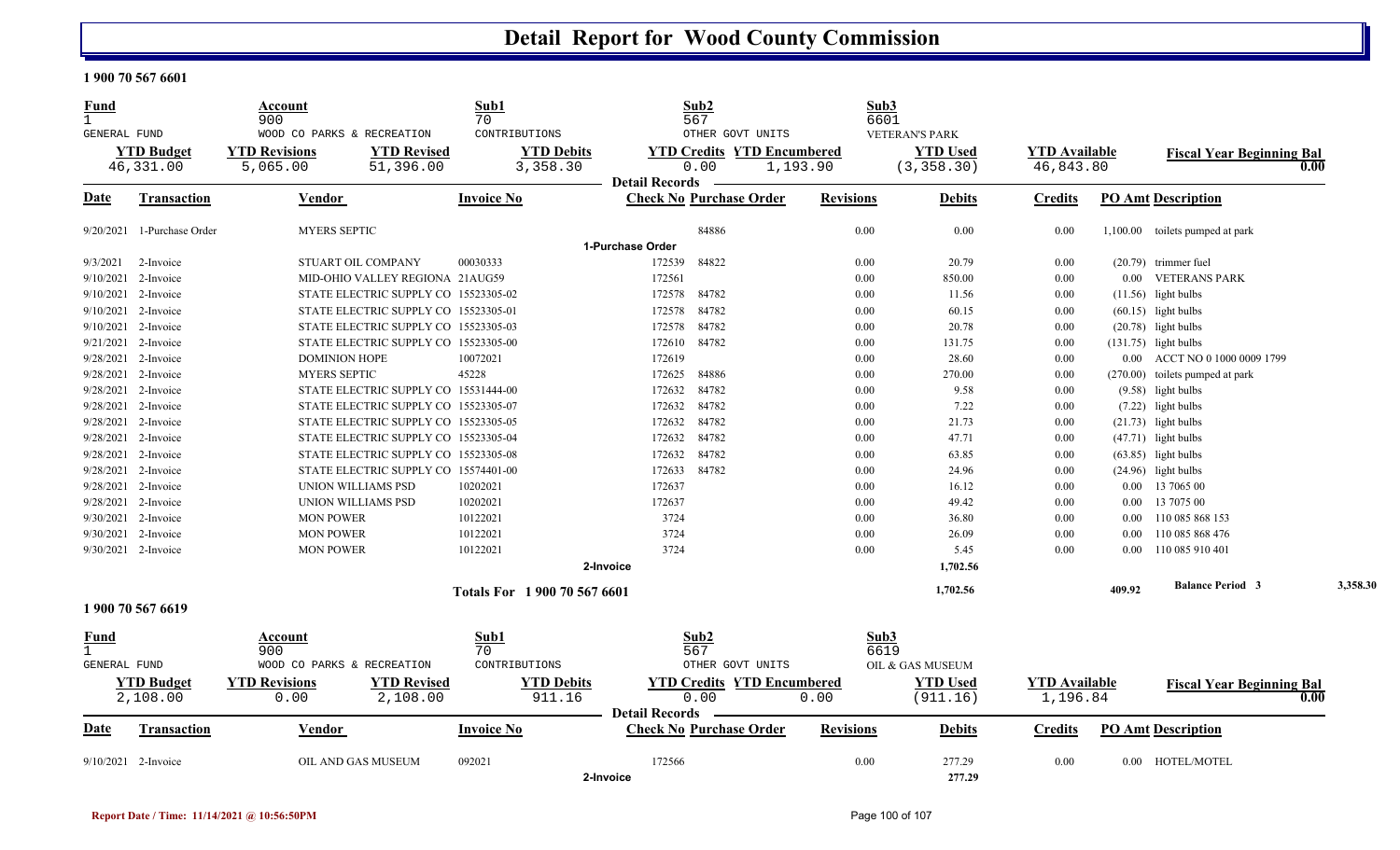|                                     |                                              |                                                                         |                              |                        | <b>Detail Report for Wood County Commission</b> |                  |                  |                         |                      |          |                                               |           |
|-------------------------------------|----------------------------------------------|-------------------------------------------------------------------------|------------------------------|------------------------|-------------------------------------------------|------------------|------------------|-------------------------|----------------------|----------|-----------------------------------------------|-----------|
|                                     | 1 900 70 567 6622                            |                                                                         | Totals For 1 900 70 567 6619 |                        |                                                 |                  |                  | 277.29                  |                      |          | <b>Balance Period 3</b>                       | 911.16    |
|                                     |                                              |                                                                         |                              |                        |                                                 |                  |                  |                         |                      |          |                                               |           |
| <b>Fund</b>                         |                                              | Account<br>900                                                          | Sub1<br>70                   |                        | Sub2<br>567                                     |                  | Sub3<br>6622     |                         |                      |          |                                               |           |
| <b>GENERAL FUND</b>                 |                                              | WOOD CO PARKS & RECREATION                                              | CONTRIBUTIONS                |                        | OTHER GOVT UNITS                                |                  | <b>CITY PARK</b> |                         |                      |          |                                               |           |
|                                     | <b>YTD Budget</b>                            | <b>YTD Revisions</b><br><b>YTD Revised</b>                              | <b>YTD Debits</b>            |                        | <b>YTD Credits YTD Encumbered</b>               |                  |                  | <b>YTD Used</b>         | <b>YTD</b> Available |          | <b>Fiscal Year Beginning Bal</b>              |           |
|                                     | 30,000.00                                    | 30,000.00<br>0.00                                                       | 90,000.00                    |                        | 0.00                                            | 0.00             |                  | (90,000.00)             | (60,000.00)          |          | 0.00                                          |           |
| <u>Date</u>                         | <b>Transaction</b>                           | <b>Vendor</b>                                                           | <b>Invoice No</b>            | <b>Detail Records</b>  | <b>Check No Purchase Order</b>                  | <b>Revisions</b> |                  | <b>Debits</b>           | <b>Credits</b>       |          | <b>PO Amt Description</b>                     |           |
|                                     |                                              |                                                                         |                              |                        |                                                 |                  |                  |                         |                      |          |                                               |           |
| 9/28/2021                           | 2-Invoice                                    | WOOD COUNTY RECREATIOI 09202021                                         |                              | 172639                 |                                                 |                  | 0.00             | 60,000.00               | 0.00                 | $0.00\,$ | 2021/2022                                     |           |
|                                     | 9/28/2021 2-Invoice                          | WOOD COUNTY RECREATIOI 09222021                                         |                              | 172639                 |                                                 |                  | 0.00             | 30,000.00               | 0.00                 | $0.00\,$ | 2020/2021                                     |           |
|                                     |                                              |                                                                         |                              | 2-Invoice              |                                                 |                  |                  | 90,000.00               |                      |          |                                               |           |
|                                     |                                              |                                                                         | Totals For 1 900 70 567 6622 |                        |                                                 |                  |                  | 90,000.00               |                      |          | <b>Balance Period 3</b>                       | 90,000.00 |
|                                     | 1 900 70 568 2612                            |                                                                         |                              |                        |                                                 |                  |                  |                         |                      |          |                                               |           |
| <u>Fund</u>                         |                                              | <b>Account</b>                                                          | Sub1                         |                        | Sub2                                            |                  | Sub3             |                         |                      |          |                                               |           |
| $\mathbf{1}$<br><b>GENERAL FUND</b> |                                              | 900<br>WOOD CO PARKS & RECREATION                                       | 70<br>CONTRIBUTIONS          |                        | 568<br>OTHER CONTRIBUTIONS                      |                  | 2612             | FORT BOREMAN HIST. PARK |                      |          |                                               |           |
|                                     | <b>YTD Budget</b>                            | <b>YTD Revisions</b><br><b>YTD Revised</b>                              | <b>YTD Debits</b>            |                        | <b>YTD Credits YTD Encumbered</b>               |                  |                  | <b>YTD Used</b>         | <b>YTD</b> Available |          | <b>Fiscal Year Beginning Bal</b>              |           |
|                                     | 38,638.00                                    | 96,756.00<br>135,394.00                                                 | 4,251.15                     |                        | 0.00                                            | 33,072.98        |                  | (4, 251.15)             | 98,069.87            |          | 0.00                                          |           |
|                                     |                                              |                                                                         |                              | <b>Detail Records</b>  |                                                 |                  |                  |                         |                      |          |                                               |           |
| <u>Date</u>                         | <b>Transaction</b>                           | Vendor                                                                  | <b>Invoice No</b>            |                        | <b>Check No Purchase Order</b>                  | <b>Revisions</b> |                  | <b>Debits</b>           | <b>Credits</b>       |          | <b>PO Amt Description</b>                     |           |
| 9/2/2021                            | 1-Purchase Order                             | UNITED BANKCARD CENTER                                                  |                              |                        | 84823                                           |                  | 0.00             | 0.00                    | 0.00                 | 300.00   | repair of walkway at Fort boreman (tree fell) |           |
| 9/13/2021                           | 1-Purchase Order                             | <b>GENERAL SALES CO.</b>                                                |                              |                        | 84874                                           |                  | 0.00             | 0.00                    | 0.00                 | 442.34   | PAPER GOODS                                   |           |
| 9/20/2021                           | 1-Purchase Order                             | LIPSCOMB CONSTRUCTION                                                   |                              |                        | 84885                                           |                  | 0.00             | 0.00                    | 0.00                 | 6,200.00 | MATERIAL & LABOR FOR CONCRETE WOF             |           |
| 9/30/2021                           | 1-Purchase Order                             | <b>DECKS DIRECT</b>                                                     |                              |                        | 84913                                           |                  | 0.00             | 0.00                    | 0.00                 | 800.00   | PREMIUM CAST, POST CAPS                       |           |
|                                     |                                              |                                                                         |                              | 1-Purchase Order       |                                                 |                  |                  |                         |                      |          |                                               |           |
| 9/1/2021                            | 2-Invoice                                    | <b>MON POWER</b>                                                        | 09162021                     | 3703                   |                                                 |                  | 0.00             | 57.14                   | 0.00                 |          | 0.00 110 084 956 652                          |           |
| 9/3/2021                            | 2-Invoice                                    | <b>MYERS SEPTIC</b>                                                     | 45174                        | 172532                 | 84639                                           |                  | 0.00             | 270.00                  | 0.00                 |          | (270.00) park toilet pumped                   |           |
| 9/3/2021                            | 2-Invoice                                    | STUART OIL COMPANY                                                      | 00030333                     | 172539                 | 84822                                           |                  | 0.00             | 20.79                   | 0.00                 |          | $(20.79)$ trimmer fuel                        |           |
|                                     | $9/10/2021$ 2-Invoice                        | STATE ELECTRIC SUPPLY CO 15523305-02                                    |                              | 172578                 | 84782                                           |                  | 0.00             | 11.56                   | 0.00                 |          | $(11.56)$ light bulbs                         |           |
|                                     | 9/10/2021 2-Invoice                          | STATE ELECTRIC SUPPLY CO 15523305-01                                    |                              | 172578                 | 84782                                           |                  | 0.00<br>0.00     | 60.14                   | 0.00<br>0.00         |          | $(60.14)$ light bulbs                         |           |
|                                     | 9/10/2021 2-Invoice<br>$9/10/2021$ 2-Invoice | STATE ELECTRIC SUPPLY CO 15523305-03<br>UNITED BANKCARD CENTER 08272021 |                              | 172578 84782<br>172582 |                                                 |                  | 0.00             | 20.78<br>30.30          | 0.00                 |          | (20.78) light bulbs<br>$0.00$ GAS             |           |
|                                     | $9/10/2021$ 2-Invoice                        | UNITED BANKCARD CENTER 08272021                                         |                              | 172582                 |                                                 |                  | 0.00             | 53.08                   | 0.00                 |          | $0.00$ GAS                                    |           |
|                                     | $9/10/2021$ 2-Invoice                        | UNITED BANKCARD CENTER 08272021                                         |                              | 172582                 |                                                 |                  | 0.00             | 37.76                   | 0.00                 |          | $0.00$ GAS                                    |           |
|                                     | $9/10/2021$ 2-Invoice                        | UNITED BANKCARD CENTER 08272021                                         |                              | 172582                 |                                                 |                  | 0.00             | 64.45                   | $0.00\,$             |          | $0.00$ GAS                                    |           |
|                                     | $9/10/2021$ 2-Invoice                        | <b>VERIZON WIRELESS</b>                                                 | 9887077542                   | 172584                 |                                                 |                  | 0.00             | 40.01                   | $0.00\,$             |          | 0.00 SPARTAN                                  |           |
|                                     | $9/10/2021$ 2-Invoice                        | <b>VERIZON WIRELESS</b>                                                 | 9887077542                   | 172584                 |                                                 |                  | 0.00             | 40.01                   | 0.00                 |          | 0.00 SPARTAN                                  |           |
|                                     | $9/21/2021$ 2-Invoice                        | JIMMIE COX                                                              | 09162021                     | 172598                 |                                                 |                  | 0.00             | 9.20                    | 0.00                 |          | 0.00 OVERPAYMENT REFUND                       |           |
|                                     | 9/21/2021 2-Invoice                          | STATE ELECTRIC SUPPLY CO 15523305-00                                    |                              | 172610 84782           |                                                 |                  | $0.00\,$         | 131.74                  | 0.00                 |          | $(131.74)$ light bulbs                        |           |
|                                     | 9/28/2021 2-Invoice                          | GENERAL SALES CO.                                                       | 690565                       | 172620 84874           |                                                 |                  | $0.00\,$         | 443.09                  | 0.00                 |          | (442.34) PAPER GOODS                          |           |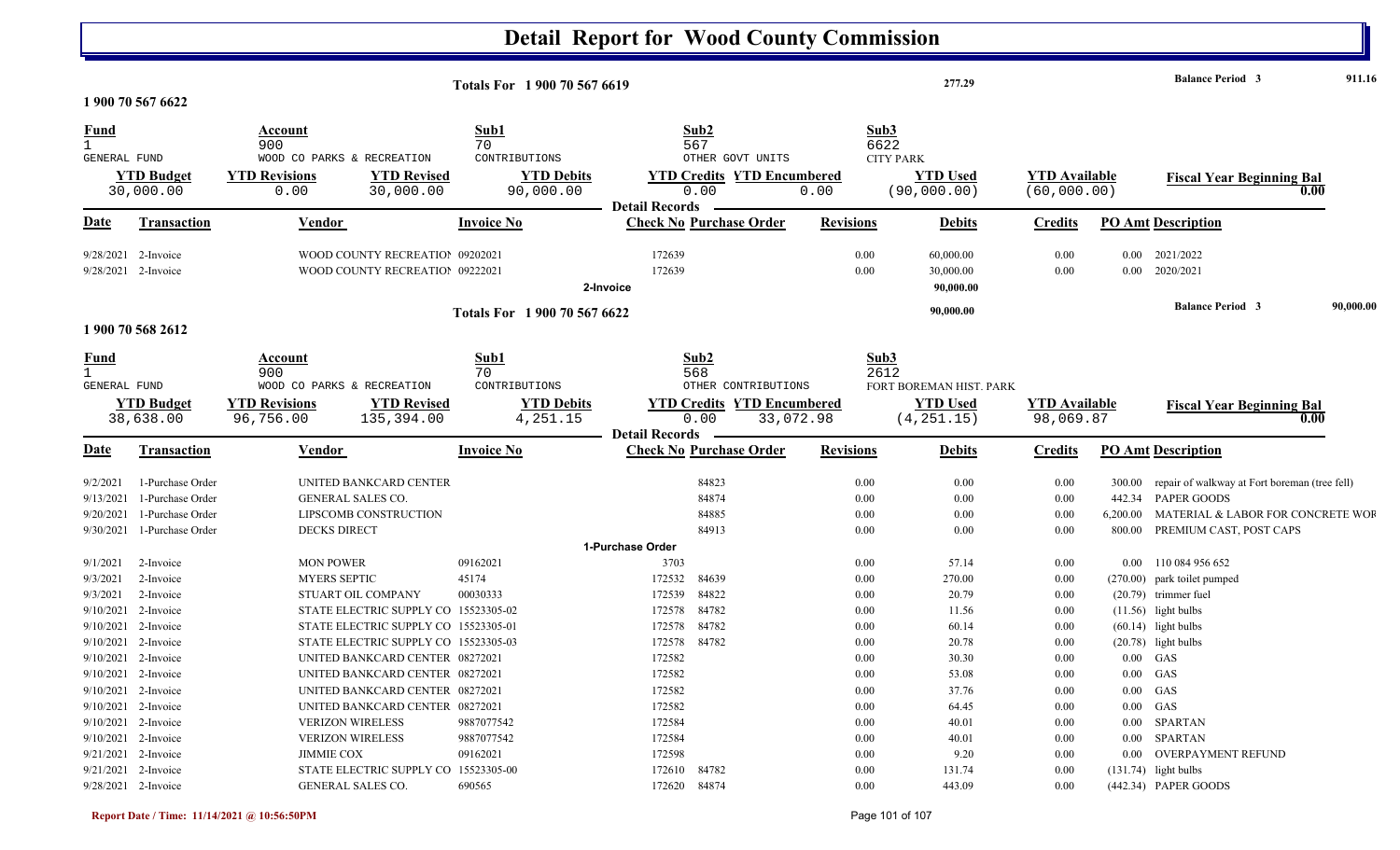|              |                           |                            |                                       |                              | <b>Detail Report for Wood County Commission</b> |                                   |                  |                          |                      |          |                                                |          |
|--------------|---------------------------|----------------------------|---------------------------------------|------------------------------|-------------------------------------------------|-----------------------------------|------------------|--------------------------|----------------------|----------|------------------------------------------------|----------|
|              | $9/28/2021$ 2-Invoice     |                            | STATE ELECTRIC SUPPLY CO 15531444-00  |                              |                                                 | 172632 84782                      | 0.00             | 9.58                     | 0.00                 |          | $(9.58)$ light bulbs                           |          |
|              | 9/28/2021 2-Invoice       |                            | STATE ELECTRIC SUPPLY CO 15523305-07  |                              | 172632                                          | 84782                             | 0.00             | 7.22                     | 0.00                 |          | $(7.22)$ light bulbs                           |          |
|              | 9/28/2021 2-Invoice       |                            | STATE ELECTRIC SUPPLY CO 15523305-05  |                              | 172632                                          | 84782                             | 0.00             | 21.72                    | 0.00                 |          | $(21.72)$ light bulbs                          |          |
|              | 9/28/2021 2-Invoice       |                            | STATE ELECTRIC SUPPLY CO 15523305-04  |                              | 172632                                          | 84782                             | 0.00             | 47.71                    | 0.00                 |          | $(47.71)$ light bulbs                          |          |
|              | 9/28/2021 2-Invoice       |                            | STATE ELECTRIC SUPPLY CO 15523305-08  |                              | 172632                                          | 84782                             | 0.00             | 63.85                    | 0.00                 |          | $(63.85)$ light bulbs                          |          |
|              | 9/28/2021 2-Invoice       |                            | STATE ELECTRIC SUPPLY CO 15574401-00  |                              | 172633                                          | 84782                             | 0.00             | 24.96                    | 0.00                 |          | $(24.96)$ light bulbs                          |          |
|              |                           |                            |                                       |                              | 2-Invoice                                       |                                   |                  | 1,465.09                 |                      |          |                                                |          |
|              | 9/16/2021 5-Journal Entry |                            | CXT CONCRETE BUILDINGS 20210914046001 |                              |                                                 | 84582                             | 0.00             | 1,058.70                 | 0.00                 |          | (1,058.70) SOLAR VENT FAN KITS JEREMY CROSS-38 |          |
|              |                           |                            |                                       |                              | 5-Journal Entry                                 |                                   |                  | 1,058.70                 |                      |          |                                                |          |
|              |                           |                            |                                       | Totals For 1 900 70 568 2612 |                                                 |                                   |                  | 2,523.79                 |                      | 5,551.25 | <b>Balance Period 3</b>                        | 4,251.15 |
|              | 1 900 70 568 6623         |                            |                                       |                              |                                                 |                                   |                  |                          |                      |          |                                                |          |
| <b>Fund</b>  |                           | Account                    |                                       | Sub1                         |                                                 | Sub2                              | Sub3             |                          |                      |          |                                                |          |
| $\mathbf{1}$ |                           | 900                        |                                       | 70                           |                                                 | 568                               | 6623             |                          |                      |          |                                                |          |
| GENERAL FUND |                           | WOOD CO PARKS & RECREATION |                                       | CONTRIBUTIONS                |                                                 | OTHER CONTRIBUTIONS               |                  | PARKERSBURG 1/2 MARATHON |                      |          |                                                |          |
|              | <b>YTD Budget</b>         | <b>YTD Revisions</b>       | <b>YTD Revised</b>                    | <b>YTD Debits</b>            |                                                 | <b>YTD Credits YTD Encumbered</b> |                  | <b>YTD Used</b>          | <b>YTD</b> Available |          | <b>Fiscal Year Beginning Bal</b>               |          |
|              | 703.00                    | 0.00                       | 703.00                                | 303.72                       |                                                 | 0.00                              | 0.00             | (303.72)                 | 399.28               |          |                                                | 0.00     |
|              |                           |                            |                                       |                              | <b>Detail Records</b>                           |                                   |                  |                          |                      |          |                                                |          |
| Date         | <b>Transaction</b>        | <b>Vendor</b>              |                                       | <b>Invoice No</b>            |                                                 | <b>Check No Purchase Order</b>    | <b>Revisions</b> | <b>Debits</b>            | <b>Credits</b>       |          | <b>PO Amt Description</b>                      |          |
|              | $9/10/2021$ 2-Invoice     |                            | PARKERSBURG NEWS & SEN 092021         |                              | 172571                                          |                                   | 0.00             | 92.43                    | 0.00                 |          | 0.00 HOTEL/MOTEL                               |          |
|              |                           |                            |                                       |                              | 2-Invoice                                       |                                   |                  | 92.43                    |                      |          |                                                |          |
|              |                           |                            |                                       | Totals For 1 900 70 568 6623 |                                                 |                                   |                  | 92.43                    |                      |          | <b>Balance Period 3</b>                        | 303.72   |
| 1902 70 568  |                           |                            |                                       |                              |                                                 |                                   |                  |                          |                      |          |                                                |          |
| <b>Fund</b>  |                           | Account                    |                                       | Sub1                         |                                                 | Sub2                              | Sub3             |                          |                      |          |                                                |          |
|              |                           | 902                        |                                       | 70                           |                                                 | 568                               |                  |                          |                      |          |                                                |          |
| GENERAL FUND |                           | 4-H CAMP                   |                                       | CONTRIBUTIONS                |                                                 | OTHER CONTRIBUTIONS               |                  |                          |                      |          |                                                |          |
|              | <b>YTD Budget</b>         | <b>YTD Revisions</b>       | <b>YTD Revised</b>                    | <b>YTD Debits</b>            |                                                 | <b>YTD Credits YTD Encumbered</b> |                  | <b>YTD Used</b>          | <b>YTD Available</b> |          | <b>Fiscal Year Beginning Bal</b>               |          |
|              | 20,000.00                 | 0.00                       | 20,000.00                             | 9,214.09                     | <b>Detail Records</b>                           | 0.00                              | 0.00             | (9, 214.09)              | 10,785.91            |          |                                                | 0.00     |
| Date         | <b>Transaction</b>        | <u>Vendor</u>              |                                       | <b>Invoice No</b>            |                                                 | <b>Check No Purchase Order</b>    | <b>Revisions</b> | <b>Debits</b>            | <b>Credits</b>       |          | <b>PO Amt Description</b>                      |          |
| 9/3/2021     | 2-Invoice                 | <b>DOMINION HOPE</b>       |                                       | 09072021                     | 172527                                          |                                   | 0.00             | 103.82                   | 0.00                 | $0.00 -$ | ACCT NO 1 5000 0007 7881                       |          |
| 9/3/2021     | 2-Invoice                 |                            | <b>HARDMAN'S OF SPENCER</b>           | 32679                        | 172529                                          |                                   | 0.00             | 12.98                    | 0.00                 |          | 0.00 ACCT NO 70500                             |          |
|              | 9/3/2021 2-Invoice        |                            | HARDMAN'S OF SPENCER                  | 32703                        | 172529                                          |                                   | 0.00             | 495.98                   | 0.00                 |          | 0.00 ACCT NO 70500                             |          |
|              | $9/10/2021$ 2-Invoice     | <b>MON POWER</b>           |                                       | 09242021                     | 172563                                          |                                   | 0.00             | 549.24                   | 0.00                 |          | 0.00 ACCT NO 110 145 435 522                   |          |
|              | $9/10/2021$ 2-Invoice     | <b>MON POWER</b>           |                                       | 09272021                     | 172563                                          |                                   | 0.00             | 5.00                     | 0.00                 |          | 0.00 ACCT NO 110 083 131 307                   |          |
|              | $9/10/2021$ 2-Invoice     | <b>MON POWER</b>           |                                       | 09272021                     | 172563                                          |                                   | 0.00             | 30.63                    | 0.00                 |          | 0.00 ACCT NO 110 148 602 631                   |          |
|              | $9/10/2021$ 2-Invoice     | <b>MON POWER</b>           |                                       | 09272021                     | 172563                                          |                                   | 0.00             | 912.79                   | 0.00                 |          | 0.00 ACCT NO 110 086 591 333                   |          |
|              | 9/21/2021 2-Invoice       |                            | TAYLOR'S DISPOSAL INC                 | 210801908                    | 172611                                          |                                   | 0.00             | 197.67                   | 0.00                 |          | 0.00 ACCT NO 1908                              |          |
|              | $9/28/2021$ 2-Invoice     | <b>DOMINION HOPE</b>       |                                       | 10062021                     | 172619                                          |                                   | 0.00             | 89.36                    | $0.00\,$             |          | 0.00 ACCT NO 1 5000 0007 7881                  |          |
|              | 9/28/2021 2-Invoice       |                            | MINERAL WELLS PUBLIC SEI 10152021     |                              | 172624                                          |                                   | 0.00             | 355.38                   | 0.00                 |          | $0.00 \quad 4\n-06000\n-00$                    |          |
|              |                           |                            |                                       |                              | 2-Invoice                                       |                                   |                  | 2,752.85                 |                      |          |                                                |          |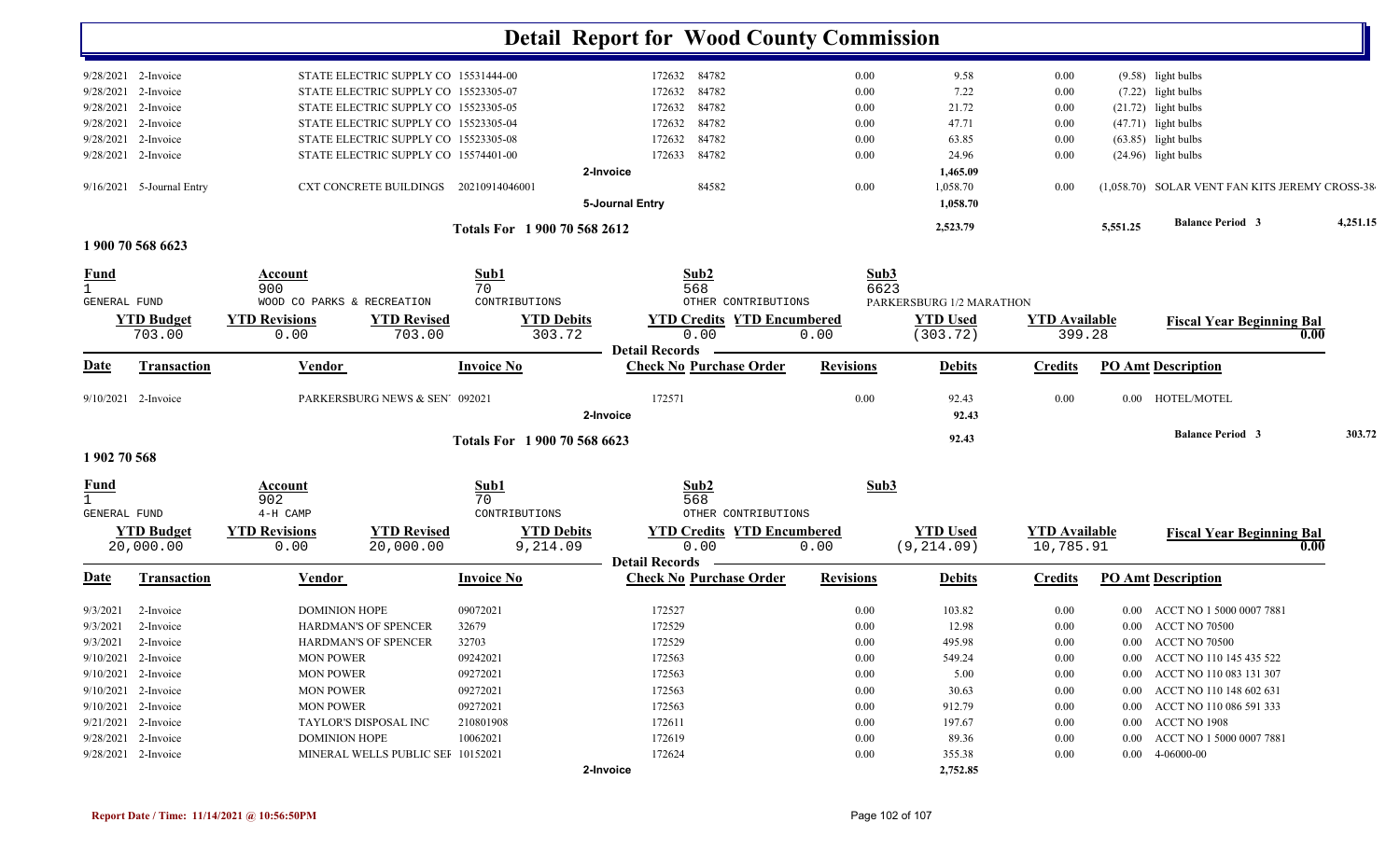#### **Detail Report for Wood County Commission 2,752.85 Balance Period 9,214.09 <sup>3</sup> Totals For 1 902 70 568 1 903 70 568** 1 903 70 568 **Fund Account Sub1 Sub2 Sub3** GENERAL FUND FINE ARTS COUNCIL CONTRIBUTIONS OTHER CONTRIBUTIONS 2,810.00 0.00 2,810.00 1,214.88 0.00 0.00 1,595.12 (1,214.88) **YTD Budget YTD Revisions YTD Revised YTD Debits YTD Credits YTD Encumbered<u>TD Used</u> <b>YTD Available Fiscal Year Beginning Bal 1,595.12 CO Date Vendor Invoice NoTransaction Purchase Order Revisions Debits Credits PO Amt Description Detail Records**Vendor **Invoice No** 9/10/2021 2-Invoice 2-Invoice 092021 ARTSBRIDGE 172545 0.00 369.71 0.00 0.00 HOTEL/MOTEL **2-Invoice 369.71 369.71 Balance Period 1,214.88 <sup>3</sup> Totals For 1 903 70 568 1 903 70 568 2613**1 903 70 568 2613 **Fund Account Sub1 Sub2 Sub3** GENERAL FUND FINE ARTS COUNCIL CONTRIBUTIONS OTHER CONTRIBUTIONS 2,108.00 0.00 2,108.00 911.16 0.00 0.00 1,196.84 (911.16) **YTD Budget YTD Revisions YTD Revised YTD Debits YTD Credits YTD Encumbered<u>TD Used</u> <b>YTD Available Fiscal Year Beginning Bal 0.00 (911.16) 1**, 196.84 **F** PARKERSBURG ART CENTER **Date Vendor Invoice NoTransaction Purchase Order Revisions Debits Credits PO Amt Description Detail RecordsConstruction Vendor Channel Invoice No** 9/10/2021 2-Invoice 1 2-Invoice **PARKERSBURG ART CENTER** 092021 172567 0.00 277.29 0.00 0.00 HOTEL/MOTEL **2-Invoice 277.29 277.29 Balance Period 911.16 <sup>3</sup> Totals For 1 903 70 568 26131 903 70 568 2614** 1 903 70 568 2614 **Fund Account Sub1 Sub2 Sub3** GENERAL FUND FINE ARTS COUNCIL CONTRIBUTIONS OTHER CONTRIBUTIONS1,404.00 0.00 1,404.00 607.45 0.00 0.00 796.55 (607.45) **YTD Budget YTD Revisions YTD Revised YTD Debits YTD Credits YTD Encumbered<u>TD Used</u> <b>YTD Available Fiscal Year Beginning Bal 0.00** (607.45) **10.00 10.00** ACTORS GUILD **Date Vendor Invoice NoTransaction Purchase Order Revisions Debits Credits PO Amt Description Detail RecordsConstruction Vendor Channel Invoice No** 9/10/2021 2-Invoice 1 2-Invoice THE ACTORS GUILD OF PARK 092021 172544 0.00 184.86 0.00 0.00 HOTEL/MOTEL **2-Invoice 184.86 184.86 Balance Period 607.45 <sup>3</sup> Totals For 1 903 70 568 2614**

**1 903 70 568 6624**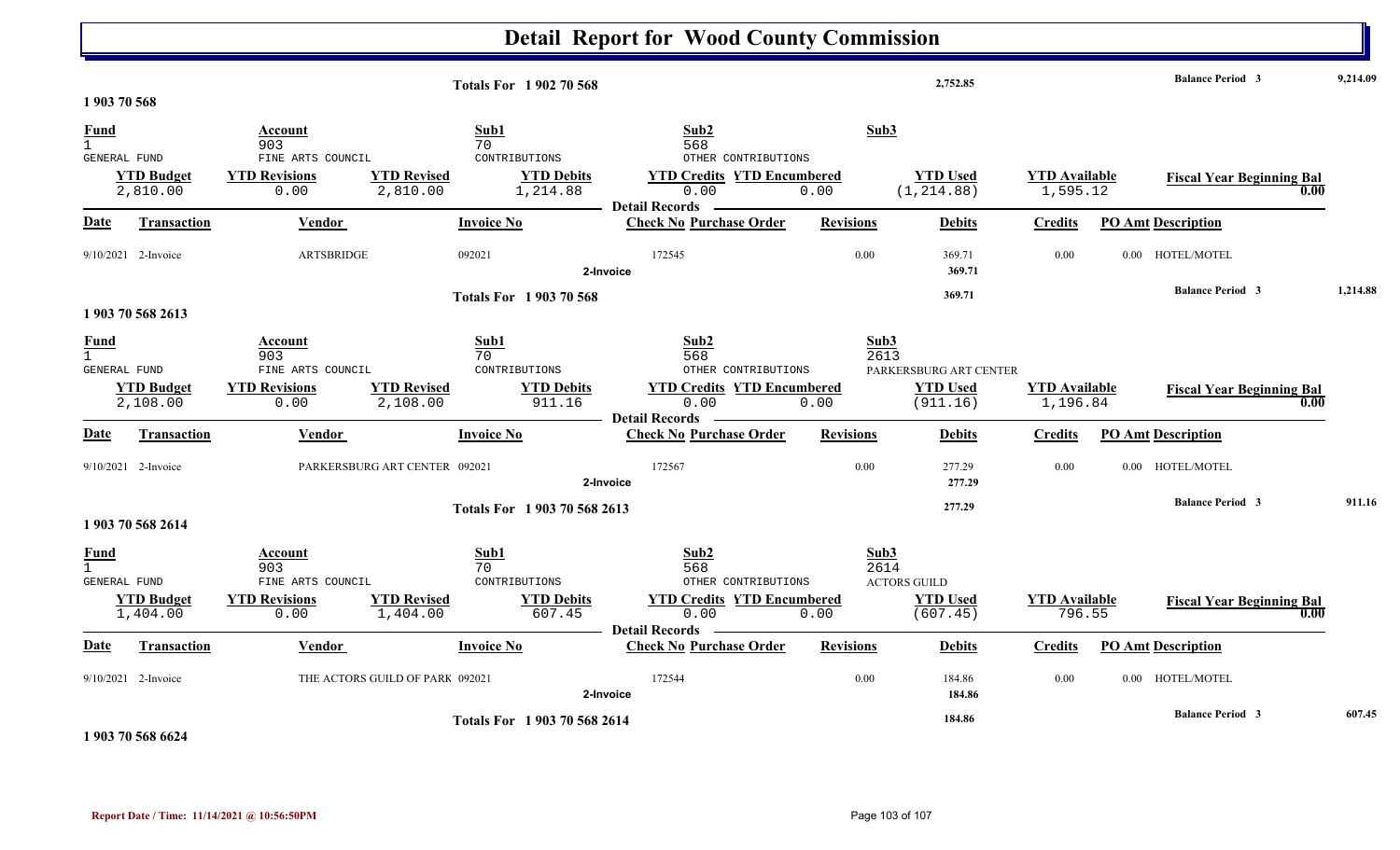| Fund<br>$\mathbf{1}$<br>GENERAL FUND        | <b>YTD Budget</b><br>4,075.00 | Account<br>903<br>FINE ARTS COUNCIL<br><b>YTD Revisions</b><br>0.00      | <b>YTD Revised</b><br>4,075.00 | Sub1<br>70<br>CONTRIBUTIONS<br><b>YTD Debits</b><br>1,761.59 | Sub2<br>568<br>OTHER CONTRIBUTIONS<br><b>YTD Credits YTD Encumbered</b><br>0.00<br><b>Detail Records</b> | Sub3<br>6624<br>0.00 | <b>SMOOT THEATER</b><br><b>YTD Used</b><br>(1, 761.59)                | <b>YTD Available</b><br>2,313.41 | <b>Fiscal Year Beginning Bal</b><br>0.00 |          |
|---------------------------------------------|-------------------------------|--------------------------------------------------------------------------|--------------------------------|--------------------------------------------------------------|----------------------------------------------------------------------------------------------------------|----------------------|-----------------------------------------------------------------------|----------------------------------|------------------------------------------|----------|
| Date                                        | <b>Transaction</b>            | Vendor                                                                   |                                | <b>Invoice No</b>                                            | <b>Check No Purchase Order</b>                                                                           | <b>Revisions</b>     | <b>Debits</b>                                                         | Credits                          | <b>PO Amt Description</b>                |          |
|                                             | 9/10/2021 2-Invoice           | <b>SMOOT THEATER</b>                                                     |                                | 092021                                                       | 172576<br>2-Invoice                                                                                      | 0.00                 | 536.09<br>536.09                                                      | 0.00                             | 0.00 HOTEL/MOTEL                         |          |
|                                             | 1 904 70 568 2615             |                                                                          |                                | Totals For 1903 70 568 6624                                  |                                                                                                          |                      | 536.09                                                                |                                  | <b>Balance Period 3</b>                  | 1,761.59 |
| <u>Fund</u><br>$\mathbf{1}$<br>GENERAL FUND | <b>YTD Budget</b><br>1,546.00 | Account<br>904<br>MUSEUM COMMISSION<br><b>YTD Revisions</b><br>0.00      | <b>YTD Revised</b><br>1,546.00 | Sub1<br>70<br>CONTRIBUTIONS<br><b>YTD Debits</b><br>668.18   | Sub2<br>568<br>OTHER CONTRIBUTIONS<br><b>YTD Credits YTD Encumbered</b><br>0.00<br>Detail Records –      | Sub3<br>2615<br>0.00 | VETERAN'S MUSEUM<br><b>YTD</b> Used<br>(668.18)                       | <b>YTD</b> Available<br>877.82   | <b>Fiscal Year Beginning Bal</b><br>0.00 |          |
| Date                                        | Transaction                   | Vendor                                                                   |                                | <b>Invoice No</b>                                            | <b>Check No Purchase Order</b>                                                                           | <b>Revisions</b>     | <b>Debits</b>                                                         | <b>Credits</b>                   | <b>PO Amt Description</b>                |          |
|                                             | $9/10/2021$ 2-Invoice         |                                                                          | VETERANS MUSEUM OF MID 092021  |                                                              | 172585<br>2-Invoice                                                                                      | 0.00                 | 203.34<br>203.34                                                      | 0.00                             | 0.00 HOTEL/MOTEL                         |          |
| 1 905 70 567                                |                               |                                                                          |                                | Totals For 1904 70 568 2615                                  |                                                                                                          |                      | 203.34                                                                |                                  | <b>Balance Period 3</b>                  | 668.18   |
| Fund<br><b>GENERAL FUND</b>                 |                               | Account<br>905<br>PARKERSBURG HOMECOMING                                 |                                | Sub1<br>70<br>CONTRIBUTIONS                                  | Sub2<br>567<br>OTHER GOVT UNITS                                                                          | Sub3                 |                                                                       |                                  |                                          |          |
|                                             | <b>YTD Budget</b><br>3,513.00 | <b>YTD Revisions</b><br>0.00                                             | <b>YTD Revised</b><br>3,513.00 | <b>YTD Debits</b><br>1,518.60                                | <b>YTD Credits YTD Encumbered</b><br>0.00<br><b>Detail Records</b> —                                     | 0.00                 | <b>YTD Used</b><br>(1, 518.60)                                        | <b>YTD</b> Available<br>1,994.40 | <b>Fiscal Year Beginning Bal</b><br>0.00 |          |
| Date                                        | <b>Transaction</b>            | Vendor                                                                   |                                | <b>Invoice No</b>                                            | <b>Check No Purchase Order</b>                                                                           | <b>Revisions</b>     | <b>Debits</b>                                                         | <b>Credits</b>                   | <b>PO Amt Description</b>                |          |
|                                             | $9/10/2021$ 2-Invoice         |                                                                          | PARKERSBURG HOMECOMIN 092021   |                                                              | 172568<br>2-Invoice                                                                                      | 0.00                 | 462.14<br>462.14                                                      | 0.00                             | 0.00 HOTEL/MOTEL                         |          |
|                                             | 1 905 70 568 547              |                                                                          |                                | <b>Totals For 1905 70 567</b>                                |                                                                                                          |                      | 462.14                                                                |                                  | <b>Balance Period 3</b>                  | 1,518.60 |
| <b>Fund</b><br>$\mathbf{1}$<br>GENERAL FUND | <b>YTD Budget</b><br>5,282.00 | Account<br>905<br>PARKERSBURG HOMECOMING<br><b>YTD Revisions</b><br>0.00 | <b>YTD Revised</b><br>5,282.00 | Sub1<br>70<br>CONTRIBUTIONS<br><b>YTD Debits</b><br>2,277.92 | Sub2<br>568<br>OTHER CONTRIBUTIONS<br><b>YTD Credits YTD Encumbered</b><br>0.00                          | Sub3<br>547<br>0.00  | <b>INTERSTATE FAIR &amp; EXPOSI</b><br><b>YTD Used</b><br>(2, 277.92) | <b>YTD</b> Available<br>3,004.08 | <b>Fiscal Year Beginning Bal</b><br>0.00 |          |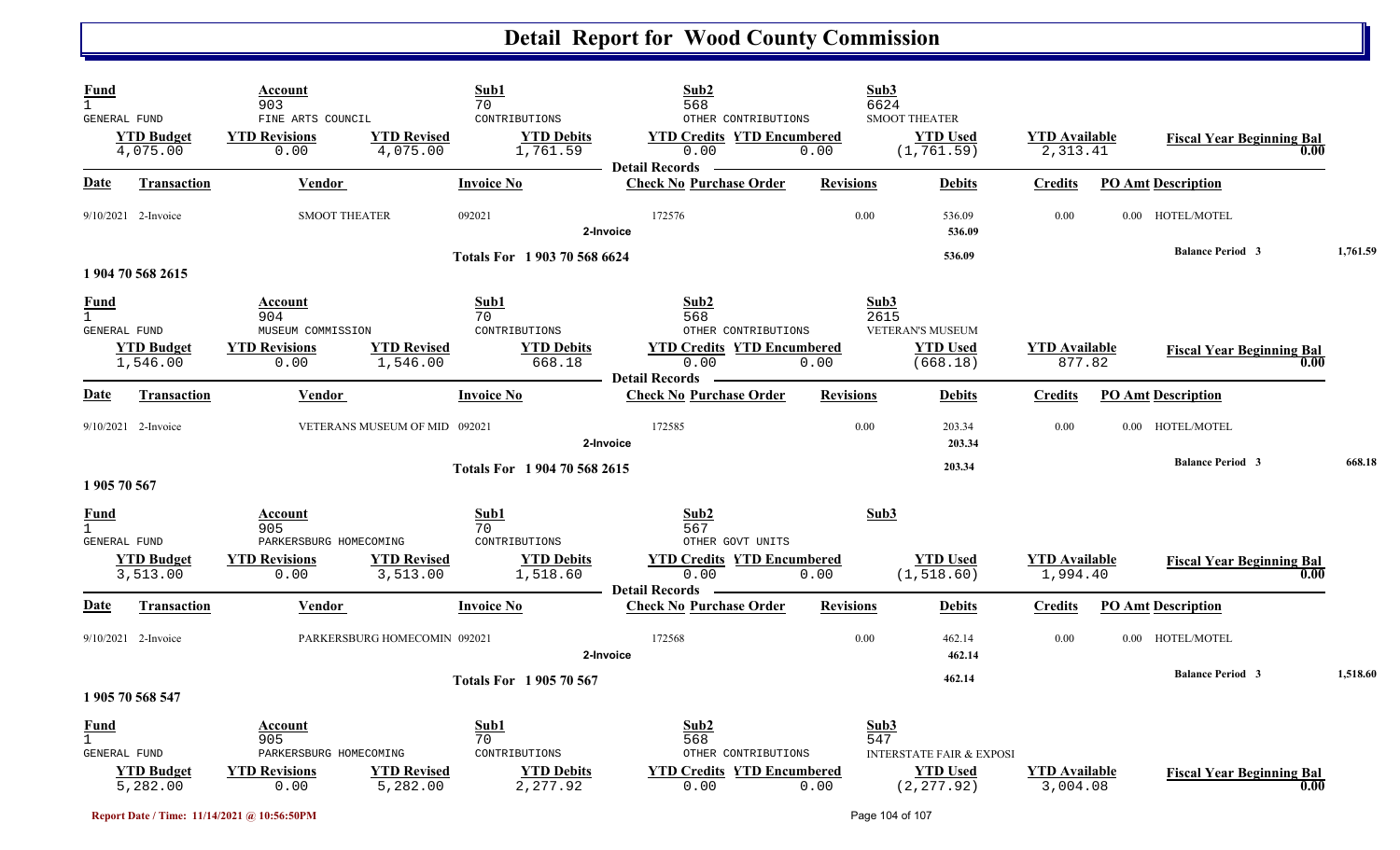|                                                      |                               |                                          |                                                               | Detail Records –                                                   |                  |                              |                                |                                  |          |
|------------------------------------------------------|-------------------------------|------------------------------------------|---------------------------------------------------------------|--------------------------------------------------------------------|------------------|------------------------------|--------------------------------|----------------------------------|----------|
| Date                                                 | <b>Transaction</b>            | <b>Vendor</b>                            | <b>Invoice No</b>                                             | <b>Check No Purchase Order</b>                                     | <b>Revisions</b> | <b>Debits</b>                | <b>Credits</b>                 | <b>PO Amt Description</b>        |          |
|                                                      | 9/10/2021 2-Invoice           |                                          | WV INTERSTATE FAIR & EXP 092021                               | 172588<br>2-Invoice                                                | 0.00             | 693.22<br>693.22             | 0.00                           | 0.00 HOTEL/MOTEL                 |          |
|                                                      |                               |                                          | Totals For 1 905 70 568 547                                   |                                                                    |                  | 693.22                       |                                | <b>Balance Period 3</b>          | 2,277.92 |
|                                                      | 1 905 70 568 6618             |                                          |                                                               |                                                                    |                  |                              |                                |                                  |          |
| <b>Fund</b><br>$\overline{1}$<br><b>GENERAL FUND</b> |                               | Account<br>905<br>PARKERSBURG HOMECOMING | Sub1<br>70<br>CONTRIBUTIONS                                   | Sub <sub>2</sub><br>568<br>OTHER CONTRIBUTIONS                     | Sub3<br>6618     | <b>BELLEVILLE HOMECOMING</b> |                                |                                  |          |
|                                                      | <b>YTD Budget</b><br>1,054.00 | <b>YTD Revisions</b><br>0.00             | <b>YTD Debits</b><br><b>YTD Revised</b><br>1,054.00<br>455.58 | <b>YTD Credits YTD Encumbered</b><br>0.00<br><b>Detail Records</b> | 0.00             | <b>YTD Used</b><br>(455.58)  | <b>YTD Available</b><br>598.42 | <b>Fiscal Year Beginning Bal</b> | 0.00     |
| Date                                                 | <b>Transaction</b>            | <b>Vendor</b>                            | <b>Invoice No</b>                                             | <b>Check No Purchase Order</b>                                     | <b>Revisions</b> | <b>Debits</b>                | <b>Credits</b>                 | <b>PO Amt Description</b>        |          |
|                                                      | $9/10/2021$ 2-Invoice         | BELLEVILLE HOMECOMING                    | 092021                                                        | 172546<br>2-Invoice                                                | 0.00             | 138.64<br>138.64             | 0.00                           | 0.00 HOTEL/MOTEL                 |          |
|                                                      | 1 909 70 568 2610             |                                          | Totals For 1 905 70 568 6618                                  |                                                                    |                  | 138.64                       |                                | <b>Balance Period 3</b>          | 455.58   |
| <b>Fund</b><br>$\mathbf{1}$<br>GENERAL FUND          |                               | Account<br>909<br>HISTORICAL COMMISSION  | Sub1<br>70<br>CONTRIBUTIONS                                   | Sub2<br>568<br>OTHER CONTRIBUTIONS                                 | Sub3<br>2610     | BLENN. HISTORICAL FOUNDATIO  |                                |                                  |          |
|                                                      | <b>YTD Budget</b><br>702.00   | <b>YTD Revisions</b><br>0.00             | <b>YTD Debits</b><br><b>YTD Revised</b><br>702.00<br>303.72   | <b>YTD Credits YTD Encumbered</b><br>0.00<br><b>Detail Records</b> | 0.00             | <b>YTD Used</b><br>(303.72)  | <b>YTD Available</b><br>398.28 | <b>Fiscal Year Beginning Bal</b> | 0.00     |
| Date                                                 | <b>Transaction</b>            | <b>Vendor</b>                            | <b>Invoice No</b>                                             | <b>Check No Purchase Order</b>                                     | <b>Revisions</b> | <b>Debits</b>                | <b>Credits</b>                 | <b>PO Amt Description</b>        |          |
|                                                      | $9/10/2021$ 2-Invoice         |                                          | BLENNERHASSETT HISTORIC 092021                                | 172547<br>2-Invoice                                                | 0.00             | 92.43<br>92.43               | 0.00                           | 0.00 HOTEL/MOTEL                 |          |
|                                                      | 1 909 70 568 2611             |                                          | Totals For 1 909 70 568 2610                                  |                                                                    |                  | 92.43                        |                                | <b>Balance Period 3</b>          | 303.72   |
| <b>Fund</b><br>$\mathbf{1}$<br>GENERAL FUND          |                               | Account<br>909<br>HISTORICAL COMMISSION  | Sub1<br>70<br>CONTRIBUTIONS                                   | Sub2<br>568<br>OTHER CONTRIBUTIONS                                 | Sub3<br>2611     | JULIA-ANN SQUARE HIST. ASSOC |                                |                                  |          |
|                                                      | <b>YTD Budget</b><br>1,405.00 | <b>YTD Revisions</b><br>0.00             | <b>YTD Revised</b><br><b>YTD Debits</b><br>607.45<br>1,405.00 | <b>YTD Credits YTD Encumbered</b><br>0.00<br><b>Detail Records</b> | 0.00             | <b>YTD Used</b><br>(607.45)  | <b>YTD Available</b><br>797.55 | <b>Fiscal Year Beginning Bal</b> | 0.00     |
| Date                                                 | <b>Transaction</b>            | <b>Vendor</b>                            | <b>Invoice No</b>                                             | <b>Check No Purchase Order</b>                                     | <b>Revisions</b> | <b>Debits</b>                | Credits                        | <b>PO Amt Description</b>        |          |
|                                                      | $9/10/2021$ 2-Invoice         |                                          | JULIA-ANN SQUARE HISTORI 092021                               | 172559<br>2-Invoice                                                | 0.00             | 184.86<br>184.86             | 0.00                           | 0.00 HOTEL/MOTEL                 |          |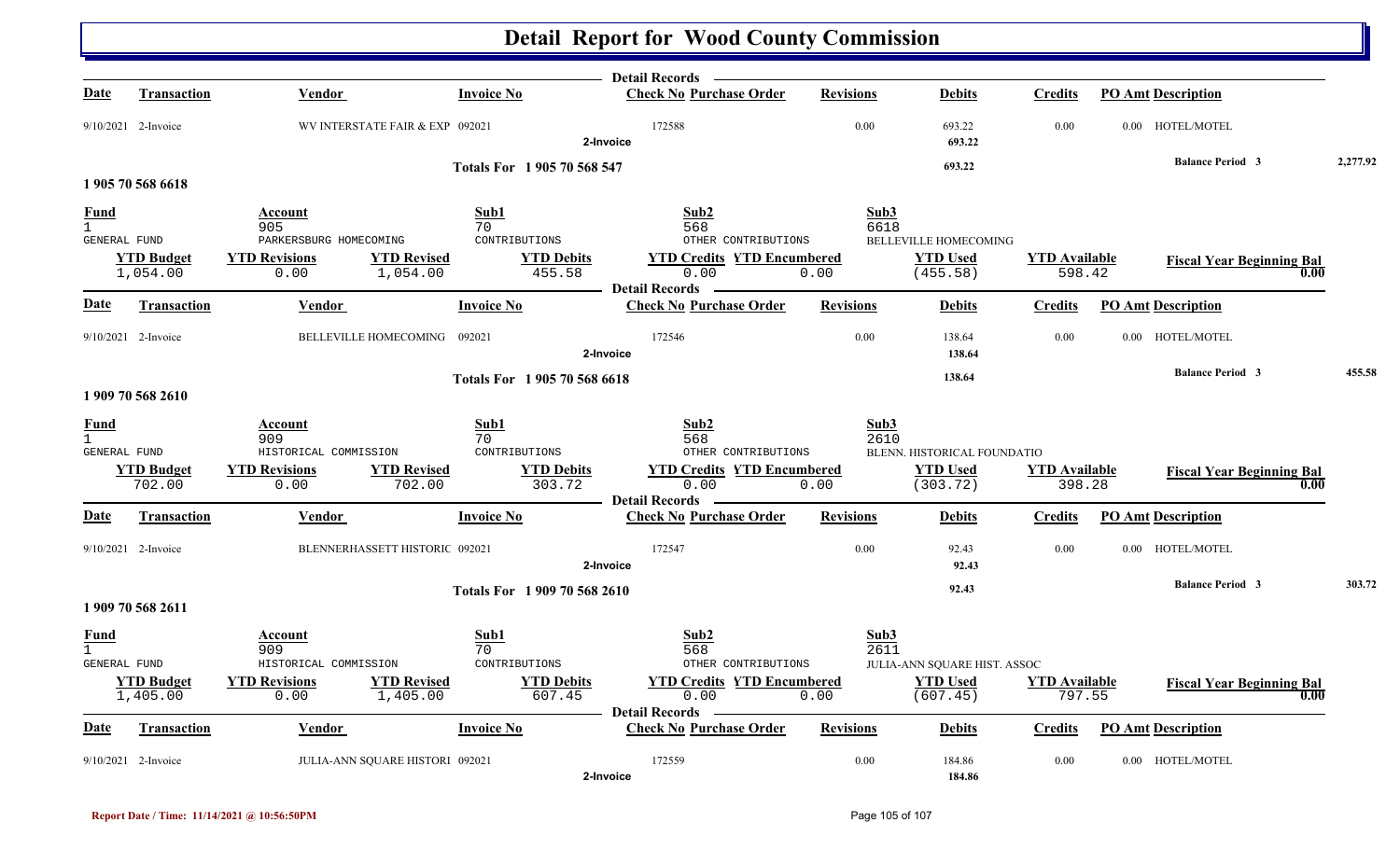| <b>Detail Report for Wood County Commission</b>    |                                  |                                                                         |                                  |                                                                |                                                                                                          |                          |                                                                         |                                    |      |                                  |      |            |
|----------------------------------------------------|----------------------------------|-------------------------------------------------------------------------|----------------------------------|----------------------------------------------------------------|----------------------------------------------------------------------------------------------------------|--------------------------|-------------------------------------------------------------------------|------------------------------------|------|----------------------------------|------|------------|
| Totals For 1909 70 568 2611<br>1 909 70 568 2616   |                                  |                                                                         |                                  |                                                                |                                                                                                          |                          | 184.86                                                                  |                                    |      | <b>Balance Period 3</b>          |      | 607.45     |
| <b>Fund</b><br>$\mathbf{1}$<br><b>GENERAL FUND</b> | <b>YTD Budget</b><br>703.00      | Account<br>909<br>HISTORICAL COMMISSION<br><b>YTD Revisions</b><br>0.00 | <b>YTD Revised</b><br>703.00     | Sub1<br>70<br>CONTRIBUTIONS<br><b>YTD Debits</b><br>303.72     | Sub2<br>568<br>OTHER CONTRIBUTIONS<br><b>YTD Credits YTD Encumbered</b><br>0.00<br><b>Detail Records</b> | Sub3<br>2616<br>0.00     | W.C. HISTORICAL & PRESERVATI<br><b>YTD Used</b><br>(303.72)             | <b>YTD</b> Available<br>399.28     |      | <b>Fiscal Year Beginning Bal</b> | 0.00 |            |
| <b>Date</b>                                        | Transaction                      | Vendor                                                                  |                                  | <b>Invoice No</b>                                              | <b>Check No Purchase Order</b>                                                                           | <b>Revisions</b>         | <b>Debits</b>                                                           | <b>Credits</b>                     |      | <b>PO Amt Description</b>        |      |            |
|                                                    | $9/10/2021$ 2-Invoice            |                                                                         | WOOD COUNTY HISTORICAL 092021    |                                                                | 172586<br>2-Invoice                                                                                      | 0.00                     | 92.43<br>92.43                                                          | 0.00                               | 0.00 | HOTEL/MOTEL                      |      |            |
| 1912 70 568                                        |                                  |                                                                         |                                  | Totals For 1909 70 568 2616                                    |                                                                                                          |                          | 92.43                                                                   |                                    |      | <b>Balance Period 3</b>          |      | 303.72     |
| Fund<br>GENERAL FUND                               | <b>YTD Budget</b>                | Account<br>912<br>VISITOR'S AND CONVENTION<br><b>YTD Revisions</b>      | <b>YTD Revised</b>               | Sub1<br>70<br>CONTRIBUTIONS<br><b>YTD Debits</b>               | Sub2<br>568<br>OTHER CONTRIBUTIONS<br><b>YTD Credits YTD Encumbered</b>                                  | Sub3                     | <b>YTD Used</b>                                                         | <b>YTD</b> Available               |      | <b>Fiscal Year Beginning Bal</b> |      |            |
| Date                                               | 175,628.00<br><b>Transaction</b> | 0.00<br>Vendor                                                          | 175,628.00                       | 75,930.27<br><b>Invoice No</b>                                 | 0.00<br><b>Detail Records</b><br><b>Check No Purchase Order</b>                                          | 0.00<br><b>Revisions</b> | (75, 930.27)<br><b>Debits</b>                                           | 99,697.73<br><b>Credits</b>        |      | <b>PO Amt Description</b>        | 0.00 |            |
|                                                    | $9/10/2021$ 2-Invoice            |                                                                         | PARKERSBURG/WOOD COUN 092021     |                                                                | 172569<br>2-Invoice                                                                                      | 0.00                     | 23,107.17<br>23,107.17                                                  | 0.00                               |      | 0.00 HOTEL/MOTEL                 |      |            |
|                                                    | 1916705686604E                   |                                                                         |                                  | <b>Totals For 191270568</b>                                    |                                                                                                          |                          | 23,107.17                                                               |                                    |      | <b>Balance Period 3</b>          |      | 75,930.27  |
| <u>Fund</u><br>$\mathbf{1}$<br>GENERAL FUND        | <b>YTD Budget</b><br>564, 363.00 | Account<br>916<br>LIBRARY<br><b>YTD Revisions</b><br>0.00               | <b>YTD Revised</b><br>564,363.00 | Sub1<br>70<br>CONTRIBUTIONS<br><b>YTD Debits</b><br>279,667.74 | Sub2<br>568<br>OTHER CONTRIBUTIONS<br><b>YTD Credits YTD Encumbered</b><br>0.00<br><b>Detail Records</b> | Sub3<br>0.00             | 6604E<br><b>EXCESS LEVY-LIBRARY</b><br><b>YTD Used</b><br>(279, 667.74) | <b>YTD Available</b><br>284,695.26 |      | <b>Fiscal Year Beginning Bal</b> | 0.00 |            |
| Date                                               | <b>Transaction</b>               | <b>Vendor</b>                                                           |                                  | <b>Invoice No</b>                                              | <b>Check No Purchase Order</b>                                                                           | <b>Revisions</b>         | <b>Debits</b>                                                           | <b>Credits</b>                     |      | <b>PO Amt Description</b>        |      |            |
|                                                    | $9/21/2021$ 2-Invoice            |                                                                         | PARKERSBURG & WOOD COU AUG2021   |                                                                | 172609<br>2-Invoice                                                                                      | 0.00                     | 229,724.13<br>229,724.13                                                | 0.00                               | 0.00 | EXCESS TAX DIST                  |      |            |
|                                                    |                                  |                                                                         |                                  | Totals For 1916 70 568 6604E                                   |                                                                                                          |                          | 229,724.13                                                              |                                    |      | <b>Balance Period 3</b>          |      | 279,667.74 |

**1 986 65 458**